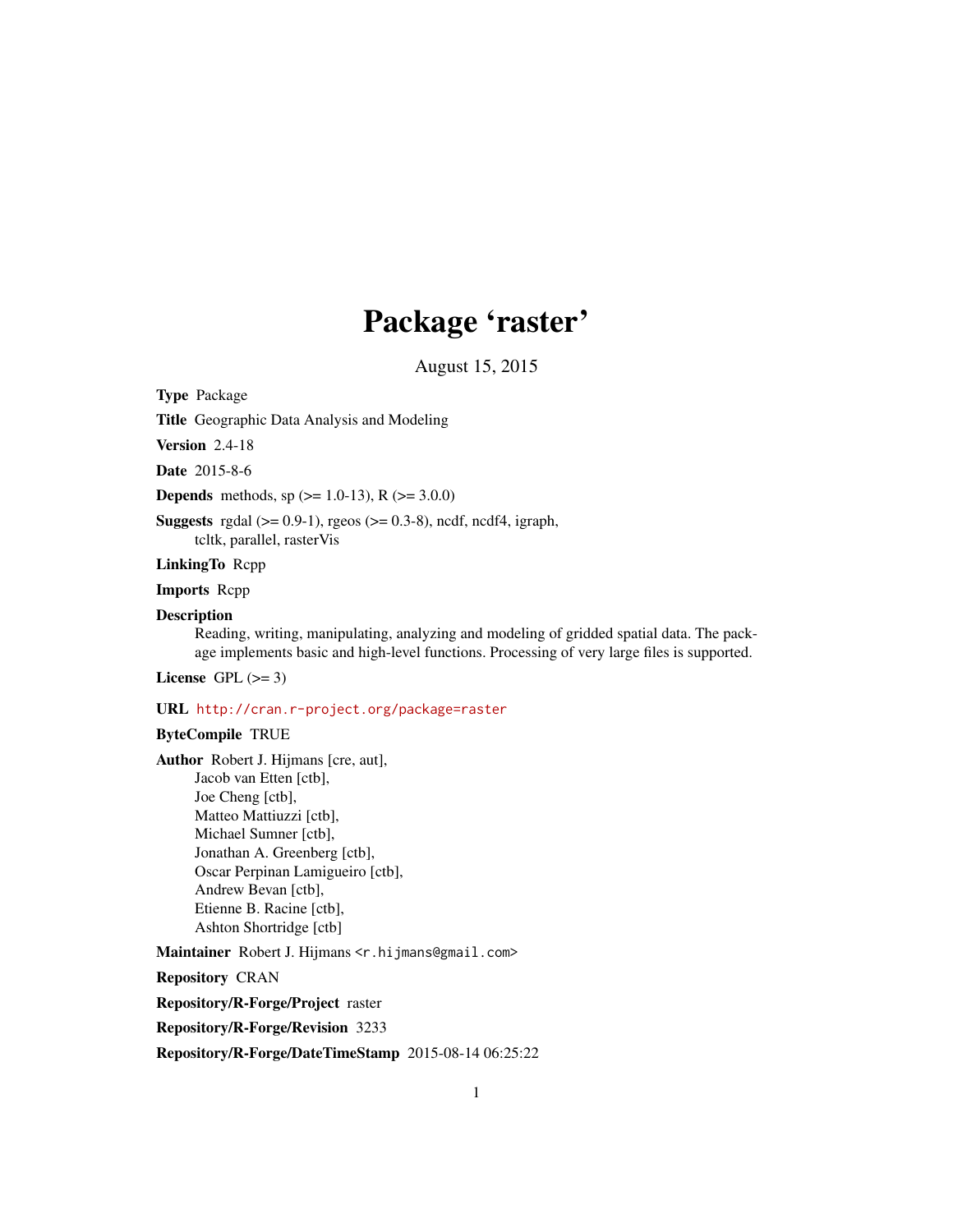**Date/Publication** 2015-08-15 23:12:25

NeedsCompilation yes

# R topics documented:

|      | -6 |
|------|----|
|      | 13 |
|      | 14 |
|      | 16 |
|      | 18 |
|      | 19 |
|      | 20 |
|      | 21 |
|      | 22 |
|      | 23 |
|      | 25 |
|      | 25 |
|      | 26 |
|      | 27 |
|      | 27 |
|      | 29 |
|      | 30 |
|      | 31 |
|      | 32 |
|      | 33 |
|      | 34 |
|      | 35 |
|      | 37 |
| calc | 38 |
|      | 41 |
|      | 43 |
|      | 44 |
|      | 45 |
|      | 46 |
|      | 46 |
|      | 48 |
|      | 49 |
|      | 51 |
|      | 52 |
|      | 53 |
|      | 54 |
|      | 55 |
|      | 56 |
|      | 57 |
|      | 58 |
|      | 60 |
|      | 61 |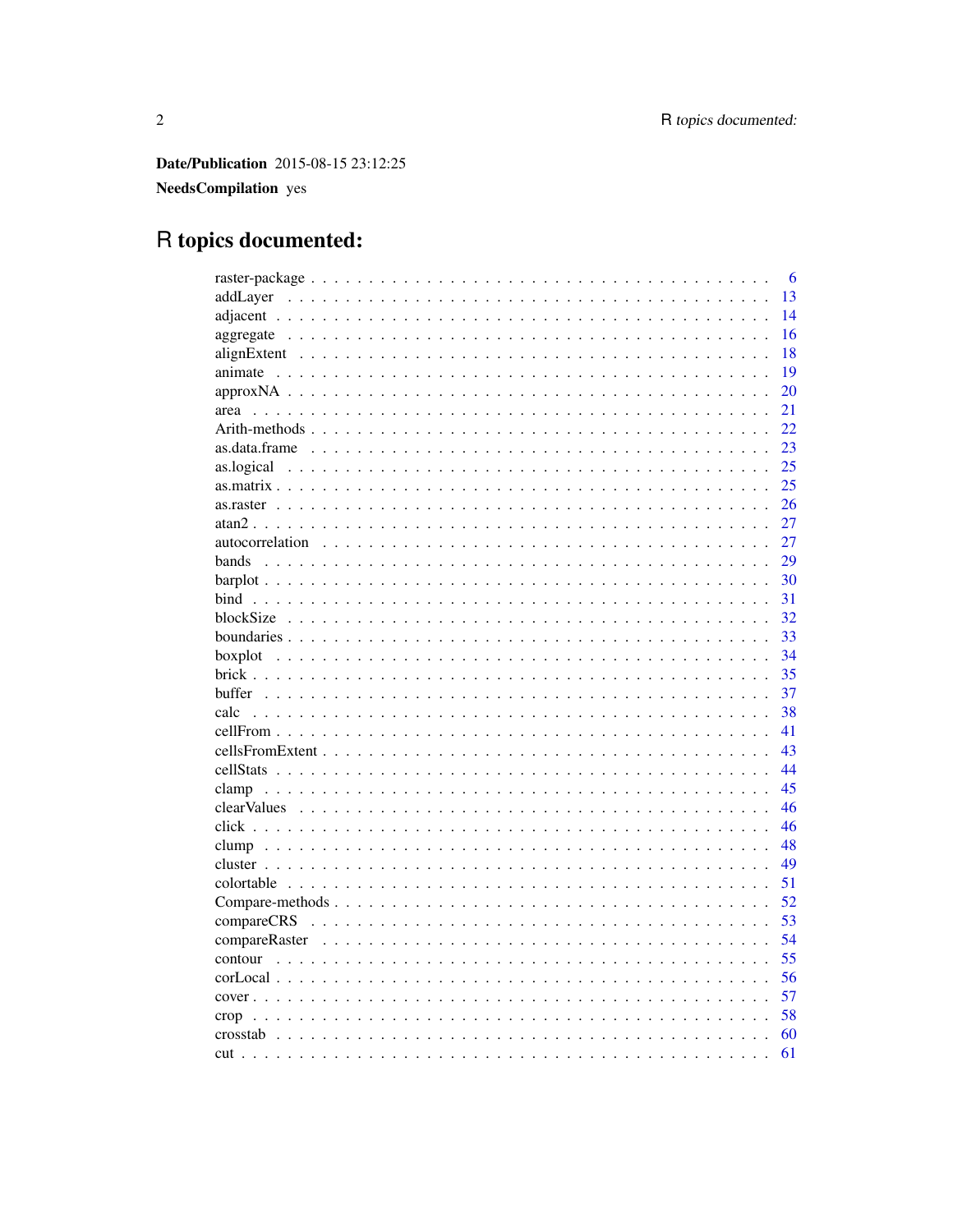|            | 62       |
|------------|----------|
|            | 62       |
|            | 63       |
|            | 65       |
| dim        | 65       |
|            | 66       |
|            | 67       |
|            | 68       |
|            | 69       |
|            | 70       |
|            | 71       |
|            | 71       |
|            | 72       |
|            | 74       |
|            | 74       |
|            | 75       |
|            | 76       |
|            | 77       |
|            | 80       |
|            | 82       |
|            | 83       |
|            | 84       |
|            | 86       |
|            | 86       |
|            |          |
|            | 87<br>88 |
|            |          |
|            | 89       |
|            | 91       |
|            | 92       |
|            | 93       |
|            | 94       |
|            | 95       |
|            | 96       |
|            | 97       |
|            | 98       |
|            | 99       |
|            |          |
|            |          |
| hillShade  |          |
|            |          |
| image      |          |
| inifile    |          |
|            |          |
|            |          |
|            |          |
|            |          |
| <b>KML</b> |          |
|            |          |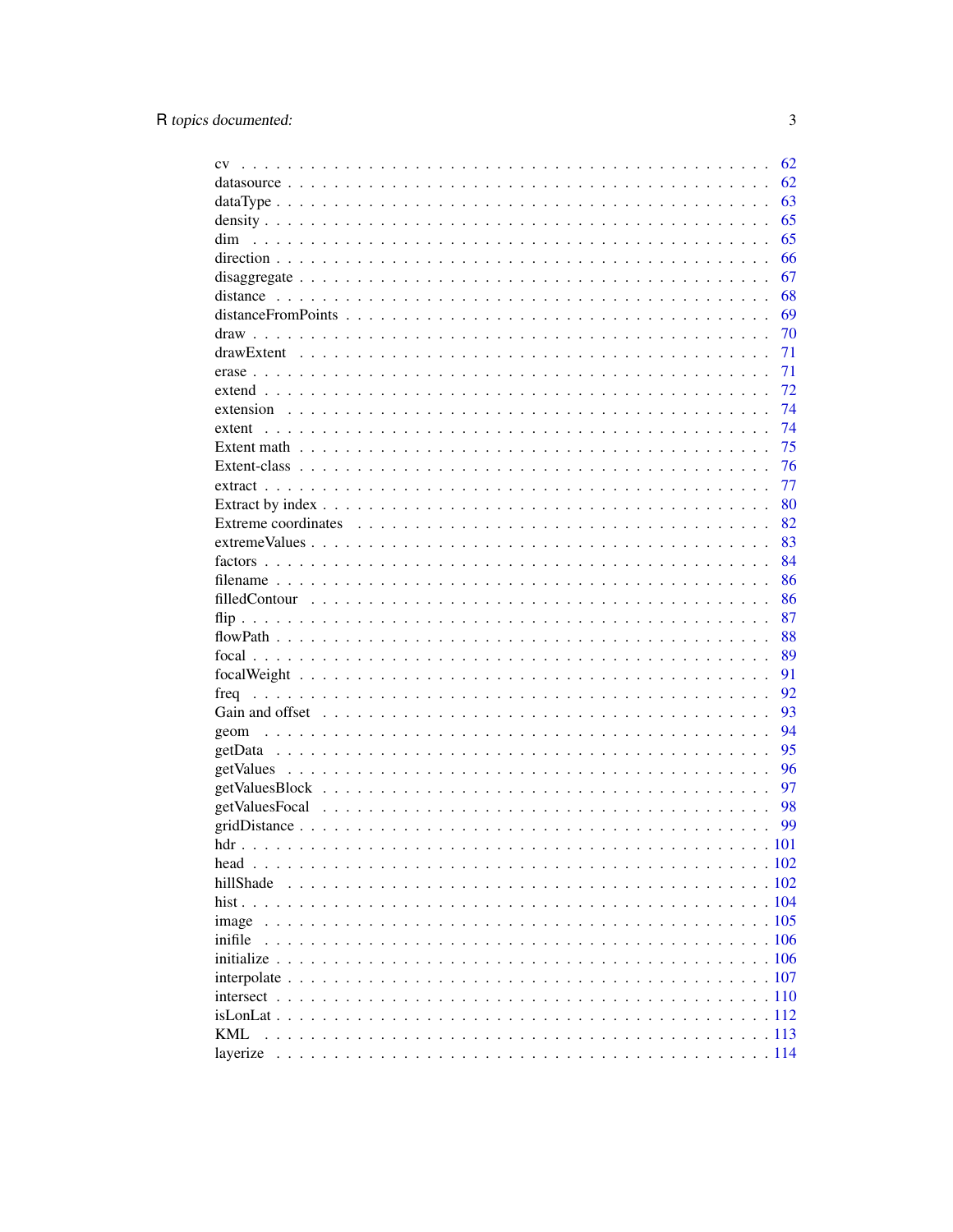| readAll    |              |
|------------|--------------|
|            |              |
|            |              |
|            |              |
|            |              |
|            |              |
|            |              |
| rotate     |              |
|            |              |
| round<br>. | $\ldots$ 176 |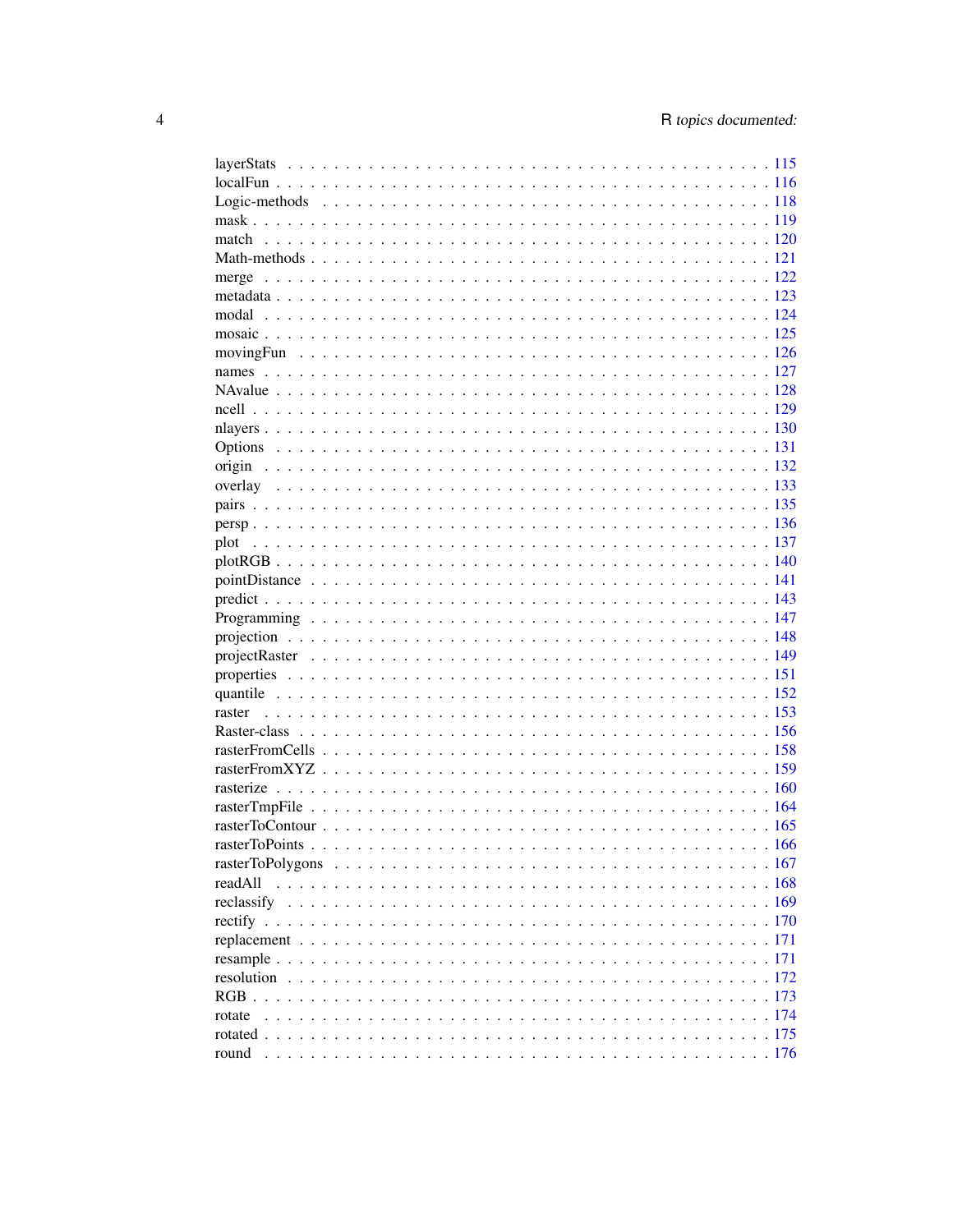| weighted.mean |  |
|---------------|--|
| which         |  |
|               |  |
| writeFormats  |  |
| writeRaster   |  |
| writeValues   |  |
|               |  |
| z-values      |  |
|               |  |
|               |  |
| zoom          |  |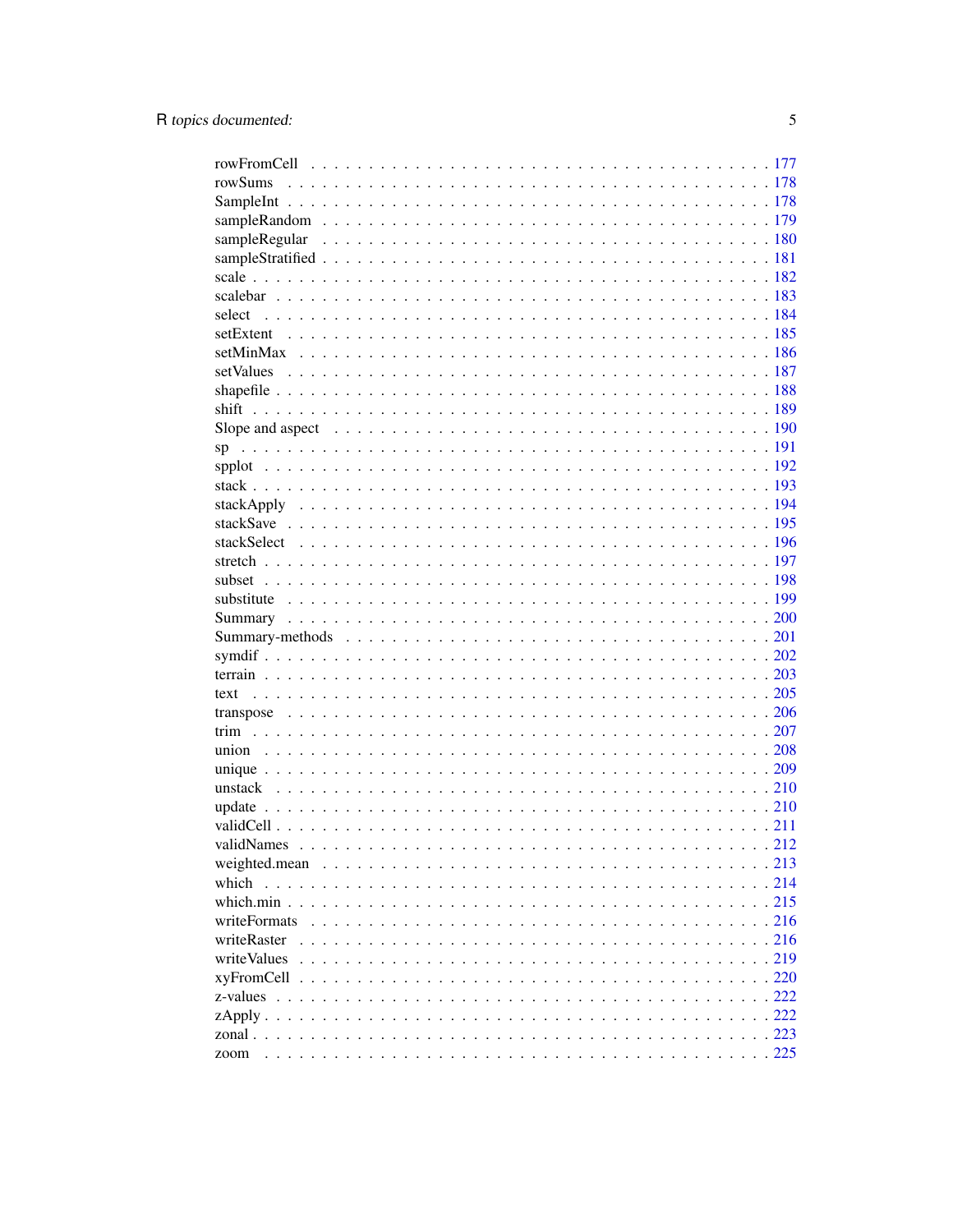#### <span id="page-5-0"></span>**Index** [226](#page-225-0)

#### Description

The raster package provides classes and functions to manipulate geographic (spatial) data in 'raster' format. Raster data divides space into cells (rectangles; pixels) of equal size (in units of the coordinate reference system). Such continuous spatial data are also referred to as 'grid' data, and be contrasted with discrete (object based) spatial data (points, lines, polygons).

The package should be particularly useful when using very large datasets that can not be loaded into the computer's memory. Functions will work correctly, because they they process large files in chunks, i.e., they read, compute, and write blocks of data, without loading all values into memory at once.

Below is a list of some of the most important functions grouped by theme. See the vignette for more information and some examples (you can open it by running this command: vignette('Raster'))

#### Details

The package implements classes for Raster data (see [Raster-class\)](#page-155-1) and supports

- Creation of Raster\* objects from scratch or from file
- Handling extremely large raster files
- Raster algebra and overlay functions
- Distance, neighborhood (focal) and patch functions
- Polygon, line and point to raster conversion
- Model predictions
- Summarizing raster values
- Easy access to raster cell-values
- Plotting (making maps)
- Manipulation of raster extent, resolution and origin
- Computation of row, col and cell numbers to coordinates and vice versa
- Reading and writing various raster file types

#### I. Creating Raster\* objects

.

RasterLayer, RasterStack, and RasterBrick objects are, as a group, referred to as Raster\* objects. Raster\* objects can be created, from scratch, files, or from objects of other classes, with the following functions:

| raster | To create a RasterLayer                   |
|--------|-------------------------------------------|
| stack  | To create a RasterStack (multiple layers) |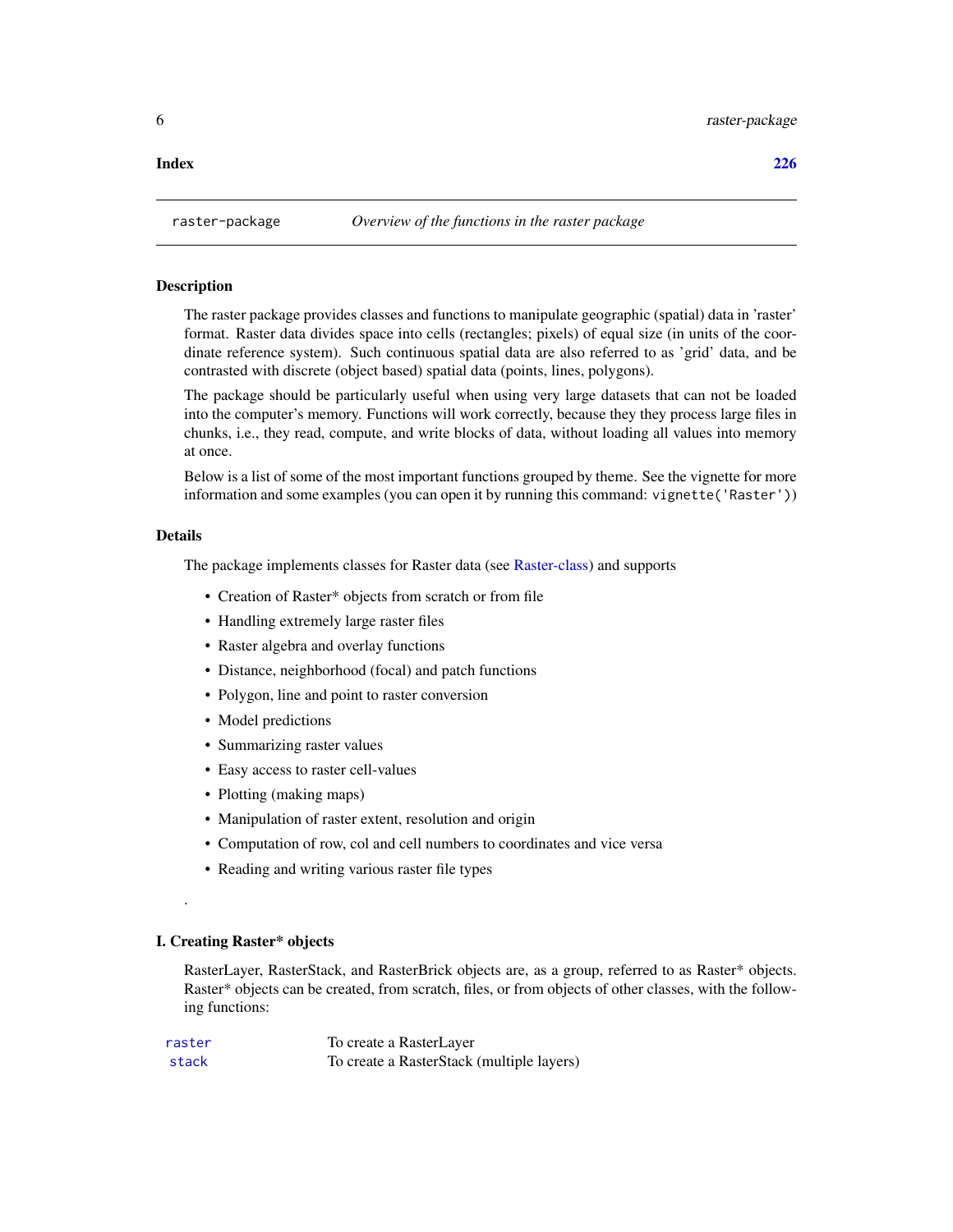# raster-package 7

| brick     | To create a RasterBrick (multiple layers)               |
|-----------|---------------------------------------------------------|
| subset    | Select layers of a RasterStack/Brick                    |
| addLayer  | Add a layer to a Raster* object                         |
| dropLayer | Remove a layer from a RasterStack or RasterBrick        |
| unstack   | Create a list of RasterLayer objects from a RasterStack |
|           |                                                         |

# II. Changing the spatial extent and/or resolution of Raster\* objects

| merge         | Combine Raster* objects with different extents (but same origin and resolution)   |
|---------------|-----------------------------------------------------------------------------------|
| mosaic        | Combine RasterLayers with different extents and a function for overlap areas      |
| crop          | Select a geographic subset of a Raster* object                                    |
| extend        | Enlarge a Raster* object                                                          |
| trim          | Trim a Raster* object by removing exterior rows and/or columns that only have NAs |
| aggregate     | Combine cells of a Raster* object to create larger cells                          |
| disaggregate  | Subdivide cells                                                                   |
| resample      | Warp values to a Raster* object with a different origin or resolution             |
| projectRaster | project values to a raster with a different coordinate reference system           |
| shift         | Move the location of Raster                                                       |
| flip          | Flip values horizontally or vertically                                            |
| rotate        | Rotate values around the date-line (for lon/lat data)                             |
| t             | Transpose a Raster* object                                                        |
|               |                                                                                   |

# III. Raster algebra

| Arith-methods   | Arith functions $(+, -, *, *, *, %$                               |
|-----------------|-------------------------------------------------------------------|
| Math-methods    | Math functions like abs, sqrt, trunc, log, log10, exp, sin, round |
| Logic-methods   | Logic functions $(!, \& ,  )$                                     |
| Summary-methods | Summary functions (mean, max, min, range, prod, sum, any, all)    |
| Compare-methods | Compare functions $(==, !=, >, <, <=, >=)$                        |
|                 |                                                                   |

# IV. Cell based computation

| calc    | Computations on a single Raster* object                                   |
|---------|---------------------------------------------------------------------------|
| overlay | Computations on multiple RasterLayer objects                              |
| cover   | First layer covers second layer except where the first layer is NA        |
| mask    | Use values from first Raster except where cells of the mask Raster are NA |
| cut     | Reclassify values using ranges                                            |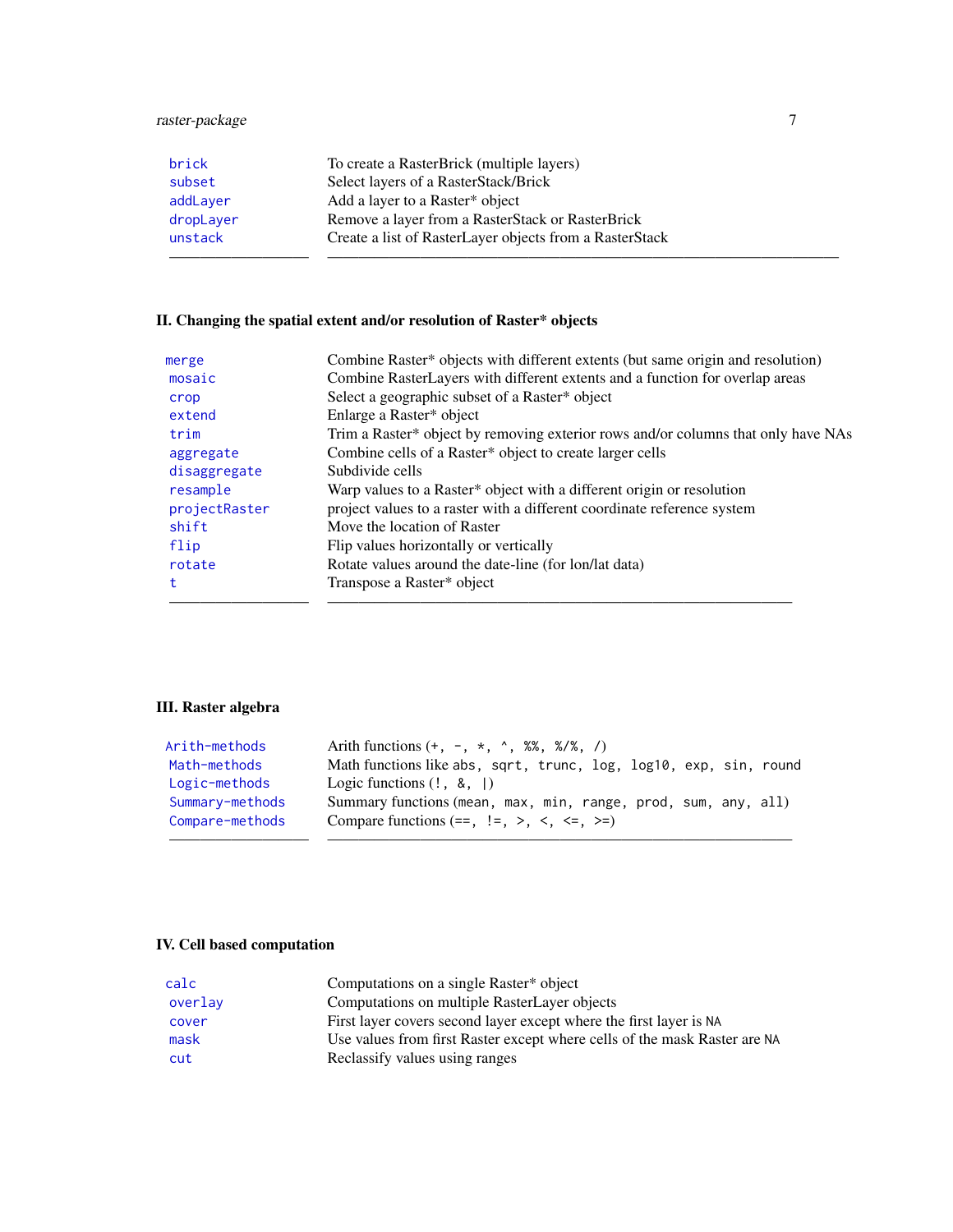8 raster-package

| subs        | Reclassify values using an 'is-becomes' matrix                      |
|-------------|---------------------------------------------------------------------|
| reclassify  | Reclassify using a 'from-to-becomes' matrix                         |
| init        | Initialize cells with new values                                    |
| stackApply  | Computations on groups of layers in Raster* object                  |
| stackSelect | Select cell values from different layers using an index RasterLayer |
|             |                                                                     |

# V. Spatial contextual computation

| distance           | Shortest distance to a cell that is not NA                                |
|--------------------|---------------------------------------------------------------------------|
| gridDistance       | Distance when traversing grid cells that are not NA                       |
| distanceFromPoints | Shortest distance to any point in a set of points                         |
| direction          | Direction (azimuth) to or from cells that are not NA                      |
| focal              | Focal (neighborhood; moving window) functions                             |
| localFun           | Local association (using neighborhoods) functions                         |
| boundaries         | Detection of boundaries (edges)                                           |
| clump              | Find clumps (patches)                                                     |
| adjacent           | Identify cells that are adjacent to a set of cells on a raster            |
| area               | Compute area of cells (for longitude/latitude data)                       |
| terrain            | Compute slope, aspect and other characteristics from elevation data       |
| Moran              | Compute global or local Moran or Geary indices of spatial autocorrelation |
|                    |                                                                           |

# VI. Model predictions

| predict     | Predict a non-spatial model to a RasterLayer |
|-------------|----------------------------------------------|
| interpolate | Predict a spatial model to a RasterLayer     |
|             |                                              |

# VII. Data type conversion

You can coerce Raster\* objects to Spatial\* objects using as, as in as (object, 'SpatialGridDataFrame')

| raster           | RasterLayer from SpatialGrid*, image, or matrix objects |
|------------------|---------------------------------------------------------|
| rasterize        | Rasterizing points, lines or polygons                   |
| rasterToPoints   | Create points from a RasterLayer                        |
| rasterToPolygons | Create polygons from a RasterLayer                      |
| rasterToContour  | Contour lines from a RasterLayer                        |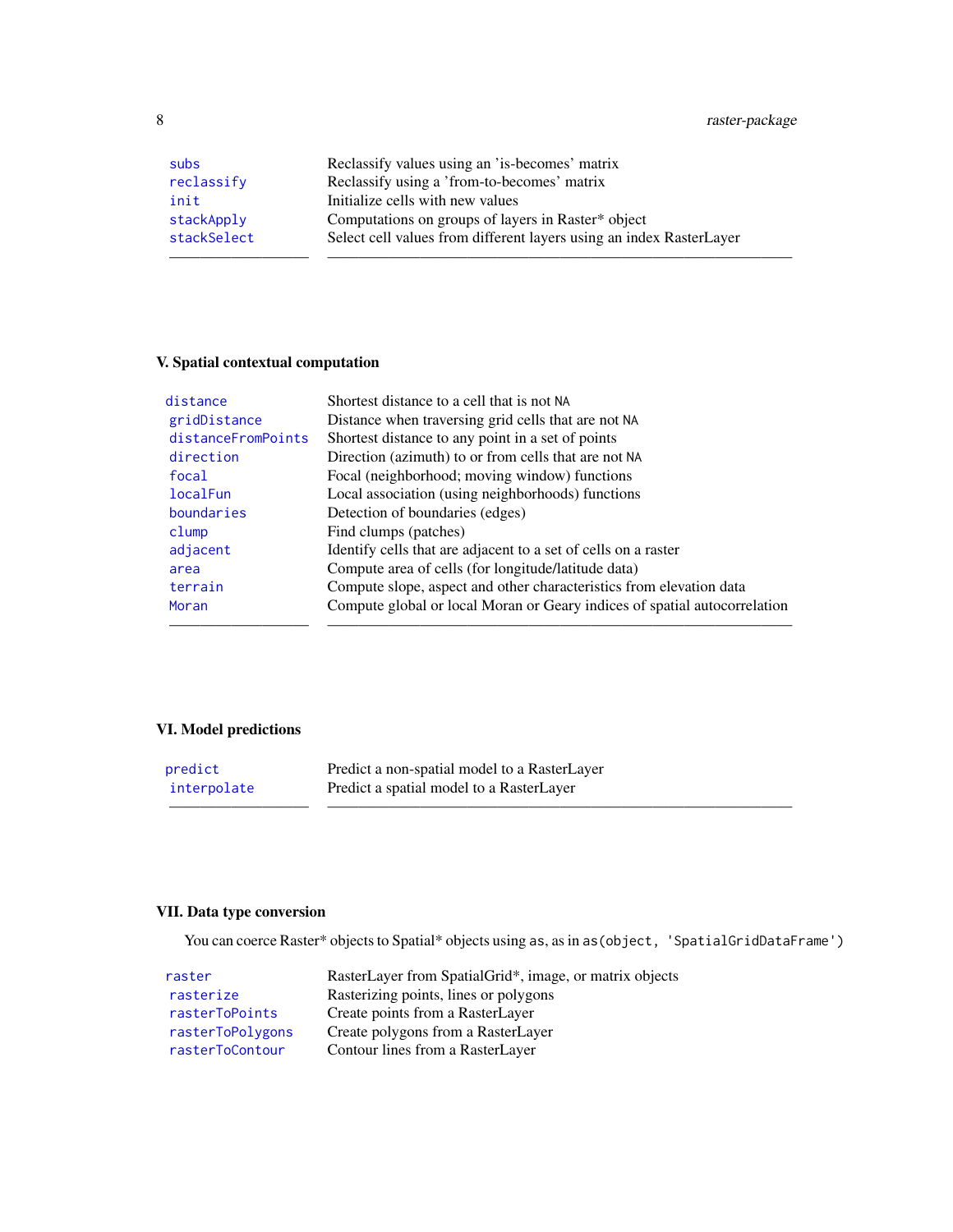| rasterFromXYZ   | RasterLayer from regularly spaces points          |
|-----------------|---------------------------------------------------|
| rasterFromCells | RasterLayer from a Raster object and cell numbers |

# VIII. Summarizing

| cellStats | Summarize a Raster cell values with a function                 |
|-----------|----------------------------------------------------------------|
| summary   | Summary of the values of a Raster* object (quartiles and mean) |
| freg      | Frequency table of Raster cell values                          |
| crosstab  | Cross-tabulate two Raster* objects                             |
| unique    | Get the unique values in a Raster* object                      |
| zonal     | Summarize a Raster* object by zones in a RasterLayer           |
|           |                                                                |

————————— ——————————————————————————————

# IX. Accessing values of Raster\* object cells

Apart from the function listed below, you can also use indexing with [ for cell numbers, and [[ for row / column number combinations

| Get all cell values (fails with very large rasters), or a row of values (safer)  |
|----------------------------------------------------------------------------------|
| Get values for a block (a rectangular area)                                      |
| Get focal values for one or more rows                                            |
| Get cell values as a matrix                                                      |
| Get cell values as an array                                                      |
| Extract cell values from a Raster* object (e.g., by cell, coordinates, polygon)  |
| Random sample                                                                    |
| Regular sample                                                                   |
| Get the minimum value of the cells of a Raster* object (not always known)        |
| Get the maximum value of the cells of a Raster* object (not always known)        |
| Compute the minimum and maximum value of a Raster* object if these are not known |
|                                                                                  |
|                                                                                  |

# X. Plotting

See the rasterVis package for additional plotting methods for Raster\* objects using methods from 'lattice' and other packages.

| <b>Maps</b> |                                                                                   |
|-------------|-----------------------------------------------------------------------------------|
| plot        | Plot a Raster* object. The main method to create a map                            |
| plotRGB     | Combine three layers (red, green, blue channels) into a single 'real color' image |
| spplot      | Plot a Raster <sup>*</sup> with the spplot function (sp package)                  |
| image       | Plot a Raster* with the image function                                            |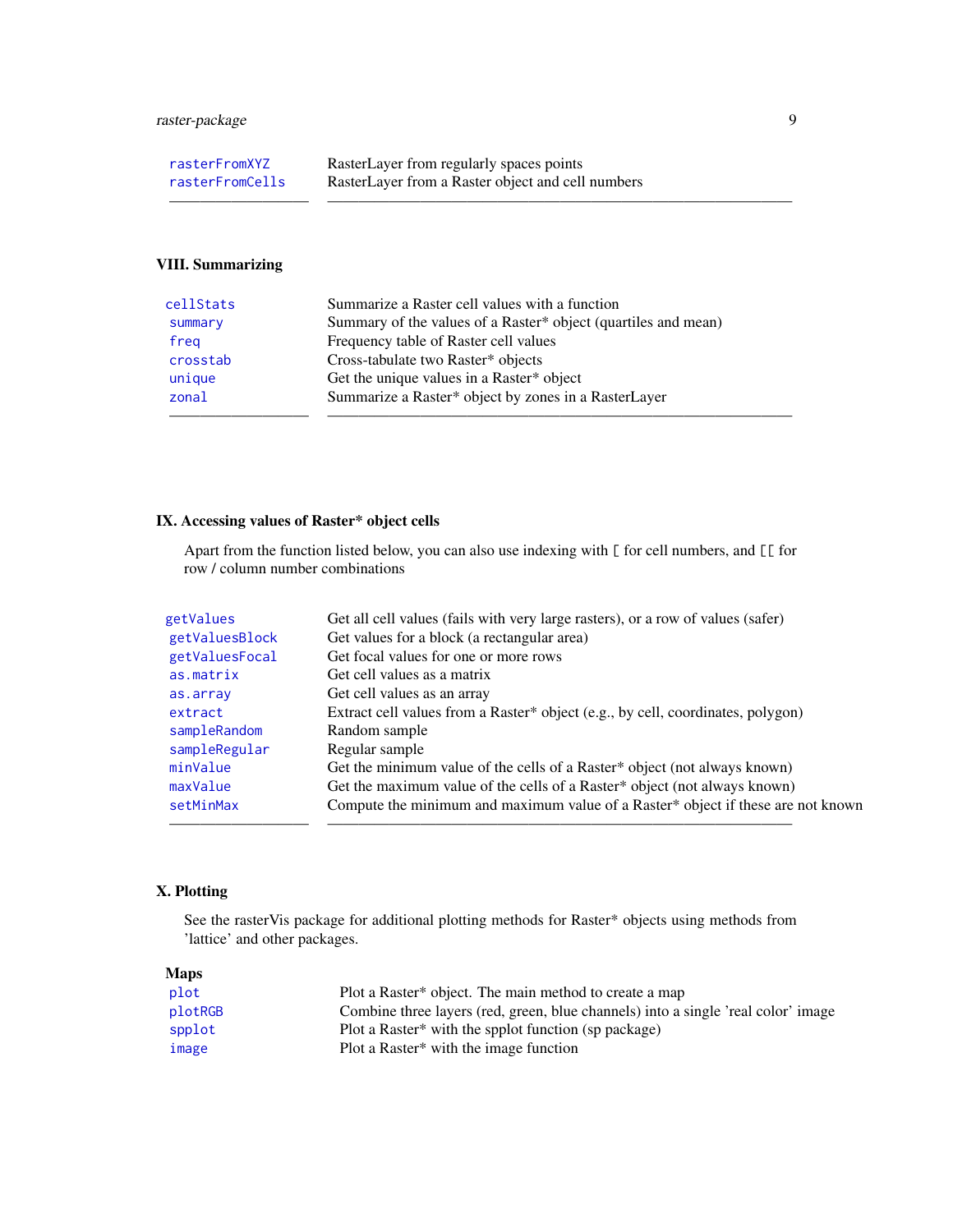| persp                  | Perspective plot of a RasterLayer                                |
|------------------------|------------------------------------------------------------------|
| contour                | Contour plot of a RasterLayer                                    |
| filledContour          | Filled contour plot of a RasterLayer                             |
| text                   | Plot the values of a RasterLayer on top of a map                 |
| Interacting with a map |                                                                  |
| zoom                   | Zoom in to a part of a map                                       |
| click                  | Query values of Raster* or Spatial* objects by clicking on a map |
| select                 | Select a geometric subset of a Raster* or Spatial* object        |
| drawPoly               | Create a Spatial Polygons object by drawing it                   |
| drawLine               | Create a SpatialLines object by drawing it                       |
| drawExtent             | Create an Extent object by drawing it                            |
| Other plots            |                                                                  |
| plot                   | x-y scatter plot of the values of two RasterLayer objects        |
| hist                   | Histogram of Raster* object values                               |
| barplot                | barplot of a RasterLayer                                         |
| density                | Density plot of Raster* object values                            |
| pairs                  | Pairs plot for layers in a RasterStack or RasterBrick            |
| boxplot                | Box plot of the values of one or multiple layers                 |
|                        |                                                                  |

# XI. Getting and setting Raster\* dimensions

Basic parameters of existing Raster\* objects can be obtained, and in most cases changed. If there are values associated with a RasterLayer object (either in memory or via a link to a file) these are lost when you change the number of columns or rows or the resolution. This is not the case when the extent is changed (as the number of columns and rows will not be affected). Similarly, with projection you can set the projection, but this does not transform the data (see [projectRaster](#page-148-1) for that).

| ncol       | The number of columns                                                  |
|------------|------------------------------------------------------------------------|
| nrow       | The number of rows                                                     |
| ncell      | The number of cells (can not be set directly, only via nool or nrow)   |
| res        | The resolution $(x \text{ and } y)$                                    |
| nlayers    | How many layers does the object have?                                  |
| names      | Get or set the layer names                                             |
| xres       | The x resolution (can be set with res)                                 |
| yres       | The y resolution (can be set with res)                                 |
| xmin       | The minimum x coordinate (or longitude)                                |
| $x$ ma $x$ | The maximum x coordinate (or longitude)                                |
| ymin       | The minimum y coordinate (or latitude)                                 |
| ymax       | The maximum y coordinate (or latitude)                                 |
| extent     | The extent (minimum and maximum x and y coordinates)                   |
| origin     | The origin of a Raster* object                                         |
| projection | The coordinate reference system (map projection)                       |
| isLonLat   | Test if an object has a longitude/latitude coordinate reference system |
| filename   | Filename to which a RasterLayer or RasterBrick is linked               |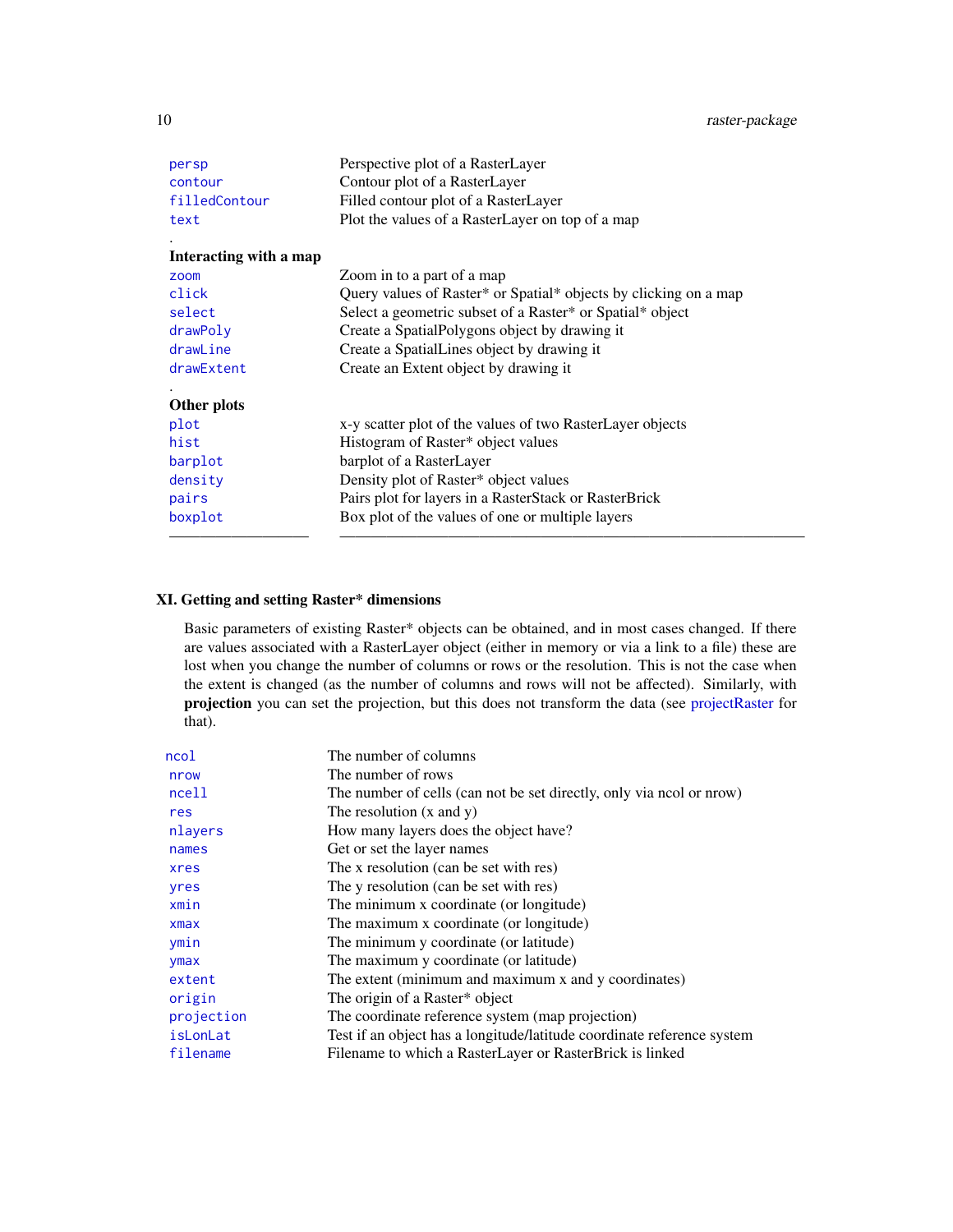# raster-package 11

| band          | layer (=band) of a multi-band file that this RasterLayer is linked to |
|---------------|-----------------------------------------------------------------------|
| nbands        | How many bands (layers) does the file have?                           |
| compareRaster | Compare the geometry of Raster* objects                               |
| NAvalue       | Get or set the NA value (for reading from a file)                     |
|               |                                                                       |

# XII. Computing row, column, cell numbers and coordinates

Cell numbers start at 1 in the upper-left corner. They increase within rows, from left to right, and then row by row from top to bottom. Likewise, row numbers start at 1 at the top of the raster, and column numbers start at 1 at the left side of the raster.

| xFromCol          | x-coordinates from column numbers                |
|-------------------|--------------------------------------------------|
| yFromRow          | y-coordinates from row numbers                   |
| $x$ From $Cell$   | x-coordinates from row numbers                   |
| yFromCell         | y-coordinates from cell numbers                  |
| xyFromCell        | x and y coordinates from cell numbers            |
| colFromX          | Column numbers from x-coordinates (or longitude) |
| rowFromY          | Row numbers from y-coordinates (or latitude)     |
| rowColFromCell    | Row and column numbers from cell numbers         |
| <b>cellFromXY</b> | Cell numbers from x and y coordinates            |
| cellFromRowCol    | Cell numbers from row and column numbers         |
| cellsFromExtent   | Cell numbers from extent object                  |
| coordinates       | x and y coordinates for all cells                |
| validCell         | Is this a valid cell number?                     |
| validCol          | Is this a valid column number?                   |
| validRow          | Is this a valid row number?                      |
|                   |                                                  |

# XIII. Writing files

| <b>Basic</b>    |                                                  |
|-----------------|--------------------------------------------------|
| setValues       | Put new values in a Raster* object               |
| writeRaster     | Write all values of Raster* object to disk       |
| <b>KML</b>      | Save raster as KML file                          |
|                 |                                                  |
| <b>Advanced</b> |                                                  |
| blockSize       | Get suggested block size for reading and writing |
| writeStart      | Open a file for writing                          |
| writeValues     | Write some values                                |
| writeStop       | Close the file after writing                     |
| update          | Change the values of an existing file.           |
|                 |                                                  |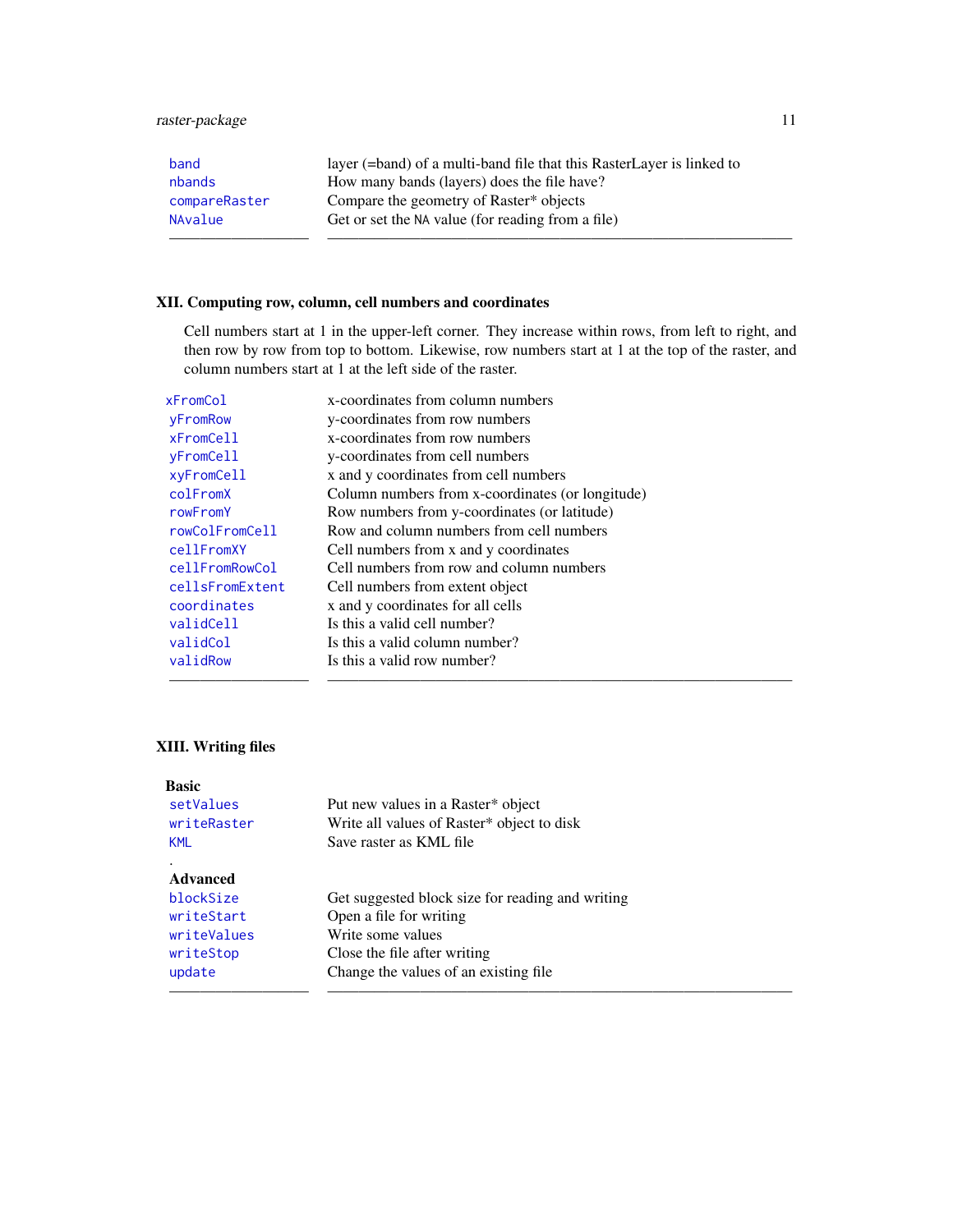# XIV. Manipulation of SpatialPolygons\* and other vector type Spatial\* objects

Some of these functions are in the sp package. The name in bold is the equivalent command in ArcGIS. These functions build on the geometry ("spatial features") manipulation functions in package rgeos. These functions are extended here by also providing automated attribute data handling.

| bind             | append combine Spatial* objects of the same (vector) type               |
|------------------|-------------------------------------------------------------------------|
| erase or "-"     | erase parts of a SpatialPolygons* object                                |
| intersect or "*" | <b>intersect</b> SpatialPolygons* objects                               |
| union or $"$ +"  | union SpatialPolygons* objects                                          |
| cover            | update and identity a SpatialPolygons object with another one           |
| symdif           | symmetrical difference of two SpatialPolygons* objects                  |
| aggregate        | <b>dissolve</b> smaller polygons into larger ones                       |
| disaggregate     | explode: turn polygon parts into separate polygons (in the sp package)  |
| crop             | <b>clip</b> a Spatial* object using a rectangle (Extent object)         |
| select           | select - interactively select spatial features                          |
| click            | <b>identify</b> attributes by clicking on a map                         |
| merge            | <b>Join table</b> (in the sp package)                                   |
| over             | spatial queries between Spatial* objects                                |
| extract          | spatial queries between Spatial* and Raster* objects                    |
| as.data.frame    | coerce coordinates of SpatialLines or SpatialPolygons into a data.frame |
|                  |                                                                         |

# XV. Extent objects

| extent      | Create an extent object                                          |
|-------------|------------------------------------------------------------------|
| intersect   | Intersect two extent objects                                     |
| union       | Combine two extent objects                                       |
| round       | round/floor/ceiling of the coordinates of an Extent object       |
| alignExtent | Align an extent with a Raster* object                            |
| drawExtent  | Create an Extent object by drawing it on top of a map (see plot) |
|             |                                                                  |

# XVI. Miscellaneous

| rasterOptions | Show, set, save or get session options                      |
|---------------|-------------------------------------------------------------|
| getData       | Download and geographic data                                |
| pointDistance | Distance between points                                     |
| readIniFile   | Read a (windows) 'ini' file                                 |
| hdr.          | Write header file for a number of raster formats            |
| trim          | Remove leading and trainling blanks from a character string |
| extension     | Get or set the extentsion of a filename                     |
| <b>CV</b>     | Coefficient of variation                                    |
| modal         | Modal value                                                 |
|               |                                                             |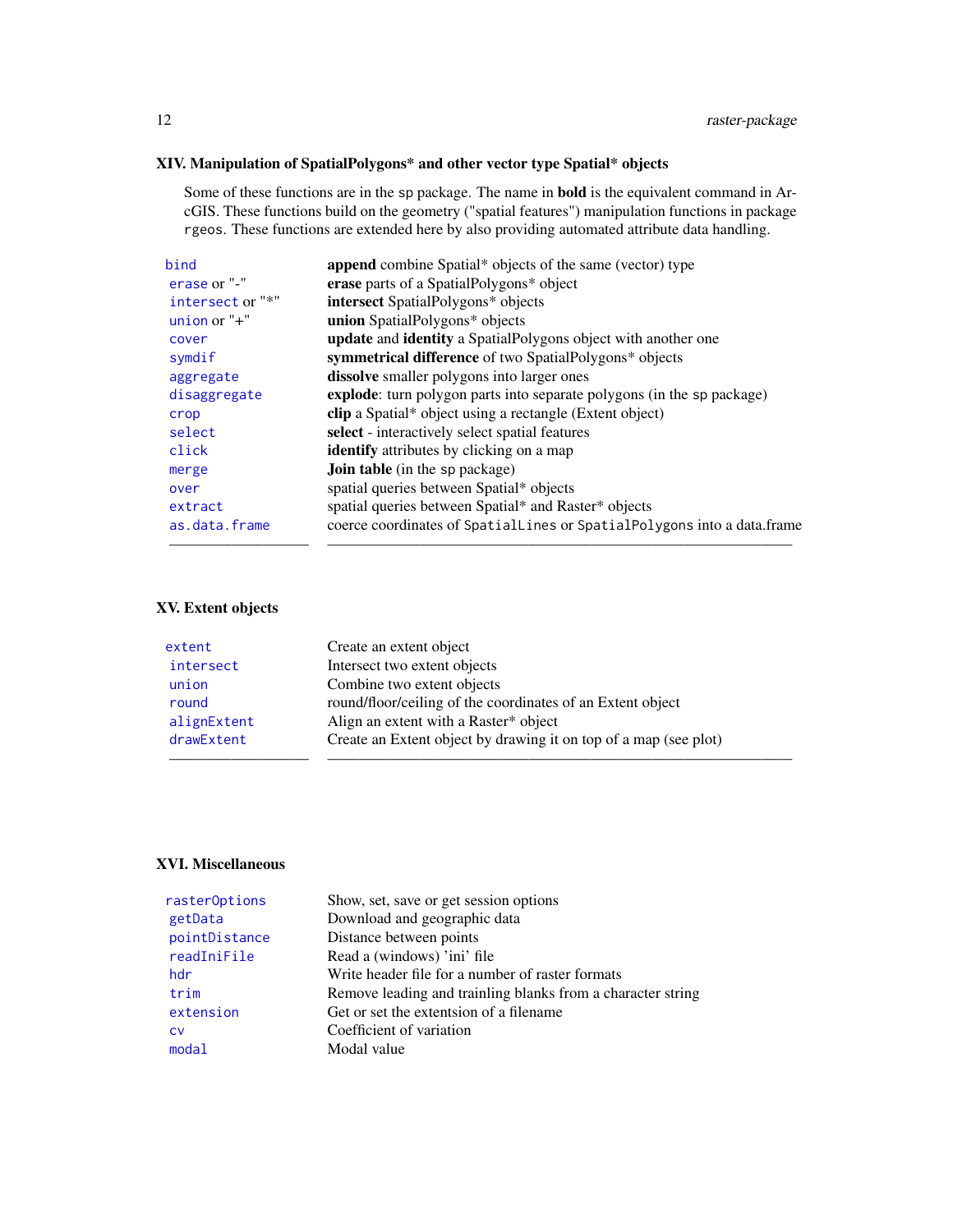#### <span id="page-12-0"></span>addLayer 13

| sampleInt      | Random sample of (possibly very large) range of integer values |
|----------------|----------------------------------------------------------------|
| showTmpFiles   | Show temporary files                                           |
| removeTmpFiles | Remove temporary files                                         |
|                |                                                                |

#### XVII. For programmers

| canProcessInMemory | Test whether a file can be created in memory             |
|--------------------|----------------------------------------------------------|
| pbCreate           | Initialize a progress bar                                |
| pbStep             | Take a progress bar step                                 |
| pbClose            | Close a progress bar                                     |
| readStart          | Open file connections for efficient multi-chunck reading |
| readStop           | Close file connections                                   |
| rasterTmpFile      | Get a name for a temporary file.                         |
| inMemory           | Are the cell values in memory?                           |
| fromDisk           | Are the cell values read from a file?                    |
|                    |                                                          |

#### Acknowledgements

Extensive contributions were made by Jacob van Etten, Jonathan Greenberg, Matteo Mattiuzzi, and Michael Sumner. Significant help was also provided by Phil Heilman, Agustin Lobo, Oscar Perpinan Lamigueiro, Stefan Schlaffer, Jon Olav Skoien, Steven Mosher, and Kevin Ummel. Contributions were also made by Jochen Albrecht, Neil Best, Andrew Bevan, Roger Bivand, Isabelle Boulangeat, Lyndon Estes, Josh Gray, Tim Haering, Herry Herry, Paul Hiemstra, Ned Hornig, Mayeul Kauffmann, Bart Kranstauber, Rainer Krug, Alice Laborte, John Lewis, Lennon Li, Justin McGrath, Babak Naimi, Carsten Neumann, Joshua Perlman, Richard Plant, Edzer Pebesma, Etienne Racine, David Ramsey, Shaun Walbridge, Julian Zeidler and many others.

#### Author(s)

Except where indicated otherwise, the functions in this package were written by Robert J. Hijmans

<span id="page-12-1"></span>addLayer *Add or drop a layer*

### <span id="page-12-2"></span>Description

Add a layer to a Raster\* object or drop a layer from a RasterStack or RasterBrick. The object returned is always a RasterStack (unless nothing to add or drop was provided, in which case the original object is returned).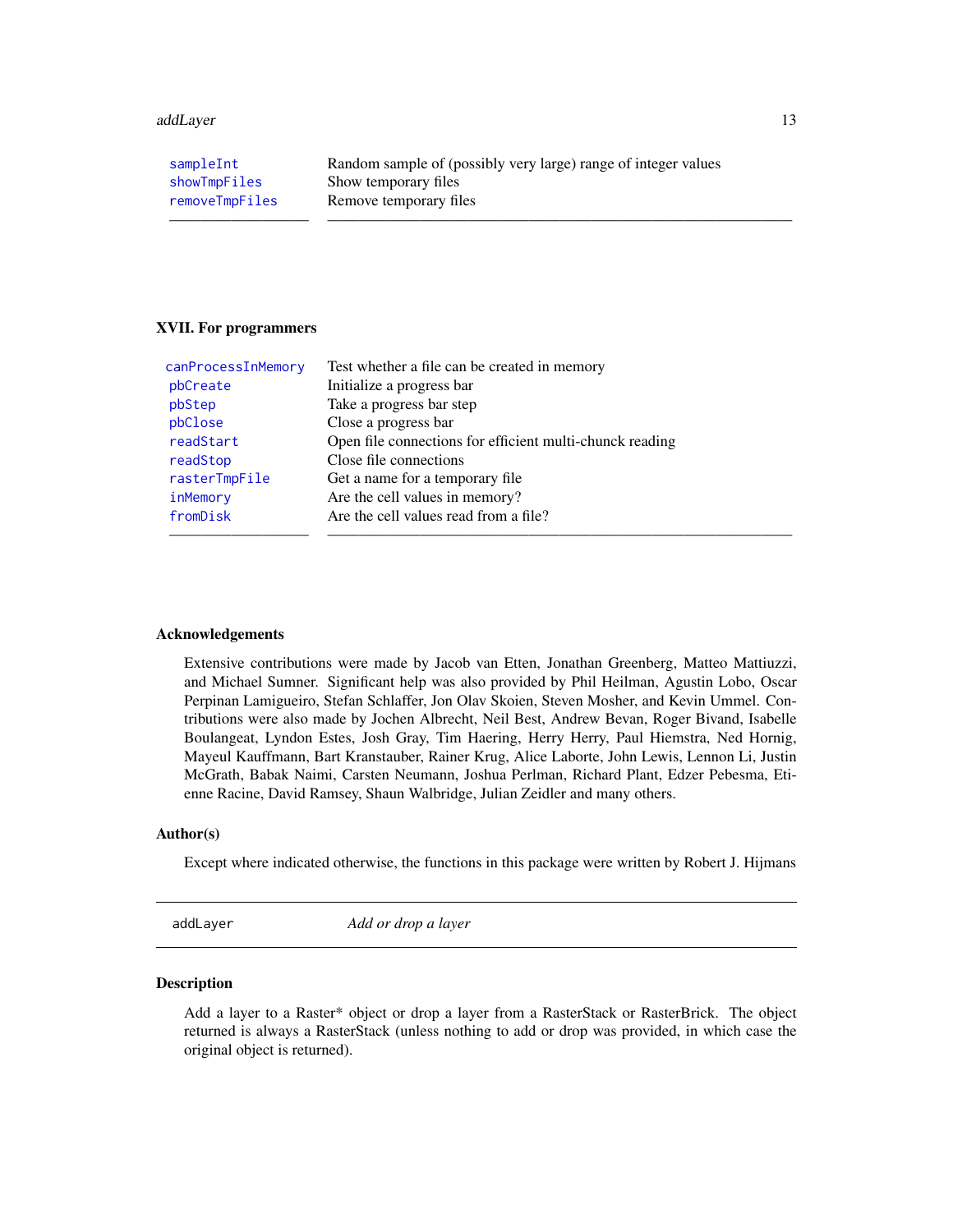# Usage

```
addLayer(x, ...)
dropLayer(x, i, ...)
```
#### Arguments

|          | Raster <sup>*</sup> object                                                  |
|----------|-----------------------------------------------------------------------------|
|          | integer. Indices of the layers to be dropped                                |
| $\cdots$ | Additional arguments. The layers to add for add Layer. None for drop Layer) |

# Value

RasterStack

# See Also

[subset](#page-197-1)

# Examples

```
file <- system.file("external/test.grd", package="raster")
s <- stack(file, file, file)
r <- raster(file)
s \leftarrow addLayer(s, r/2, r*2)s
s \leftarrow dropLayer(s, c(3, 5))
nlayers(s)
```
<span id="page-13-1"></span>adjacent *Adjacent cells*

# Description

Identify cells that are adjacent to a set of cells on a raster.

### Usage

```
adjacent(x, cells, directions=4, pairs=TRUE, target=NULL, sorted=FALSE,
         include=FALSE, id=FALSE)
```
# Arguments

|       | Raster* object                                                                                                                                                                   |
|-------|----------------------------------------------------------------------------------------------------------------------------------------------------------------------------------|
| cells | vector of cell numbers for which adjacent cells should be found. Cell numbers<br>start with 1 in the upper-left corner and increase from left to right and from top<br>to bottom |

<span id="page-13-0"></span>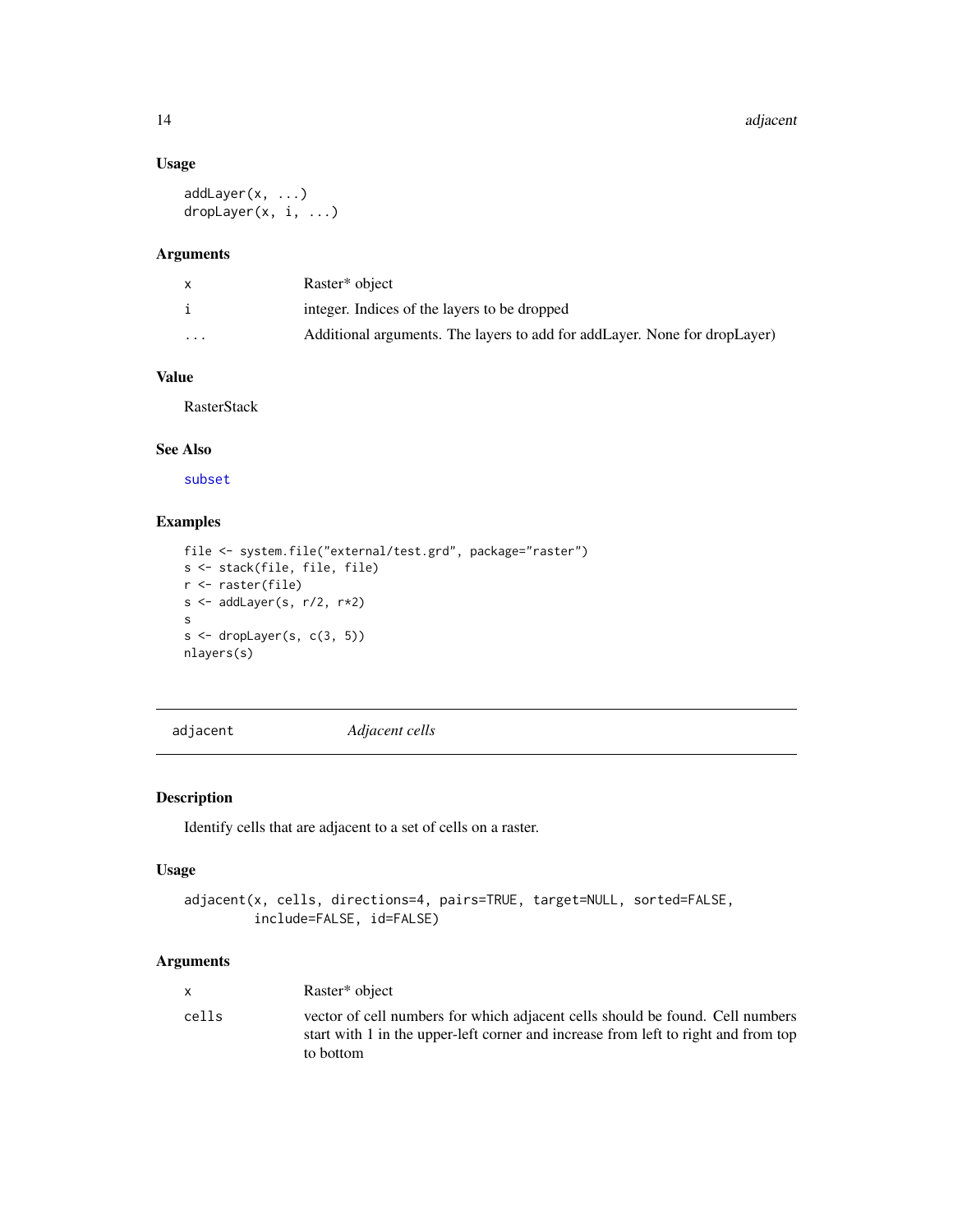#### adjacent 15

| directions | the number of directions in which cells should be connected: 4 (rook's case),<br>8 (queen's case), 16 (knight and one-cell queen moves), or 'bishop' to connect<br>cells with one-cell diagonal moves. Or a neigborhood matrix (see Details) |
|------------|----------------------------------------------------------------------------------------------------------------------------------------------------------------------------------------------------------------------------------------------|
| pairs      | logical. If TRUE, a matrix of pairs of adjacent cells is returned. If FALSE, a vector<br>of cells adjacent to cells is returned                                                                                                              |
| target     | optional vector of target cell numbers that should be considered. All other adja-<br>cent cells are ignored                                                                                                                                  |
| sorted     | logical. Should the results be sorted?                                                                                                                                                                                                       |
| include    | logical. Should the focal cells be included in the result?                                                                                                                                                                                   |
| id         | logical. Should the id of the cells be included in the result? (numbered from 1)<br>to length(cells)                                                                                                                                         |

# Details

A neighborhood matrix identifies the cells around each cell that are considered adjacent. The matrix should have one, and only one, cell with value 0 (the focal cell); at least one cell with value 1 (the adjacent cell(s)); All other cells are not considered adjacent and ignored.

# Value

matrix or vector with adjacent cells.

#### Author(s)

Robert J. Hijmans and Jacob van Etten

```
r <- raster(nrows=10, ncols=10)
adjacent(r, cells=c(1, 55), directions=8, pairs=TRUE)
a \leq -adjacent(r, cell = c(1,55,90), directions=4, sorted=TRUE)
a
r[c(1,55,90)] < -1r[a] <- 2
plot(r)
# same result as above
rook <- matrix(c(NA, 1, NA,
                 1, 0, 1,
                 NA, 1, NA), ncol=3, byrow=TRUE)
adjacent(r, cells = c(1, 55, 90), directions = rook, sorted = TRUE)# Count the number of times that a cell with a certain value
# occurs next to a cell with a certain value
set.seed(0)
r <- raster(ncol=10, nrow=10)
```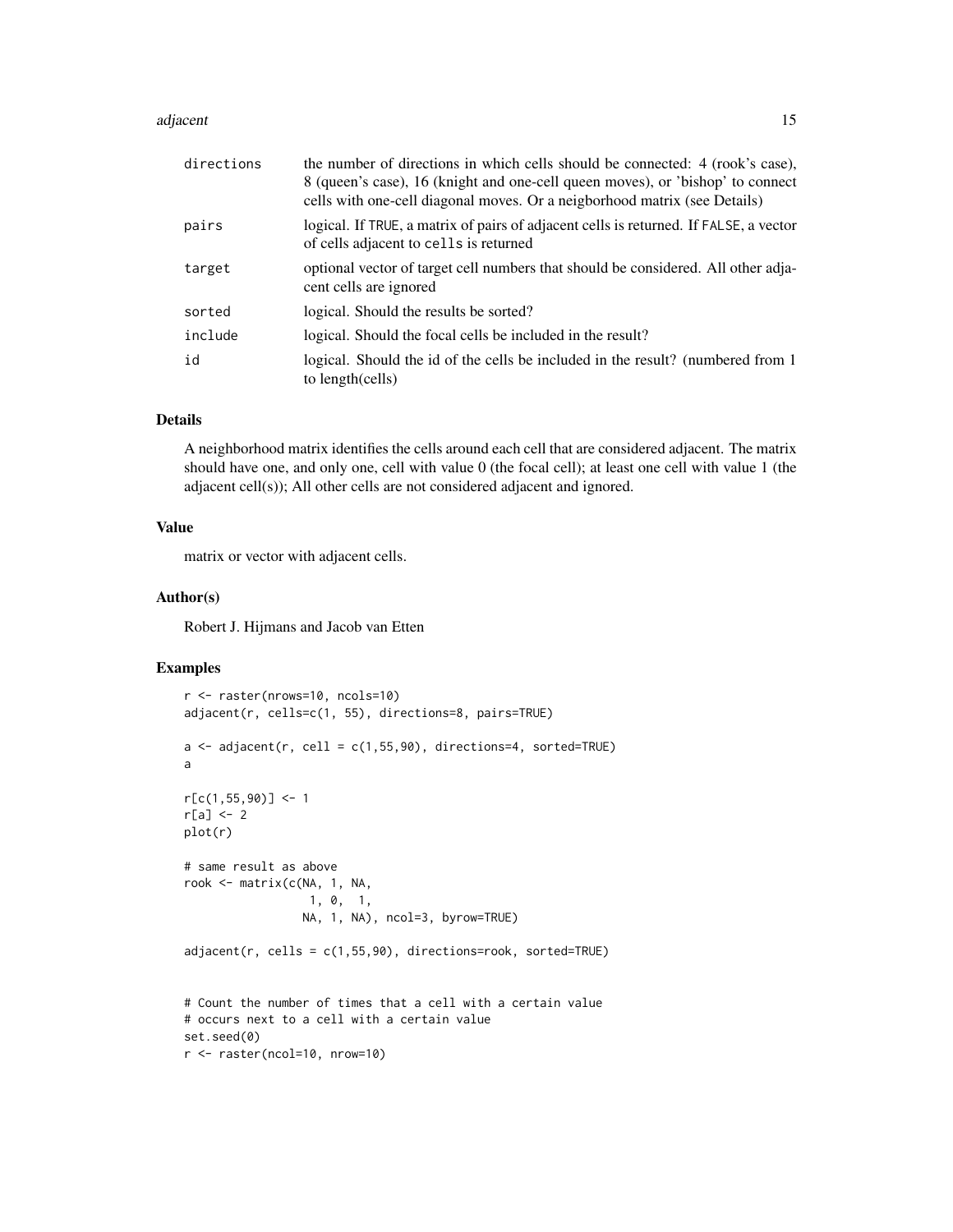```
r[] \leftarrow round(runif(ncell(r)) * 5)a \leftarrow \text{adjacent}(r, 1:\text{ncell}(r), 4, \text{pairs}=TRUE)tb <- table(r[a[,1]], r[a[,2]])
tb
# make a matrix out of the 'table' object
tb \leftarrow unclass(tb)
plot(raster(tb, xmn=-0.5, xmx=5.5, ymn=-0.5, ymx=5.5))
```
<span id="page-15-1"></span>aggregate *Aggregate raster cells or SpatialPolygons/Lines*

#### Description

Raster\* objects:

Aggregate a Raster\* object to create a new RasterLayer or RasterBrick with a lower resolution (larger cells). Aggregation groups rectangular areas to create larger cells. The value for the resulting cells is computed with a user-specified function.

SpatialPolygons:

Aggregate ('dissolve') SpatialPolygons, optionally by combining polygons that have the same attributes for one or more variables.

#### Usage

```
## S4 method for signature 'Raster'
aggregate(x, fact=2, fun=mean, expand=TRUE, na.rm=TRUE, filename='', ...)
```
## S4 method for signature 'SpatialPolygons' aggregate(x, by, sums, dissolve=TRUE, vars=NULL, ...)

#### Arguments

| x          | Raster* object or SpatialPolygons* object                                                                                                                                                                                                                                                                                             |
|------------|---------------------------------------------------------------------------------------------------------------------------------------------------------------------------------------------------------------------------------------------------------------------------------------------------------------------------------------|
| fact       | integer. Aggregation factor expressed as number of cells in each direction (hor-<br>izontally and vertically). Or two integers (horizontal and vertical aggregation<br>factor) or three integers (when also aggregating over layers). See Details                                                                                     |
| fun        | function used to aggregate values                                                                                                                                                                                                                                                                                                     |
| expand     | logical. If TRUE the output Raster* object will be larger then the input Raster*<br>object if a division of the number of columns or rows with factor is not an<br>integer                                                                                                                                                            |
| na.rm      | logical. If TRUE, NA cells are removed from calculations                                                                                                                                                                                                                                                                              |
| filename   | character. Output filename (optional)                                                                                                                                                                                                                                                                                                 |
| $\ddots$ . | if x is a Raster* object, additional arguments as for writeRaster                                                                                                                                                                                                                                                                     |
| by         | character or integer. The variables (column names or numbers) that should be<br>used to aggregate (dissolve) the Spatial Polygons by only maintaining unique<br>combinations of these variables. The default setting is to use no variables and<br>aggregate all polygons. You can also supply a vector with a length of length $(x)$ |

<span id="page-15-0"></span>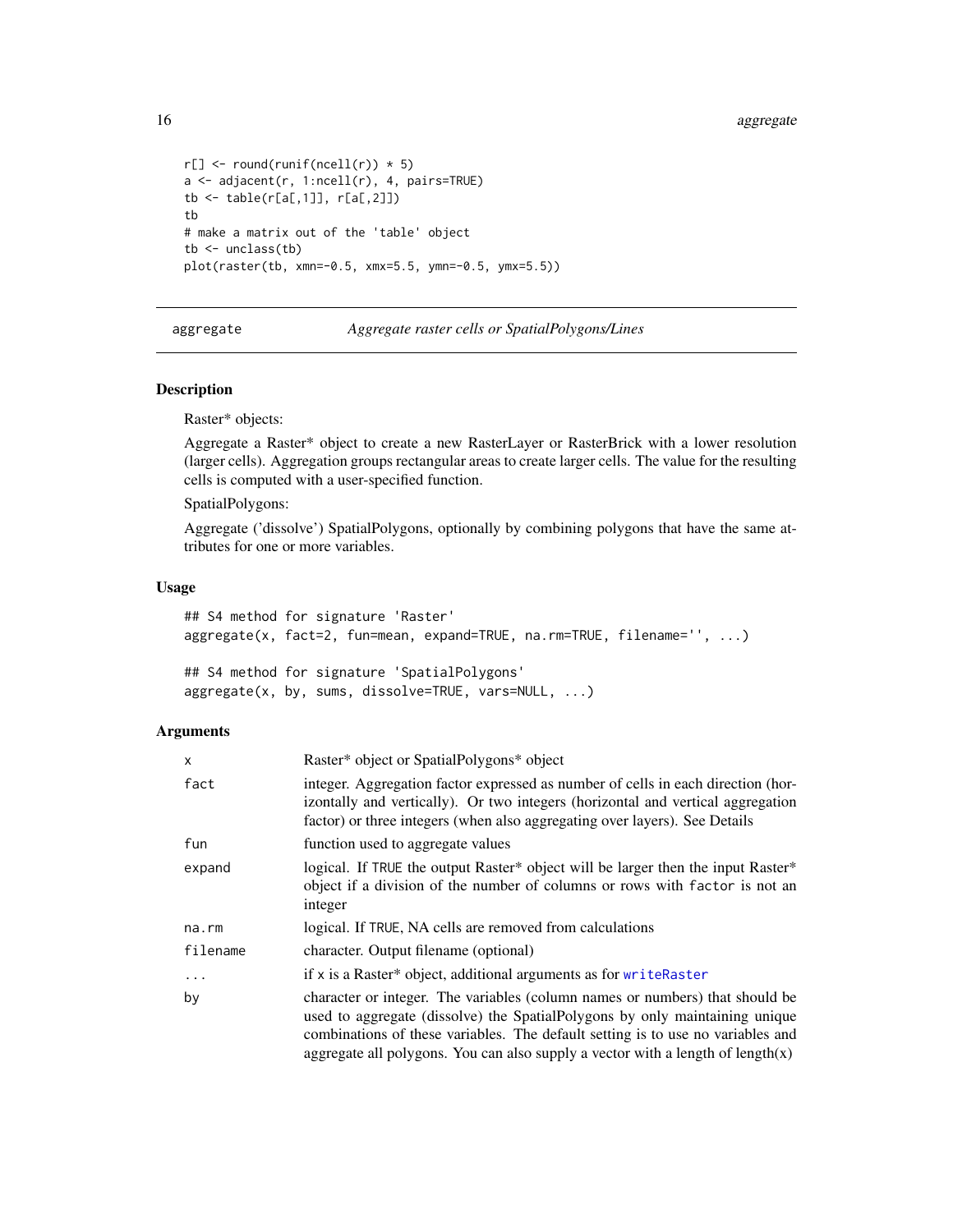#### aggregate the control of the control of the control of the control of the control of the control of the control of the control of the control of the control of the control of the control of the control of the control of th

| sums     | list with function(s) and variable(s) to summarize. This should be a list of                         |
|----------|------------------------------------------------------------------------------------------------------|
|          | lists in which each element of the main lists has two items. The first item                          |
|          | is function (e.g. mean), the second element is a vector of column names (or                          |
|          | indices) that need to summarize with that function. Be careful with charac-                          |
|          | ter and factor variables (you can use, e.g. 'first' function $(x)x[1]$ or 'last'                     |
|          | $function(x)x[length(x)]$ or modal for these variables                                               |
| vars     | deprecated. Same as by                                                                               |
| dissolve | logical. If TRUE overlapping polygons are dissolved into single features (requires<br>package rgeos) |

#### Details

Aggregation of a x will result in a Raster\* object with fewer cells. The number of cells is the number of cells of x divided by fact\*fact (when fact is a single number) or  $prod(fact)$  (when fact consists of 2 or 3 numbers). If necessary this number is adjusted according to the value of expand. For example, fact=2 will result in a new Raster\* object with 2\*2=4 times fewer cells. If two numbers are supplied, e.g.,  $fact = c(2,3)$ , the first will be used for aggregating in the horizontal direction, and the second for aggregating in the vertical direction, and the returned object will have  $2*3=6$  times fewer cells. Likewise, fact=c(2,3,4) aggregates cells in groups of 2 (rows) by 3 (columns) and 4 (layers).

Aggregation starts at the upper-left end of a raster (you can use [flip](#page-86-1) if you want to start elsewhere). If a division of the number of columns or rows with factor does not return an integer, the extent of the resulting Raster object will either be somewhat smaller or somewhat larger then the original RasterLayer. For example, if an input RasterLayer has 100 columns, and fact=12, the output Raster object will have either 8 columns (expand=FALSE) (using  $8 \times 12 = 96$  of the original columns) or 9 columns (expand=TRUE). In both cases, the maximum x coordinate of the output RasterLayer would, of course, also be adjusted.

The function fun should take multiple numbers, and return a single number. For example mean, modal, min or max. It should also accept a na.rm argument (or ignore it as one of the 'dots' arguments).

#### Value

RasterLayer or RasterBrick, or a SpatialPolygons\* object

#### Author(s)

Robert J. Hijmans and Jacob van Etten

#### See Also

[disaggregate](#page-66-1), [resample](#page-170-1). For SpatialPolygons\* [disaggregate](#page-66-1)

```
r <- raster()
# a new aggregated raster, no values
ra <- aggregate(r, fact=10)
r <- setValues(r, runif(ncell(r)))
```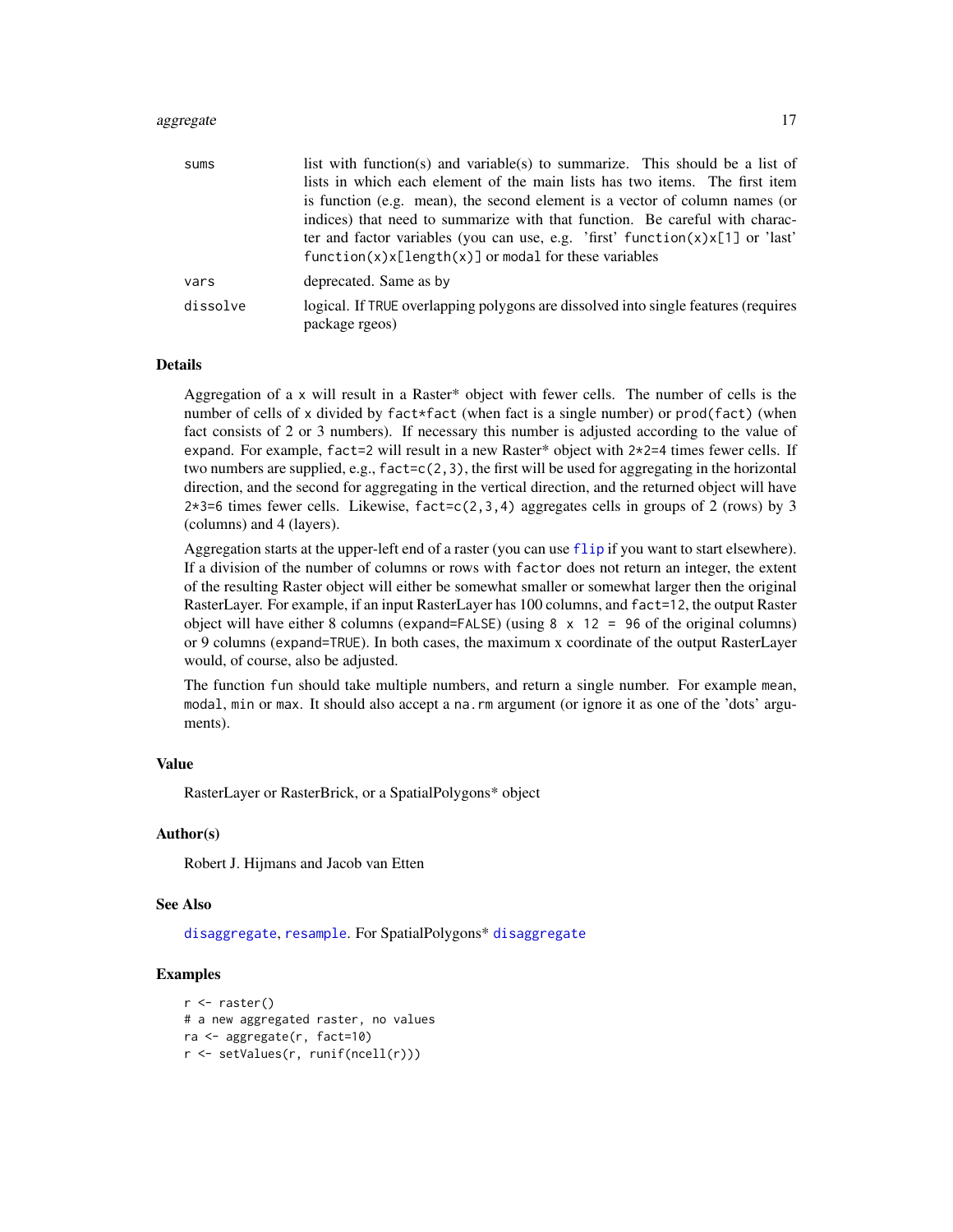```
# a new aggregated raster, max of the values
ra <- aggregate(r, fact=10, fun=max)
# multiple layers
s \leftarrow \text{stack}(r, r \star 2)x \leftarrow aggregate(s,2)
#SpatialPolygons
if (require(rgdal) & require(rgeos)) {
p <- shapefile(system.file("external/lux.shp", package="raster"))
p
pa0 <- aggregate(p)
pa0
pa1 <- aggregate(p, by='NAME_1', sums=list(list(mean, 'ID_2')))
pa1
}
```
<span id="page-17-1"></span>alignExtent *Align an extent (object of class Extent)*

# Description

Align an Extent object with the (boundaries of the) cells of a Raster\* object

# Usage

alignExtent(extent, object, snap='near')

#### Arguments

| extent | Extent object                                                                 |
|--------|-------------------------------------------------------------------------------|
| object | Raster* object                                                                |
| snap   | Character. One of 'near', 'in', or 'out', to determine in which direction the |
|        | extent should be aligned. To the nearest border, inwards or outwards          |

#### Details

Aligning an Extent object to another object assures that it gets the same origin and resolution. This should only be used to adjust objects because of imprecision in the data. alignExtent should not be used to force data to match that really does not match (use e.g. [resample](#page-170-1) or (dis)aggregate for this).

# Value

Extent object

#### See Also

[extent](#page-73-1), [drawExtent](#page-70-1), [Extent-class](#page-75-1)

<span id="page-17-0"></span>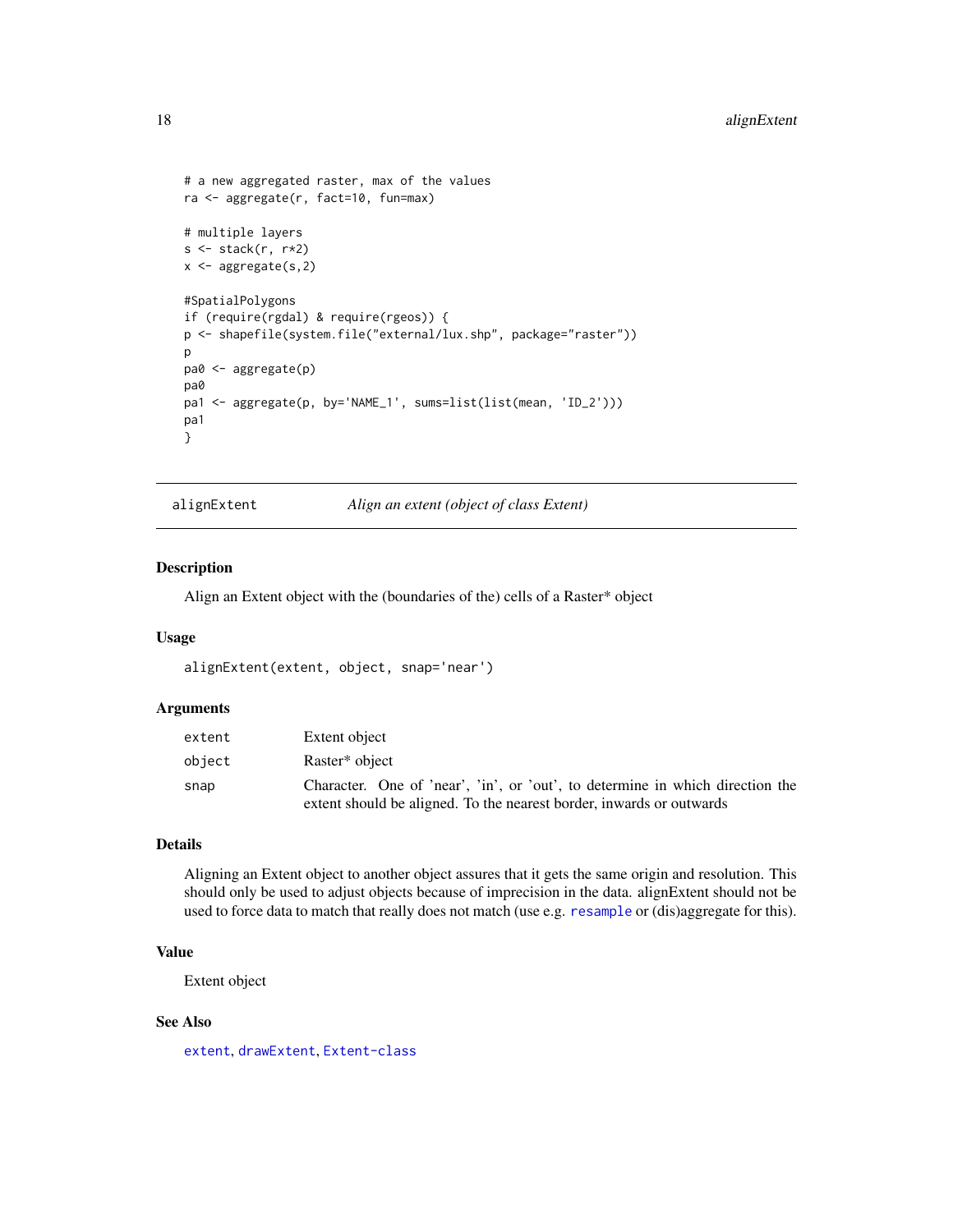#### <span id="page-18-0"></span>animate the contract of the contract of the contract of the contract of the contract of the contract of the contract of the contract of the contract of the contract of the contract of the contract of the contract of the co

# Examples

```
r <- raster()
e <- extent(-10.1, 9.9, -20.1, 19.9)
ea <- alignExtent(e, r)
e
extent(r)
ea
```
animate *Animate layers of a Raster\* object*

# Description

Animate (sequentially plot) the layers of a RasterStack or RasterBrick\* object to create a movie

#### Usage

```
## S4 method for signature 'RasterStackBrick'
animate(x, pause=0.25, main, zlim, maxpixels=50000, n=10, ...)
```
# Arguments

| $\mathsf{x}$ | Raster* object                                                                                                                  |
|--------------|---------------------------------------------------------------------------------------------------------------------------------|
| pause        | numeric. How long should be the pause be between layers?                                                                        |
| main         | title for each layer. If not supplied the z-value is used if available. Otherwise the<br>names are used.                        |
| zlim         | numeric vector of lenght 2. Range of values to plot                                                                             |
| maxpixels    | integer > 0. Maximum number of cells to use for the plot. If maxpixels $\le$ ncell(x),<br>sampleRegular is used before plotting |
| n            | integer $> 0$ . Number of loops                                                                                                 |
| $\cdot$      | Additional arguments passed to plot                                                                                             |
|              |                                                                                                                                 |

#### Value

None

# See Also

[plot](#page-136-1), [spplot](#page-191-1), [plotRGB](#page-139-1)

```
b <- brick(system.file("external/rlogo.grd", package="raster"))
animate(b, n=1)
```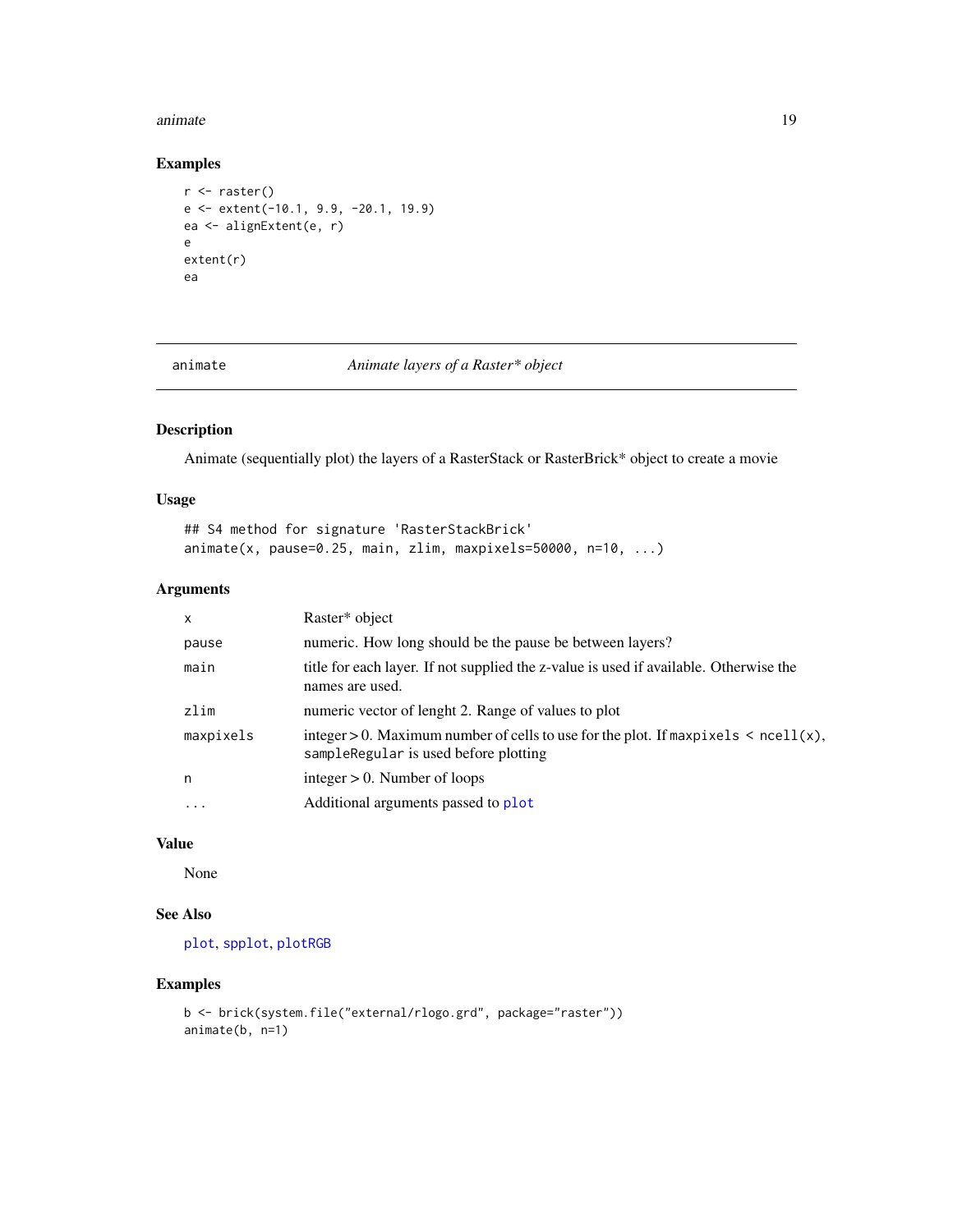<span id="page-19-0"></span>

approxNA uses the stats function [approx](#page-0-0) to estimate values for cells that are NA by interpolation across layers. Layers are considered equidistant, unless an argument 'z' is used, or [getZ](#page-221-1) returns values, in which case these values are used to determine distance between layers.

For estimation based on neighbouring cells see [focal](#page-88-1)

# Usage

```
## S4 method for signature 'RasterStackBrick'
approxNA(x, filename="", method="linear", yleft, yright,
            rule=1, f=0, ties=mean, z=NULL, NArule=1, ...)
```
# Arguments

| <b>X</b> | RasterStack or RasterBrick object                                                                                                                                                                                                                                                                                                                                               |
|----------|---------------------------------------------------------------------------------------------------------------------------------------------------------------------------------------------------------------------------------------------------------------------------------------------------------------------------------------------------------------------------------|
| filename | character. Output filename (optional)                                                                                                                                                                                                                                                                                                                                           |
| method   | specifies the interpolation method to be used. Choices are "linear" or "constant"<br>(step function; see the example in approx                                                                                                                                                                                                                                                  |
| yleft    | the value to be returned before a non-NA value is encountered. The default is<br>defined by the value of rule given below                                                                                                                                                                                                                                                       |
| yright   | the value to be returned after the last non-NA value is encountered. The default<br>is defined by the value of rule given below                                                                                                                                                                                                                                                 |
| rule     | an integer (of length 1 or 2) describing how interpolation is to take place at for<br>the first and last cells (before or after any non-NA values are encountered). If<br>rule is 1 then NAs are returned for such points and if it is 2, the value at the<br>closest data extreme is used. Use, e.g., rule = $2:1$ , if the left and right side<br>extrapolation should differ |
| f        | for method $=$ "constant" a number between 0 and 1 inclusive, indicating a com-<br>promise between left- and right-continuous step functions. If y0 and y1 are the<br>values to the left and right of the point then the value is $y0*(1-f)+y1*f$ so that<br>$f = 0$ ) is right-continuous and $f = 1$ is left-continuous                                                       |
| ties     | Handling of tied 'z' values. Either a function with a single vector argument<br>returning a single number result or the string "ordered"                                                                                                                                                                                                                                        |
| Z        | numeric vector to indicate the distance between layers (e.g., time, depth). The<br>$default$ is 1:nlayers $(x)$                                                                                                                                                                                                                                                                 |
| NArule   | single integer used to determine what to do when only a single layer with a non-<br>NA value is encountered (and linear interpolation is not possible). The default<br>value of 1 indicates that all layers will get this value for that cell; all other values<br>do not change the cell values                                                                                |
| $\cdots$ | additional arguments as for writeRaster                                                                                                                                                                                                                                                                                                                                         |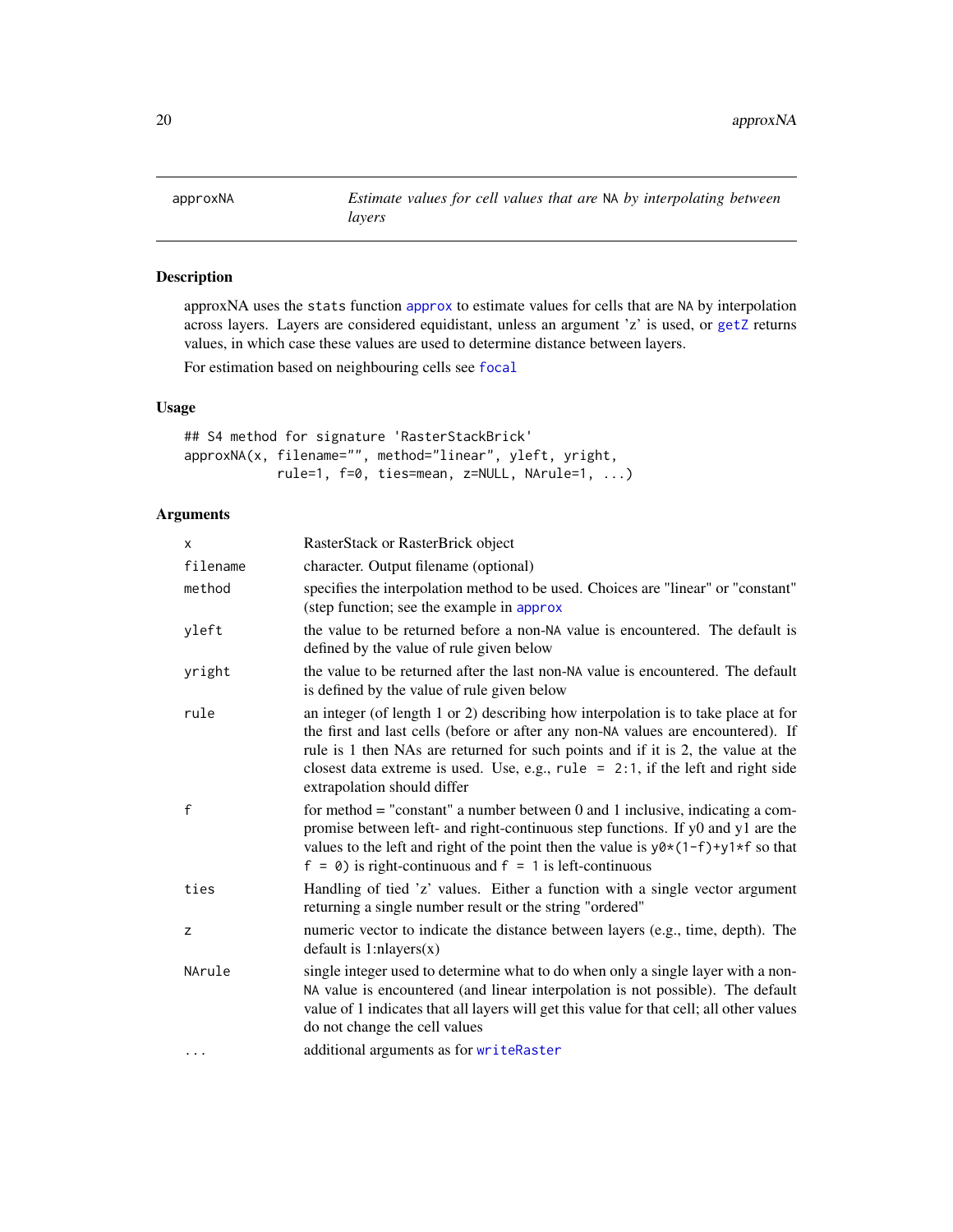<span id="page-20-0"></span>area  $21$ 

#### Value

RasterBrick

#### See Also

[focal](#page-88-1)

# Examples

```
r <- raster(ncols=5, nrows=5)
r1 <- setValues(r, runif(ncell(r)))
r2 <- setValues(r, runif(ncell(r)))
r3 <- setValues(r, runif(ncell(r)))
r4 <- setValues(r, runif(ncell(r)))
r5 <- setValues(r, NA)
r6 <- setValues(r, runif(ncell(r)))
r1[6:10] <- NA
r2[5:15] <- NA
r3[8:25] <- NA
s \leftarrow \text{stack}(r1, r2, r3, r4, r5, r6)s[1:5] <- NA
x1 \leftarrow approxNA(s)x2 <- approxNA(s, rule=2)
x3 <- approxNA(s, rule=2, z=c(1,2,3,5,14,15))
```
<span id="page-20-1"></span>area *Size of cells*

#### **Description**

Compute the approximate surface area of cells in an unprojected (longitude/latitude) Raster object. It is an approximation because area is computed as the height (latitudial span) of a cell (which is constant among all cells) times the width (longitudinal span) in the (latitudinal) middle of a cell. The width is smaller at the poleward side than at the equator-ward side of a cell. This variation is greatest near the poles and the values are thus not very precise for very high latitudes.

### Usage

```
## S4 method for signature 'RasterLayer'
area(x, filename="", na.rm=FALSE, weights=FALSE, ...)
## S4 method for signature 'RasterStackBrick'
area(x, filename="", na.rm=FALSE, weights=FALSE, ...)
```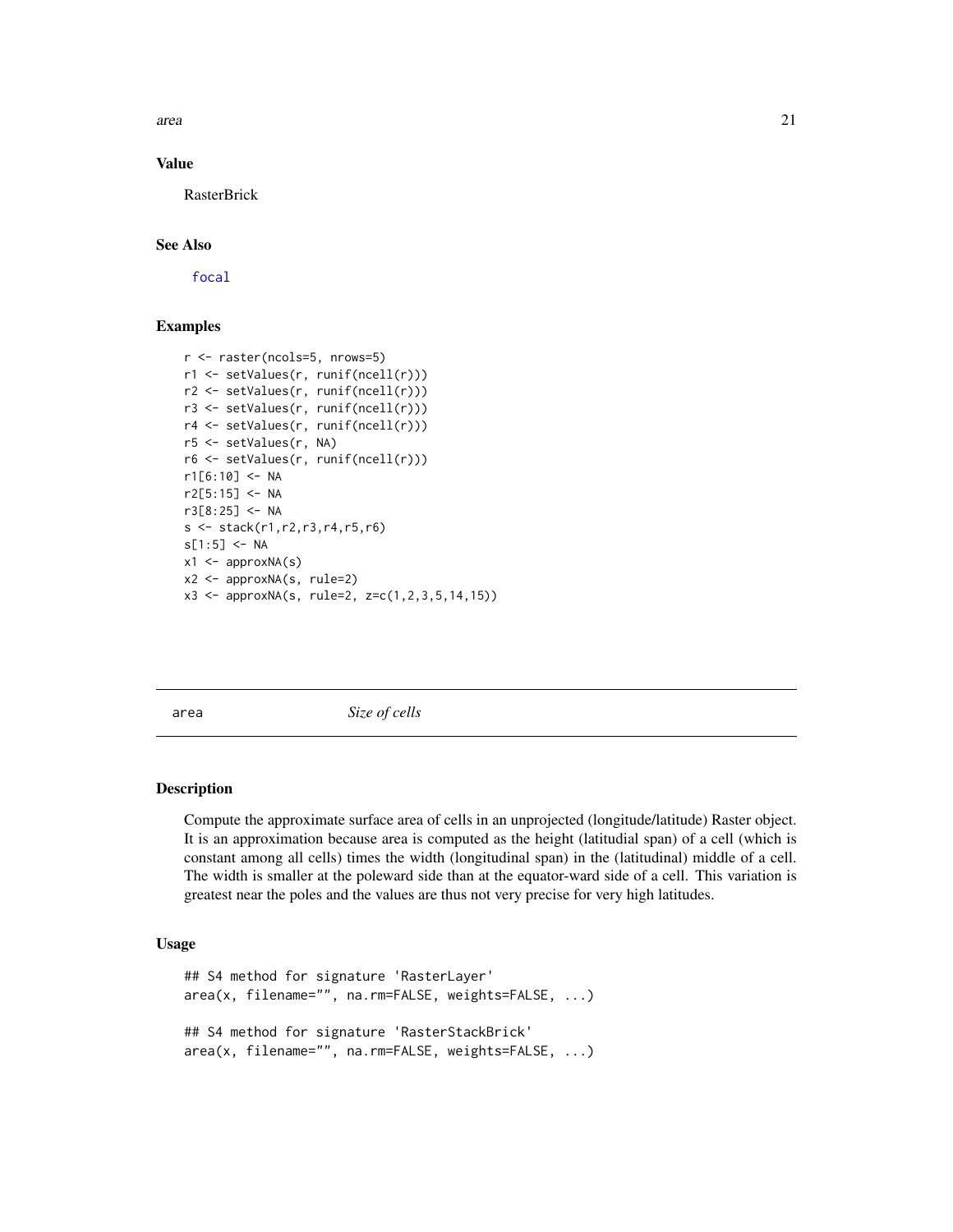#### <span id="page-21-0"></span>**Arguments**

| X        | Raster* object                                                                                        |
|----------|-------------------------------------------------------------------------------------------------------|
| filename | character. Filename for the output Raster object (optional)                                           |
| na.rm    | logical. If TRUE, cells that are NA are ignored                                                       |
| weights  | logical. If TRUE, the area of each cells is divided by the total area of all cells that<br>are not NA |
| $\cdots$ | additional arguments as for writeRaster                                                               |

### Details

If x is a RasterStack/Brick, a RasterBrick will be returned if na.rm=TRUE. However, if na.rm=FALSE, a RasterLayer is returned, because the values would be the same for all layers.

# Value

RasterLayer or RasterBrick. Cell values represent the size of the cell in km2, or the relative size if weights=TRUE

#### Examples

```
r <- raster(nrow=18, ncol=36)
a \leftarrow \text{area}(r)
```
<span id="page-21-1"></span>Arith-methods *Arithmetic with Raster\* objects*

#### **Description**

Standard arithmetic operators for computations with Raster\* objects and numeric values. The following operators are available:  $+, -, *, /, \land, \%$ , %%, %/%

The input Raster\* objects should have the same extent, origin and resolution. If only the extent differs, the computation will continue for the intersection of the Raster objects. Operators are applied on a cell by cell basis. For a RasterLayer, numeric values are recycled by row. For a RasterStack or RasterBrick, recycling is done by layer. RasterLayer objects can be combined RasterStack/Brick objects, in which case the RasterLayer is 'recycled'. When using multiple RasterStack or Raster-Brick objects, the number of layers of these objects needs to be the same.

In addition to arithmetic with Raster\* objects, the following operations are supported for SpatialPolygons\* objects. Given SpatialPolygon objects x and y:

 $x+y$  is the same as [union\(](#page-207-1)x, y). For SpatialLines\* and SpatialPoints\* it is equivalent to [bind\(](#page-30-1)x, y)

 $x \star y$  is the same as [intersect\(](#page-109-1)x, y)

 $x-y$  is the same as  $erase(x, y)$  $erase(x, y)$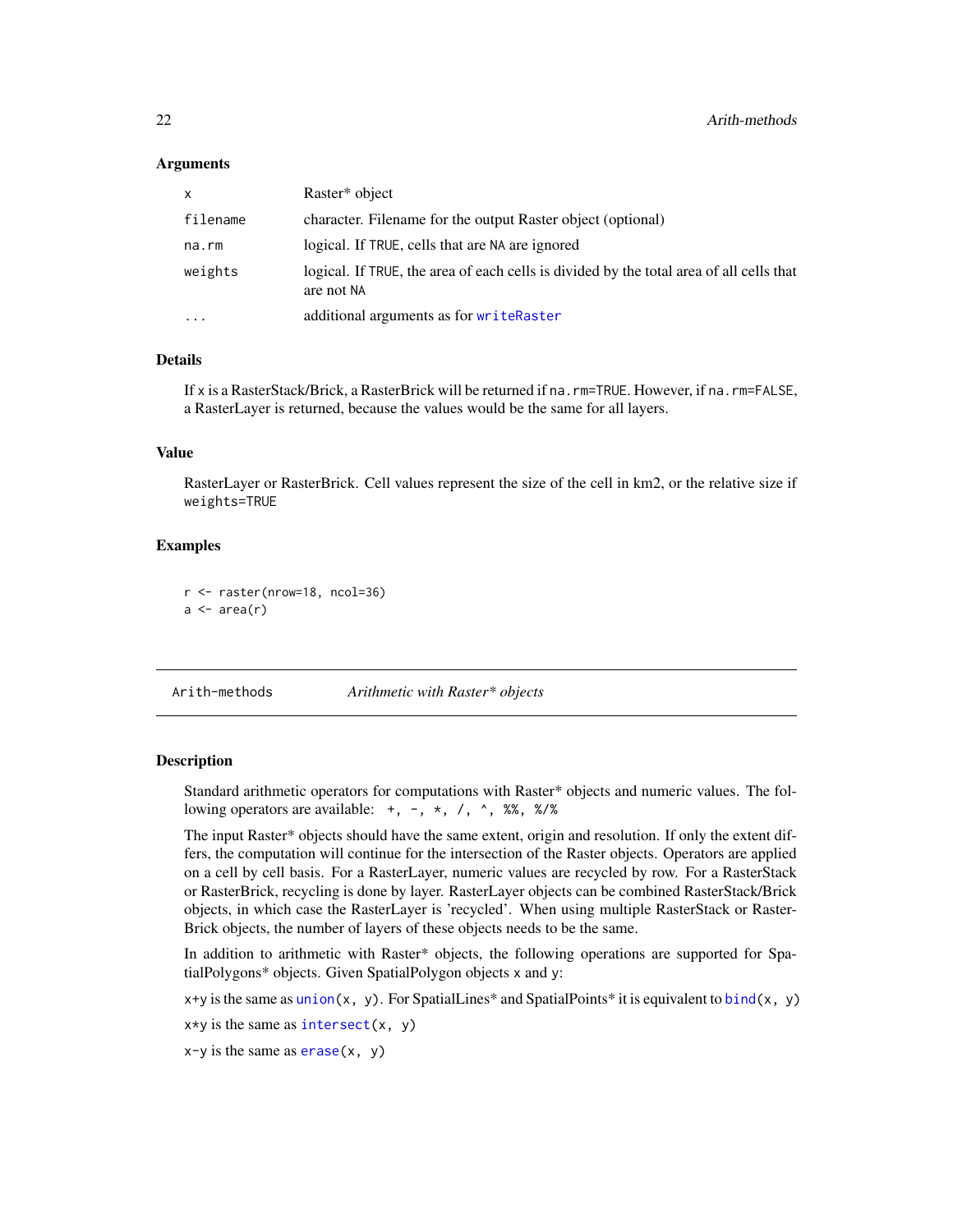#### <span id="page-22-0"></span>as.data.frame 23

# Details

If the values of the output Raster\* cannot be held in memory, they will be saved to a temporary file. You can use [options](#page-0-0) to set the default file format, datatype and progress bar.

#### Value

A Raster\* object, and in some cases the side effect of a new file on disk.

#### See Also

[Math-methods](#page-120-1), [overlay](#page-132-1), [calc](#page-37-1)

#### Examples

```
r1 <- raster(ncols=10, nrows=10)
r1[] <- runif(ncell(r1))
r2 \le setValues(r1, 1:ncell(r1) / ncell(r1) )
r3 < - r1 + r2r2 <- r1 / 10
r3 \le r1 \times (r2 - 1 + r1^2 / r2)# recycling by row
r4 \le r1 \times 0 + 1:ncol(r1)
# multi-layer object mutiplication, no recycling
b1 <- brick(r1, r2, r3)
b2 < -b1 * 10# recycling by layer
b3 \le -b1 + c(1, 5, 10)# addition of the cell-values of two RasterBrick objects
b3 < - b2 + b1# summing two RasterBricks and one RasterLayer. The RasterLayer is 'recycled'
b3 \le -b1 + b2 + r1
```
<span id="page-22-1"></span>as.data.frame *Get a data.frame with raster cell values, or coerce SpatialPolygons, Lines, or Points to a data.frame*

#### **Description**

as.matrix returns all values of a Raster\* object as a matrix. For RasterLayers, rows and columns in the matrix represent rows and columns in the RasterLayer object. For other Raster\* objects, the matrix returned by as.matrix has columns for each layer and rows for each cell.

as.array returns an array of matrices that are like those returned by as.matrix for a RasterLayer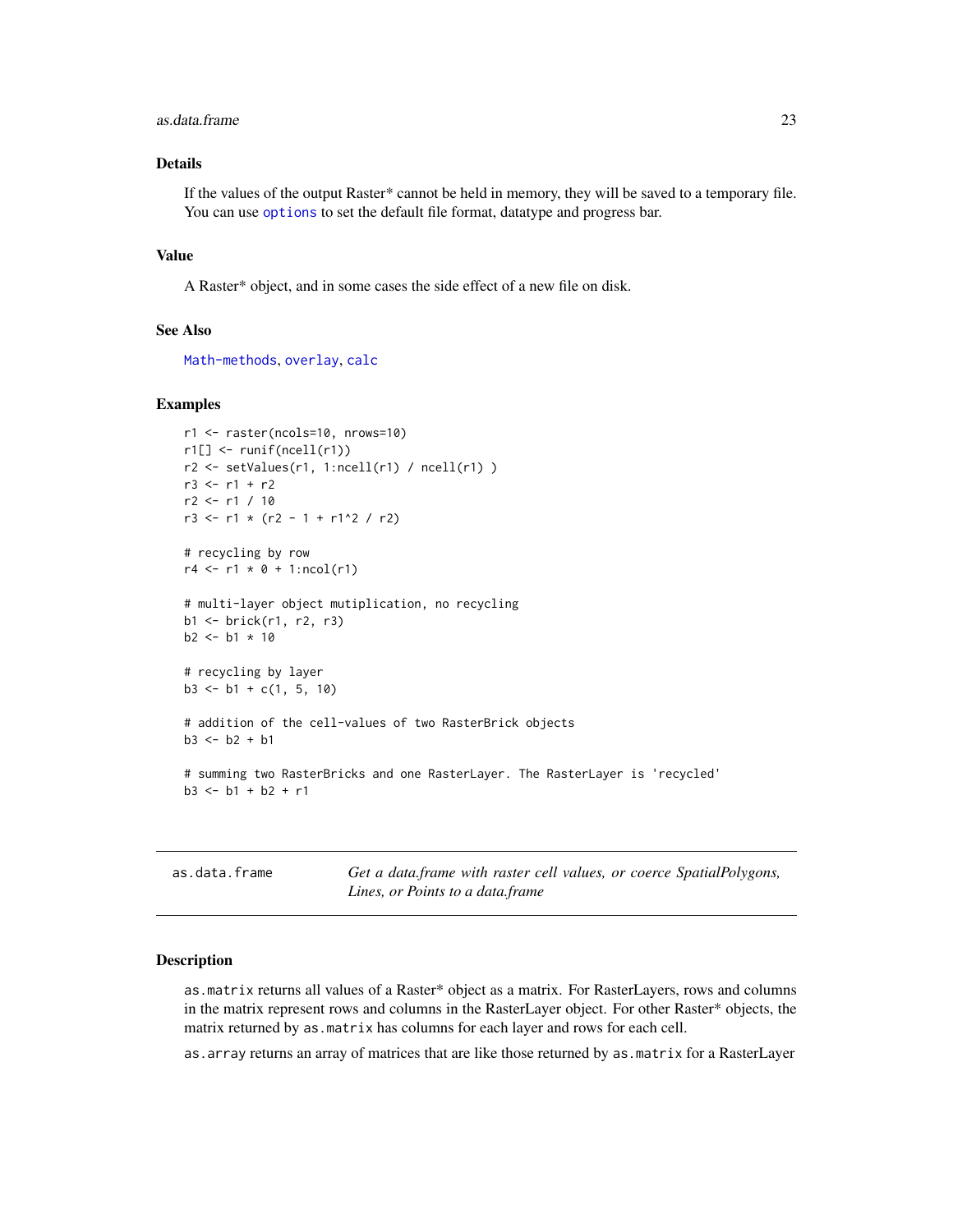If there is insufficient memory to load all values, you can use [getValues](#page-95-1) or [getValuesBlock](#page-96-1) to read chunks of the file. You could also first use [sampleRegular](#page-179-1)

The methods for Spatial\* objects allow for easy creation of a data.frame with the coordinates and attributes; the default method only returns the attributes data.frame

#### Usage

```
## S4 method for signature 'Raster'
as.data.frame(x, row.names=NULL, optional=FALSE, xy=FALSE,
              na.rm=FALSE, long=FALSE, ...)
## S4 method for signature 'SpatialPolygons'
as.data.frame(x, row.names=NULL, optional=FALSE,
              xy=FALSE, centroids=TRUE, sepNA=FALSE, ...)
## S4 method for signature 'SpatialLines'
as.data.frame(x, row.names=NULL, optional=FALSE,
```
xy=FALSE, sepNA=FALSE, ...)

### Arguments

| x         | Raster* object                                                                                                                                 |
|-----------|------------------------------------------------------------------------------------------------------------------------------------------------|
| row.names | NULL or a character vector giving the row names for the data frame. Missing<br>values are not allowed                                          |
| optional  | logical. If TRUE, setting row names and converting column names (to syntactic<br>names: see make.names) is optional                            |
| xy        | logical. If TRUE, also return the spatial coordinates                                                                                          |
| na.rm     | logical. If TRUE, remove rows with NA values. This can be particularly useful<br>for very large datasets with many NA values                   |
| long      | logical. If TRUE, values are reshaped from a wide to a long format                                                                             |
| centroids | logical. If TRUE return the centroids instead of all spatial coordinates (only rele-<br>vant if $xy = TRUE$ )                                  |
| sepNA     | logical. If TRUE the parts of the spatial objects are separated by lines that are NA<br>(only if xy=TRUE and, for polygons, if centroids=FALSE |
| $\ddotsc$ | Additional arguments (none)                                                                                                                    |

#### Value

data.frame

```
r <- raster(ncol=3, nrow=3)
r[] \leftarrow sqrt(1:ncell(r))r[3:5] < -NAas.data.frame(r)
s \leftarrow \text{stack}(r, r \star 2)
```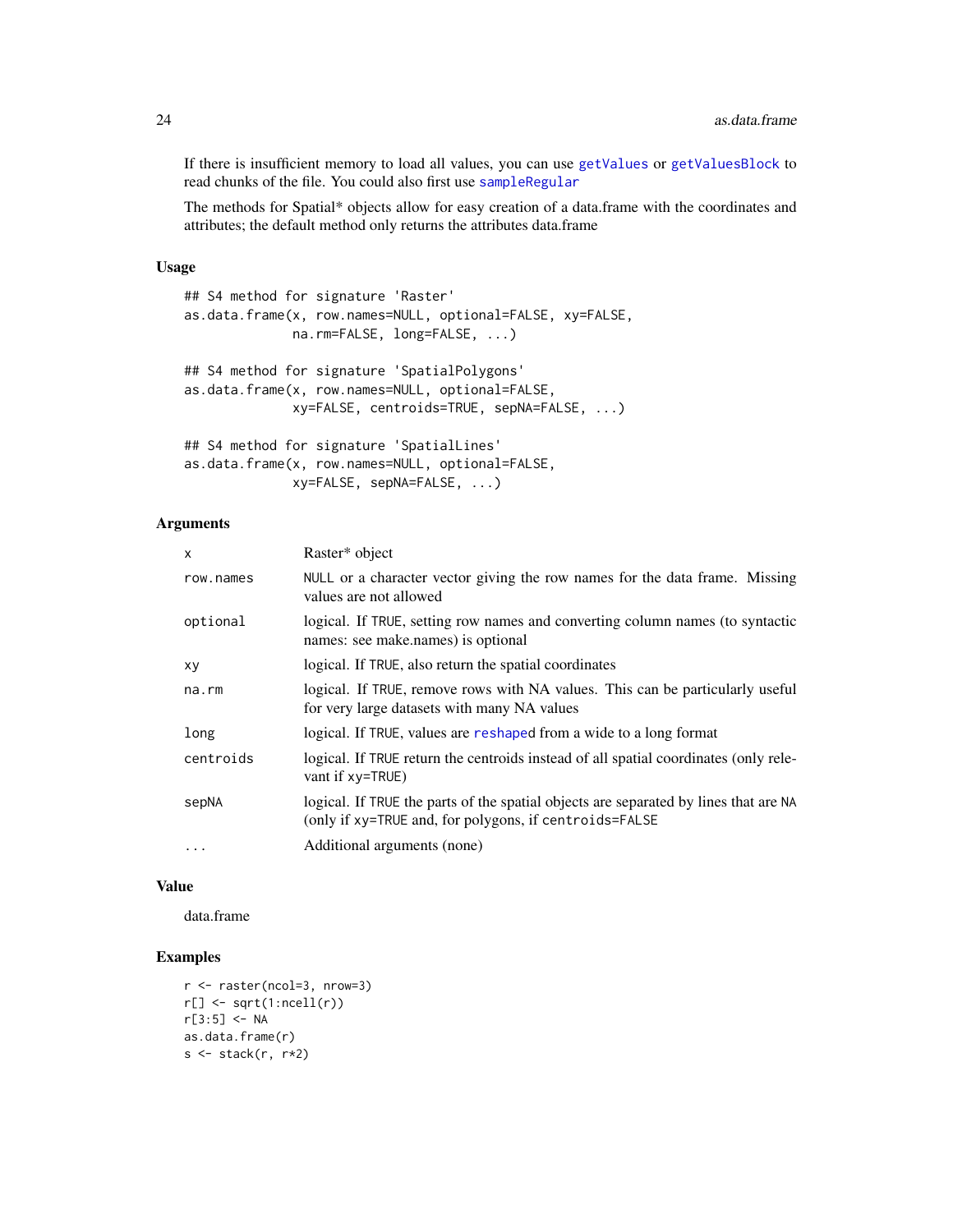#### <span id="page-24-0"></span>as.logical 25

```
as.data.frame(s)
as.data.frame(s, na.rm=TRUE)
```
<span id="page-24-3"></span>as.logical *Change values to logical*

# Description

Change values of a Raster\* object to logical values (zero becomes FALSE, all other values become TRUE) You can provide the standard additional arguments: filename, format, overwrite, and progress.

#### See Also

[as.logical](#page-24-3)

#### Examples

r <- raster(nrow=10, ncol=10) r[] <- round(runif(ncell(r))) r <- as.logical(r)

<span id="page-24-1"></span>as.matrix *Get a matrix with raster cell values*

#### <span id="page-24-2"></span>Description

as.matrix returns all values of a Raster\* object as a matrix. For RasterLayers, rows and columns in the matrix represent rows and columns in the RasterLayer object. For other Raster\* objects, the matrix returned by as.matrix has columns for each layer and rows for each cell.

as.array returns an array of matrices that are like those returned by as.matrix for a RasterLayer

If there is insufficient memory to load all values, you can use [getValues](#page-95-1) or [getValuesBlock](#page-96-1) to read chunks of the file.

#### Usage

as.matrix $(x, \ldots)$  $as.array(x, \ldots)$ as.vector(x, mode="any")

# Arguments

| $\mathsf{x}$            | Raster <sup>*</sup> or (for as matrix and as vector) Extent object |
|-------------------------|--------------------------------------------------------------------|
| mode                    | character string giving an atomic mode or "list", or "any"         |
| $\cdot$ $\cdot$ $\cdot$ | additional arguments:                                              |
|                         | maxpixels Integer. To regularly subsample very large objects       |
|                         | transpose Logical. Transpose the data? (for as array only)         |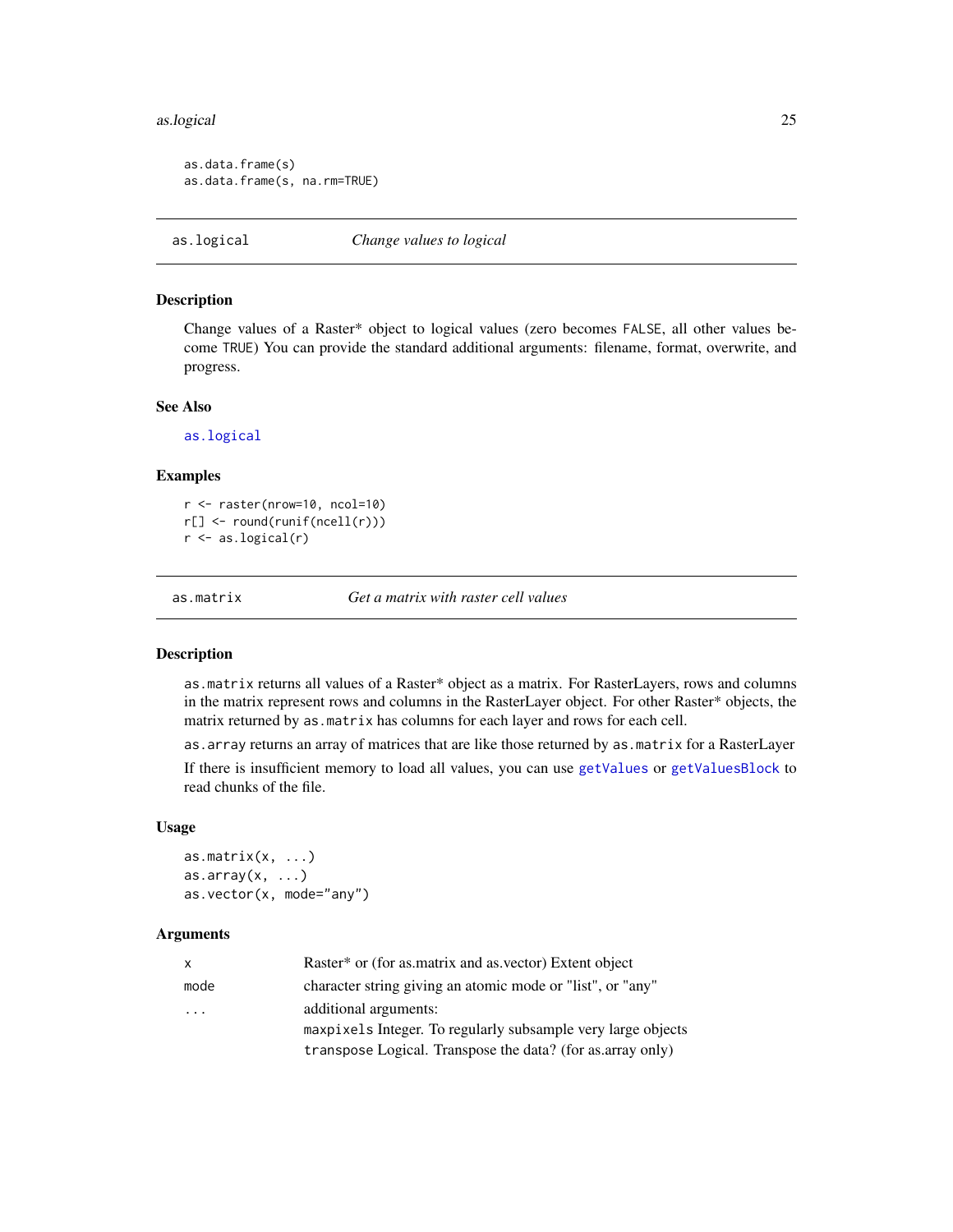# Value

matrix, array, or vector

### Examples

```
r <- raster(ncol=3, nrow=3)
r[] = 1:ncell(r)as.matrix(r)
s \leftarrow \text{stack}(r,r)as.array(s)
as.vector(extent(s))
```
<span id="page-25-1"></span>as.raster *Coerce to a 'raster' object*

#### Description

Implementation of the generic as. raster function to create a 'raster' (small r) object. NOT TO BE CONFUSED with the Raster\* (big R) objects defined by the raster package! Such objects can be used for plotting with the [rasterImage](#page-0-0) function.

### Usage

as.raster $(x, \ldots)$ 

#### Arguments

| $\mathsf{X}$            | RasterLayer object                                                 |
|-------------------------|--------------------------------------------------------------------|
| $\cdot$ $\cdot$ $\cdot$ | Additional arguments.                                              |
|                         | maxpixels Integer. To regularly subsample very large objects       |
|                         | col Vector of colors. Default is col=rev(terrain.colors $(255)$ )) |

# Value

'raster' object

```
r <- raster(ncol=3, nrow=3)
r[] \leftarrow 1:ncell(r)
as.raster(r)
```
<span id="page-25-0"></span>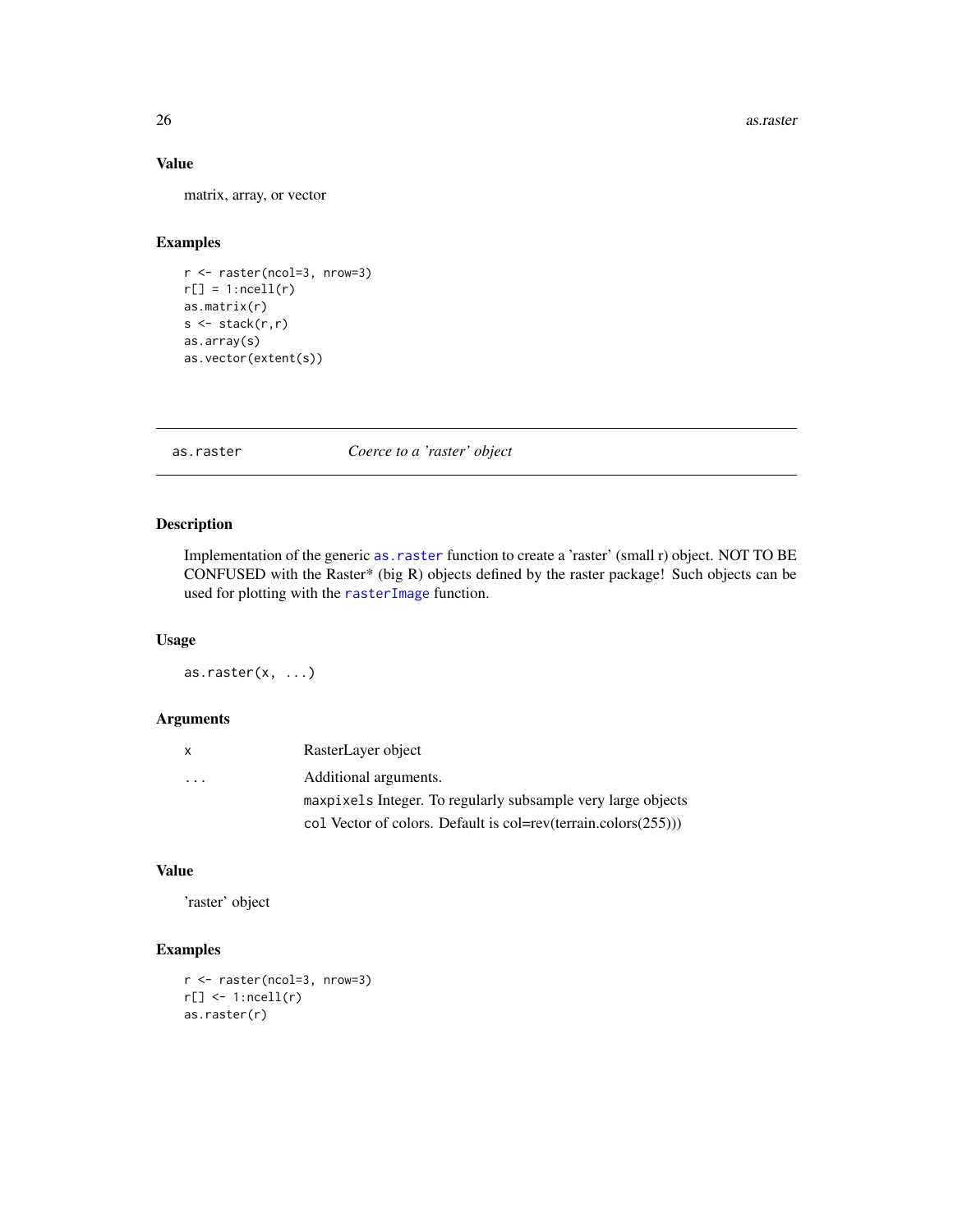<span id="page-26-0"></span>

For RasterLayer arguments x and y, atan $2(y, x)$  returns the angle in radians for the tangent  $y/x$ , handling the case when x is zero. See link[base]{Trig}

See [Math-methods](#page-120-1) for other trigonometric and mathematical functions that can be used with Raster\* objects.

#### Usage

 $atan2(y, x)$ 

# Arguments

|   | RasterLayer object |
|---|--------------------|
| x | RasterLayer object |

# See Also

[Math-methods](#page-120-1)

#### Examples

r1 <- r2 <- raster(nrow=10, ncol=10)  $r1[] < -$  (runif(ncell(r1))-0.5) \* 10  $r2[] < -$  (runif(ncell(r1))-0.5) \* 10 atan2(r1, r2)

autocorrelation *Spatial autocorrelation*

# <span id="page-26-1"></span>Description

Compute Moran's I or Geary's C measures of global spatial autocorrelation in a RasterLayer, or compute the the local Moran or Geary index (Anselin, 1995).

### Usage

```
Geary(x, w=matrix(1, 3, 3))
Moran(x, w=matrix(1, 3, 3))
MoranLocal(x, w=matrix(1, 3, 3))
GearyLocal(x, w=matrix(1, 3, 3))
```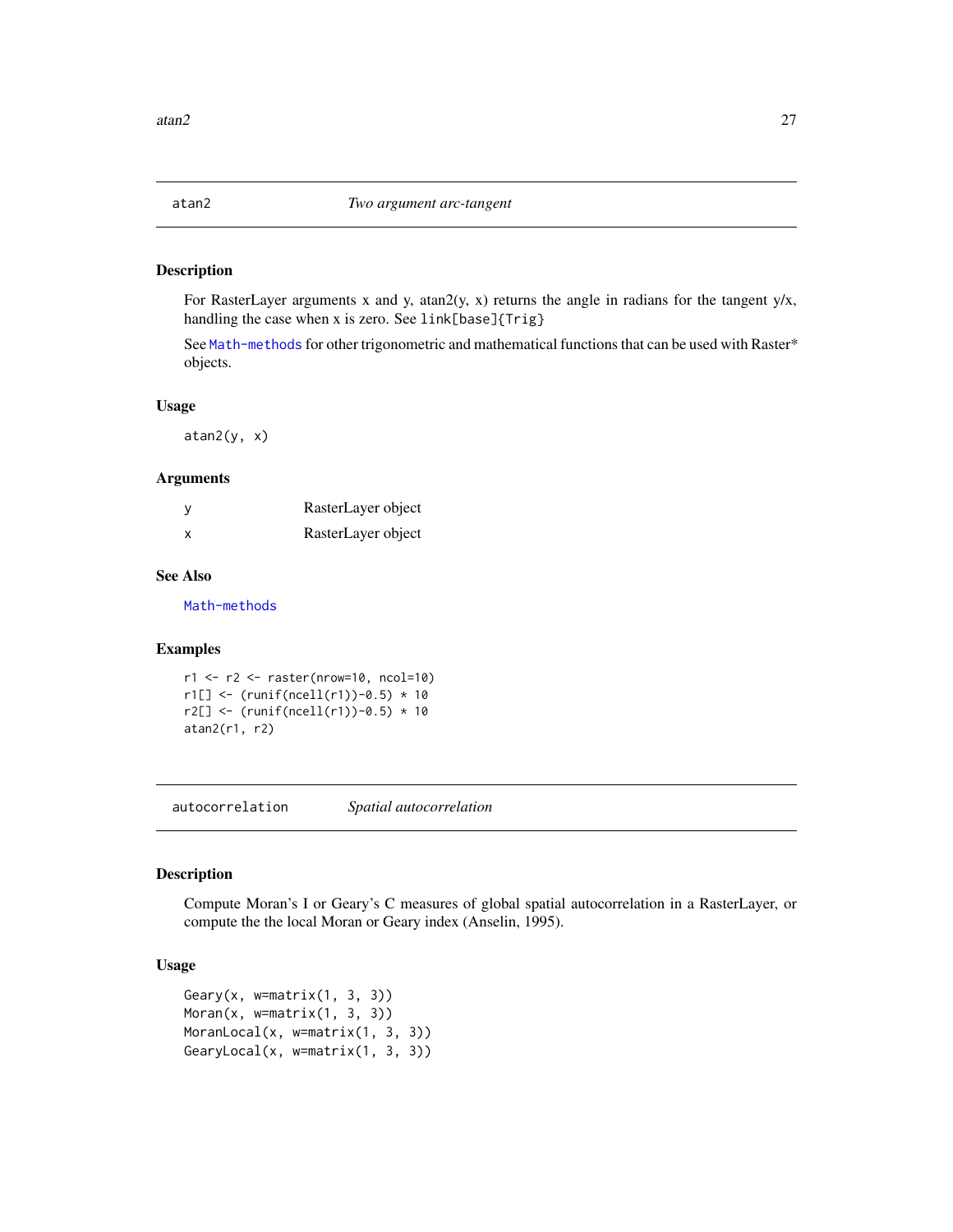#### Arguments

| X | RasterLayer                                                                           |
|---|---------------------------------------------------------------------------------------|
| W | Spatial weights defined by or a rectangular matrix with uneven sides (as in<br>focal) |

#### Details

The default setting uses a 3x3 neighborhood to compute "Queen's case" indices. You can use a filter (weights matrix) to do other things, such as "Rook's case", or different lags.

# Value

A single value (Moran's I or Geary's C) or a RasterLayer (Local Moran or Geary values)

# Author(s)

Robert J. Hijmans and Babak Naimi

#### References

Moran, P.A.P., 1950. Notes on continuous stochastic phenomena. Biometrika 37:17-23

Geary, R.C., 1954. The contiguity ratio and statistical mapping. The Incorporated Statistician 5: 115-145

Anselin, L., 1995. Local indicators of spatial association-LISA. Geographical Analysis 27:93-115 [http://en.wikipedia.org/wiki/Indicators\\_of\\_spatial\\_association](http://en.wikipedia.org/wiki/Indicators_of_spatial_association)

# See Also

The spdep package for additional and more general approaches for computing indices of spatial autocorrelation

```
r <- raster(nrows=10, ncols=10)
r[] \leftarrow 1:ncell(r)
Moran(r)
# Rook's case
f \leftarrow matrix(c(0,1,0,1,0,1,0,1,0), nrow=3)Moran(r, f)
Geary(r)
x1 <- MoranLocal(r)
# Rook's case
x2 <- MoranLocal(r, w=f)
```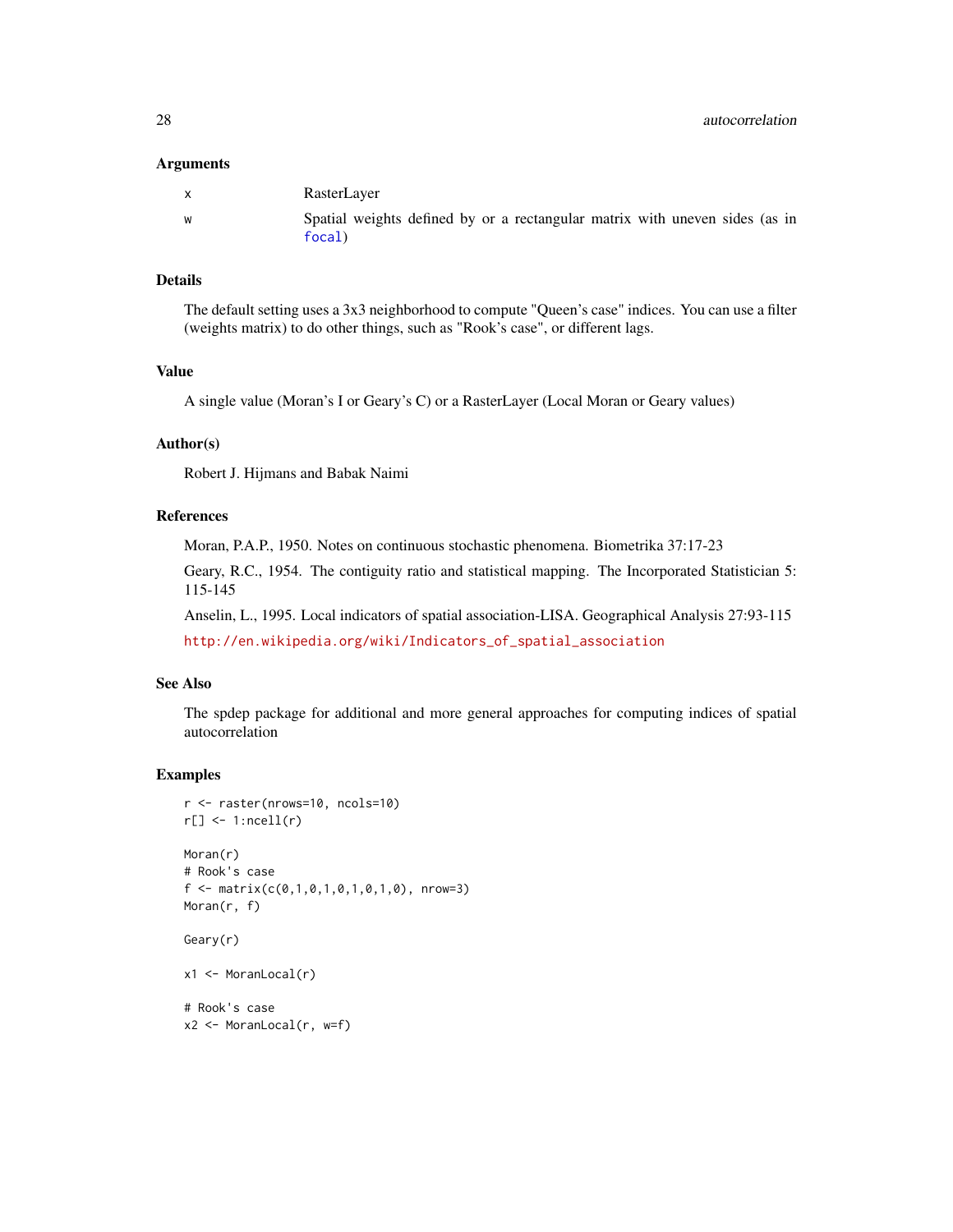<span id="page-28-0"></span>bands 29

bands *Number of bands*

#### <span id="page-28-1"></span>Description

A 'band' refers to a single layer for a possibly multi-layer file. Most RasterLayer objects will refer to files with a single layer. The term 'band' is frequently used in remote sensing to refer to a variable (layer) in a multi-variable dataset as these variables typically reperesent reflection in different bandwidths in the electromagnetic spectrum. But in that context, bands could be stored in a single or in separate files. In the context of the raster package, the term band is equivalent to a layer in a raster file.

nbands returns the number of bands of the file that a RasterLayer points to (and 1 if it does not point at any file). This functions also works for a RasterStack for which it is equivalent to [nlayers](#page-129-1).

band returns the specific band the RasterLayer refers to (1 if the RasterLayer points at single layer file or does not point at any file).

#### Usage

nbands(x)  $bandnr(x, ...)$ 

#### **Arguments**

| X        | RasterLayer                              |
|----------|------------------------------------------|
| $\cdots$ | Additional arguments (none at this time) |

# Value

numeric >= 1

#### See Also

[nlayers](#page-129-1)

```
f <- system.file("external/rlogo.grd", package="raster")
r <- raster(f, layer=2)
nbands(r)
bandnr(r)
```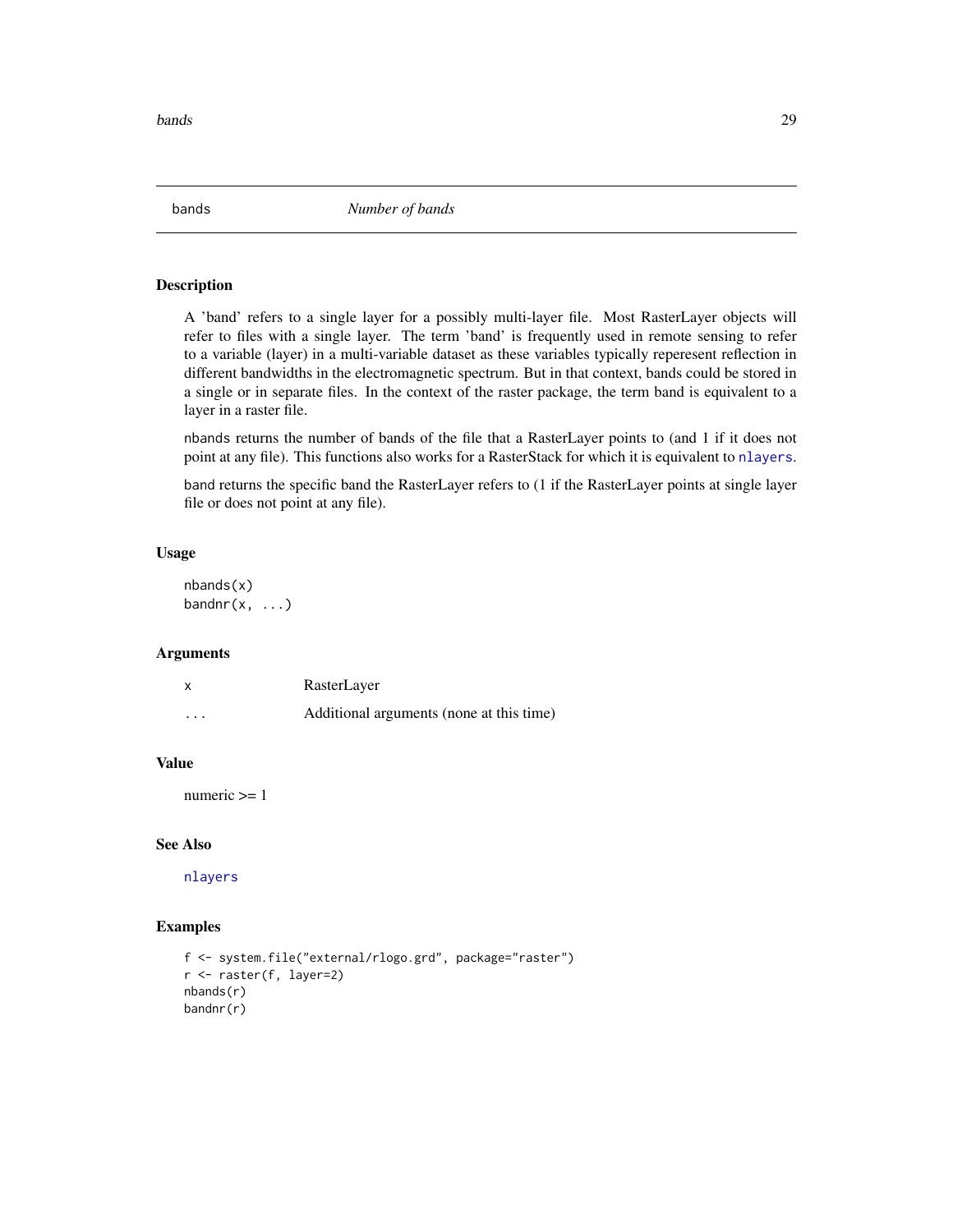<span id="page-29-1"></span><span id="page-29-0"></span>

Create a barplot of the values of a RasterLayer. For large datasets a regular sample with a size of approximately maxpixels is used.

# Usage

```
## S4 method for signature 'RasterLayer'
barplot(height, maxpixels=1000000, digits=0, breaks=NULL, col=rainbow, ...)
```
# Arguments

| height    | RasterLayer                                                                                                                              |
|-----------|------------------------------------------------------------------------------------------------------------------------------------------|
| maxpixels | integer. To regularly subsample very large objects                                                                                       |
| digits    | integer used to determine how to round the values before tabulating. Set to NULL<br>or to a large number if you do not want any rounding |
| breaks    | breaks used to group the data as in cut                                                                                                  |
| col       | a color generating function such as rainbow, or a vector of colors                                                                       |
| $\cdots$  | additional arguments for plotting as in barplot                                                                                          |

#### Value

A numeric vector (or matrix, when beside = TRUE) of the coordinates of the bar midpoints, useful for adding to the graph. See [barplot](#page-29-1)

# See Also

[hist,](#page-103-1) [boxplot](#page-33-1)

```
f <- system.file("external/test.grd", package="raster")
r <- raster(f)
barplot(r, digits=-2, las=2, ylab='Frequency')
op <- par(no.readonly = TRUE)
par(mai = c(1, 2, .5, .5))barplot(r, breaks=10, col=c('red', 'blue'), horiz=TRUE, digits=NULL, las=1)
par(op)
```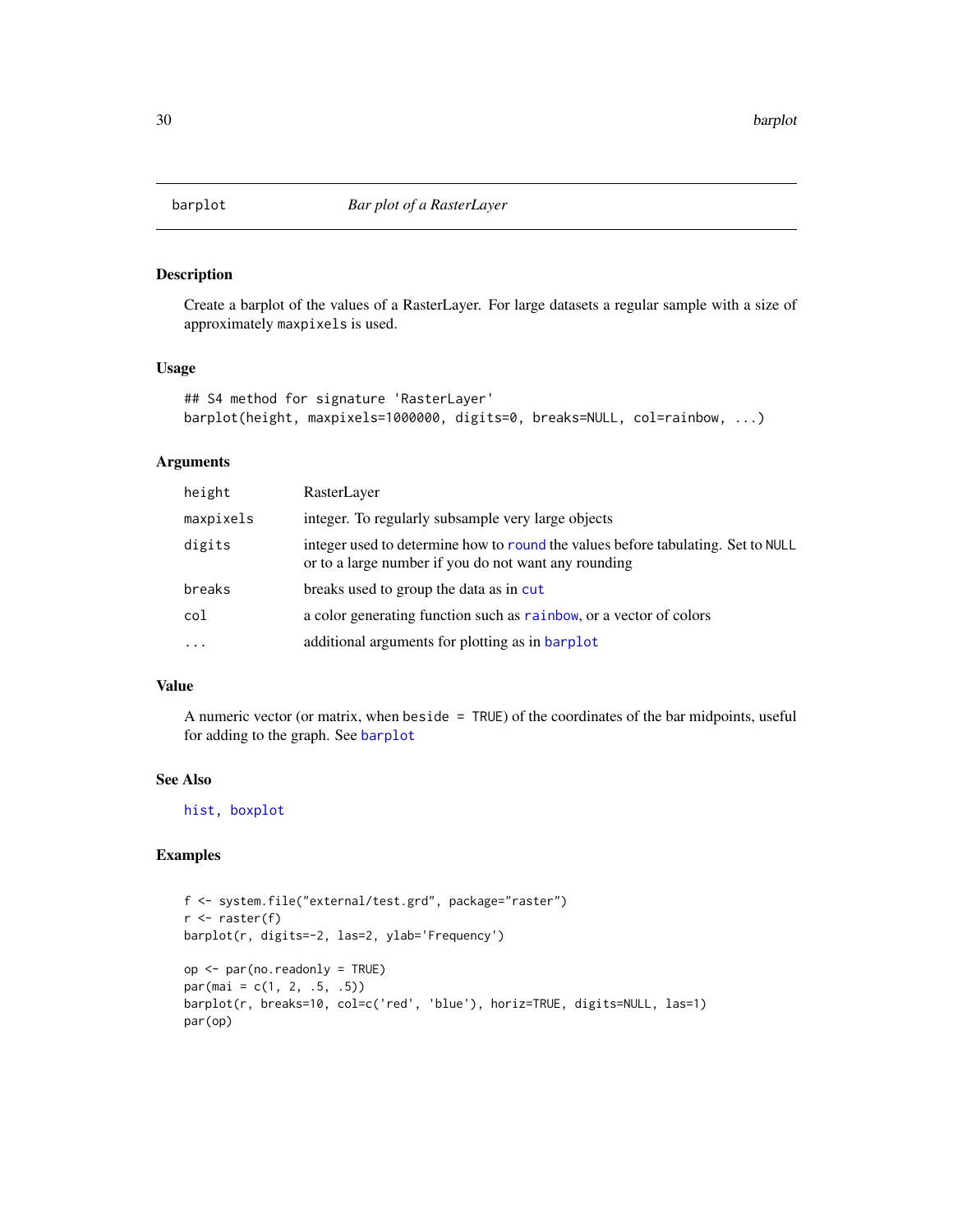<span id="page-30-1"></span><span id="page-30-0"></span>

Bind (append) Spatial\* objects into a single object. All objects must be of the same vector type base class (SpatialPoints, SpatialLines, or SpatialPolygons)

### Usage

```
## S4 method for signature 'SpatialPolygons, SpatialPolygons'
bind(x, y, ..., keepnames=FALSE)
## S4 method for signature 'SpatialLines, SpatialLines'
bind(x, y, ..., keepnames=FALSE)
## S4 method for signature 'SpatialPoints, SpatialPoints'
bind(x, y, ..., keepnames=FALSE)
## S4 method for signature 'data.frame, data.frame'
bind(x, y, ..., variables=NULL)
```
# Arguments

| X         | Spatial* object or data.frame                                               |
|-----------|-----------------------------------------------------------------------------|
| У         | Spatial* object or data.frame                                               |
| $\cdot$   | Additional Spatial* objects                                                 |
| keepnames | Logical. If TRUE the row.names are kept (if unique)                         |
| variables | character. Variable (column) names to keep, If NULL, all variables are kept |

# Value

Spatial\* object

#### See Also

[merge](#page-121-1)

```
if (require(rgdal) & require(rgeos)) {
p <- shapefile(system.file("external/lux.shp", package="raster"))
mersch <- p[p$NAME_2=='Mersch', ]
diekirch <- p[p$NAME_2=='Diekirch', ]
remich <- p[p$NAME_2=='Remich', ]
remich$NAME_1 <- NULL
x <- bind(mersch, diekirch, remich)
```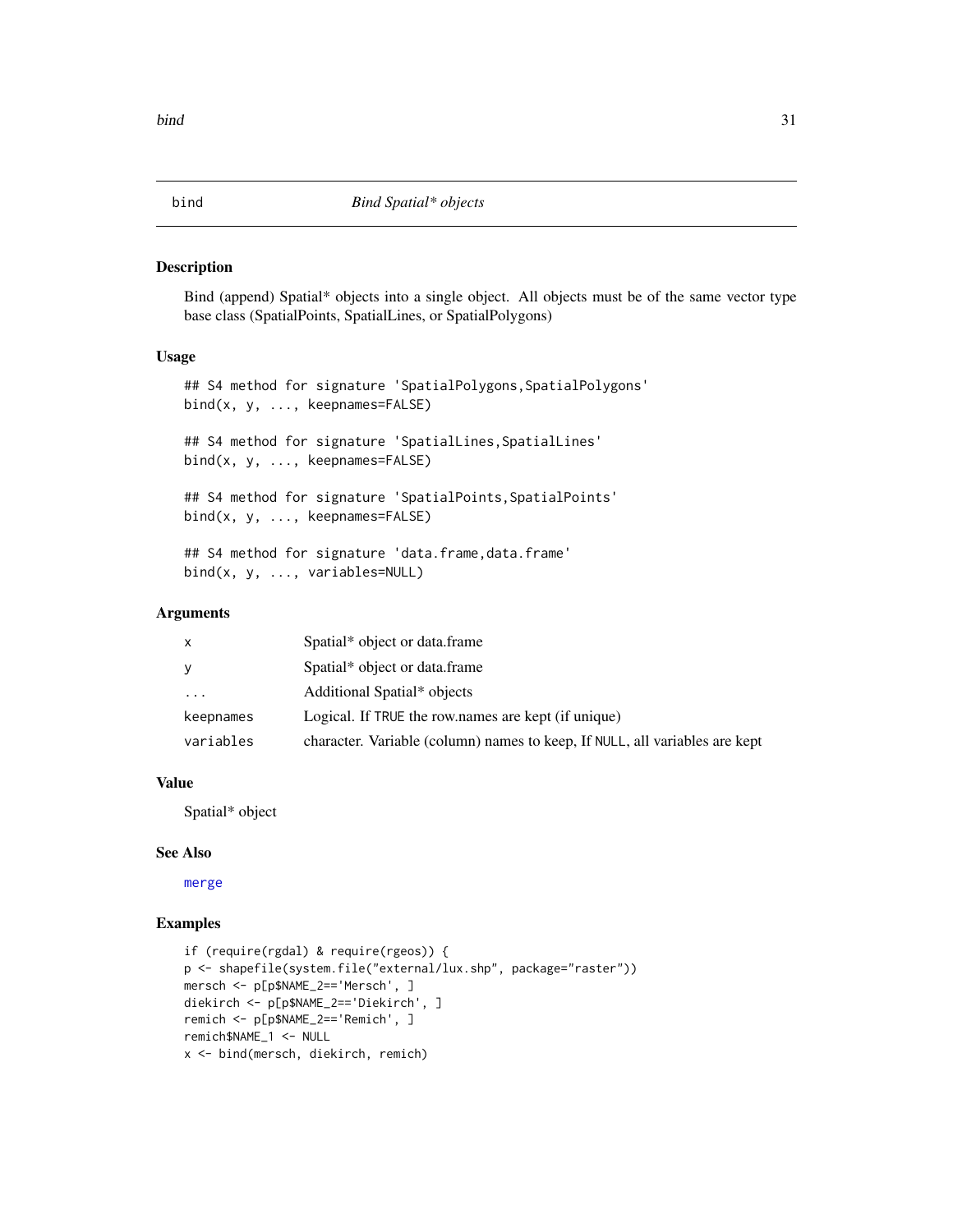<span id="page-31-0"></span>32 blockSize

```
plot(x)
data.frame(x)
}
```
<span id="page-31-1"></span>blockSize *Block size for writing files*

# Description

This function can be used to suggest chunk sizes (always a number of entire rows), and corresponding row numbers, to be used when processing Raster\* objects in chunks. Normally used together with [writeValues](#page-218-2).

# Usage

```
blockSize(x, chunksize, n=nlayers(x), minblocks=4, minrows=1)
```
# Arguments

| $\mathsf{x}$ | Raster* object                                                                                                                                                    |
|--------------|-------------------------------------------------------------------------------------------------------------------------------------------------------------------|
| chunksize    | Integer, normally missing. Can be used to set the block size; unit is number of<br>cells. Block size is then computed in units of number of rows (always $>= 1$ ) |
| n            | Integer, number of layers to consider. The function divides chunksize by n to<br>determine blocksize                                                              |
| minblocks    | Integer. Minimum number of blocks                                                                                                                                 |
| minrows      | Integer. Minimum number of rows in each block                                                                                                                     |

#### Value

A list with three elements:

rows, the suggested row numbers at which to start the blocks for reading and writing,

nrows, the number of rows in each block, and,

n, the total number of blocks

# See Also

# [writeValues](#page-218-2)

```
r <- raster(system.file("external/test.grd", package="raster"))
blockSize(r)
```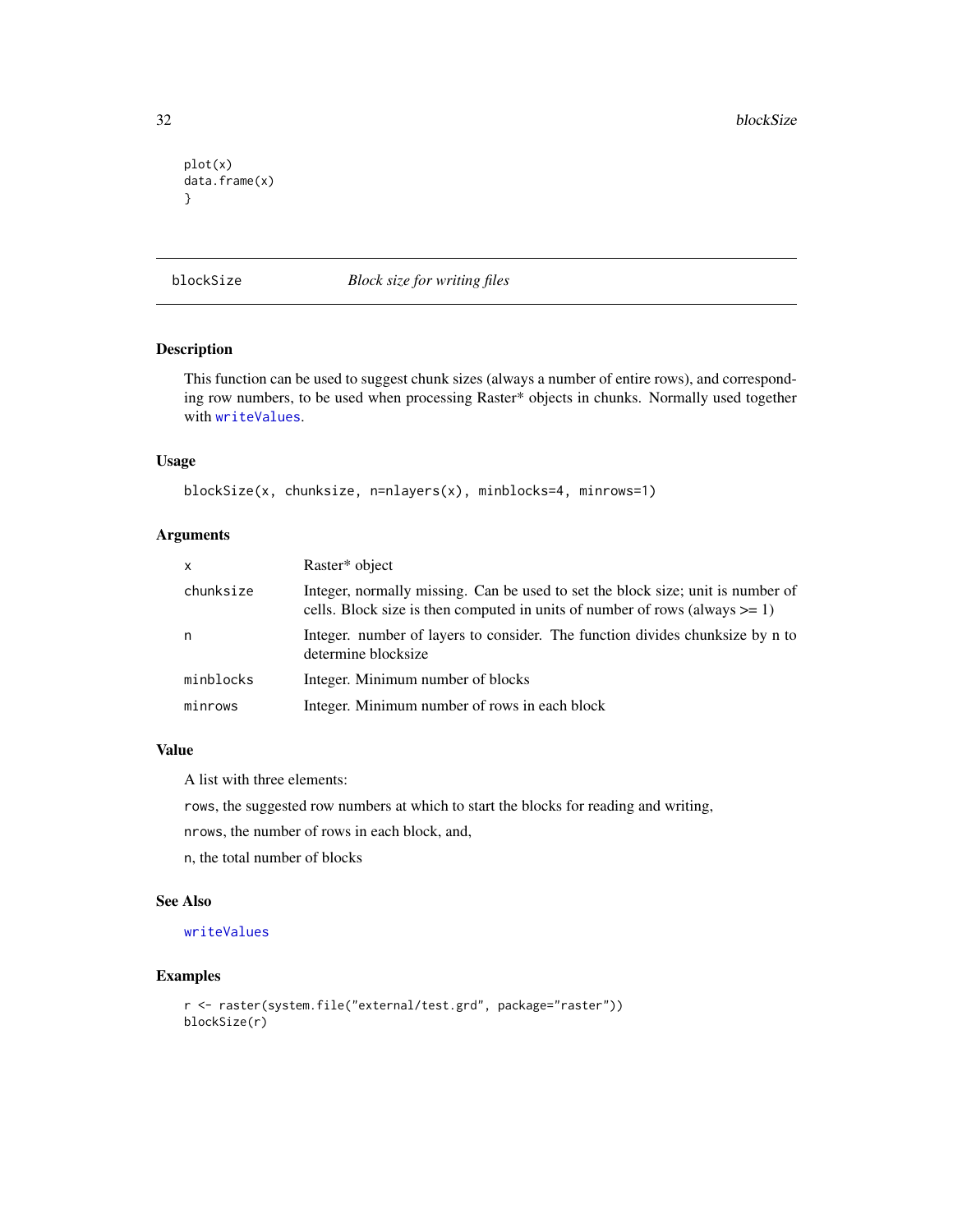<span id="page-32-1"></span><span id="page-32-0"></span>

Detect boundaries (edges). boundaries are cells that have more than one class in the 4 or 8 cells surrounding it, or, if classes=FALSE, cells with values and cells with NA.

#### Usage

```
## S4 method for signature 'RasterLayer'
boundaries(x, type='inner', classes=FALSE, directions=8, asNA=FALSE, filename="", ...)
```
#### Arguments

| $\times$   | RasterLayer object                                                                                                                                                                     |
|------------|----------------------------------------------------------------------------------------------------------------------------------------------------------------------------------------|
| type       | character. 'inner' or 'outer'                                                                                                                                                          |
| classes    | character. Logical. If TRUE all different values are (after rounding) distinguished,<br>as well as NA. If FALSE (the default) only edges between NA and non-NA cells are<br>considered |
| directions | integer. Which cells are considered adjacent? Should be 8 (Queen's case) or 4<br>(Rook's case)                                                                                         |
| asNA       | logical. If TRUE, non-edges are returned as NA instead of zero                                                                                                                         |
| filename   | character. Filename for the output RasterLayer (optional)                                                                                                                              |
| $\cdot$    | additional arguments as for writeRaster                                                                                                                                                |

#### Value

RasterLayer. Cell values are either 1 (a border) or 0 (not a border), or NA

#### Note

'edge' is obsolete and should not be used. It will be removed from this pacakge

#### See Also

[focal](#page-88-1), [clump](#page-47-1)

```
r <- raster(nrow=18, ncol=36, xmn=0)
r[150:250] <- 1
r[251:450] < -2plot( boundaries(r, type='inner') )
plot( boundaries(r, type='outer') )
plot( boundaries(r, classes=TRUE) )
```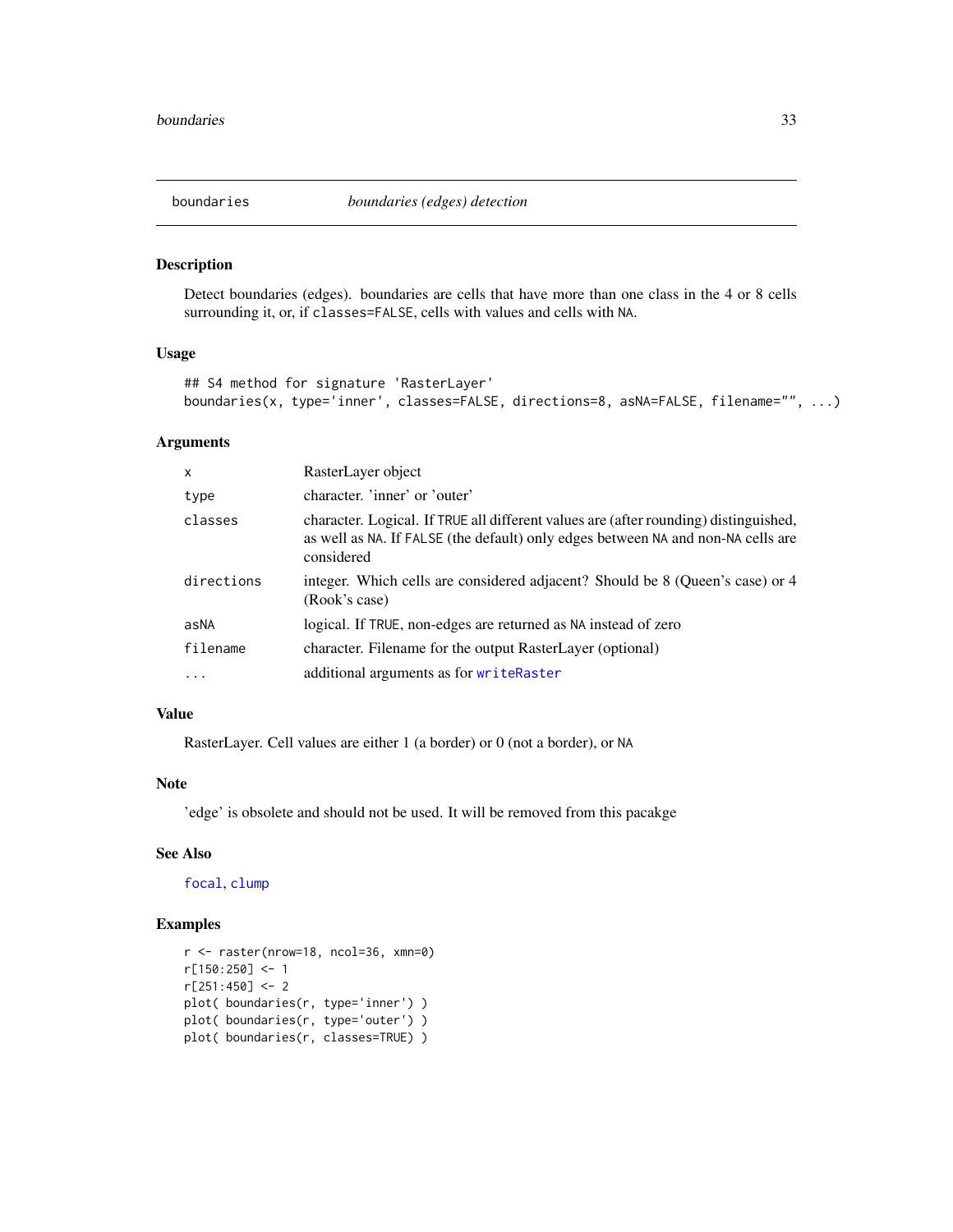<span id="page-33-1"></span><span id="page-33-0"></span>

Box plot of layers in a Raster object

# Usage

```
## S4 method for signature 'RasterStackBrick'
boxplot(x, maxpixels=100000, ...)
```

```
## S4 method for signature 'RasterLayer'
boxplot(x, y=NULL, maxpixels=100000, ...)
```
# Arguments

| X         | Raster* object                                                                                         |
|-----------|--------------------------------------------------------------------------------------------------------|
| У         | If x is a RasterLayer object, y can be an additional RasterLayer to group the<br>values of x by 'zone' |
| maxpixels | Integer. Number of pixels to sample from each layer of large Raster objects                            |
| $\cdots$  | Arguments passed to graphics::boxplot                                                                  |

# See Also

[pairs,](#page-134-1) [hist](#page-103-1)

# Examples

```
r1 <- r2 <- r3 <- raster(ncol=10, nrow=10)
r1[] <- rnorm(ncell(r1), 100, 40)
r2[] <- rnorm(ncell(r1), 80, 10)
r3[] <- rnorm(ncell(r1), 120, 30)
s <- stack(r1, r2, r3)
names(s) \leq c('A', 'B', 'C')
```
boxplot(s, notch=TRUE, col=c('red', 'blue', 'orange'), main='Box plot', ylab='random' )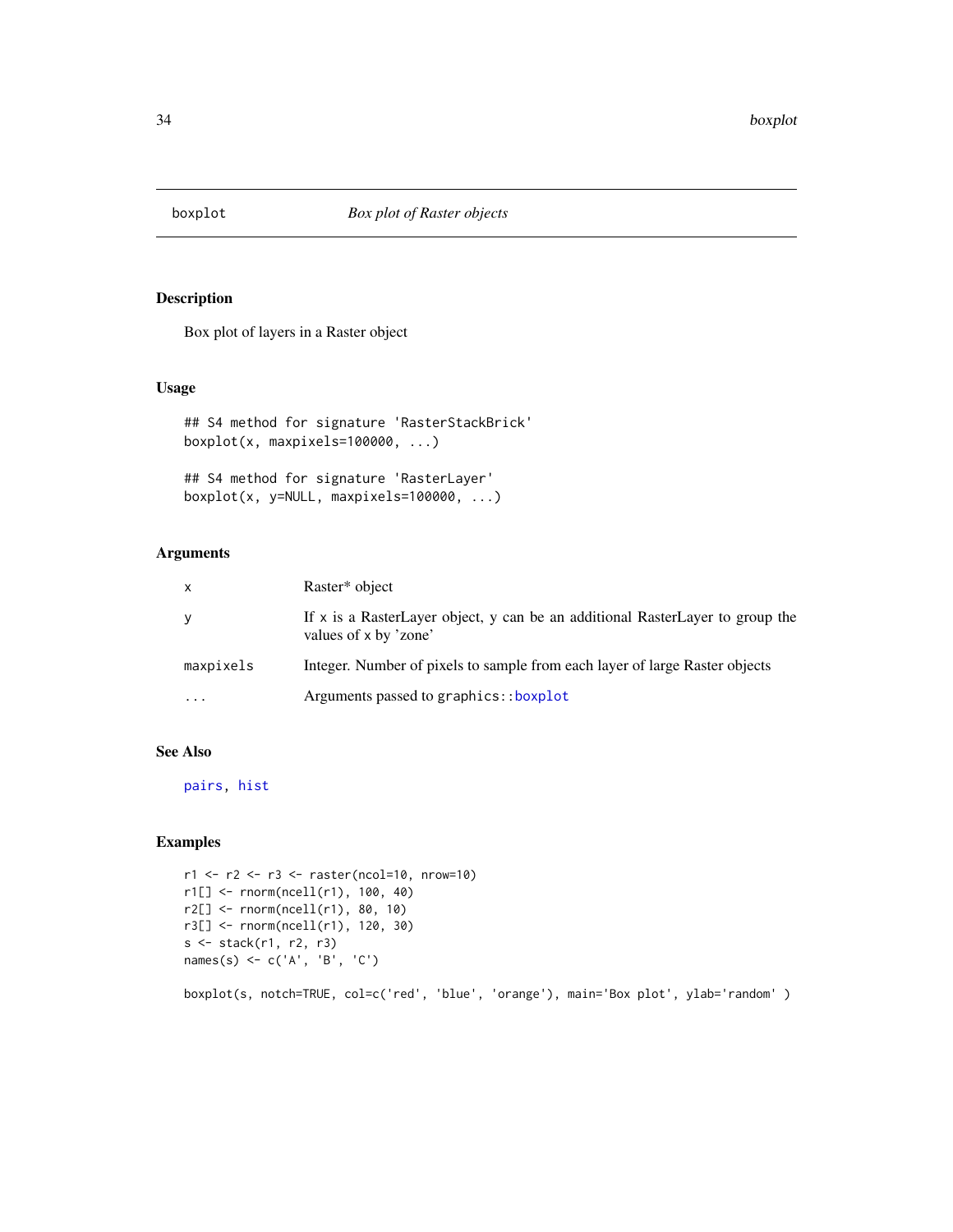A RasterBrick is a multi-layer raster object. They are typically created from a multi-layer (band) file; but they can also exist entirely in memory. They are similar to a RasterStack (that can be created with [stack](#page-192-1)), but processing time should be shorter when using a RasterBrick. Yet they are less flexible as they can only point to a single file.

A RasterBrick can be created from RasterLayer objects, from a RasterStack, or from a (multi-layer) file. The can also be created from SpatialPixels\*, SpatialGrid\*, and Extent objects, and from a three-dimensional array.

#### Usage

```
## S4 method for signature 'character'
brick(x, \ldots)## S4 method for signature 'RasterStack'
brick(x, values=TRUE, nl, filename='', ...)
## S4 method for signature 'RasterBrick'
brick(x, nl, ...)## S4 method for signature 'RasterLayer'
brick(x, ..., values=TRUE, nl=1, filename='')
## S4 method for signature 'missing'
brick(nrows=180, ncols=360, xmn=-180, xmx=180, ymn=-90, ymx=90, nl=1, crs)
## S4 method for signature 'Extent'
brick(x, nrows=10, ncols=10, crs=NA, nl=1)
## S4 method for signature 'array'
brick(x, xmn=0, xmx=1, ymn=0, ymx=1, crs=NA, transpose=FALSE)
## S4 method for signature 'big.matrix'
brick(x, template, filename='', ...)
## S4 method for signature 'SpatialGrid'
brick(x)
## S4 method for signature 'SpatialPixels'
brick(x)
```
<span id="page-34-1"></span><span id="page-34-0"></span>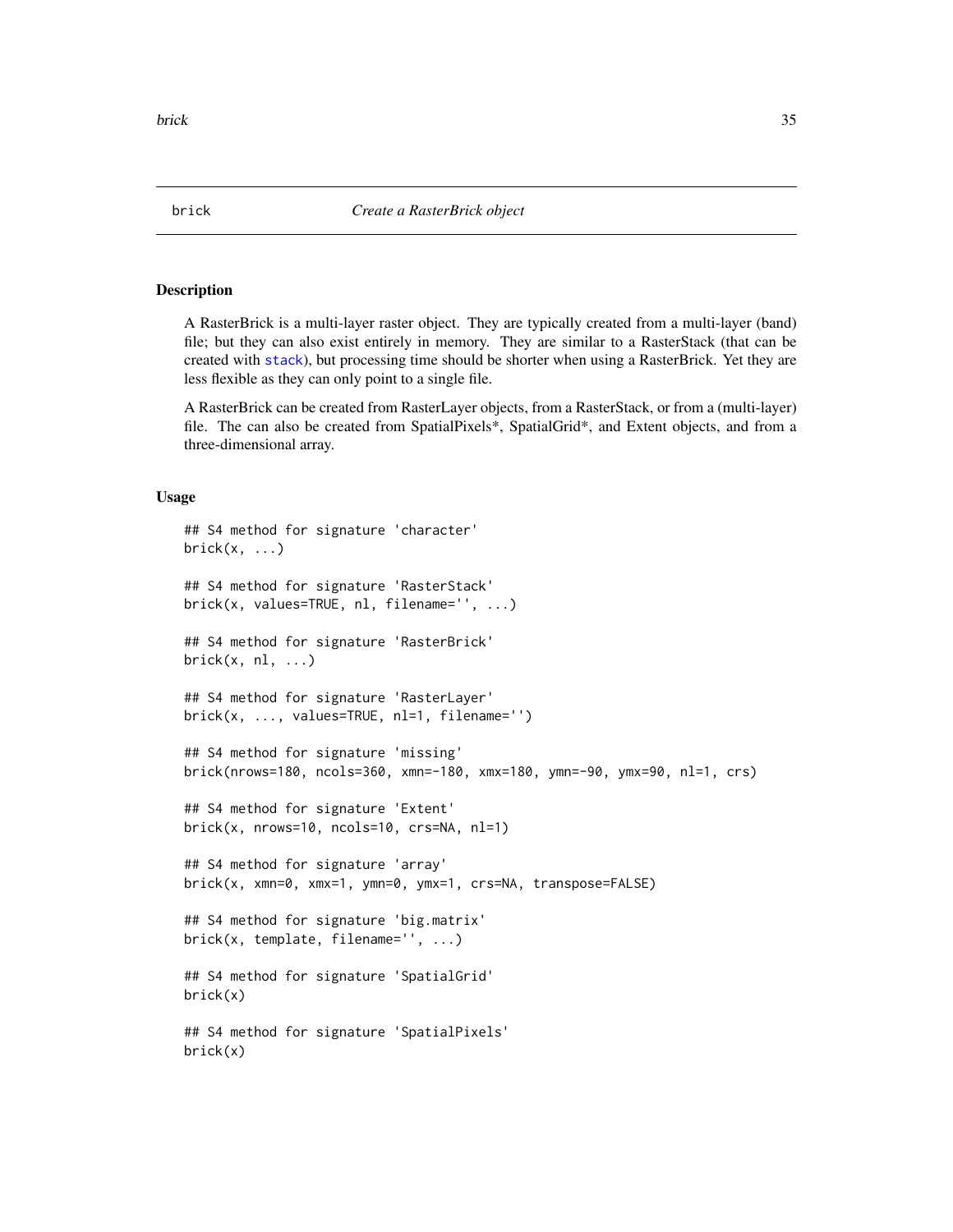# Arguments

| $\mathsf{x}$ | character (filename, see Details); Raster* object; missing; array; SpatialGrid*;<br>SpatialPixels*; Extent; or list of Raster* objects. Supported file types are the<br>'native' raster package format and those that can be read via rgdal (see readGDAL),<br>and NetCDF files (see details) |
|--------------|-----------------------------------------------------------------------------------------------------------------------------------------------------------------------------------------------------------------------------------------------------------------------------------------------|
|              | see Details                                                                                                                                                                                                                                                                                   |
| values       | logical. If TRUE, the cell values of 'x' are copied to the RasterBrick object that<br>is returned                                                                                                                                                                                             |
| nl           | integer > 0. How many layers should the RasterBrick have?                                                                                                                                                                                                                                     |
| filename     | character. Filename if you want the RasterBrick to be saved on disk                                                                                                                                                                                                                           |
| nrows        | integer $> 0$ . Number of rows                                                                                                                                                                                                                                                                |
| ncols        | integer $> 0$ . Number of columns                                                                                                                                                                                                                                                             |
| $x$ mn       | minimum x coordinate (left border)                                                                                                                                                                                                                                                            |
| xmx          | maximum x coordinate (right border)                                                                                                                                                                                                                                                           |
| ymn          | minimum y coordinate (bottom border)                                                                                                                                                                                                                                                          |
| ymx          | maximum y coordinate (top border)                                                                                                                                                                                                                                                             |
| crs          | character or object of class CRS. PROJ4 type description of a Coordinate Refer-<br>ence System (map projection). If this argument is missing, and the x coordinates<br>are withing $-360$ . 360 and the y coordinates are within $-90$ . 90, "+proj=longlat<br>+datum=WGS84" is used          |
| transpose    | if TRUE, the values in the array are transposed                                                                                                                                                                                                                                               |
| template     | Raster* object used to set the extent, number of rows and columns and CRS                                                                                                                                                                                                                     |

# Details

If x is a RasterLayer, the additional arguments can be used to pass additional Raster\* objects.

If there is a filename argument, the additional arguments are as for [writeRaster](#page-215-1). The big.matrix most have rows representing cells and columns representing layers.

If x represents a filename there is the following additional argument:

native: logical. If TRUE (not the default), reading and writing of IDRISI, BIL, BSQ, BIP, and Arc ASCII files is done with native (raster package) drivers, rather then via rgdal.

In addition, if  $x$  is a **NetCDF** filename there are the following additional arguments:

varname: character. The variable name (e.g. 'altitude' or 'precipitation'. If not supplied and the file has multiple variables are a guess will be made (and reported))

lvar: integer > 0 (default=3). To select the 'level variable' (3rd dimension variable) to use, if the file has 4 dimensions (e.g. depth instead of time)

level: integer > 0 (default=1). To select the 'level' (4th dimension variable) to use, if the file has 4 dimensions, e.g. to create a RasterBrick of weather over time at a certain height.

To use NetCDF files the ncdf or the ncdf4 package needs to be available. If both are available, ncdf4 is used. Only the ncdf4 package can read the most recent version (4) of the netCDF format (as well as older versions), for windows it not available on CRAN but can be downloaded [here.](http://cirrus.ucsd.edu/~pierce/ncdf/) It is assumed that these files follow, or are compatible with the CF convention.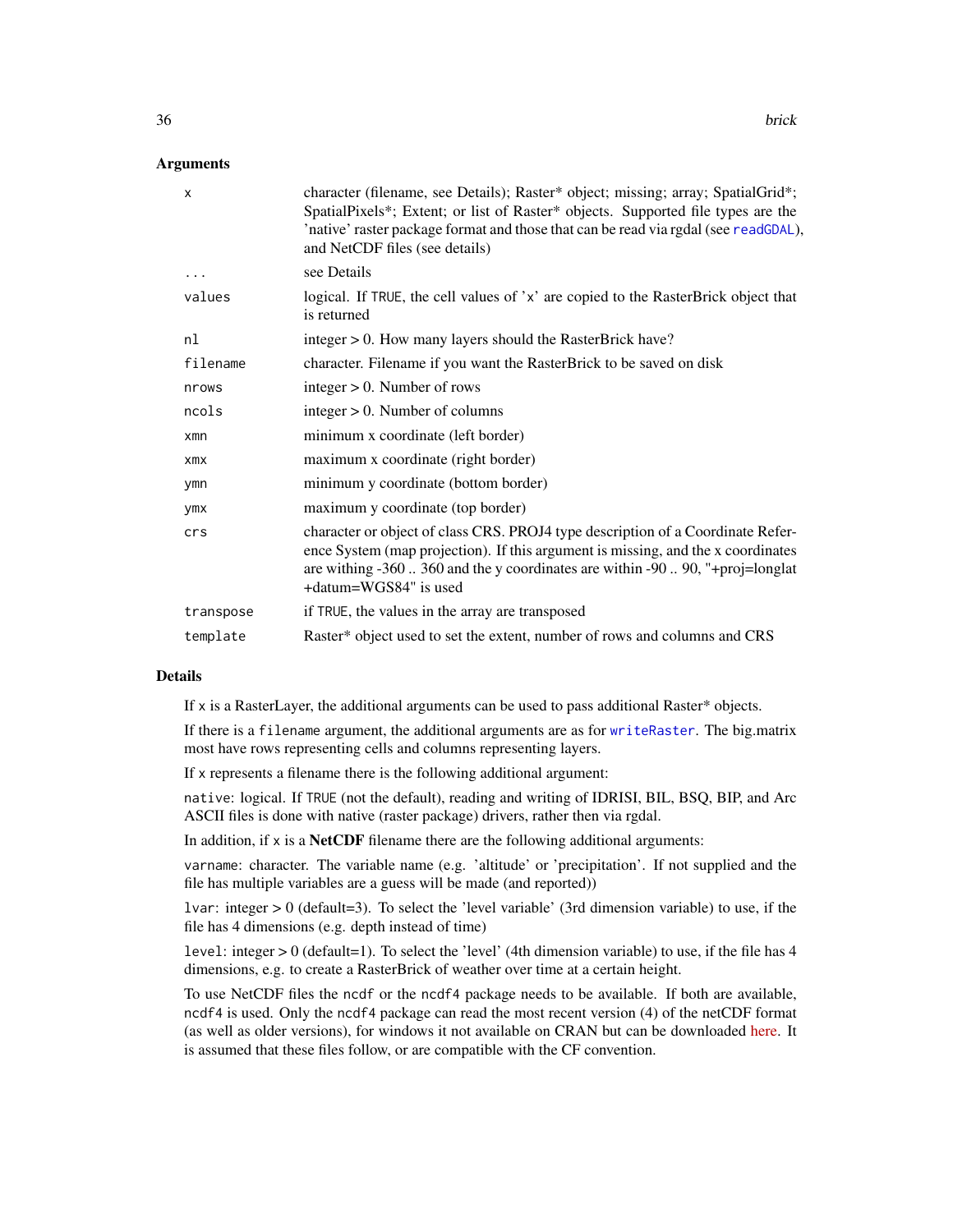#### buffer 37

# Value

RasterBrick

# See Also

[raster](#page-152-0)

# Examples

```
b <- brick(system.file("external/rlogo.grd", package="raster"))
b
nlayers(b)
names(b)
extract(b, 870)
```
buffer *buffer*

#### Description

Calculate a buffer around all cells that are not NA.

Note that the distance unit of the buffer width parameter is meters if the RasterLayer is not projected (+proj=longlat), and in map units (typically also meters) when it is projected.

## Usage

```
## S4 method for signature 'RasterLayer'
buffer(x, width=0, filename='', doEdge=FALSE, ...)
```

```
## S4 method for signature 'Spatial'
buffer(x, width=1, dissolve=TRUE, ...)
```
# Arguments

| $\mathsf{x}$      | RasterLayer or Spatial* object                                                                                                                                                                                                       |  |
|-------------------|--------------------------------------------------------------------------------------------------------------------------------------------------------------------------------------------------------------------------------------|--|
| width             | numeric $> 0$ . Unit is meter if x has a longitude/latitude CRS, or mapunits in<br>other cases                                                                                                                                       |  |
| filename          | character. Filename for the output RasterLayer (optional)                                                                                                                                                                            |  |
| doEdge            | logical. If TRUE, the boundaries function is called first. This may be efficient in<br>cases where you compute a buffer around very large areas because boundaries<br>determines the edge cells that matter for distance computation |  |
| dissolve          | logical. If TRUE, buffer geometries of overlapping polygons are dissolved and<br>all geometries are aggregated and attributes (the data.frame) are dropped                                                                           |  |
| $\cdot\cdot\cdot$ | Additional arguments as for writeRaster                                                                                                                                                                                              |  |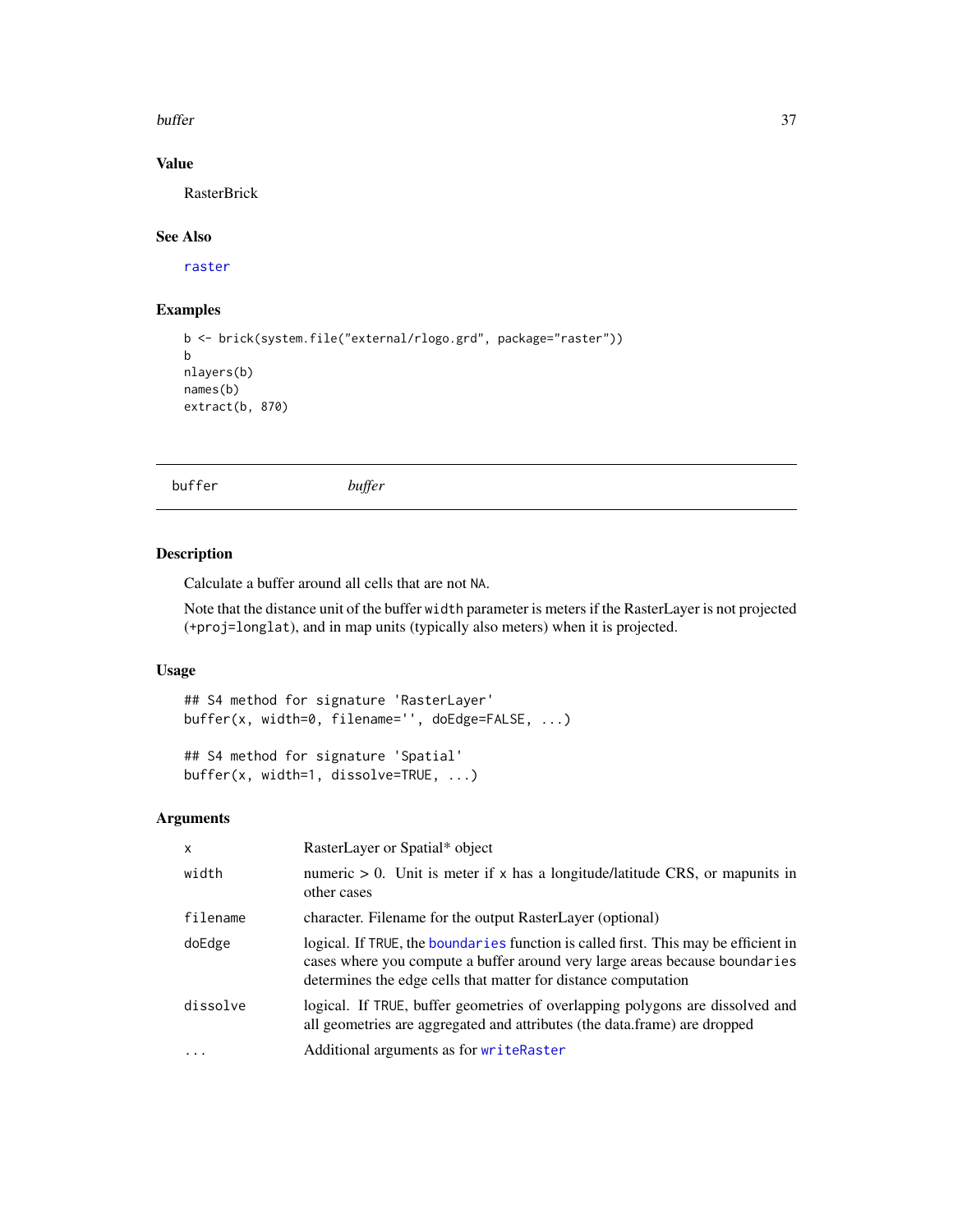# Value

RasterLayer or SpatialPolygons\* object

### See Also

[distance](#page-67-0), [gridDistance](#page-98-0), [pointDistance](#page-140-0)

## Examples

```
r <- raster(ncol=36,nrow=18)
r[] <- NA
r[500] <- 1
b <- buffer(r, width=5000000)
#plot(b)
```
<span id="page-37-0"></span>calc *Calculate*

#### Description

Calculate values for a new Raster\* object from another Raster\* object, using a formula.

If  $x$  is a RasterLayer, fun is typically a function that can take a single vector as input, and return a vector of values of the same length (e.g. sqrt). If x is a RasterStack or RasterBrick, fun should operate on a vector of values (one vector for each cell). calc returns a RasterLayer if fun returns a single value (e.g. sum) and it returns a RasterBrick if fun returns more than one number, e.g., fun=quantile.

In many cases, what can be achieved with calc, can also be accomplished with a more intuitive 'raster-algebra' notation (see [Arith-methods](#page-21-0)). For example,  $r \leq r \times 2$  instead of

 $r \leq - \text{calc}(r, \text{ fun-function}(x) \{x \times 2\}, \text{or } r \leq - \text{sum}(s) \text{ instead of }$ 

r <- calc(s, fun=sum). However, calc should be faster when using complex formulas on large datasets. With calc it is possible to set an output filename and file type preferences.

See ([overlay](#page-132-0)) to use functions that refer to specific layers, like (function(a, b, c){a + sqrt(b) / c})

## Usage

## S4 method for signature 'Raster,function' calc(x, fun, filename='', na.rm, forcefun=FALSE, forceapply=FALSE, ...)

## Arguments

| X        | Raster <sup>*</sup> object                                                                                                |
|----------|---------------------------------------------------------------------------------------------------------------------------|
| fun      | function                                                                                                                  |
| filename | character. Output filename (optional)                                                                                     |
| na.rm    | Remove NA values, if supported by 'fun' (only relevant when summarizing a<br>multilayer Raster object into a RasterLayer) |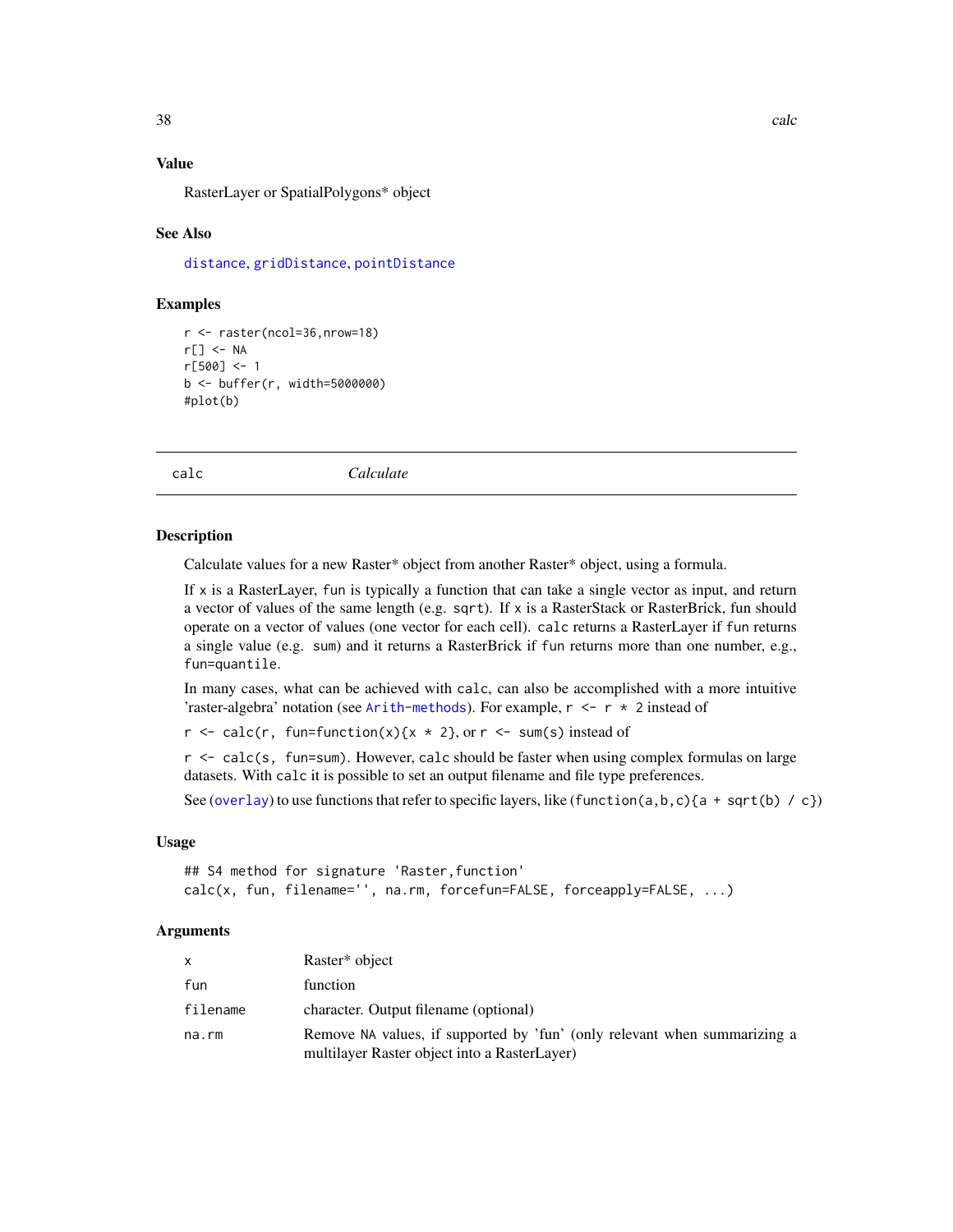calc and  $\sim$  39

| forcefun   | logical. Force calc to not use fun with apply; for use with ambiguous functions<br>and for debugging (see Details) |
|------------|--------------------------------------------------------------------------------------------------------------------|
| forceapply | logical. Force calc to use fun with apply; for use with ambiguous functions and<br>for debugging (see Details)     |
| $\cdots$   | Additional arguments as for writeRaster                                                                            |

## Details

The intent of some functions can be ambiguous. Consider:

library(raster) r <- raster(volcano) calc(r, function(x)  $x * 1:10$ )

In this case, the cell values are multiplied in a vectorized manner and a single layer is returned where the first cell has been multiplied with one, the second cell with two, the 11th cell with one again, and so on. But perhaps the intent was to create 10 new layers  $(x*1, x*2, ...)$ ? This can be achieved by using argument forceapply=TRUE

calc(r, function(x)  $x * 1:10$ ), forceapply=TRUE

## Value

a Raster\* object

#### Note

For large objects calc will compute values chunk by chunk. This means that for the result of fun to be correct it should not depend on having access to \_all\_ values at once. For example, to scale the values of a Raster\* object by subtracting its mean value (for each layer), you would \_not\_ do, for Raster object x:

calc(x, function(x)scale(x, scale=FALSE))

Because the mean value of each chunk will likely be different. Rather do something like

```
m <- cellStats(x, 'mean')
x - m
```
# Author(s)

Robert J. Hijmans and Matteo Mattiuzzi

#### See Also

[overlay](#page-132-0) , [reclassify](#page-168-0), [Arith-methods,](#page-21-0) [Math-methods](#page-120-0)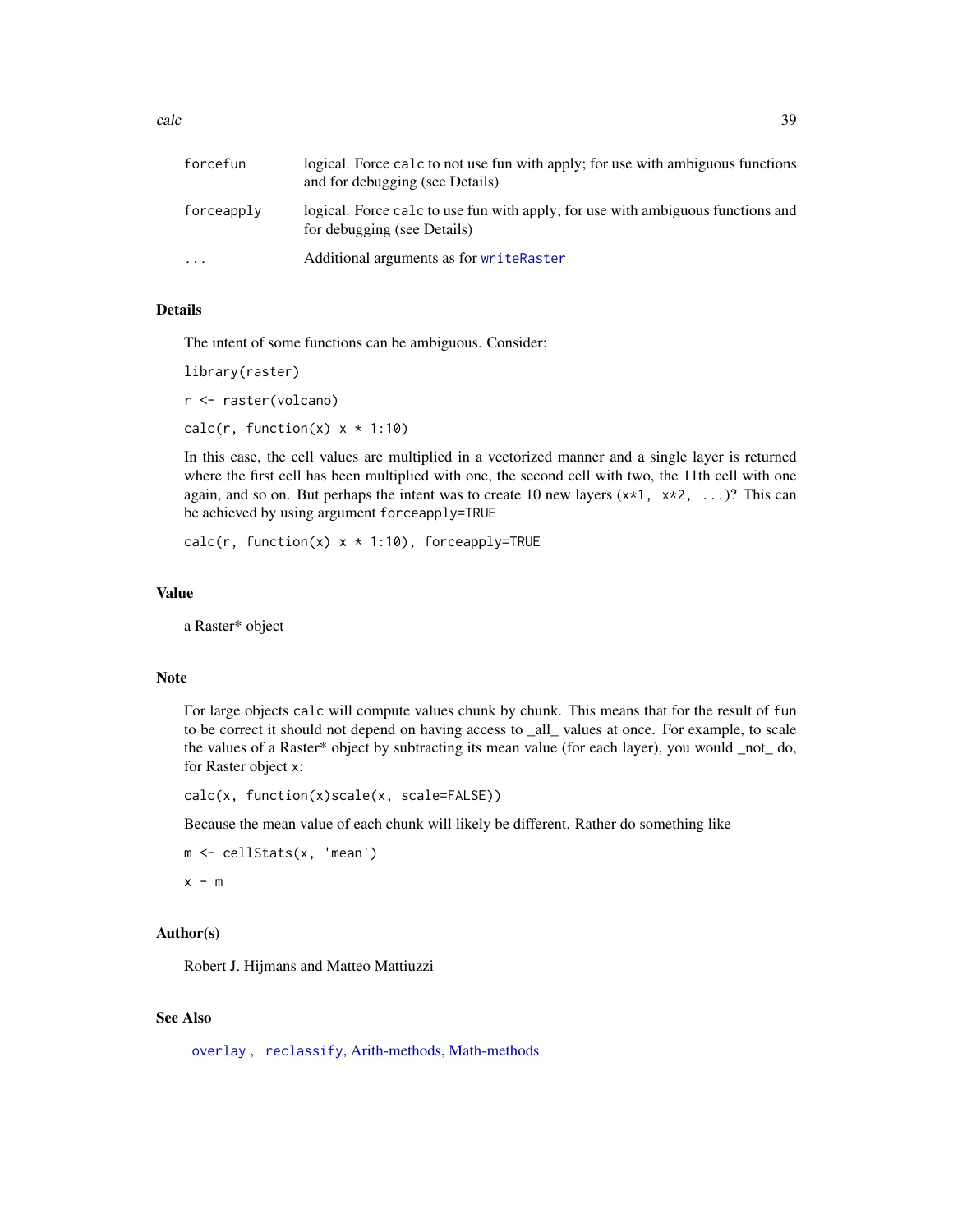```
r <- raster(ncols=36, nrows=18)
r[] \leftarrow 1:ncell(r)# multiply values with 10
fun \le function(x) { x * 10 }
rcl \leftarrow calc(r, fun)# set values below 100 to NA.
fun <- function(x) { x[x<100] <- NA; return(x) }
rc2 \leftarrow calc(r, fun)# set NA values to -9999
fun <- function(x) { x[i s, na(x)] <- -9999; return(x)}
rc3 <- calc(rc2, fun)
# using a RasterStack as input
s \leftarrow \text{stack}(r, r \star 2, \text{sqrt}(r))# return a RasterLayer
rs1 \leftarrow calc(s, sum)# return a RasterBrick
rs2 <- calc(s, fun=function(x)\{x * 10\})
# recycling by layer
rs3 \leq calc(s, fun-function(x)\{x \cdot c(1, 5, 10)\})# use overlay when you want to refer to indiviudal layer in the function
# but it can be done with calc:
rs4 <- calc(s, fun=function(x){x[1]+x[2]*x[3]})
##
# Some regression examples
##
# create data
r <- raster(nrow=10, ncol=10)
s1 <- s2<- list()
for (i in 1:12) {
s1[i] <- setValues(r, rnorm(ncell(r), i, 3) )
s2[i] <- setValues(r, rnorm(ncell(r), i, 3))
}
s1 \leftarrow \text{stack}(s1)s2 \leftarrow \text{stack}(s2)# regression of values in one brick (or stack) with another
s \leftarrow stack(s1, s2)
# s1 and s2 have 12 layers; coefficients[2] is the slope
fun <- function(x) { lm(x[1:12] ~ ~ x[13:24])$coefficients[2] }
x1 \leftarrow calc(s, fun)# regression of values in one brick (or stack) with 'time'
time <- 1:nlayers(s)
```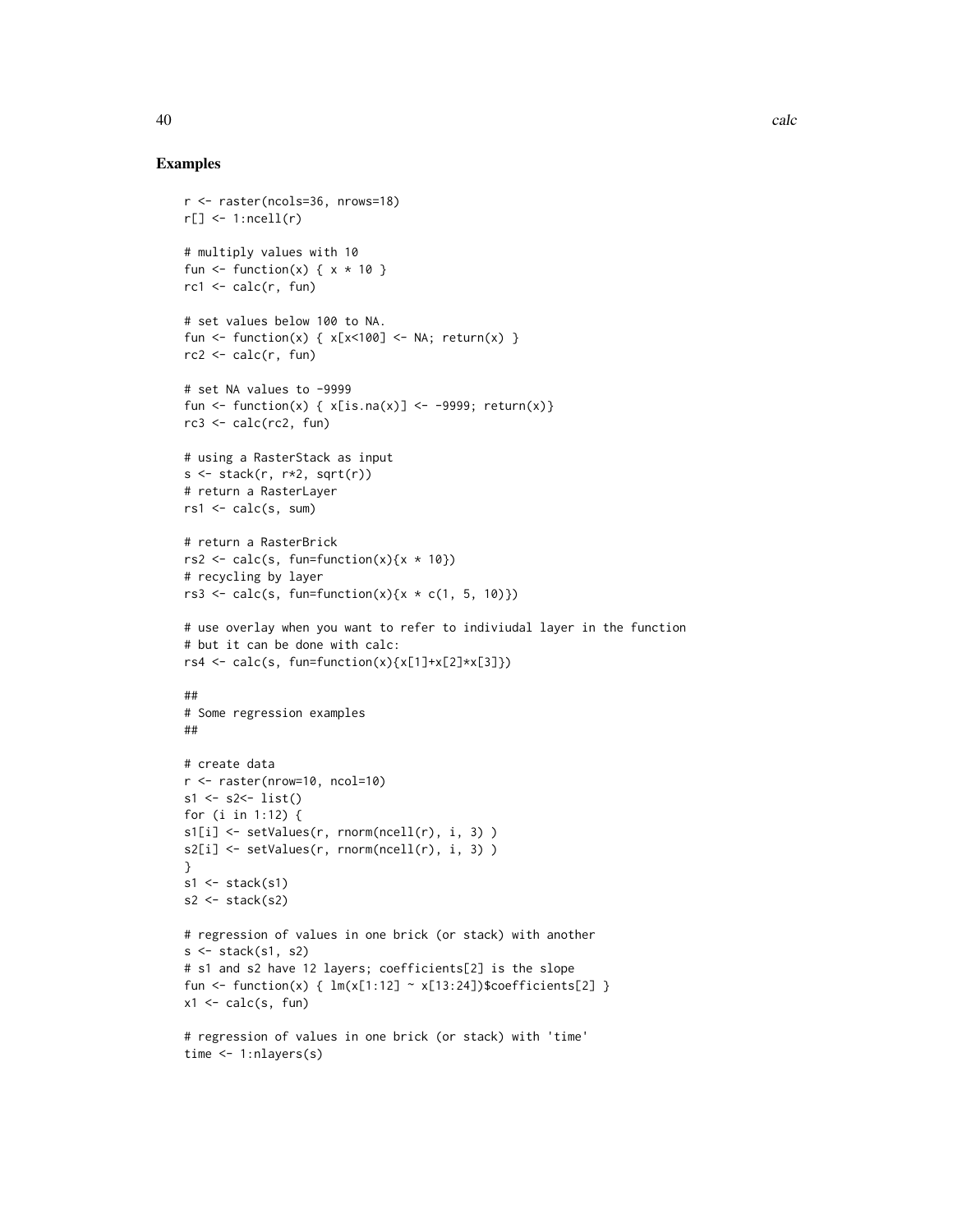#### cellFrom  $\sim$  41

```
fun <- function(x) { lm(x \sim time)$coefficients[2] }
x2 \leftarrow calc(s, fun)# get multiple layers, e.g. the slope _and_ intercept
fun <- function(x) { lm(x \sim time)$coefficients }
x3 \leftarrow calc(s, fun)### A much (> 100 times) faster approach is to directly use
### linear algebra and pre-compute some constants
## add 1 for a model with an intercept
X \leq - \text{cbind}(1, \text{ time})## pre-computing constant part of least squares
invXtX <- solve(t(X) %*% X) %*% t(X)
## much reduced regression model; [2] is to get the slope
quickfun <- function(y) (invXtX %*% y)[2]
x4 <- calc(s, quickfun)
```
## cellFrom *Get cell, row, or column number*

#### <span id="page-40-0"></span>Description

Get cell number(s) of a Raster\* object from row and/or column numbers. Cell numbers start at 1 in the upper left corner, and increase from left to right, and then from top to bottom. The last cell number equals the number of cells of the Raster\* object.

## Usage

```
cellFromRowCol(object, rownr, colnr)
cellFromRowColCombine(object, rownr, colnr)
cellFromRow(object, rownr)
cellFromCol(object, colnr)
colFromX(object, x)
rowFromY(object, y)
cellFromXY(object, xy)
cellFromLine(object, lns)
cellFromPolygon(object, p, weights=FALSE)
fourCellsFromXY(object, xy, duplicates=TRUE)
```
# Arguments

| object | Raster* object (or a SpatialPixels* or SpatialGrid* object) |
|--------|-------------------------------------------------------------|
| colnr  | column number; or vector of column numbers                  |
| rownr  | row number; or vector of row numbers                        |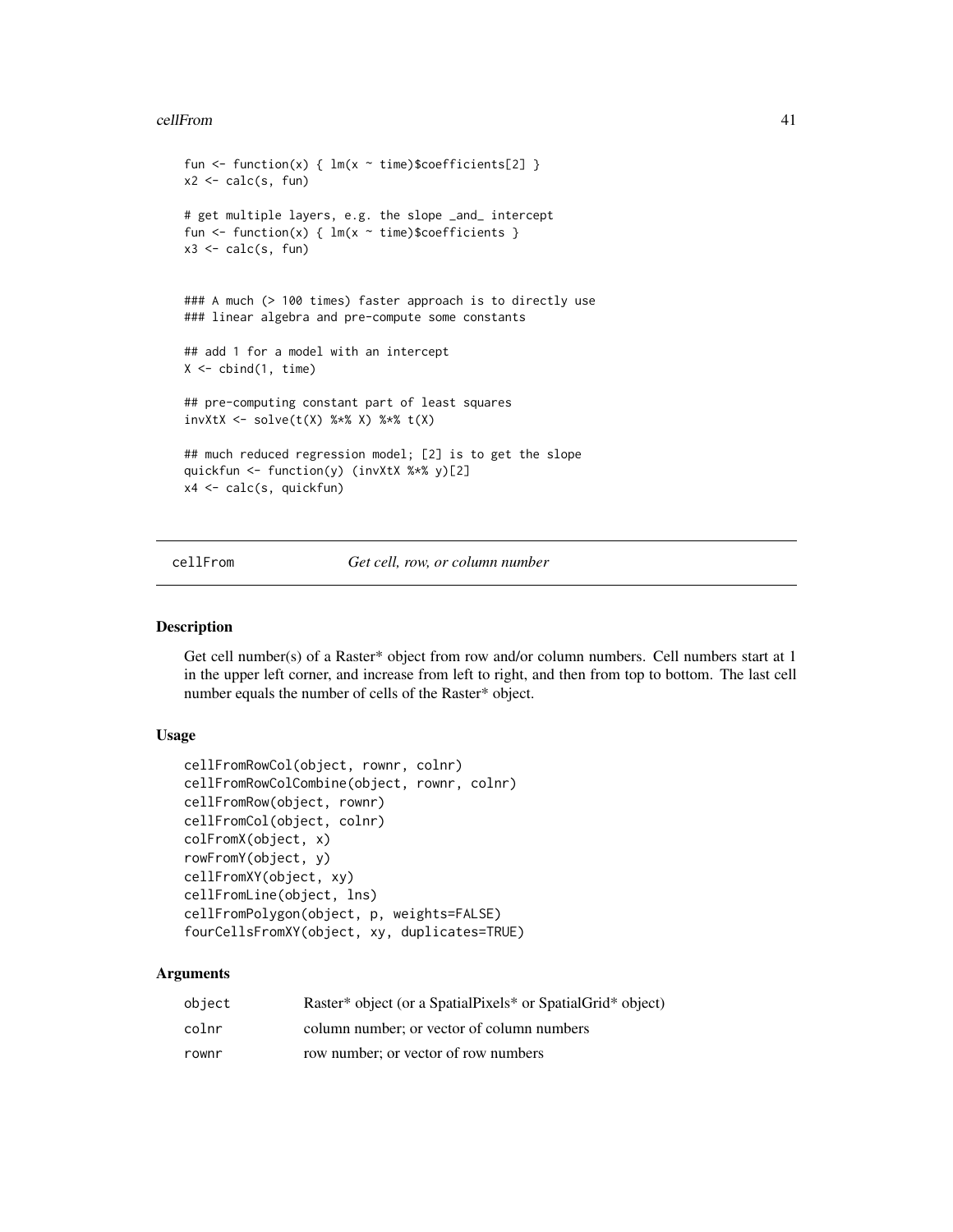#### 42 cellFrom

| x          | $x$ coordinate(s)                                                                                                                                                                     |  |
|------------|---------------------------------------------------------------------------------------------------------------------------------------------------------------------------------------|--|
| у          | $y$ coordinate $(s)$                                                                                                                                                                  |  |
| xy         | matrix of x and y coordinates, or a SpatialPoints or SpatialPointsDataFrame<br>object                                                                                                 |  |
| lns        | SpatialLines object                                                                                                                                                                   |  |
| р          | SpatialPolygons object                                                                                                                                                                |  |
| weights    | Logical. If TRUE, the fraction of each cell that is covered is also returned                                                                                                          |  |
| duplicates | Logical. If TRUE, the same cell number can be returned twice (if the point in the<br>middle of a division between two cells) or four times (if a point is in the center<br>of a cell) |  |

#### Details

cellFromRowCol returns the cell numbers obtained for each row / col number pair. In contrast, cellFromRowColCombine returns the cell numbers obtained by the combination of all row and column numbers supplied as arguments.

fourCellsFromXY returns the four cells that are nearest to a point (if the point falls on the raster). Also see [adjacent](#page-13-0).

## Value

vector of row, column or cell numbers. cellFromLine and cellFromPolygon return a list, fourCellsFromXY returns a matrix.

#### See Also

[xyFromCell,](#page-219-0) [cellsFromExtent,](#page-42-0) [rowColFromCell](#page-176-0)

```
r <- raster(ncols=10, nrows=10)
cellFromRowCol(r, 5, 5)
cellFromRowCol(r, 1:2, 1:2)
cellFromRowColCombine(r, 1:3, 1:2)
cellFromCol(r, 1)
cellFromRow(r, 1)
colFromX(r, 0.5)
rowFromY(r, 0.5)
cellFromXY(r, cbind(c(0.5,5), c(15, 88)))
fourCellsFromXY(r, cbind(c(0.5,5), c(15, 88)))
cds1 <- rbind(c(-180,-20), c(-160,5), c(-60, 0), c(-160,-60), c(-180,-20))
cds2 \leq r \cdot \text{bind}(c(80, 0), c(100, 60), c(120, 0), c(120, -55), c(80, 0))pols <- SpatialPolygons(list(Polygons(list(Polygon(cds1)), 1), Polygons(list(Polygon(cds2)), 2)))
cellFromPolygon(r, pols)
```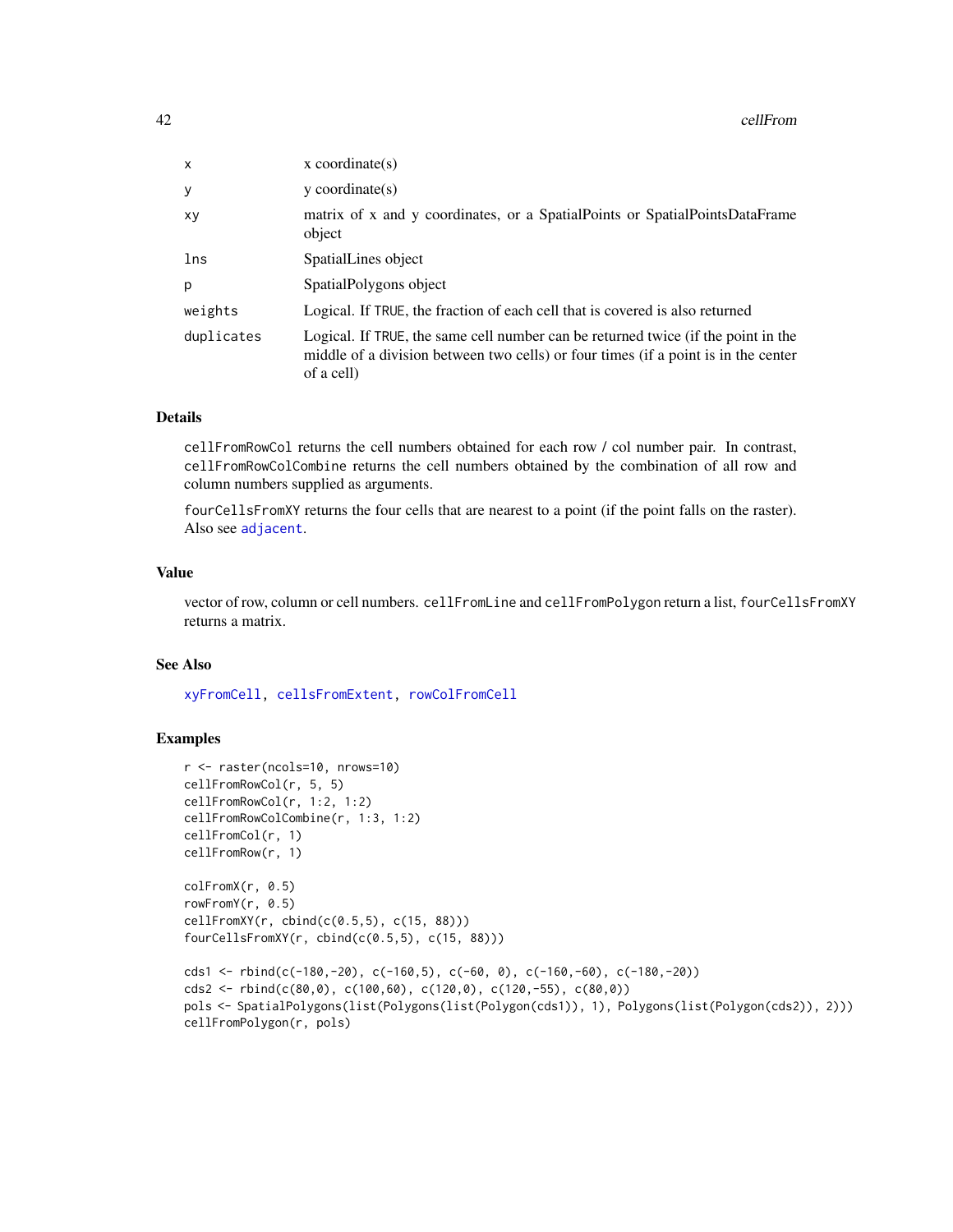# <span id="page-42-0"></span>Description

This function returns the cell numbers for a Raster\* object that are within a specfied extent (rectangular area), supply an object of class Extent, or another Raster\* object.

# Usage

cellsFromExtent(object, extent, expand=FALSE)

# Arguments

| object | A Raster* object                                                                                                                                                                                                               |
|--------|--------------------------------------------------------------------------------------------------------------------------------------------------------------------------------------------------------------------------------|
| extent | An object of class Extent (which you can create with new Extent), or another<br>Raster* object)                                                                                                                                |
| expand | Logical. If TRUE, NA is returned for (virtual) cells implied by bndbox, that are<br>outside the RasterLayer (object). If FALSE, only cell numbers for the area<br>where object and bndbox overlap are returned (see intersect) |

# Value

a vector of cell numbers

# See Also

[extent](#page-73-0), [cellFromXY](#page-40-0)

```
r <- raster()
bb <- extent(-5, 5, -5, 5)
cells <- cellsFromExtent(r, bb)
r <- crop(r, bb)
r[] <- cells
```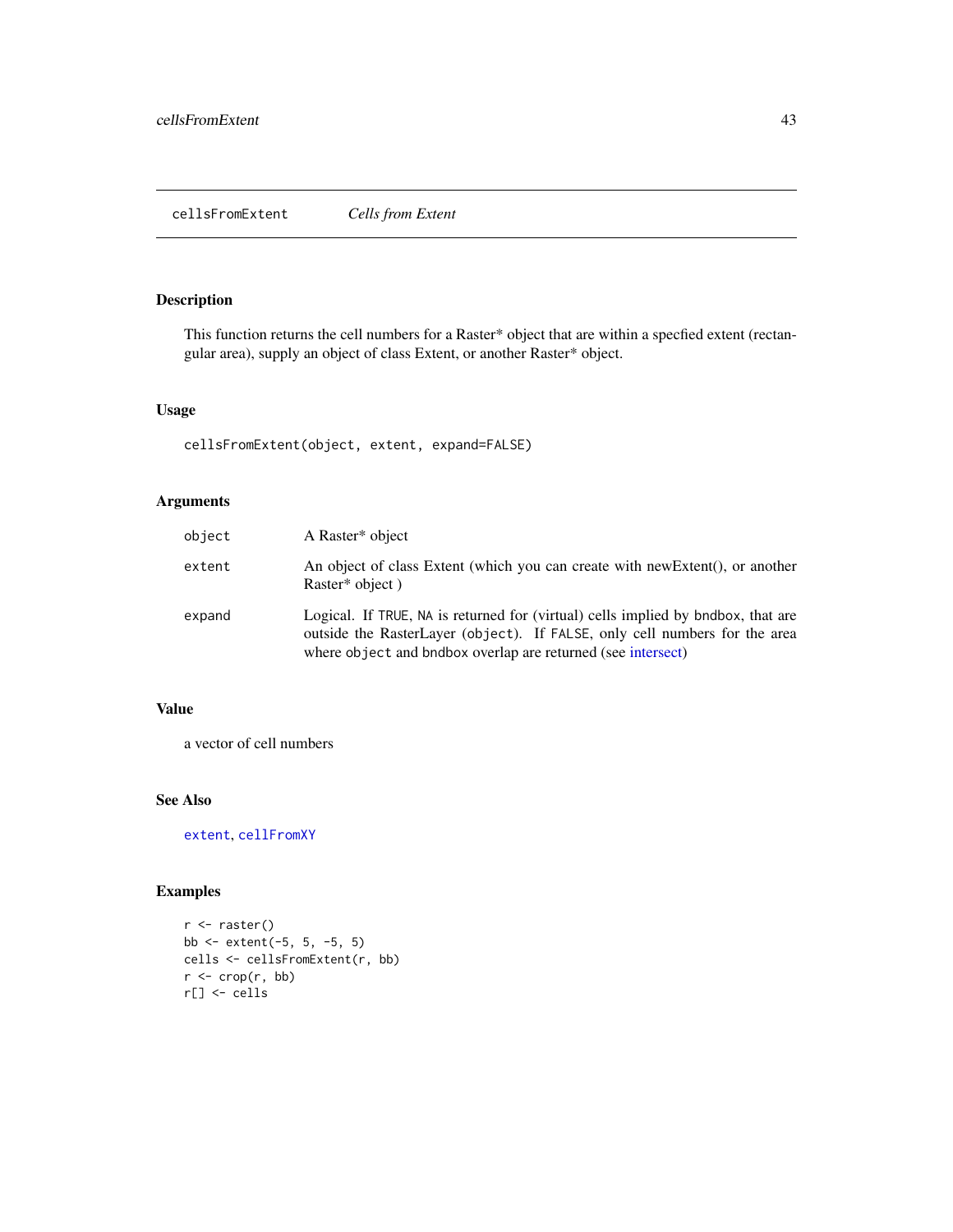#### Description

Compute statistics for the cells of each layer of a Raster\* object. In the raster package, functions such as max, min, and mean, when used with Raster\* objects as argument, return a new Raster\* object (with a value computed for each cell). In contrast, cellStats returns a single value, computed from the all the values of a layer. Also see [layerStats](#page-114-0)

## Usage

```
## S4 method for signature 'RasterLayer'
cellStats(x, stat='mean', na.rm=TRUE, asSample=TRUE, ...)
## S4 method for signature 'RasterStackBrick'
cellStats(x, stat='mean', na.rm=TRUE, asSample=TRUE, ...)
```
# Arguments

| x         | Raster* object                                                                                                                                                                                  |  |
|-----------|-------------------------------------------------------------------------------------------------------------------------------------------------------------------------------------------------|--|
| stat      | The function to be applied. See Details                                                                                                                                                         |  |
| na.rm     | Logical. Should NA values be removed?                                                                                                                                                           |  |
| asSample  | Logical. Only relevant for stat=sd in which case, if TRUE, the standard devia-<br>tion for a sample (denominator is $n-1$ ) is computed, rather than for the popula-<br>tion (denominator is n) |  |
| $\ddotsc$ | Additional arguments                                                                                                                                                                            |  |

#### Details

cellStats will fail (gracefully) for very large Raster\* objects except for a number of known functions: sum, mean, min, max, sd, 'skew' and 'rms'. 'skew' (skewness) and 'rms' (Root Mean Square) must be supplied as a character value (with quotes), the other known functions may be supplied with or without quotes. For other functions you could perhaps use a sample of the RasterLayer that can be held in memory (see [sampleRegular](#page-179-0) )

## Value

Numeric

## See Also

[freq](#page-91-0), [quantile](#page-151-0), [minValue](#page-82-0), [maxValue](#page-82-0), [setMinMax](#page-185-0)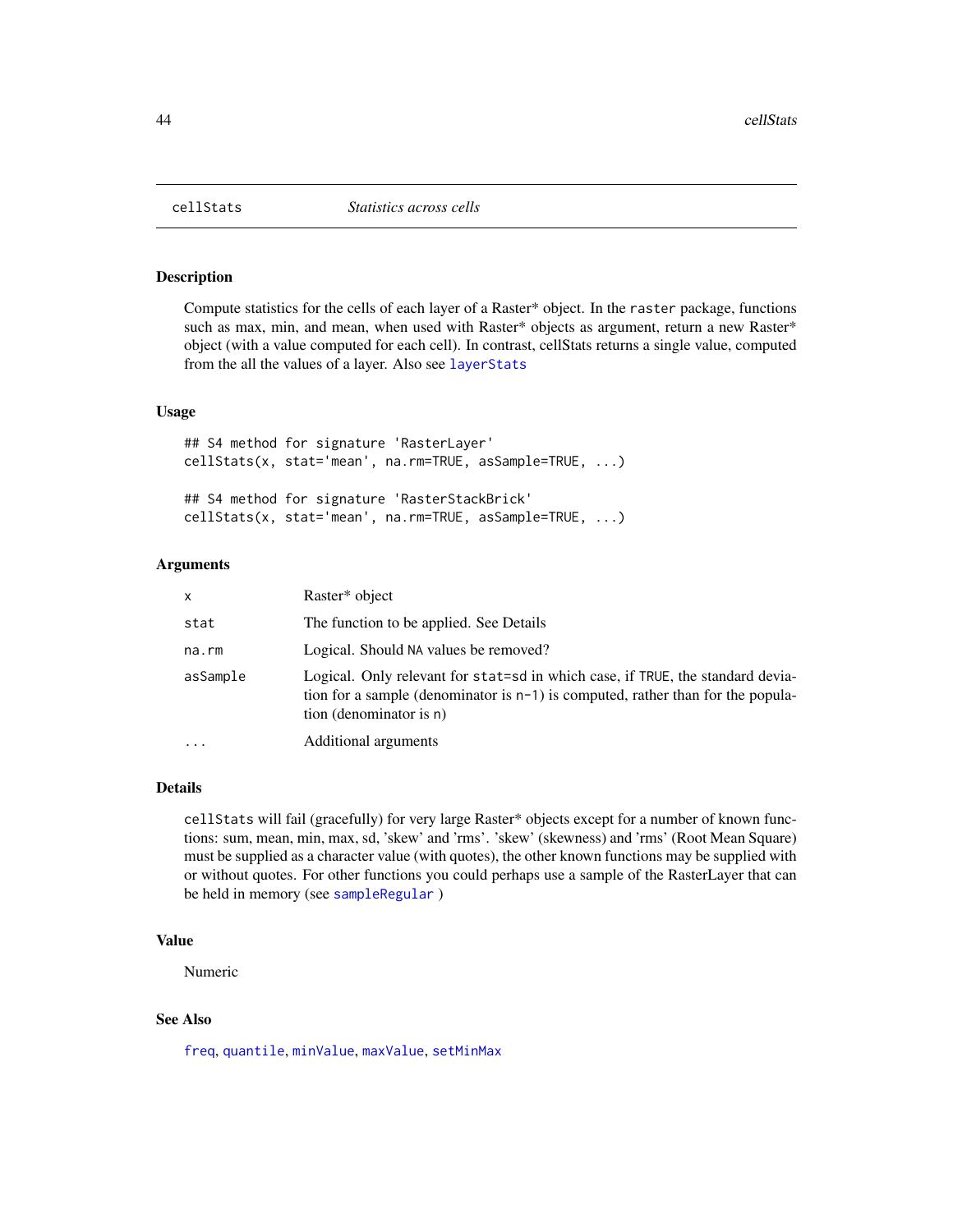#### clamp **45**

# Examples

```
r <- raster(nrow=18, ncol=36)
r[] \leftarrow runif(ncell(r)) * 10# works for large files
cellStats(r, 'mean')
# same, but does not work for very large files
cellStats(r, mean)
# multi-layer object
cellStats(brick(r,r), mean)
```
clamp *Clamp values*

# Description

Clamp values to a mininum and maximum value. That is, all values below the lower clamp value and the upper clamp value become NA (or the lower/upper value if useValue=TRUE)

#### Usage

```
## S4 method for signature 'Raster'
clamp(x, lower=-Inf, upper=Inf, useValues=TRUE, filename="", ...)
```
# Arguments

| $\mathsf{x}$ | RasterLayer                                                                                            |  |
|--------------|--------------------------------------------------------------------------------------------------------|--|
| lower        | numeric. lowest value                                                                                  |  |
| upper        | numeric. highest value                                                                                 |  |
| useValues    | logical. If FALSE values outside the clamping range become NA, if TRUE, they get<br>the extreme values |  |
| filename     | character. Filename for the output RasterLayer (optional)                                              |  |
| $\cdots$     | additional arguments as for writeRaster                                                                |  |

## Value

Raster object

#### See Also

[reclassify](#page-168-0)

```
r <- raster(ncols=12, nrows=12)
values(r) \leq 1:ncell(r)rc <- clamp(r, 25, 75)
rc
```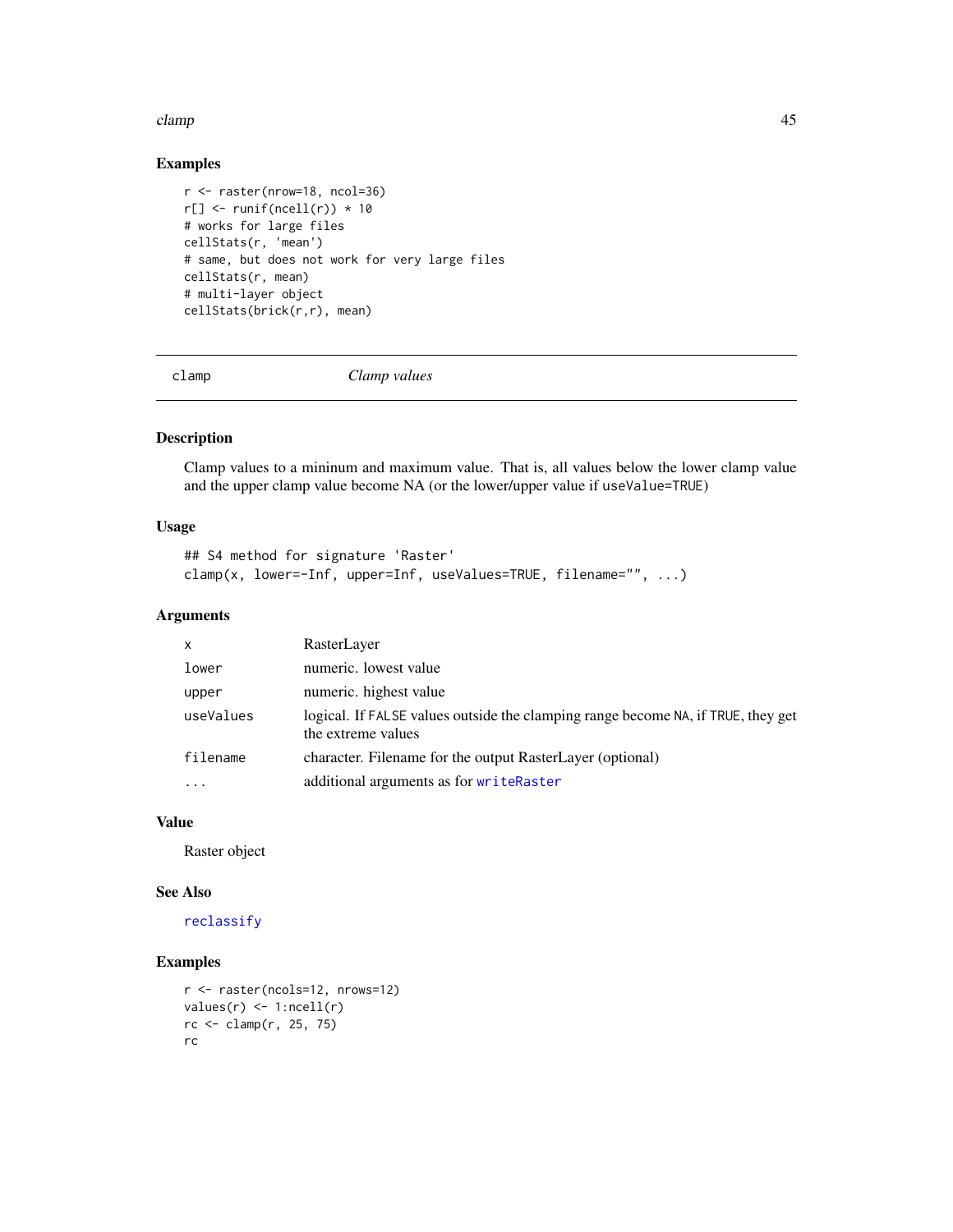clearValues *Clear values*

# Description

Clear cell values of a Raster\* object from memory

## Usage

clearValues(x)

## Arguments

x Raster\* object

# Value

a Raster\* object

## See Also

[values](#page-95-0), [replacement](#page-170-0)

## Examples

```
r <- raster(ncol=10, nrow=10)
r[] \leftarrow 1:ncell(r)r <- clearValues(r)
```
click *Query by clicking on a map*

# Description

Click on a map (plot) to get values of a Raster\* or Spatial\* object at that location; and optionally the coordinates and cell number of the location. For SpatialLines and SpatialPoints you need to click twice (draw a box).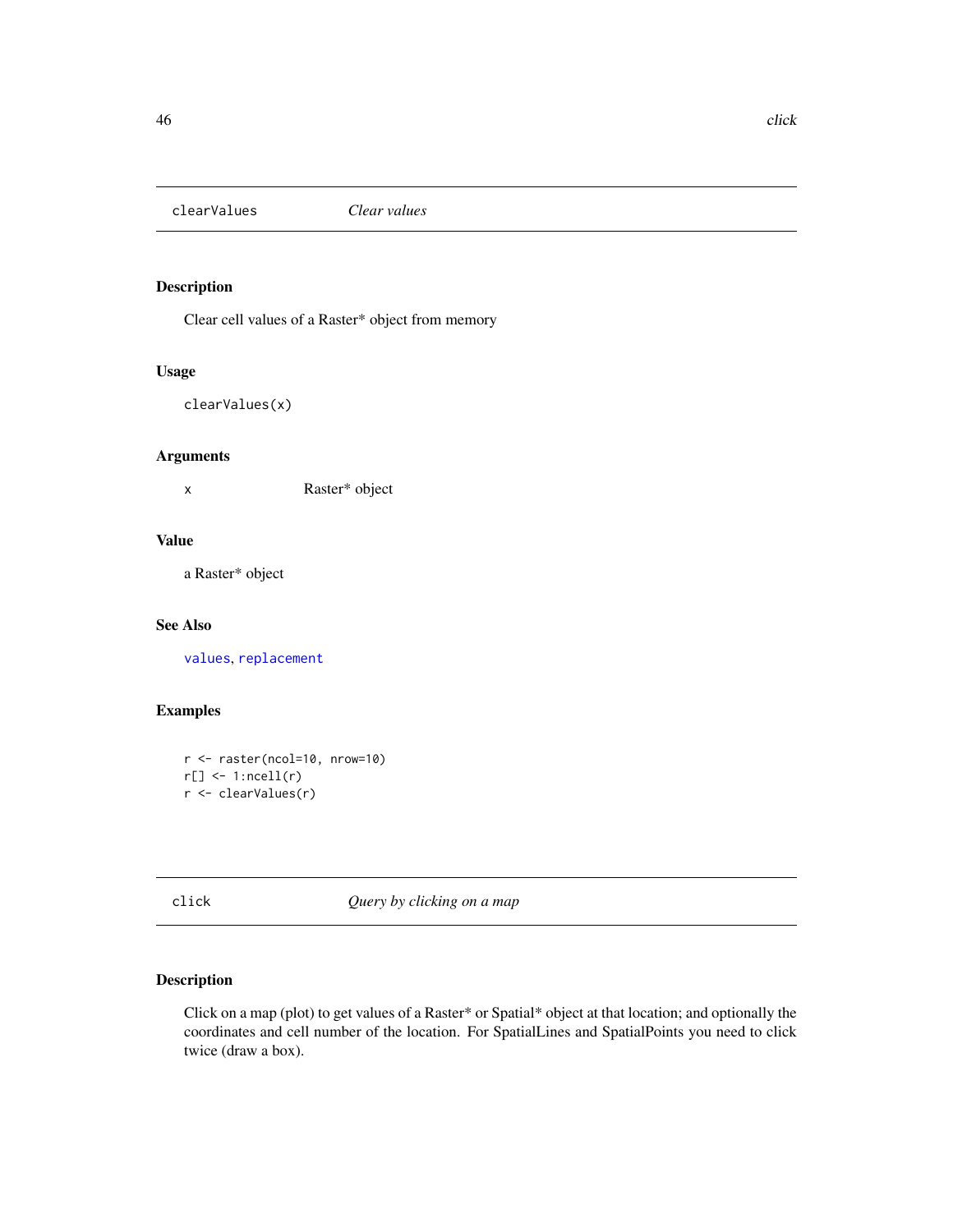click **47** 

# Usage

```
## S4 method for signature 'Raster'
click(x, n=Inf, id=FALSE, xy=FALSE, cell=FALSE, type="n", show=TRUE, ...)
## S4 method for signature 'SpatialGrid'
click(x, n=1, id=FALSE, xy=FALSE, cell=FALSE, type="n", ...)
## S4 method for signature 'SpatialPolygons'
click(x, n=1, id=FALSE, xy=FALSE, type="n", ...)## S4 method for signature 'SpatialLines'
click(x, \ldots)## S4 method for signature 'SpatialPoints'
click(x, \ldots)
```
## Arguments

| $\mathsf{x}$ | Raster*, or Spatial* object (or missing)                                                                                   |  |
|--------------|----------------------------------------------------------------------------------------------------------------------------|--|
| n            | number of clicks on the map                                                                                                |  |
| id           | Logical. If TRUE, a numeric ID is shown on the map that corresponds to the row<br>number of the output                     |  |
| xy           | Logical. If TRUE, xy coordinates are included in the output                                                                |  |
| cell         | Logical. If TRUE, cell numbers are included in the output                                                                  |  |
| type         | One of "n", "p", "l" or "o". If "p" or "o" the points are plotted; if "l" or "o" they<br>are joined by lines. See ?locator |  |
| show         | logical. Print the values after each click?                                                                                |  |
| $\cdot$      | additional graphics parameters used if type != "n" for plotting the locations. See<br>?locator                             |  |

## Value

The value(s) of x at the point(s) clicked on (or touched by the box drawn).

#### Note

The plot only provides the coordinates for a spatial query, the values are read from the Raster\* or Spatial\* object that is passed as an argument. Thus you can extract values from an object that has not been plotted, as long as it spatialy overlaps with with the extent of the plot.

Unless the process is terminated prematurely values at at most n positions are determined. The identification process can be terminated by clicking the second mouse button and selecting 'Stop' from the menu, or from the 'Stop' menu on the graphics window.

## See Also

[select,](#page-183-0) [drawExtent](#page-70-0)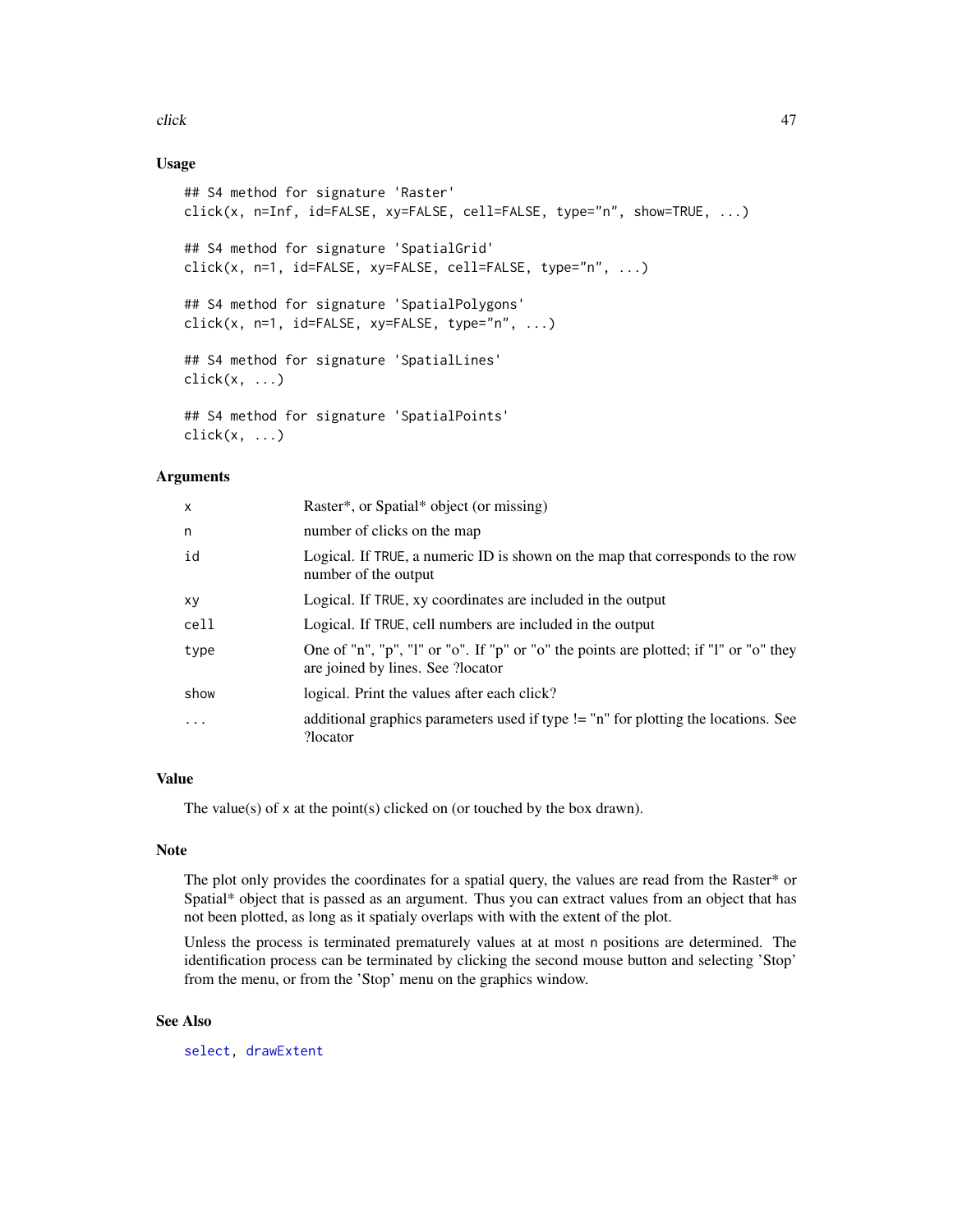48 clump and the contract of the contract of the contract of the contract of the contract of the contract of the contract of the contract of the contract of the contract of the contract of the contract of the contract of t

#### Examples

```
r <- raster(system.file("external/test.grd", package="raster"))
#plot(r)
#click(r)
#now click on the plot (map)
```
clump *Detect clumps*

# Description

Detect clumps (patches) of connected cells. Each clump gets a unique ID. NA and zero are used as background values (i.e. these values are used to separate clumps). You can use queen's or rook's case, using the directions argument. For larger files that are processed in chunks, the highest clump number is not necessarily equal to the number of clumps (unless you use argument gaps=FALSE).

## Usage

## S4 method for signature 'RasterLayer' clump(x, filename="", directions=8, gaps=TRUE, ...)

#### Arguments

| $\mathsf{x}$ | RasterLayer                                                                                                                                                                                                                |  |
|--------------|----------------------------------------------------------------------------------------------------------------------------------------------------------------------------------------------------------------------------|--|
| filename     | Character. Filename for the output RasterLayer (optional)                                                                                                                                                                  |  |
| directions   | Integer. Which cells are considered adjacent? Should be 8 (Queen's case) or 4<br>(Rook's case)                                                                                                                             |  |
| gaps         | Logical. If TRUE (the default), there may be 'gaps' in the chunk numbers (e.g.<br>you may have clumps with IDs 1, 2, 3 and 5, but not 4). If it is FALSE, these<br>numbers will be recoded from 1 to n (4 in this example) |  |
| $\ddotsc$    | Additional arguments as for writeRaster                                                                                                                                                                                    |  |

## Value

RasterLayer

## Note

This function requires that the igraph package is available.

## Author(s)

Robert J. Hijmans and Jacob van Etten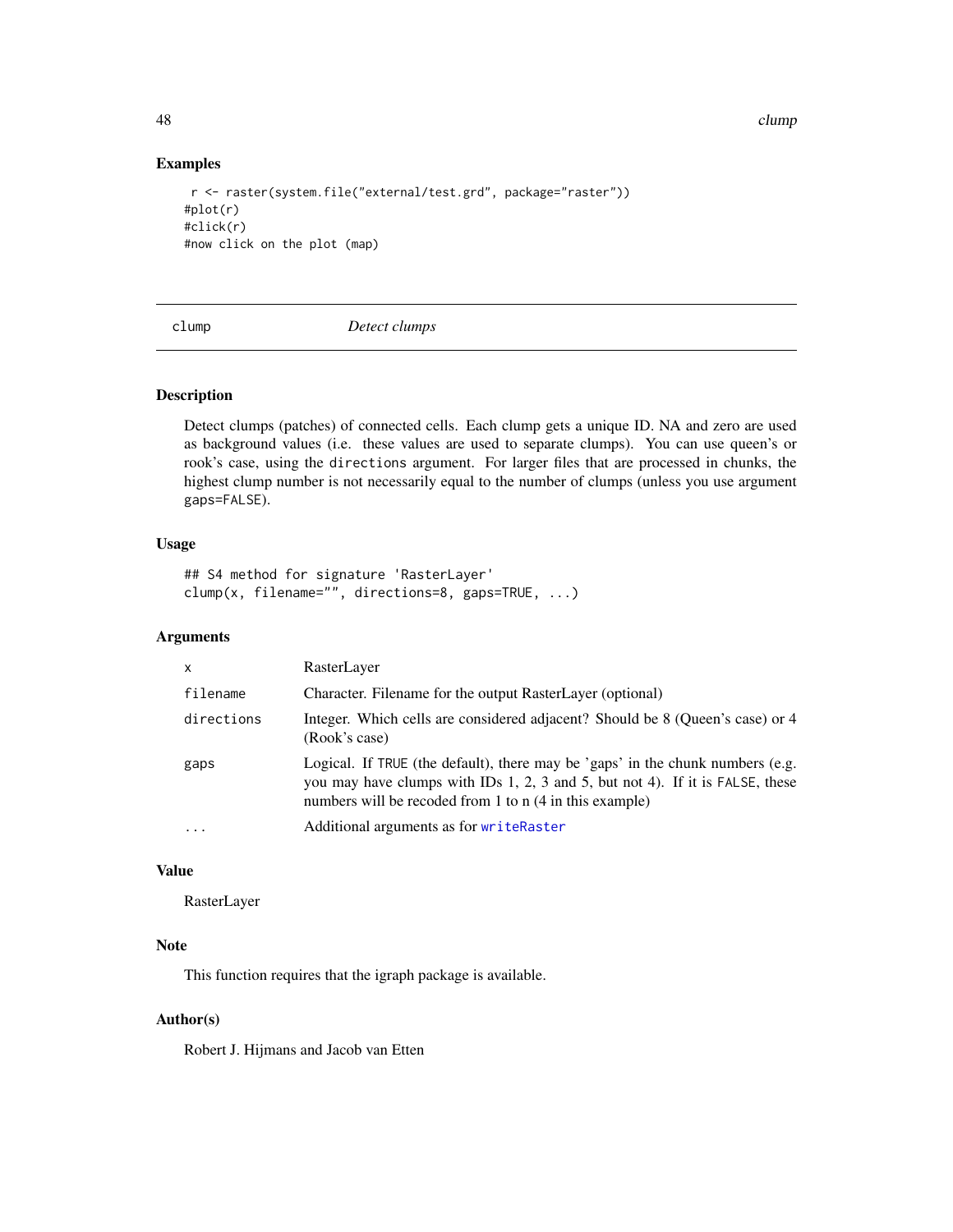#### cluster **49**

## Examples

```
r <- raster(ncols=12, nrows=12)
set.seed(0)
r[] \leftarrow \text{round}(\text{runif}(\text{ncell}(r)) \times 0.7)rc \leftarrow clump(r)freq(rc)
plot(rc)
```
cluster *Use a multi-core cluster*

## **Description**

beginCluster creates, and endCluster deletes a 'snow' cluster object. This object can be used for multi-core computing with those 'raster' functions that support it.

beginCluster determines the number of nodes (cores) that are available and uses all of them (unless the argument n is used).

NOTE: beginCluster may fail when the package 'nws' is installed. You can fix that by removing the 'nws' package, or by setting the cluster type manually, e.g. beginCluster(type="SOCK")

endCluster closes the cluster and removes the object.

The use of the cluster is automatic in these functions: [projectRaster](#page-148-0), [resample](#page-170-1) and in [extract](#page-76-0) when using polygons.

clusterR is a flexible interface for using cluster with other functions. This function only works with functions that have a Raster\* object as first argument and that operate on a cell by cell basis (i.e., there is no effect of neigboring cells) and return an object with the same number of cells as the input raster object. The first argument of the function called must be a Raster\* object. There can only be one Raster\* object argument. For example, it works with [calc](#page-37-0) and it also works with [overlay](#page-132-0) as long as you provide a single RasterStack or RasterBrick as the first argument.

This function is particularly useful to speed up computations in functions like predict, interpolate, and perhaps calc.

Among other functions, it does \_not\_ work with merge, crop, mosaic, (dis)aggregate, resample, projectRaster, focal, distance, buffer, direction. But note that projectRaster has a build-in capacity for clustering that is automatically used if beginCluster() has been called.

```
beginCluster(n, type='SOCK', nice, exclude)
endCluster()
clusterR(x, fun, args=NULL, export=NULL, filename='', cl=NULL, m=2, ...)
```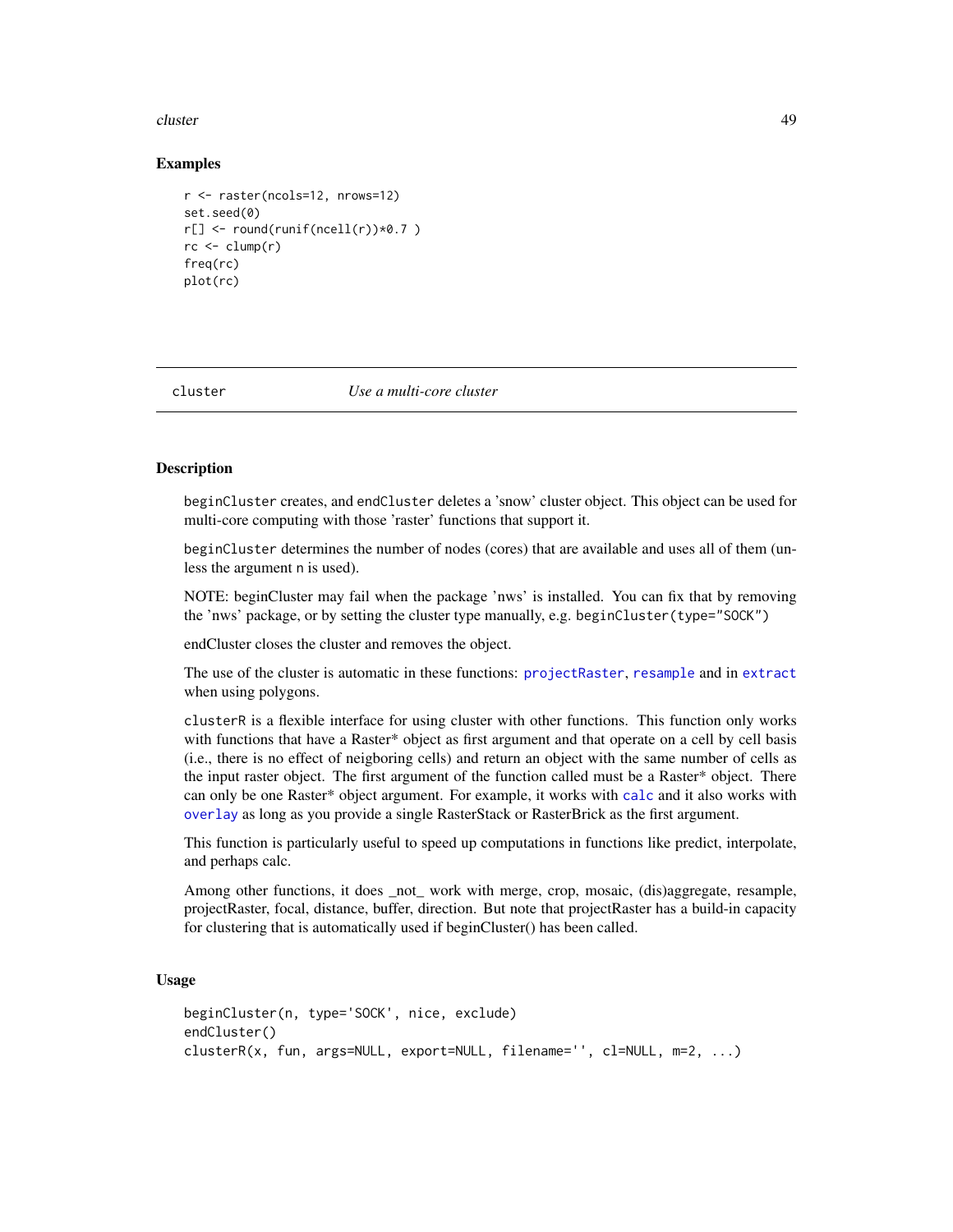# Arguments

| n            | Integer. The number of nodes to be used (optional)                                                                                                          |  |
|--------------|-------------------------------------------------------------------------------------------------------------------------------------------------------------|--|
| type         | Character. The cluster type to be used                                                                                                                      |  |
| nice         | Integer. To set the priority for the workers, between -20 and 20 (UNIX like<br>platforms only)                                                              |  |
| exclude      | Character. Packages to exclude from loading on the nodes (because they may<br>fail there) but are required/loaded on the master                             |  |
| $\mathsf{x}$ | Raster* object                                                                                                                                              |  |
| fun          | function that takes x as its first argument                                                                                                                 |  |
| args         | list with the arguments for the function (excluding x, which should always be<br>the first argument                                                         |  |
| export       | character. Vector of variable names to export to the cluster nodes such that the<br>are visible to fun (e.g. a parameter that is not passed as an argument) |  |
| filename     | character. Output filename (optional)                                                                                                                       |  |
| cl           | cluster object (do not use it if beginCluster() has been called                                                                                             |  |
| m            | tuning parameter to determine how many blocks should be used. The number is<br>rounded and multiplied with the number of nodes.                             |  |
| $\cdots$     | additional arguments as for writeRaster                                                                                                                     |  |

## Value

beginCluster and endCluster: None. The side effect is to create or delete a cluster object.

clusterR: as for the function called with argument fun

## Note

If you want to write your own cluster-enabled functions see [getCluster,](#page-146-0) [returnCluster](#page-146-0), and the vignette about writing functions.

## Author(s)

Matteo Mattiuzzi and Robert J. Hijmans

```
## Not run:
# set up the cluster object for parallel computing
beginCluster()
r <- raster()
r[] \leftarrow 1:ncell(r)x <- clusterR(r, sqrt, verbose=T)
f1 \leftarrow function(x) calc(x, sqrt)
```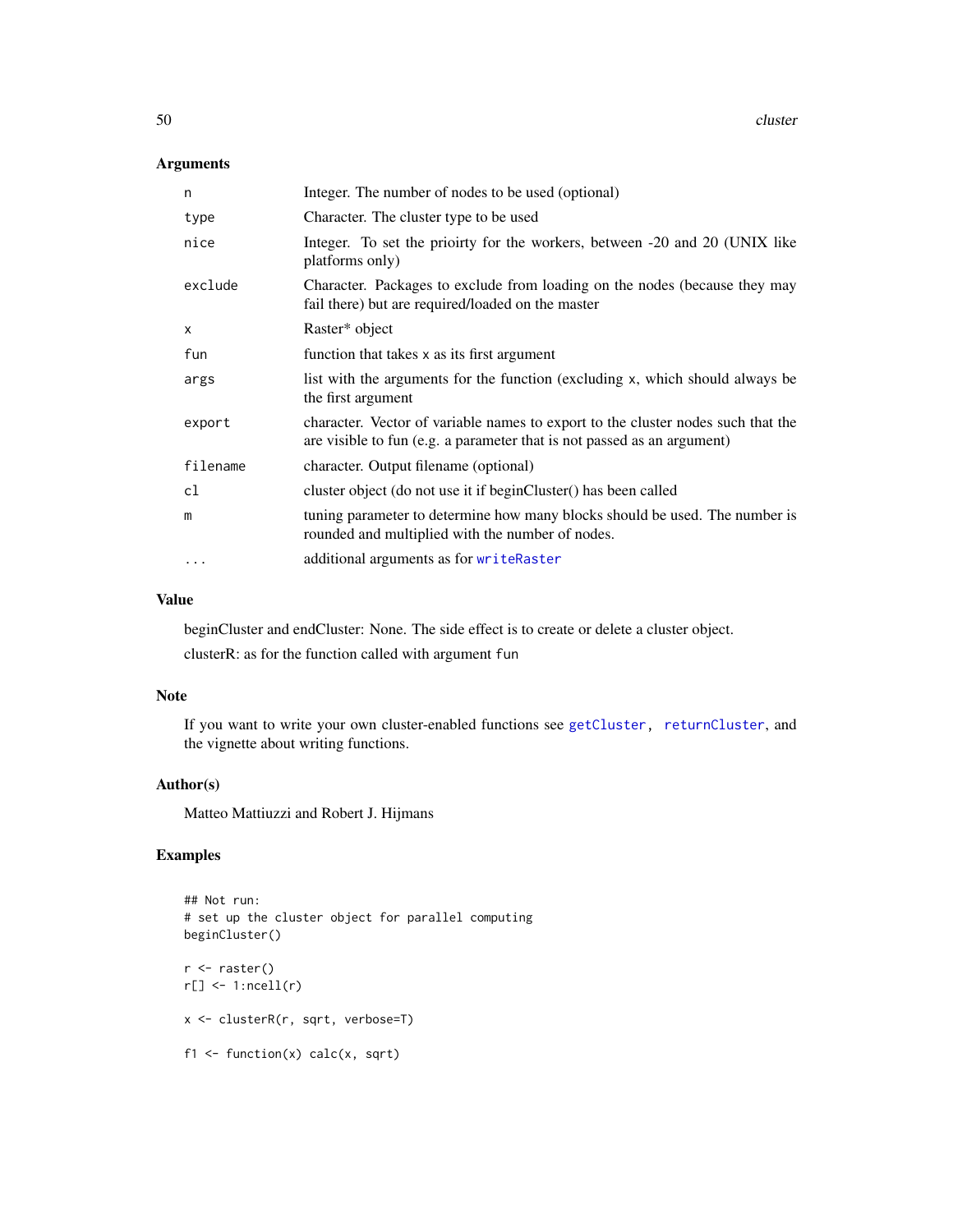#### colortable 51

```
y <- clusterR(r, f1)
s <- stack(r, r*2, r*3)
f2 <- function(d,e,f) (d + e) / (f * param)
param <- 122
ov <- clusterR(s, overlay, args=list(fun=f2), export='param')
pts <- matrix(c(0,0, 45,45), ncol=2, byrow=T)
d <- clusterR(r, distanceFromPoints, args=list(xy=pts))
values(r) <- runif(ncell(r))
m <- c(0, 0.25, 1, 0.25, 0.5, 2, 0.5, 1, 3)
m <- matrix(m, ncol=3, byrow=TRUE)
rc1 <- clusterR(r, reclassify, args=list(rcl=m, right=FALSE),
               filename='rcltest.grd', datatype='INT2S', overwrite=TRUE)
# equivalent to:
rc2 <- reclassify(r, rcl=m, right=FALSE, filename='rcltest.grd', datatype='INT2S', overwrite=TRUE)
# example with the calc function
a < -10f3 <- function(x) sum(x) + az1 <- clusterR(s, calc, args=list(fun=f3), export='a')
# for some raster functions that use another function as an argument
# you can write your own parallel function instead of using clusterR
# get cluster object created with beginCluster
cl <- getCluster()
library(parallel)
clusterExport(cl, "a")
z2 \leq calc(s, fun=function(x){ parApply(cl, x, 1, f3)} )
# set flag that cluster is available again
returnCluster()
#
# done with cluster object
endCluster()
## End(Not run)
```
colortable *colortable*

#### Description

Get or set the colortable of a RasterLayer. A colortable is a vector of 256 colors in the RGB triple format as returned by the [rgb](#page-0-0) function (e.g. "#C4CDDA").

When setting the colortable, it is assumed that the values are integers in the range [0,255]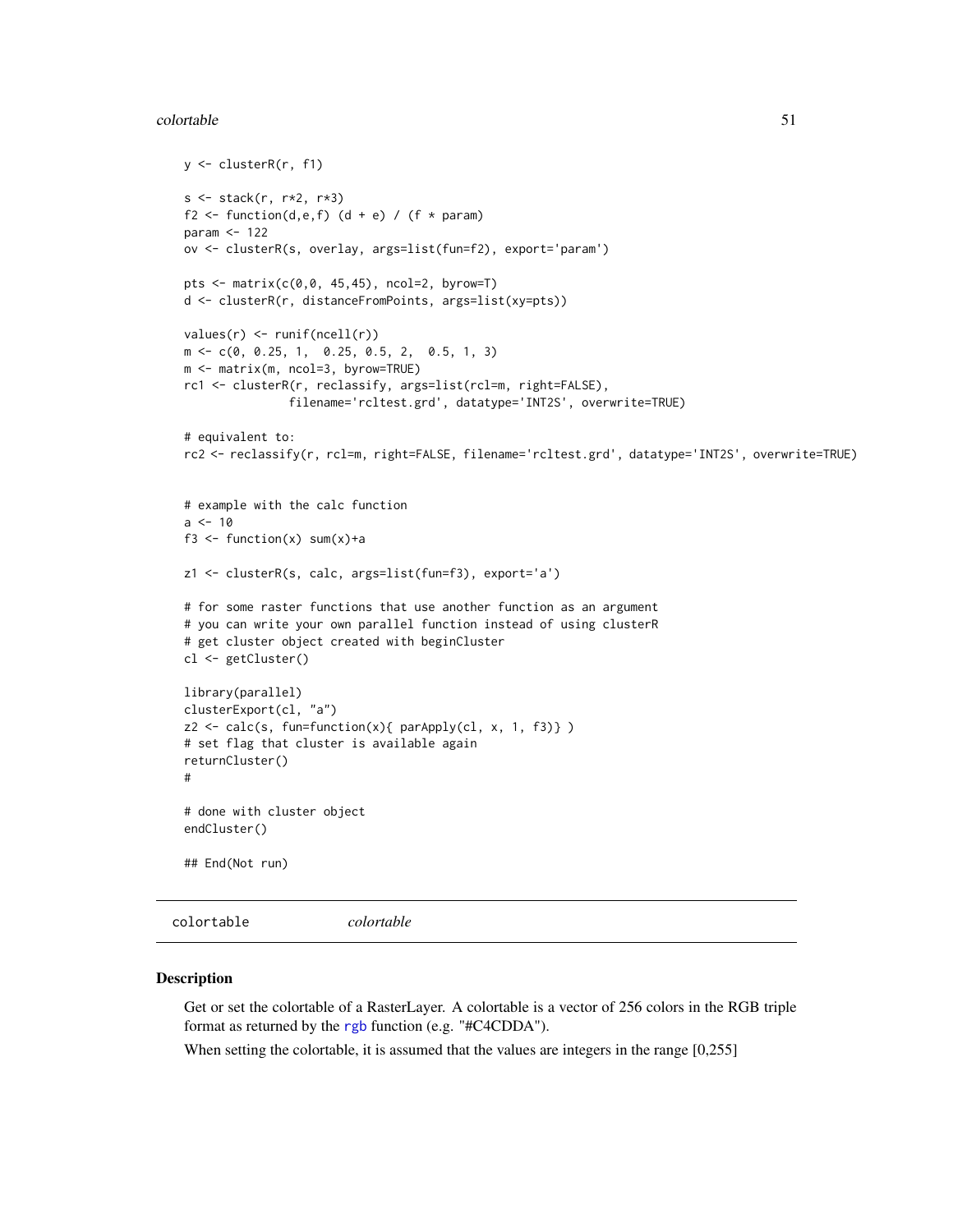#### Usage

```
colortable(x)
colortable(x) <- value
```
## **Arguments**

| X     | RasterLayer object             |
|-------|--------------------------------|
| value | vector of 256 character values |

# See Also

[plotRGB](#page-139-0)

#### Examples

```
r <- raster(ncol=10, nrow=10)
values(r) <- sample(0:255, ncell(r), replace=TRUE)
ctab <- sample(rainbow(256))
colortable(r) <- ctab
plot(r)
head(colortable(r))
```
Compare-methods *Compare Raster\* objects*

# Description

These methods compare the location and resolution of Raster\* objects. That is, they compare their spatial extent, projection, and number of rows and columns.

For BasicRaster objects you can use == and !=, the values returned is a single logical value TRUE or FALSE

For RasterLayer objects, these operators also compare the values associated with the objects, and the result is a RasterLayer object with logical (Boolean) values.

The following methods have been implemented for RasterLayer objects:

 $==, !=, >, <, <, ==, >=$ 

## Value

A logical value or a RasterLayer object, and in some cases the side effect of a new file on disk.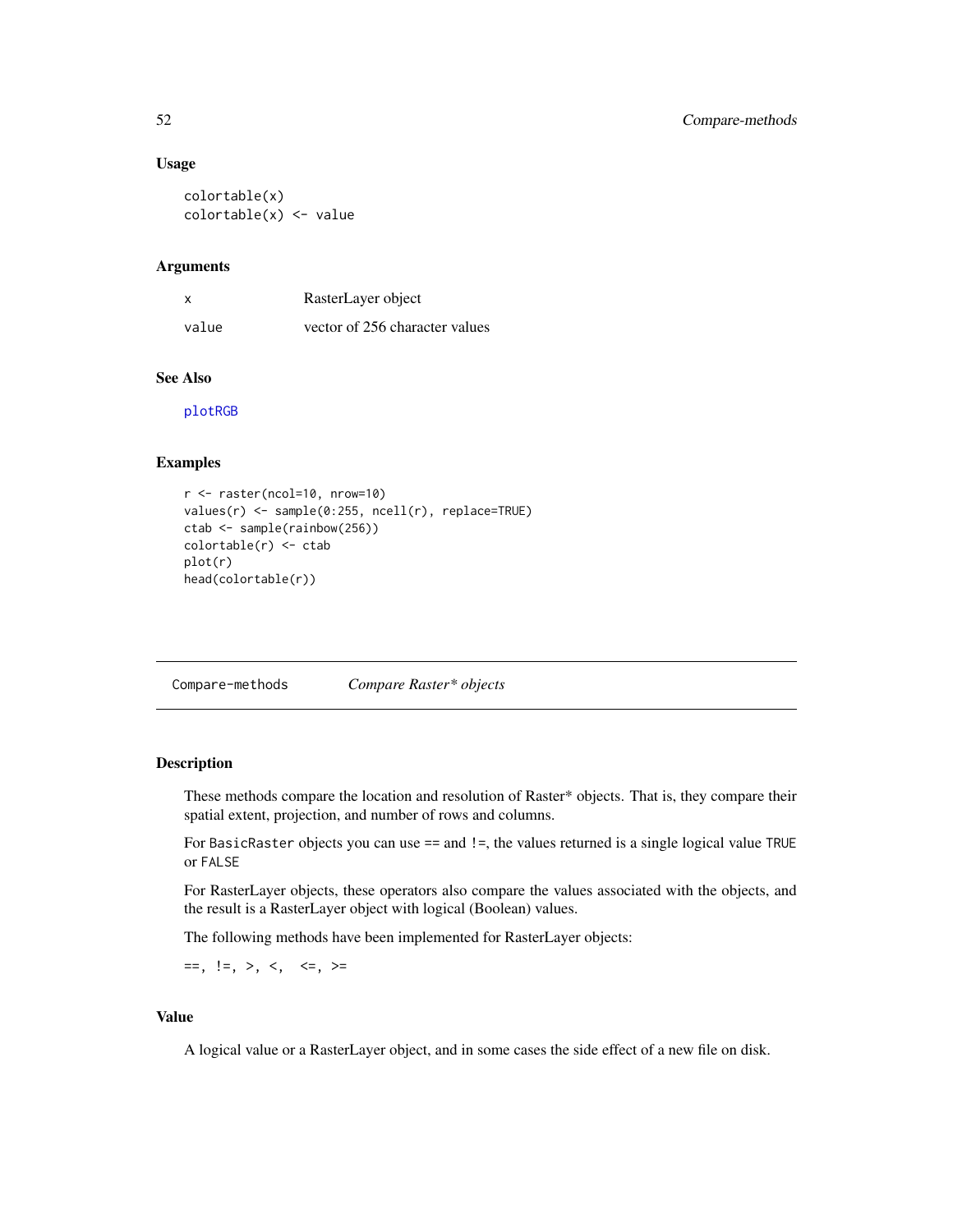# compareCRS 53

## Examples

```
r1 <- raster()
r1 \leftarrow \text{setValues}(r1, \text{round}(10 * \text{runif}(\text{ncell}(r1))))r2 \le setValues(r1, round(10 * runif(ncell(r1))))
as(r1, 'BasicRaster') == as(r2, 'BasicRaster')
r3 <- r1 == r2b <- extent(0, 360, 0, 180)
r4 <- setExtent(r2, b)
as(r2, 'BasicRaster') != as(r4, 'BasicRaster')
# The following would give an error. You cannot compare RasterLayer
# that do not have the same BasicRaster properties.
#r3 <- r1 > r4
```
compareCRS *Partially compare two CRS objects*

# Description

Compare CRS objects

# Usage

```
compareCRS(x, y, unknown=FALSE, verbatim=FALSE, verbose=FALSE)
```
# Arguments

| $\mathsf{x}$ | CRS object, or object from which it can be extracted with projection, or<br>PROJ.4 format character string |
|--------------|------------------------------------------------------------------------------------------------------------|
| <b>V</b>     | same as x                                                                                                  |
| unknown      | logical. Return TRUE if x or y is TRUE                                                                     |
| verbatim     | logical. If TRUE compare x and y, verbatim (not partially)                                                 |
| verbose      | logical. If TRUE, messages about the comparison may be printed                                             |

## Value

logical

## See Also

[crs](#page-147-1)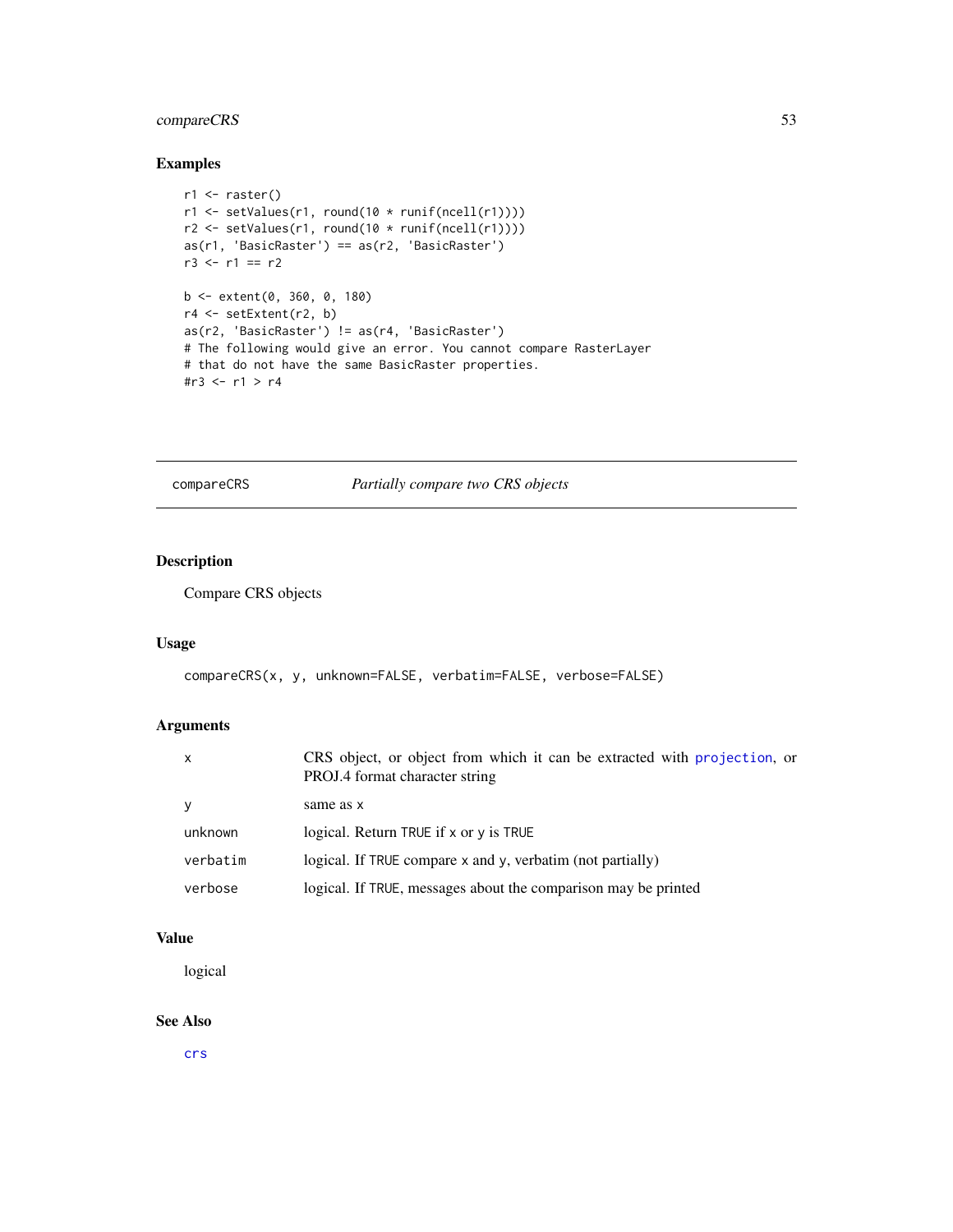## Examples

```
compareCRS("+proj=lcc +lat_1=48 +lat_2=33 +lon_0=-100 +ellps=WGS84",
  "+proj=longlat +datum=WGS84")
compareCRS("+proj=longlat +datum=WGS84 +no_defs +ellps=WGS84 +towgs84=0,0,0",
  "+proj=longlat +datum=WGS84")
compareCRS("+proj=longlat +datum=WGS84 +no_defs +ellps=WGS84 +towgs84=0,0,0",
  "+proj=longlat +datum=WGS84", verbatim=TRUE)
compareCRS("+proj=longlat +datum=WGS84", NA)
compareCRS("+proj=longlat +datum=WGS84", NA, unknown=TRUE)
```
compareRaster *Compare Raster objects*

# Description

Evaluate whether a two or more Raster\* objects have the same extent, number of rows and columns, projection, resolution, and origin (or a subset of these comparisons).

all.equal is a wrapper around compareRaster with options values=TRUE, stopiffalse=FALSE and showwarning=TRUE.

#### Usage

```
compareRaster(x, ..., extent=TRUE, rowcol=TRUE, crs=TRUE, res=FALSE, orig=FALSE,
       rotation=TRUE, values=FALSE, tolerance, stopiffalse=TRUE, showwarning=FALSE)
```
#### Arguments

| $\mathsf{x}$ | Raster* object                                                                                                                                                                                                                                                                       |
|--------------|--------------------------------------------------------------------------------------------------------------------------------------------------------------------------------------------------------------------------------------------------------------------------------------|
| $\ddots$     | Raster* objects                                                                                                                                                                                                                                                                      |
| extent       | logical. If TRUE, bounding boxes are compared                                                                                                                                                                                                                                        |
| rowcol       | logical. If TRUE, number of rows and columns of the objects are compared                                                                                                                                                                                                             |
| crs          | logical. If TRUE, coordinate reference systems are compared.                                                                                                                                                                                                                         |
| res          | logical. If TRUE, resolutions are compared (redundant when checking extent and<br>rowcol)                                                                                                                                                                                            |
| orig         | logical. If TRUE, origins are compared                                                                                                                                                                                                                                               |
| rotation     | logical. If TRUE, rotations are compared                                                                                                                                                                                                                                             |
| values       | logical. If TRUE, cell values are compared                                                                                                                                                                                                                                           |
| tolerance    | numeric between 0 and 0.5. If not supplied, the default value is used (see<br>raster Options. It sets difference (relative to the cell resolution) that is per-<br>missible for objects to be considered 'equal', if they have a non-integer origin<br>or resolution. See all equal. |
| stopiffalse  | logical. If TRUE, an error will occur if the objects are not the same                                                                                                                                                                                                                |
| showwarning  | logical. If TRUE, an warning will be given if objects are not the same. Only<br>relevant when stopiffalse is TRUE                                                                                                                                                                    |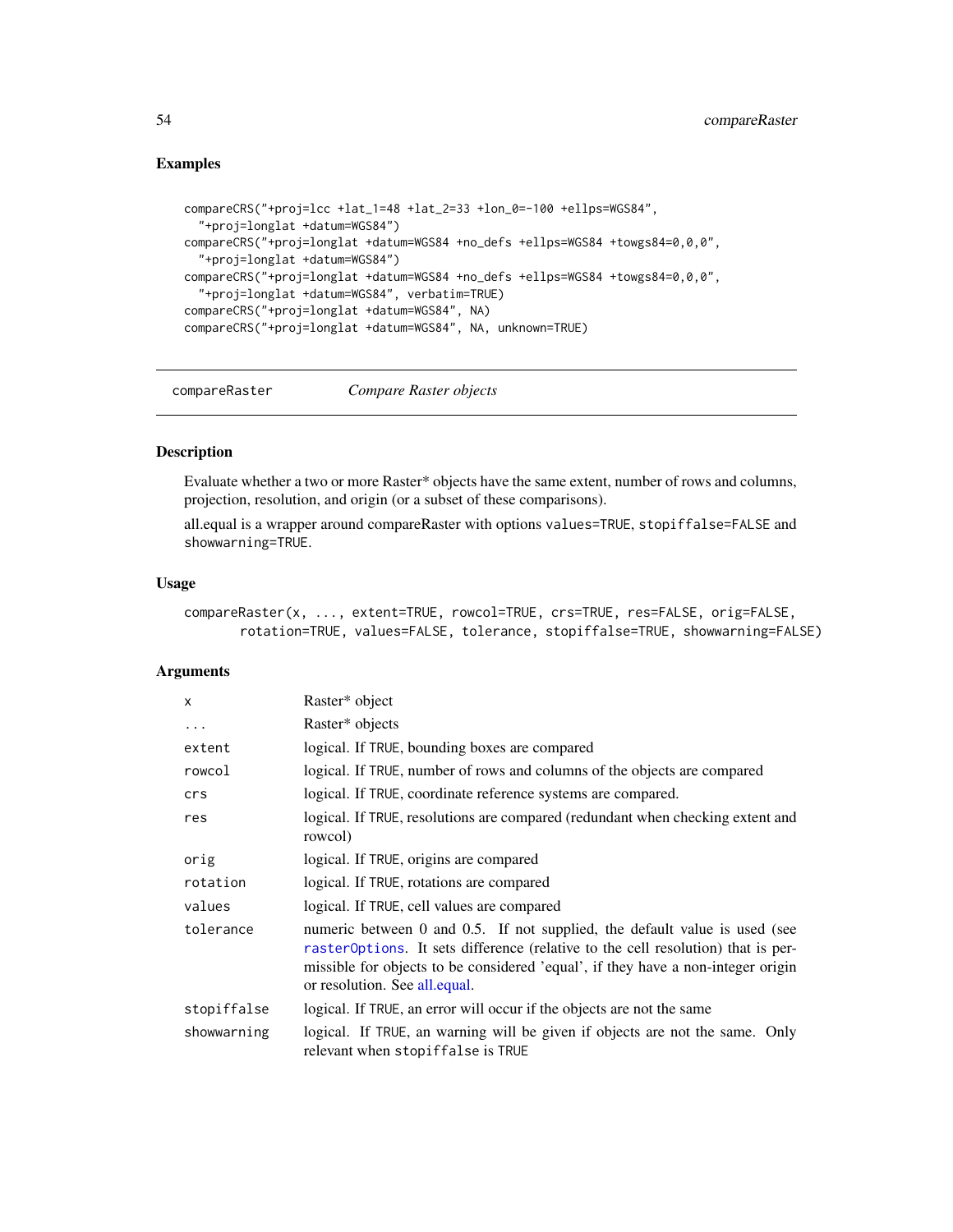#### contour 55

## Examples

```
r1 <- raster()
r2 < r1r3 <- r1
compareRaster(r1, r2, r3)
nrow(r3) < -10# compareRaster(r1, r3)
compareRaster(r1, r3, stopiffalse=FALSE)
compareRaster(r1, r3, rowcol=FALSE)
all.equal(r1, r2)
all.equal(r1, r3)
```
<span id="page-54-0"></span>contour *Contour plot*

# Description

Contour plot of a RasterLayer.

## Usage

```
## S4 method for signature 'RasterLayer'
contour(x, maxpixels=100000, ...)
```
# Arguments

| $\mathsf{x}$            | Raster* object                                                |
|-------------------------|---------------------------------------------------------------|
| maxpixels               | maximum number of pixels used to create the contours          |
| $\cdot$ $\cdot$ $\cdot$ | any argument that can be passed to contour (graphics package) |

# See Also

[persp](#page-135-0), [filledContour](#page-85-0), [rasterToContour](#page-164-0)

```
r <- raster(system.file("external/test.grd", package="raster"))
plot(r)
contour(r, add=TRUE)
```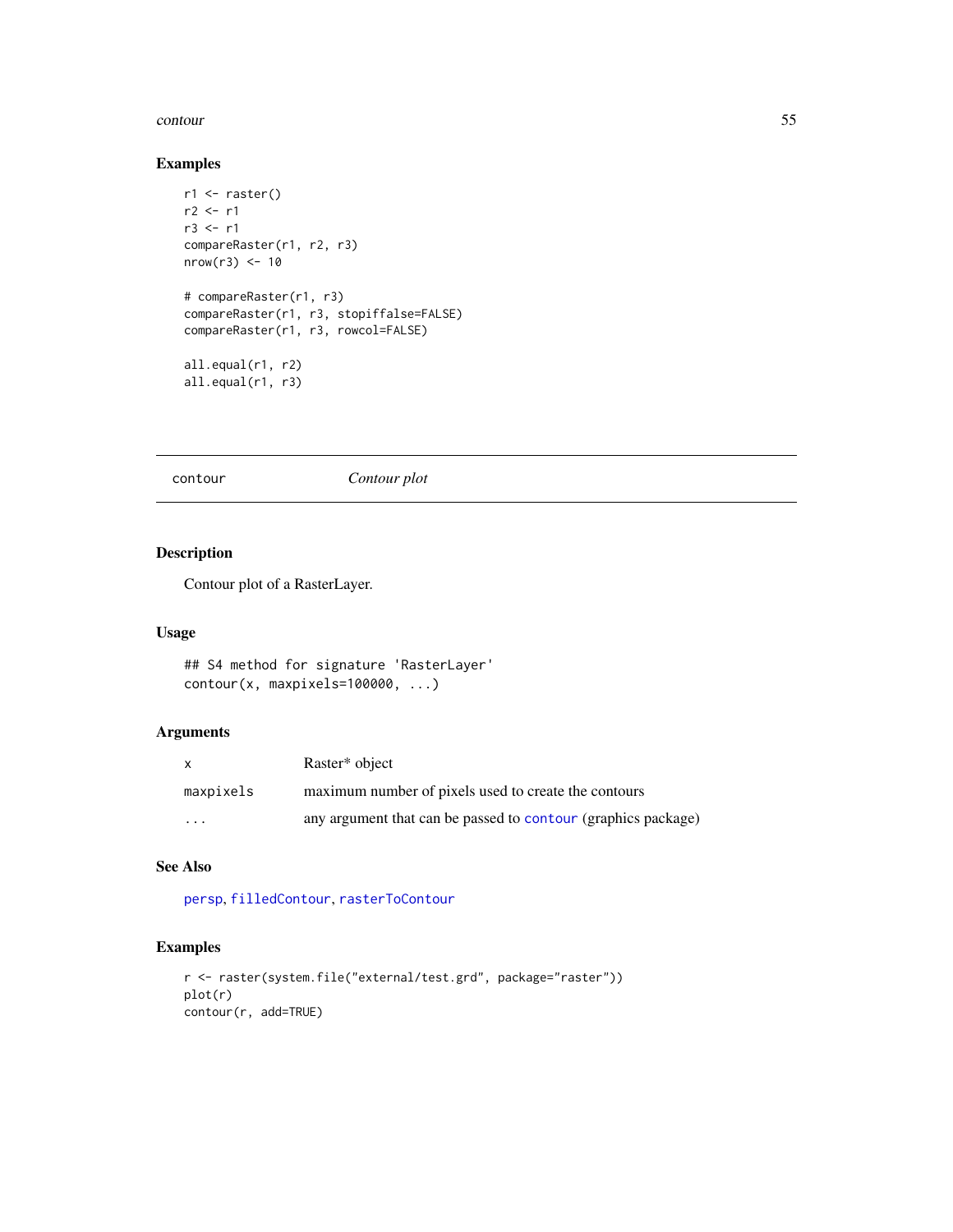# Description

Local correlation coefficient for two RasterLayer objects (using a focal neighborhood) or for two RasterStack or Brick objects (with the same number of layers (> 2))

## Usage

```
## S4 method for signature 'RasterLayer,RasterLayer'
corLocal(x, y, ngb=5,
     method=c("pearson", "kendall", "spearman"), test=FALSE, filename='', ...)
```

```
## S4 method for signature 'RasterStackBrick,RasterStackBrick'
corLocal(x, y,
     method=c("pearson", "kendall", "spearman"), test=FALSE, filename='', ...)
```
# Arguments

| X         | RasterLayer or RasterStack/RasterBrick                                                                          |
|-----------|-----------------------------------------------------------------------------------------------------------------|
| У         | object of the same class as x, and with the same number of layers                                               |
| ngb       | neighborhood size. Either a single integer or a vector of two integers c(nrow,<br>ncol)                         |
| method    | character indicating which correlation coefficient is to be used. One of "pearson",<br>"kendall", or "spearman" |
| test      | logical. If TRUE, return a p-value                                                                              |
| filename  | character. Output filename (optional)                                                                           |
| $\ddotsc$ | additional arguments as for writeRaster                                                                         |

## Value

RasterLayer

# Note

NA values are omitted

## See Also

[cor](#page-0-0), [cor.test](#page-0-0)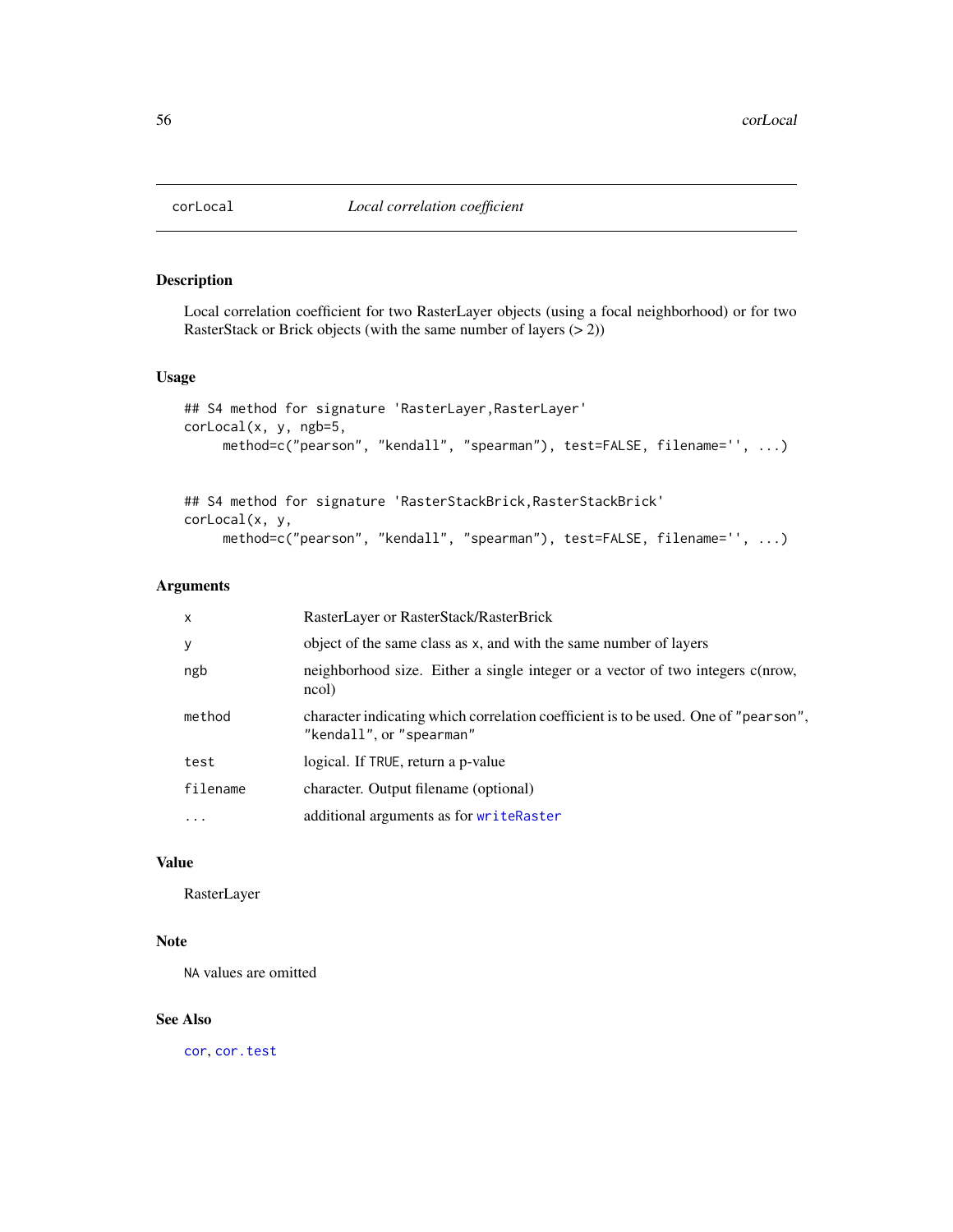#### cover 57

## Examples

```
set.seed(0)
b <- stack(system.file("external/rlogo.grd", package="raster"))
b[[2]] <- flip(b[[2]], 'y') + runif(ncell(b))
b[[1]] \leftarrow b[[1]] + runif(ncell(b))x \le corLocal(b[[1]], b[[2]], test=TRUE )
plot(x)
# only cells where the p-value < 0.1
xm \leftarrow mask(x[[1]], x[[2]] \leftarrow 0.1, maskvalue = FALSE)plot(xm)
# for global correlation, use the cor function
x \leq -as.matrix(b)cor(x, method="spearman")
# use sampleRegular for large datasets
x <- sampleRegular(b, 1000)
cor.test(x[,1], x[,2])
# RasterStack or Brick objects
y <- corLocal(b, flip(b, 'y'))
```
cover *Replace NA values with values of other layers*

## Description

For Raster\* objects: Replace NA values in the first Raster object  $(x)$  with the values of the second  $(y)$ , and so forth for additional Rasters. If  $x$  has multiple layers, the subsequent Raster objects should have the same number of layers, or have a single layer only (which will be recycled).

For SpatialPolygons\* objects: Areas of x that overlap with y are replaced by (or intersected with) y.

```
## S4 method for signature 'RasterLayer,RasterLayer'
cover(x, y, ..., filename='')## S4 method for signature 'RasterStackBrick,Raster'
cover(x, y, ..., filename='')## S4 method for signature 'SpatialPolygons, SpatialPolygons'
cover(x, y, ..., identity=FALSE)
```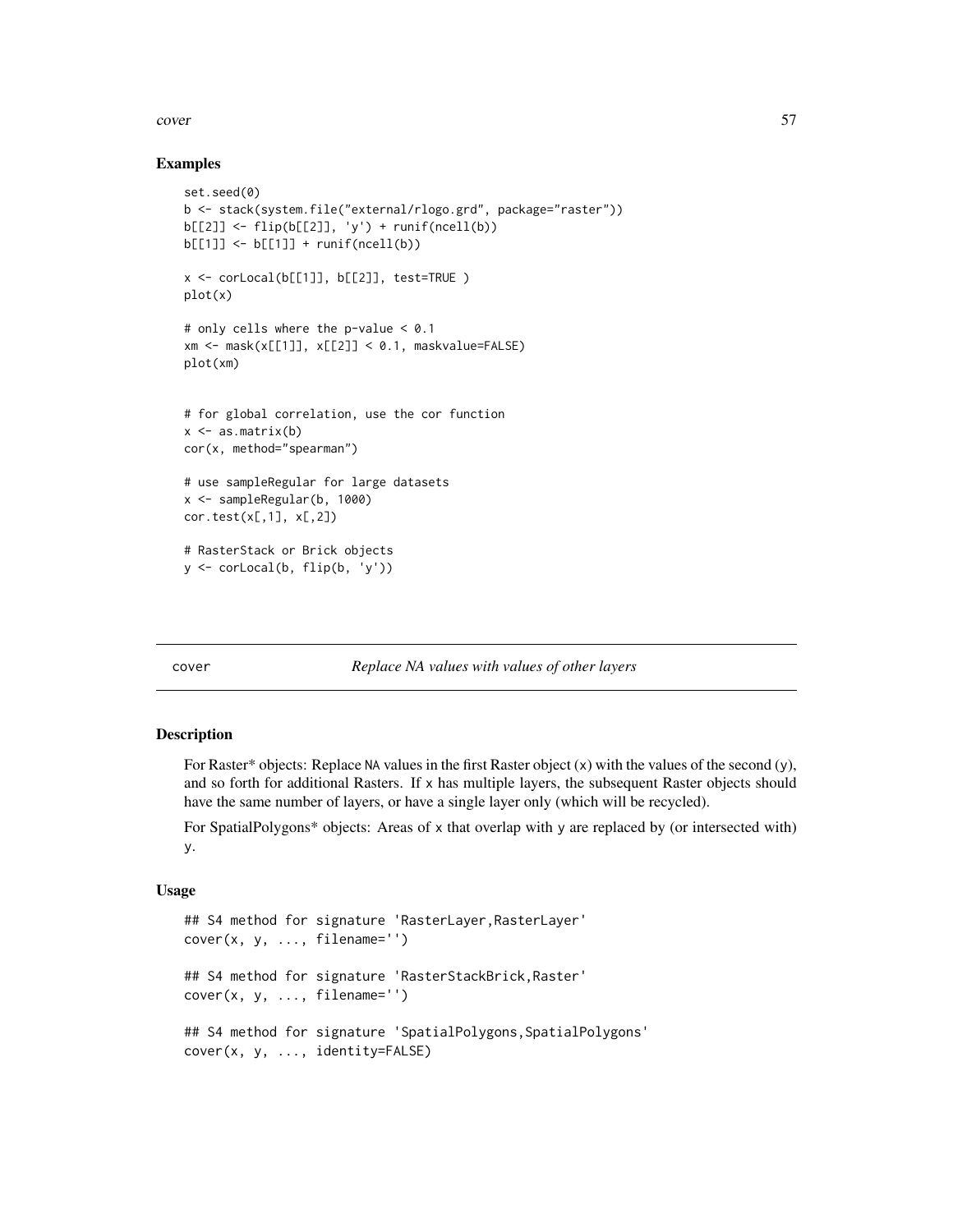## **Arguments**

| x        | Raster* or SpatialPolygons* object                                                 |
|----------|------------------------------------------------------------------------------------|
| V        | Same as x                                                                          |
| filename | character. Output filename (optional)                                              |
| $\cdots$ | Same as x. If x is a Raster* object, also additional arguments as for write Raster |
| identity | logical. If TRUE overlapping areas are intersected rather than replaced            |

#### Value

RasterLayer or RasterBrick object, or SpatialPolygons object

#### Examples

```
# raster objects
r1 <- raster(ncols=36, nrows=18)
r1[] \leftarrow 1:ncell(r1)
r2 <- setValues(r1, runif(ncell(r1)))
r2[r2 < 0.5] <- NA
r3 \leq cover(r2, r1)
```

```
#SpatialPolygons
if (require(rgdal) & require(rgeos)) {
p <- shapefile(system.file("external/lux.shp", package="raster"))
b <- as(extent(6, 6.4, 49.75, 50), 'SpatialPolygons')
crs(b) < -crs(p)b <- SpatialPolygonsDataFrame(b, data.frame(ID_1=9))
cv1 \leftarrow cover(p, b)cv2 <- cover(p, b, identity=TRUE)
}
```
<span id="page-57-0"></span>

```
crop Crop
```
## Description

crop returns a geographic subset of an object as specified by an Extent object (or object from which an extent object can be extracted/created). If x is a Raster\* object, the Extent is aligned to x. Areas included in y but outside the extent of x are ignored (see [extend](#page-71-0) if you want a larger area).

```
## S4 method for signature 'Raster'
crop(x, y, filename="", snap='near', datatype=NULL, ...)
## S4 method for signature 'Spatial'
\text{crop}(x, y, \ldots)
```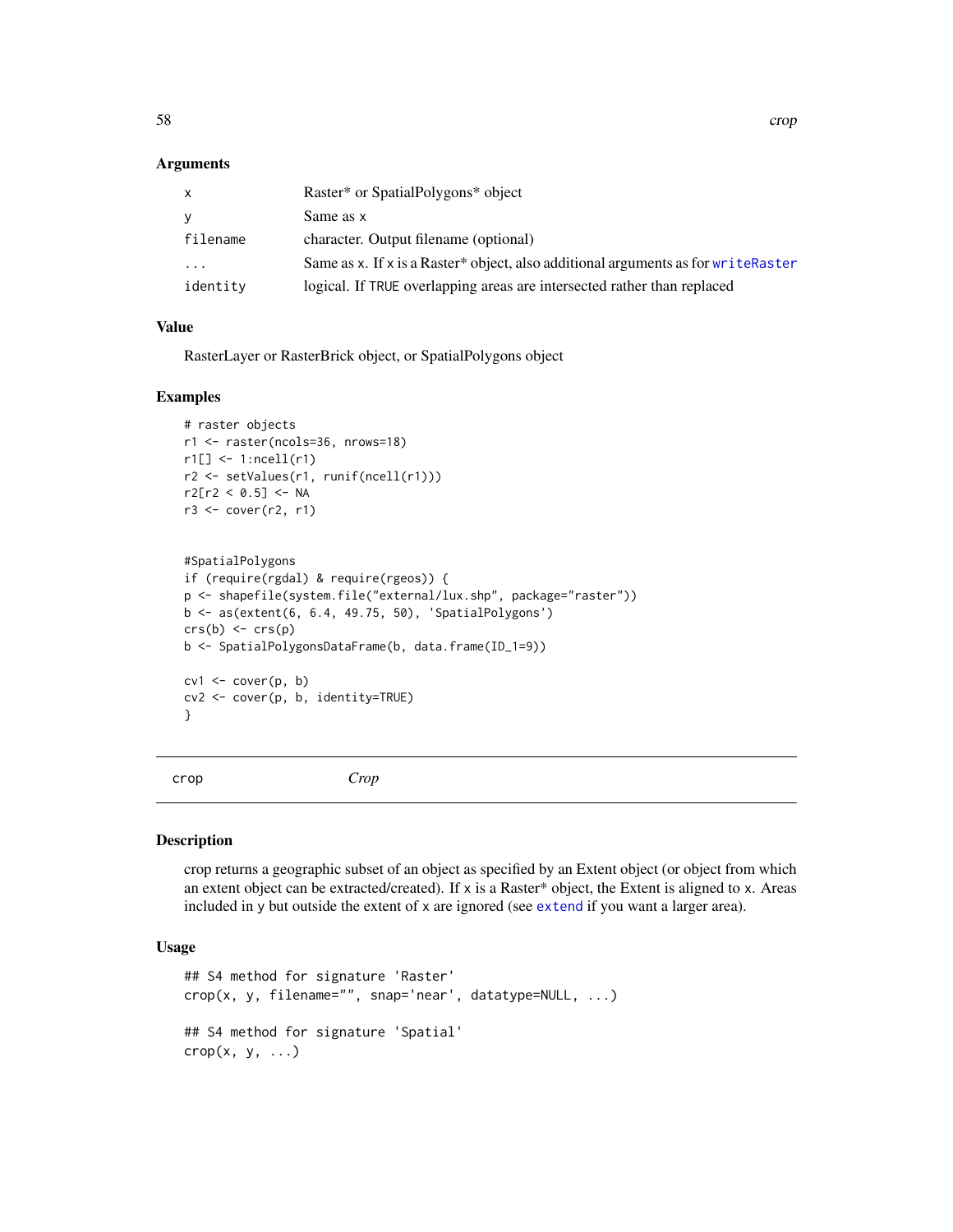crop 59

## Arguments

| $\mathsf{x}$ | Raster* object or SpatialPolygons*, SpatialLines*, or SpatialPoints* object                |
|--------------|--------------------------------------------------------------------------------------------|
| У            | Extent object, or any object from which an Extent object can be extracted (see<br>Details) |
| filename     | Character, output filename. Optional                                                       |
| snap         | Character. One of 'near', 'in', or 'out', for use with alignExtent                         |
| datatype     | Character. Output dataType (by default it is the same as the input datatype)               |
| $\cdots$     | Additional arguments as for writeRaster                                                    |

### Details

Objects from which an Extent can be extracted/created include RasterLayer, RasterStack, Raster-Brick and objects of the Spatial\* classes from the sp package. You can check this with the [extent](#page-73-0) function. New Extent objects can be also be created with function [extent](#page-73-0) and [drawExtent](#page-70-0) by clicking twice on a plot.

To crop by row and column numbers you can create an extent like this (for Raster x, row 5 to 10, column 7 to 12)  $\text{crop}(x, \text{ extent}(x, 5, 10, 7, 15))$ 

## Value

RasterLayer or RasterBrick object; or SpatialLines or SpatialPolygons object.

#### Note

values within the extent of a Raster\* object can be set to NA with [mask](#page-118-0)

## See Also

[extend](#page-71-0), [merge](#page-121-0)

```
r <- raster(nrow=45, ncol=90)
r[] \leftarrow 1:ncell(r)
e <- extent(-160, 10, 30, 60)
rc \leftarrow crop(r, e)# use row and column numbers:
rc2 \leq rc2 \leq crop(r, extent(r, 5, 10, 7, 15))# crop Raster* with Spatial* object
b <- as(extent(6, 6.4, 49.75, 50), 'SpatialPolygons')
crs(b) \leftarrow crs(r)rb \leq crop(r, b)# crop a SpatialPolygon* object with another one
if (require(rgdal) & require(rgeos)) {
  p <- shapefile(system.file("external/lux.shp", package="raster"))
  pb \leq -\text{crop}(p, b)
```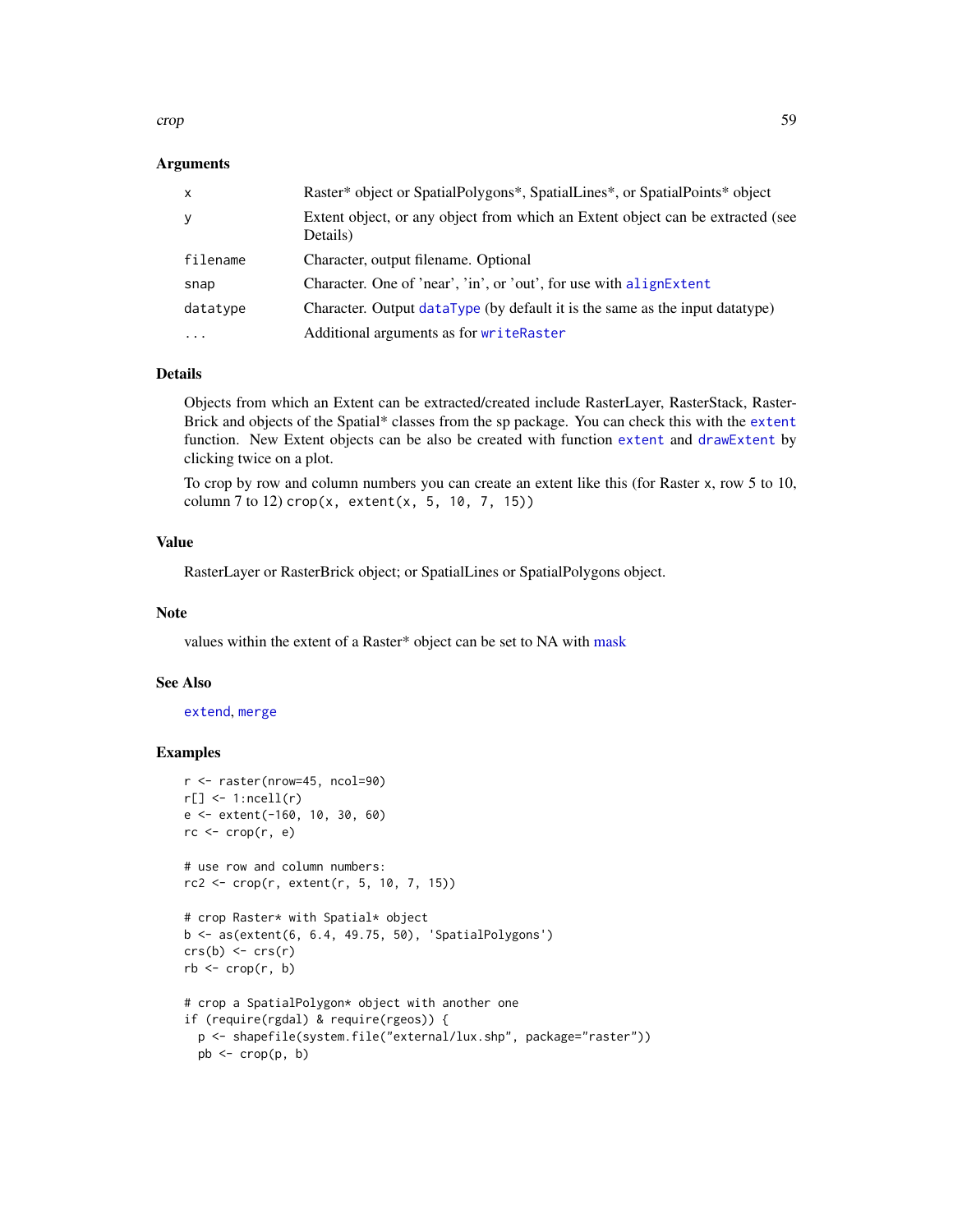# crosstab *Cross-tabulate*

# Description

Cross-tabulate two RasterLayer objects, or mulitiple layers in a RasterStack or RasterBrick to create a contingency table.

# Usage

```
## S4 method for signature 'Raster, Raster'
crosstab(x, y, digits=0, long=FALSE, useNA=FALSE, progress='', ...)
## S4 method for signature 'RasterStackBrick,missing'
```

```
crosstab(x, digits=0, long=FALSE, useNA=FALSE, progress='', ...)
```
## Arguments

| $\mathsf{x}$ | Raster* object                                                                                                                  |
|--------------|---------------------------------------------------------------------------------------------------------------------------------|
| У            | Raster* object if x is a RasterLayer; Can be missing if x is a RasterStack or<br><b>RasterBrick</b>                             |
| digits       | integer. The number of digits for rounding the values before cross-tabulation                                                   |
| long         | logical. If TRUE the results are returned in 'long' format data.frame instead of a<br>table                                     |
| useNA        | logical, indicting if the table should includes counts of NA values                                                             |
| progress     | character. "text", "window", or "" (the default, no progress bar), only for large<br>files that cannot be processed in one step |
| $\cdots$     | additional arguments, none implemented                                                                                          |

# Value

A table or data.frame

## See Also

[freq](#page-91-0), [zonal](#page-222-0)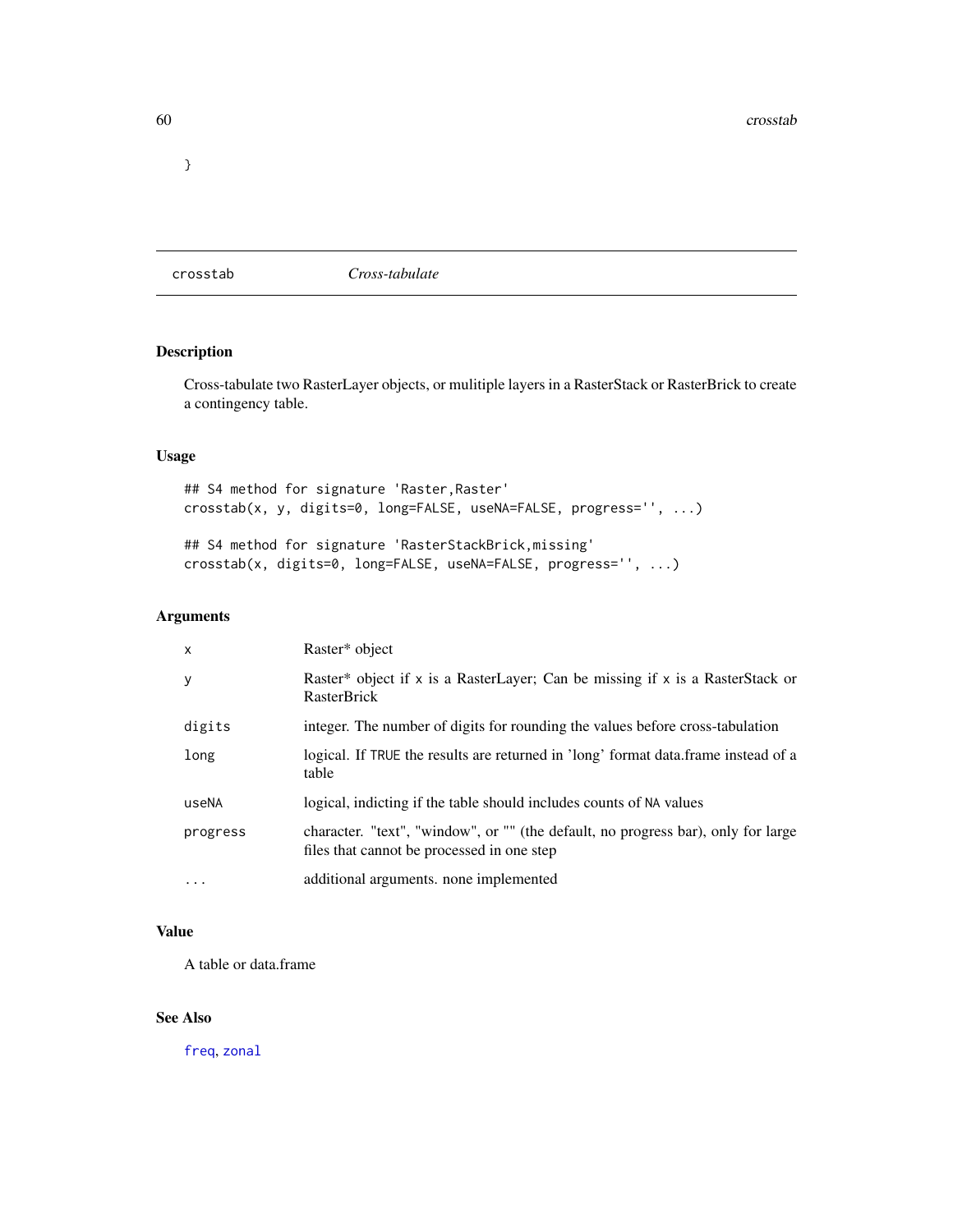# Examples

```
r <- raster(nc=5, nr=5)
r[] \leftarrow runif(ncell(r)) * 2s <- setValues(r, runif(ncell(r)) * 3)
crosstab(r,s)
rs <- r/s
r[1:5] < -NAs[20:25] <- NA
x <- stack(r, s, rs)
crosstab(x, useNA=TRUE, long=TRUE)
```
<span id="page-60-0"></span>

## cut *Convert values to classes*

# Description

Cut uses the base function [cut](#page-60-0) to classify the values of a Raster\* object according to which interval they fall in. The intervals are defined by the argument breaks. The leftmost interval corresponds to level one, the next leftmost to level two and so on.

## Usage

 $cut(x, \ldots)$ 

## Arguments

| x                       | A Raster* object              |
|-------------------------|-------------------------------|
| $\cdot$ $\cdot$ $\cdot$ | additional arguments. See cut |

# Value

Raster\* object

## See Also

[subs,](#page-198-0) [reclassify,](#page-168-0) [calc](#page-37-0)

```
r <- raster(ncols=36, nrows=18)
r[] \leftarrow \text{norm}( \text{ncell}(r) )breaks <- -2:2 * 3
rc <- cut(r, breaks=breaks)
```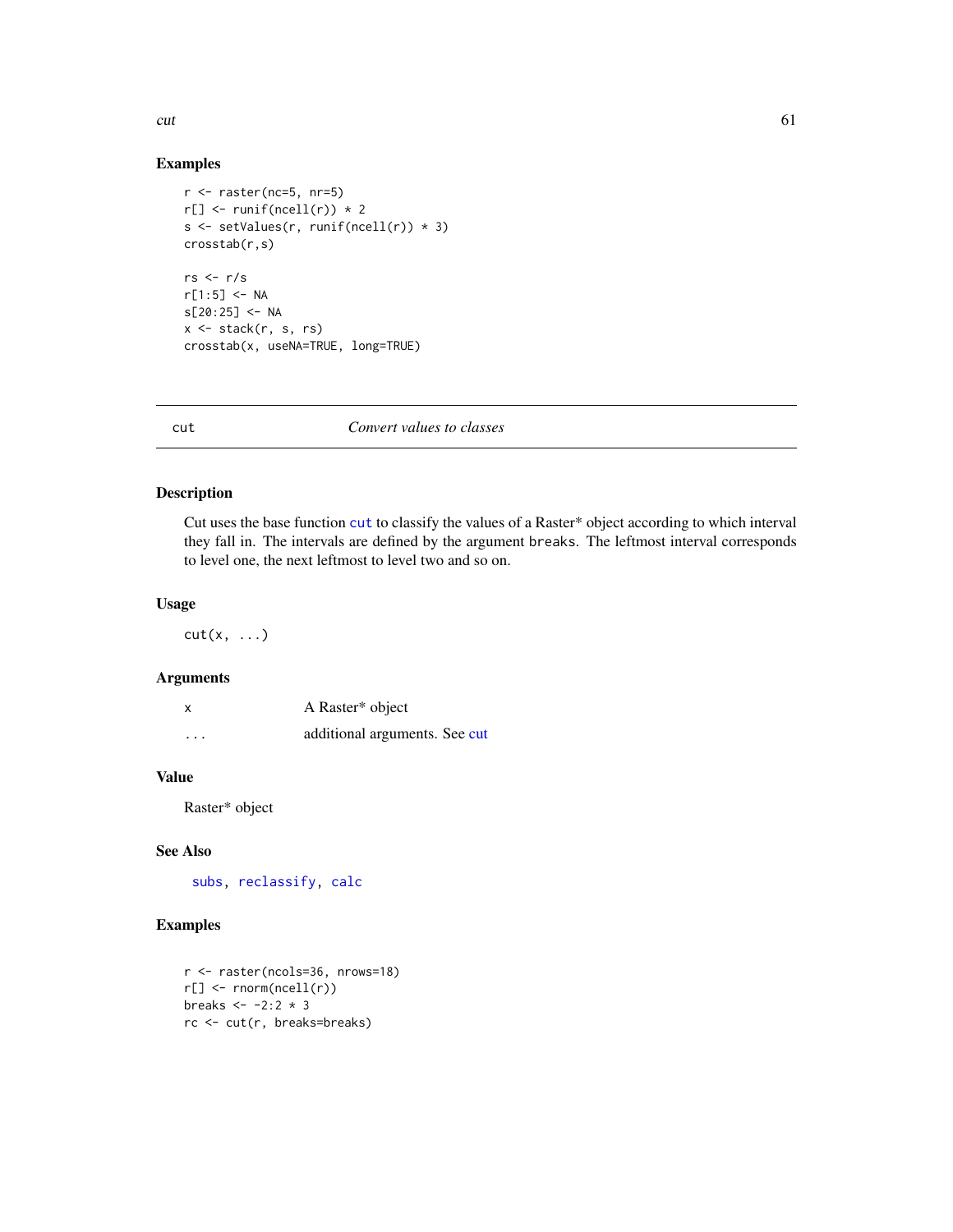#### Description

Compute the coefficient of variation (expressed as a percentage). If there is only a single value, sd is NA and cv returns NA if aszero=FALSE (the default). However, if (aszero=TRUE), cv returns 0.

#### Usage

```
## S4 method for signature 'ANY'
cv(x, ..., aszero=FALSE, na.rm = FALSE)
## S4 method for signature 'Raster'
cv(x, ..., aszero=FALSE, na.rm = FALSE)
```
#### Arguments

| A vector of numbers (typically integers for modal), or a Raster* object                                     |  |
|-------------------------------------------------------------------------------------------------------------|--|
| additional (vectors of) numbers, or Raster objects<br>$\cdots$                                              |  |
| logical. If TRUE, a zero is returned (rather than an NA) if the cv of single value<br>aszero<br>is computed |  |
| Remove (ignore) NA values<br>na.rm                                                                          |  |

#### Value

vector or RasterLayer

#### Examples

```
data <- c(0,1,2,3,3,3,3,4,4,4,5,5,6,7,7,8,9,NA)cv(data, na.rm=TRUE)
```
datasource *Are values in memory and/or on disk?*

#### Description

These are helper functons for programmers and for debugging that provide information about whether a Raster object has associated values, and if these are in memory or on disk.

fromDisk is TRUE if the data source is a file on disk; and FALSE if the object only exists in memory.

inMemory is TRUE if all values are currently in memory (RAM); and FALSE if not (in which case they either are on disk, or there are no values).

hasValues is TRUE if the object has cell values.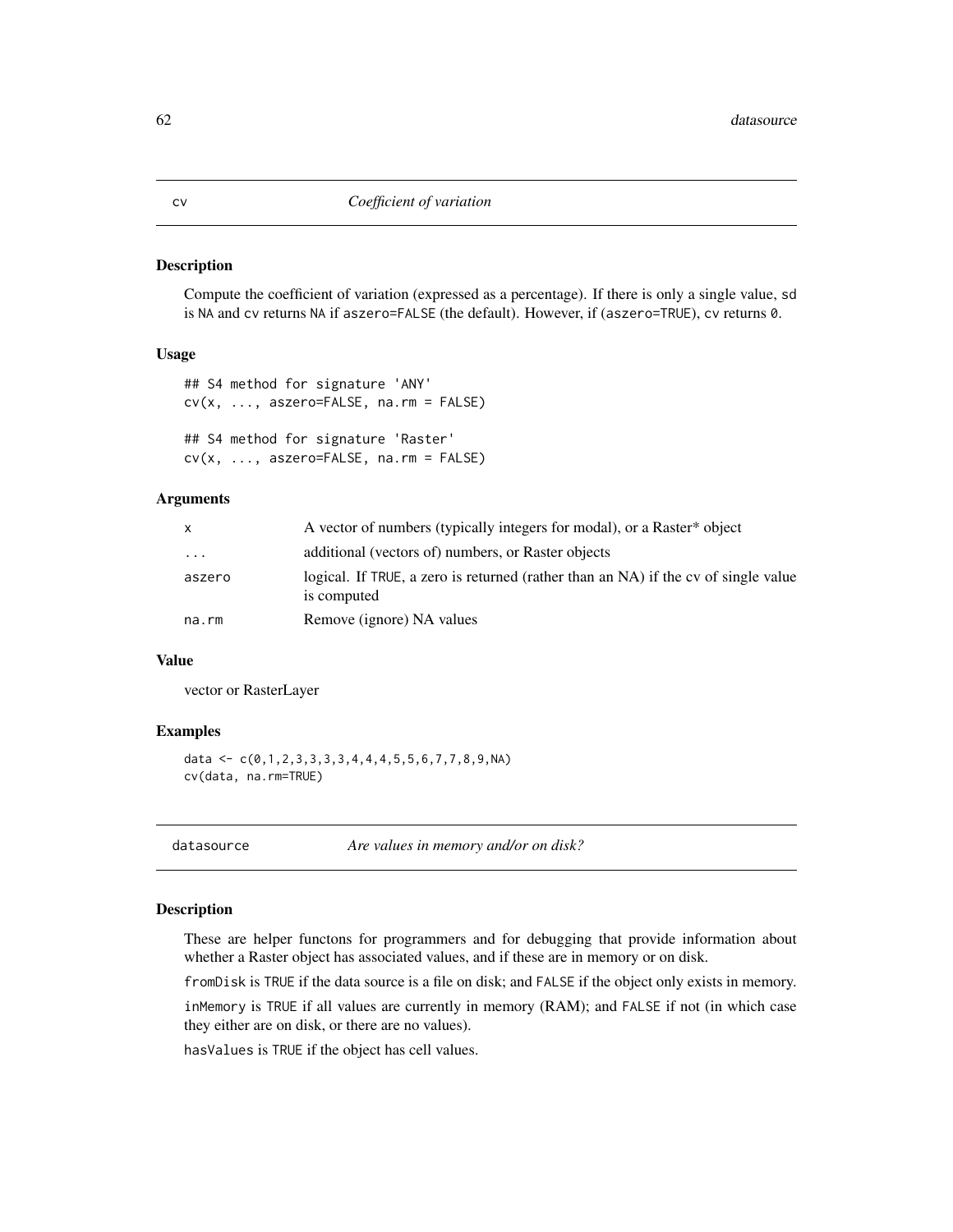#### dataType 63

#### Usage

```
fromDisk(x)
inMemory(x)
hasValues(x)
```
#### Arguments

x Raster\* object

## Value

Logical value

## Examples

```
rs <- raster(system.file("external/test.grd", package="raster"))
inMemory(rs)
fromDisk(rs)
rs <- readAll(rs)
inMemory(rs)
fromDisk(rs)
rs <- rs + 1
inMemory(rs)
fromDisk(rs)
rs <- raster(rs)
inMemory(rs)
fromDisk(rs)
rs <- setValues(rs, 1:ncell(rs))
inMemory(rs)
fromDisk(rs)
rs <- writeRaster(rs, filename='test', overwrite=TRUE)
inMemory(rs)
fromDisk(rs)
```
<span id="page-62-0"></span>dataType *Data type*

#### Description

Get the datatype of a RasterLayer object. The datatype determines the interpretation of values written to disk. Changing the datatype of a Raster\* object does not directly affect the way they are stored in memory. For native file formats (.grd/.gri files) it does affect how values are read from file. This is not the case for file formats that are read via rgdal (such as .tif and .img files) or netcdf.

If you change the datatype of a RasterLayer and then read values from a native format file these may be completely wrong, so only do this for debugging or when the information in the header file was wrong. To set the datatype of a new file, you can give a 'datatype' argument to the functions that write values to disk (e.g. [writeRaster](#page-215-0)).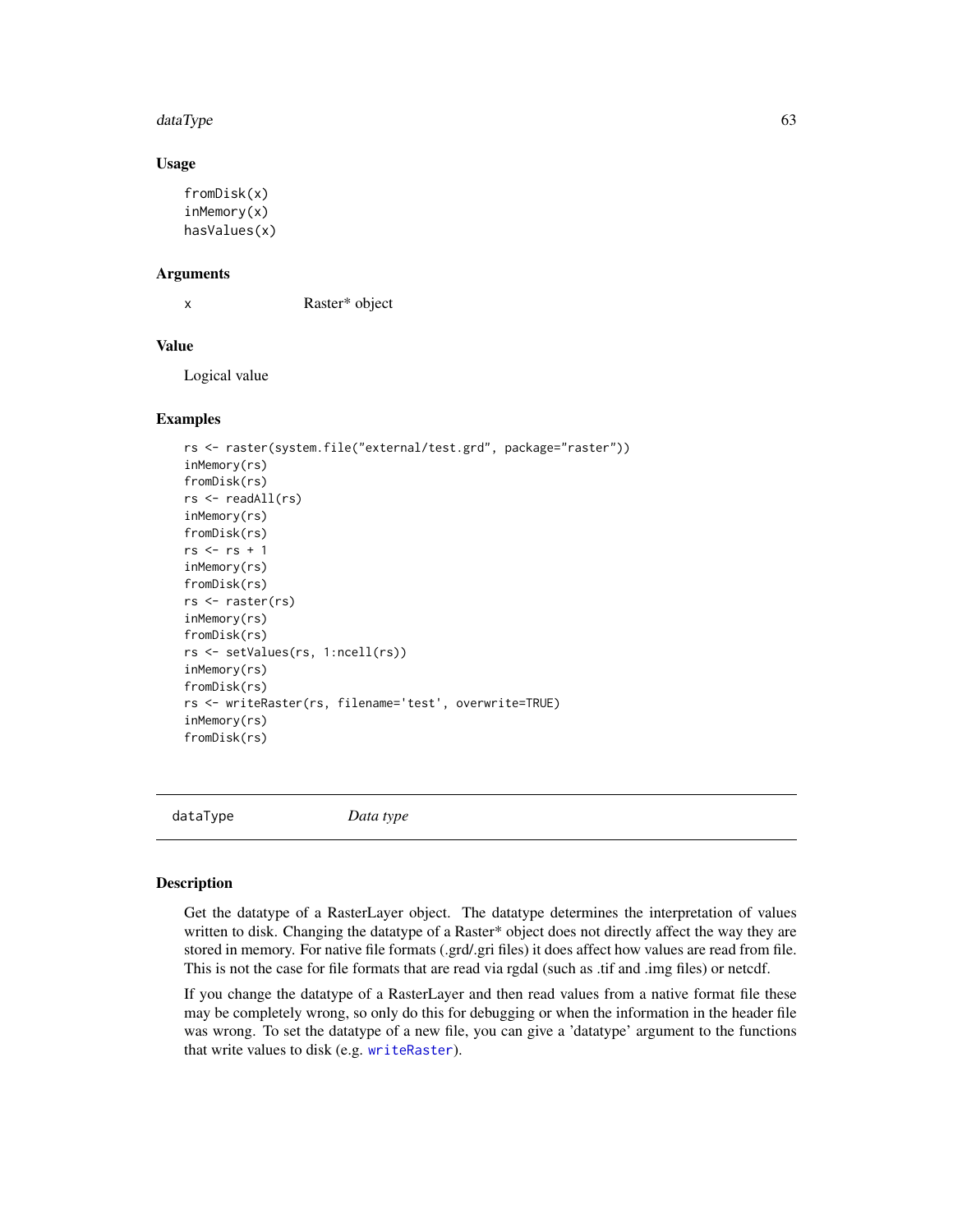#### Usage

dataType(x) dataType(x) <- value

#### Arguments

| x     | A RasterLayer object    |
|-------|-------------------------|
| value | A data type (see below) |

## Details

Setting the data type is useful if you want to write values to disk. In other cases use functions such as round()

Datatypes are described by 5 characters. The first three indicate whether the values are integers, decimal number or logical values. The fourth character indicates the number of bytes used to save the values on disk, and the last character indicates whether the numbers are signed (i.e. can be negative and positive values) or not (only zero and positive values allowed)

The following datatypes are available:

| <b>Datatype definition</b> | minimum possible value | maximum possible value |
|----------------------------|------------------------|------------------------|
| LOG1S                      | FALSE (0)              | TRUE(1)                |
| INT <sub>1</sub> S         | $-127$                 | 127                    |
| INT <sub>1U</sub>          | 0                      | 255                    |
| INT <sub>2</sub> S         | $-32,767$              | 32,767                 |
| INT <sub>2U</sub>          | 0                      | 65,534                 |
| INT4S                      | $-2,147,483,647$       | 2,147,483,647          |
| INT4U                      | 0                      | 4,294,967,296          |
| FLT4S                      | $-3.4e+38$             | $3.4e + 38$            |
| FLT8S                      | $-1.7e + 308$          | $1.7e+308$             |

For all integer types, except the single byte types, the lowest (signed) or highest (unsigned) value is used to store NA. Single byte files do not have NA values. Logical values are stored as signed single byte integers, they do have an NA value (-127)

INT4U is available but they are best avoided as R does not support 32-bit unsigned integers.

#### Value

Raster\* object

```
r <- raster(system.file("external/test.grd", package="raster"))
dataType(r)
s <- writeRaster(r, 'new.grd', datatype='INT2U', overwrite=TRUE)
dataType(s)
```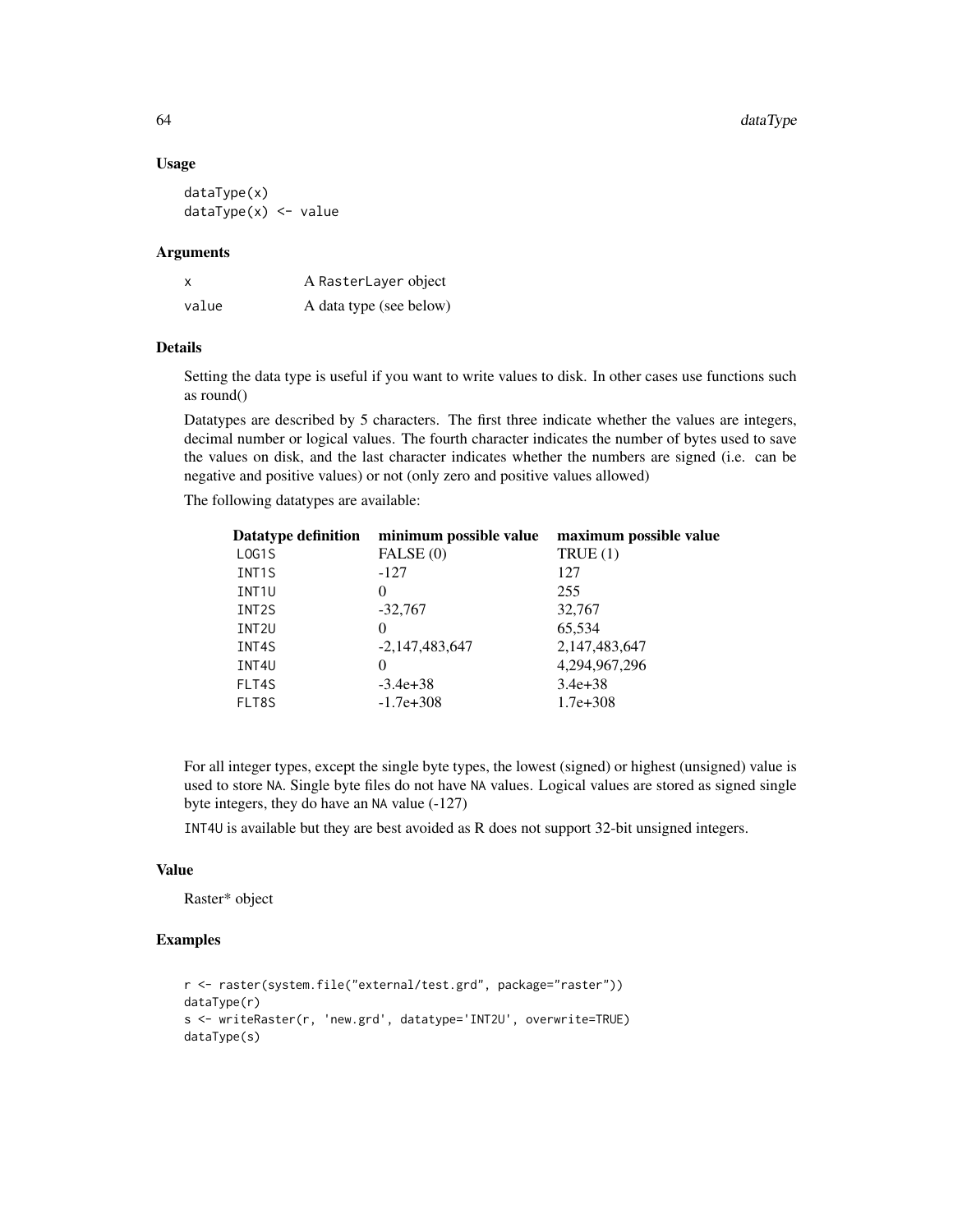## Description

Create density plots of values in a Raster object

#### Usage

```
## S4 method for signature 'Raster'
density(x, layer, maxpixels=100000, plot=TRUE, main, ...)
```
# Arguments

| $\mathsf{x}$ | Raster object                                                                                                      |
|--------------|--------------------------------------------------------------------------------------------------------------------|
| layer        | numeric. Can be used to subset the layers to plot in a multilayer object (Raster-<br><b>Brick or RasterStack</b> ) |
| maxpixels    | the maximum number of (randomly sampled) cells to be used for creating the<br>plot                                 |
| plot         | if TRUE produce a plot, else return a density object                                                               |
| main         | main title for each plot (can be missing)                                                                          |
| $\cdots$     | Additional arguments passed to plot                                                                                |
|              |                                                                                                                    |

#### Value

density plot (and a density object, returned invisibly if plot=TRUE)

#### Examples

```
logo <- stack(system.file("external/rlogo.grd", package="raster"))
density(logo)
```
dim *Dimensions of a Raster\* object*

#### Description

Get or set the number of rows, columns, and layers of a Raster\* object. You cannot use this function to set the dimensions of a RasterStack object.

When setting the dimensions, you can provide a row number, or a vector with the row and the column number (for a RasterLayer and a RasterBrick), or a row and column number and the number of layers (only for a RasterBrick)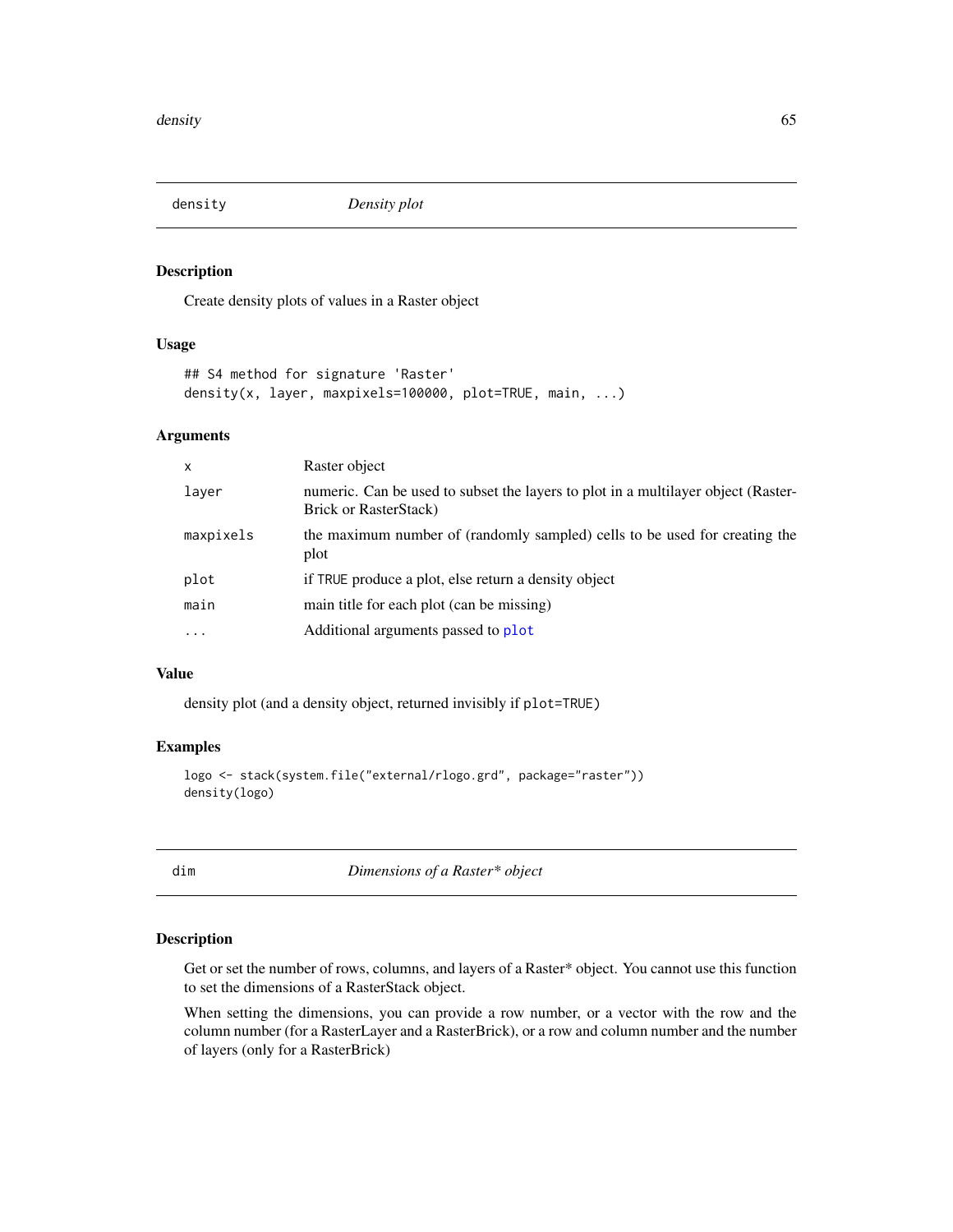#### 66 direction and the contract of the contract of the contract of the contract of the contract of the contract of the contract of the contract of the contract of the contract of the contract of the contract of the contract

## Usage

```
## S4 method for signature 'BasicRaster'
dim(x)
```
## Arguments

x Raster(\* object

# Value

Integer or Raster\* object

# See Also

[ncell,](#page-128-0) [extent,](#page-73-0) [res](#page-171-0)

# Examples

```
r <- raster()
dim(r)
dim(r) <-c(18)dim(r)
dim(r) <- c(18, 36)dim(r)
b \leftarrow \text{brick}(r)dim(b)
dim(b) <- c(10, 10, 5)
dim(b)
```
direction *Direction*

# Description

The direction (azimuth) to or from the nearest cell that is not NA. The direction unit is in radians, unless you use argument degrees=TRUE.

```
## S4 method for signature 'RasterLayer'
direction(x, filename='', degrees=FALSE, from=FALSE, doEdge=FALSE, ...)
```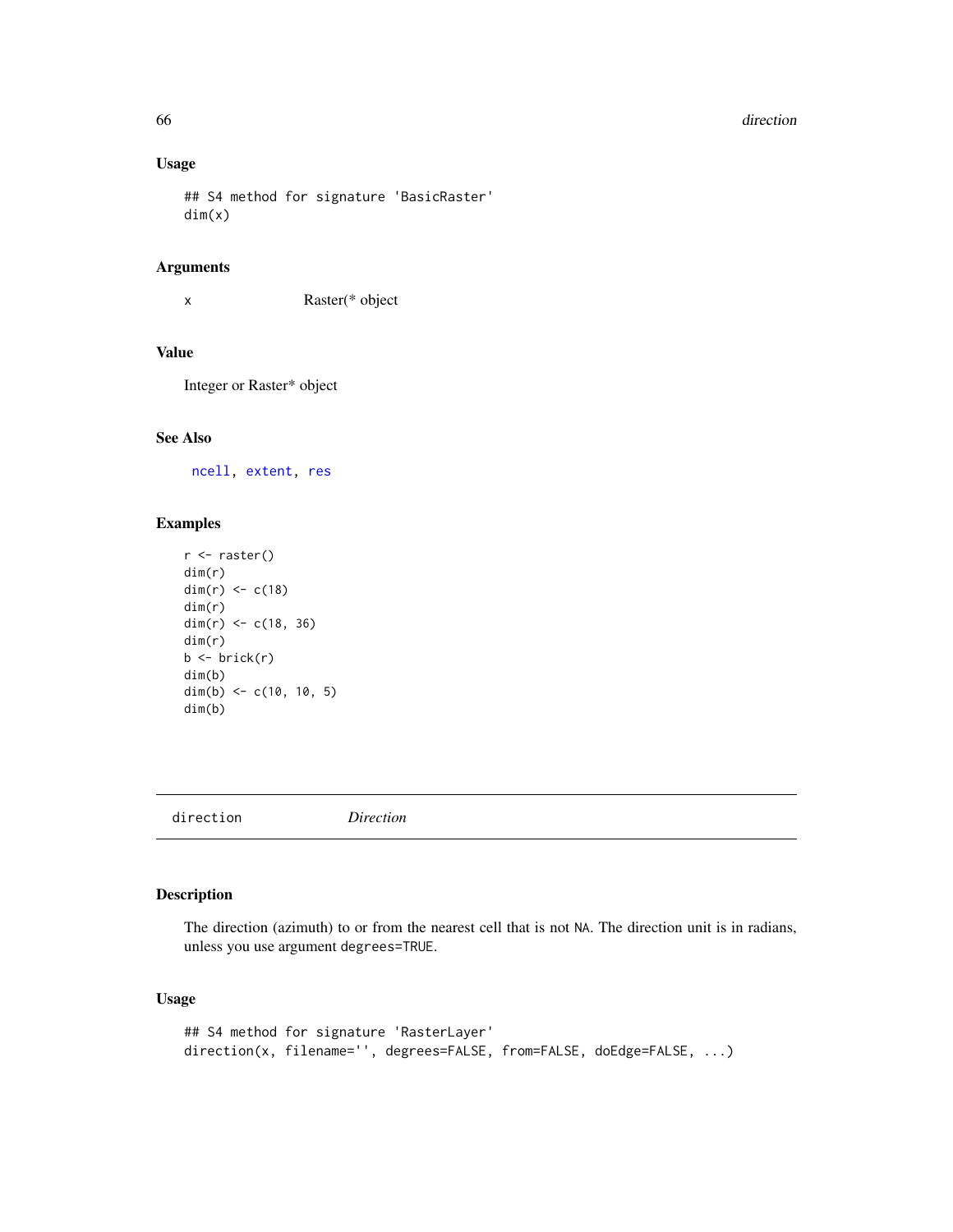# disaggregate 67

## Arguments

| $\times$                | RasterLayer object                                                                                                                                                                                                               |
|-------------------------|----------------------------------------------------------------------------------------------------------------------------------------------------------------------------------------------------------------------------------|
| filename                | Character. Output filename (optional)                                                                                                                                                                                            |
| degrees                 | Logical. If FALSE (the default) the unit of direction is radians.                                                                                                                                                                |
| from                    | Logical. Default is FALSE. If TRUE, the direction from (instead of to) the nearest<br>cell that is not NA is returned                                                                                                            |
| doEdge                  | Logical. If TRUE, the boundaries function is called first. This may be efficient<br>in cases where you compute the distance to large blobs. Calling boundaries<br>determines the edge cells that matter for distance computation |
| $\cdot$ $\cdot$ $\cdot$ | Additional arguments as for writeRaster                                                                                                                                                                                          |

# Value

RasterLayer

# See Also

# [distance](#page-67-0), [gridDistance](#page-98-0)

For the direction between (longitude/latitude) points, see the azimuth function in the geosphere package

## Examples

```
r <- raster(ncol=36,nrow=18)
r[] <- NA
r[306] <- 1
b \leftarrow direction(r)
#plot(b)
```
disaggregate *Disaggregate*

## Description

Disaggregate a RasterLayer to create a new RasterLayer with a higher resolution (smaller cells). The values in the new RasterLayer are the same as in the larger original cells unless you specify method="bilinear", in which case values are locally interpolated (using the [resample](#page-170-1) function).

```
## S4 method for signature 'Raster'
disaggregate(x, fact=NULL, method='', filename='', ...)
```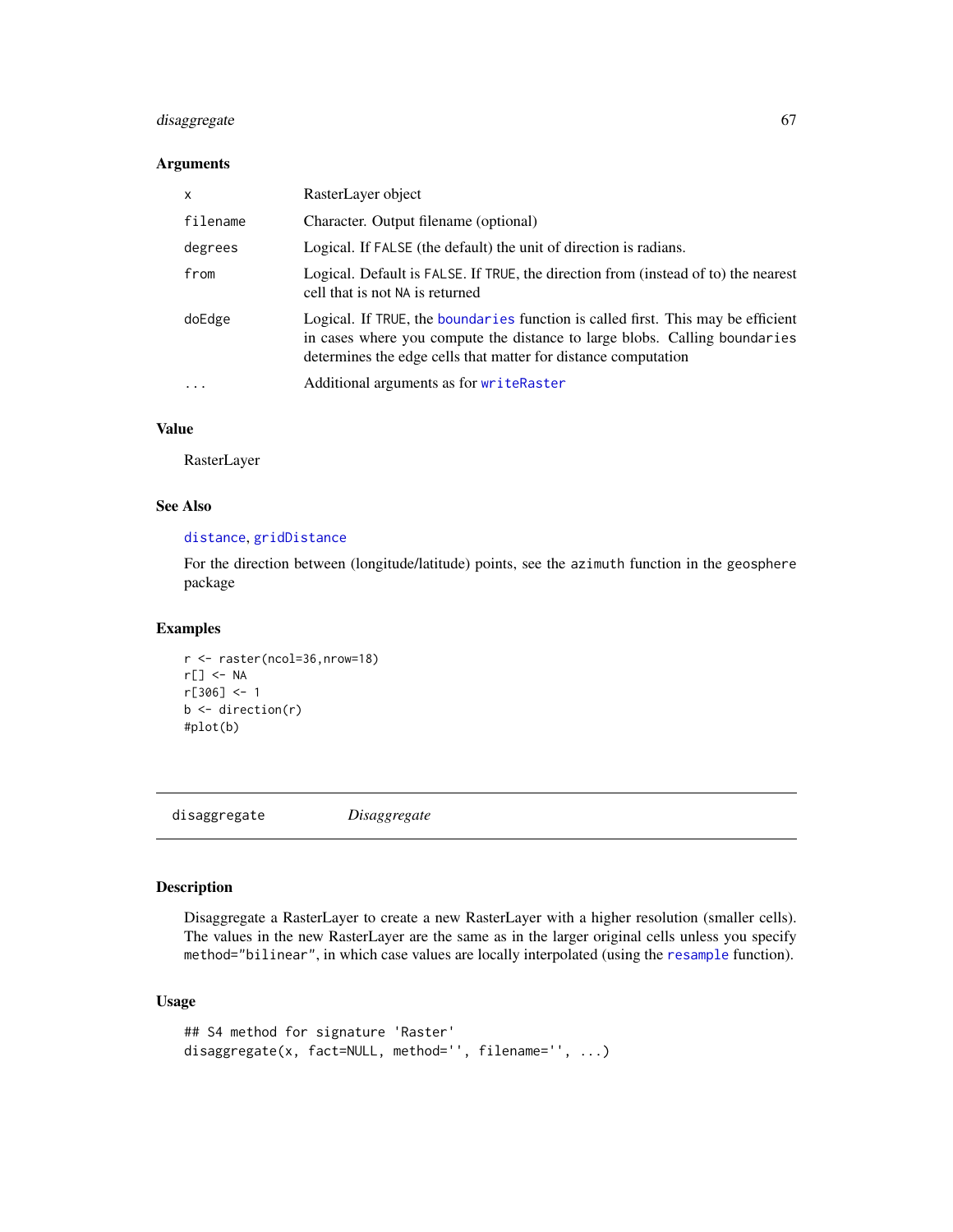## Arguments

| $\mathsf{x}$ | a Raster object                                                                                                                                                                                                                                                                                                                                                                         |
|--------------|-----------------------------------------------------------------------------------------------------------------------------------------------------------------------------------------------------------------------------------------------------------------------------------------------------------------------------------------------------------------------------------------|
| fact         | integer, amount of disaggregation expressed as number of cells (horizontally and<br>vertically). This can be a single integer or two integers $c(x,y)$ , in which case the<br>first one is the horizontal disaggregation factor and y the vertical disaggreation<br>factor. If a single integer value is supplied, cells are disaggregated with the same<br>factor in x and y direction |
| method       | Character. '' or 'bilinear'. If 'bilinear', values are locally interpolated<br>(using the resample function                                                                                                                                                                                                                                                                             |
| filename     | Character. Output filename (optional)                                                                                                                                                                                                                                                                                                                                                   |
|              | Additional arguments as for writeRaster                                                                                                                                                                                                                                                                                                                                                 |

## Value

Raster object

## Author(s)

Robert J. Hijmans and Jim Regetz

#### See Also

[aggregate](#page-15-0)

## Examples

```
r <- raster(ncols=10, nrows=10)
rd <- disaggregate(r, fact=c(10, 2))
ncol(rd)
nrow(rd)
r[] \leftarrow 1:ncell(r)
rd <- disaggregate(r, fact=c(4, 2), method='bilinear')
```
<span id="page-67-0"></span>distance *Distance*

# Description

Calculate the distance, for all cells that are NA, to the nearest cell that is not NA.

The distance unit is in meters if the RasterLayer is not projected (+proj=longlat) and in map units (typically also meters) when it is projected.

```
## S4 method for signature 'RasterLayer'
distance(x, filename='', doEdge=TRUE, ...)
```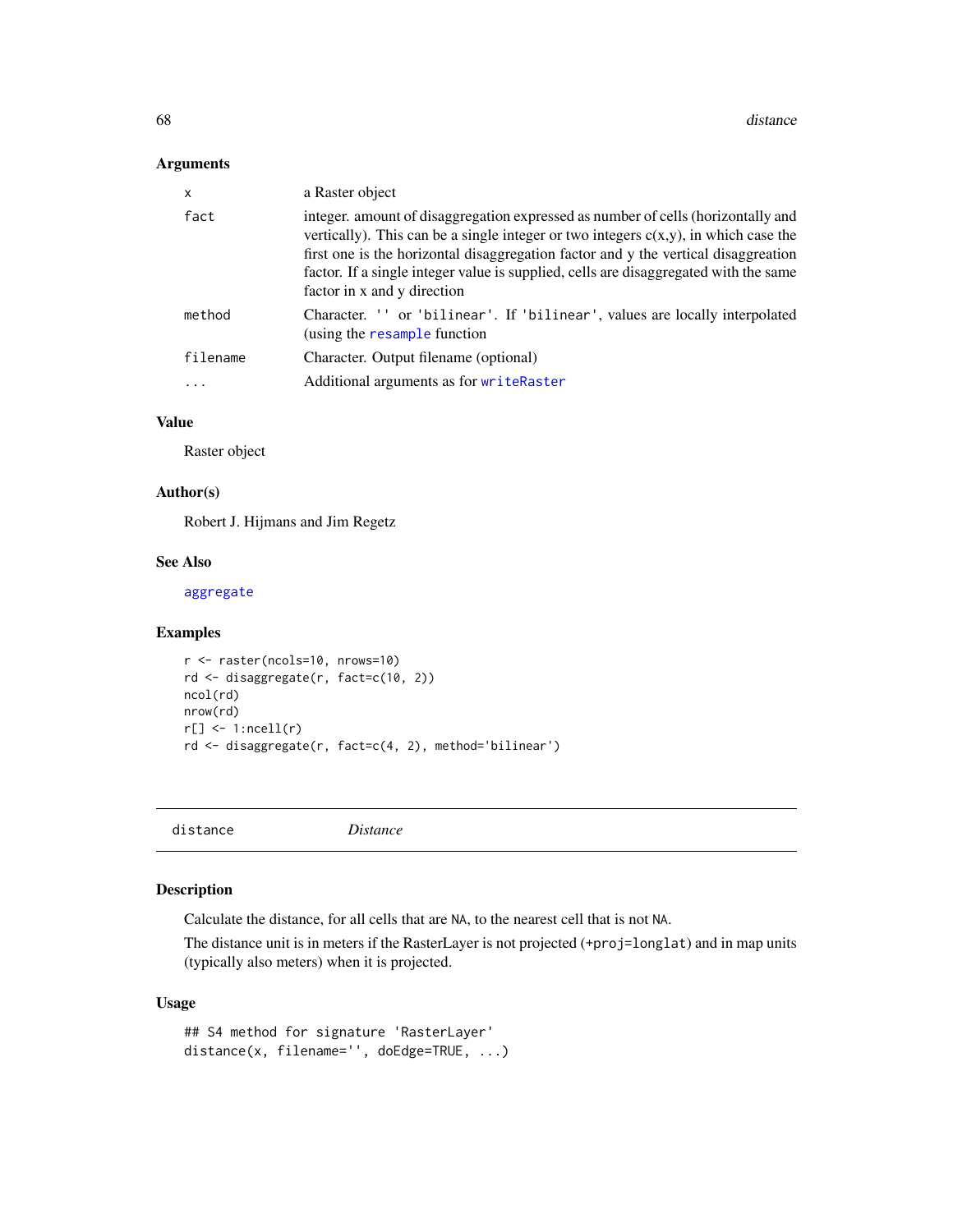## distanceFromPoints 69

## Arguments

| $\mathsf{x}$ | RasterLayer object                                                                                                                                                                                                               |  |
|--------------|----------------------------------------------------------------------------------------------------------------------------------------------------------------------------------------------------------------------------------|--|
| filename     | Character. Filename for the output RasterLayer (optional)                                                                                                                                                                        |  |
| doEdge       | Logical. If TRUE, the boundaries function is called first. This may be efficient<br>in cases where you compute the distance to large blobs. Calling boundaries<br>determines the edge cells that matter for distance computation |  |
| $\cdot$      | Additional arguments as for writeRaster                                                                                                                                                                                          |  |

# Value

RasterLayer

#### See Also

# [distanceFromPoints](#page-68-0), [gridDistance](#page-98-0), [pointDistance](#page-140-0)

See the gdistance package for more advanced distances, and the geosphere package for greatcircle distances (and more) between points in longitude/latitude coordinates.

# Examples

```
r <- raster(ncol=36,nrow=18)
r[] <- NA
r[500] <- 1
dist <- distance(r)
#plot(dist / 1000)
```
<span id="page-68-0"></span>distanceFromPoints *Distance from points*

# Description

The function calculates the distance from a set of points to all cells of a RasterLayer.

The distance unit is in meters if the RasterLayer is not projected (+proj=longlat) and in map units (typically meters) when it is projected.

## Usage

```
distanceFromPoints(object, xy, filename='', ...)
```
#### Arguments

| object                  | Raster object                                              |
|-------------------------|------------------------------------------------------------|
| XV                      | matrix of x and y coordinates, or a SpatialPoints* object. |
| filename                | character. Optional filename for the output RasterLayer    |
| $\cdot$ $\cdot$ $\cdot$ | Additional arguments as for writeRaster                    |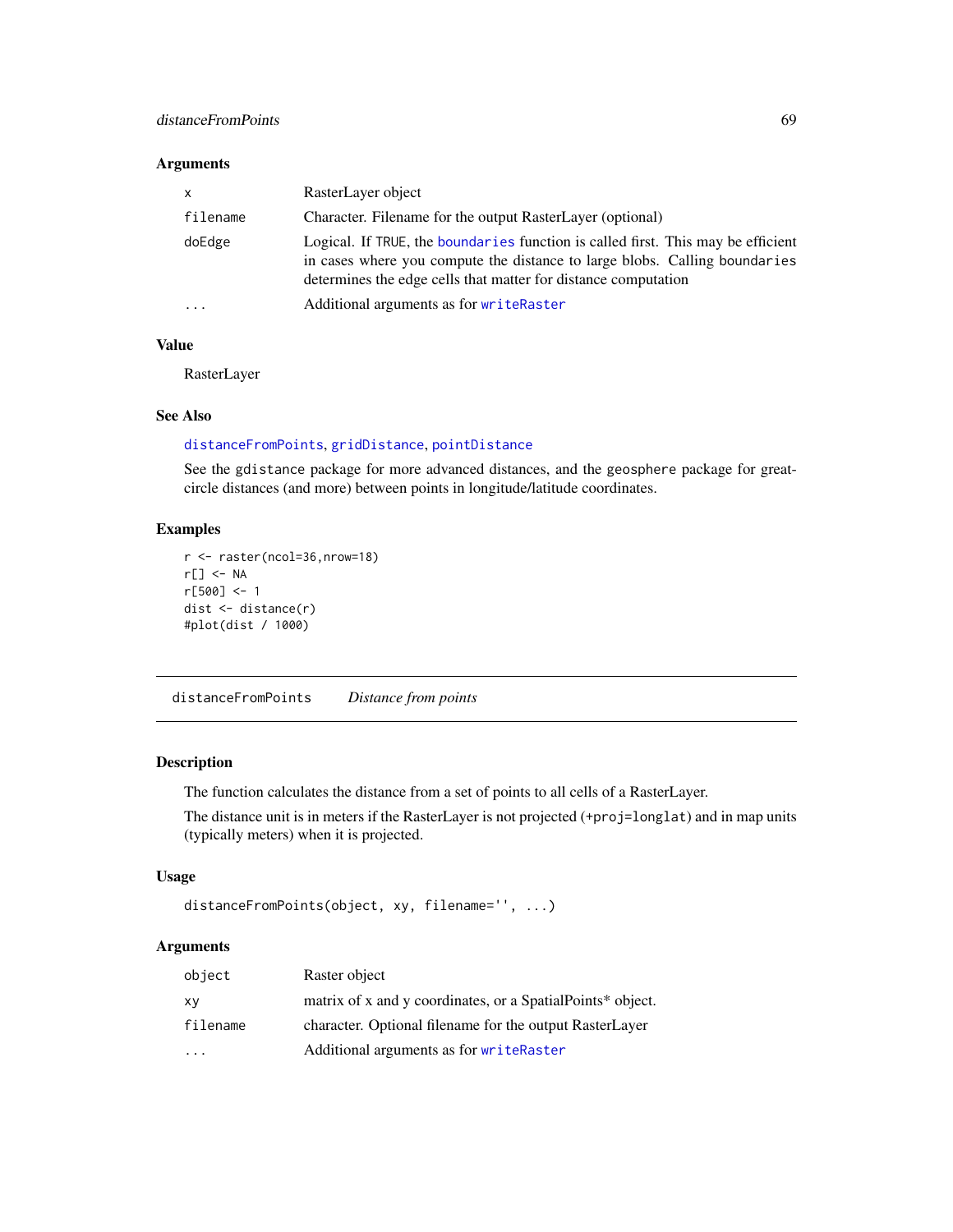70 draw

## Value

RasterLayer object

# See Also

[distance](#page-67-0), [gridDistance](#page-98-0), [pointDistance](#page-140-0)

# Examples

```
r <- raster(ncol=36,nrow=18)
xy = c(0,0)dist <- distanceFromPoints(r, xy)
#plot(dist)
```
# draw *Draw a line or polygon*

# Description

Draw a line or polygon on a plot (map) and save it for later use. After calling the function, start clicking on the map. To finish, right-click and select 'stop'.

#### Usage

drawPoly(sp=TRUE, col='red', lwd=2, ...) drawLine(sp=TRUE, col='red', lwd=2, ...)

# Arguments

| sp       | logical. If TRUE, the output will be a sp object (SpatialPolygons or SpatialLines).<br>Otherwise a matrix of coordinates is returned |
|----------|--------------------------------------------------------------------------------------------------------------------------------------|
| col      | the color of the lines to be drawn                                                                                                   |
| lwd      | the width of the lines to be drawn                                                                                                   |
| $\cdots$ | additional arguments padded to locator                                                                                               |

## Value

If sp==TRUE a SpatialPolygons or SpatialLines object; otherwise a matrix of coordinates

#### See Also

[locator](#page-0-0)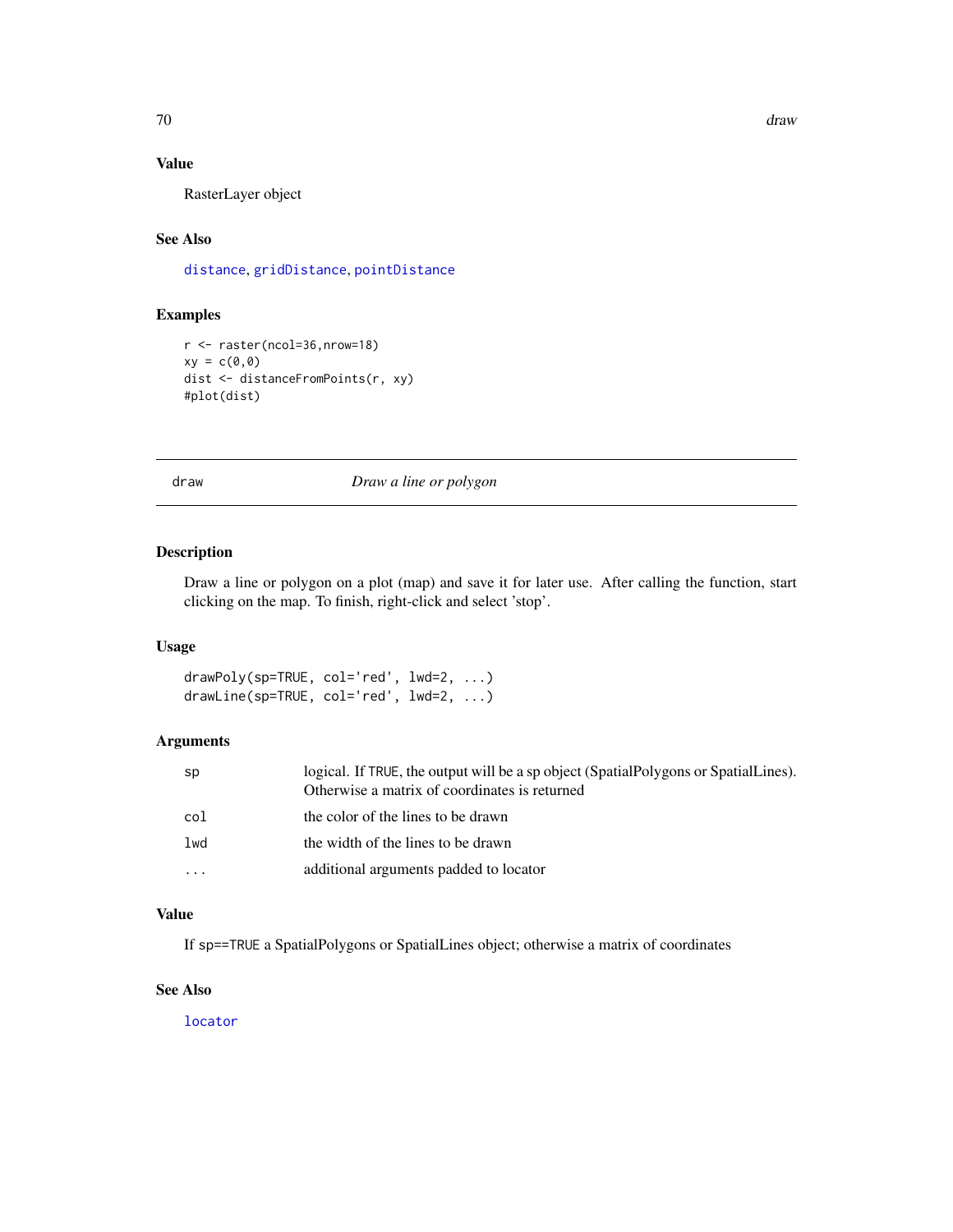<span id="page-70-0"></span>

# Description

Click on two points of a plot (map) to obtain an object of class [Extent](#page-75-0) ('bounding box')

## Usage

```
drawExtent(show=TRUE, col="red")
```
# Arguments

| show | logical. If TRUE, the extent will be drawn on the map |
|------|-------------------------------------------------------|
| col  | sets the color of the lines of the extent             |

## Value

Extent

## Examples

```
## Not run:
r1 <- raster(nrow=10, ncol=10)
r1[] <- runif(ncell(r1))
plot(r1)
# after running the following line, click on the map twice
e <- drawExtent()
# after running the following line, click on the map twice
mean(values(crop(r1, drawExtent())))
```
## End(Not run)

erase *Erase parts of a Spatial\* object*

## Description

Erase parts of a Spatial\* objects with another Spatial\* object

```
## S4 method for signature 'SpatialPolygons, SpatialPolygons'
erase(x, y, ...)
```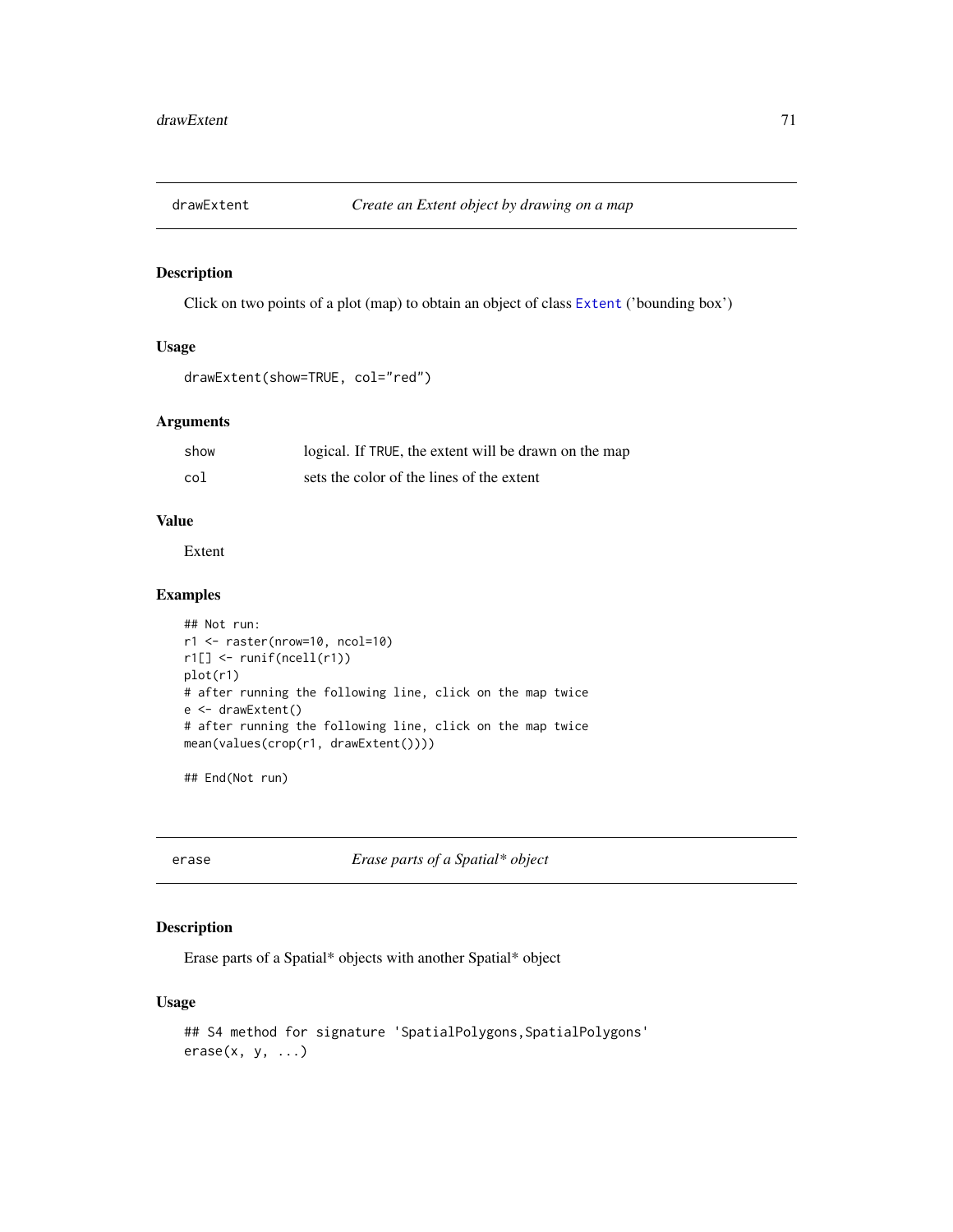72 extend

#### **Arguments**

| X                       | Spatial* object             |
|-------------------------|-----------------------------|
| - y                     | Spatial* object             |
| $\cdot$ $\cdot$ $\cdot$ | Additional arguments (none) |

# Value

Spatial\*

# Author(s)

Robert J. Hijmans

## Examples

```
if (require(rgdal) & require(rgeos)) {
p <- shapefile(system.file("external/lux.shp", package="raster"))
b <- as(extent(6, 6.4, 49.75, 50), 'SpatialPolygons')
projection(b) <- projection(p)
e \leftarrow erase(p, b)plot(e)
}
```
<span id="page-71-0"></span>extend *Extend*

#### Description

Extend returns an Raster\* object with a larger spatial extent. The output Raster object has the outer minimum and maximum coordinates of the input Raster and Extent arguments. Thus, all of the cells of the original raster are included. See [crop](#page-57-0) if you (also) want to remove rows or columns.

There is also an extend method for Extent objects to enlarge (or reduce) an Extent. You can also use algebraic notation to do that (see examples)

This function has replaced function "expand" (to avoid a name conflict with the Matrix package).

```
## S4 method for signature 'Raster'
extend(x, y, value=NA, filename='', ...)
## S4 method for signature 'Extent'
extend(x, y, ...)
```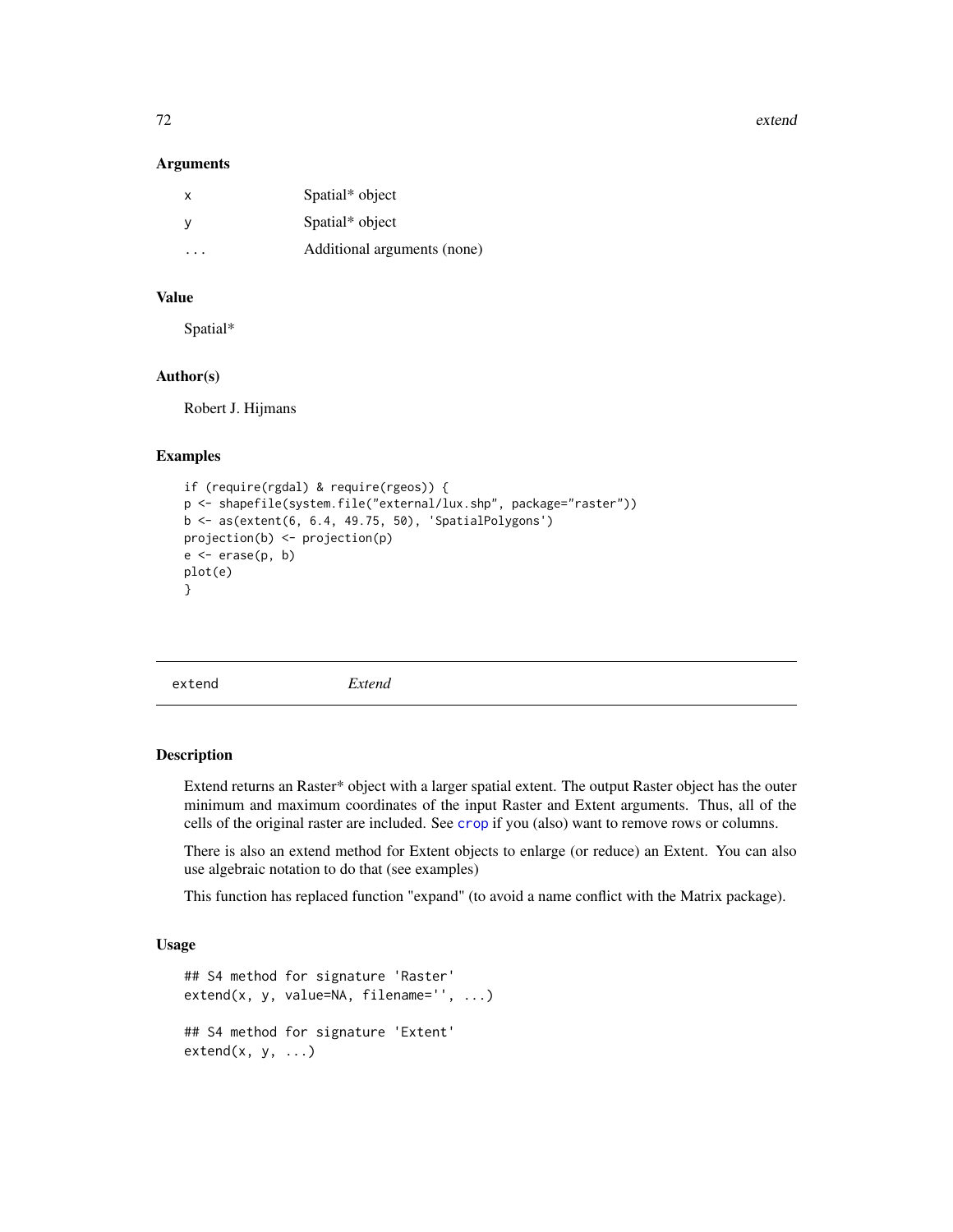#### extend 73

# Arguments

| X        | Raster or Extent object                                                                                                                                                                                                                                                                                                                                                                                                                                            |
|----------|--------------------------------------------------------------------------------------------------------------------------------------------------------------------------------------------------------------------------------------------------------------------------------------------------------------------------------------------------------------------------------------------------------------------------------------------------------------------|
|          | If x is a Raster object, y should be an Extent object, or any object that is or<br>has an Extent object, or an object from which it can be extracted (such as sp<br>objects). Alternatively, you can provide a numeric vector of length 2 indicating<br>the number of rows and columns that need to be added (or a single number when<br>the number of rows and columns is equal)<br>If x is an Extent object, y should be a numeric vector of 1, 2, or 4 elements |
| value    | value to assign to new cells                                                                                                                                                                                                                                                                                                                                                                                                                                       |
| filename | Character (optional)                                                                                                                                                                                                                                                                                                                                                                                                                                               |
| $\cdot$  | Additional arguments as for writeRaster                                                                                                                                                                                                                                                                                                                                                                                                                            |

# Value

RasterLayer or RasterBrick, or Extent

# Author(s)

Robert J. Hijmans and Etienne B. Racine (Extent method)

# See Also

#### [crop](#page-57-0), [merge](#page-121-0)

```
r <- raster(xmn=-150, xmx=-120, ymx=60, ymn=30, ncol=36, nrow=18)
r[] \leftarrow 1:ncell(r)
e <- extent(-180, 0, 0, 90)
re <- extend(r, e)
# extend with a number of rows and columns (at each side)
re2 <- extend(r, c(2,10))
# Extent object
e <- extent(r)
e
extend(e, 10)
extend(e, 10, -10, 0, 20)
e + 10
e * 2
```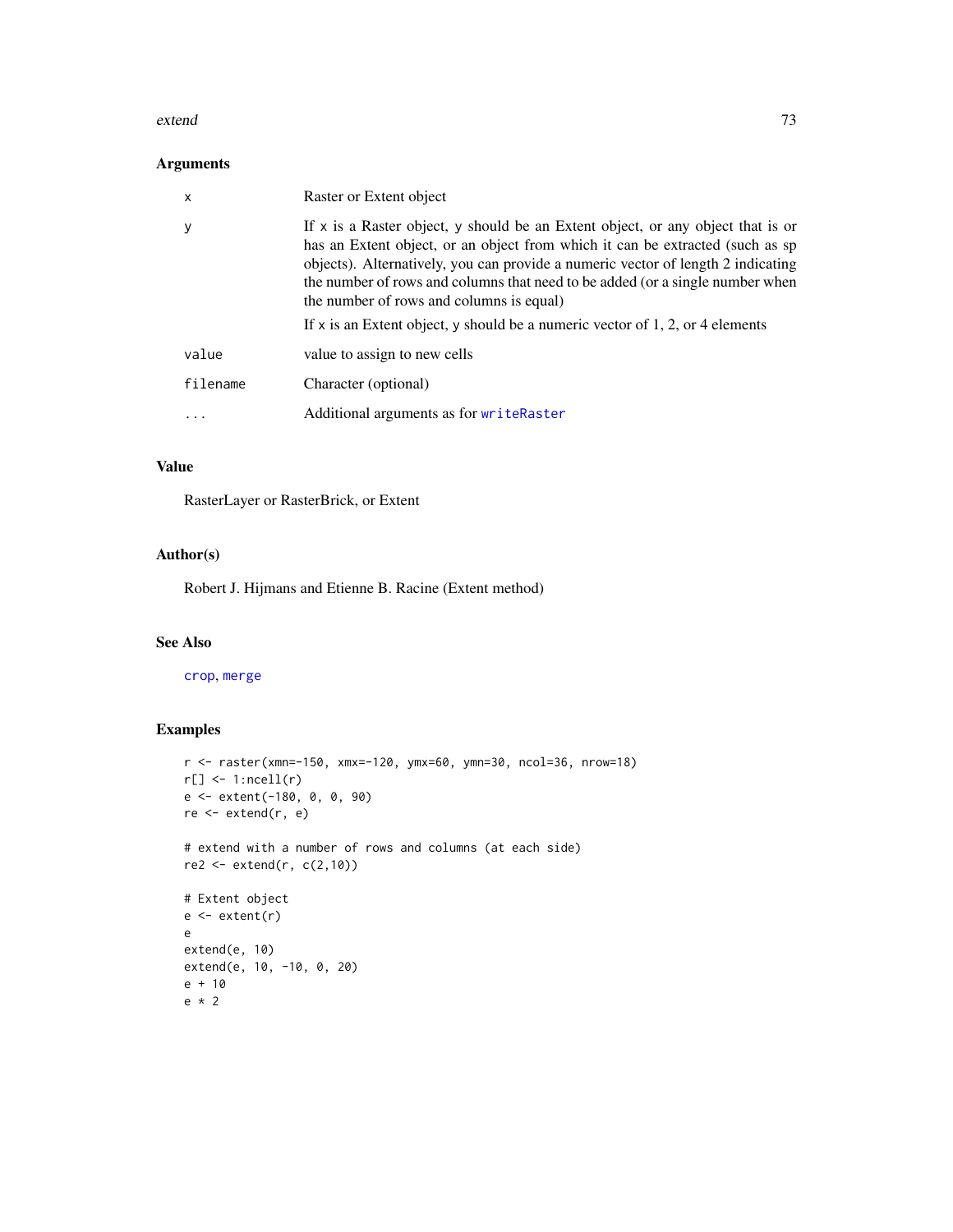Get or change a filename extension

#### Usage

```
extension(filename, value=NULL, maxchar=10)
extension(filename) <- value
```
## Arguments

| filename | A filename, with or without the path                                                                                      |
|----------|---------------------------------------------------------------------------------------------------------------------------|
| value    | A file extension with or without a dot, e.g., ".txt" or "txt"                                                             |
| maxchar  | Maximum number of characters after the last dot in the filename, for that string<br>to be considered a filename extension |

## Value

A file extension, filename or path.

If ext(filename) is used without a value argument, it returns the file extension; otherwise it returns the filename (with new extensions set to value

# Examples

```
fn <- "c:/temp folder/filename.exten sion"
extension(fn)
extension(fn) <- ".txt"
extension(fn)
fn <- extension(fn, '.document')
extension(fn)
extension(fn, maxchar=4)
```
<span id="page-73-0"></span>extent *Extent*

# Description

This function returns an Extent object of a Raster\* or Spatial\* object (or an Extent object), or creates an Extent object from a 2x2 matrix (first row: xmin, xmax; second row: ymin, ymax), vector (length=4; order= xmin, xmax, ymin, ymax) or list (with at least two elements, with names  $'x'$  and  $'y'$ )

bbox returns a sp package like 'bbox' object (a matrix)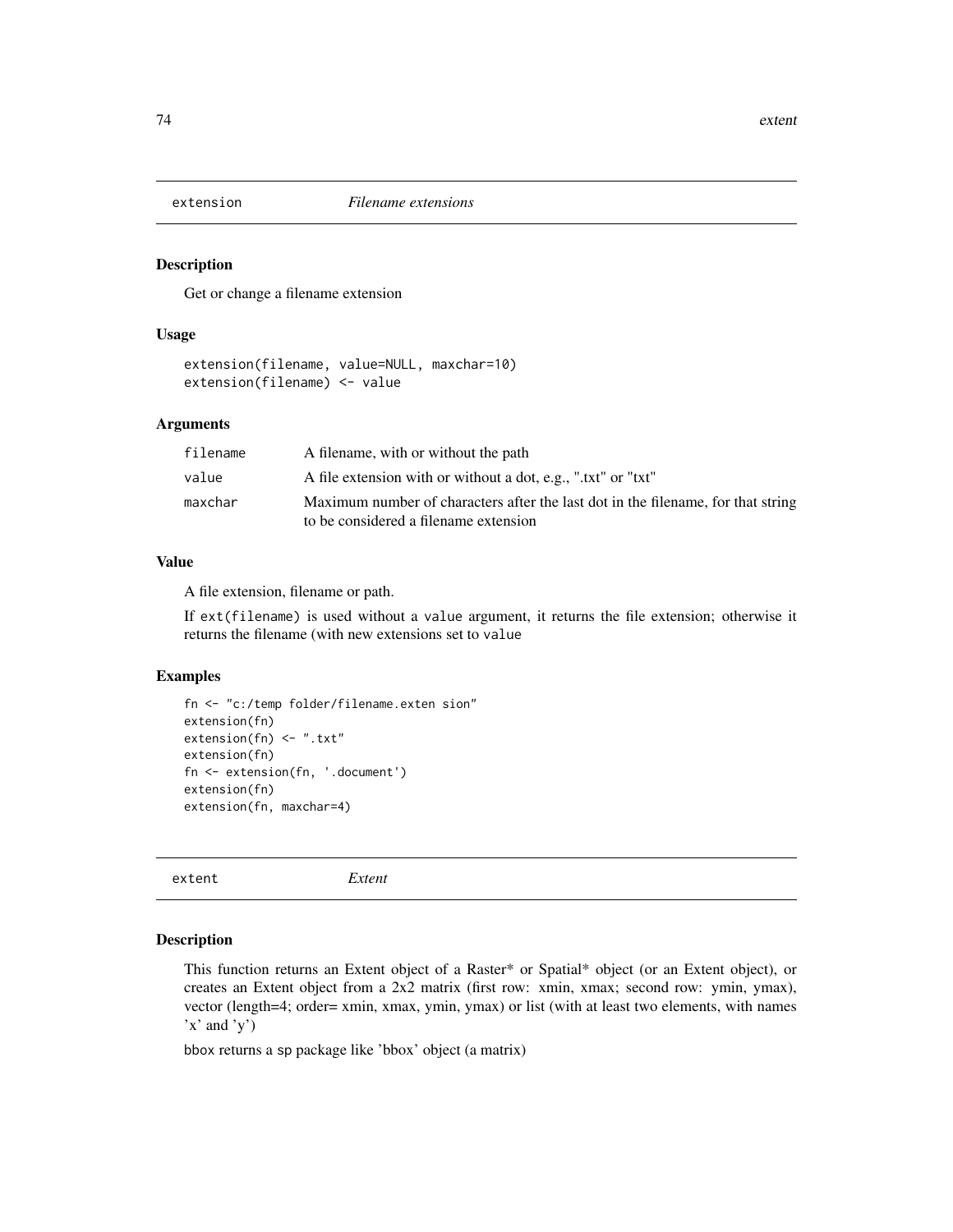#### Extent math 75

#### Usage

 $extent(x, \ldots)$ 

#### Arguments

| X.       | Raster <sup>*</sup> or Extent object, a matrix, or a vector of four numbers               |
|----------|-------------------------------------------------------------------------------------------|
| $\cdots$ | Additional arguments. When x is a single number representing 'xmin', you can              |
|          | pass three additional numbers (xmax, ymin, ymax)                                          |
|          | When $x$ is a Raster* object, you can pass four additional arguments to crop the          |
|          | extent: $r1$ , $r2$ , $c1$ , $c2$ , representing the first and last row and column number |
|          |                                                                                           |

## Value

Extent object

## Author(s)

Robert J. Hijmans; Etienne Racine wrote the extent function for a list

### See Also

[extent](#page-73-0), [drawExtent](#page-70-0)

## Examples

```
r <- raster()
extent(r)
extent(c(0, 20, 0, 20))
#is equivalent to
extent(0, 20, 0, 20)
extent(matrix(c(0, 0, 20, 20), nrow=2))
x \leftarrow \text{list}(x=c(0,1,2), y=c(-3,5))extent(x)
#crop the extent by row and column numbers
```
extent(r, 1, 20, 10, 30)

Extent math *round Extent coordinates*

# Description

use round(x, digits=0) to round the coordinates of an Extent object to the number of digits specified. This can be useful when dealing with a small imprecision in the data (e.g. 179.9999 instead of 180). floor and ceiling move the coordiantes to the outer or inner whole integer numbers.

It is also possible to use Arithmetic functions with Extent objects (but these work perhaps unexpectedly!)

See [Math-methods](#page-120-0) for these (and many more) methods with Raster\* objects.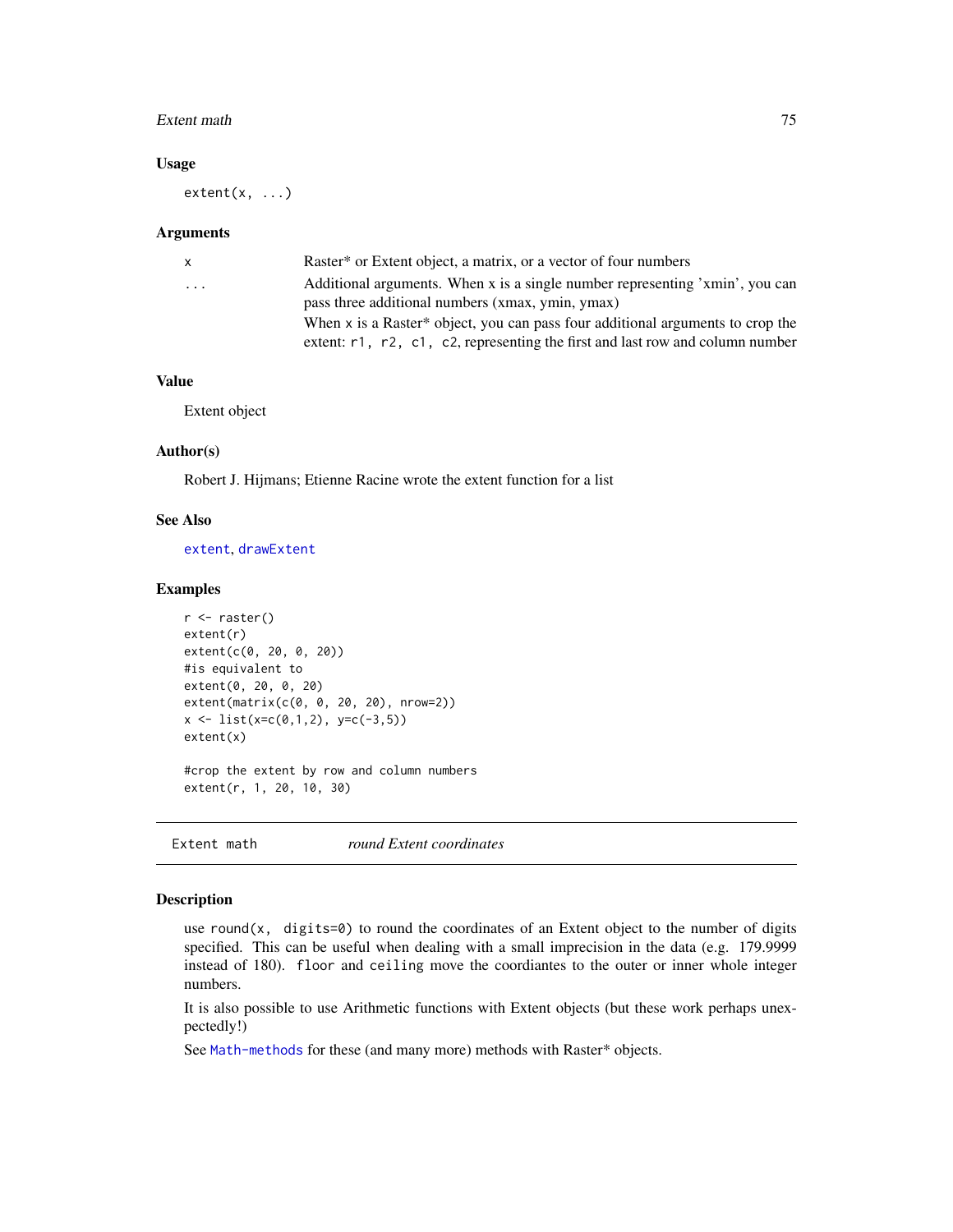# Usage

```
## S4 method for signature 'Extent'
floor(x)
## S4 method for signature 'Extent'
ceiling(x)
```
#### Arguments

x Extent object

# See Also

[Math-methods](#page-120-0)

# Examples

```
e <- extent(c(0.999999, 10.000011, -60.4, 60))
round(e)
ceiling(e)
floor(e)
```
Extent-class *Class "Extent"*

# <span id="page-75-0"></span>Description

Objects of class Extent are used to define the spatial extent (extremes) of objects of the BasicRaster and Raster\* classes.

### Objects from the Class

You can use the [extent](#page-73-0) function to create Extent objects, or to extract them from Raster\* and Spatial\* objects.

## **Slots**

- xmin: minimum x coordinate
- xmax: maximum x coordinate
- ymin: minumum y coordinate
- ymax: maximum y coordinate

# Methods

show display values of a Extent object

#### See Also

[extent](#page-73-0), [setExtent](#page-184-0)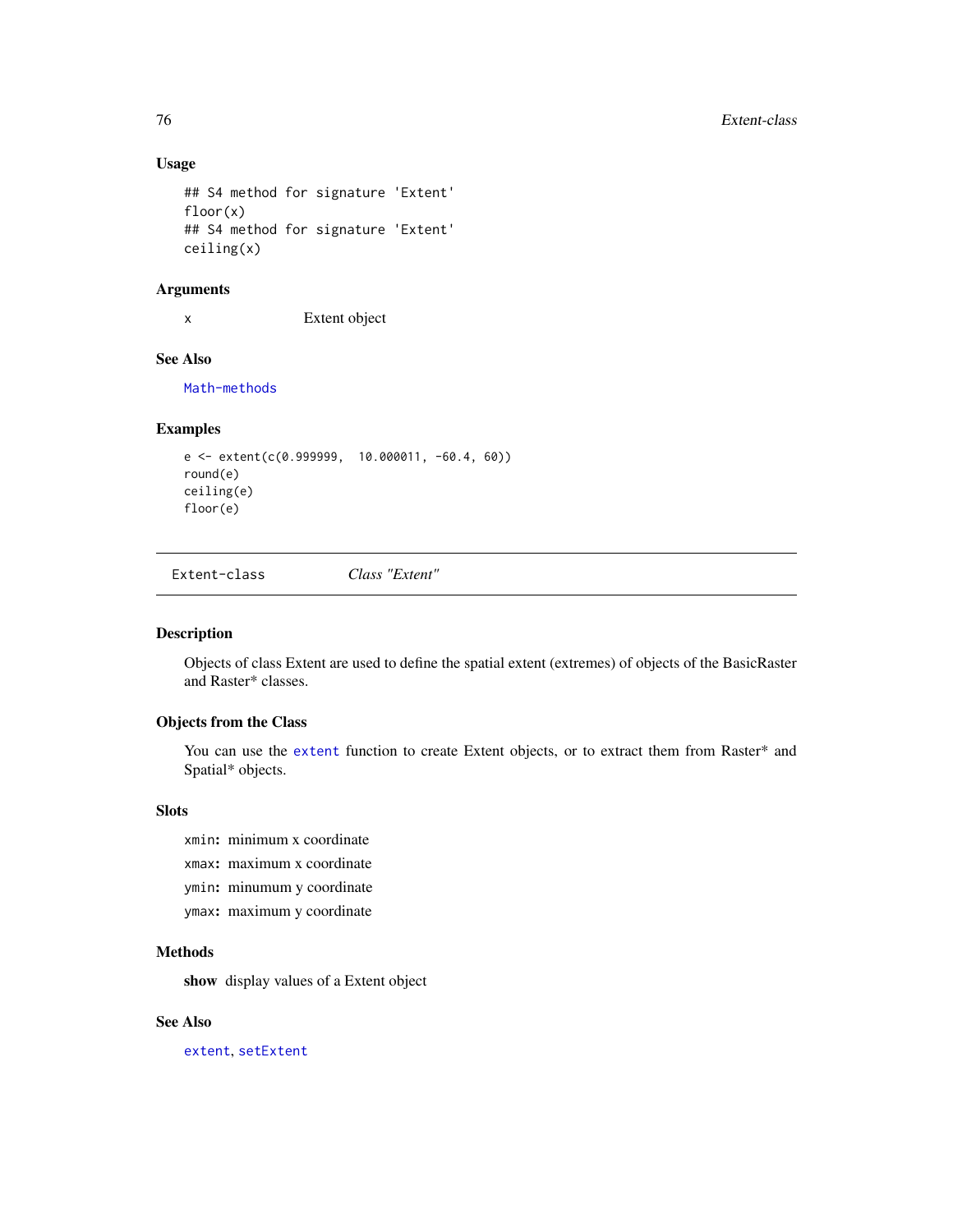#### extract 77

## Examples

```
ext <- extent(-180,180,-90,90)
ext
```
<span id="page-76-0"></span>extract *Extract values from Raster objects*

# Description

Extract values from a Raster\* object at the locations of other spatial data. You can use coordinates (points), lines, polygons or an Extent (rectangle) object. You can also use cell numbers to extract values.

If y represents points, extract returns the values of a Raster\* object for the cells in which a set of points fall. If y represents lines, the extract method returns the values of the cells of a Raster\* object that are touched by a line. If y represents polygons, the extract method returns the values of the cells of a Raster\* object that are covered by a polygon. A cell is covered if its center is inside the polygon (but see the weights option for considering partly covered cells; and argument small for getting values for small polygons anyway).

It is also possible to extract values for point locations from SpatialPolygons.

#### Usage

```
## S4 method for signature 'Raster,matrix'
extract(x, y, method='simple', buffer=NULL, small=FALSE, cellnumbers=FALSE,
   fun=NULL, na.rm=TRUE, layer, nl, df=FALSE, factors=FALSE, ...)
## S4 method for signature 'Raster,SpatialLines'
extract(x, y, fun=NULL, na.rm=FALSE, cellnumbers=FALSE, df=FALSE, layer,
   nl, factors=FALSE, along=FALSE, sp=FALSE, ...)
## S4 method for signature 'Raster,SpatialPolygons'
extract(x, y, fun=NULL, na.rm=FALSE, weights=FALSE,
   normalizeWeights=TRUE, cellnumbers=FALSE, small=TRUE, df=FALSE, layer, nl,
   factors=FALSE, sp=FALSE, ...)
```

```
## S4 method for signature 'SpatialPolygons,SpatialPoints'
extract(x, y, ...)
```
## Arguments

| Raster* object |
|----------------|

y points represented by a two-column matrix or data.frame, or [SpatialPoints\\*](#page-0-0); [SpatialPolygons\\*](#page-0-0); [SpatialLines](#page-0-0); [Extent](#page-75-0); or a numeric vector representing cell numbers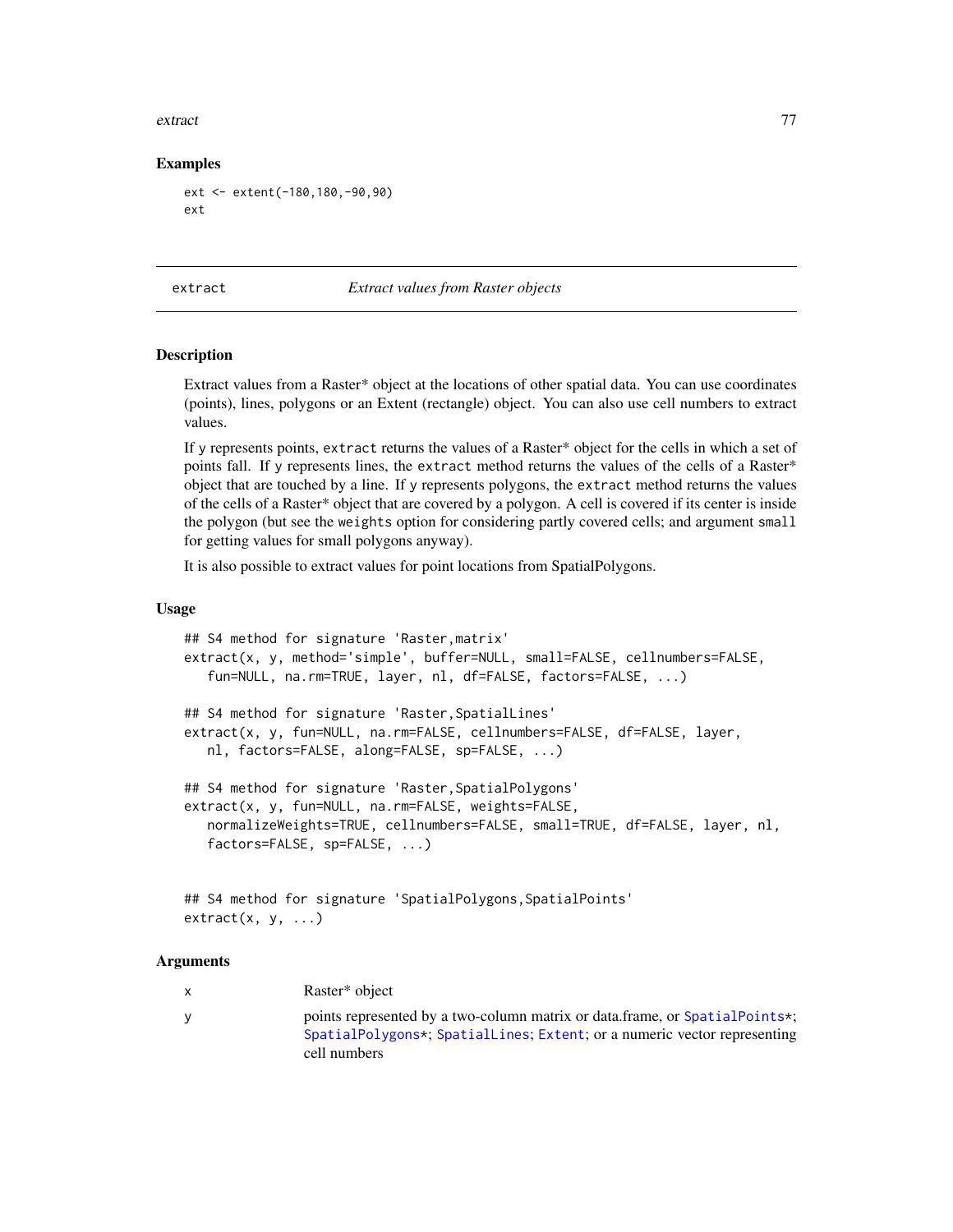| method           | character. 'simple' or 'bilinear'. If 'simple' values for the cell a point<br>falls in are returned. If 'bilinear' the returned values are interpolated from<br>the values of the four nearest raster cells.                                                                                                                                                                                                                                                                                                                                                                                                                                                                                                                                                              |
|------------------|---------------------------------------------------------------------------------------------------------------------------------------------------------------------------------------------------------------------------------------------------------------------------------------------------------------------------------------------------------------------------------------------------------------------------------------------------------------------------------------------------------------------------------------------------------------------------------------------------------------------------------------------------------------------------------------------------------------------------------------------------------------------------|
| buffer           | numeric. The radius of a buffer around each point from which to extract cell<br>values. If the distance between the sampling point and the center of a cell is less<br>than or equal to the buffer, the cell is included. The buffer can be specified as<br>a single value, or as a vector of the length of the number of points. If the data<br>are not projected (latitude/longitude), the unit should be meters. Otherwise it<br>should be in map-units (typically also meters).                                                                                                                                                                                                                                                                                       |
| small            | logical. If TRUE and y represents points and a buffer argument is used, the<br>function always return a number, also when the buffer does not include the cen-<br>ter of a single cell. The value of the cell in which the point falls is returned if<br>no cell center is within the buffer. If y represents polygons, a value is also re-<br>turned for relatively small polygons (e.g. those smaller than a single cell of the<br>Raster* object), or polygons with an odd shape, for which otherwise no values<br>are returned because they do not cover any raster cell centers. In some cases,<br>you could alternatively use the centroids of such polygons, for example using<br>$extract(x, coordinates(y))$ or $extract(x, coordinates(y), method='bilinear').$ |
| fun              | function to summarize the values (e.g. mean). The function should take a single<br>numeric vector as argument and return a single value (e.g. mean, min or max),<br>and accept a na. rm argument. Thus, standard R functions not including an na.rm<br>argument must be wrapped as in this example: $fun = function(x,)length(x)$ . If<br>y represents points, fun is only used when a buffer is used (and hence multiple<br>values per spatial feature would otherwise be returned).                                                                                                                                                                                                                                                                                     |
| na.rm            | logical. Only useful when an argument fun is supplied. If na.rm=TRUE (the<br>default value), NA values are removed before fun is applied. This argument may<br>be ignored if the function used has a  argument and ignores an additional<br>na.rm argument                                                                                                                                                                                                                                                                                                                                                                                                                                                                                                                |
| cellnumbers      | logical. If cellnumbers=TRUE, cell-numbers will also be returned (if no fun<br>argument is supplied, and when extracting values with points, if buffer is NULL)                                                                                                                                                                                                                                                                                                                                                                                                                                                                                                                                                                                                           |
| df               | logical. If df=TRUE, results will be returned as a data.frame. The first column is<br>a sequential ID, the other column(s) are the extracted values                                                                                                                                                                                                                                                                                                                                                                                                                                                                                                                                                                                                                       |
| weights          | logical. If TRUE and normalizeWeights=FALSE, the function returns, for each<br>polygon, a matrix with the cell values and the approximate fraction of each cell<br>that is covered by the polygon(rounded to 1/100). If TRUE and normalizeWeights=TRUE<br>the weights are normalized such that they add up to one. The weights can be<br>used for averaging; see examples. This option can be useful (but slow) if the<br>polygons are small relative to the cells size of the Raster* object                                                                                                                                                                                                                                                                             |
| normalizeWeights |                                                                                                                                                                                                                                                                                                                                                                                                                                                                                                                                                                                                                                                                                                                                                                           |
|                  | logical. If TRUE, weights are normalized such that they add up to one for each<br>polygon                                                                                                                                                                                                                                                                                                                                                                                                                                                                                                                                                                                                                                                                                 |
| factors          | logical. If TRUE, factor values are returned, else their integer representation is<br>returned                                                                                                                                                                                                                                                                                                                                                                                                                                                                                                                                                                                                                                                                            |
| layer            | integer. First layer for which you want values (if x is a multilayer object)                                                                                                                                                                                                                                                                                                                                                                                                                                                                                                                                                                                                                                                                                              |
| nl               | integer. Number of layers for which you want values (if x is a multilayer object)                                                                                                                                                                                                                                                                                                                                                                                                                                                                                                                                                                                                                                                                                         |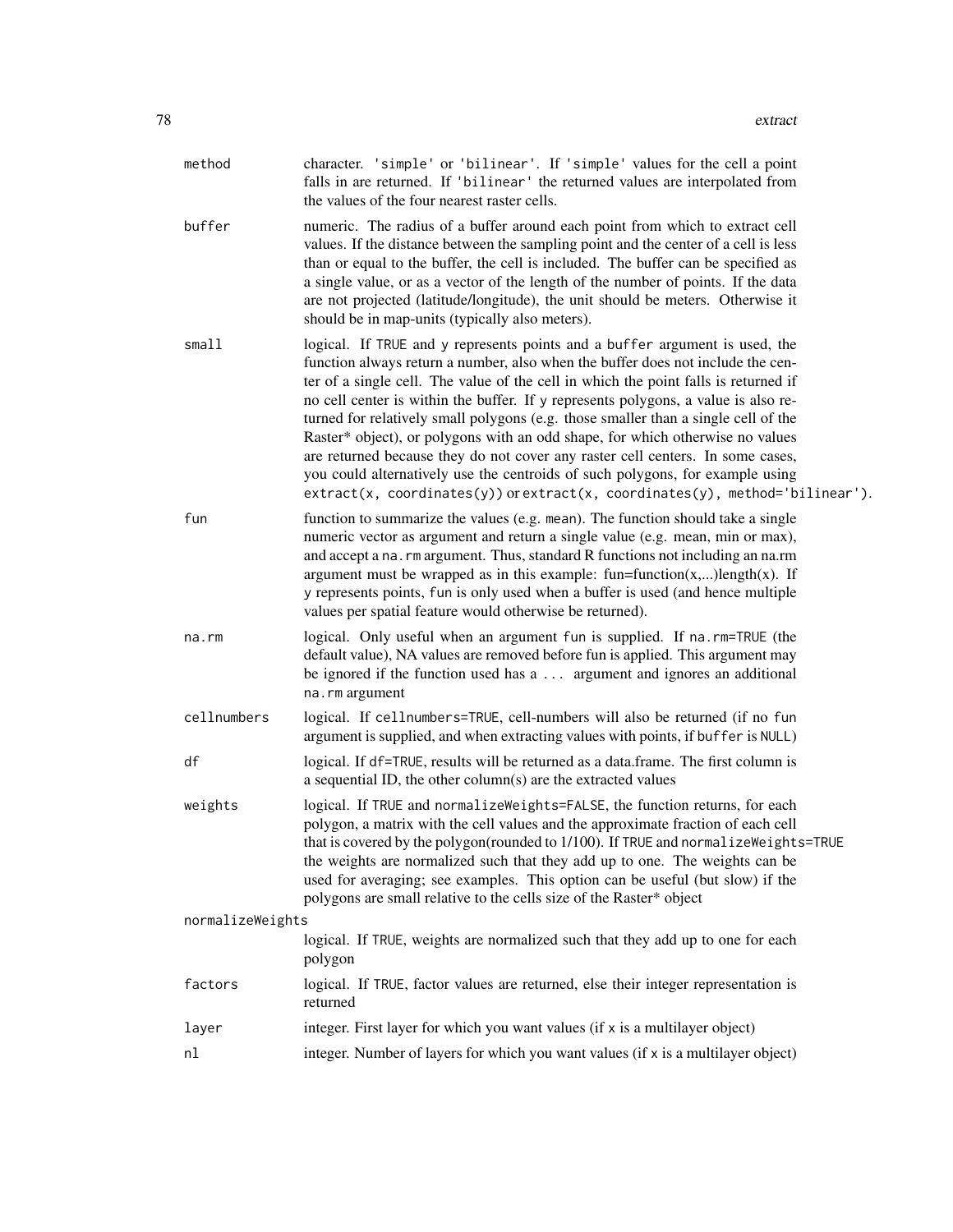#### extract 79

| along | boolean. Should returned values be ordered to go along the lines?                                                                                                                                                                                                              |
|-------|--------------------------------------------------------------------------------------------------------------------------------------------------------------------------------------------------------------------------------------------------------------------------------|
| sp    | boolean. Should the extracted values be added to the data.frame of the Spa-<br>tial* object y? This only applies if y is a Spatial* object and, for SpatialLines<br>and SpatialPolygons, if fun is not NULL. In this case the returned value is the<br>expanded Spatial object |
| .     | additional arguments (none implemented)                                                                                                                                                                                                                                        |

## Value

A vector for RasterLayer objects, and a matrix for RasterStack or RasterBrick objects. A list (or a data.frame if df=TRUE) if y is a SpatialPolygons\* or SpatialLines\* object or if a buffer argument is used (but not a fun argument). If sp=TRUE and y is a Spatial\* object and fun is not NULL a Spatial\* object is returned. The order of the returned values corresponds to the order of object y. If df=TRUE, this is also indicated in the first variable ('ID').

#### See Also

[getValues,](#page-95-0) [getValuesFocal](#page-97-0)

#### Examples

```
r <- raster(ncol=36, nrow=18)
r[] \leftarrow 1:ncell(r)
```
#### ###############################

```
# extract values by cell number
###############################
extract(r, c(1:2, 10, 100))
s \leftarrow stack(r, sqrt(r), r/r)
extract(s, c(1, 10, 100), layer=2, n=2)
```

```
###############################
```

```
# extract values with points
###############################
xy <- cbind(-50, seq(-80, 80, by=20))
extract(r, xy)
```

```
sp <- SpatialPoints(xy)
extract(r, sp, method='bilinear')
```

```
# examples with a buffer
extract(r, xy[1:3,], buffer=1000000)
extract(r, xy[1:3,], buffer=1000000, fun=mean)
```

```
## illustrating the varying size of a buffer (expressed in meters)
## on a longitude/latitude raster
z <- extract(r, xy, buffer=1000000)
s \leftarrow raster(r)
for (i in 1:length(z)) { s[z[[i]]] <- i }
```
## compare with raster that is not longitude/latitude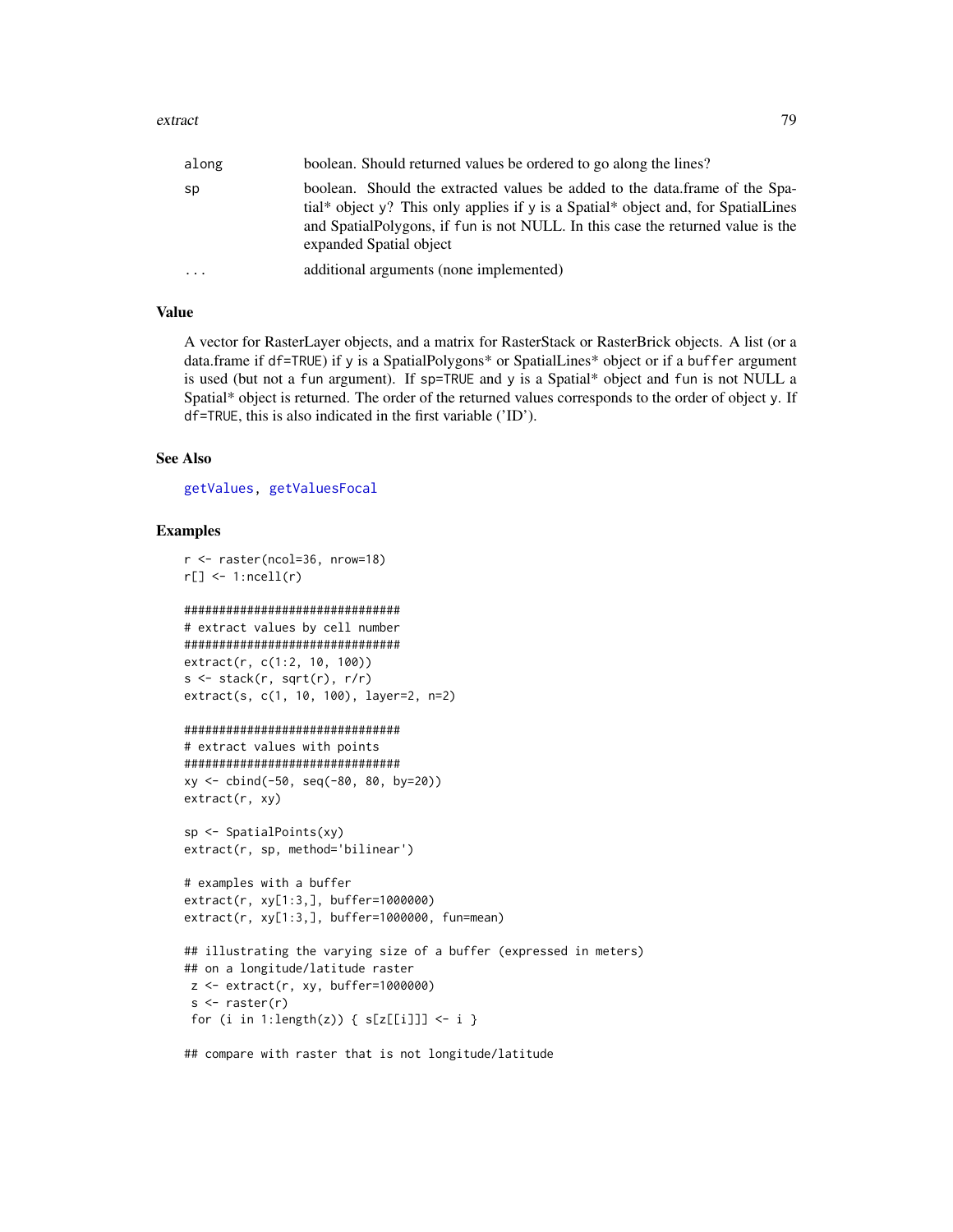```
projection(r) <- "+proj=utm +zone=17"
 xy[, 1] < -50z <- extract(r, xy, buffer=8)
for (i in 1:length(z)) { s[z[[i]]] <- i }
plot(s)
# library(maptools)
# data(wrld_simpl)
# plot(wrld_simpl, add=TRUE)
###############################
# extract values with lines
###############################
cds1 <- rbind(c(-50,0), c(0,60), c(40,5), c(15,-45), c(-10,-25))
cds2 <- rbind(c(80,20), c(140,60), c(160,0), c(140,-55))
lines <- spLines(cds1, cds2)
extract(r, lines)
###############################
# extract values with polygons
###############################
cds1 <- rbind(c(-180,-20), c(-160,5), c(-60, 0), c(-160,-60), c(-180,-20))
cds2 <- rbind(c(80,0), c(100,60), c(120,0), c(120,-55), c(80,0))
polys <- spPolygons(cds1, cds2)
#plot(r)
#plot(polys, add=TRUE)
v <- extract(r, polys)
v
# mean for each polygon
unlist(lapply(v, function(x) if (!is.null(x)) mean(x, na.rm=TRUE) else NA ))
# v <- extract(r, polys, cellnumbers=TRUE)
# weighted mean
# v <- extract(r, polys, weights=TRUE, fun=mean)
# equivalent to:
# v <- extract(r, polys, weights=TRUE)
# sapply(v, function(x) if (!is.null(x)) {sum(apply(x, 1, prod)) / sum(x[,2])} else NA)
###############################
# extract values with an extent
###############################
e <- extent(150,170,-60,-40)
extract(r, e)
#plot(r)
#plot(e, add=T)
```
Extract by index *Indexing to extract values of a Raster\* object*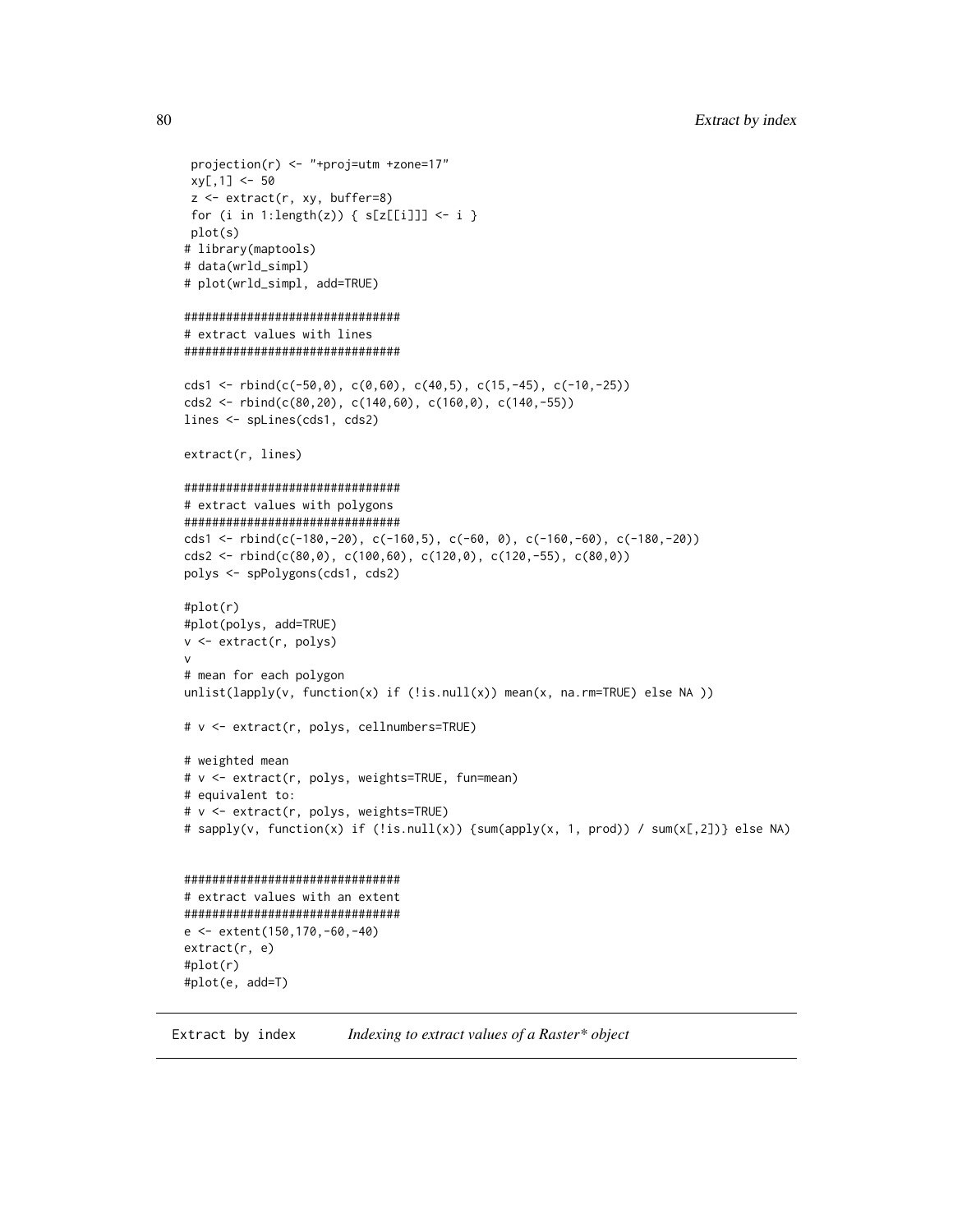## Extract by index 81

#### Description

These are shorthand methods that call other methods that should normally be used, such as [getValues](#page-95-0), [extract](#page-76-0), [crop](#page-57-0).

object[i] can be used to access values of a Raster\* object, using cell numbers. You can also use row and column numbers as index, using  $object[i,j]$  or  $object[i,j]$  or  $object[j,j]$ . In addition you can supply an Extent, SpatialPolygons, SpatialLines or SpatialPoints object.

If drop=TRUE (the default) cell values are returned (a vector for a RasterLayer, a matrix for a Raster-Stack or RasterBrick). If drop=FALSE a Raster\* object is returned that has the extent covering the requested cells, and with all other non-requested cells within this extent set to NA.

If you supply a RasterLayer, its values will be used as logical (TRUE/FALSE) indices if both Raster objects have the same extent and resolution; otherwise the cell values within the extent of the RasterLayer are returned.

Double brackes '[[ ]]' can be used to extract one or more layers from a multi-layer object.

# **Methods**

x[i] x[i,j] Arguments

| a Raster* object<br>X |  |
|-----------------------|--|
|-----------------------|--|

- i cell number(s), row number(s), a (logical) RasterLayer, Spatial\* object
- j column number(s) (only available if i is (are) a row number(s))
- drop If TRUE, cell values are returned. Otherwise, a Raster\* object is returned

## See Also

[getValues,](#page-95-0) [setValues,](#page-186-0) [extract,](#page-76-0) [crop,](#page-57-0) [rasterize](#page-159-0)

```
r <- raster(ncol=10, nrow=5)
r[] \leftarrow 1:ncell(r)
r[1]
r[1:10]
r[1,]
r[,1]
r[1:2, 1:2]
s \leftarrow \text{stack}(r, \text{sqrt}(r))s[1:3]
s[[2]]
```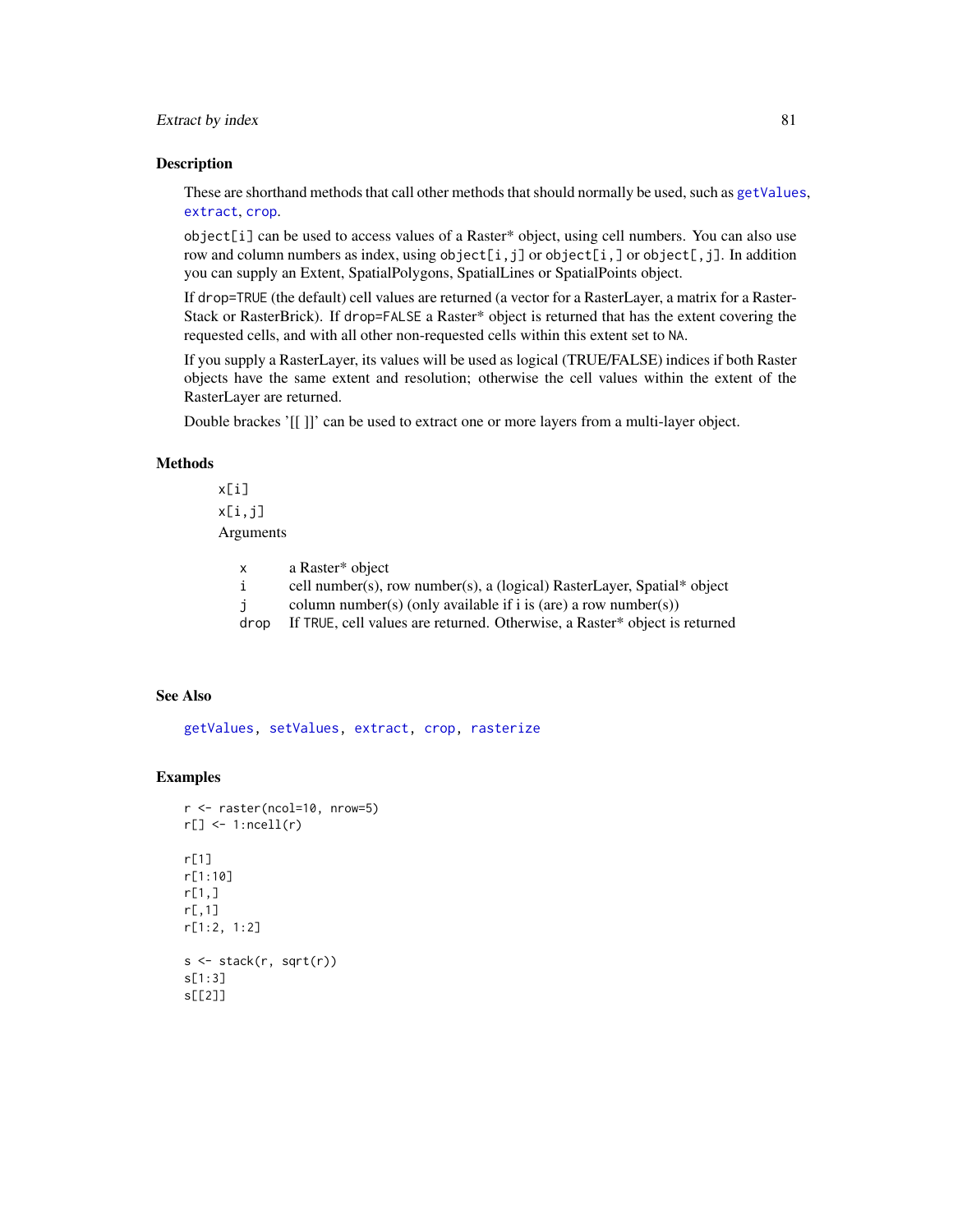Extreme coordinates *Coordinates of the Extent of a Raster object*

# Description

These functions return or set the extreme coordinates of a Raster\* object; and return them for Spatial\* objects.

# Usage

xmin(x) xmax(x) ymin(x) ymax(x)  $xmin(x)$  <- value  $xmax(x)$  <- value  $ymin(x)$  <- value  $ymax(x)$  <- value

# Arguments

| X     | A Raster* object        |
|-------|-------------------------|
| value | A new x or y coordinate |

## Value

a single number

# See Also

[extent](#page-73-0), [dimensions](#page-0-0)

# Examples

 $r$  <- raster(xmn=-0.5, xmx = 9.5, ncols=10) xmin(r) xmax(r) ymin(r) ymax(r)  $xmin(r) < -180$ xmax(r) <- 180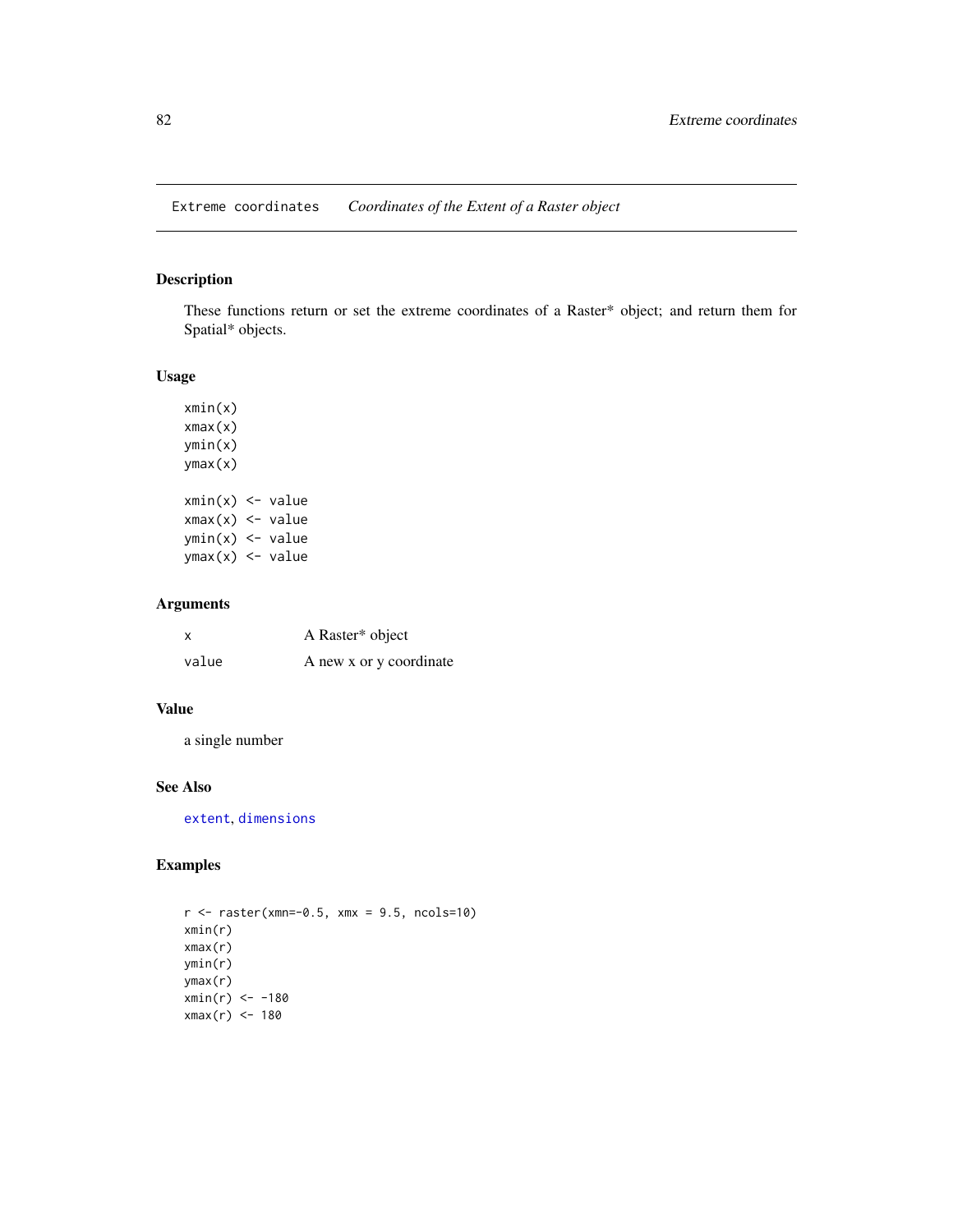Returns the minimum or maximum value of a RasterLayer or layer in a RasterStack

## Usage

```
minValue(x, ...)
maxValue(x, ...)
```
#### Arguments

|          | RasterLayer or RasterStack object                                          |
|----------|----------------------------------------------------------------------------|
| $\cdots$ | Additional argument: layer number (for RasterStack or RasterBrick objects) |

# Details

If a Raster\* object is created from a file on disk, the min and max values are often not known (depending on the file format). You can use [setMinMax](#page-185-0) to set them in the Raster\* object.

## Value

a number

```
r <- raster()
r <- setValues(r, 1:ncell(r))
minValue(r)
maxValue(r)
r \le setValues(r, round(100 * runif(ncell(r)) + 0.5))
minValue(r)
maxValue(r)
r <- raster(system.file("external/test.grd", package="raster"))
minValue(r)
maxValue(r)
```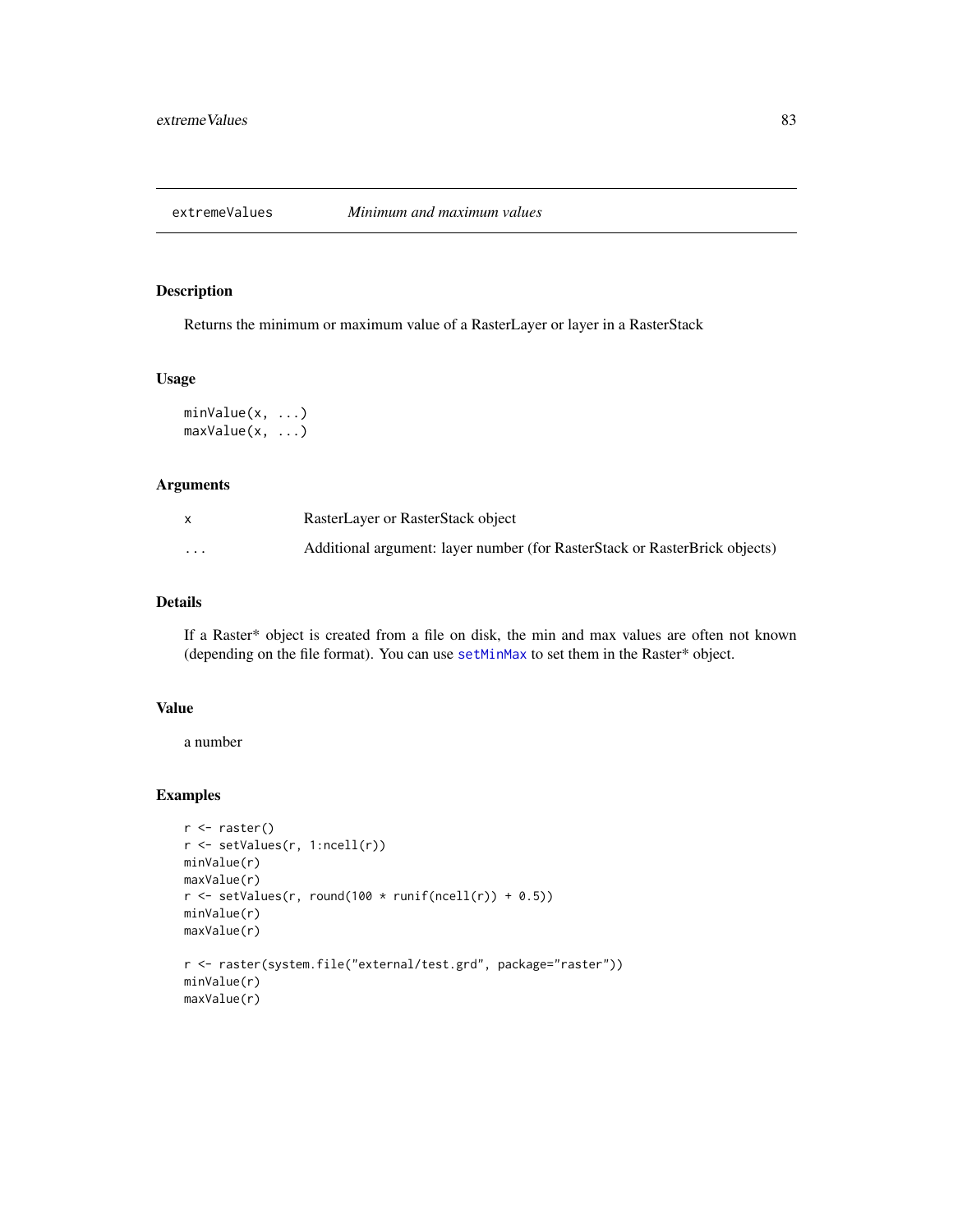factors *Factors*

#### Description

These functions allow for defining a RasterLayer as a categorical variable. Such a RasterLayer is linked to other values via a "Raster Attribute Table" (RAT). Thus the cell values are an index, whereas the actual values of interest are in the RAT. The RAT is a data.frame. The first column in the RAT ("ID") has the unique cell values of the layer; this column should normally not be changed. The other columns can be of any basic type (factor, character, integer, numeric or logical). The functions documented here are mainly available such that files with a RAT can be read and processed; currently there is not too much further support. Whether a layer is defined as a factor or not is currently ignored by almost all functions. An exception is the 'extract' function (when used with option df=TRUE).

Function 'levels' returns the RAT for inspection. It can be modified and set using levels  $\leq$ -value (but use caution as it is easy to mess things up).

as.factor and ratify create a layer with a RAT table. Function 'deratify' creates a single layer for a (or each) variable in the RAT table.

#### Usage

```
is.factor(x)
as.factor(x)
levels(x)
factorValues(x, v, layer=1, att=NULL, append.names=FALSE)
ratify(x, filename='', count=FALSE, ...)
deratify(x, att=NULL, layer=1, complete=FALSE, drop=TRUE, fun='mean', filename='', ...)
```

```
asFactor(x, \ldots)
```
#### Arguments

| $\mathsf{x}$ | Raster* object                                                                                                                                                              |
|--------------|-----------------------------------------------------------------------------------------------------------------------------------------------------------------------------|
| $\vee$       | integer cell values                                                                                                                                                         |
| layer        | $integer > 0$ indicating which layer to use (in a RasterStack or RasterBrick)                                                                                               |
| att          | numeric or character. Which variable(s) in the RAT table should be used. If<br>NULL, all variables are extracted. If using a numeric, skip the first two default<br>columns |
| append.names | logical. Should names of data frame returned by a combination of the name of<br>the layer and the RAT variables? (can be useful for multilayer objects                      |
| filename     | character. Optional                                                                                                                                                         |
| count        | logical. If TRUE, a columns with frequencies is added                                                                                                                       |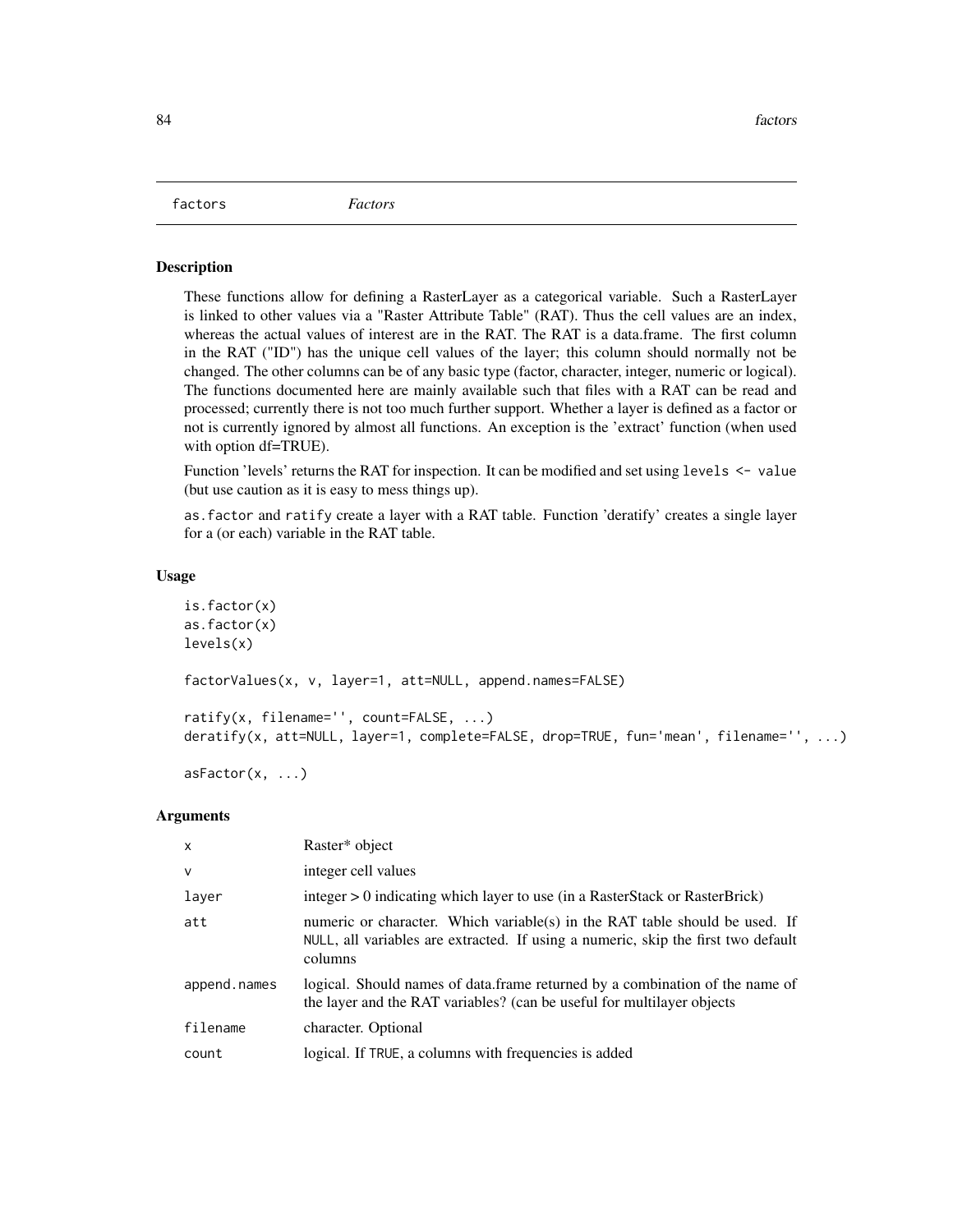| .        | additional arguments as for writeRaster                                                                                          |
|----------|----------------------------------------------------------------------------------------------------------------------------------|
| complete | logical. If TRUE, the layer returned is no longer a factor                                                                       |
| drop     | logical. If TRUE a factor is converted to a numerical value if possible                                                          |
| fun      | character. Used to get a single value for each class for a weighted RAT table.<br>'mean', 'min', 'max', 'smallest', or 'largest' |

# Value

Raster\* object; list (levels); boolean (is.factor); matrix (factorValues)

#### Note

asFactor is deprecated and should not be used

```
set.seed(0)
r <- raster(nrow=10, ncol=10)
r[] \leftarrow runif(ncell(r)) * 10is.factor(r)
r <- round(r)
f \leftarrow as.factor(r)is.factor(f)
x \leftarrow \text{levels}(f)[[1]]x
x$code <- letters[10:20]
levels(f) \leftarrow x
levels(f)
f
r <- raster(nrow=10, ncol=10)
r[] = 1r[51:100] = 2r[3:6, 1:5] = 3r \leftarrow ratify(r)
rat <- levels(r)[[1]]
rat$landcover <- c('Pine', 'Oak', 'Meadow')
rat$code <- c(12,25,30)
levels(r) <- rat
r
# extract values for some cells
i \leftarrow \text{extract}(r, c(1, 2, 25, 100))i
# get the attribute values for these cells
factorValues(r, i)
# write to file:
```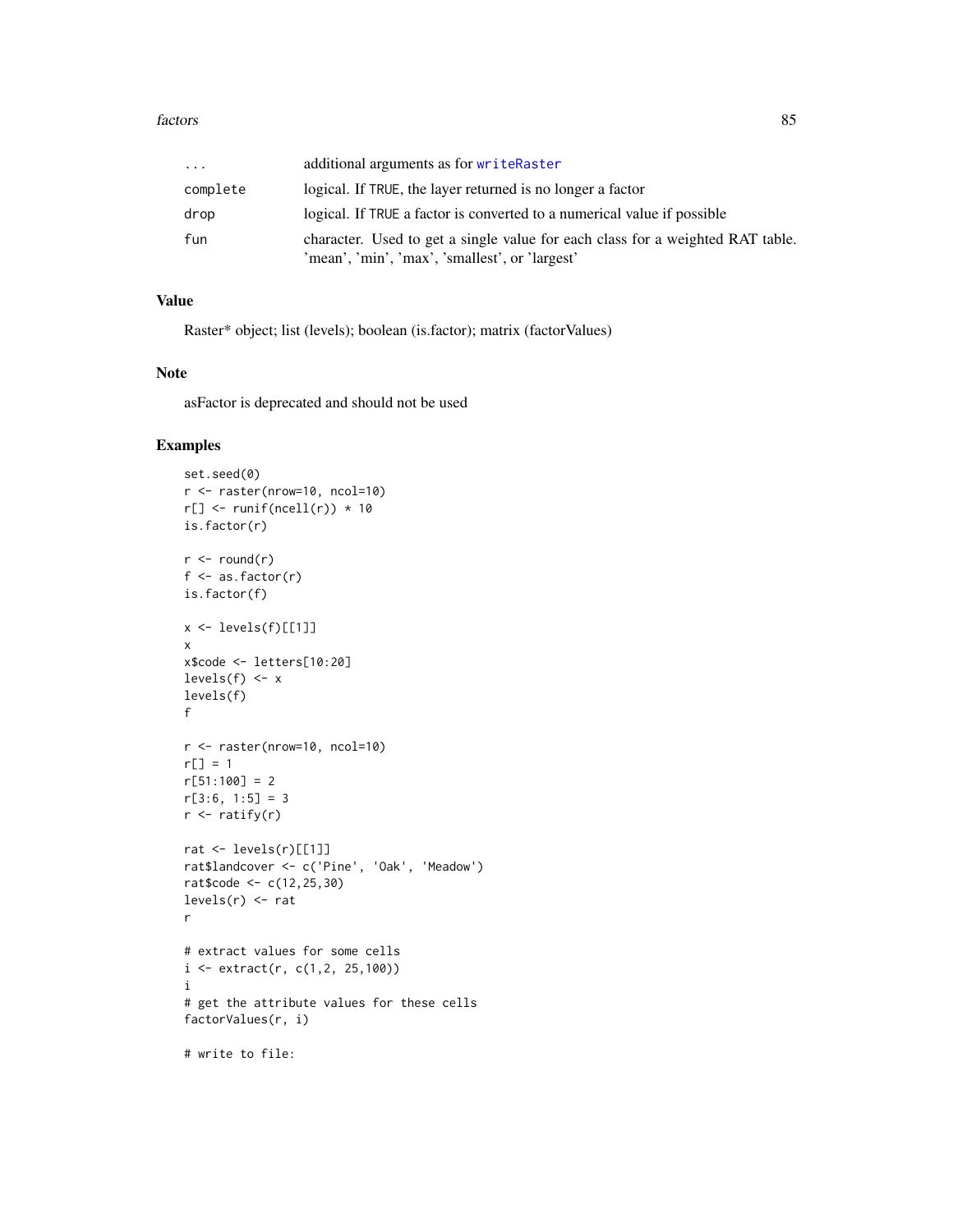```
rr <- writeRaster(r, 'test.grd', overwrite=TRUE)
rr
# create a single-layer factor
x <- deratify(r, 'landcover')
x
is.factor(x)
levels(x)
```
filename *Filename*

# Description

Get the filename of a Raster\* object. You cannot set the filename of an object (except for Raster-Stack objects); but you can provide a 'filename= ' argument to a function that creates a new Raster-Layer or RasterBrick\* object.

## Usage

filename(x)

#### Arguments

x A Raster\* object

#### Value

a Raster\* object

# Examples

```
r <- raster( system.file("external/test.grd", package="raster") )
filename(r)
```
filledContour *Filled contour plot*

# Description

Filled contour plot of a RasterLayer. This is a wrapper around [filled.contour](#page-0-0) for RasterLayer objects.

```
filledContour(x, y=1, maxpixels=100000, ...)
```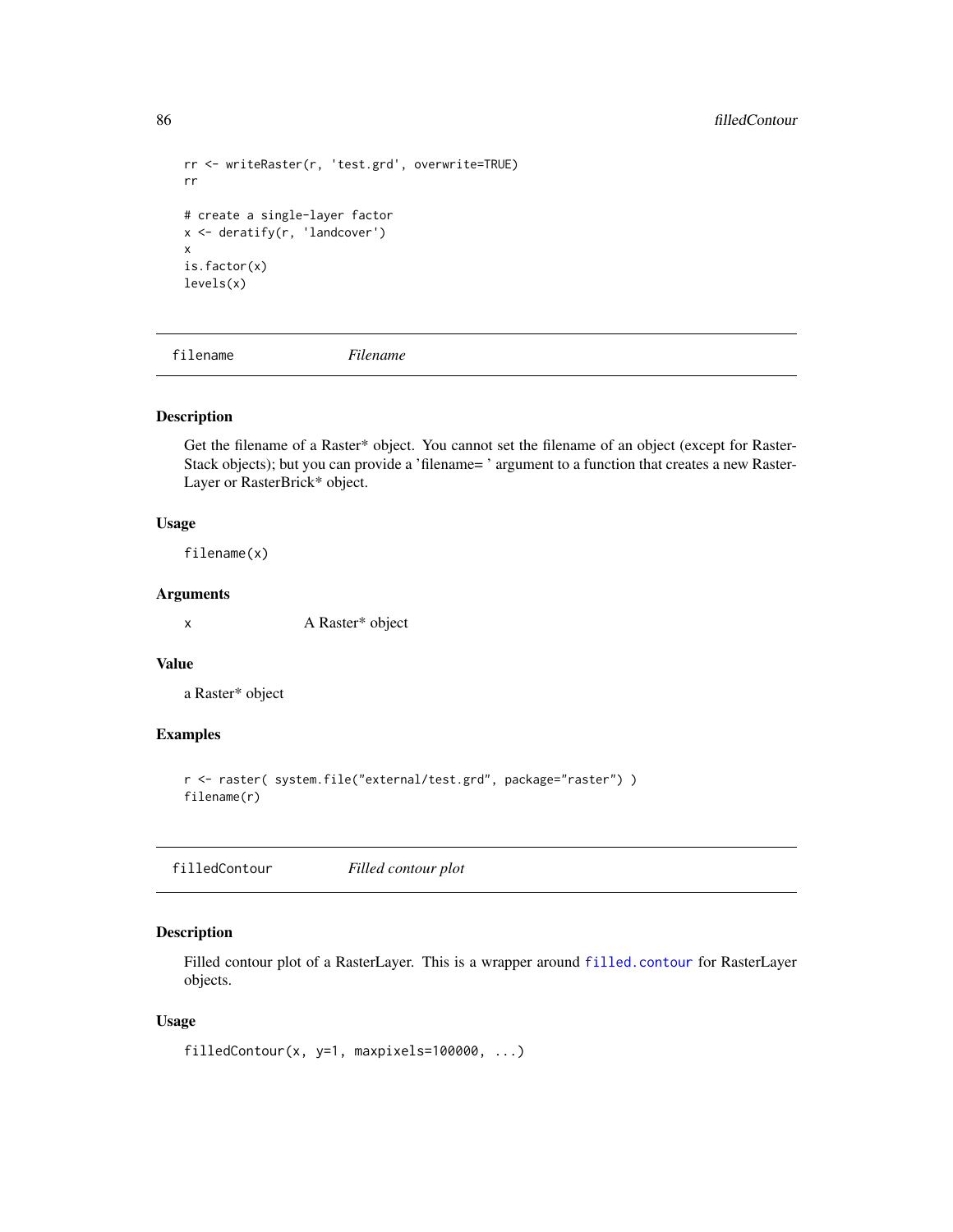flip 87

# Arguments

| $\mathsf{x}$ | A Raster <sup>*</sup> object                                          |
|--------------|-----------------------------------------------------------------------|
| <b>V</b>     | Integer. The layer number of x (if x has multiple layers)             |
| maxpixels    | The maximum number of pixels                                          |
| $\cdots$     | Any argument that can be passed to filled. contour (graphics package) |

# See Also

[filled.contour](#page-0-0), [persp](#page-135-0), [plot](#page-136-0)

# Examples

```
r <- raster(system.file("external/test.grd", package="raster"))
filledContour(r)
```
# Description

Flip the values of a Raster\* object by inverting the order of the rows (direction=y) or the columns direction='x'.

## Usage

flip(x, direction, ...)

# Arguments

| X         | Raster* object                                 |
|-----------|------------------------------------------------|
| direction | Character. 'y' or 'x'; or $1 (=x)$ or $2 (=y)$ |
| .         | Additional arguments as for writeRaster        |

## Value

RasterLayer or RasterBrick

# See Also

transpose: [t](#page-205-0), [rotate](#page-173-0)

```
r <- raster(nrow=18, ncol=36)
m <- matrix(1:ncell(r), nrow=18)
r[] \leftarrow as.vector(t(m))rx <- flip(r, direction='x')
r[] <- as.vector(m)
ry <- flip(r, direction='y')
```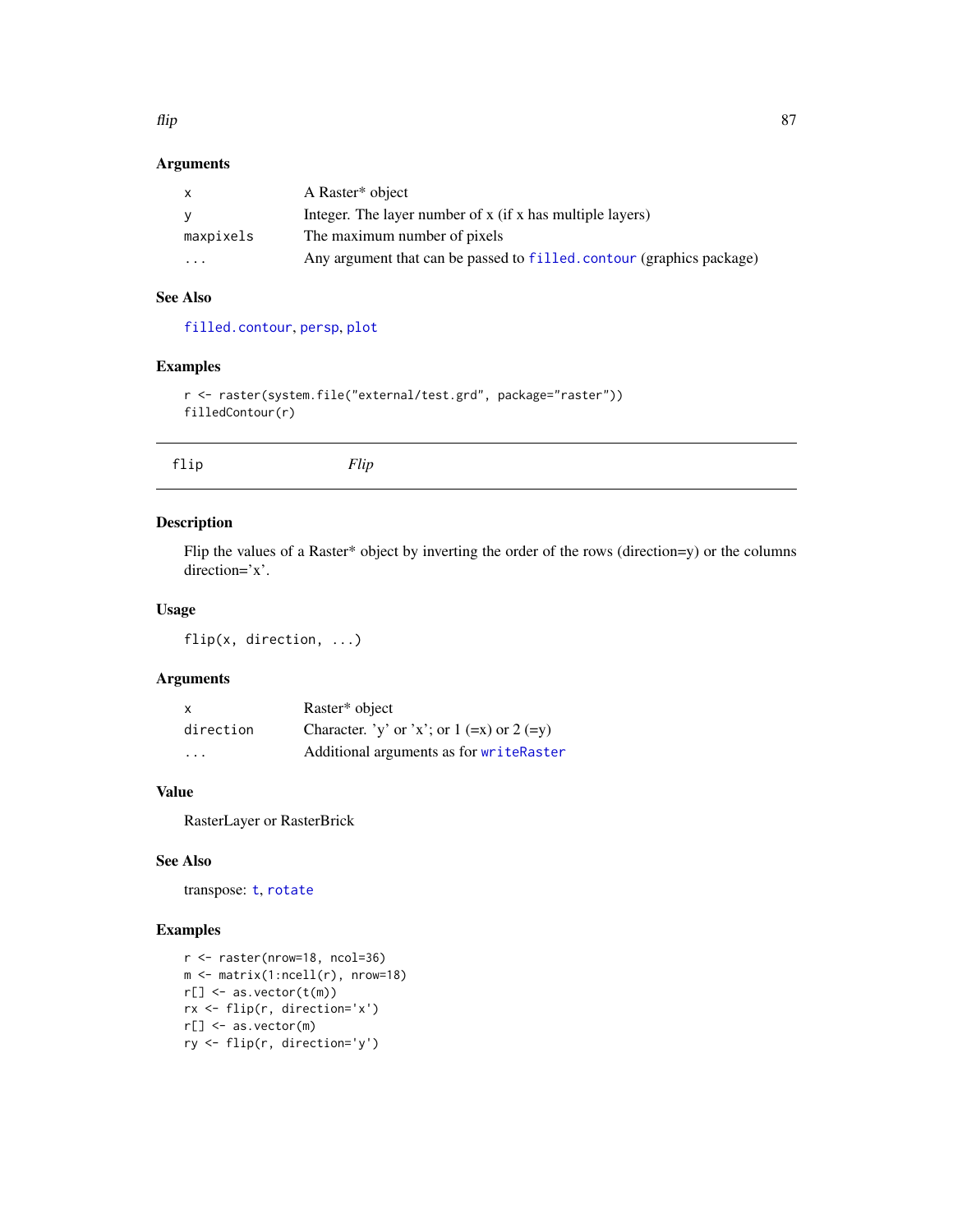flowPath *Flow path*

# Description

Compute the flow path (drainage path) starting at a given point. See package gdistance for more path computations.

## Usage

flowPath(x, p, ...)

# Arguments

| X        | RasterLayer of flow direction (as can be created with terrain                                              |
|----------|------------------------------------------------------------------------------------------------------------|
| p        | starting point. Either two numbers: x (longitude) and y (latitude) coordinates;<br>or a single cell number |
| $\cdots$ | additional arguments (none implemented)                                                                    |

# Value

numeric (cell numbers)

# Author(s)

Ashton Shortridge

```
data(volcano)
v <- raster(volcano, xmn=2667400, xmx=2668010, ymn=6478700, ymx=6479570, crs="+init=epsg:27200")
fd <- terrain(v, opt = "flowdir")
path <- flowPath(fd, 2407)
```

```
xy <- xyFromCell(fd, path)
plot(v)
lines(xy)
```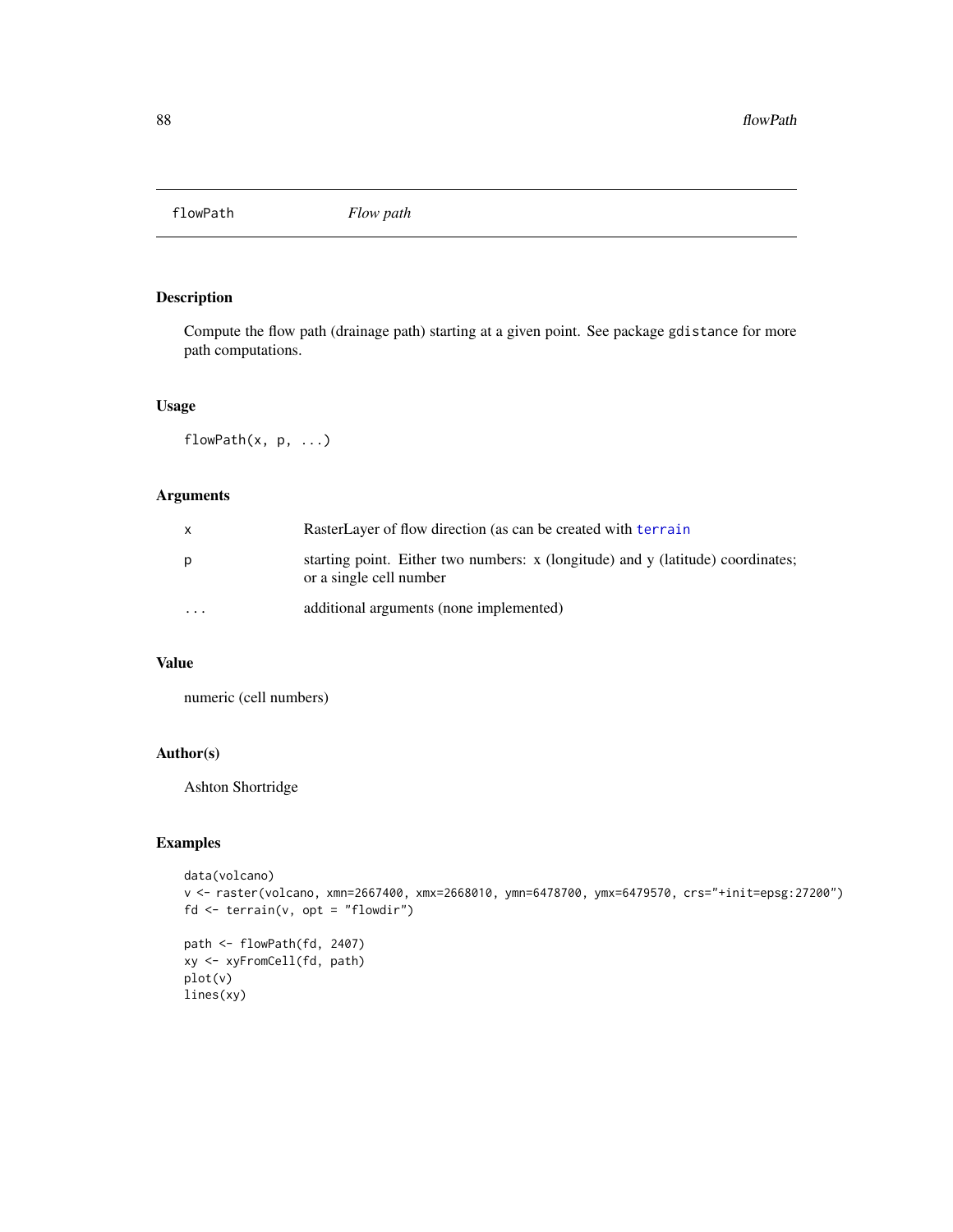<span id="page-88-0"></span>

Calculate focal ("moving window") values for the neighborhood of focal cells using a matrix of weights, perhaps in combination with a function.

#### Usage

```
## S4 method for signature 'RasterLayer'
focal(x, w, fun, filename='', na.rm=FALSE, pad=FALSE, padValue=NA, NAonly=FALSE, ...)
```
## Arguments

| х        | RasterLayer                                                                                                                                                                                                                                                                                                                         |
|----------|-------------------------------------------------------------------------------------------------------------------------------------------------------------------------------------------------------------------------------------------------------------------------------------------------------------------------------------|
| W        | matrix of weights (the moving window), e.g. a 3 by 3 matrix with values 1;<br>see Details. The matrix does not need to be square, but the sides must be odd<br>numbers. If you need even sides, you can add a column or row with weights of<br>zero                                                                                 |
| fun      | function (optional). The function fun should take multiple numbers, and return<br>a single number. For example mean, modal, min or max. It should also accept a<br>na. rm argument (or ignore it, e.g. as one of the 'dots' arguments. For example,<br>length will fail, but function( $x, \ldots$ ){na.omit(length( $x$ ))} works. |
| filename | character. Filename for a new raster (optional)                                                                                                                                                                                                                                                                                     |
| na.rm    | logical. If TRUE, NA will be removed from focal computations. The result will<br>only be NA if all focal cells are NA. Except for some special cases (weights of 1,<br>functions like min, max, mean), using na. rm=TRUE is generally not a good idea<br>in this function because it will unbalance the effect of the weights       |
| pad      | logical. If TRUE, additional 'virtual' rows and columns are padded to x such that<br>there are no edge effects. This can be useful when a function needs to have<br>access to the central cell of the filter                                                                                                                        |
| padValue | numeric. The value of the cells of the padded rows and columns                                                                                                                                                                                                                                                                      |
| NAonly   | logical. If TRUE, only cell values that are NA are replaced with the computed<br>focal values                                                                                                                                                                                                                                       |
| $\cdots$ | Additional arguments as for writeRaster                                                                                                                                                                                                                                                                                             |

## Details

focal uses a matrix of weights for the neighborhood of the focal cells. The default function is sum. It is computationally much more efficient to adjust the weights-matrix than to use another function through the fun argument. Thus while the following two statements are equivalent (if there are no NA values), the first one is faster than the second one:

 $a \leftarrow focal(x, w=matrix(1/9, nc=3, nr=3))$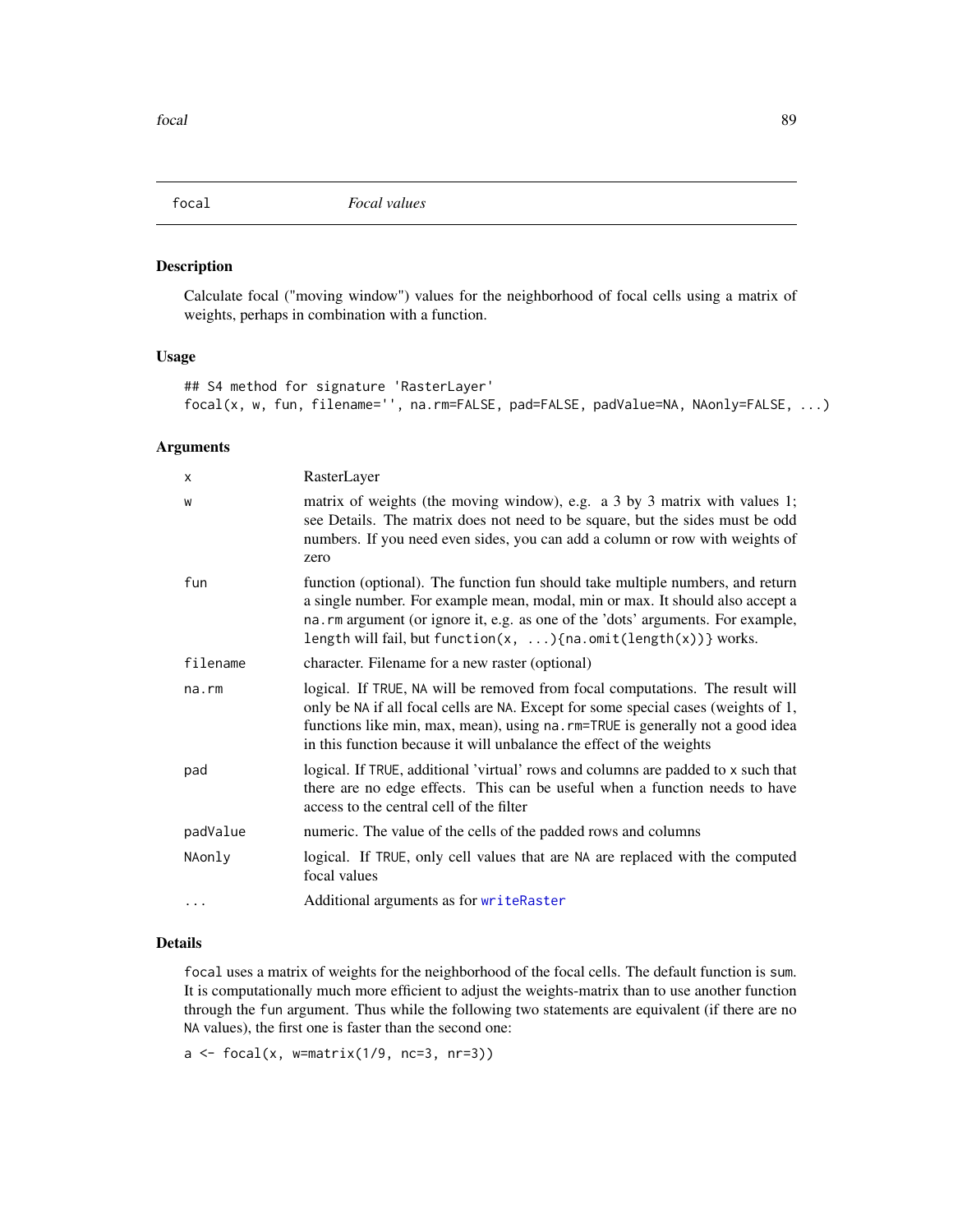#### $b \le$  focal(x, w=matrix(1,3,3), fun=mean)

There is, however, a difference if NA values are considered. One can use the na.rm=TRUE option which may make sense when using a function like mean. However, the results would be wrong when using a weights matrix.

Laplacian filter: filter=matrix( $c(0,1,0,1,-4,1,0,1,0)$ , nrow=3)

Sobel filter: filter=matrix(c(1,2,1,0,0,0,-1,-2,-1) / 4, nrow=3)

see the [focalWeight](#page-90-0) function to create distance based circular, rectangular, or Gaussian filters.

## Value

RasterLayer

#### See Also

[focalWeight](#page-90-0)

```
r <- raster(ncols=36, nrows=18, xmn=0)
r[] <- runif(ncell(r))
# 3x3 mean filter
r3 <- focal(r, w=matrix(1/9,nrow=3,ncol=3))
# 5x5 mean filter
r5 \le focal(r, w=matrix(1/25,nrow=5,ncol=5))
# Gaussian filter
gf <- focalWeight(r, 2, "Gauss")
rg <- focal(r, w=gf)
# The max value for the lower-rigth corner of a 3x3 matrix around a focal cell
f = matrix(c(0, 0, 0, 0, 1, 1, 0, 1, 1), nrow=3)f
rm < - focal(r, w=f, fun=max)
# global lon/lat data: no 'edge effect' for the columns
xmin(r) < -180r3g <- focal(r, w=matrix(1/9,nrow=3,ncol=3))
## Not run:
## focal can be used to create a cellular automaton
# Conway's Game of Life
w \leftarrow matrix(c(1,1,1,1,0,1,1,1,1), nr=3,nc=3)gameOfLife <- function(x) {
f \leftarrow focal(x, w=w, pad=True, padValue=0)# cells with less than two or more than three live neighbours die
x[f<2 | f>3] <- 0
# cells with three live neighbours become alive
```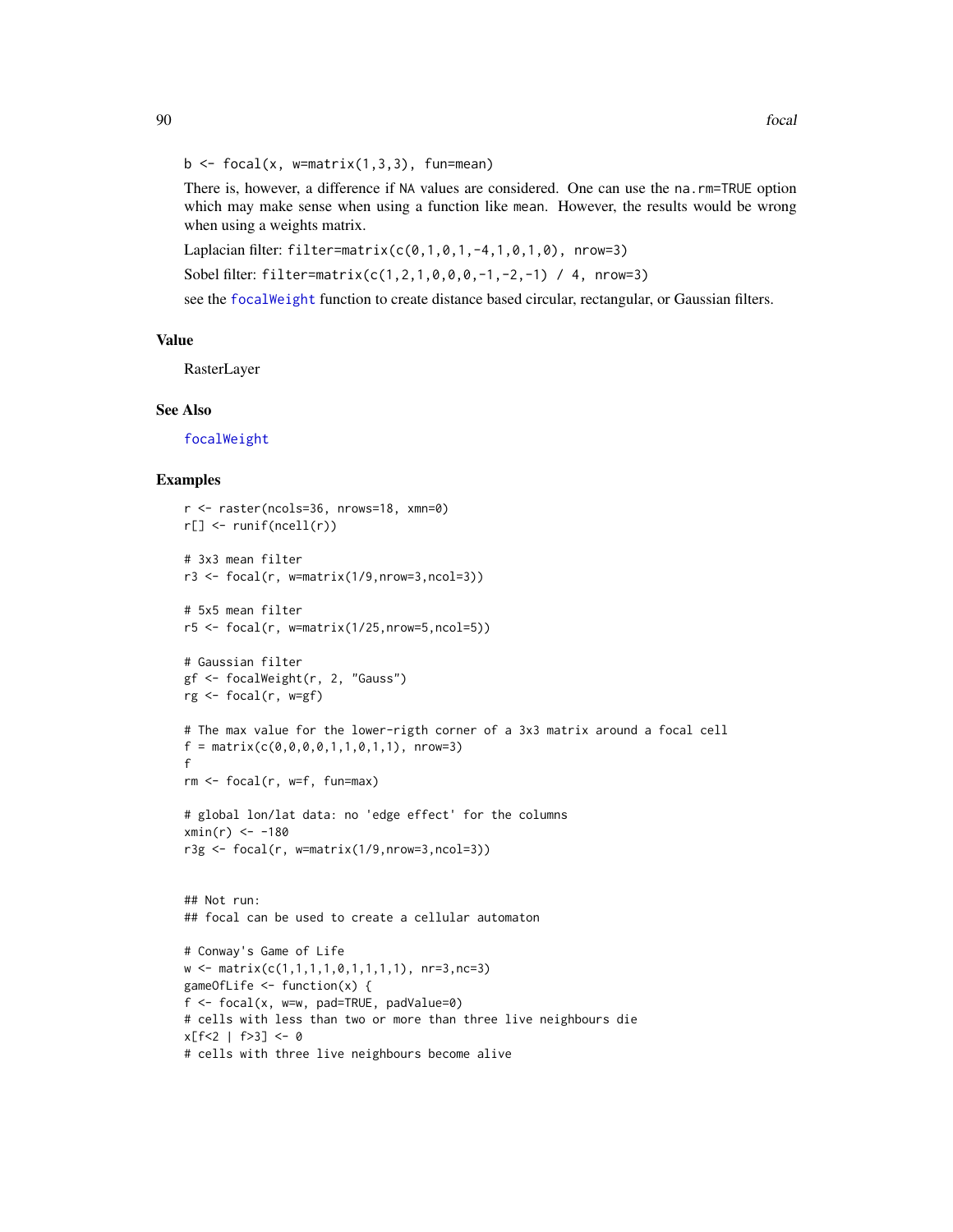# focalWeight 91

```
x[ f == 3 ] < - 1x
}
# simulation function
sim \le function(x, fun, n=100, pause=0.25) {
for (i in 1:n) {
x \leftarrow \text{fun}(x)plot(x, legend=FALSE, asp=NA, main=i)
dev.flush()
Sys.sleep(pause)
}
invisible(x)
}
# Gosper glider gun
m <- matrix(0, nc=48, nr=34)
m[c(40, 41, 74, 75, 380, 381, 382, 413, 417, 446, 452, 480,
  486, 517, 549, 553, 584, 585, 586, 619, 718, 719, 720, 752,
  753, 754, 785, 789, 852, 853, 857, 858, 1194, 1195, 1228, 1229)] <- 1
init \leftarrow \text{raster(m)}# run the model
sim(init, gameOfLife, n=150, pause=0.05)
## End(Not run)
```
<span id="page-90-0"></span>focalWeight *Focal weights matrix*

# Description

Calculate focal ("moving window") weight matrix for use in the [focal](#page-88-0) function. The sum of the values adds up to one.

# Usage

```
focalWeight(x, d, type=c('circle', 'Gauss', 'rectangle'))
```
#### Arguments

| $\mathsf{X}$ | Raster <sup>*</sup> object                                                                                                                                                                                                                                                                      |
|--------------|-------------------------------------------------------------------------------------------------------------------------------------------------------------------------------------------------------------------------------------------------------------------------------------------------|
| d            | numeric. If type=circle, the radius of the circle (in units of the CRS). If<br>type=rectangle the dimension of the rectangle (one or two numbers). If type=Gauss<br>the size of sigma, and optionally another number to determine the size of the<br>matrix returned (default is 3 times sigma) |
| type         | character indicating the type of filter to be returned                                                                                                                                                                                                                                          |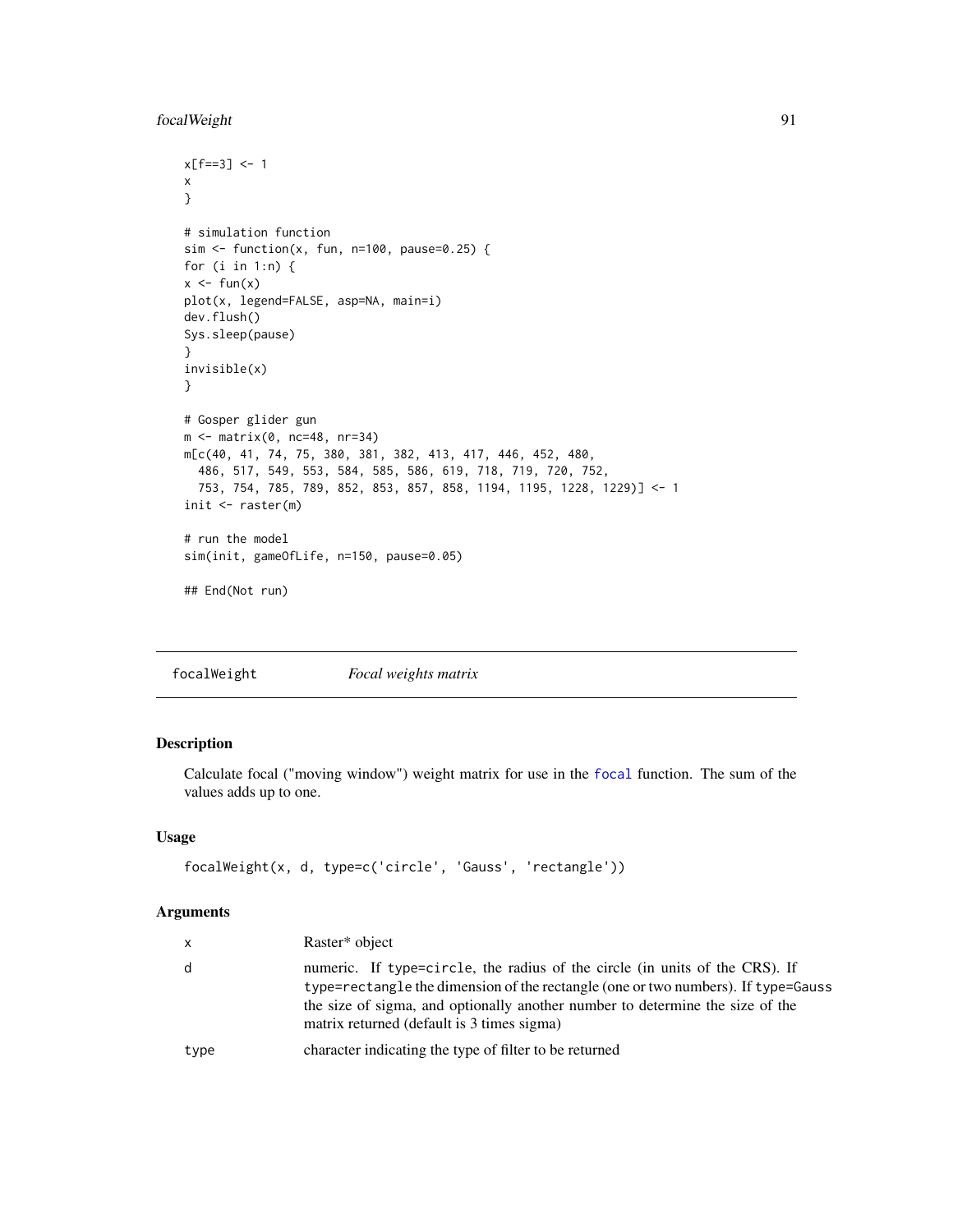# Value

matrix that can be used in [focal](#page-88-0)

# Examples

```
r <- raster(ncols=36, nrows=18, xmn=0)
# Gaussian filter for square cells
gf <- focalWeight(r, 2, "Gauss")
```
freq *Frequency table*

# Description

Frequency table of the values of a RasterLayer.

#### Usage

```
## S4 method for signature 'RasterLayer'
freq(x, digits=0, value=NULL, useNA='ifany', progress='', ...)
```

```
## S4 method for signature 'RasterStackBrick'
freq(x, digits=0, value=NULL, useNA='ifany', merge=FALSE, progress='', ...)
```
#### Arguments

| $\mathsf{x}$ | RasterLayer                                                                                               |
|--------------|-----------------------------------------------------------------------------------------------------------|
| digits       | non-negative integer for rounding the cell values. Argument is passed to round                            |
| value        | numeric, logical or NA. An optional single value to only count the number of<br>cells with that value     |
| useNA        | character. What to do with NA values? Options are "no", "ifany", "always". See<br>to table                |
| progress     | character to specify a progress bar. Choose from 'text', 'window', or " (the<br>default, no progress bar) |
| merge        | logical. If TRUE the list will be merged into a single data.frame                                         |
| $\ddots$ .   | additional arguments (none implemented)                                                                   |

# Value

matrix (RasterLayer). List of matrices (one for each layer) or data.frame (if merge=TRUE) (Raster-Stack or RasterBrick)

# See Also

[crosstab](#page-59-0) and [zonal](#page-222-0)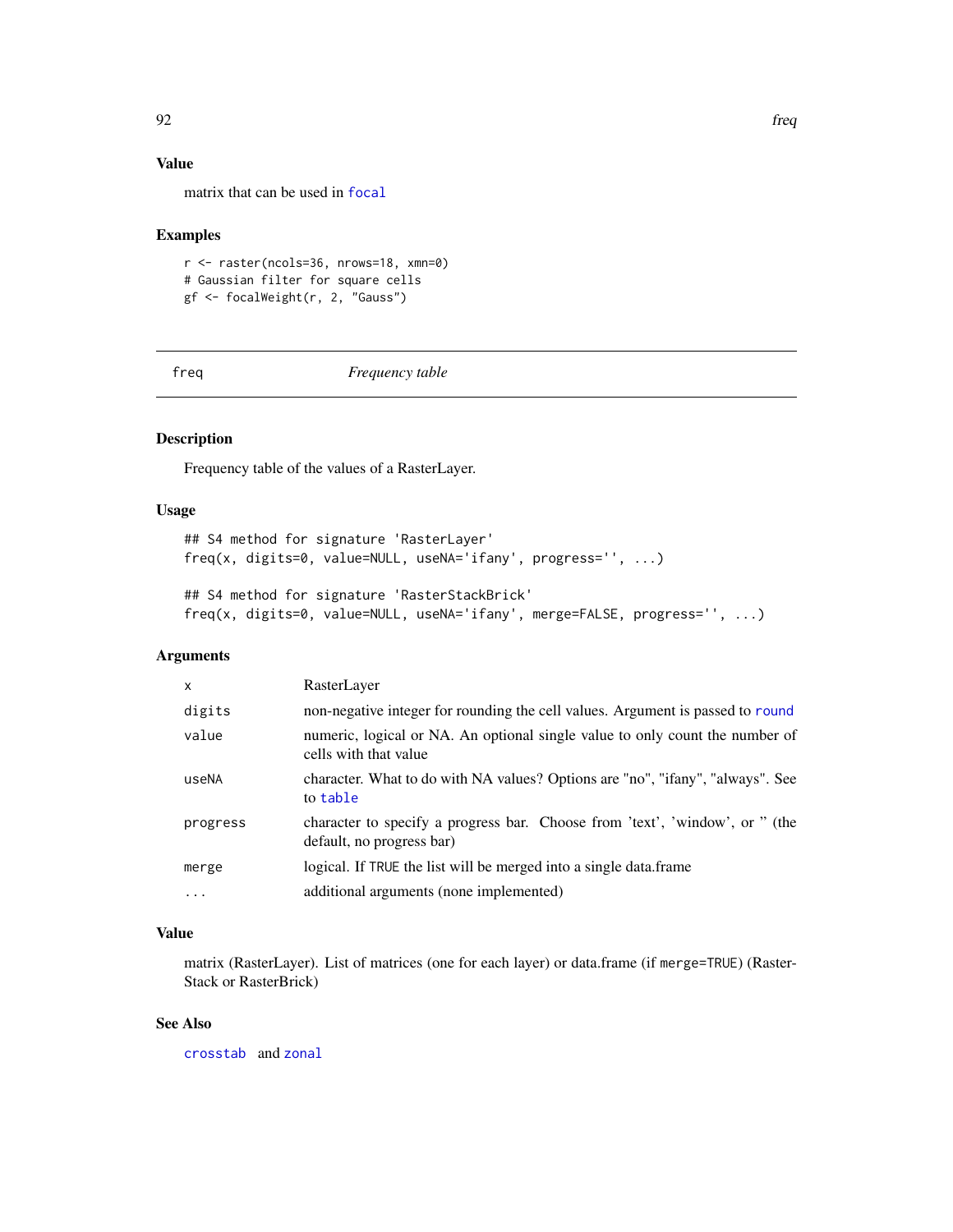# Gain and offset 93

## Examples

```
r <- raster(nrow=18, ncol=36)
r[] <- runif(ncell(r))
r[1:5] <- NA
r <- r * r * r * 5
freq(r)
freq(r, value=2)
s <- stack(r, r*2, r*3)
freq(s, merge=TRUE)
```
Gain and offset *Gain and offset of values on file*

#### Description

These functions can be used to get or set the gain and offset parameters used to transform values when reading them from a file. The gain and offset parameters are applied to the raw values using the formula below:

value <- value \* gain + offset

The default value for gain is 1 and for offset is 0. 'gain' is sometimes referred to as 'scale'.

Note that setting gain and/or offset are intended to be used with values that are stored in a file. For a Raster\* object with values in memory, assigning gain or offset values will lead to the inmediate computation of new values; in such cases it would be clearer to use [Arith-methods](#page-21-0).

## Usage

```
gain(x)
gain(x) <- value
offs(x)
offs(x) \leftarrow value
```
#### Arguments

| x     | Raster* object       |
|-------|----------------------|
| value | Single numeric value |

# Value

Raster\* object or numeric value(s)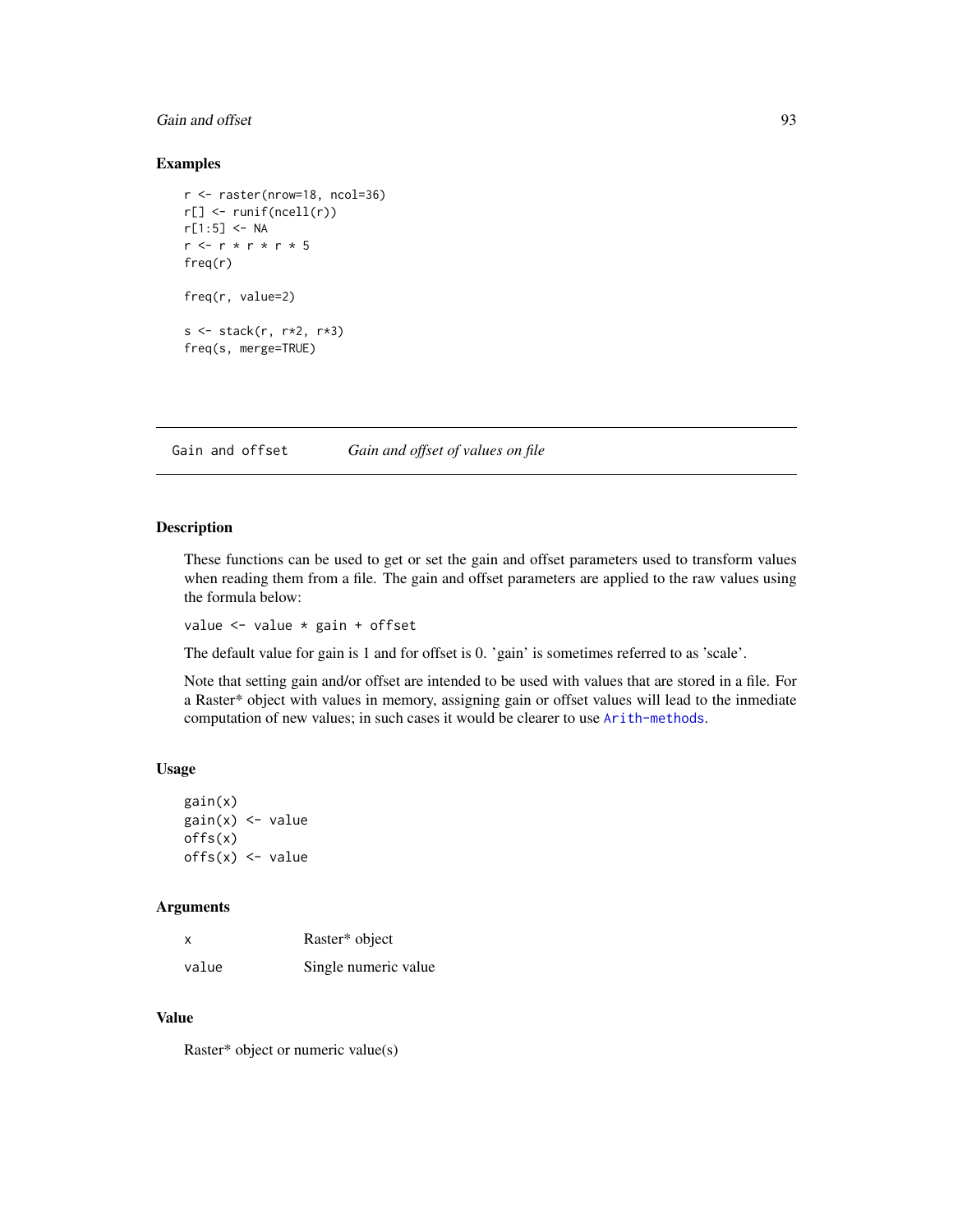## Examples

```
r <- raster(system.file("external/test.grd", package="raster"))
gain(r)
offs(r)
r[1505:1510]
gain(r) <- 10
offs(r) <- 5
r[1505:1510]
```
geom *Get the coordinates of a vector type Spatial\* object*

#### Description

Extract the coordinates of a Spatial object

### Usage

```
## S4 method for signature 'SpatialPolygons'
geom(x, sepNA=FALSE, ...)
```
#### Arguments

|          | SpatialPolygons*, SpatialLines*, or SpatialPoints* object           |
|----------|---------------------------------------------------------------------|
| sepNA    | logical. If TRUE, geometries are separated by an row with NA values |
| $\cdots$ | additional arguments, none implemented                              |

# Value

Matrix with 6, (5 SpatialLines), or 3 (SpatialPoints) columns. object (sequential object number) part (sequential part number within the object; not for SpatialPoints), cump (cumulative part number; not for SpatialPoints), hole (is this a hole or not; only for SpatialPolygons), x (x coordinate or longitude), y (y coordinate or latitude)

## See Also

[coordinates](#page-0-0), [geometry](#page-0-0)

```
if (require(rgdal) & require(rgeos)) {
p <- shapefile(system.file("external/lux.shp", package="raster"))
x \leftarrow \text{geom}(p)}
```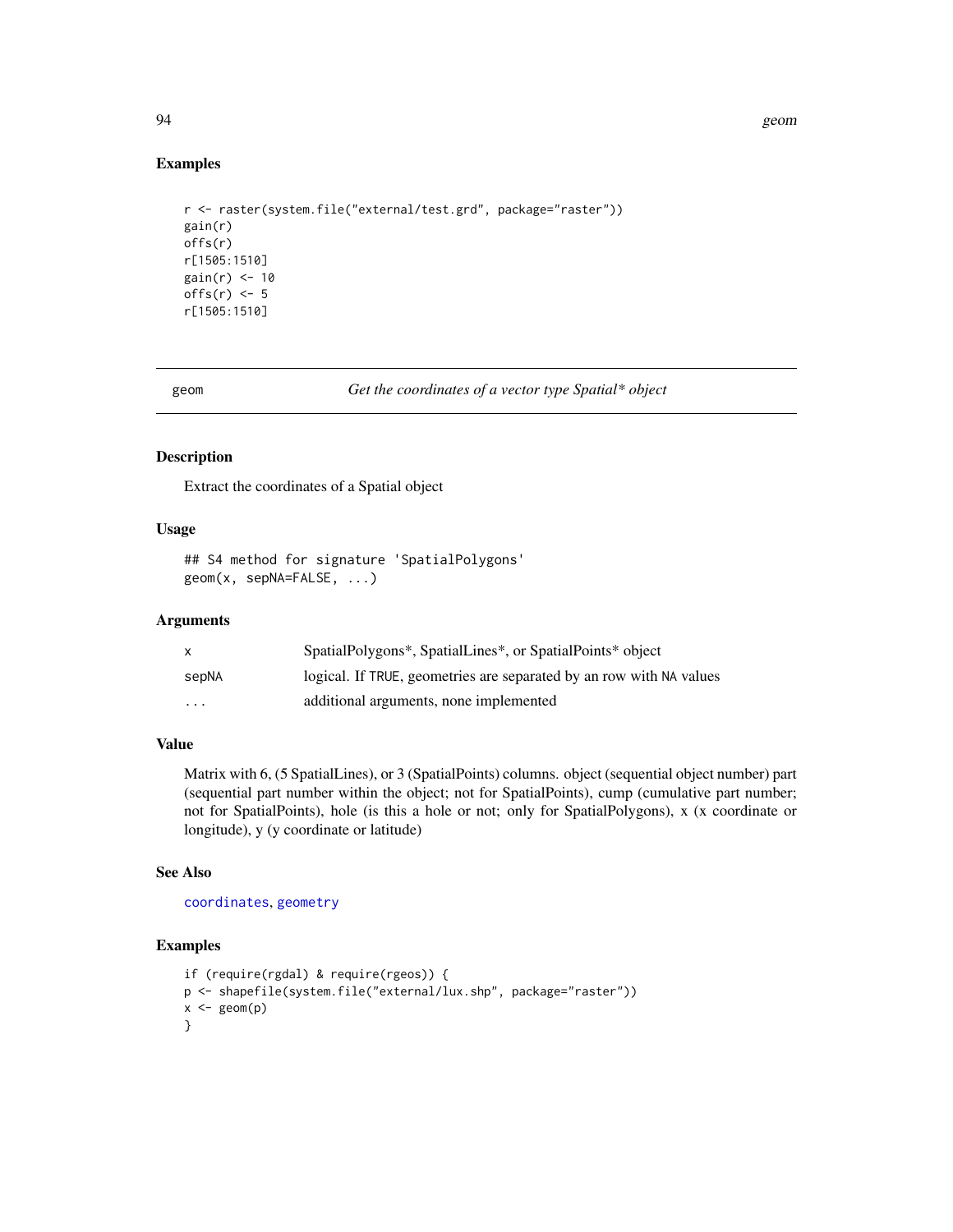Get geographic data for anywhere in the world. Data are read from files that are first downloaded if necessary. Function ccodes returns country names and the ISO codes

## Usage

```
getData(name, download=TRUE, path='', ...)
ccodes()
```
## Arguments

| name     | Data set name, currently supported are 'GADM', 'countries', 'SRTM', 'alt', and<br>'worldclim'. See Details for more info |
|----------|--------------------------------------------------------------------------------------------------------------------------|
| download | Logical. If TRUE data will be downloaded if not locally available                                                        |
| path     | Character. Path name indicating where to store the data. Default is the current<br>working directory                     |
| $\cdots$ | Additional required (!) parameters. These are data set specific. See Details                                             |

#### Details

'alt' stands for altitude (elevation); the data were aggregated from SRTM 90 m resolution data between -60 and 60 latitude. 'GADM' is a database of global administrative boundaries. 'worldclim' is a database of global interpolated climate data. 'SRTM' refers to the hole-filled CGIAR-SRTM (90 m resolution). 'countries' has polygons for all countries at a higher resolution than the 'wrld\_simpl' data in the maptools pacakge .

If name is 'alt' or 'GADM' you must provide a 'country=' argument. Countries are specified by their 3 letter ISO codes. Use getData('ISO3') to see these codes. In the case of GADM you must also provide the level of administrative subdivision (0=country, 1=first level subdivision). In the case of alt you can set 'mask' to FALSE. If it is TRUE values for neighbouring countries are set to NA. For example:

getData('GADM', country='FRA', level=1)

getData('alt', country='FRA', mask=TRUE)

If name is 'SRTM' you must provide 'lon' and 'lat' arguments (longitude and latitude). These should be single numbers somewhere within the SRTM tile that you want.

getData('SRTM', lon=5, lat=45)

If name='worldclim' you must also provide arguments var, and a resolution res. Valid variables names are 'tmin', 'tmax', 'prec' and 'bio'. Valid resolutions are 0.5, 2.5, 5, and 10 (minutes of a degree). In the case of res=0.5, you must also provide a lon and lat argument for a tile; for the lower resolutions global data will be downloaded. In all cases there are 12 (monthly) files for each variable except for 'bio' which contains 19 files.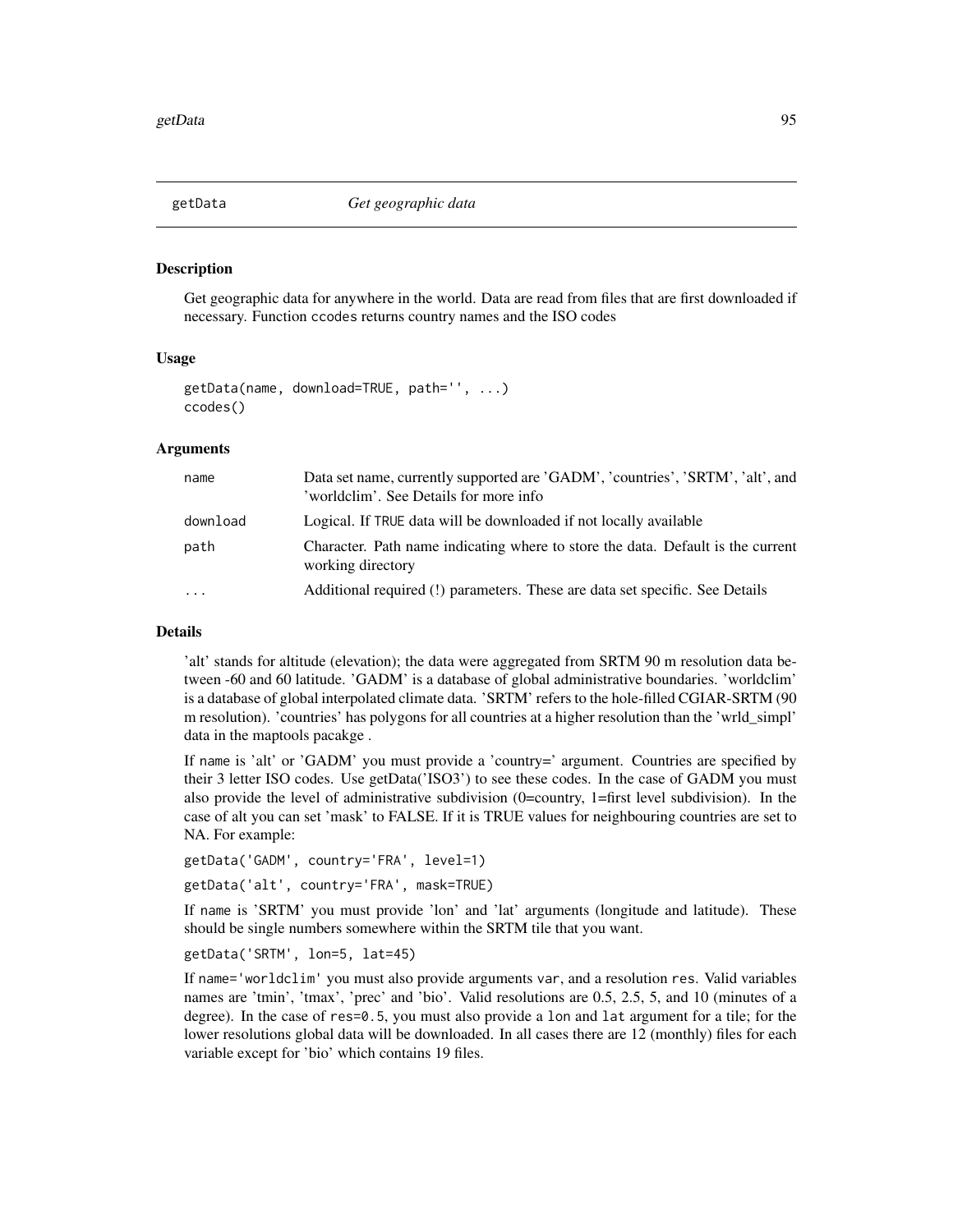getData('worldclim', var='tmin', res=0.5, lon=5, lat=45)

getData('worldclim', var='bio', res=10)

To get (projected) future climate data (CMIP5), you must provide arguments var and res as above. Only resolutions 2.5, 5, and 10 are currently available. In addition, you need to provide model, rcp and year. For example,

getData('CMIP5', var='tmin', res=10, rcp=85, model='AC', year=70)

function (var, model, rcp, year, res, lon, lat, path, download = TRUE)

'model' should be one of "AC", "BC", "CC", "CE", "CN", "GF", "GD", "GS", "HD", "HG", "HE", "IN", "IP", "MI", "MR", "MC", "MP", "MG", or "NO".

'rcp' should be one of 26, 45, 60, or 85.

'year' should be 50 or 70

Not all combinations are available. See www.worldclim.org for details.

#### Value

A spatial object (Raster\* or Spatial\*)

#### References

<http://www.worldclim.org> <http://www.gadm.org> <http://srtm.csi.cgiar.org/> <http://diva-gis.org/gdata>

<span id="page-95-0"></span>getValues *Get raster cell values*

#### Description

getValues returns all values or the values for a number of rows of a Raster\* object. Values returned for a RasterLayer are a vector. The values returned for a RasterStack or RasterBrick are always a matrix, with the rows representing cells, and the columns representing layers

values is a shorthand version of getValues (for all rows).

```
getValues(x, row, nrows, ...)
values(x, \ldots)
```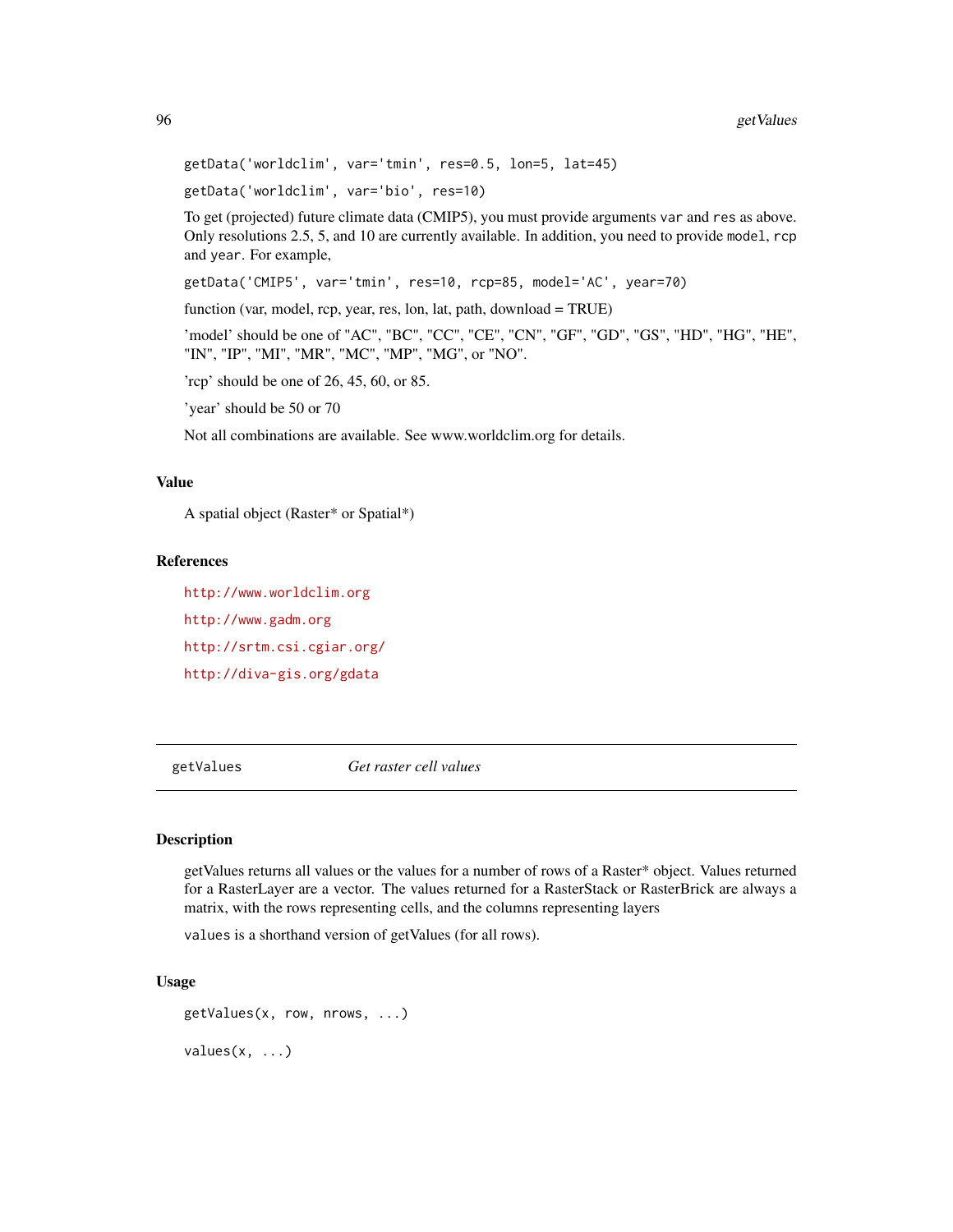# getValuesBlock 97

## Arguments

| $\mathsf{x}$            | Raster <sup>*</sup> object                                                                                                                                    |
|-------------------------|---------------------------------------------------------------------------------------------------------------------------------------------------------------|
| row                     | Numeric. Row number, should be between 1 and $nrow(x)$ , or missing in which<br>case all values are returned                                                  |
| nrows                   | Numeric. Number of rows. Should be an integer $> 0$ , or missing                                                                                              |
| $\cdot$ $\cdot$ $\cdot$ | Additional arguments. When x is a RasterLayer: format to specify the output<br>format. Either "matrix" or, the default "", in which case a vector is returned |

## Value

vector or matrix of raster values

### See Also

[getValuesBlock,](#page-96-0) [getValuesFocal,](#page-97-0) [setValues](#page-186-0)

# Examples

```
r <- raster(system.file("external/test.grd", package="raster"))
r
v <- getValues(r)
length(v)
head(v)
getValues(r, row=10)
```
<span id="page-96-0"></span>getValuesBlock *Get a block of raster cell values*

## Description

getValuesBlock returns values for a block (rectangular area) of values of a Raster\* object.

```
## S4 method for signature 'RasterLayer'
getValuesBlock(x, row=1, rows=1, col=1, ncols=(ncol(x)-col+1), format='')## S4 method for signature 'RasterBrick'
getValuesBlock(x, row=1, nrows=1, col=1, ncols=(ncol(x)-col+1), lyrs)
## S4 method for signature 'RasterStack'
getValuesBlock(x, row=1, nrows=1, col=1, ncols=(ncol(x)-col+1), lyrs)
```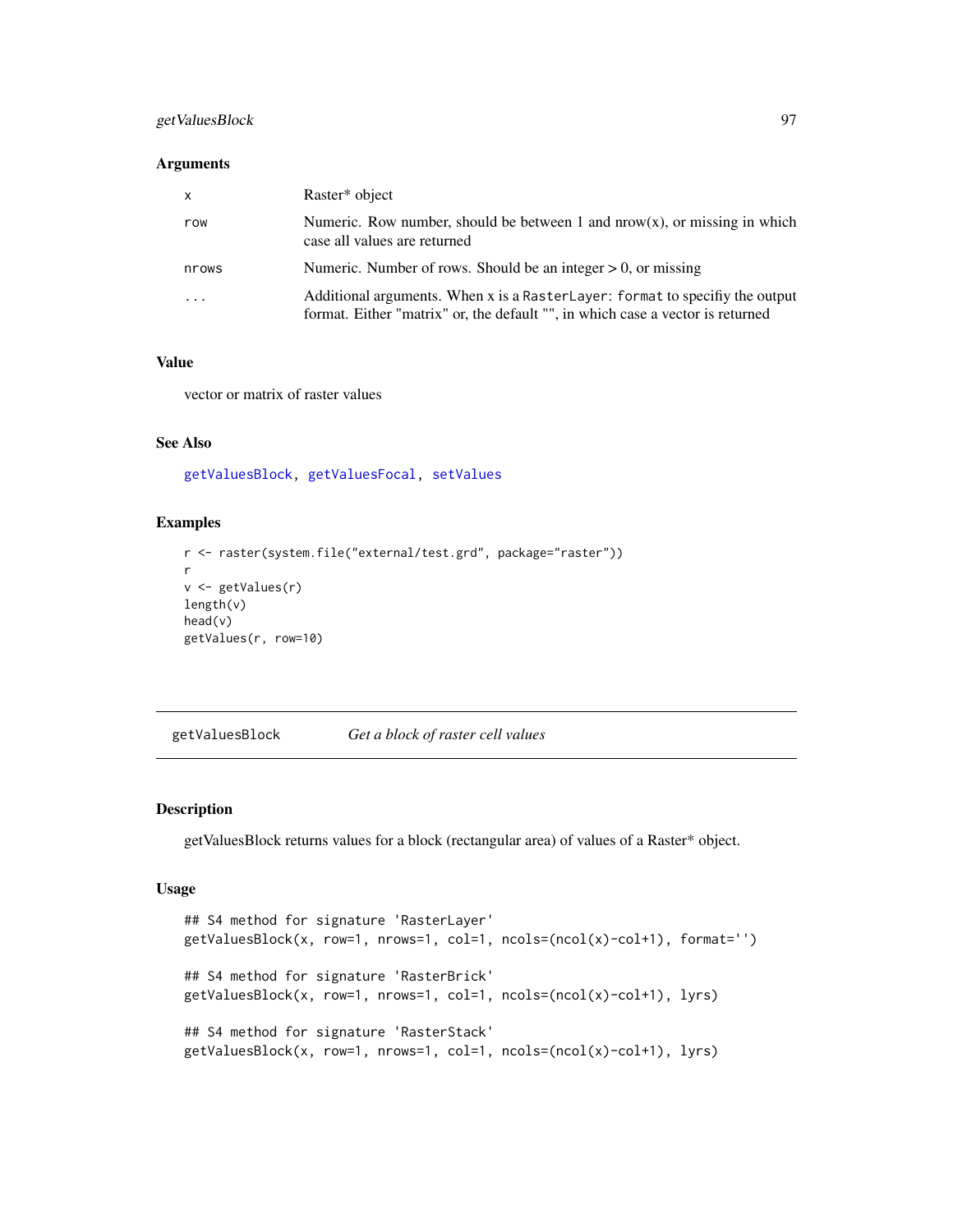#### Arguments

| $\mathsf{x}$ | Raster* object                                                                                    |
|--------------|---------------------------------------------------------------------------------------------------|
| row          | positive integer. Row number to start from, should be between 1 and $now(x)$                      |
| nrows        | postive integer. How many rows? Default is 1                                                      |
| col          | postive integer. Column number to start from, should be between 1 and $ncol(x)$                   |
| ncols        | postive integer. How many columns? Default is the number of colums left after<br>the start column |
| format       | character. If format='matrix', a matrix is returned instead of a vector                           |
| lyrs         | integer (vector). Which layers? Default is all layers $(1:nlayers(x))$                            |

## Value

matrix or vector (if (x=RasterLayer), unless format='matrix')

# See Also

## [getValues](#page-95-0)

## Examples

```
r <- raster(system.file("external/test.grd", package="raster"))
b <- getValuesBlock(r, row=100, nrows=3, col=10, ncols=5)
b
b <- matrix(b, nrow=3, ncol=5, byrow=TRUE)
b
logo <- brick(system.file("external/rlogo.grd", package="raster"))
getValuesBlock(logo, row=35, nrows=3, col=50, ncols=3, lyrs=2:3)
```
<span id="page-97-0"></span>getValuesFocal *Get focal raster cell values*

#### Description

This function returns a matrix (or matrices) for all focal values of a number of rows of a Raster\* object

```
## S4 method for signature 'Raster'
getValuesFocal(x, row, nrows, ngb, names=FALSE, padValue=NA, array=FALSE, ...)
```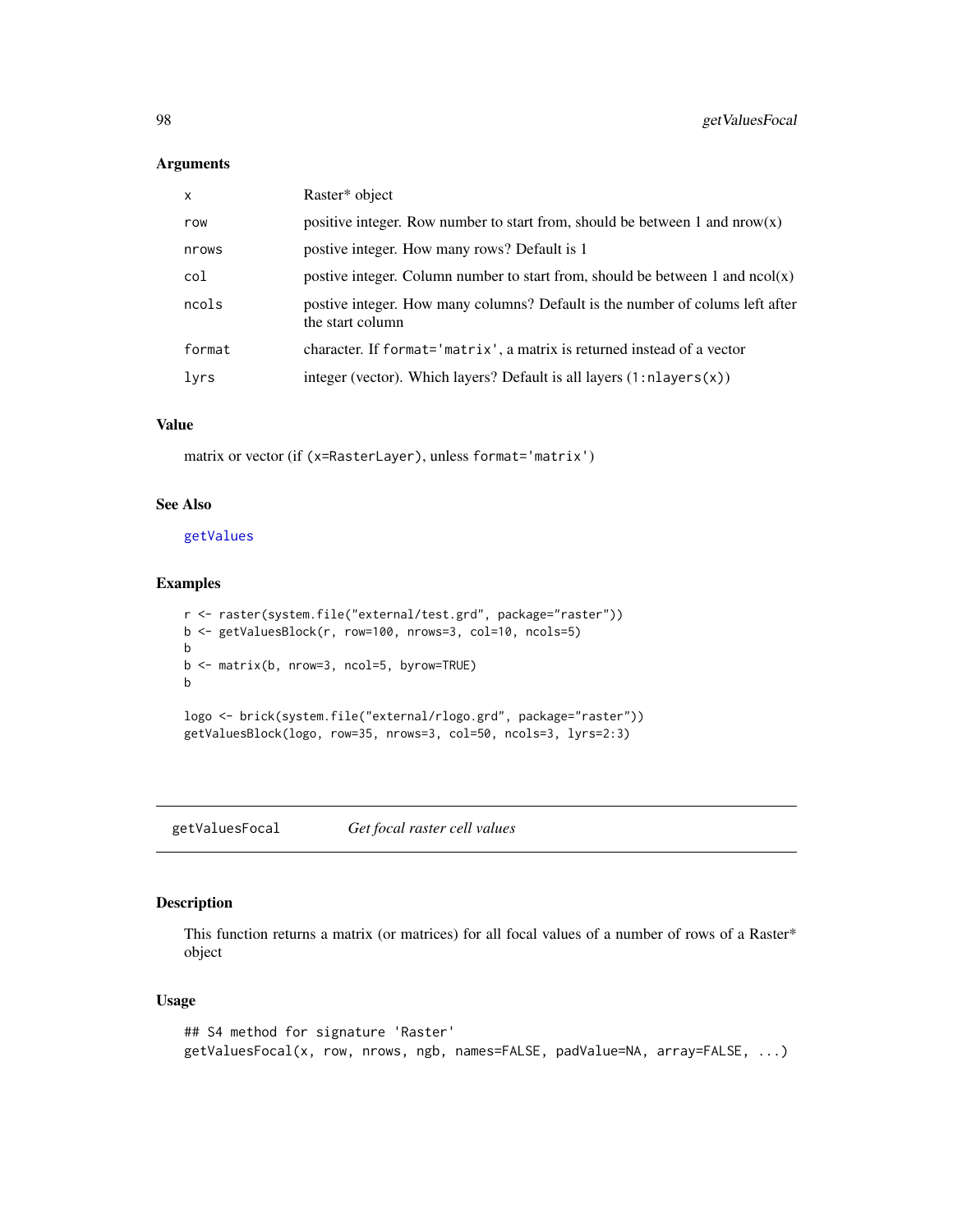# gridDistance 99

#### Arguments

| x         | Raster* object                                                                                                                                         |
|-----------|--------------------------------------------------------------------------------------------------------------------------------------------------------|
| row       | Numeric. Row number, should be between 1 and $nrow(x)$ . Can be omitted to<br>get all rows                                                             |
| nrows     | Numeric. Number of rows, should be a positive integer smaller than row+nrow(x).<br>Should be omitted if row is omitted                                 |
| ngb       | Neighbourhood size. Either a single integer or a vector of two integers c(nrow, ncol)                                                                  |
| names     | logical. If TRUE, the matrix returned has row and column names                                                                                         |
| padValue  | numeric. The value of the cells of the "padded" rows and columns. That is<br>'virtual' values for cells within a neighbourhood, but outside the raster |
| array     | logical. If TRUE and x has multiple layers, an array is returned in stead of a list<br>of matrices                                                     |
| $\ddotsc$ | additional arguments (none implemented)                                                                                                                |

## Value

If x has a single layer, a matrix with one row for each focal cell, and one column for each neighbourhood cell around it.

If x has multiple layers, an array (if array=TRUE) or a list of such matrices (one list element (matrix) for each layer)

## See Also

[getValues,](#page-95-0) [focal](#page-88-0)

#### Examples

```
r <- raster(nr=5, nc=5, crs='+proj=utm +zone=12')
r[] <- 1:25
as.matrix(r)
getValuesFocal(r, row=1, nrows=2, ngb=3, names=TRUE)
getValuesFocal(stack(r,r), row=1, nrows=1, ngb=3, names=TRUE, array=TRUE)
```
gridDistance *Distance on a grid*

# Description

The function calculates the distance to cells of a RasterLayer when the path has to go through the centers of neighboring raster cells (currently only implemented as a 'queen' case in which cells have 8 neighbors).

The distance is in meters if the coordinate reference system (CRS) of the RasterLayer is longitude/latitude (+proj=longlat) and in the units of the CRS (typically meters) in other cases.

Distances are computed by summing local distances between cells, which are connected with their neighbours in 8 directions.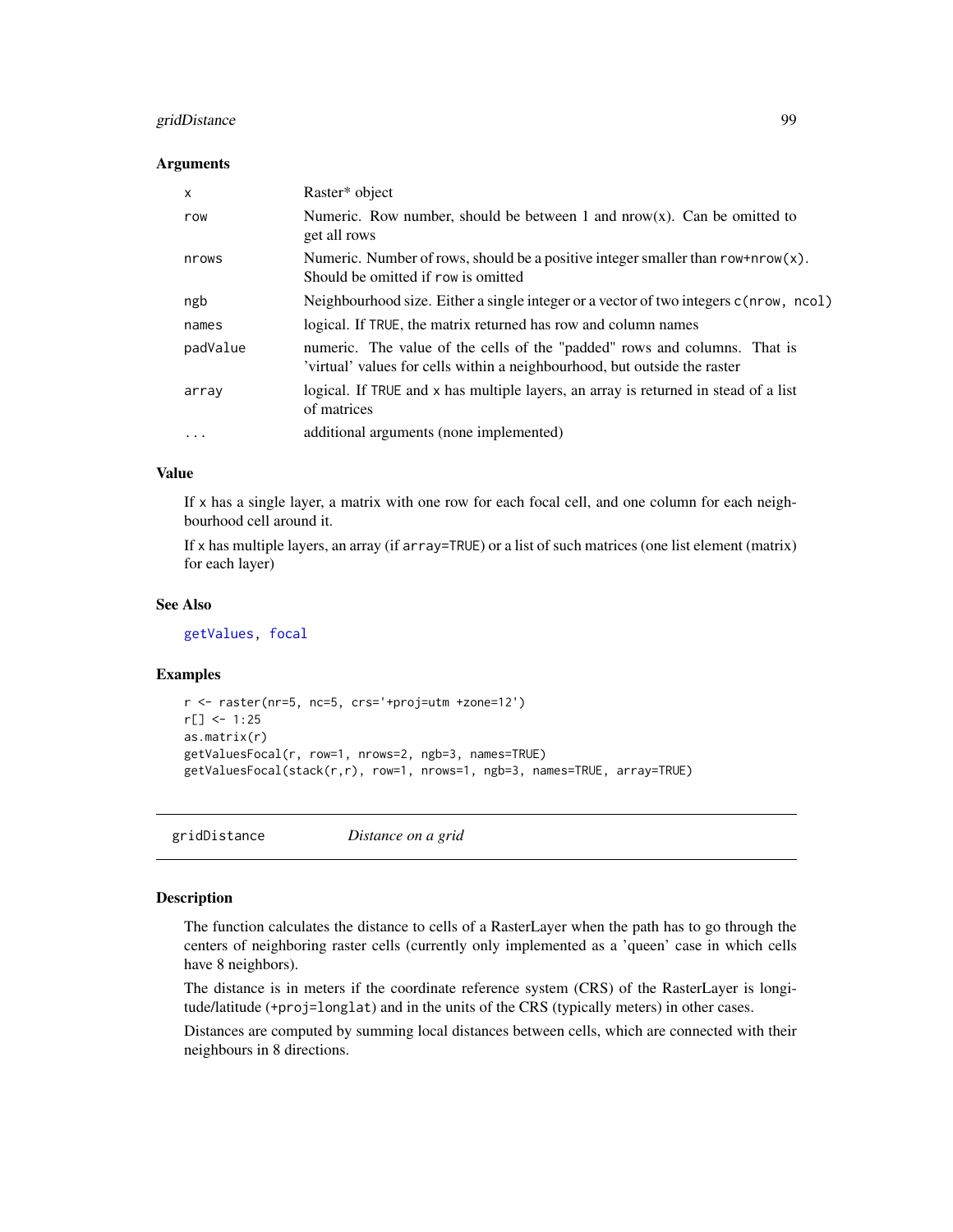#### Usage

```
## S4 method for signature 'RasterLayer'
gridDistance(x, origin, omit=NULL, filename="", ...)
```
# Arguments

| RasterLayer                                                  |
|--------------------------------------------------------------|
| value(s) of the cells from which the distance is calculated  |
| $value(s)$ of the cells which cannot be traversed (optional) |
| character, output filename (optional)                        |
| additional arguments as for writeRaster                      |
|                                                              |

#### Details

If the RasterLayer to be processed is big, it will be processed in chunks. This may lead to errors in the case of complex objects spread over different chunks (meandering rivers, for instance). You can try to solve these issues by varying the chunk size, see function setOptions().

# Value

RasterLayer

## Author(s)

Jacob van Etten and Robert J. Hijmans

## See Also

See [distance](#page-67-0) for 'as the crow flies' distance. Additional distance measures and options (directions, cost-distance) are available in the 'gdistance' package.

```
#world lon/lat raster
r <- raster(ncol=10,nrow=10)
r[] <- 1
r[48] < - 2r[66:68] < -3d <- gridDistance(r,origin=2,omit=3)
plot(d)
#UTM small area
projection(r) <- "+proj=utm +zone=15 +ellps=GRS80 +datum=NAD83 +units=m +no_defs"
d <- gridDistance(r,origin=2,omit=3)
plot(d)
```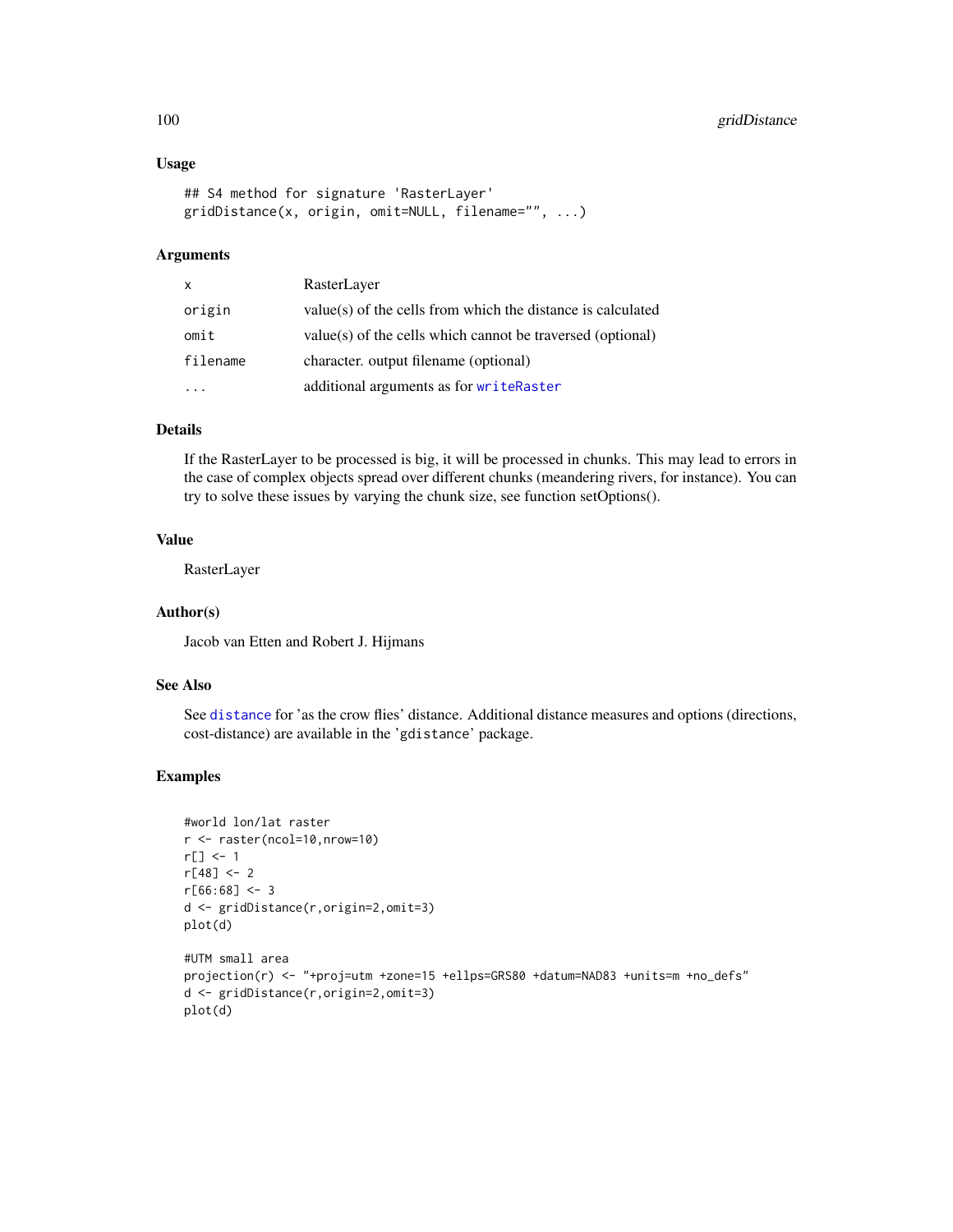Write header files to use together with raster binary files to read the data in other applications.

# Usage

hdr(x, format, extension='.wld')

## Arguments

| X         | RasterLayer or RasterBrick object associated with a binary values file on disk                           |
|-----------|----------------------------------------------------------------------------------------------------------|
| format    | Type of header file: 'VRT', 'BIL', 'ENVI', 'ErdasRaw', 'IDRISI', 'SAGA',<br>'RASTER'. 'WORLDFILE'. 'PRJ' |
| extension | File extension, only used with an ESRI worldfile (format='WORLDFILE')                                    |

# Details

The RasterLayer object must be associated with a file on disk.

You can use [writeRaster](#page-215-0) to save a existing file in another format. But if you have a file in a 'raster' format (or similar), you can also only export a header file, and use the data file (.gri) that already exists. The function can write a VRT (GDAL virtual raster) header (.vrt); an ENVI or BIL header (.hdr) file; an Erdas Raw (.raw) header file; an IDRISI (.rdc) or SAGA (.sgrd). This (hopefully) allows for reading the binary data (.gri), perhaps after changing the file extension, in other programs such as ENVI or ArcGIS.

# See Also

[writeRaster](#page-215-0), [writeGDAL](#page-0-0)

```
r <- raster(system.file("external/test.grd", package="raster"))
r <- writeRaster(r, filename='export.grd', overwrite=TRUE)
hdr(r, format="ENVI")
```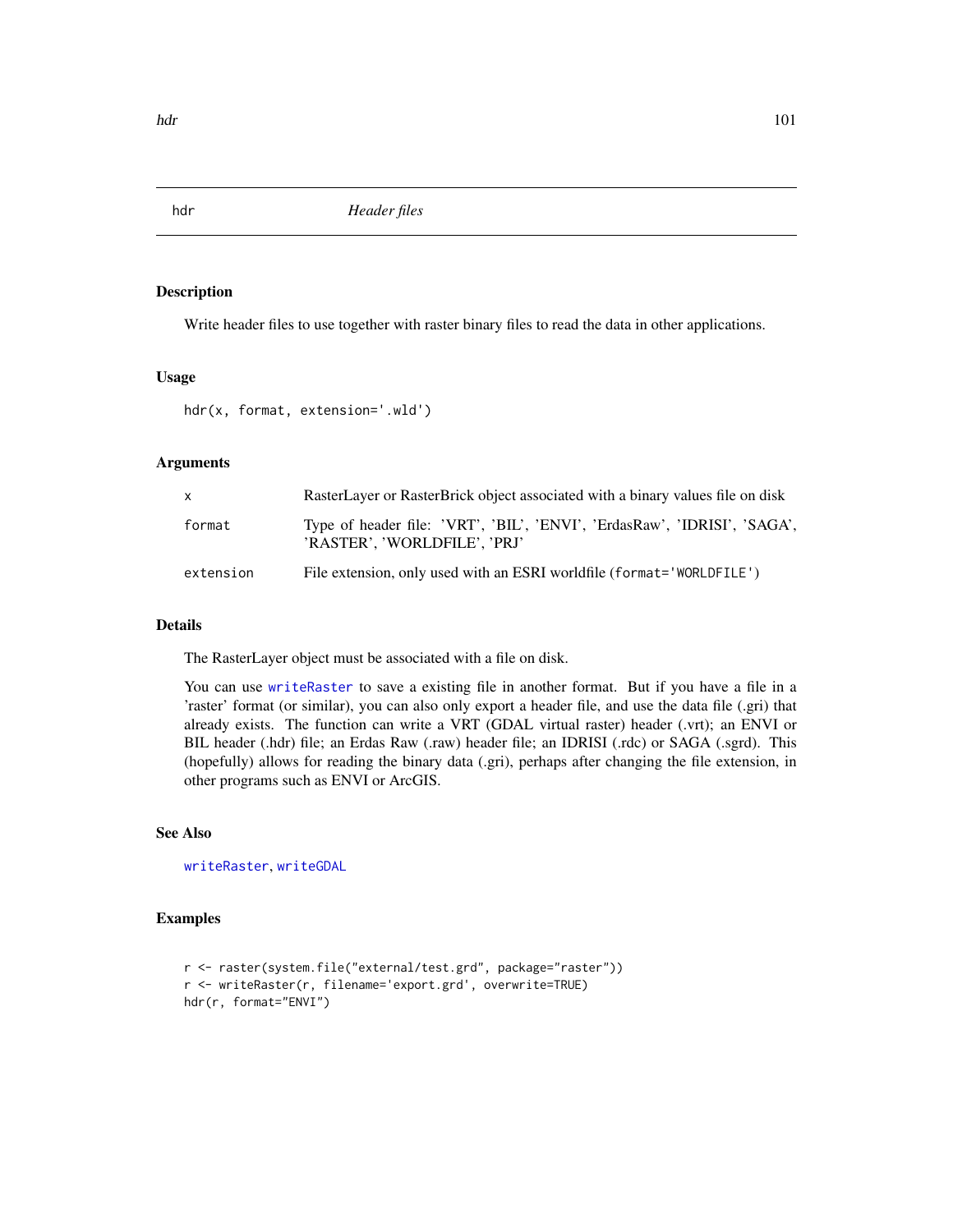Show the head (first rows/columns) or tail (last rows/columns) of the cell values of a Raster\* object.

#### Usage

 $head(x, \ldots)$ tail $(x, \ldots)$ 

## Arguments

| x                       | Raster* object                                                                                                                                                                                   |
|-------------------------|--------------------------------------------------------------------------------------------------------------------------------------------------------------------------------------------------|
| $\cdot$ $\cdot$ $\cdot$ | Additional arguments: $rows=10$ and $cols=20$ , to set the maximum number of<br>rows and columns that are shown. For RasterStack and RasterBrick objects there<br>is an additional argument lyrs |
|                         |                                                                                                                                                                                                  |

#### Value

matrix

## See Also

[getValuesBlock](#page-96-0)

## Examples

```
r <- raster(nrow=25, ncol=25)
r[] = 1:ncell(r)head(r)
tail(r, \text{cols}=10, \text{rows}=5)
```
hillShade *Hill shading*

## Description

Compute hill shade from slope and aspect layers (both in radians). Slope and aspect can be computed with function [terrain](#page-202-0).

A hill shade layer is often used as a backdrop on top of which another, semi-transparent, layer is drawn.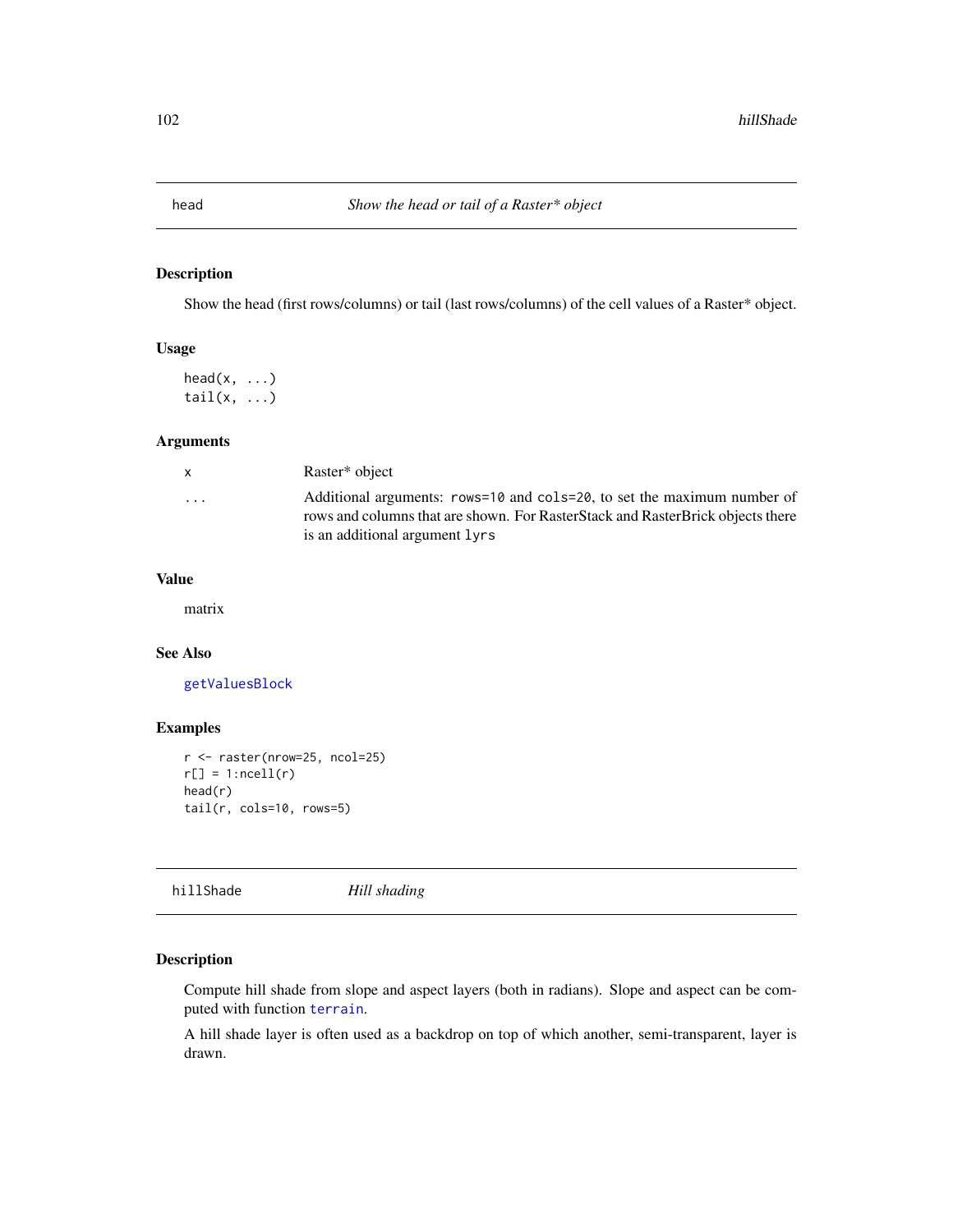#### hillShade 103

# Usage

hillShade(slope, aspect, angle=45, direction=0, filename='', normalize=FALSE, ...)

# Arguments

| slope     | RasterLayer object with slope values (in radians)                                                |
|-----------|--------------------------------------------------------------------------------------------------|
| aspect    | RasterLayer object with aspect values (in radians)                                               |
| angle     | The the elevation angle of the light source (sun), in degrees                                    |
| direction | The direction (azimuth) angle of the light source (sun), in degrees                              |
| filename  | Character. Optional filename                                                                     |
| normalize | Logical. If TRUE, values below zero are set to zero and the results are multiplied<br>with $255$ |
| $\cdot$   | Standard additional arguments for writing RasterLayer files                                      |

# Author(s)

Andrew Bevan, Robert J. Hijmans

## References

Horn, B.K.P., 1981. Hill shading and the reflectance map. Proceedings of the IEEE 69(1):14-47

## See Also

## [terrain](#page-202-0)

## Examples

```
## Not run:
alt <- getData('alt', country='CHE')
slope <- terrain(alt, opt='slope')
aspect <- terrain(alt, opt='aspect')
hill <- hillShade(slope, aspect, 40, 270)
plot(hill, col=grey(0:100/100), legend=FALSE, main='Switzerland')
plot(alt, col=rainbow(25, alpha=0.35), add=TRUE)
```
## End(Not run)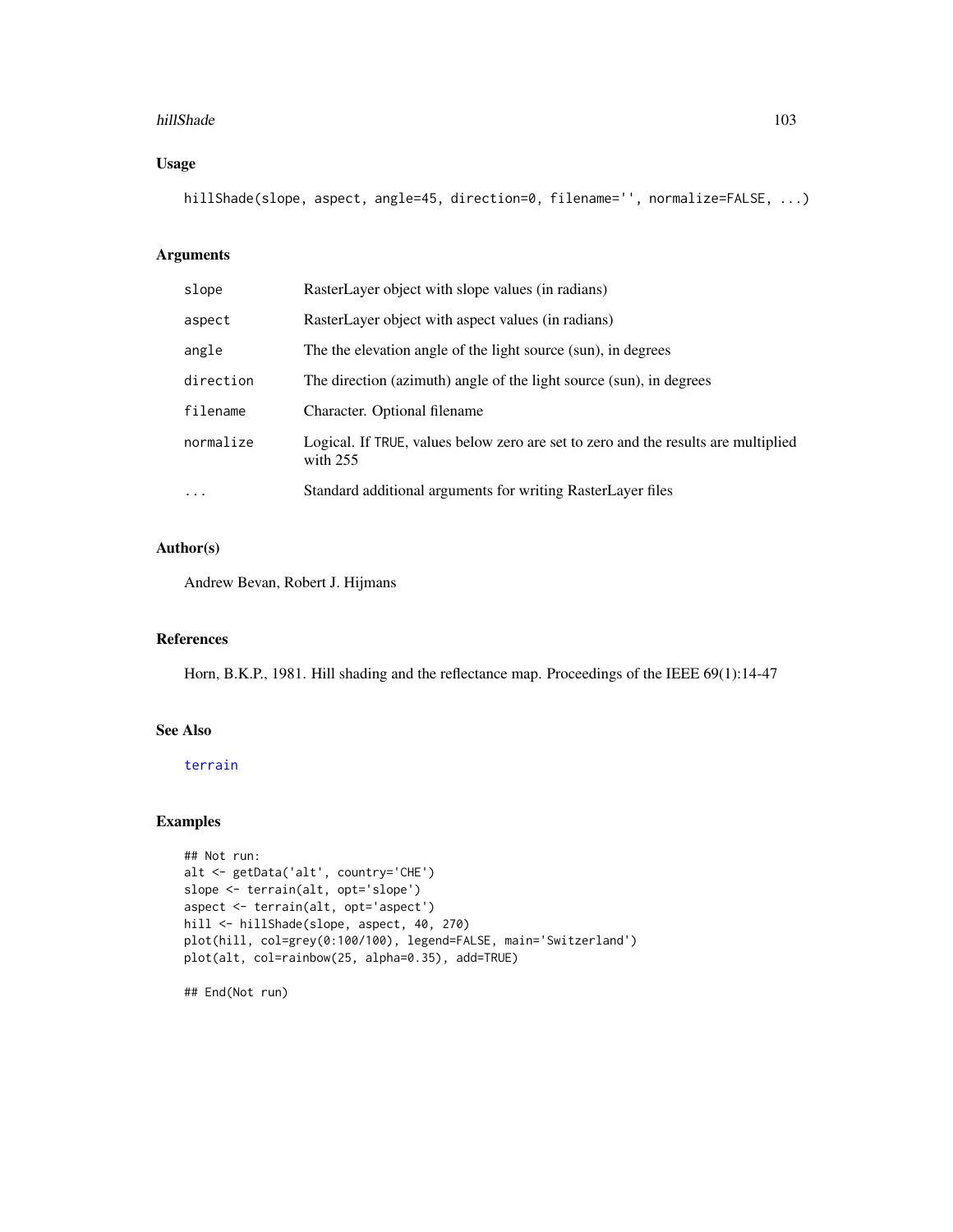<span id="page-103-0"></span>

Create a histogram of the values of a RasterLayer. For large datasets a sample is used.

# Usage

```
## S4 method for signature 'Raster'
hist(x, layer, maxpixels=100000, plot=TRUE, main, ...)
```
# Arguments

| $\mathsf{x}$ | Raster* object                                                                                                                        |
|--------------|---------------------------------------------------------------------------------------------------------------------------------------|
| laver        | integer (or character) to indicate layer number (or name). Can be used to subset<br>the layers to plot in a multilayer Raster* object |
| maxpixels    | integer. To regularly subsample very large objects                                                                                    |
| plot         | logical. Plot the histogram or only return the histogram values                                                                       |
| main         | character. Main title(s) for the plot. Default is the value of names                                                                  |
| $\ddotsc$    | Additional arguments. See under Methods and at hist                                                                                   |
|              |                                                                                                                                       |

# Value

This function is principally used for the side-effect of plotting a histogram, but it also returns an S3 object of class 'histogram' (invisibly if plot=TRUE).

# See Also

[pairs,](#page-134-0) [boxplot](#page-33-0)

```
r1 <- raster(nrows=50, ncols=50)
r1 <- setValues(r1, runif(ncell(r1)))
r2 <- setValues(r1, runif(ncell(r1)))
rs <- r1 + r2
rp <- r1 * r2
par(mfrow=c(2,2))
plot(rs, main='sum')
plot(rp, main='product')
hist(rs)
a = hist(rp)a
```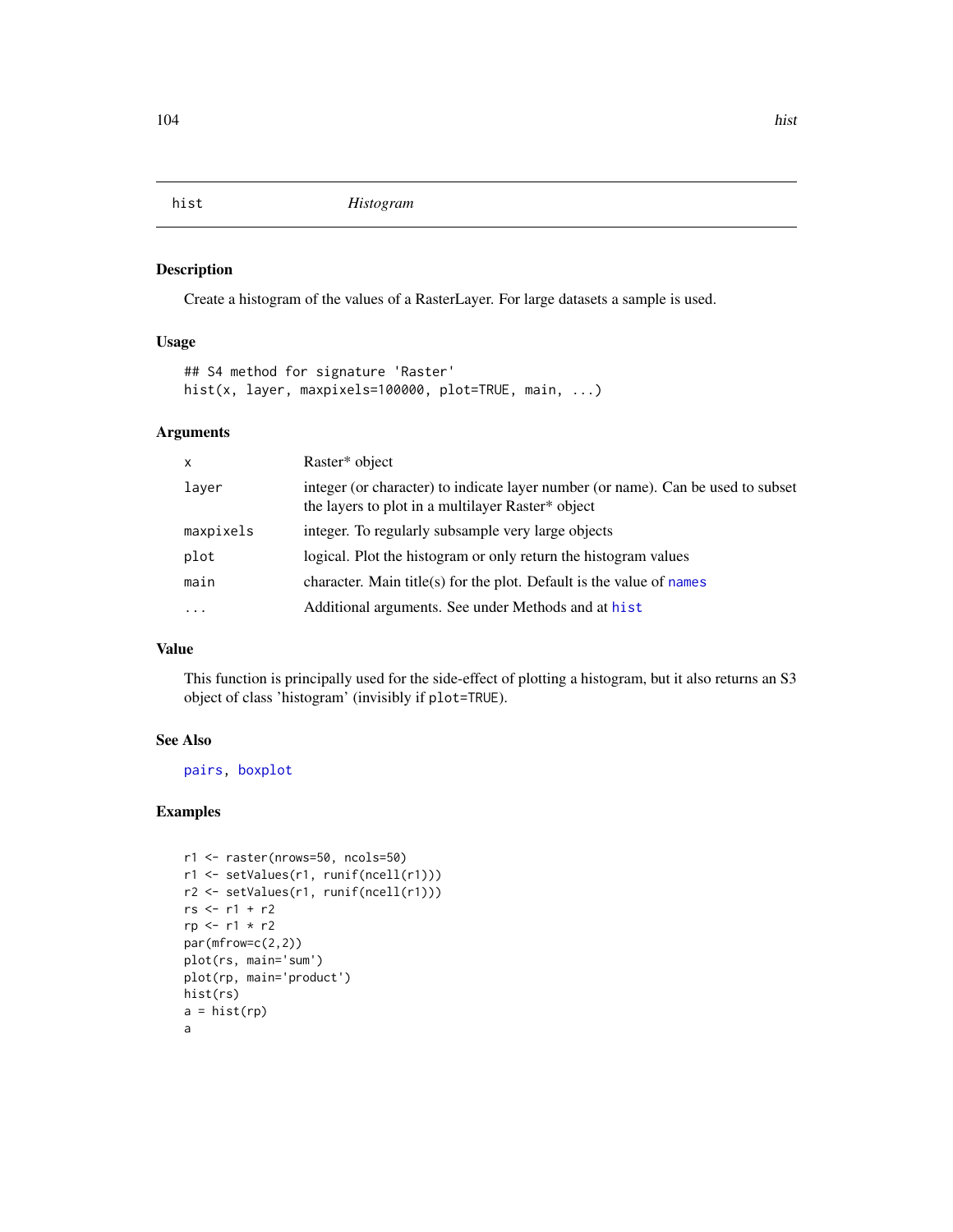<span id="page-104-0"></span>

Create an "image" type plot of a RasterLayer. This is an implementation of a generic function in the graphics package. In most cases the [plot](#page-136-0) function would be preferable because it produces a legend (and has some additional options).

## Usage

```
image(x, \ldots)## S4 method for signature 'RasterLayer'
image(x, maxpixels=500000, useRaster=TRUE, ...)
## S4 method for signature 'RasterStackBrick'
image(x, y=1, maxpixels=100000, useRaster=TRUE, main, ...)
```
## Arguments

| $\mathsf{x}$ | Raster* object                                                                                                                                                                        |
|--------------|---------------------------------------------------------------------------------------------------------------------------------------------------------------------------------------|
| maxpixels    | integer > 0. Maximum number of cells to use for the plot. If $maxpixels < \text{ne}$ $l(x)$ ,<br>sampleRegular is used before plotting                                                |
| useRaster    | If TRUE, the rasterImage function is used for plotting. Otherwise the image func-<br>tion is used. This can be useful if raster Image does not work well on your system<br>(see note) |
| main         | character. Main plot title                                                                                                                                                            |
| $\cdot$      | Any argument that can be passed to image (graphics package)                                                                                                                           |
| y            | If x is a RasterStack or RasterBrick: integer, character (layer name(s)), or miss-<br>ing to select which layer(s) to plot                                                            |

# Note

raster uses [rasterImage](#page-0-0) from the graphics package. For unknown reasons this does not work on Windows Server and on a few versions of Windows XP. On that system you may need to use argument useRaster=FALSE to get a plot.

## See Also

[plot](#page-136-0), [image](#page-104-0), [contour](#page-54-0)

```
r <- raster(system.file("external/test.grd", package="raster"))
image(r)
```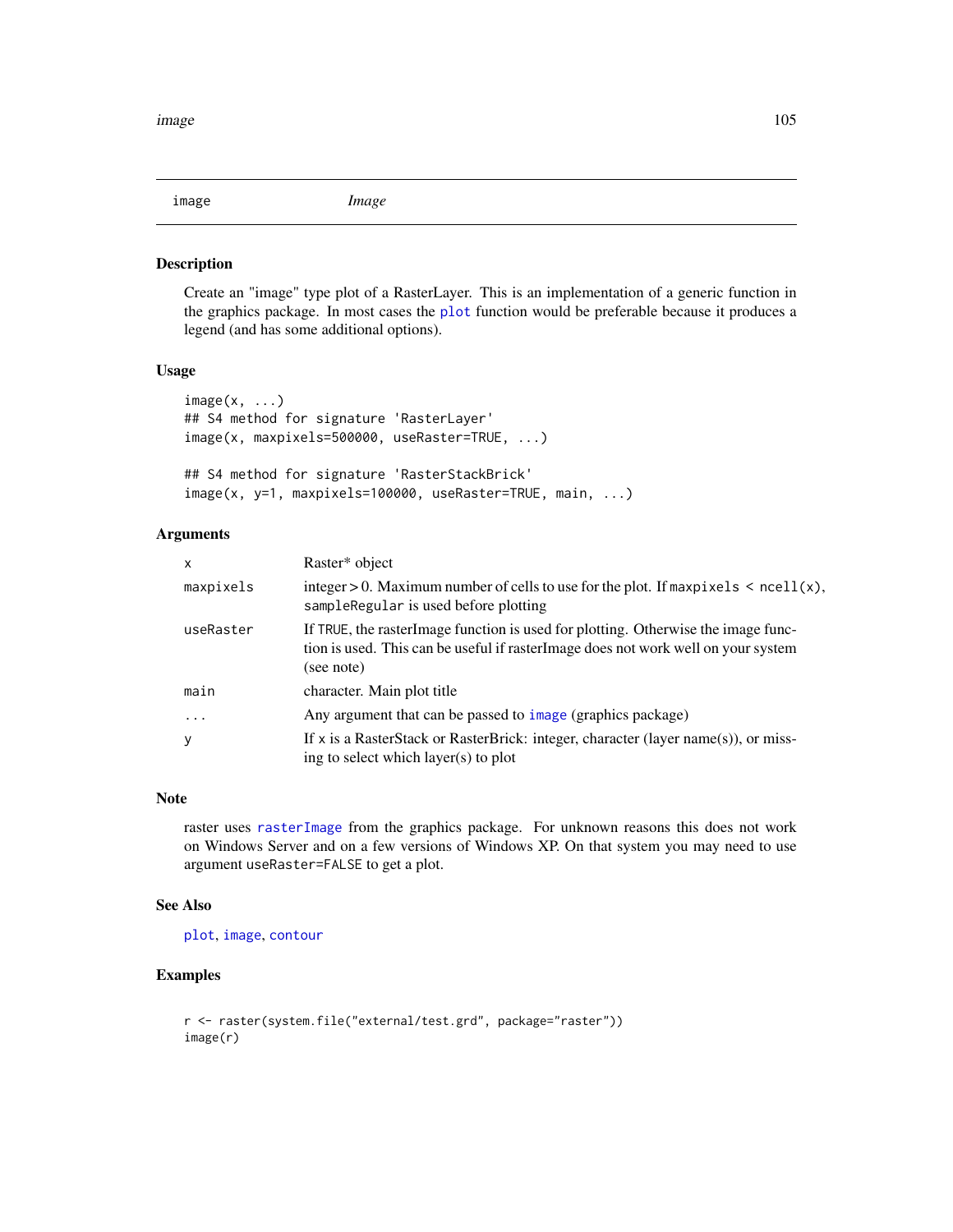This function reads '.ini' files. These are text file databases that are organized in [sections] containing pairs of "name = value".

#### Usage

```
readIniFile(filename, token='=', commenttoken=';', aslist=FALSE, case)
```
## Arguments

| filename     | Character. Filename of the .ini file                                                                                                                             |
|--------------|------------------------------------------------------------------------------------------------------------------------------------------------------------------|
| token        | Character. The character that separates the "name" (variable name) from the<br>"value"                                                                           |
| commenttoken | Character. This token and everything that follows on the same line is considered<br>a 'comment' that is not for machine consumption and is ignored in processing |
| aslist       | Logical. Should the values be returned as a list                                                                                                                 |
| case         | Optional. Function that operates on the text, such as toupper or tolower                                                                                         |

#### Details

This function allows for using inistrings that have "=" as part of a value (but the token cannot be part of the 'name' of a variable!). Sections can be missing.

#### Value

A n\*3 matrix of characters with columns: section, name, value; or a list if aslist=TRUE.

initialize *Intitialize a Raster object with values*

#### Description

Create a new RasterLayer with values reflecting a cell property: 'x', 'y', 'col', 'row', or 'cell'. Alternatively, a function can be used. In that case, cell values are initialized without reference to pre-existing values. E.g., initialize with a random number ( $fun=runif$  $fun=runif$ ). While there are more direct ways of achieving this for small objects (see examples) for which a vector with all values can be created in memory, the init function will also work for Raster\* objects with many cells.

#### Usage

 $init(x, fun, filename="", ...)$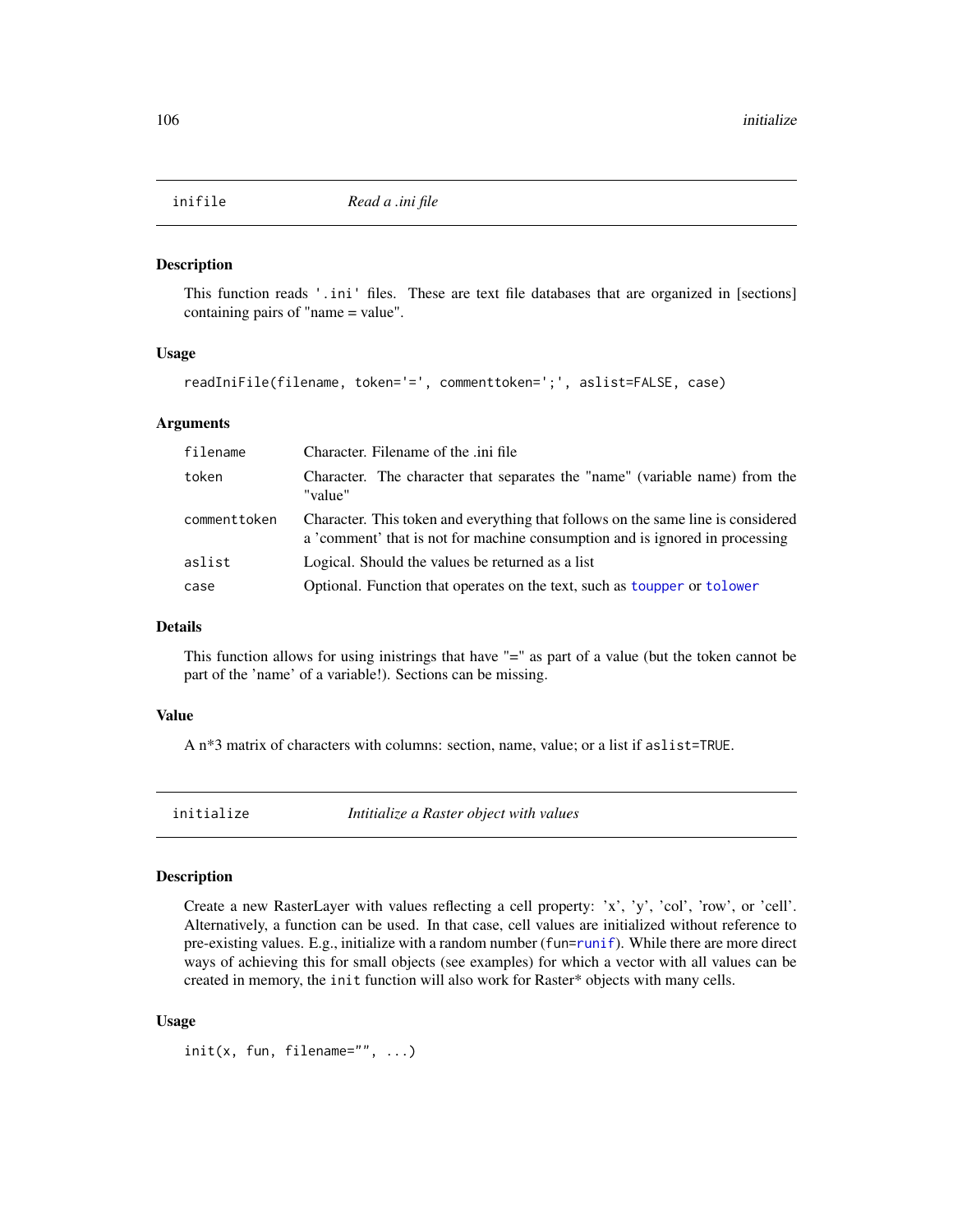# interpolate 107

# Arguments

| $\mathsf{x}$ | Raster* object                                                                                                                                                                                                                                                                                                                                                  |
|--------------|-----------------------------------------------------------------------------------------------------------------------------------------------------------------------------------------------------------------------------------------------------------------------------------------------------------------------------------------------------------------|
| fun          | function to be applied. This must be a function that can take the number of<br>cells as a single argument to return a vector of values with a length equal to the<br>number of cells, such as fun=runif. You can also supply one of the following<br>character values: 'x', 'y', 'row', 'col', or 'cell' to get the x or coordinate, row,<br>col or cell number |
| filename     | character. Optional output filename                                                                                                                                                                                                                                                                                                                             |
| .            | Additional arguments as for writeRaster                                                                                                                                                                                                                                                                                                                         |

# Value

RasterLayer

# Note

For backwards compatibility, the character values valid for fun can also be passed as named argument v

# Examples

```
r <- raster(ncols=36, nrows=18)
x <- init(r, fun='cell')
y <- init(r, fun=runif)
# there are different ways to set all values to 1
# for large rasters:
set1f \leftarrow function(x){rep(1, x)}
z1 <- init(r, fun=set1f, filename='test.grd', overwrite=TRUE)
# This is equivalent to (but not memory safe):
z2 <- setValues(r, rep(1, ncell(r)))
# or
r[] \leftarrow rep(1, \, ncell(r))# or
r[] <- 1
```
interpolate *Interpolate*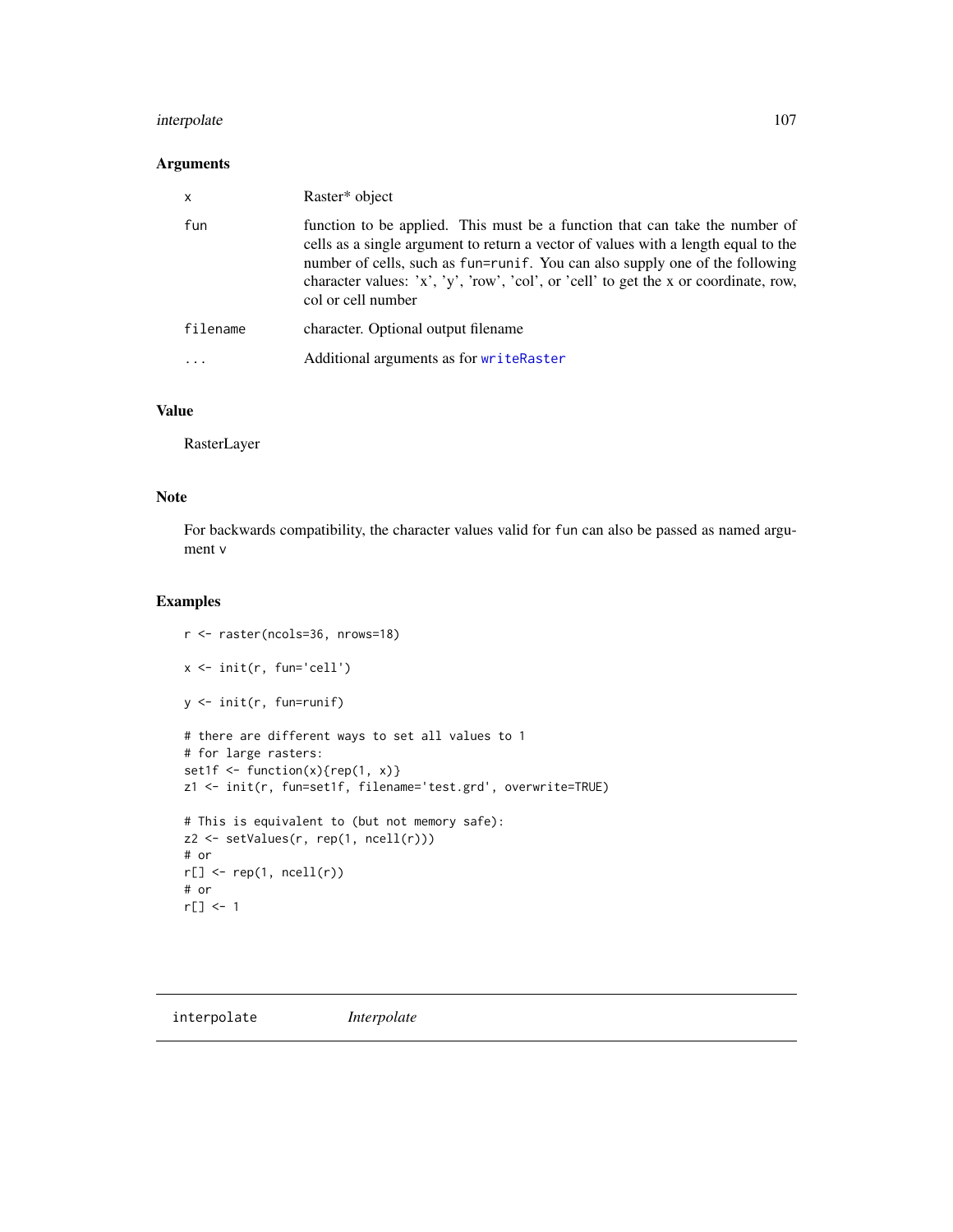Make a RasterLayer with interpolated values using a fitted model object of classes such as 'gstat' (gstat package) or 'Krige' (fields package). That is, these are models that have location ('x' and 'y', or 'longitude' and 'latitude') as independent variables. If x and y are the only independent variables provide an empty (no associated data in memory or on file) RasterLayer for which you want predictions. If there are more spatial predictor variables provide these as a Raster\* object in the first argument of the function. If you do not have x and y locations as implicit predictors in your model you should use [predict](#page-142-0) instead.

#### Usage

```
## S4 method for signature 'Raster'
interpolate(object, model, filename="", fun=predict, xyOnly=TRUE,
  xyNames=c('x', 'y'), ext=NULL, const=NULL, index=1, na.rm=TRUE, debug.level=1, ...)
```
# Arguments

| object      | Raster* object                                                                                                                                                                                                                             |
|-------------|--------------------------------------------------------------------------------------------------------------------------------------------------------------------------------------------------------------------------------------------|
| model       | model object                                                                                                                                                                                                                               |
| filename    | character. Output filename (optional)                                                                                                                                                                                                      |
| fun         | function. Default value is 'predict', but can be replaced with e.g. 'predict.se'<br>(depending on the class of the model object)                                                                                                           |
| xyOnly      | logical. If TRUE, values of the Raster* object are not considered as co-variables;<br>and only x and y (longitude and latitude) are used. This should match the model                                                                      |
| xyNames     | character. variable names that the model uses for the spatial coordinates. E.g.,<br>c('longitude', 'latitude')                                                                                                                             |
| ext         | Extent object to limit the prediction to a sub-region of x                                                                                                                                                                                 |
| const       | data.frame. Can be used to add a constant for which there is no Raster object for<br>model predictions. This is particulary useful if the constant is a character-like<br>factor value                                                     |
| index       | integer. To select the column if 'predict.model' returns a matrix with multiple<br>columns                                                                                                                                                 |
| na.rm       | logical. Remove cells with NA values in the predictors before solving the model<br>(and return NA for those cells). In most cases this will not affect the output. This<br>option prevents errors with models that cannot handle NA values |
| debug.level | for gstat models only. See ?                                                                                                                                                                                                               |
| .           | additional arguments passed to the predict.' model' function                                                                                                                                                                               |
|             |                                                                                                                                                                                                                                            |

# Value

Raster\* object

#### See Also

[predict](#page-142-0), [predict.gstat](#page-0-0), [Tps](#page-0-0)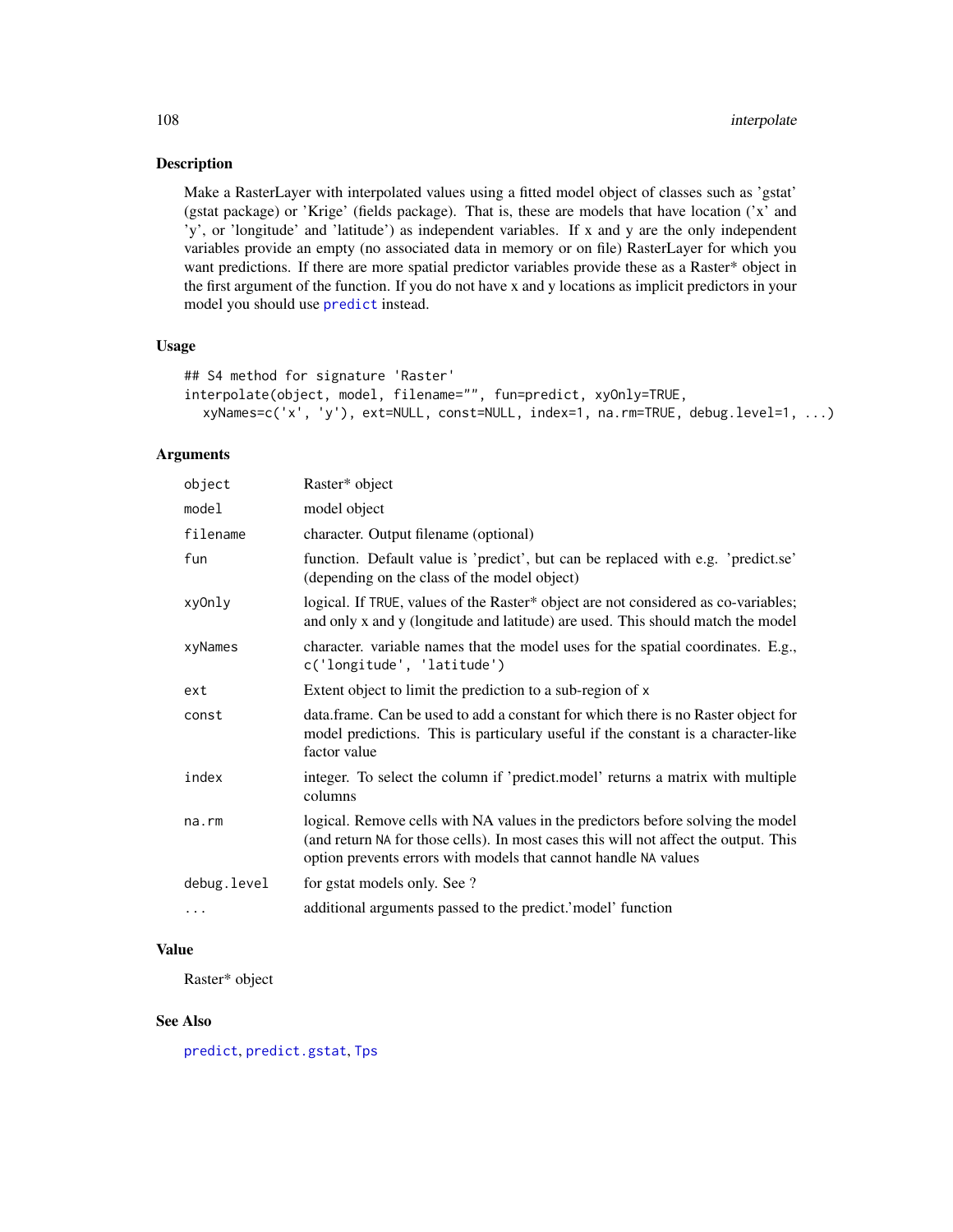#### interpolate the contract of the contract of the contract of the contract of the contract of the contract of the contract of the contract of the contract of the contract of the contract of the contract of the contract of th

#### Examples

```
## Not run:
## Thin plate spline interpolation with x and y only
# some example data
r <- raster(system.file("external/test.grd", package="raster"))
ra <- aggregate(r, 10)
xy <- data.frame(xyFromCell(ra, 1:ncell(ra)))
v <- getValues(ra)
#### Thin plate spline model
library(fields)
tps \leftarrow Tps(xy, v)
p \leftarrow raster(r)
# use model to predict values at all locations
p <- interpolate(p, tps)
p \leftarrow mask(p, r)plot(p)
## change the fun from predict to fields::predictSE to get the TPS standard error
se <- interpolate(p, tps, fun=predictSE)
se <- mask(se, r)
plot(se)
## another variable; let's call it elevation
elevation <- (init(r, 'x') * init(r, 'y')) / 100000000
names(elevation) <- 'elev'
elevation <- mask(elevation, r)
z <- extract(elevation, xy)
# add as another independent variable
xyz \leftarrow \text{cbind}(xy, z)tps2 \leftarrow Tps(xyz, v)
p2 <- interpolate(elevation, tps2, xyOnly=FALSE)
# as a linear coveriate
tps3 \leq Tps(xy, v, Z=z)# Z is a separate argument in Krig.predict, so we need a new function
# Internally (in interpolate) a matrix is formed of x, y, and elev (Z)
pfun <- function(model, x, ...) {
  predict(model, x[,1:2], Z=x[,3], ...)
}
p3 <- interpolate(elevation, tps3, xyOnly=FALSE, fun=pfun)
#### gstat examples
library(gstat)
data(meuse)
## inverse distance weighted (IDW)
```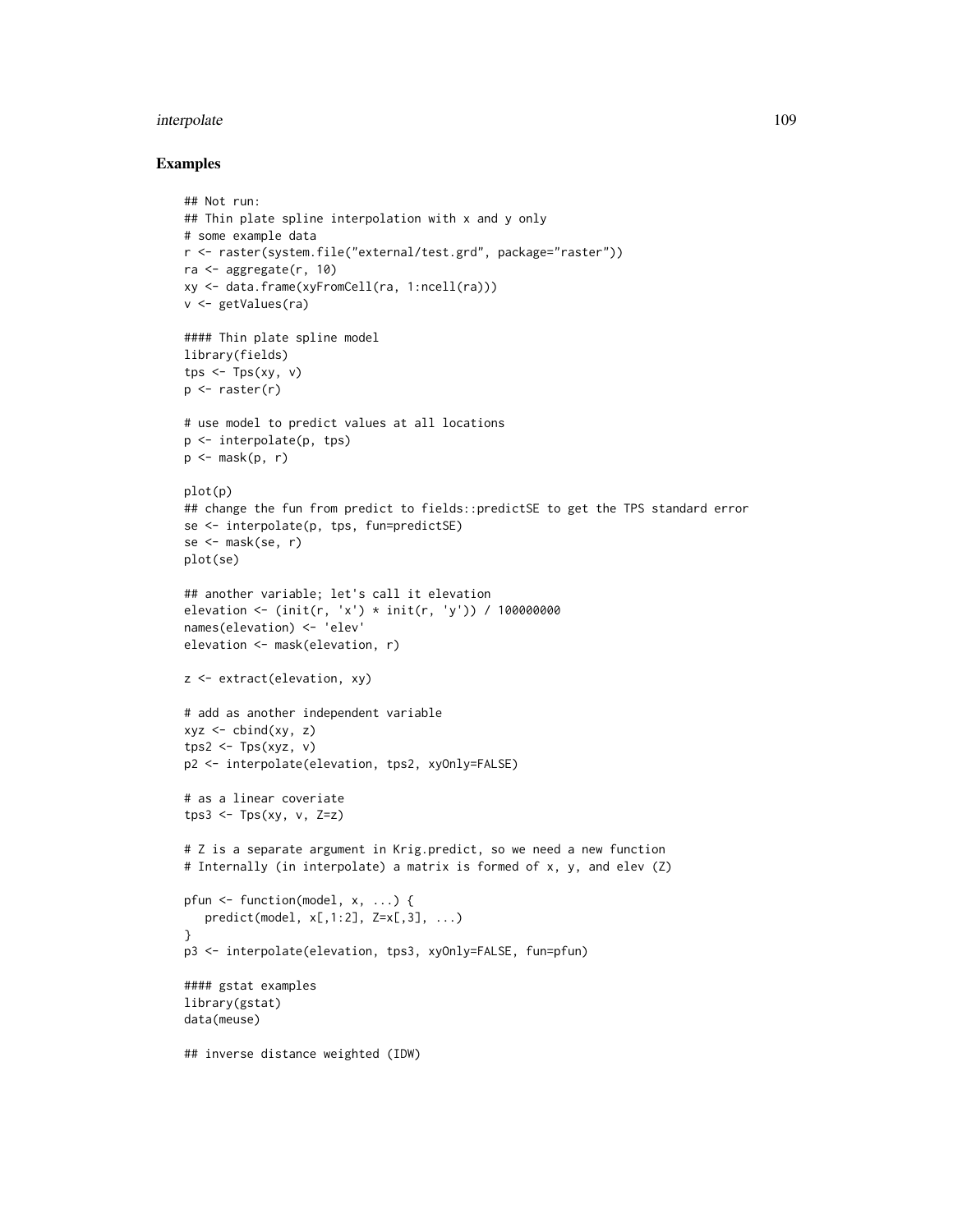```
r <- raster(system.file("external/test.grd", package="raster"))
data(meuse)
mg \le gstat(id = "zinc", formula = zinc\le1, locations = \lex+y, data=meuse,
            nmax=7, set=list(idp = .5)z <- interpolate(r, mg)
z \le mask(z, r)
## kriging
coordinates(meuse) <- ~x+y
projection(meuse) <- projection(r)
## ordinary kriging
v <- variogram(log(zinc)~1, meuse)
m <- fit.variogram(v, vgm(1, "Sph", 300, 1))
gOK <- gstat(NULL, "log.zinc", log(zinc)~1, meuse, model=m)
OK <- interpolate(r, gOK)
# examples below provided by Maurizio Marchi
## universial kriging
vu <- variogram(log(zinc)~elev, meuse)
mu <- fit.variogram(vu, vgm(1, "Sph", 300, 1))
gUK <- gstat(NULL, "log.zinc", log(zinc)~elev, meuse, model=mu)
names(r) <- 'elev'
UK <- interpolate(r, gUK, xyOnly=FALSE)
## co-kriging
gCoK <- gstat(NULL, 'log.zinc', log(zinc)~1, meuse)
gCoK <- gstat(gCoK, 'elev', elev~1, meuse)
gCoK <- gstat(gCoK, 'cadmium', cadmium~1, meuse)
gCoK <- gstat(gCoK, 'copper', copper~1, meuse)
coV <- variogram(gCoK)
plot(coV, type='b', main='Co-variogram')
coV.fit <- fit.lmc(coV, gCoK, vgm(model='Sph', range=1000))
coV.fit
plot(coV, coV.fit, main='Fitted Co-variogram')
coK <- interpolate(r, coV.fit)
plot(coK)
## End(Not run)
```
intersect *Intersect*

## Description

It depends on the classes of the x and y what is returned.

If x is a Raster\* object the extent of y is used, irrespective of the class of codey, and a Raster\* is returned. This is equivalent to [crop](#page-57-0).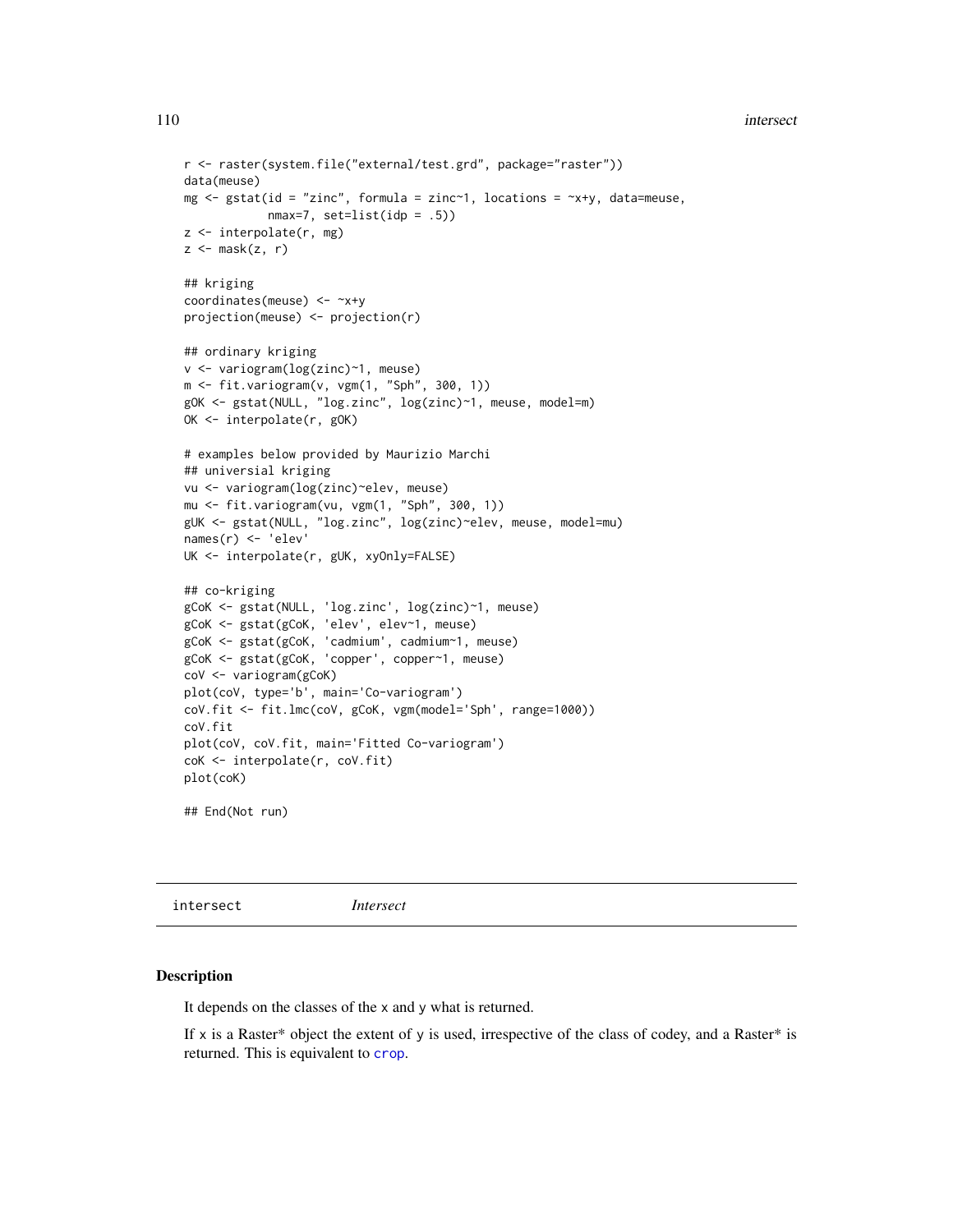#### intersect 111

If x is a Spatial\* object, a new Spatial\* object is returned. If x or y has a data.frame, these are also returned (after merging if necessary) as part of a Spatial\*DataFrame, and this is how intersect is different from rgeos::gIntersection on which it depends.

Intersecting SpatialPoints\* with SpatialPoints\* uses the extent (bounding box) of y to get the intersection. Intersecting of SpatialPoints\* and SpatialLines\* is not supported because of numerical inaccuracies with that. You can use [buffer](#page-36-0), to create SpatialPoygons\* from SpatialLines\* and use that in intersect. Or try [gIntersection](#page-0-0).

#### Usage

```
## S4 method for signature 'Extent,ANY'
intersect(x, y)
## S4 method for signature 'Raster,ANY'
intersect(x, y)
## S4 method for signature 'SpatialPoints,ANY'
intersect(x, y)
## S4 method for signature 'SpatialPolygons, SpatialPolygons'
intersect(x, y)
## S4 method for signature 'SpatialPolygons,SpatialLines'
intersect(x, y)
## S4 method for signature 'SpatialPolygons,SpatialPoints'
intersect(x, y)
## S4 method for signature 'SpatialLines, SpatialPolygons'
intersect(x, y)
## S4 method for signature 'SpatialLines, SpatialLines'
intersect(x, y)
```
#### Arguments

| Extent, Raster*, SpatialPolygons*, SpatialLines* or SpatialPoints* object |
|---------------------------------------------------------------------------|
| same as for x                                                             |

### Value

if x is an Extent object: Extent

if x is a Raster\* object: Raster\*

if x is a SpatialPoints\* object: SpatialPoints\*

if x is a SpatialPolygons\* object: SpatialPolygons\*

if x is a SpatialLines\* object and if y is a SpatialLines\* object: SpatialPoints\*

if x is a SpatialLines\* object and if y is a SpatialPolygons\* object: SpatialLines\*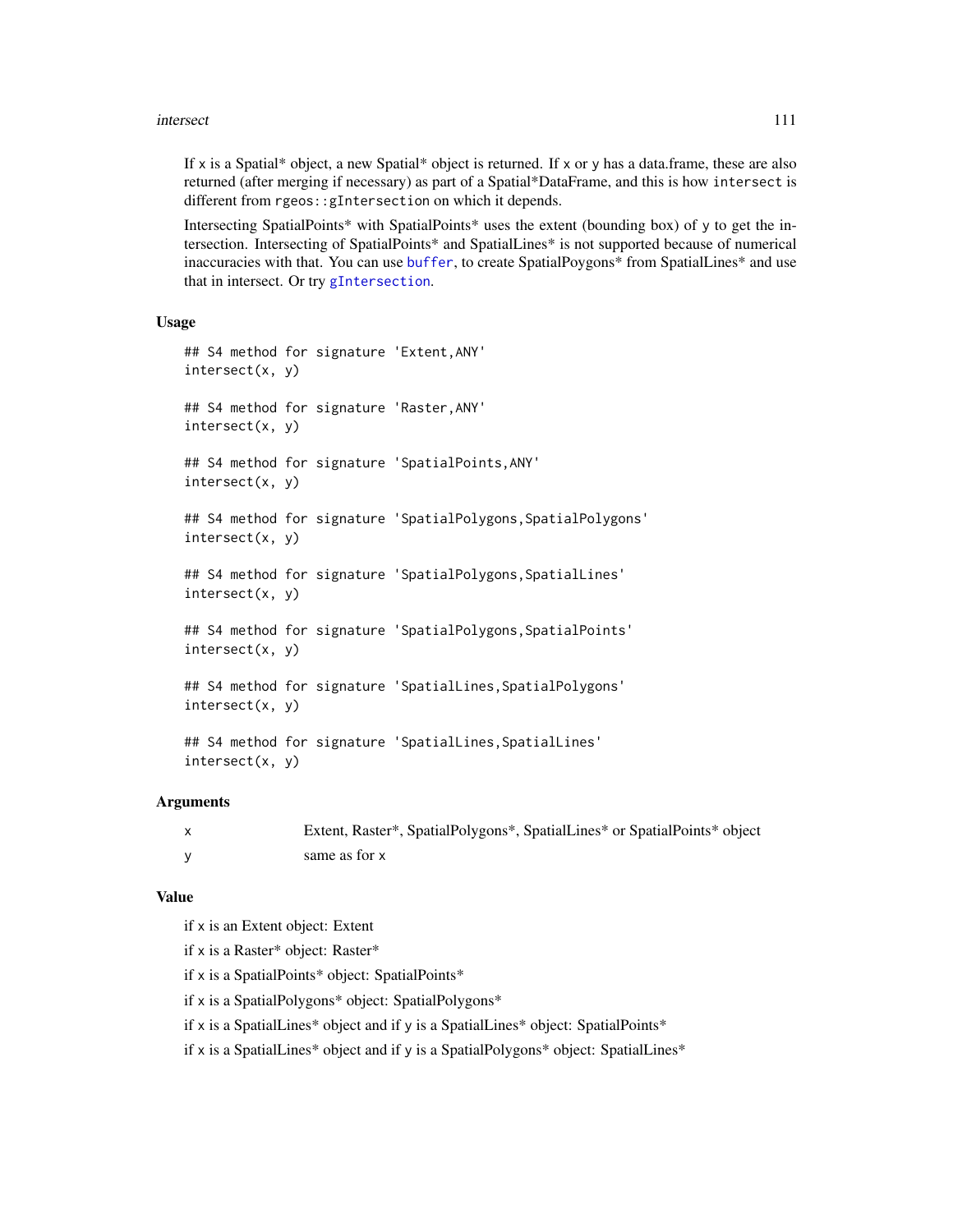# See Also

[union,](#page-207-0) [extent,](#page-73-0) [crop](#page-57-0)

## Examples

```
e1 <- extent(-10, 10, -20, 20)
e2 <- extent(0, 20, -40, 5)
intersect(e1, e2)
#SpatialPolygons
if (require(rgdal) & require(rgeos)) {
p <- shapefile(system.file("external/lux.shp", package="raster"))
b <- as(extent(6, 6.4, 49.75, 50), 'SpatialPolygons')
projection(b) <- projection(p)
i \le intersect(p, b)
plot(p)
plot(b, add=TRUE, col='red')
plot(i, add=TRUE, col='blue', lwd=2)
}
```
isLonLat *Is this longitude/latitude data?*

#### Description

Test whether a Raster\* or other object has a longitude/latitude coordinate reference system (CRS) by inspecting the PROJ.4 coordinate reference system description. couldBeLonLat also returns TRUE if the CRS is NA but the x coordinates are within -365 and 365 and the y coordinates are within -90.1 and 90.1.

# Usage

isLonLat(x) couldBeLonLat(x, warnings=TRUE)

#### Arguments

|          | Raster <sup>*</sup> object                                                                                                             |
|----------|----------------------------------------------------------------------------------------------------------------------------------------|
| warnings | logical. If TRUE, a warning is given if the CRS is NA or when the CRS is longi-<br>tude/latitude but the coordinates do not match that |

# Value

Logical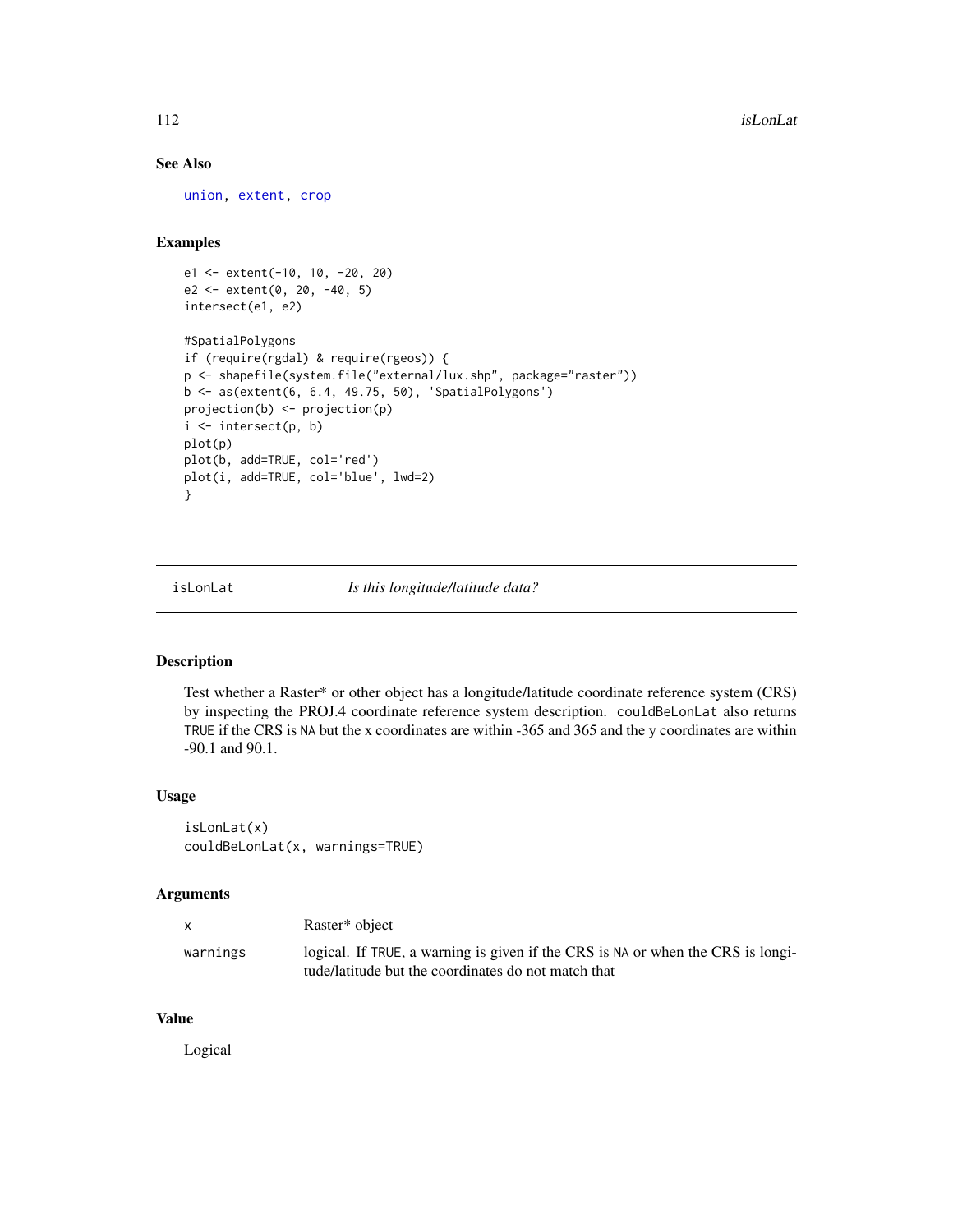$KML$  113

## Examples

```
r \leftarrow raster()
isLonLat(r)
projection(r) <- "+proj=lcc +lat_1=48 +lat_2=33 +lon_0=-100 +ellps=WGS84"
isLonLat(r)
```
# KML *Write a KML or KMZ file*

# Description

Export raster data to a KML file and an accompanying PNG image file. Multi-layer objects can be used to create an animation. The function attempts to combine these into a single (and hence more convenient) KMZ file (a zip file containing the KML and PNG files).

See package plotKML for more advanced functionality

#### Usage

```
## S4 method for signature 'RasterLayer'
KML(x, filename, col=rev(terrain.colors(255)),
     colNA=NA, maxpixels=100000, blur=1, zip='', overwrite=FALSE, ...)
## S4 method for signature 'RasterStackBrick'
KML(x, filename, time=NULL, col=rev(terrain.colors(255)),
     colNA=NA, maxpixels=100000, blur=1, zip='', overwrite=FALSE, ...)
```

```
## S4 method for signature 'Spatial'
KML(x, filename, zip='', overwrite=FALSE, ...)
```

| $\boldsymbol{\mathsf{x}}$ | Raster* object                                                                                                                                                         |
|---------------------------|------------------------------------------------------------------------------------------------------------------------------------------------------------------------|
| filename                  | output filename                                                                                                                                                        |
| time                      | character vector with time lables for multilayer objects. The length of this vector<br>should be nlayers(x) to indicate "when" or nlayers(x)+1 to indicate "begin-end" |
| col                       | color scheme to be used (see image)                                                                                                                                    |
| colNA                     | The color to use for the background (default is transparent)                                                                                                           |
| maxpixels                 | maximum number of pixels. If ncell(raster) > maxpixels, sampleRegular is used<br>to reduce the number of pixels                                                        |
| blur                      | Integer (default=1). Higher values help avoid blurring of isolated pixels (at the<br>expense of a png file that is blur $\sqrt{2}$ times larger)                       |
| zip                       | If there is no zip program on your path (on windows), you can supply the full<br>path to a zip.exe here, in order to make a KMZ file                                   |
| overwrite                 | logical. If TRUE, overwrite the file if it exists                                                                                                                      |
| $\cdot$                   | If x is a Raster* object, additional arguments that can be passed to image                                                                                             |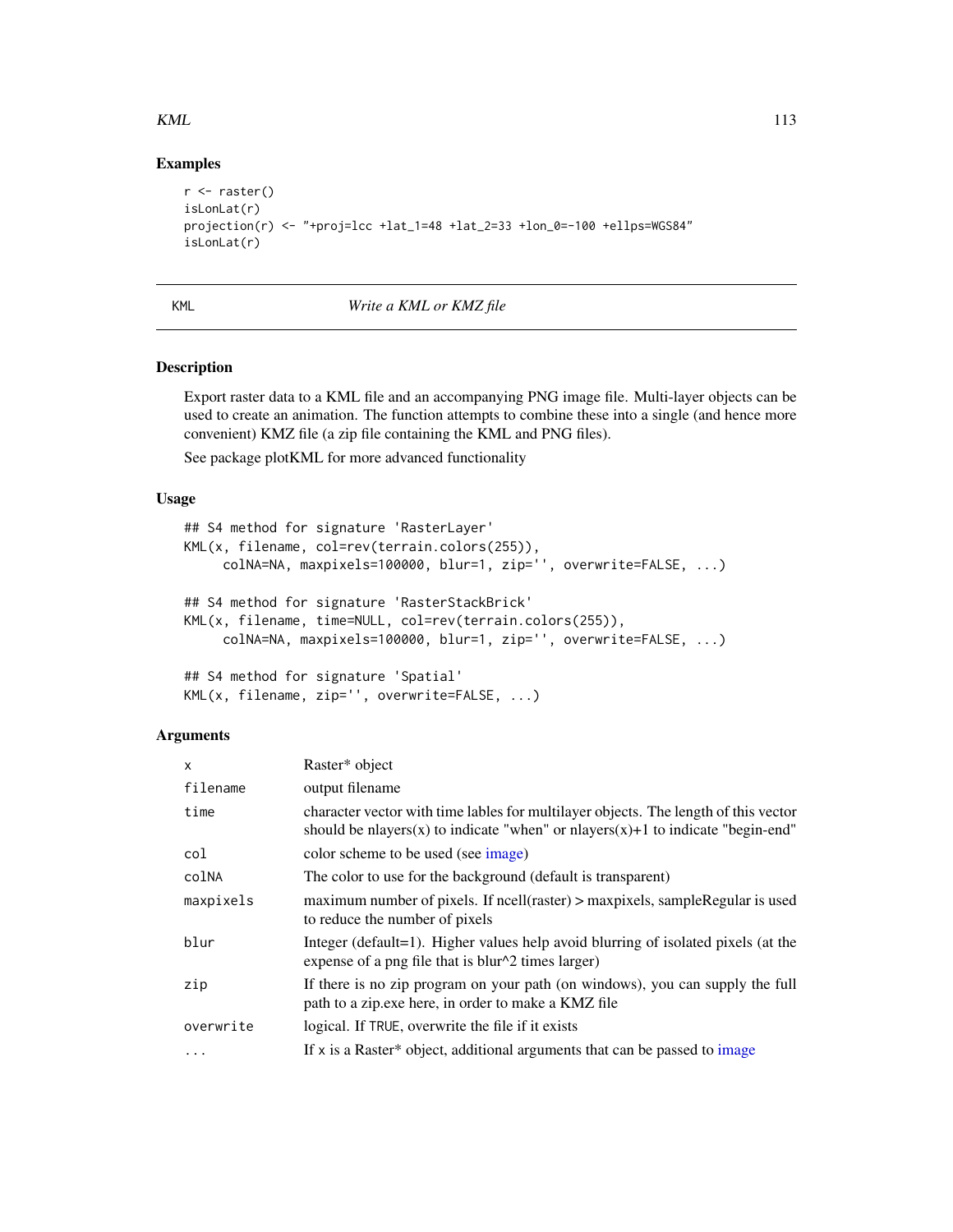114 layerize

## Value

None. Used for the side-effect files written to disk.

# Author(s)

This function was adapted for the raster package by Robert J. Hijmans, with ideas from Tony Fischbach, and based on functions in the maptools package by Duncan Golicher, David Forrest and Roger Bivand.

## Examples

```
## Not run:
# Meuse data from the sp package
data(meuse.grid)
b <- rasterFromXYZ(meuse.grid)
projection(b) <- "+init=epsg:28992"
# transform to longitude/latitude
p <- projectRaster(b, crs="+proj=longlat +datum=WGS84", method='ngb')
KML(p, file='meuse.kml')
```
## End(Not run)

layerize *Layerize*

#### **Description**

Create a RasterBrick with a Boolean layer for each class (value, or subset of the values) in a Raster-Layer. For example, if the cell values of a RasterLayer indicate what vegetation type they are, this function will create a layer (presence/absence; dummy variable) for each of these classes. Classes and cell values are always truncated to integers.

You can supply a second spatially overlapping RasterLayer with larger cells (do not use smaller cells!). In this case the cell values are counts for each class. A similar result might be obtained more efficiently by using layerize with a single RasterLayer followed by [aggregate\(](#page-15-0)x, , sum).

#### Usage

```
## S4 method for signature 'RasterLayer,missing'
layerize(x, classes=NULL, falseNA=FALSE, filename='', ...)
## S4 method for signature 'RasterLayer,RasterLayer'
layerize(x, y, classes=NULL, filename='', ...)
```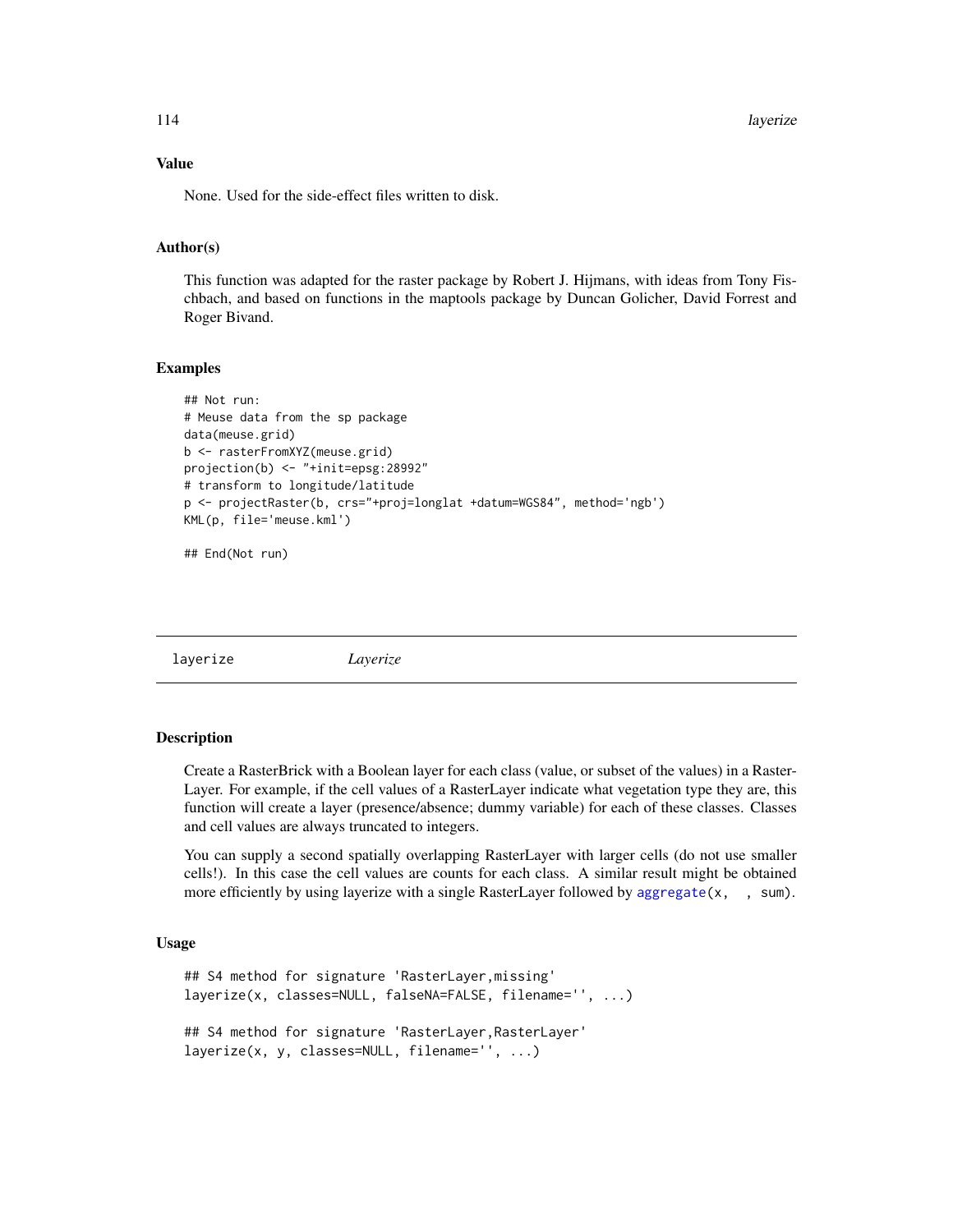#### layerStats 115

## Arguments

| $\mathsf{x}$ | RasterLayer                                                                                          |
|--------------|------------------------------------------------------------------------------------------------------|
| У            | RasterLayer or missing                                                                               |
| classes      | numeric. The values (classes) for which layers should be made. If NULL all<br>classes are used       |
| falseNA      | logical. If TRUE, cells that are not of the class represented by a layer are NA rather<br>then FALSE |
| filename     | character. Output filename (optional)                                                                |
| .            | Additional arguments as for writeRaster                                                              |

## Value

RasterBrick

#### Examples

```
r <- raster(nrow=36, ncol=72)
r[] <- round(runif(ncell(r))*5)
r[1:5] <- NA
b <- layerize(r)
r2 <- raster(nrow=10, ncol=10)
b2 <- layerize(r, r2)
```
layerStats *Correlation and (weighted) covariance*

# Description

Compute correlation and (weighted) covariance for multi-layer Raster objects. Like [cellStats](#page-43-0) this function returns a few values, not a Raster\* object (see [Summary-methods](#page-200-0) for that).

#### Usage

```
layerStats(x, stat, w, asSample=TRUE, na.rm=FALSE, ...)
```

| $\mathsf{x}$ | RasterStack or RasterBrick for which to compute a statistic                                                                                     |
|--------------|-------------------------------------------------------------------------------------------------------------------------------------------------|
| stat         | Character. The statistic to compute: either 'cov' (covariance), 'weighted.cov'<br>(weighted covariance), or 'pearson' (correlation coefficient) |
| W            | RasterLayer with the weights (should have the same extent, resolution and num-<br>ber of layers as x) to compute the weighted covariance        |
| asSample     | Logical. If TRUE, the statistic for a sample (denominator is $n-1$ ) is computed,<br>rather than for the population (denominator is n)          |
| na.rm        | Logical. Should missing values be removed?                                                                                                      |
| .            | Additional arguments (none implemethed)                                                                                                         |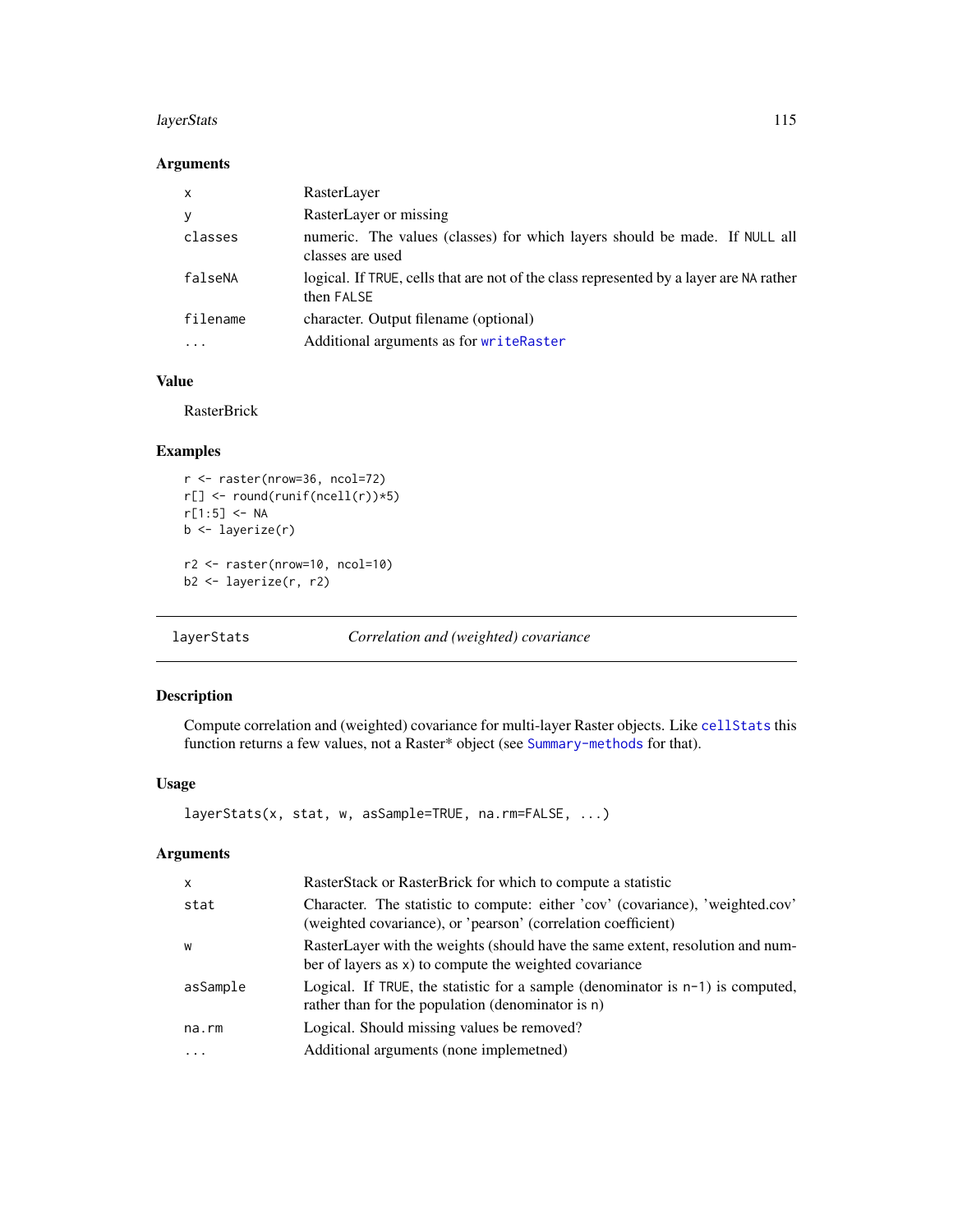#### Value

List with two items: the correlation or (weighted) covariance matrix, and the (weighted) means.

#### Author(s)

Jonathan A. Greenberg & Robert Hijmans. Weighted covariance based on code by Mort Canty

#### References

For the weighted covariance:

- Canty, M.J. and A.A. Nielsen, 2008. Automatic radiometric normalization of multitemporal satellite imagery with the iteratively re-weighted MAD transformation. Remote Sensing of Environment 112:1025-1036.
- Nielsen, A.A., 2007. The regularized iteratively reweighted MAD method for change detection in multi- and hyperspectral data. IEEE Transactions on Image Processing 16(2):463-478.

# See Also

[cellStats](#page-43-0), [cov.wt](#page-0-0), [weighted.mean](#page-212-0)

## Examples

```
b <- brick(system.file("external/rlogo.grd", package="raster"))
layerStats(b, 'pearson')
layerStats(b, 'cov')
# weigh by column number
w <- init(b, v='col')
layerStats(b, 'weighted.cov', w=w)
```
<span id="page-115-0"></span>localFun *Local functions*

## Description

Local functions for two RasterLayer objects (using a focal neighborhood)

## Usage

```
## S4 method for signature 'RasterLayer,RasterLayer'
localFun(x, y, ngb=5, fun, filename='', ...)
```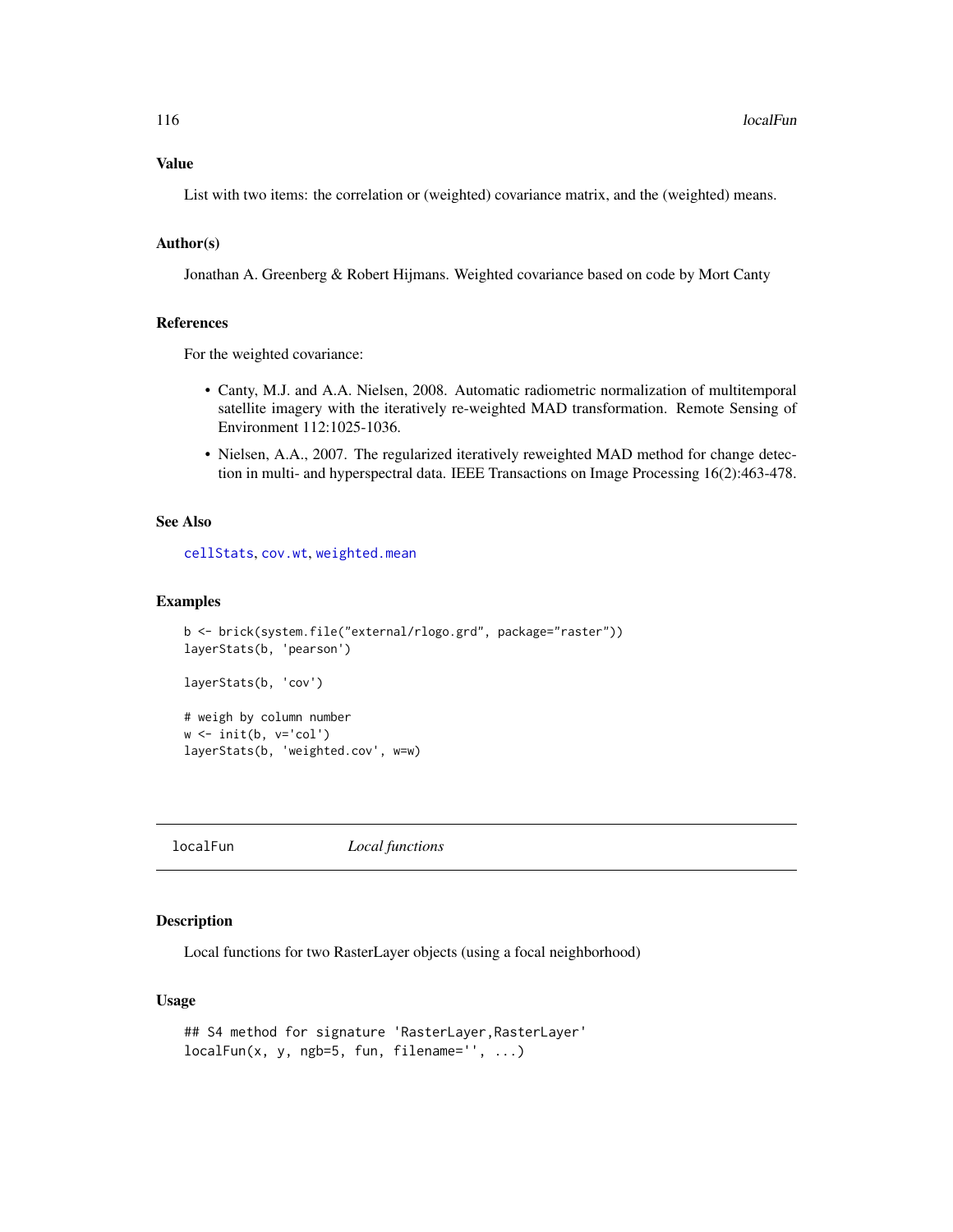#### localFun 117

## Arguments

| $\mathsf{x}$ | RasterLayer or RasterStack/RasterBrick                                                                                                                       |
|--------------|--------------------------------------------------------------------------------------------------------------------------------------------------------------|
| y            | object of the same class as x, and with the same number of layers                                                                                            |
| ngb          | integer, rectangular neighbourhood size. Either a single integer or a vector of<br>two integers c(rows, cols), such as $c(3,3)$ to have a 3 x 3 focal window |
| fun          | function                                                                                                                                                     |
| filename     | character. Output filename (optional)                                                                                                                        |
| $\ddotsc$    | additional arguments as for writeRaster                                                                                                                      |

# Value

RasterLayer

# Note

The first two arguments that fun needs to accept are vectors representing the local cells of Raster-Layer x and y (each of length ngb  $*$  ngb). It also must have an ellipsis  $(\ldots)$  argument

# See Also

[corLocal](#page-55-0), [localFun](#page-115-0)

## Examples

```
set.seed(0)
b <- stack(system.file("external/rlogo.grd", package="raster"))
x \leftarrow flip(b[[2]], 'y') + runif(ncell(b))y \leftarrow b[[1]] + runif(ncell(b))f <- localFun(x, y, fun=cor)
## Not run:
# local regression:
rfun \leq function(x, y, ...) {
m \leftarrow \text{lm}(y \sim x)# return R^2
summary(m)$r.squared
}
ff <- localFun(x, y, fun=rfun)
plot(f, ff)
## End(Not run)
```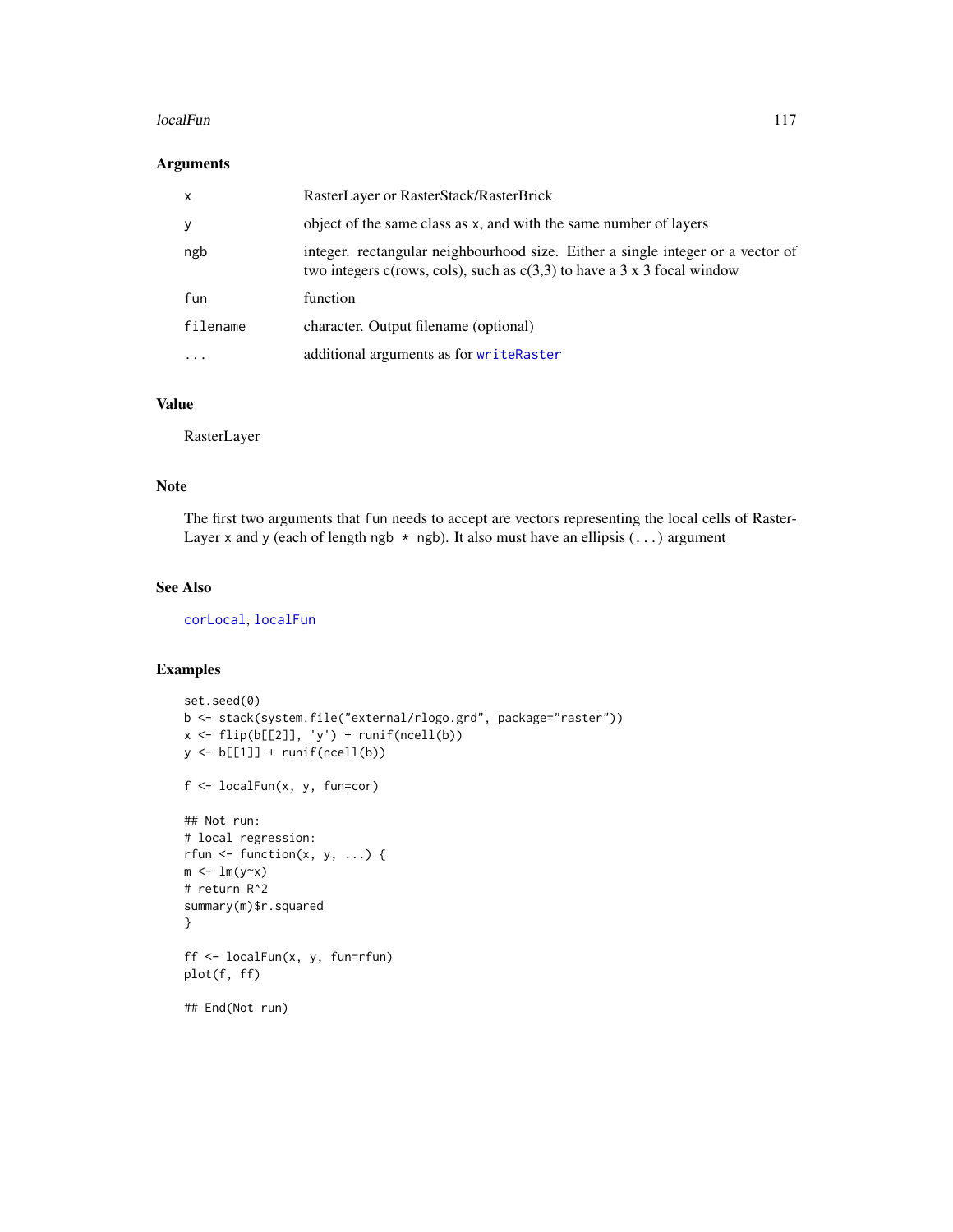# Description

The following logical (boolean) operators are available for computations with RasterLayer objects:

&, |, and !

The following functions are available with a Raster\* argument:

is.na, is.nan, is.finite, is.infinite

## Value

A Raster object with logical (TRUE/FALSE values)

#### Note

These are convenient operators/functions that are most usful for relatively small RasterLayers for which all the values can be held in memory. If the values of the output RasterLayer cannot be held in memory, they will be saved to a temporary file. In that case it could be more efficient to use [calc](#page-37-0) instead.

# See Also

[Math-methods](#page-120-0), [overlay](#page-132-0), [calc](#page-37-0)

## Examples

```
r <- raster(ncols=10, nrows=10)
r[] \leftarrow runif(ncell(r)) * 10r1 < -r < 3 | r > 6r2 <- !r1
r3 \le r \ge 3 & r \le 6r4 < -r2 == r3r[r>3] <- NA
r5 \leftarrow is .na(r)r[1:5]
r1[1:5]
r2[1:5]
r3[1:5]
```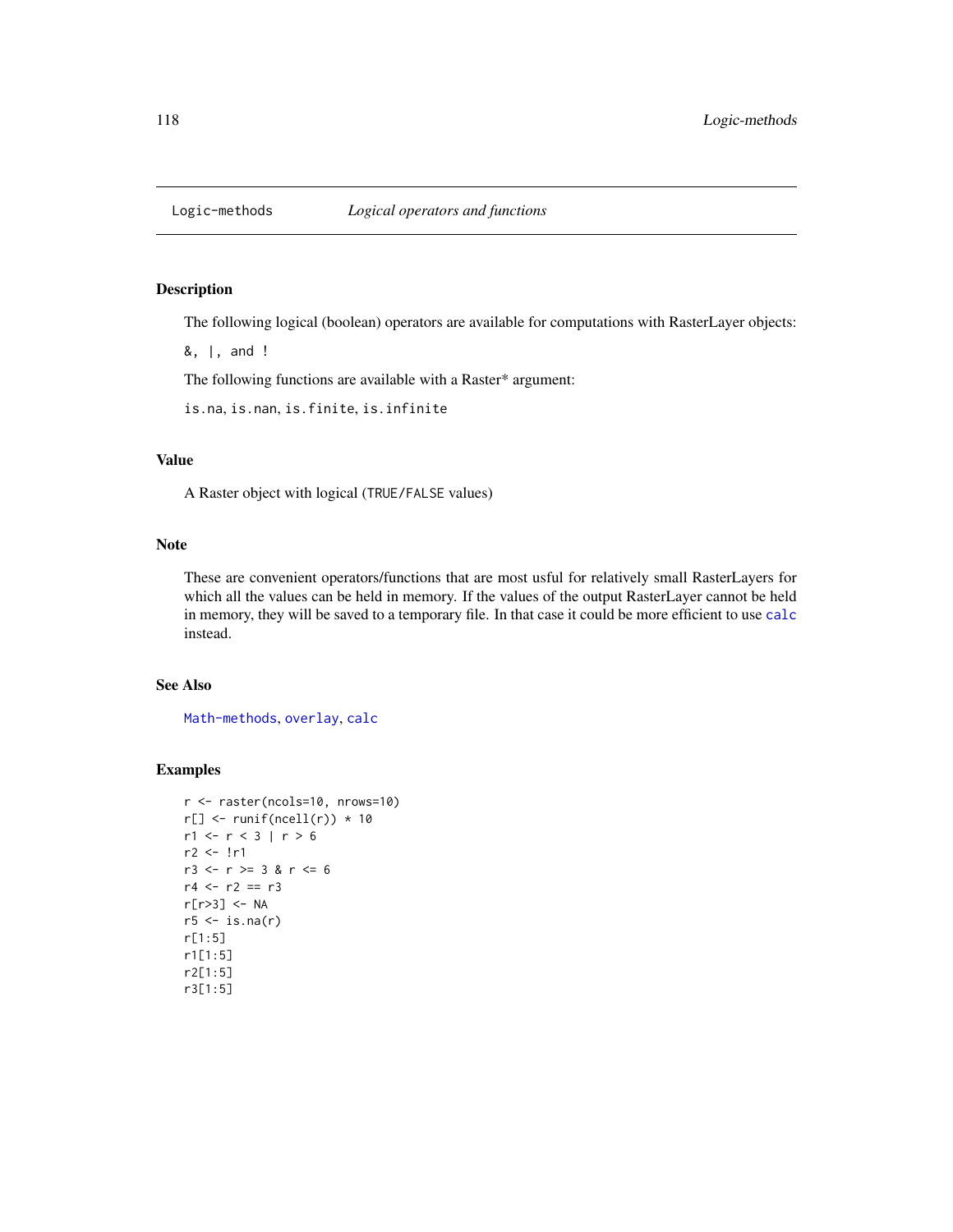#### Description

Create a new Raster\* object that has the same values as x, except for the cells that are NA (or other maskvalue) in a 'mask'. These cells become NA (or other updatevalue). The mask can be either another Raster\* object of the same extent and resolution, or a Spatial\* object (e.g. SpatialPolygons) in which case all cells that are not covered by the Spatial object are set to updatevalue. You can use inverse=TRUE to set the cells that are not NA (or other maskvalue) in the mask, or not covered by the Spatial\* object, to NA (or other updatvalue).

## Usage

```
## S4 method for signature 'RasterLayer, RasterLayer'
mask(x, mask, filename="", inverse=FALSE,
     maskvalue=NA, updatevalue=NA, updateNA=FALSE, ...)
## S4 method for signature 'RasterStackBrick,RasterLayer'
mask(x, mask, filename="", inverse=FALSE,
     maskvalue=NA, updatevalue=NA, updateNA=FALSE, ...)
## S4 method for signature 'RasterLayer,RasterStackBrick'
mask(x, mask, filename="", inverse=FALSE,
     maskvalue=NA, updatevalue=NA, updateNA=FALSE, ...)
## S4 method for signature 'RasterStackBrick, RasterStackBrick'
mask(x, mask, filename="", inverse=FALSE,
     maskvalue=NA, updatevalue=NA, updateNA=FALSE, ...)
## S4 method for signature 'Raster,Spatial'
mask(x, mask, filename="", inverse=FALSE,
     updatevalue=NA, updateNA=FALSE, ...)
```
#### Arguments

| x           | Raster* object                                                                                                    |
|-------------|-------------------------------------------------------------------------------------------------------------------|
| mask        | Raster* object or a Spatial* object                                                                               |
| filename    | character. Optional output filename                                                                               |
| inverse     | logical. If TRUE, areas on mask that are _not_NA are masked. This option is only<br>relevant if ]codemaskvalue=NA |
| maskvalue   | numeric. The value in mask that indicates the cells of x that should become<br>$maskvalue$ (default = NA)         |
| updatevalue | numeric. The value that cells of x should become if they are not covered by<br>mask (and not NA)                  |

mask the contract of the contract of the contract of the contract of the contract of the contract of the contract of the contract of the contract of the contract of the contract of the contract of the contract of the contr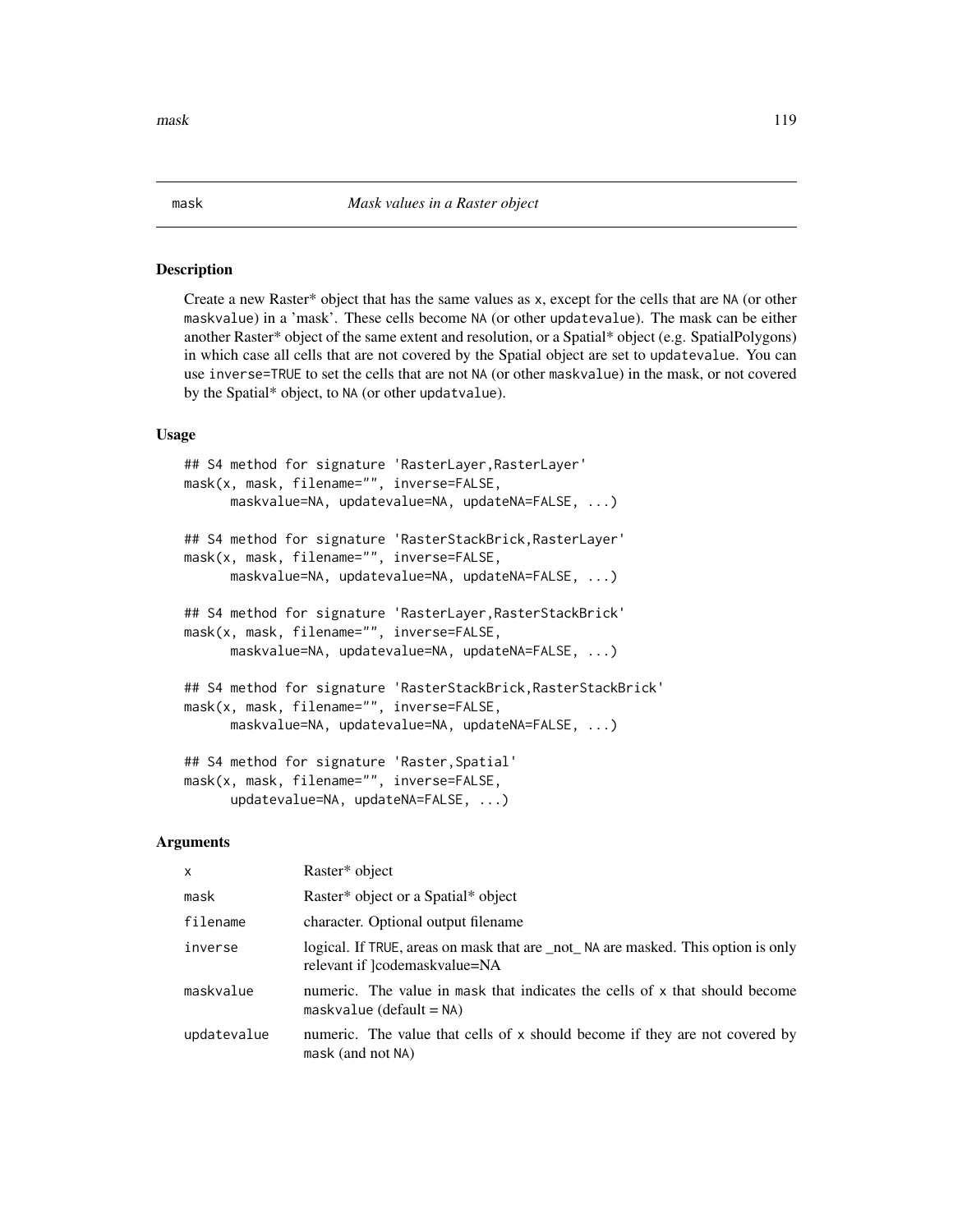| updateNA                | logical. If TRUE, NA values outside the masked area are also updated to the the |
|-------------------------|---------------------------------------------------------------------------------|
|                         | updatevalue (only relevant if that value is not NA                              |
| $\cdot$ $\cdot$ $\cdot$ | additional arguments as in writeRaster                                          |

#### Value

Raster\* object

## See Also

[rasterize,](#page-159-0) [crop](#page-57-0)

## Examples

```
r <- raster(ncol=10, nrow=10)
m <- raster(ncol=10, nrow=10)
r[] \leftarrow runif(ncell(r)) * 10m[] <- runif(ncell(r))
m[m < 0.5] <- NA
mr \leftarrow mask(r, m)m2 < - m > .7mr2 <- mask(r, m2, maskvalue=TRUE)
```
<span id="page-119-0"></span>

match *Value matching for Raster\* objects*

# Description

match returns a Raster\* object with the position of the matched values. The cell values are the index of the table argument.

%in% returns a logical Raster\* object indicating if the cells values were matched or not.

## Usage

 $match(x, table, nomatch = NA_interest_p, incomparables = NULL)$ 

x %in% table

| <b>X</b>      | Raster* object                                                                                                                                                                     |
|---------------|------------------------------------------------------------------------------------------------------------------------------------------------------------------------------------|
| table         | vector of the values to be matched against                                                                                                                                         |
| nomatch       | the value to be returned in the case when no match is found. Note that it is<br>coerced to integer                                                                                 |
| incomparables | a vector of values that cannot be matched. Any value in x matching a value<br>in this vector is assigned the nomatch value. For historical reasons, FALSE is<br>equivalent to NULL |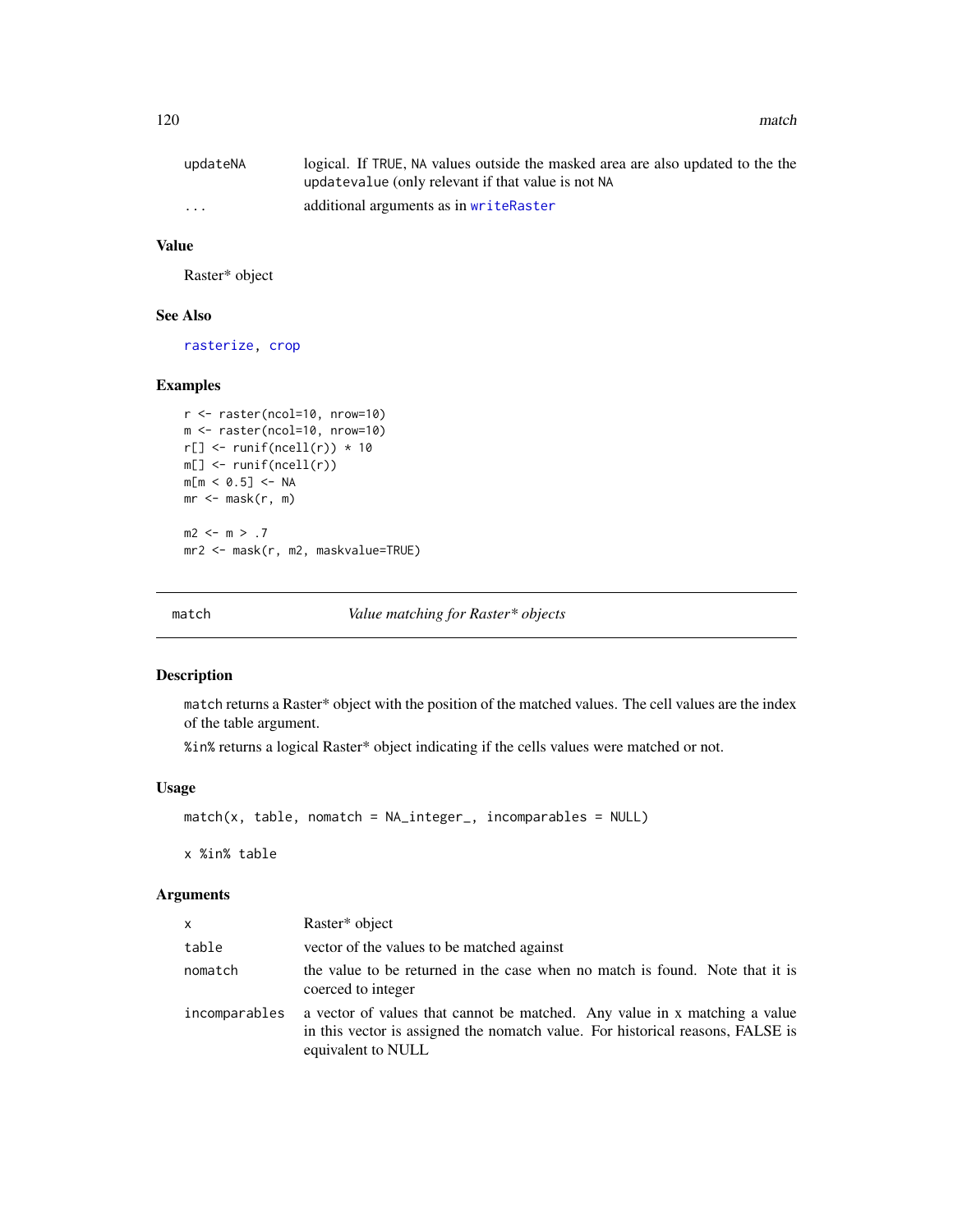## Math-methods 121

# Value

Raster\* obeject

# See Also

[calc,](#page-37-0) [match](#page-119-0)

# Examples

```
r <- raster(nrow=10, ncol=10)
r[] <- 1:100
m <- match(r, c(5:10, 50:55))
n <- r %in% c(5:10, 50:55)
```
<span id="page-120-0"></span>Math-methods *Mathematical functions*

# Description

Generic mathematical functions that can be used with a Raster\* object as argument:

```
"abs", "sign", "sqrt", "ceiling", "floor", "trunc", "cummax", "cummin",
"cumprod", "cumsum", "log", "log10", "log2", "log1p", "acos", "acosh", "asin",
"asinh", "atan", "atanh", "exp", "expm1", "cos", "cosh", "sin", "sinh", "tan", "tanh".
```
#### Note

You can use the, somewhat more flexible, function [calc](#page-37-0) instead of the Math-methods.

## See Also

[Arith-methods](#page-21-0), [calc](#page-37-0), [overlay](#page-132-0), [atan2](#page-26-0)

#### Examples

```
r1 <- raster(nrow=10, ncol=10)
r1 <- setValues(r1, runif(ncell(r1)) * 10)
r2 \leftarrow sqrt(r1)s <- stack(r1, r2) - 5
b \leftarrow abs(s)
```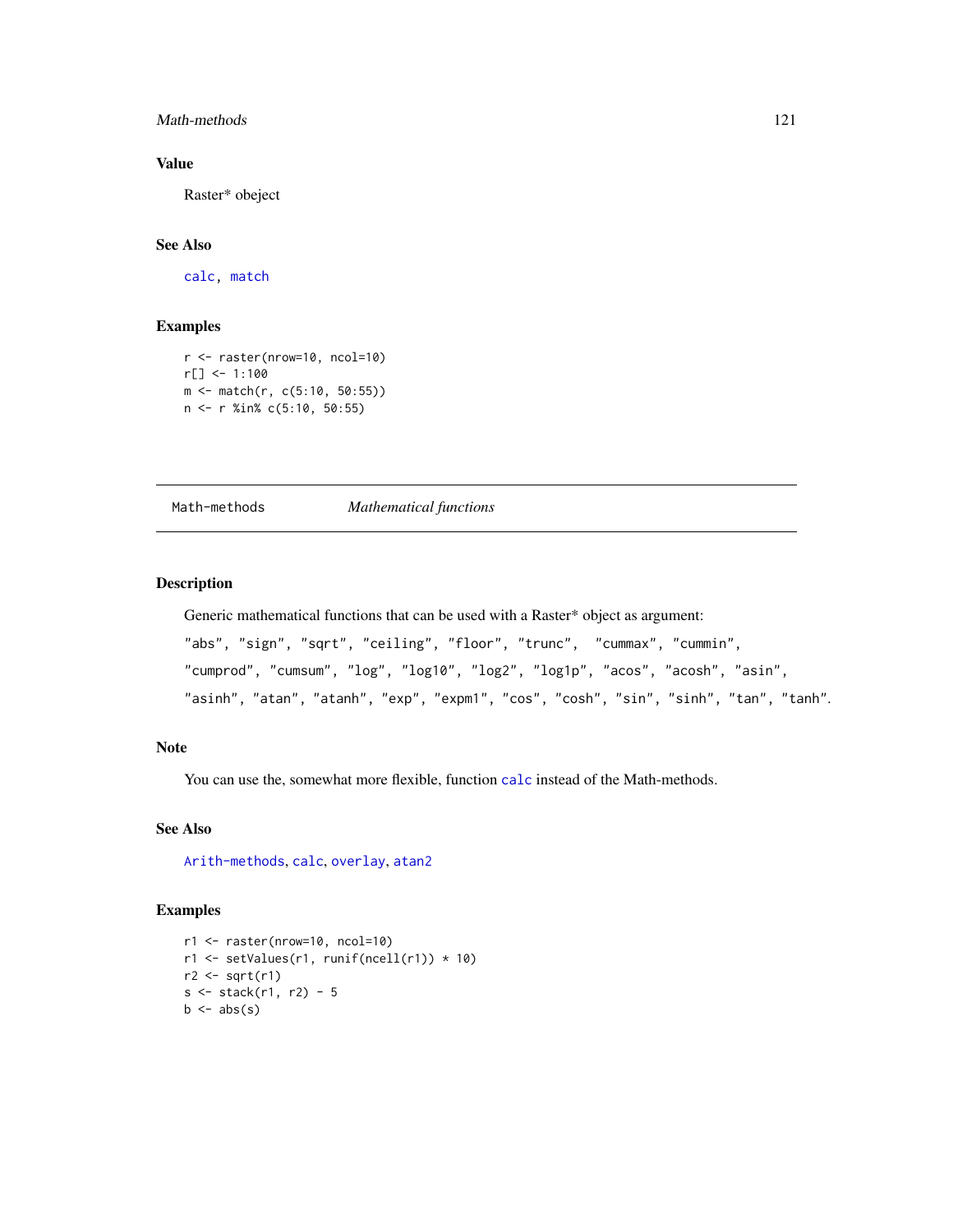# <span id="page-121-0"></span>Description

Merge Raster\* objects to form a new Raster object with a larger spatial extent. If objects overlap, the values get priority in the same order as the arguments, but NA values are ignored (except when overlap=FALSE)

## Usage

```
## S4 method for signature 'Raster, Raster'
merge(x, y, ..., tolerance=0.05, filename="", overlap=TRUE, ext=NULL)
## S4 method for signature 'RasterStackBrick,missing'
merge(x, ..., tolerance=0.05, filename="", ext=NULL)
## S4 method for signature 'Extent,ANY'
merge(x, y, \ldots)
```
## Arguments

| X         | Raster* or Extent object                                                                                                                |
|-----------|-----------------------------------------------------------------------------------------------------------------------------------------|
| У         | Raster* if x is a Raster* object (or missing). If x is an Extent, y can be an Extent<br>or object from which an Extent can be extracted |
| .         | additional Raster or Extent objects (and/or arguments for writing files as in<br>writeRaster)                                           |
| tolerance | numeric. permissible difference in origin (relative to the cell resolution). See<br>all.equal                                           |
| filename  | character. Output filename (optional)                                                                                                   |
| overlap   | logical. If FALSE values of overlapping objects are based on the first layer, even<br>if they are NA                                    |
| ext       | Extent object (optional) to limit the output to that extent                                                                             |

#### Details

The Raster objects must have the same origin and resolution. In areas where the Raster objects overlap, the values of the Raster object that is first in the sequence of arguments will be retained. If you would rather use the average of cell values, or do another computation, you can use [mosaic](#page-124-0) instead of merge.

## Value

RasterLayer or RasterBrick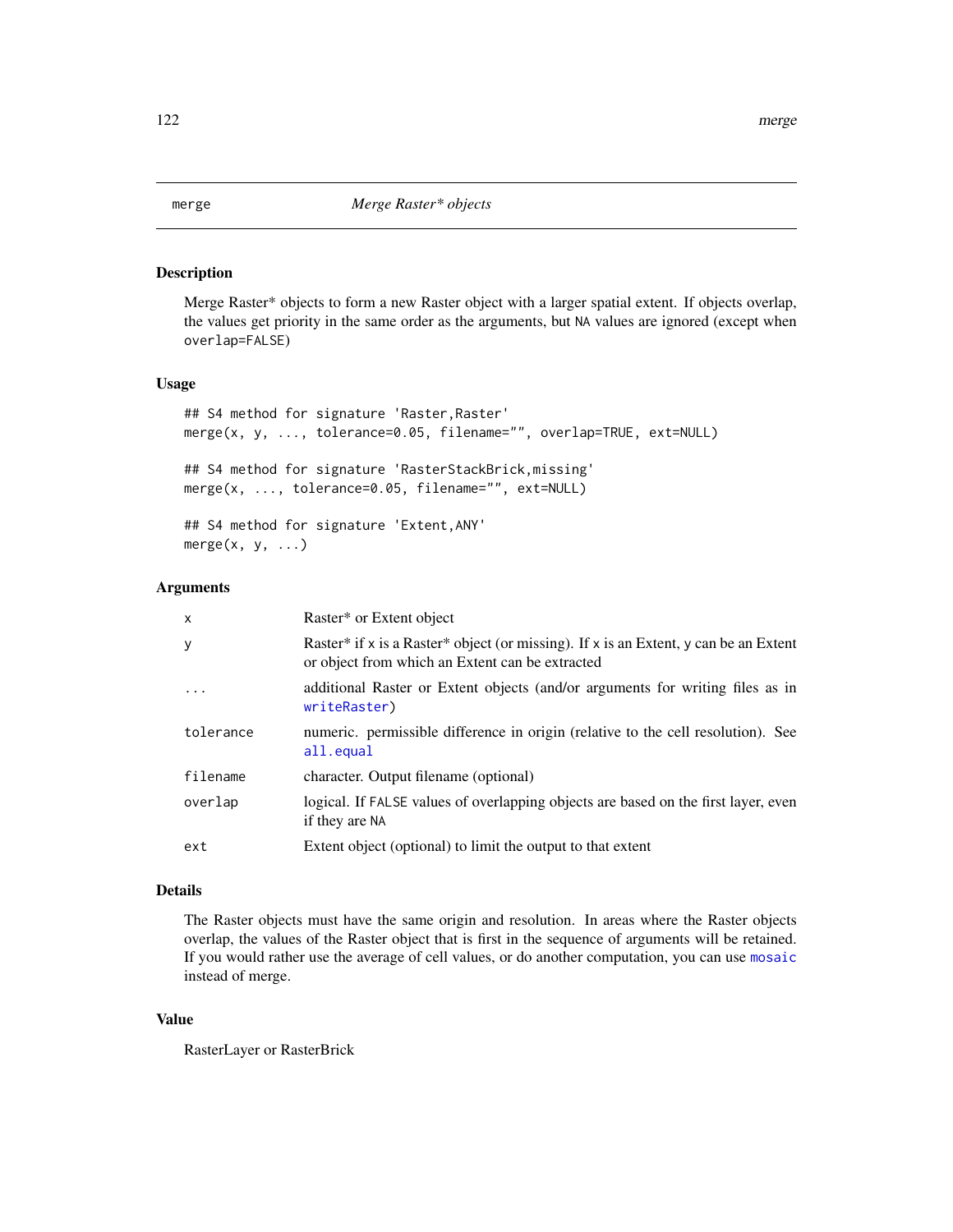#### metadata 123

## Examples

```
r1 <- raster(xmx=-150, ymn=60, ncols=30, nrows=30)
r1[] \leftarrow 1:ncell(r1)
r2 <- raster(xmn=-100, xmx=-50, ymx=50, ymn=30)
res(r2) \leftarrow c(xres(r1), yres(r1))r2[] <- 1:ncell(r2)
rm <- merge(r1, r2)
# if you have many RasterLayer objects in a list
# you can use do.call:
x \leftarrow \text{list}(r1, r2)# add arguments such as filename
# x$filename <- 'test.tif'
m <- do.call(merge, x)
```
metadata *Metadata*

# Description

Get or set a metadata to a Raster object

# Usage

```
metadata(x)
metadata(x) < - value
```
# Arguments

| $\mathsf{x}$ | Raster <sup>*</sup> object                                                   |
|--------------|------------------------------------------------------------------------------|
| value        | list with named elements. Each element may be another list of named elements |
|              | (but these nested lists are not allowed to be lists themselves)              |

## Value

Raster\* object or list

## Note

The matadata can contain single values or vectors of basic data types (character, integer, numeric) and Date. Some other types may also be supported. You cannot use a matrix or data.frame as a meta-data element.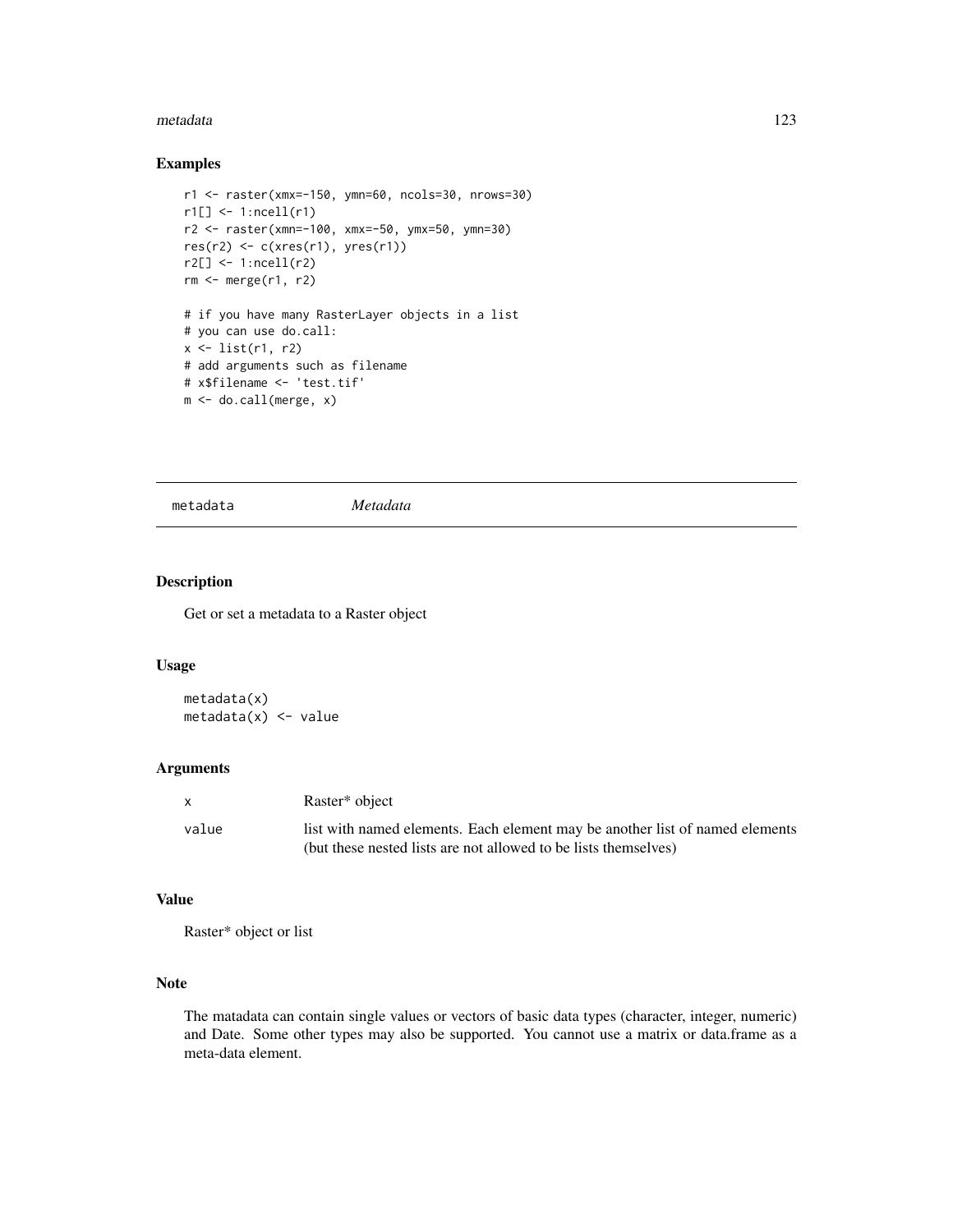## Examples

```
r <- raster(nc=10, nr=10)
r[] \leq 1:ncell(r)
m <- list(wave=list(a=1, b=2, c=c('cool', 'important')), that=list(red='44', blue=1:5,
       days=as.Date(c('2014-1-15','2014-2-15'))), this='888 miles from here', today=NA)
metadata(r) < - mx <- writeRaster(r, 'test.grd', overwrite=TRUE)
metax \leftarrow metadata(x)identical(metax, m)
## Not run:
# nested too deep
badmeta1 <- list(wave=list(a=1, b=2, c='x'), that=list(red='4', blue=list(bad=5)))
metadata(r) <- badmeta1
# missing names
badmeta2 <- list(wave=list(1, 2, c='x'), that=list(red='44', blue=14), this='8m')
metadata(r) <- badmeta2
# matrix not allowed
badmeta3 <- list(wave=list(a=1, b=matrix(1:4, ncol=2), c='x'), that=list(red='4'))
metadata(r) <- badmeta3
## End(Not run)
```
modal *modal value*

#### Description

Compute the mode for a vector of numbers, or across raster layers. The mode, or modal value, is the most frequent value in a set of values.

## Usage

```
## S4 method for signature 'ANY'
modal(x, ..., ties='random', na.rm=FALSE, freq=FALSE)
## S4 method for signature 'Raster'
```
modal(x, ..., ties='random', na.rm=FALSE, freq=FALSE)

#### Arguments

x vector of numbers (typically integers), characters, logicals, or factors, or a Raster\* object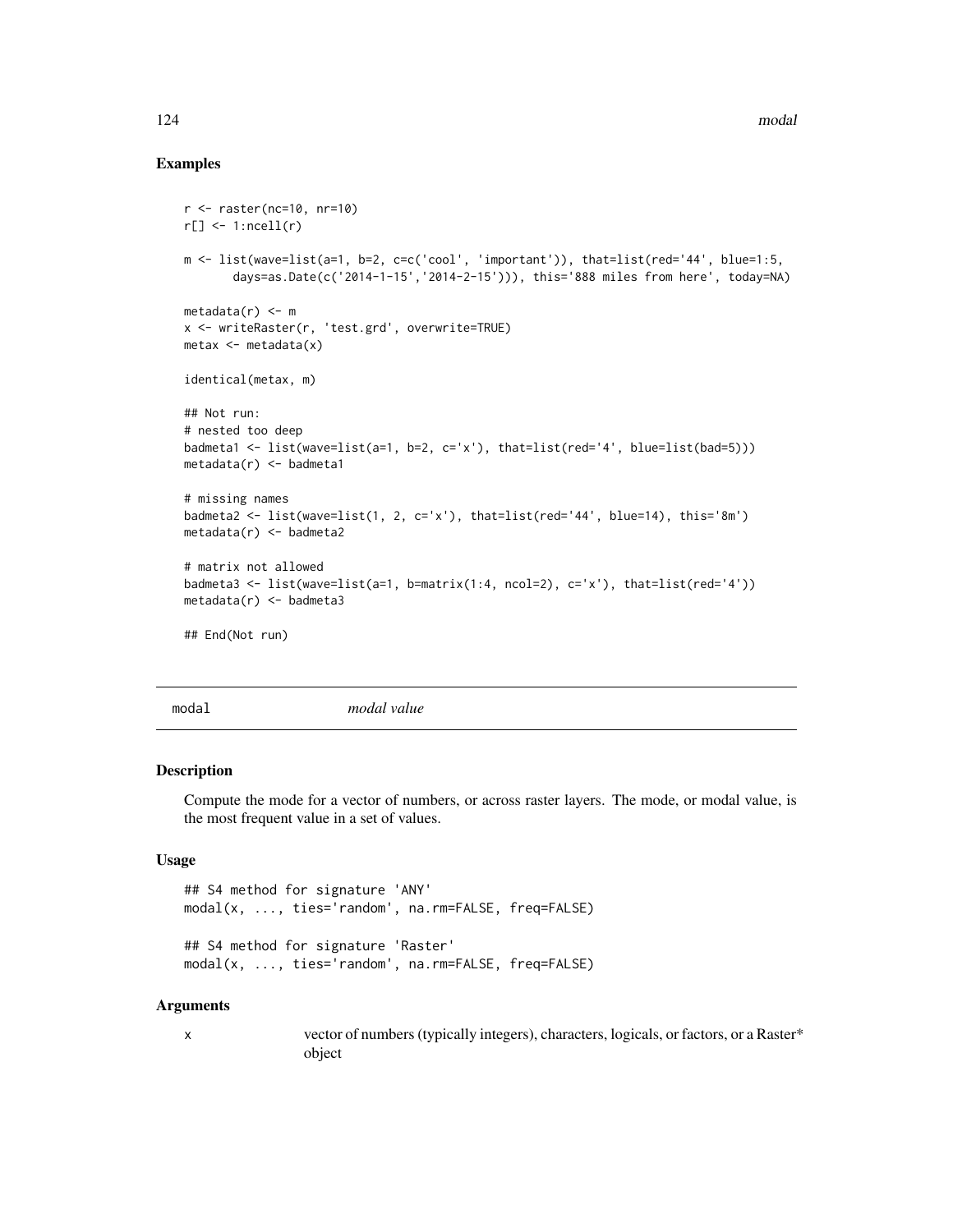#### mosaic and the contract of the contract of the contract of the contract of the contract of the contract of the contract of the contract of the contract of the contract of the contract of the contract of the contract of the

| $\cdots$ | additional argument of the same type as x                                                         |
|----------|---------------------------------------------------------------------------------------------------|
| ties     | character. Indicates how to treat ties. Either 'random', 'lowest', 'highest', 'first',<br>or 'NA' |
| na.rm    | logical. If TRUE, NA values are ignored. If FALSE, NA is returned if x has any NA<br>values       |
| freg     | return the frequency of the modal value, instead of the modal value                               |

# Value

vector or RasterLayer. The vector has length 1 and is of the same type as x, except when x is a factor and additional arguments (values) are supplied, in which case the values are coerced to characters and a character value is returned.

## Examples

data <-  $c(\emptyset, 1, 2, 3, 3, 3, 3, 4, 4, 4, 5, 5, 6, 7, 7, 8, 9, NA)$ modal(data, na.rm=TRUE)

<span id="page-124-0"></span>mosaic *Merge Raster\* objects using a function for overlapping areas*

#### Description

Mosaic Raster\* objects to form a new object with a larger spatial extent. A function is used to compute cell values in areas where layers overlap (in contrast to the [merge](#page-121-0) function which uses the values of the 'upper' layer). All objects must have the same origin, resolution, and coordinate reference system.

#### Usage

```
## S4 method for signature 'Raster,Raster'
mosaic(x, y, ..., fun, tolerance=0.05, filename="")
```

| $\mathsf{x}$ | Raster* object                                                                                |
|--------------|-----------------------------------------------------------------------------------------------|
| У            | Raster* object                                                                                |
| $\ddots$ .   | Additional Raster or Extent objects (and/or arguments for writing files as in<br>writeRaster) |
| fun          | Function. E.g. mean, min, or max. Must be a function that accepts a 'na.rm'<br>argument       |
| tolerance    | Numeric. permissible difference in origin (relative to the cell resolution). See<br>all.equal |
| filename     | Character. Output filename (optional)                                                         |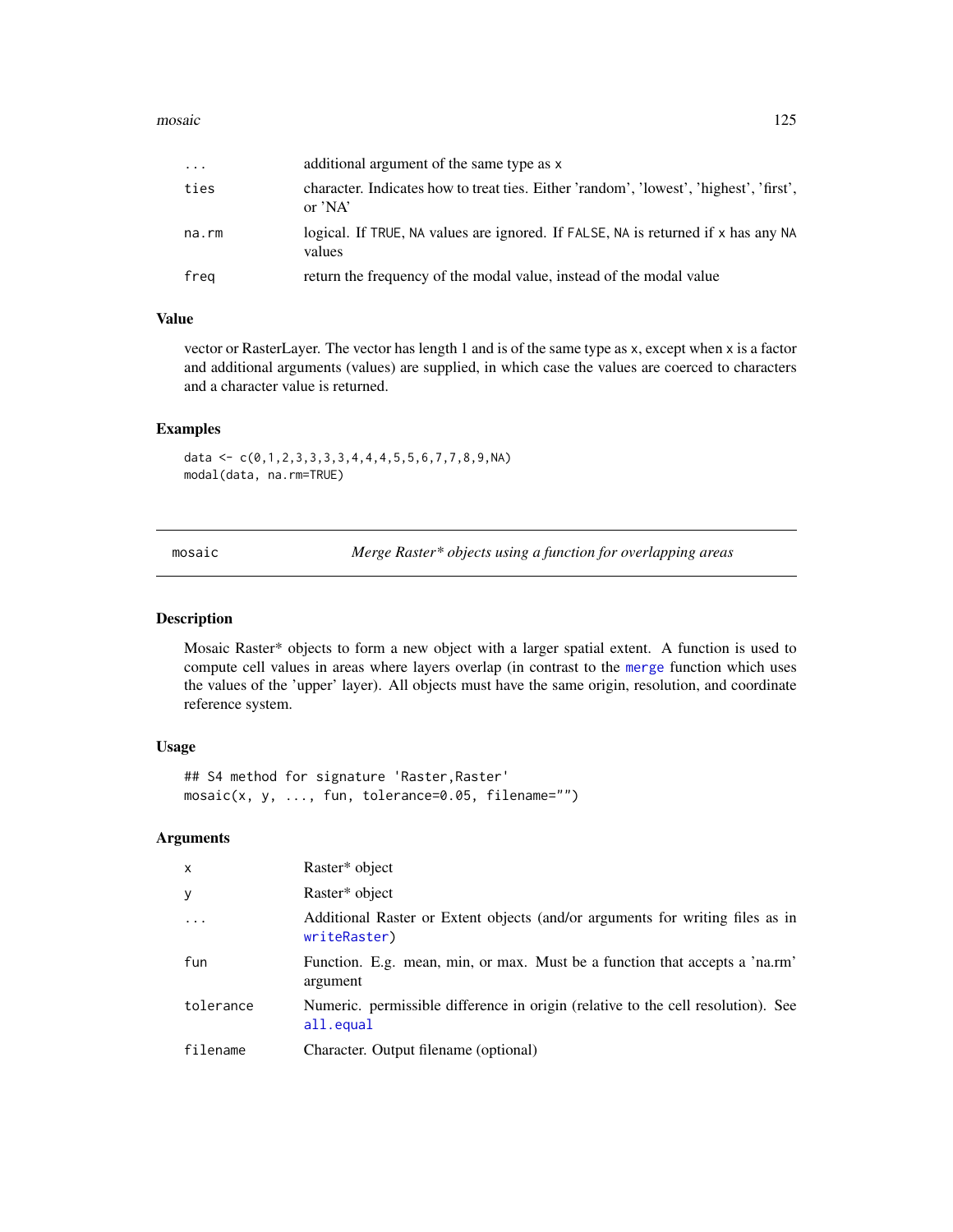# 126 movingFun

# Details

The Raster objects must have the same origin and resolution.

# Value

RasterLayer or RasterBrick object.

# See Also

[merge](#page-121-0), [extend](#page-71-0)

## Examples

```
r <- raster(ncol=100, nrow=100)
r1 <- crop(r, extent(-10, 11, -10, 11))
r2 <- crop(r, extent(0, 20, 0, 20))
r3 <- crop(r, extent(9, 30, 9, 30))
r1[] <- 1:ncell(r1)
r2[] <- 1:ncell(r2)
r3[] \leftarrow 1:ncell(r3)ml \leftarrow mosaic(r1, r2, r3, fun=mean)s1 <- stack(r1, r1*2)
s2 <- stack(r2, r2/2)
s3 <- stack(r3, r3*4)
m2 <- mosaic(s1, s2, s3, fun=min)
```
movingFun *Moving functions*

#### Description

Helper function to compute 'moving' functions, such as the 'moving average'

#### Usage

```
movingFun(x, n, fun=mean, type='around', circular=FALSE, na.rm=FALSE)
```

|     | A vector of numbers                                                                      |
|-----|------------------------------------------------------------------------------------------|
| n   | Size of the 'window', i.e. the number of sequential elements to use in the func-<br>tion |
| fun | A function like mean, min, max, sum                                                      |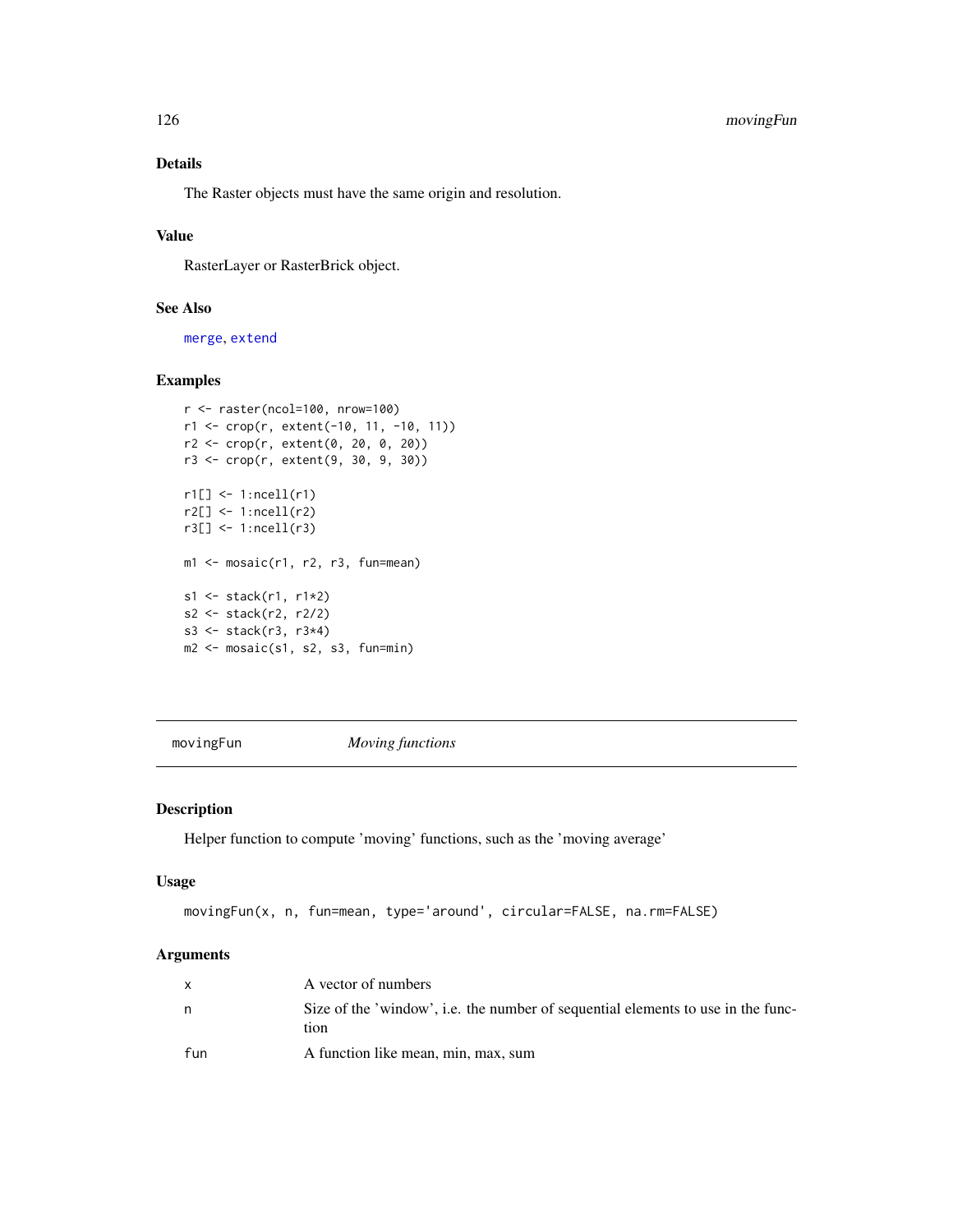#### names and the contract of the contract of the contract of the contract of the contract of the contract of the contract of the contract of the contract of the contract of the contract of the contract of the contract of the

| type     | Character. One of 'around', 'to', or 'from'. The choice indicates which values                                                                                                                                                                                                                                                        |
|----------|---------------------------------------------------------------------------------------------------------------------------------------------------------------------------------------------------------------------------------------------------------------------------------------------------------------------------------------|
|          | should be used in the computation. The focal element is always used. If type                                                                                                                                                                                                                                                          |
|          | is 'around', the other elements are before and after the focal element. Alterna-                                                                                                                                                                                                                                                      |
|          | tively, you can select the elements preceding the focal element ('to') or those                                                                                                                                                                                                                                                       |
|          | coming after it 'from'. For example, to compute the moving Fun with n=3 for                                                                                                                                                                                                                                                           |
|          | element 5 of a vector; 'around' used elements 4,5,6; 'to' used elements 3,4,5,<br>and 'from' uses elements 5,6,7                                                                                                                                                                                                                      |
| circular | Logical. If TRUE, the data are considered to have a circular nature (e.g. months<br>of the year), and the last elements in vector x are used in the computation of the<br>moving function of the first element(s) of the vector, and the first elements are<br>used in the computation of the moving function for the last element(s) |
| na.rm    | Logical. If TRUE, NA values should be ingored (by fun)                                                                                                                                                                                                                                                                                |

## Value

Numeric

## Author(s)

Robert J. Hijmans, inspired by Diethelm Wuertz' rollFun function in the fTrading package

## Examples

```
movingFun(1:12, 3, mean)
movingFun(1:12, 3, mean, 'to')
movingFun(1:12, 3, mean, 'from')
movingFun(1:12, 3, mean, circular=TRUE)
v \leq C(0,1,2,3,3,3,3,4,4,4,5,5,6,7,7,8,9,NA)movingFun(v, n=5)
movingFun(v, n=5, na.rm=TRUE)
```
<span id="page-126-0"></span>names *Names of raster layers*

# Description

Get or set the names of the layers of a Raster\* object

## Usage

```
## S4 method for signature 'Raster'
names(x)
## S4 replacement method for signature 'Raster'
names(x)<-value
## S4 method for signature 'Raster'
labels(object)
```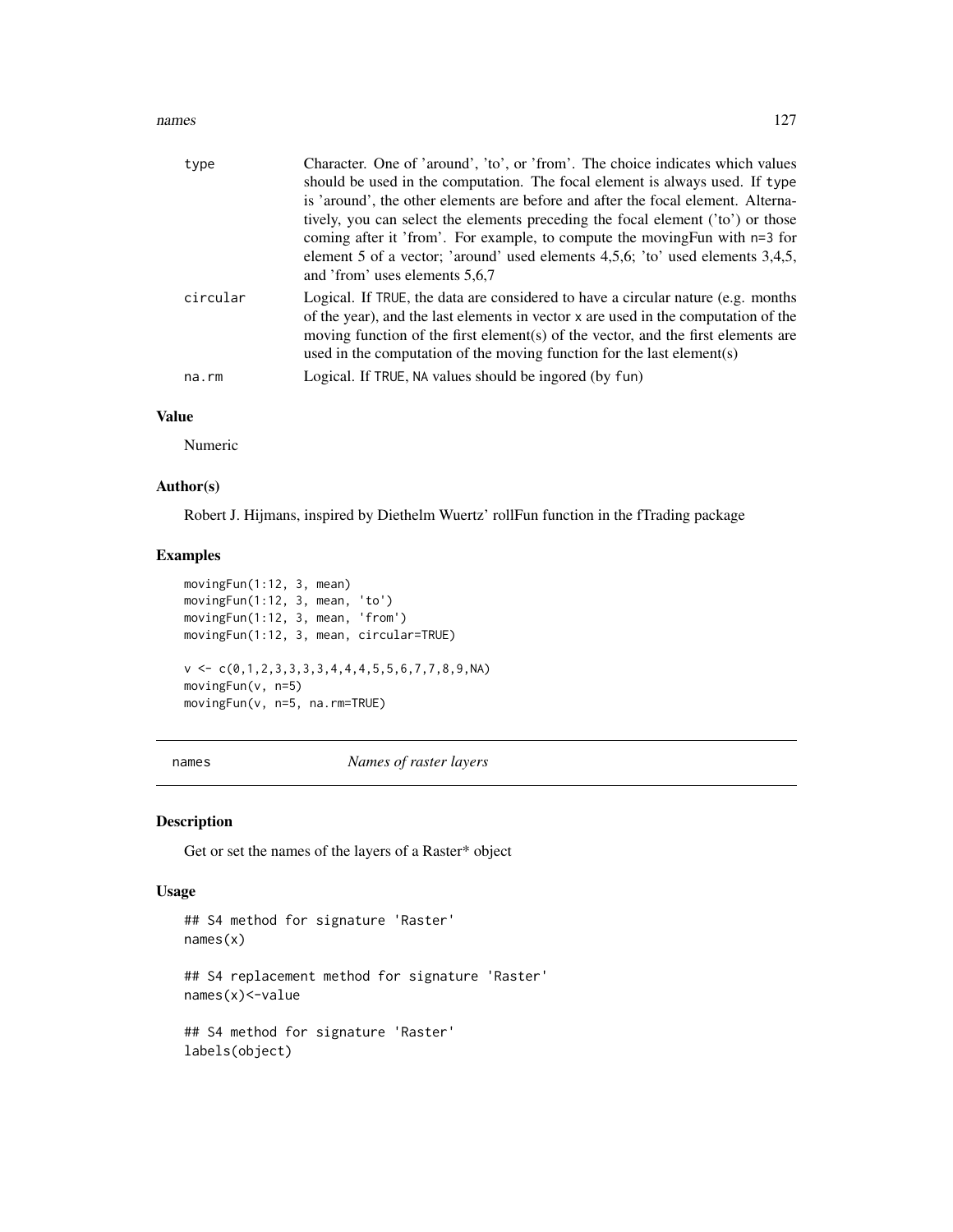128 NAvalue

## Arguments

| х      | Raster* object     |
|--------|--------------------|
| object | Raster* object     |
| value  | character (vector) |

# Value

**Character** 

# See Also

[nlayers,](#page-129-0) [bands](#page-28-0)

## Examples

```
r <- raster(ncols=5, nrows=5)
r[] \leftarrow 1:ncell(r)
s <- stack(r, r, r)
nlayers(s)
names(s)
names(s) <- c('a', 'b', 'c')
names(s)[2] <- 'hello world'
names(s)
s
labels(s)
```
NAvalue *Set the NA value of a RasterLayer*

## Description

NAvalue returns the value that is used to write NA values to disk (in 'raster' type files). If you set the NA value of a Raster\* object, this value will be interpreted as NA when reading the values from a file. Values already in memory will not be affected.

If the NA value is smaller than zero, all values smaller or equal to that number will be set to NA.

#### Usage

NAvalue $(x)$  <- value NAvalue(x)

| x.    | A Raster object                                                                     |
|-------|-------------------------------------------------------------------------------------|
| value | the value to be interpreted as NA; set this before reading the values from the      |
|       | file. Integer values are matched exactly; for decimal values files any value $\leq$ |
|       | the value will be interpreted as NA                                                 |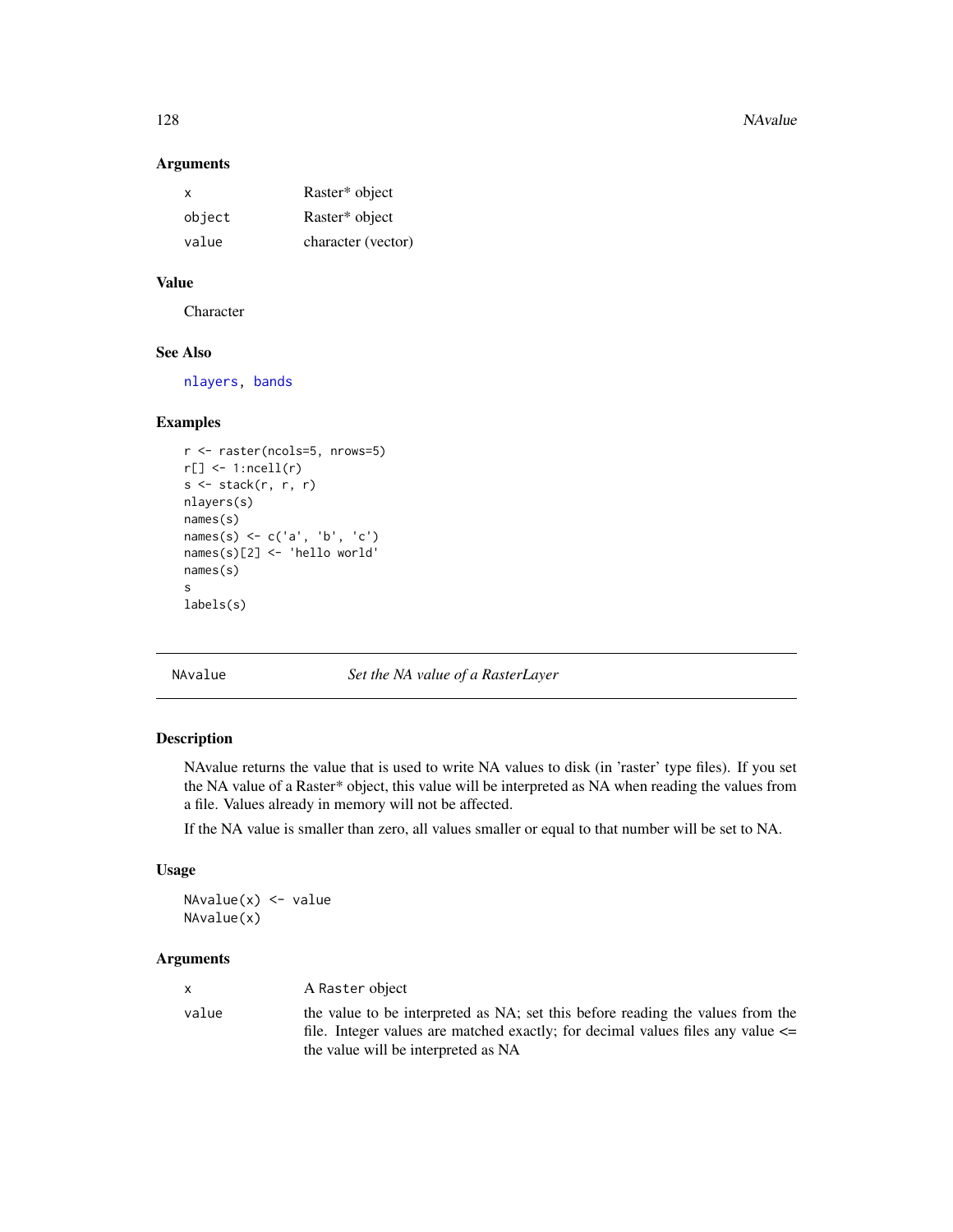#### ncell and the contract of the contract of the contract of the contract of the contract of the contract of the contract of the contract of the contract of the contract of the contract of the contract of the contract of the

# Value

Returns or set the NA value used for storage on disk.

# Examples

```
r1 <- raster(system.file("external/rlogo.grd", package="raster"))
r2 < r1NAvalue(r2)
NAvalue(r2) <- 255
#plot(r1)
#x11()
#plot(r2)
```
ncell *Number or rows, columns, and cells of a Raster\* object*

# Description

Get the number of rows, columns, or cells of a Raster\* object.

# Usage

```
ncol(x)
nrow(x)
ncell(x)
ncol(x) <- value
nrow(x) <- value
```
## Arguments

| X     | a Raster object                       |
|-------|---------------------------------------|
| value | row or column number (integer $> 0$ ) |

# Value

Integer

# See Also

[dim,](#page-64-0) [extent](#page-73-0), [res](#page-171-0)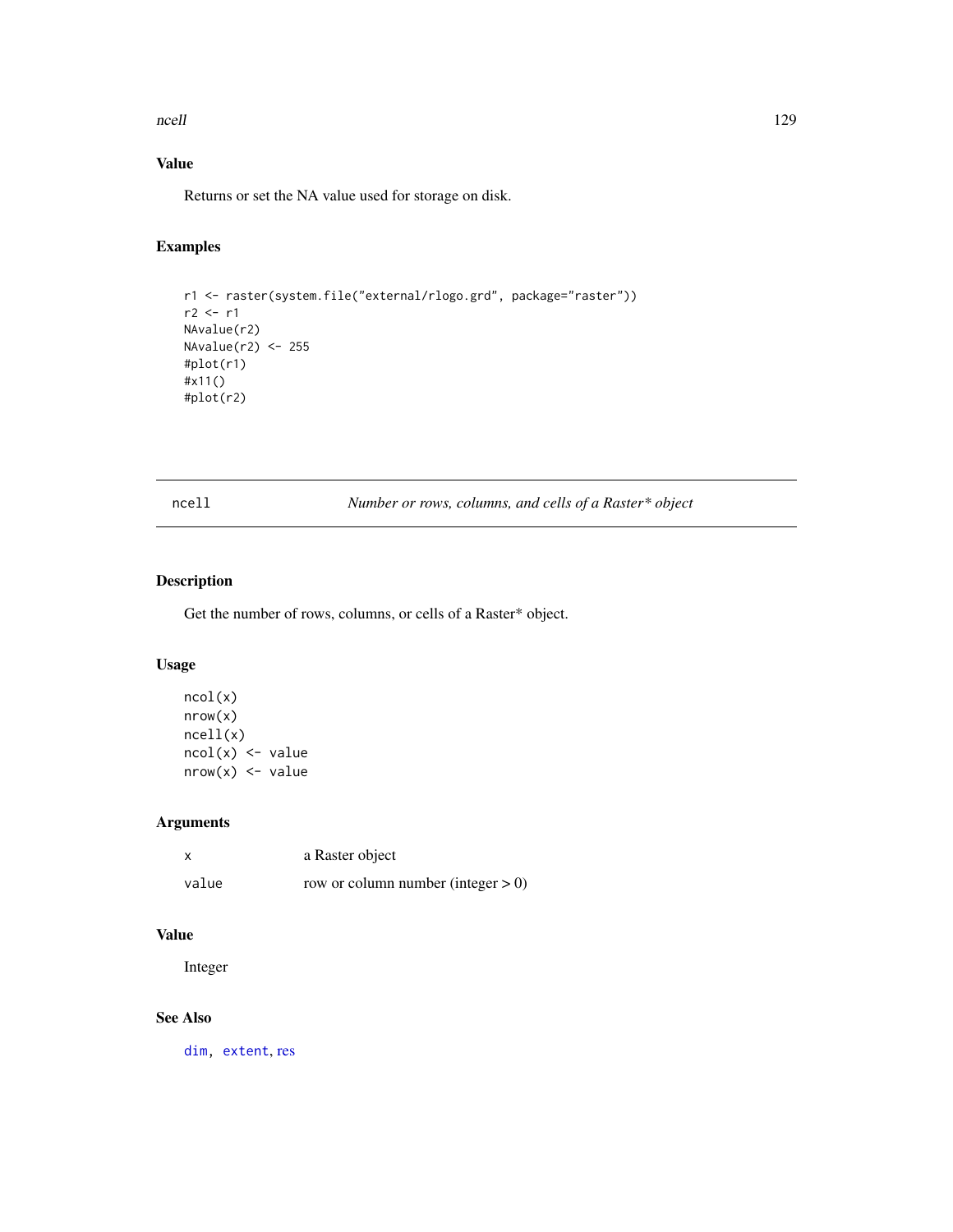#### 130 nlayers and the contract of the contract of the contract of the contract of the contract of the contract of the contract of the contract of the contract of the contract of the contract of the contract of the contract o

# Examples

```
r <- raster()
ncell(r)
ncol(r)
nrow(r)
dim(r)
nrow(r) < -18ncol(r) < -36# equivalent to
dim(r) <- c(18, 36)
```
<span id="page-129-0"></span>nlayers *Number of layers*

# Description

Get the number of layers in a Raster\* object, typically used with a (multilayer) RasterStack or RasterBrick object

## Usage

nlayers(x)

# Arguments

x Raster\* object

# Value

integer

#### See Also

[names](#page-126-0)

# Examples

```
r <- raster(ncols=10, nrows=10)
r[] \leftarrow 1:ncell(r)s <- stack(r, r, r)
nlayers(s)
s \leftarrow \text{stack}(s, s)nlayers(s)
s <- dropLayer(s, 2:3)
nlayers(s)
```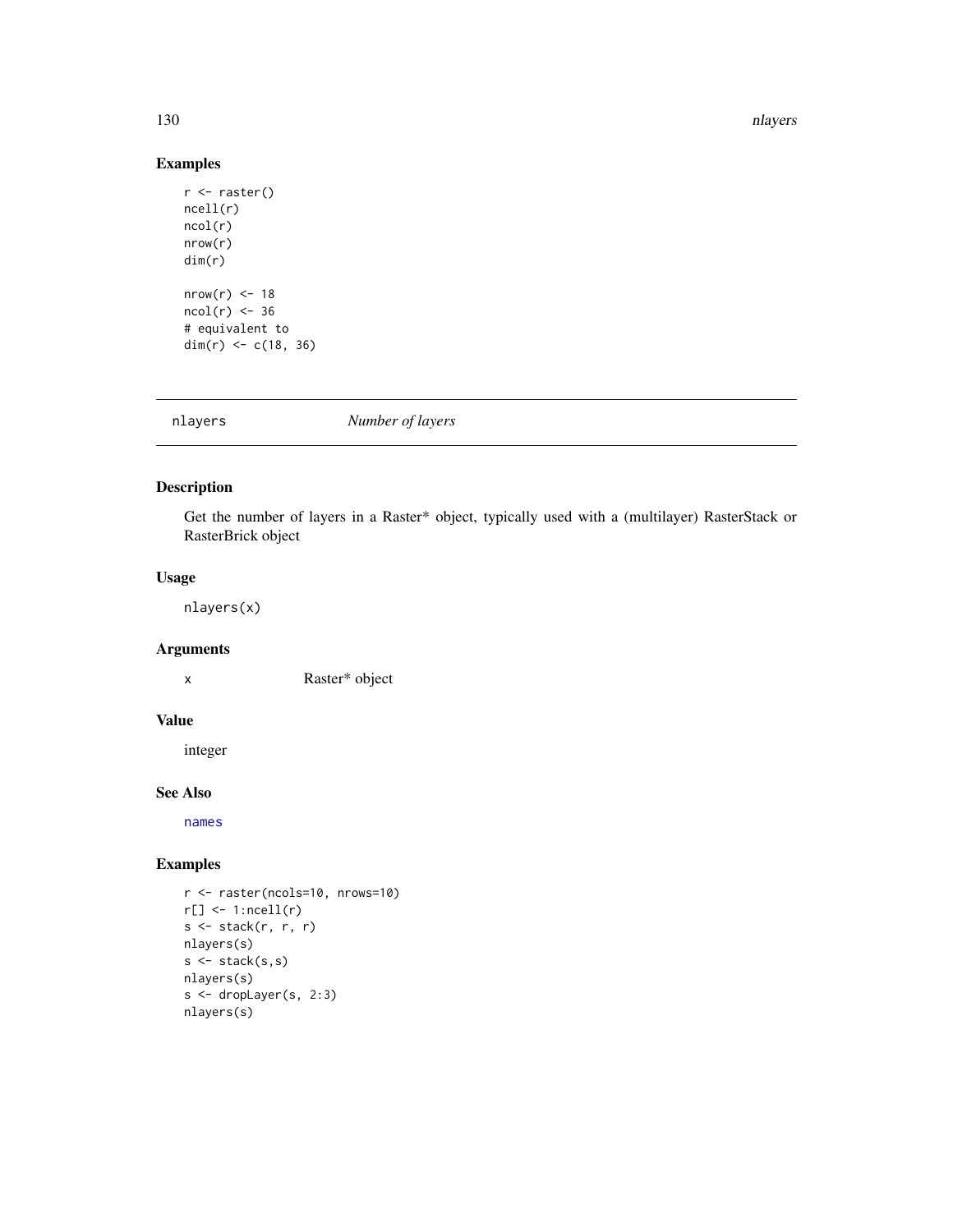## Description

Set, inspect, reset, save a number of global options used by the raster package.

Most of these options are used when writing files to disk. They can be ignored by specific functions if the corresponding argument is provided as an argument to these functions.

The default location is returned by rasterTmpDir. It is the same as that of the R temp directory but you can change it (for the current session) with rasterOptions(tmpdir="path").

To permanently set any of these options, you can add them to <your R installation>/etc/Rprofile.site>. For example, to change the default directory used to save temporary files, add a line like this: options(rasterTmpDir='c:/temp/') to that file. All temporary raster files in that folder that are older than 24 hrs are deleted when the raster package is loaded.

Function tmpDir returns the location of the temporary files

# Usage

```
rasterOptions(format, overwrite, datatype, tmpdir, tmptime, progress,
    timer, chunksize, maxmemory, todisk, setfileext, tolerance,
    standardnames, depracatedwarnings, addheader, default=FALSE)
```
tmpDir(create=TRUE)

| format    | character. The default file format to use. See writeFormats                                                                                                                                                                                      |
|-----------|--------------------------------------------------------------------------------------------------------------------------------------------------------------------------------------------------------------------------------------------------|
| overwrite | logical. The default value for overwriting existing files. If TRUE, existing files<br>will be overwritten                                                                                                                                        |
| datatype  | character. The default data type to use. See dataType                                                                                                                                                                                            |
| tmpdir    | character. The default location for writing temporary files; See rasterTmpFile                                                                                                                                                                   |
| tmptime   | number $> 1$ . The number of hours after which a temporary file will be deleted.<br>As files are deleted when loading the raster package, this option is only useful if<br>you save this option so that it is loaded when starting a new session |
| progress  | character. Valid values are "text", "window" and "" (the default in most func-<br>tions, no progress bar)                                                                                                                                        |
| timer     | Logical. If TRUE, the time it took to complete the function is printed                                                                                                                                                                           |
| chunksize | integer. Maximum number of cells to read/write in a single chunk while pro-<br>cessing (chunk by chunk) disk based Raster* objects                                                                                                               |
| maxmemory | integer. Maximum number of cells to read into memory. I.e., if a Raster* object<br>has more than this number of cells, canProcessInMemory will return FALSE                                                                                      |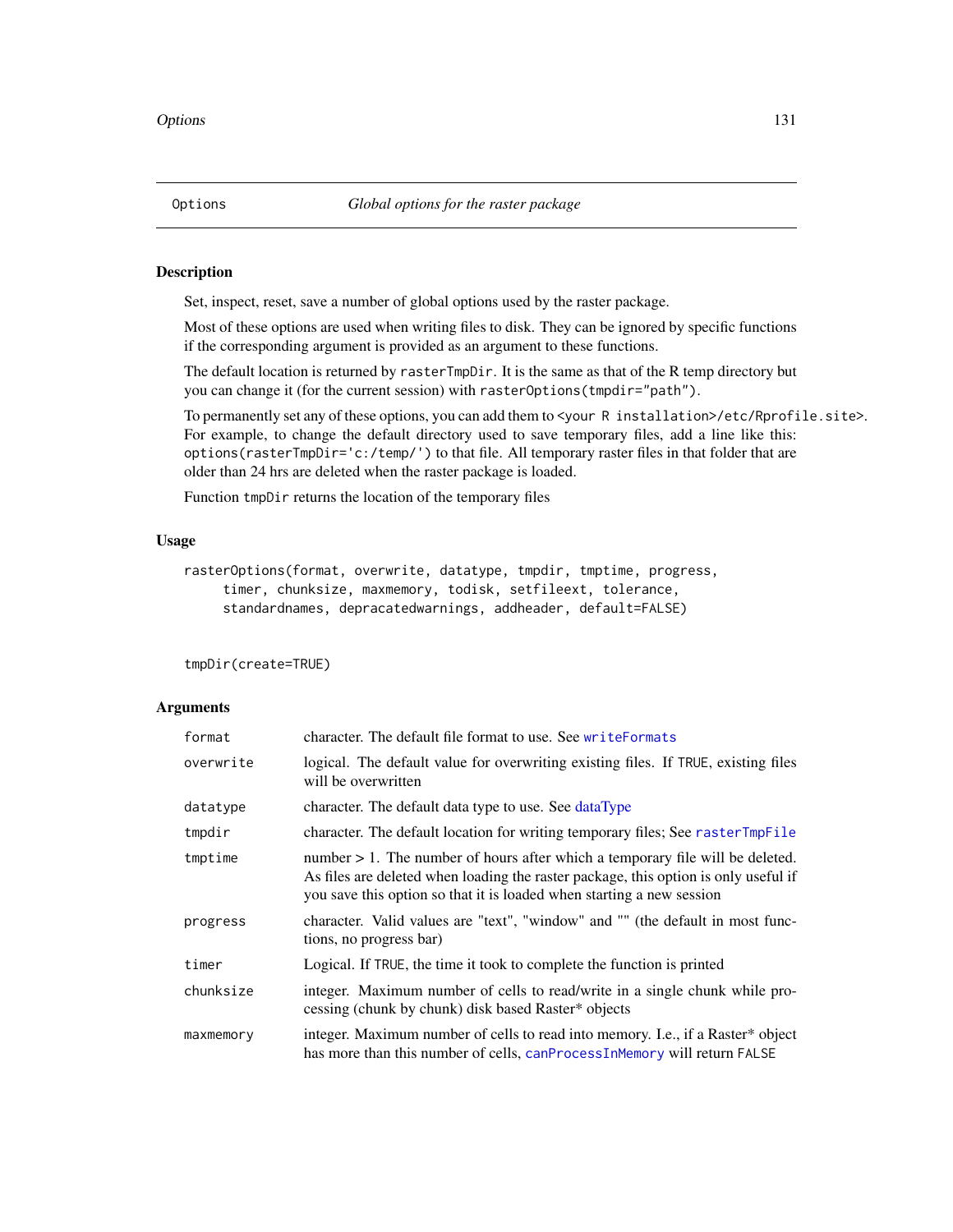| todisk             | logical. For debugging only. Default is FALSE and should normally not be<br>changed. If TRUE, results are always written to disk, even if no filename is sup-<br>plied (a temporary filename is used) |  |
|--------------------|-------------------------------------------------------------------------------------------------------------------------------------------------------------------------------------------------------|--|
| setfileext         | logical. Default is TRUE. If TRUE, the file extension will be changed when writing<br>(if known for the file type). E.g. GTiff files will be saved with the .tif extension                            |  |
| tolerance          | numeric. The tolerance used when comparing the origin and resolution of Raster*<br>objects. Expressed as the fraction of a single cell. This should be a number be-<br>tween $0$ and $0.5$            |  |
| standardnames      | logical. Default is TRUE. Should names be standardized to be syntactically valid<br>names (using make.names)                                                                                          |  |
| depracatedwarnings |                                                                                                                                                                                                       |  |
|                    | logical. If TRUE (the default) a warning is generated when a depracated (obso-<br>lete) function is used                                                                                              |  |
| addheader          | character. If not equal to '' (the default) an additional header file is written<br>when a raster format file (grd/gri) is written. Supported formats are as in hdr                                   |  |
| default            | logical. If TRUE, all options are set to their default values                                                                                                                                         |  |
| create             | logical. If TRUE, the temporary files directory is created if it does not exist                                                                                                                       |  |

## Value

list of the current options (invisibly). If no arguments are provided the options are printed.

#### See Also

[options](#page-0-0), [rasterTmpFile](#page-163-0)

# Examples

```
## Not run:
rasterOptions()
rasterOptions(chunksize=2e+07)
```
## End(Not run)

origin *Origin*

# Description

Origin returns (or sets) the coordinates of the point of origin of a Raster\* object. This is the point closest to (0, 0) that you could get if you moved towards that point in steps of the x and y resolution.

## Usage

origin(x, ...) origin(x) <- value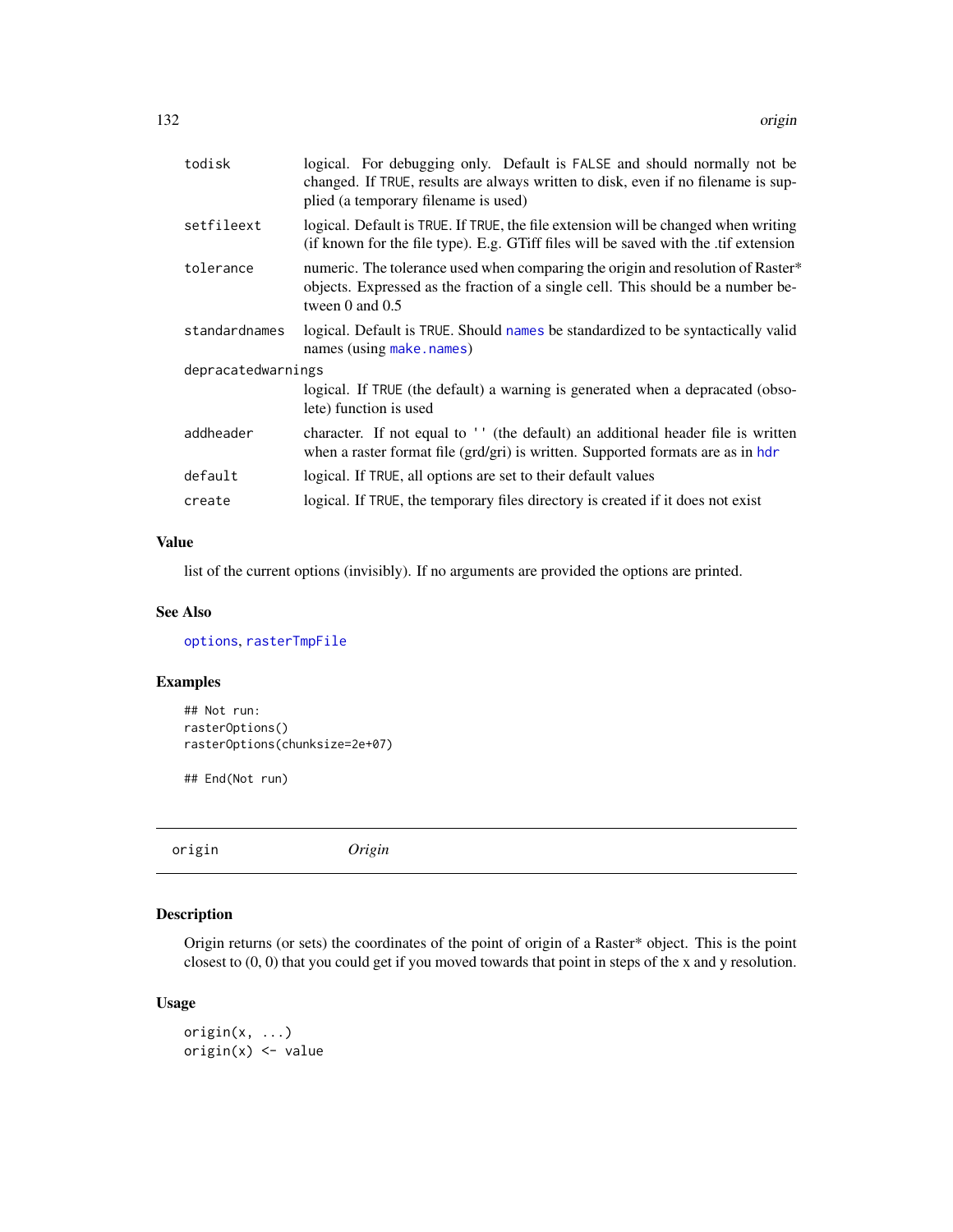#### overlay and the state of the state of the state of the state of the state of the state of the state of the state of the state of the state of the state of the state of the state of the state of the state of the state of th

#### Arguments

| $\mathsf{X}$ | Raster <sup>*</sup> object             |
|--------------|----------------------------------------|
| value        | numeric vector of lenght 1 or 2        |
| .            | additional arguments. None implemented |

## Value

A vector of two numbers (x and y coordinates), or a changed origin for x.

#### See Also

[extent](#page-73-0)

#### Examples

```
r <- raster(xmn=-0.5, xmx = 9.5, ncols=10)
origin(r)
r
origin(r) <-0r
```
<span id="page-132-0"></span>overlay *Overlay Raster objects*

#### **Description**

Create a new Raster\* object, based on two or more Raster\* objects. (You can also use a single object, but perhaps [calc](#page-37-0) is what you are looking for in that case).

You should supply a function fun to set the way that the RasterLayers are combined. The number of arguments in the function must match the number of Raster objects (or take any number). For example, if you combine two RasterLayers you could use multiply: fun=function(x,y){return(x\*y)} percentage: fun=function(x,y){return(100  $*$  x / y)}. If you combine three layers you could use fun=function(x,y,z){return((x + y)  $*$  z)}

Note that the function must work for vectors (not only for single numbers). That is, it must return the same number of elements as its input vectors. Alternatively, you can also supply a function such as sum, that takes n arguments (as  $' \ldots'$ ), and perhaps also has a na.rm argument, like in  $sum(..., na.rm)$ .

If a single mutli-layer object is provided, its layers are treated as individual RasterLayer objects if the argument "unstack=TRUE" is used. If multiple objects are provided, they should have the same number of layers, or it should be possible to recycle them (e.g., 1, 3, and 9 layers, which would return a RasterBrick with 9 layers).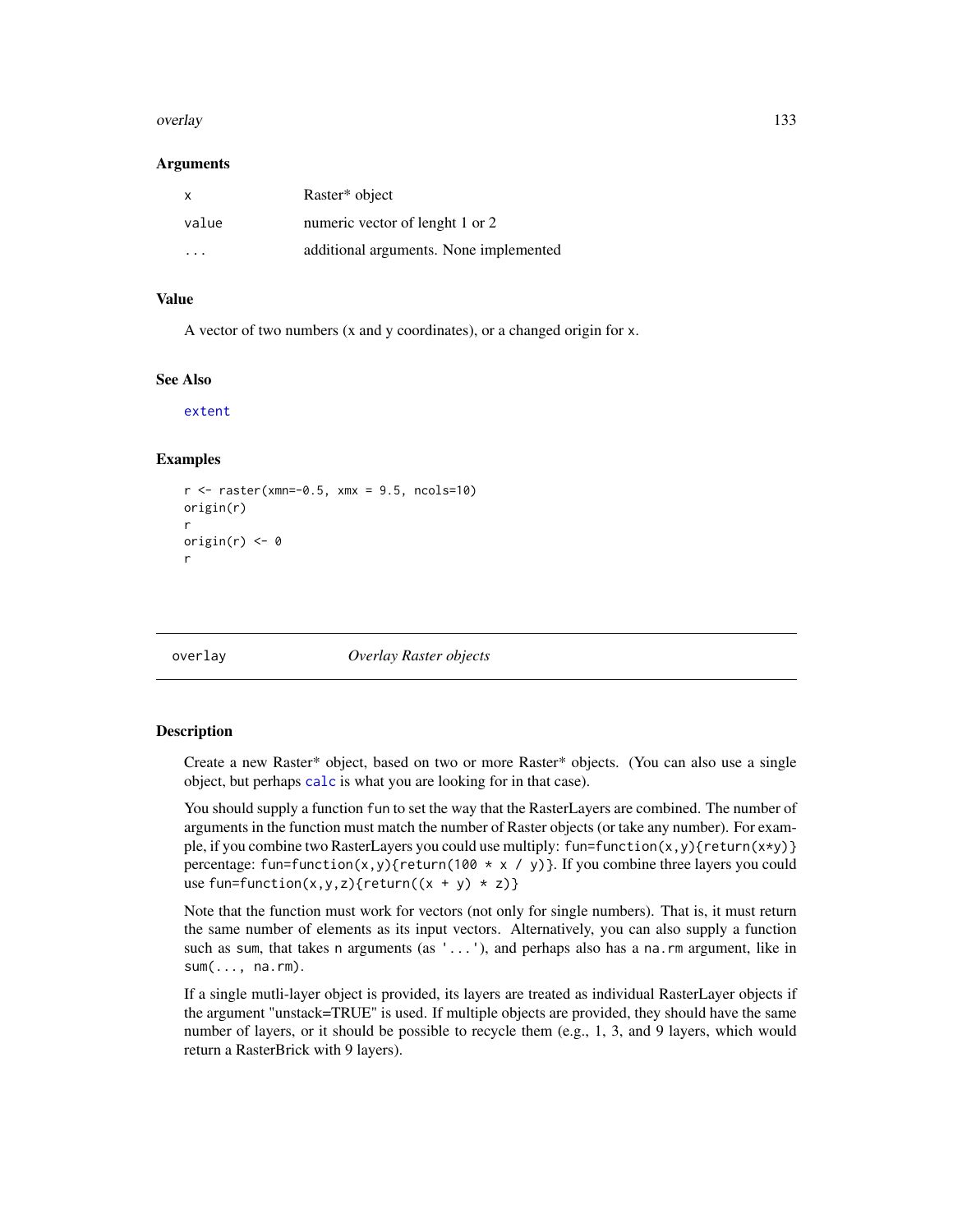134 overlay and the contract of the contract of the contract of the contract of the contract of the contract of the contract of the contract of the contract of the contract of the contract of the contract of the contract o

## Usage

```
## S4 method for signature 'Raster, Raster'
overlay(x, y, ..., fun, filename="", recycle=TRUE)
## S4 method for signature 'Raster,missing'
overlay(x, y, ..., fun, filename="", unstack=TRUE)
```
# Arguments

| x        | Raster* object                                                                                                                                                                                                                                                                                                                             |
|----------|--------------------------------------------------------------------------------------------------------------------------------------------------------------------------------------------------------------------------------------------------------------------------------------------------------------------------------------------|
| у        | Raster* object, or missing (only useful if x has multiple layers)                                                                                                                                                                                                                                                                          |
| $\ddots$ | Additional Raster objects (and/or arguments for writing files as in write Raster)                                                                                                                                                                                                                                                          |
| fun      | Function to be applied. When using RasterLayer objects, the number of argu-<br>ments of the function should match the number of Raster objects, or it should<br>take any number of arguments. When using multi-layer objects the function<br>should match the number of layers of the RasterStack/Brick object (unless un-<br>stack=FALSE) |
| filename | Character. Output filename (optional)                                                                                                                                                                                                                                                                                                      |
| recvcle  | Logical. Should layers from Raster objects with fewer layers be recycled?                                                                                                                                                                                                                                                                  |
| unstack  | Logical. Should layers be ustacked before computation ( <i>i.e.</i> does the fun refer<br>to individual layers in a multilayer object)?                                                                                                                                                                                                    |

# Details

Instead of the overlay function you can also use aritmetic functions such as  $\star$ ,  $\prime$ ,  $\star$ ,  $\sim$  with Raster objects (see examples). In that case you cannot specifiy an output filename. Moreover, the overlay function should be more efficient when using large data files that cannot be loaded into memory, as the use of the complex arithmetic functions might lead to the creation of many temporary files.

While you can supply functions such as sum or mean, it would be more direct to use the Raster\* objects as arguments to those functions (e.g. sum(r1,r2,r3))

See [rasterize](#page-159-0) and [extract](#page-76-0) for "overlays" involving Raster\* objects and polygons, lines, or points.

#### Value

Raster\* object

## See Also

[calc,](#page-37-0) [Arith-methods](#page-21-0)

# Examples

```
r <- raster(ncol=10, nrow=10)
r1 <- init(r, fun=runif)
r2 <- init(r, fun=runif)
r3 \leq overlay(r1, r2, fun=function(x,y){return(x+y)})
```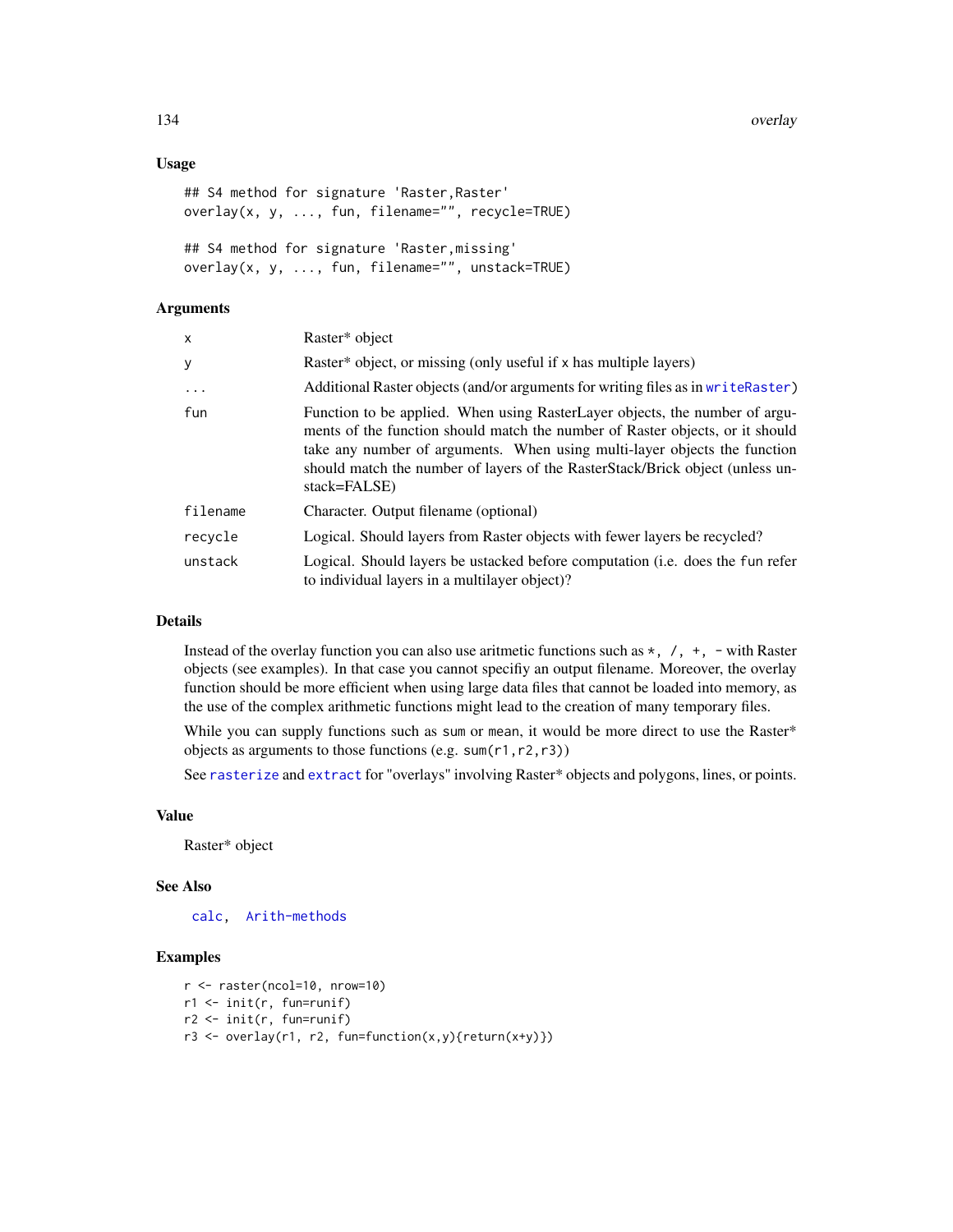```
# long version for multiplication
r4 \leftarrow \text{overlap}(r1, r2, \text{function}(x, y)\{(x*y)\})#use the individual layers of a RasterStack to get a RasterLayer
s \leftarrow stack(r1, r2)
r5 \le overlay(s, fun=function(x,y) x*y)
# equivalent to
r5c \le calc(s, fun=function(x) x[1]*x[2] )
#Combine RasterStack and RasterLayer objects (s2 has four layers.
# r1 (one layer) and s (two layers) are recycled)
s2 <- stack(r1, r2, r3, r4)
b \leq overlay(r1, s, s2, fun=function(x,y,z){return(x*y*z)})
# use a single RasterLayer (same as calc function)
r6 <- overlay(r1, fun=sqrt)
# multiplication with more than two layers
# (make sure the number of RasterLayers matches the arguments of 'fun')
r7 <- overlay(r1, r2, r3, r4, fun=function(a,b,c,d){return(a*b+c*d)} )
# equivalent function, efficient if values can be loaded in memory
r8 <- r1 * r2 + r3 * r4# Also works with multi-layer objects.
s1 <- stack(r1, r2, r3)
x \le -\overline{\text{overlap}}(s1, s1, \text{function}(x, y)x+y+5)# in this case the first layer of the shorter object is recycled.
# i.e., s2 is treated as stack(r1, r3, r1)
s2 \leq -stack(r1, r3)y <- overlay(s1, s2, fun=sum)
```
<span id="page-134-0"></span>pairs *Pairs plot (matrix of scatterplots)*

#### Description

Pair plots of layers in a RasterStack or RasterBrick. This is a wrapper around graphics function [pairs](#page-134-0).

#### Usage

```
## S4 method for signature 'RasterStackBrick'
pairs(x, hist=TRUE, cor=TRUE, use="pairwise.complete.obs", maxpixels=100000, ...)
```

|      | <b>RasterBrick or RasterStack</b>                                   |
|------|---------------------------------------------------------------------|
| hist | Logical. If TRUE a histogram of the values is shown on the diagonal |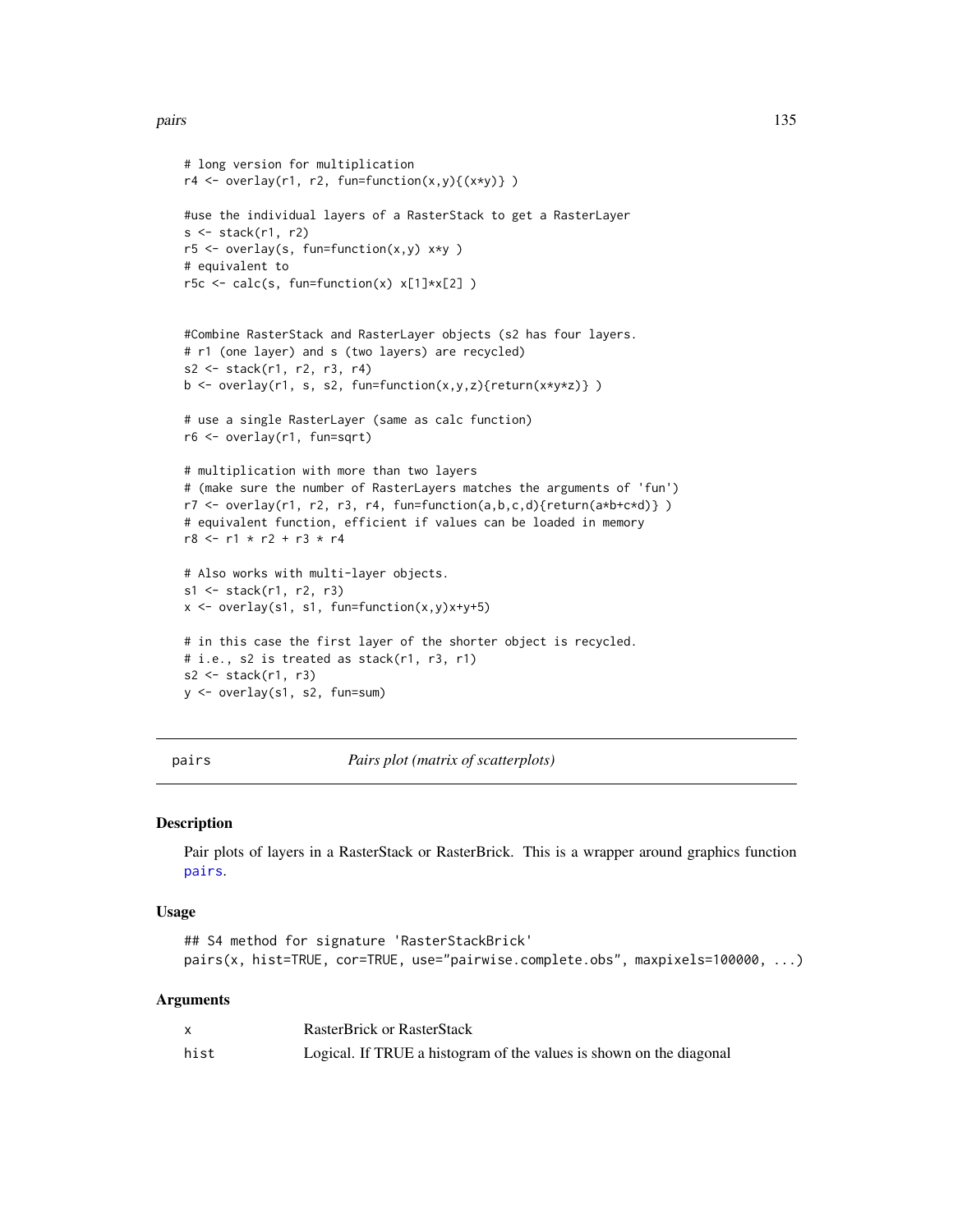| Logical. If TRUE the correlation coefficient is shown in the upper panels   |
|-----------------------------------------------------------------------------|
| Argument passed to the cor function                                         |
| Integer. Number of pixels to sample from each layer of large Raster objects |
| Additional arguments (only cex and main)                                    |
|                                                                             |

# See Also

[boxplot,](#page-33-0) [hist,](#page-103-0) [density](#page-64-1)

# Examples

```
r <- raster(system.file("external/test.grd", package="raster") )
s \leftarrow \text{stack}(r, 1/r, \text{sqrt}(r))pairs(s)
## Not run:
# to make indvidual histograms:
hist(r)
# or scatter plots:
plot(r, 1/r)
```
## End(Not run)

<span id="page-135-0"></span>persp *Perspective plot*

# Description

Perspective plot of a RasterLayer. This is an implementation of a generic function in the graphics package.

# Usage

```
## S4 method for signature 'RasterLayer'
persp(x, maxpixels=1e+05, ext=NULL, ...)
## S4 method for signature 'RasterStackBrick'
persp(x, y=1, maxpixels=10000, ext=NULL, ...)
```

| X         | Raster* object                                                                                                                  |
|-----------|---------------------------------------------------------------------------------------------------------------------------------|
| У         | integer > $\theta$ & <= nlayers(x) to select the layer of x if x is a RasterLayer or<br>RasterBrick                             |
| maxpixels | integer > 0. Maximum number of cells to use for the plot. If maxpixels $\le$ ncell(x),<br>sampleRegular is used before plotting |
| ext       | Extent. Van be used to zoom in a region (see also zoom and $\text{crop}(x, \text{ drawEvent}())$ )                              |
| $\ddots$  | Any argument that can be passed to persp (graphics package)                                                                     |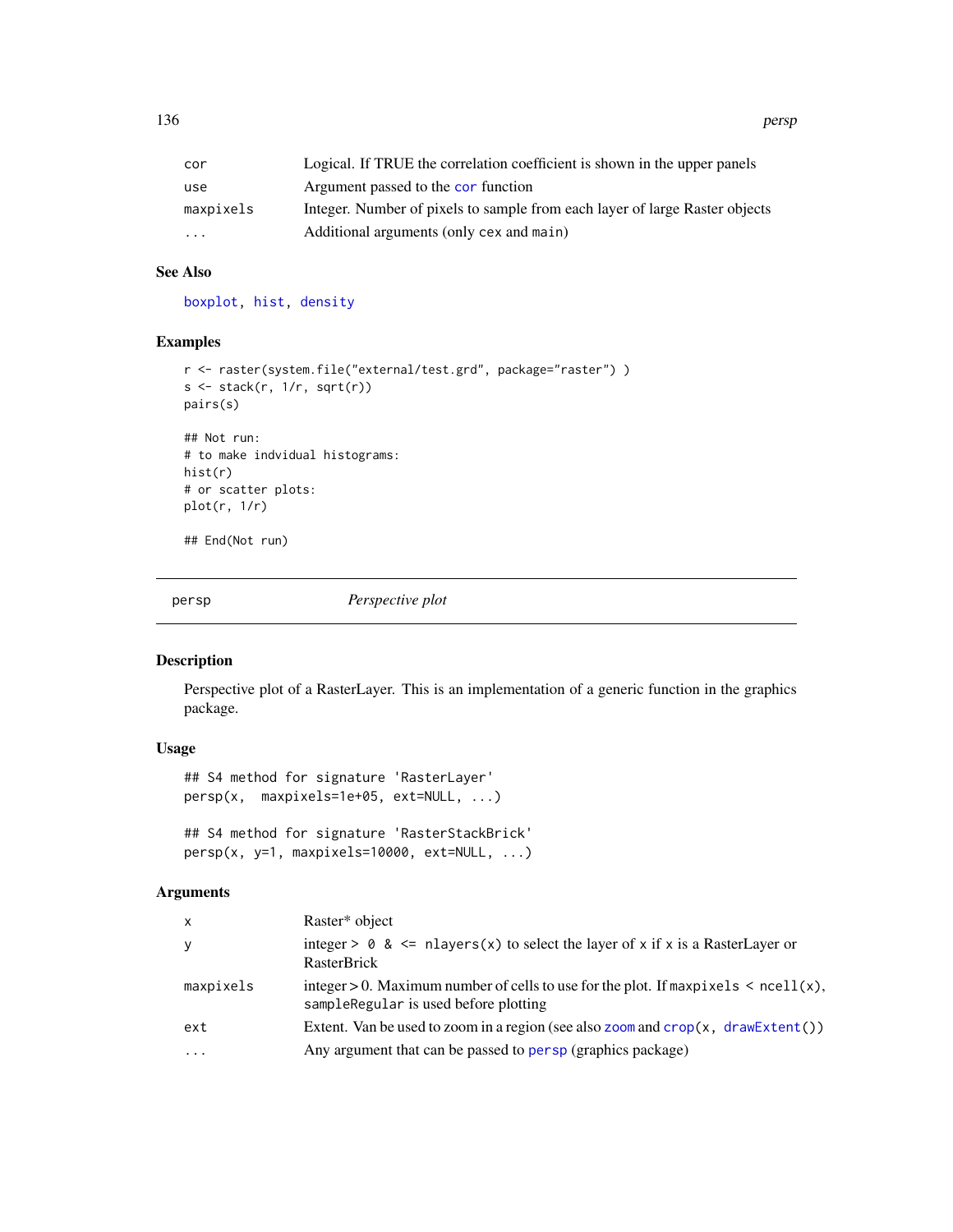#### plot the contract of the contract of the contract of the contract of the contract of the contract of the contract of the contract of the contract of the contract of the contract of the contract of the contract of the contr

## See Also

[plot3D](#page-0-0), [persp](#page-135-0), [contour](#page-54-0), [plot](#page-136-0)

## Examples

```
r <- raster(system.file("external/test.grd", package="raster"))
persp(r)
```
<span id="page-136-0"></span>

plot *Plot a Raster\* object*

## Description

Plot (that is, make a map of) the values of a Raster\* object, or make a scatterplot of their values.

Points, lines, and polygons can be drawn on top of a map using plot(..., add=TRUE), or with functions like points, lines, polygons

See the rasterVis package for more advanced (trellis/lattice) plotting of Raster\* objects.

#### Usage

```
## S4 method for signature 'Raster,ANY'
plot(x, y, maxpixels=500000, col, alpha=NULL,
   colNA=NA, add=FALSE, ext=NULL, useRaster=TRUE, interpolate=FALSE,
   addfun=NULL, nc, nr, maxnl=16, main, ...)
```

```
## S4 method for signature 'Raster, Raster'
plot(x, y, maxpixels=100000, cex=0.2, nc, nr,
   maxnl=16, main, add=FALSE, gridded=FALSE, ncol=25, nrow=25, ...)
```

| X         | Raster* object                                                                                                                                                                                                                                                                                                                          |
|-----------|-----------------------------------------------------------------------------------------------------------------------------------------------------------------------------------------------------------------------------------------------------------------------------------------------------------------------------------------|
| У         | If x is a RasterStack or RasterBrick: integer, character (layer name(s)), or miss-<br>ing to select which layer(s) to plot. If missing, all RasterLayers in the Raster-<br>Stack will be plotted (up to a maximum of 16). Or another Raster* object of the<br>same extent and resolution, to produce a scatter plot of the cell values. |
| maxpixels | integer > 0. Maximum number of cells to use for the plot. If $maxpixels < \text{ncell}(x)$ ,<br>sampleRegular is used before plotting. If gridded=TRUE maxpixels may be ig-<br>nored to get a larger sample                                                                                                                             |
| col       | A color palette, i.e. a vector of n contiguous colors generated by functions like<br>rainbow, heat.colors, topo.colors, bpy.colors or one or your own making, per-<br>haps using colorRampPalette. If none is provided, rev(terrain.colors(255))<br>is used unless x has a 'color table'                                                |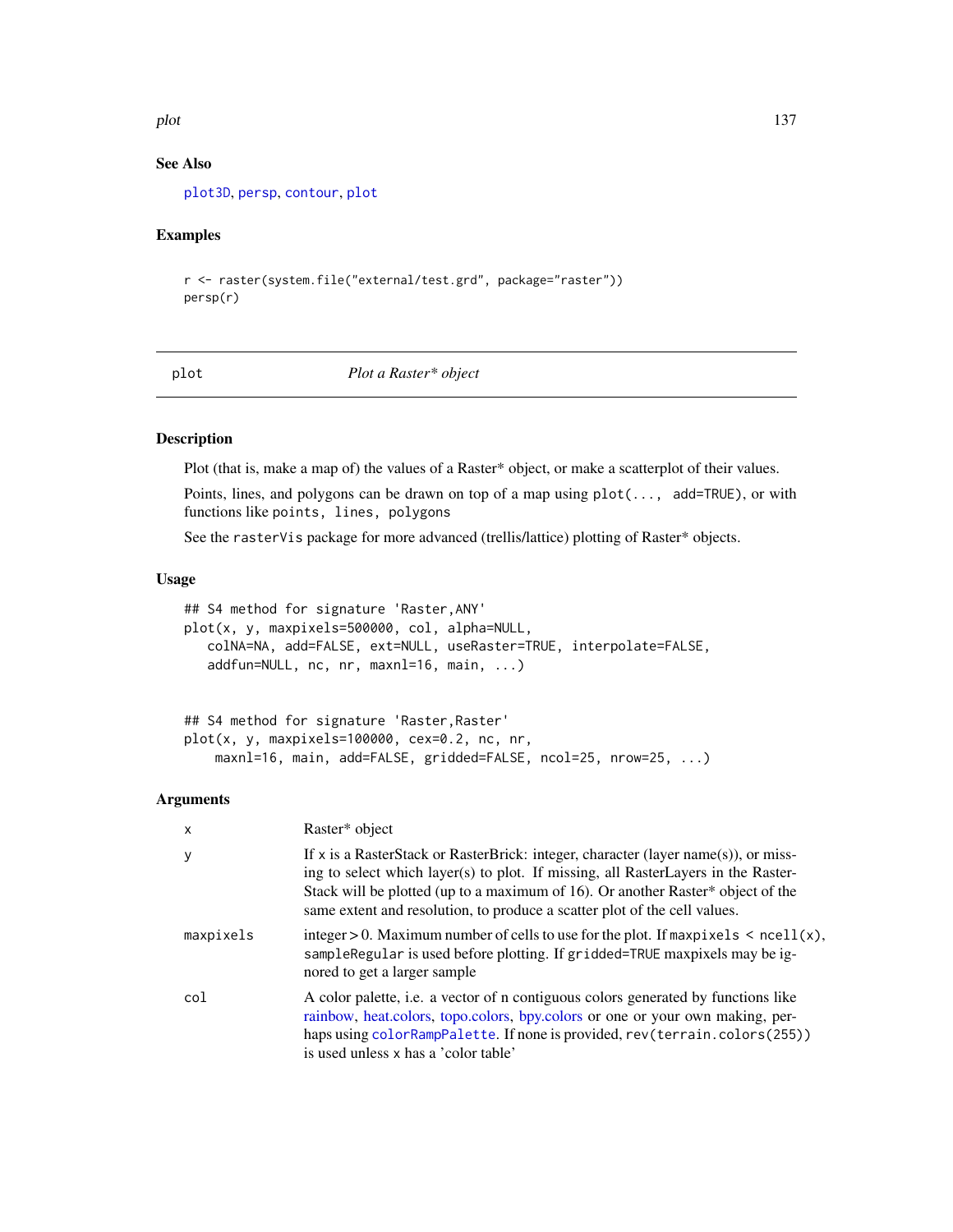| alpha       | Number between 0 and 1 to set transparency. 0 is entirely transparent, 1 is not<br>transparent (NULL is equivalent to 1)                                                                                                                                                   |
|-------------|----------------------------------------------------------------------------------------------------------------------------------------------------------------------------------------------------------------------------------------------------------------------------|
| colNA       | The color to use for the background (default is transparent)                                                                                                                                                                                                               |
| add         | Logical. Add to current plot?                                                                                                                                                                                                                                              |
| ext         | An extent object to zoom in a region (see also zoom and $\text{crop}(x, \text{ drawEvent}())$ )                                                                                                                                                                            |
| useRaster   | If TRUE, the rasterImage function is used for plotting. Otherwise the image func-<br>tion is used. This can be useful if rasterImage does not work well on your system<br>(see note)                                                                                       |
| interpolate | Logical. Should the image be interpolated (smoothed)? Only used when useRaster = TRUE                                                                                                                                                                                      |
| addfun      | Function to add additional items such as points or polygons to the plot (map).<br>Typically containing statements like "points(xy); plot(polygons, add=TRUE)".<br>This is particularly useful to add something to each map when plotting a multi-<br>layer Raster* object. |
| $\cdots$    | Graphical parameters. Any argument that can be passed to image.plot and to<br>plot, such as axes=FALSE, main='title', ylab='latitude'                                                                                                                                      |
| nc          | Optional. The number of columns to divide the plotting device in (when plotting<br>multiple layers in a RasterLayer or RasterBrick object)                                                                                                                                 |
| nr          | Optional. The number of rows to divide the plotting device in (when plotting<br>multiple layers in a RasterLayer or RasterBrick object)                                                                                                                                    |
| maxnl       | integer. Maximum number of layers to plot (for a multi-layer object)                                                                                                                                                                                                       |
| main        | character. Main plot title                                                                                                                                                                                                                                                 |
| cex         | Symbol size for scatter plots                                                                                                                                                                                                                                              |
| gridded     | logical. If TRUE the scatterplot is gridded (counts by cells)                                                                                                                                                                                                              |
| ncol        | integer. Number of columns for gridding                                                                                                                                                                                                                                    |
| nrow        | integer. Number of rows for gridding                                                                                                                                                                                                                                       |

## Details

Most of the code for the plot function for a single Raster\* object was taken from image.plot (fields package).

Raster objects with a color-table (e.g. a graphics file) are plotted according to that color table.

## Note

raster uses [rasterImage](#page-0-0) from the graphics package. For unknown reasons this does not work on Windows Server and on a few versions of Windows XP. On that system you may need to use argument useRaster=FALSE to get a plot.

# See Also

The rasterVis package has lattice based methods for plotting Raster\* objects (like [spplot](#page-191-0)) red-green-blue plots (e.g. false color composites) can be made with [plotRGB](#page-139-0)

[barplot](#page-29-0), [hist](#page-103-0), [text](#page-204-0), [persp](#page-135-0), [contour](#page-54-0), [pairs](#page-134-0)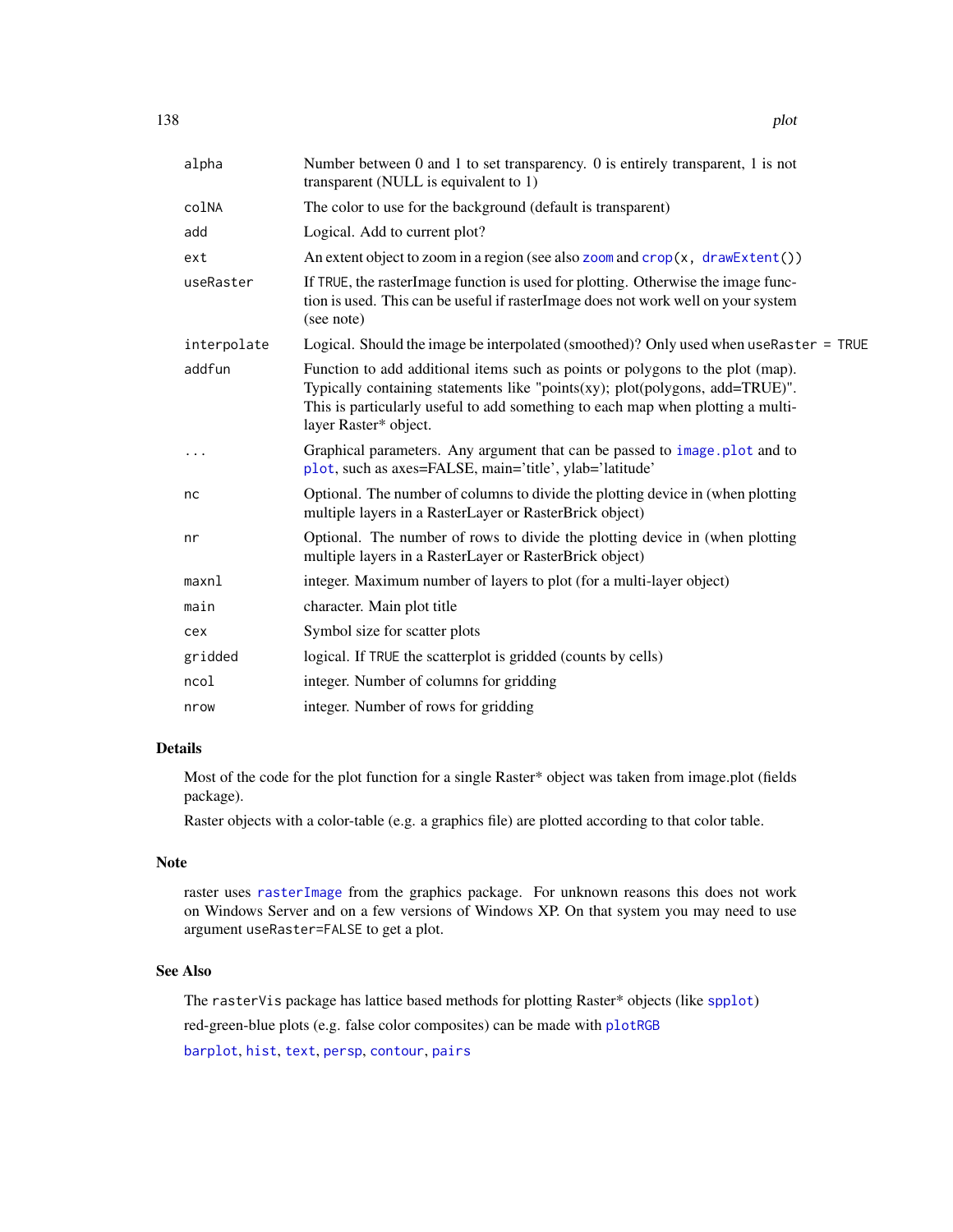#### plot the contract of the contract of the contract of the contract of the contract of the contract of the contract of the contract of the contract of the contract of the contract of the contract of the contract of the contr

## Examples

# RasterLayer

```
r <- raster(nrows=10, ncols=10)
r <- setValues(r, 1:ncell(r))
plot(r)
e \leftarrow extent(r)
plot(e, add=TRUE, col='red', lwd=4)
e <- e / 2
plot(e, add=TRUE, col='red')
# Scatterplot of 2 RasterLayers
r2 \leftarrow sqrt(r)plot(r, r2)
plot(r, r2, gridded=TRUE)
# Multi-layer object (RasterStack / Brick)
s \leq -stack(r, r2, r/r)plot(s, 2)
plot(s)
# two objects, different range, one scale:
r[] <- runif(ncell(r))
r2 < -r/2brks \leq seq(0, 1, by=0.1)
nb <- length(brks)-1
cols <- rev(terrain.colors(nb))
par(mfrow=c(1,2))
plot(r, breaks=brks, col=cols, lab.breaks=brks, zlim=c(0,1), main='first')
plot(r2, breaks=brks, col=cols, lab.breaks=brks, zlim=c(0,1), main='second')
# breaks and labels
x \le - raster(nc=10, nr=10)
x[] <- runif(ncell(x))
brk <- c(0, 0.25, 0.75, 1)
arg <- list(at=c(0.12,0.5,0.87), labels=c("Low","Med.","High"))
plot(x, col=terrain.colors(3), breaks=brk)
plot(x, col=terrain.colors(3), breaks=brk, axis.args=arg)
par(mfrow=c(1,1))
# color ramp
plot(x, col=colorRampPalette(c("red", "white", "blue"))(255))
# adding random points to the map
xy <- cbind(-180 + runif(10) * 360, -90 + runif(10) * 180)
points(xy, pch=3, cex=5)
# for SpatialPolygons do
# plot(pols, add=TRUE)
```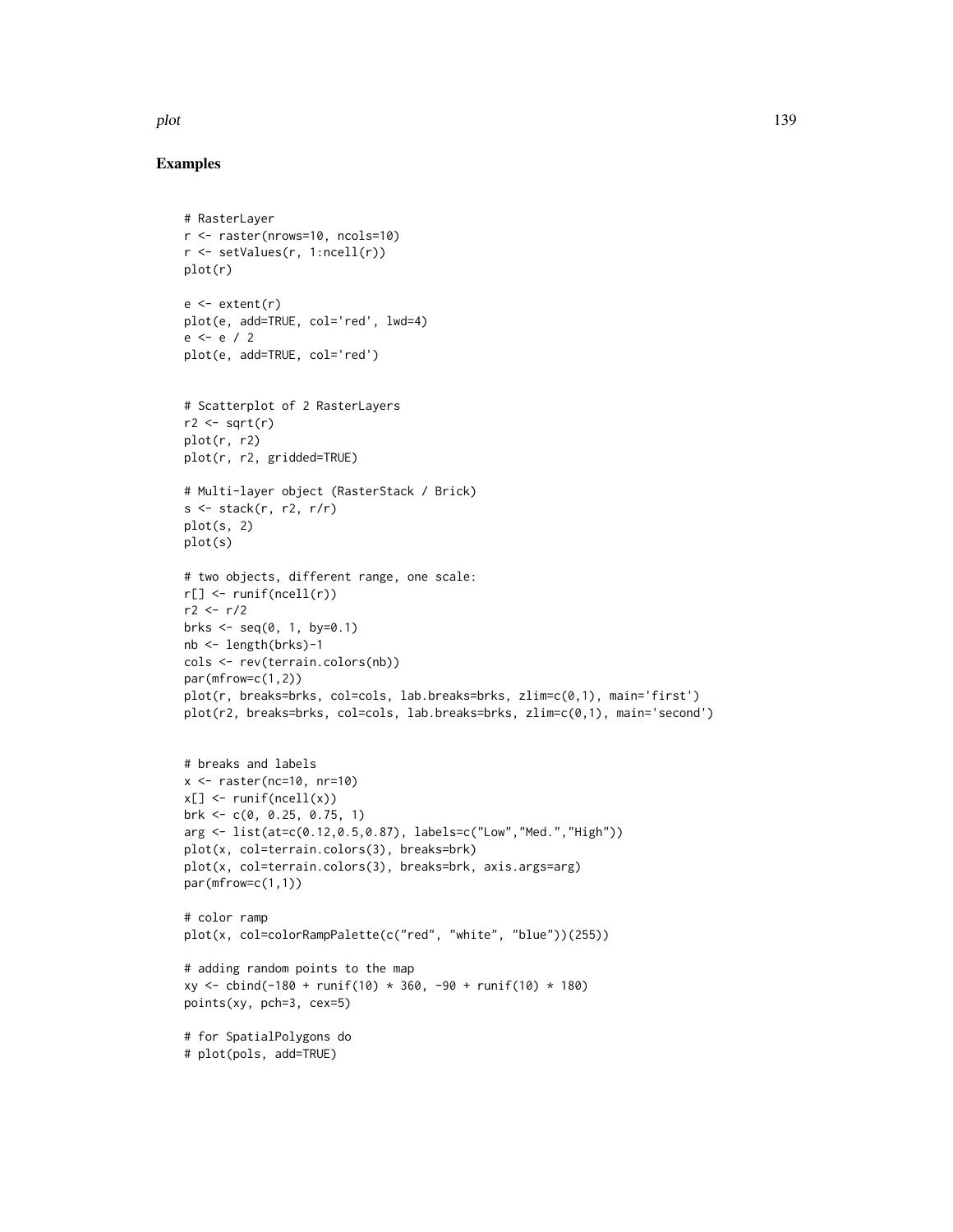```
# adding the same points to each map of each layer of a RasterStack
fun <- function() {
points(xy, cex=2)
points(xy, pch=3, col='red')
}
plot(s, addfun=fun)
```
<span id="page-139-0"></span>plotRGB *Red-Green-Blue plot of a multi-layered Raster object*

## Description

Make a Red-Green-Blue plot based on three layers (in a RasterBrick or RasterStack). Three layers (sometimes referred to as "bands" because they may represent different bandwidths in the electromagnetic spectrum) are combined such that they represent the red, green and blue channel. This function can be used to make 'true (or false) color images' from Landsat and other multi-band satellite images.

#### Usage

```
## S4 method for signature 'RasterStackBrick'
plotRGB(x, r=1, g=2, b=3, scale, maxpixels=500000, stretch=NULL,
   ext=NULL, interpolate=FALSE, colNA='white', alpha, bgalpha, addfun=NULL, zlim=NULL,
zlimcol=NULL, axes=FALSE, xlab='', ylab='', asp=NULL, add=FALSE, ...)
```

| $\mathsf{x}$ | <b>RasterBrick or RasterStack</b>                                                                                                               |
|--------------|-------------------------------------------------------------------------------------------------------------------------------------------------|
| r            | integer. Index of the Red channel, between 1 and nlayers $(x)$                                                                                  |
| g            | integer. Index of the Green channel, between 1 and nlayers $(x)$                                                                                |
| b            | integer. Index of the Blue channel, between 1 and nlayers $(x)$                                                                                 |
| scale        | integer. Maximum (possible) value in the three channels. Defaults to 255 or to<br>the maximum value of $x$ if that is known and larger than 255 |
| maxpixels    | integer $> 0$ . Maximum number of pixels to use                                                                                                 |
| stretch      | character. Option to stretch the values to increase the contrast of the image: "lin"<br>or "hist"                                               |
| ext          | An Extent object to zoom in to a region of interest (see drawExtent)                                                                            |
| interpolate  | logical. If TRUE, interpolate the image when drawing                                                                                            |
| colNA        | color for the background (NA values)                                                                                                            |
| alpha        | transparency. Integer between 0 (transparent) and 255 (opaque)                                                                                  |
| bgalpha      | Background transparency. Integer between 0 (transparent) and 255 (opaque)                                                                       |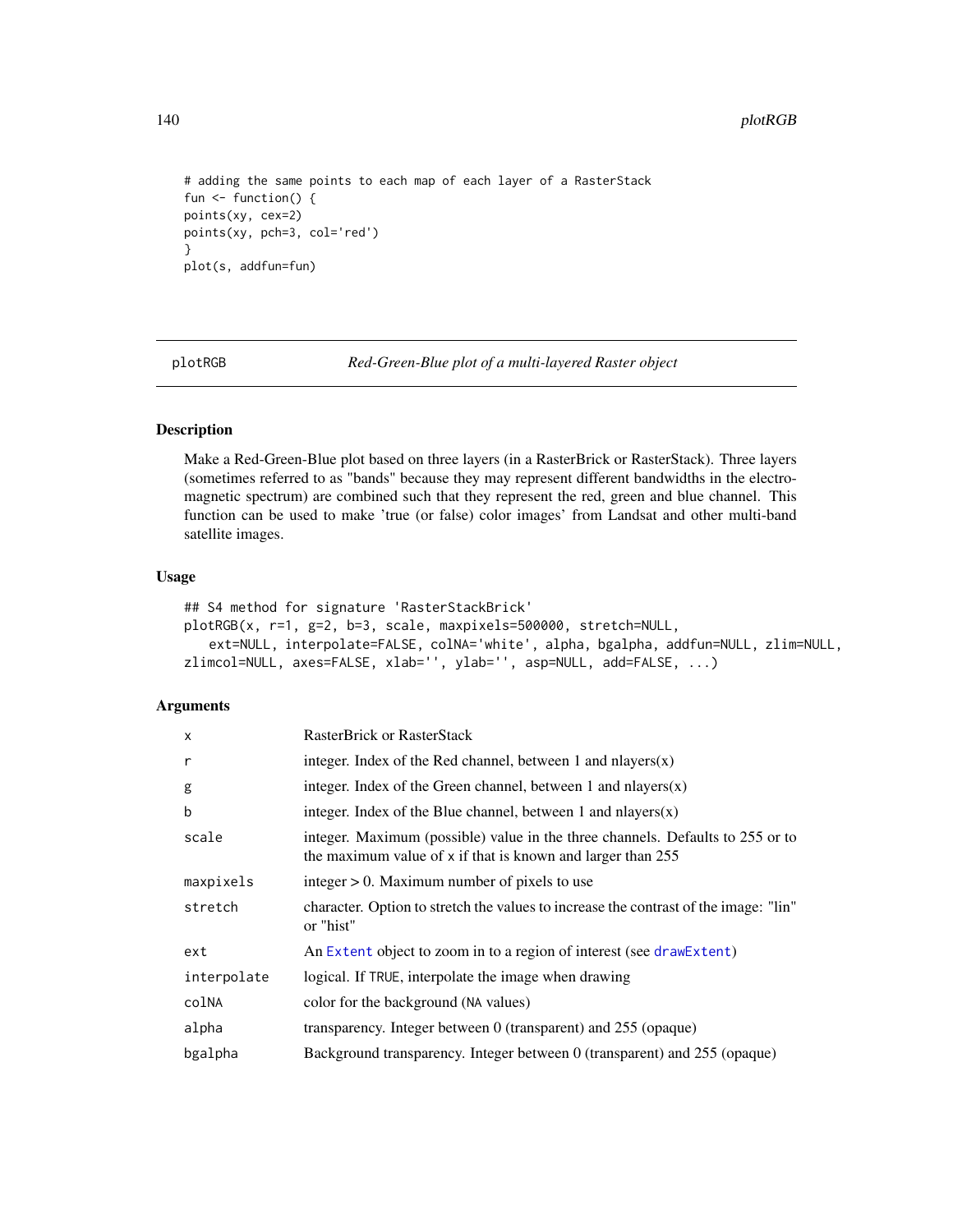# pointDistance 141

| addfun   | Function to add additional items such as points or polygons to the plot (map).<br>See plot                                                                                                              |
|----------|---------------------------------------------------------------------------------------------------------------------------------------------------------------------------------------------------------|
| zlim     | numeric vector of length 2. Range of values to plot (optional)                                                                                                                                          |
| zlimcol  | If NULL the values outside the range of zlim get the color of the extremes of the<br>range. If zlimcol has any other value, the values outside the zlim range get the<br>color of NA values (see colNA) |
| axes     | logical. If TRUE axes are drawn (and arguments such as main="title" will be<br>honored)                                                                                                                 |
| xlab     | character. Label of x-axis                                                                                                                                                                              |
| ylab     | character. Label of y-axis                                                                                                                                                                              |
| asp      | numeric. Aspect (ratio of x and y. If NULL, and appropriate value is computed<br>to match data for the longitude/latitude coordinate reference system, and 1 for<br>planar coordinate reference systems |
| add      | logical. If TRUE add values to current plot                                                                                                                                                             |
| $\cdots$ | graphical parameters as in plot or raster Image                                                                                                                                                         |

# Author(s)

Robert J. Hijmans; stretch option based on functions by Josh Gray

#### See Also

[plot](#page-136-0)

# Examples

```
b <- brick(system.file("external/rlogo.grd", package="raster"))
plotRGB(b)
plotRGB(b, 3, 2, 1)
plotRGB(b, 3, 2, 1, stretch='hist')
```
pointDistance *Distance between points*

## Description

Calculate the geographic distance between two (sets of) points on the WGS ellipsoid (lonlat=TRUE) or on a plane (lonlat=FALSE). If both sets do not have the same number of points, the distance between each pair of points is given. If both sets have the same number of points, the distance between each point and the corresponding point in the other set is given, except if allpairs=TRUE.

## Usage

```
pointDistance(p1, p2, lonlat, allpairs=FALSE, ...)
```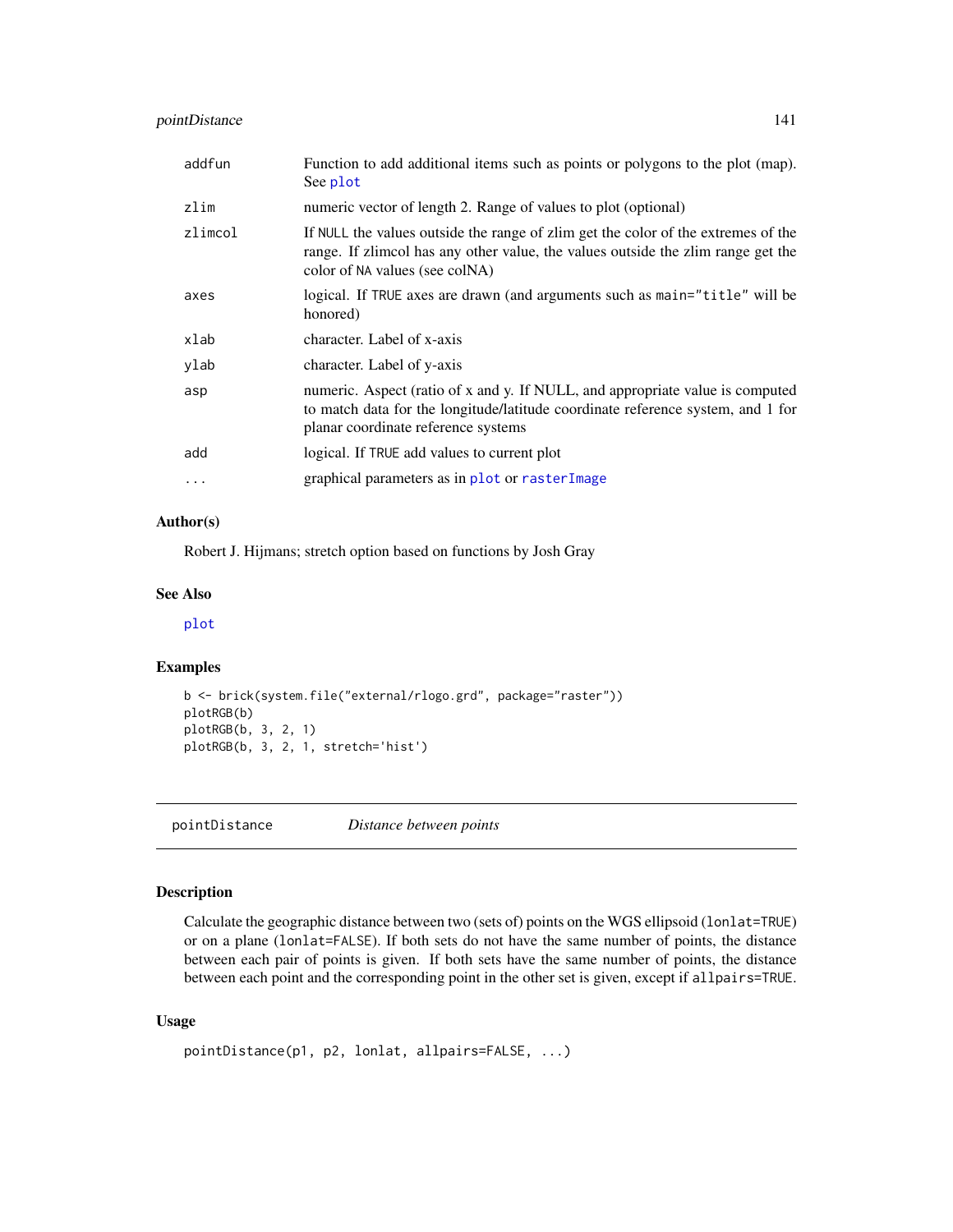#### **Arguments**

| p1             | x and y coordinate of first (set of) point(s), either as $c(x, y)$ , matrix(ncol=2), or<br>SpatialPoints*.                                                                                                           |
|----------------|----------------------------------------------------------------------------------------------------------------------------------------------------------------------------------------------------------------------|
| p <sub>2</sub> | x and y coordinate of second (set of) second point(s) (like for $p1$ ). If this argu-<br>ment is missing, a distance matrix is computed for p1                                                                       |
| lonlat         | logical. If TRUE, coordinates should be in degrees; else they should represent<br>planar ('Euclidean') space (e.g. units of meters)                                                                                  |
| allpairs       | logical. Only relevant if the number of points in x and y is the same. If FALSE the<br>distance between each point in x with the corresponding point in y is returned.<br>If TRUE a full distance matrix is returned |
| $\ddots$       | Additional arguments. None implemented                                                                                                                                                                               |

## Value

A single value, or a vector, or matrix of values giving the distance in meters (lonlat=TRUE) or map-units (for instance, meters in the case of UTM) If p2 is missing, a distance matrix is returned

## Author(s)

Robert J. Hijmans and Jacob van Etten. The distance for longitude/latitude data uses GeographicLib by C.F.F. Karney

#### See Also

[distanceFromPoints,](#page-68-0) [distance,](#page-67-0) [gridDistance](#page-98-0), [spDistsN1](#page-0-0). The geosphere package has many additional distance functions and other functions that operate on spherical coordinates

## Examples

```
a \leftarrow \text{cbind}(c(1, 5, 55, 31), c(3, 7, 20, 22))b \leftarrow \text{cbind}(c(4, 2, 8, 65), c(50, -90, 20, 32))
```

```
pointDistance(c(0, 0), c(1, 1), lonlat=FALSE)
pointDistance(c(0, 0), c(1, 1), lonlat=TRUE)
pointDistance(c(0, 0), a, lonlat=TRUE)
pointDistance(a, b, lonlat=TRUE)
```

```
#Make a distance matrix
dst <- pointDistance(a, lonlat=TRUE)
# coerce to dist object
dst <- as.dist(dst)
```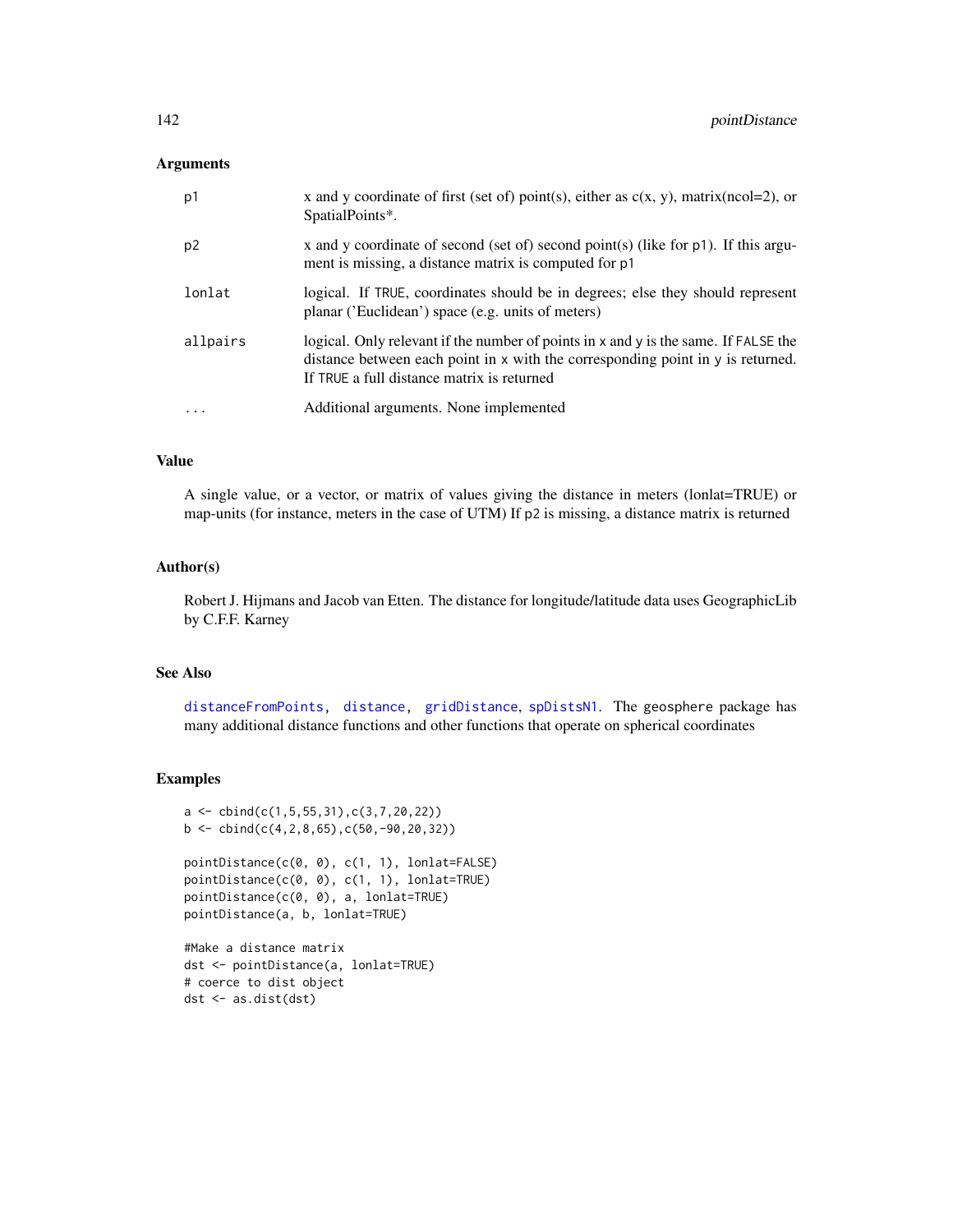#### Description

Make a Raster object with predictions from a fitted model object (for example, obtained with lm, glm). The first argument is a Raster object with the independent (predictor) variables. The [names](#page-126-0) in the Raster object should exactly match those expected by the model. This will be the case if the same Raster object was used (via extract) to obtain the values to fit the model (see the example). Any type of model (e.g. glm, gam, randomForest) for which a predict method has been implemented (or can be implemented) can be used.

This approach (predict a fitted model to raster data) is commonly used in remote sensing (for the classification of satellite images) and in ecology, for [species distribution modeling.](http://cran.r-project.org/web/packages/dismo/vignettes/sdm.pdf)

## Usage

```
## S4 method for signature 'Raster'
predict(object, model, filename="", fun=predict, ext=NULL,
   const=NULL, index=1, na.rm=TRUE, inf.rm=FALSE, factors=NULL,
   format, datatype, overwrite=FALSE, progress='', ...)
```

| object      | Raster* object. Typicially a multi-layer type (RasterStack or RasterBrick)                                                                                                                                                                                                                                                                                                                                          |
|-------------|---------------------------------------------------------------------------------------------------------------------------------------------------------------------------------------------------------------------------------------------------------------------------------------------------------------------------------------------------------------------------------------------------------------------|
| model       | fitted model of any class that has a 'predict' method (or for which you can supply<br>a similar method as fun argument. E.g. glm, gam, or randomForest                                                                                                                                                                                                                                                              |
| filename    | character. Optional output filename                                                                                                                                                                                                                                                                                                                                                                                 |
| fun         | function. Default value is 'predict', but can be replaced with e.g. predict.se<br>(depending on the type of model), or your own custom function.                                                                                                                                                                                                                                                                    |
| ext         | Extent object to limit the prediction to a sub-region of x                                                                                                                                                                                                                                                                                                                                                          |
| const       | data.frame. Can be used to add a constant for which there is no Raster object for<br>model predictions. Particularly useful if the constant is a character-like factor<br>value for which it is currently not possible to make a RasterLayer                                                                                                                                                                        |
| index       | integer. To select the column(s) to use if predict.' model' returns a matrix with<br>multiple columns                                                                                                                                                                                                                                                                                                               |
| $na$ . $rm$ | logical. Remove cells with NA values in the predictors before solving the model<br>(and return a NA value for those cells). This option prevents errors with models<br>that cannot handle NA values. In most other cases this will not affect the output.<br>An exception is when predicting with a boosted regression trees model because<br>these return predicted values even if some (or all!) variables are NA |
| inf.rm      | logical. Remove cells with values that are not finite (some models will fail with<br>-Inf/Inf values). This option is ignored when na.rm=FALSE                                                                                                                                                                                                                                                                      |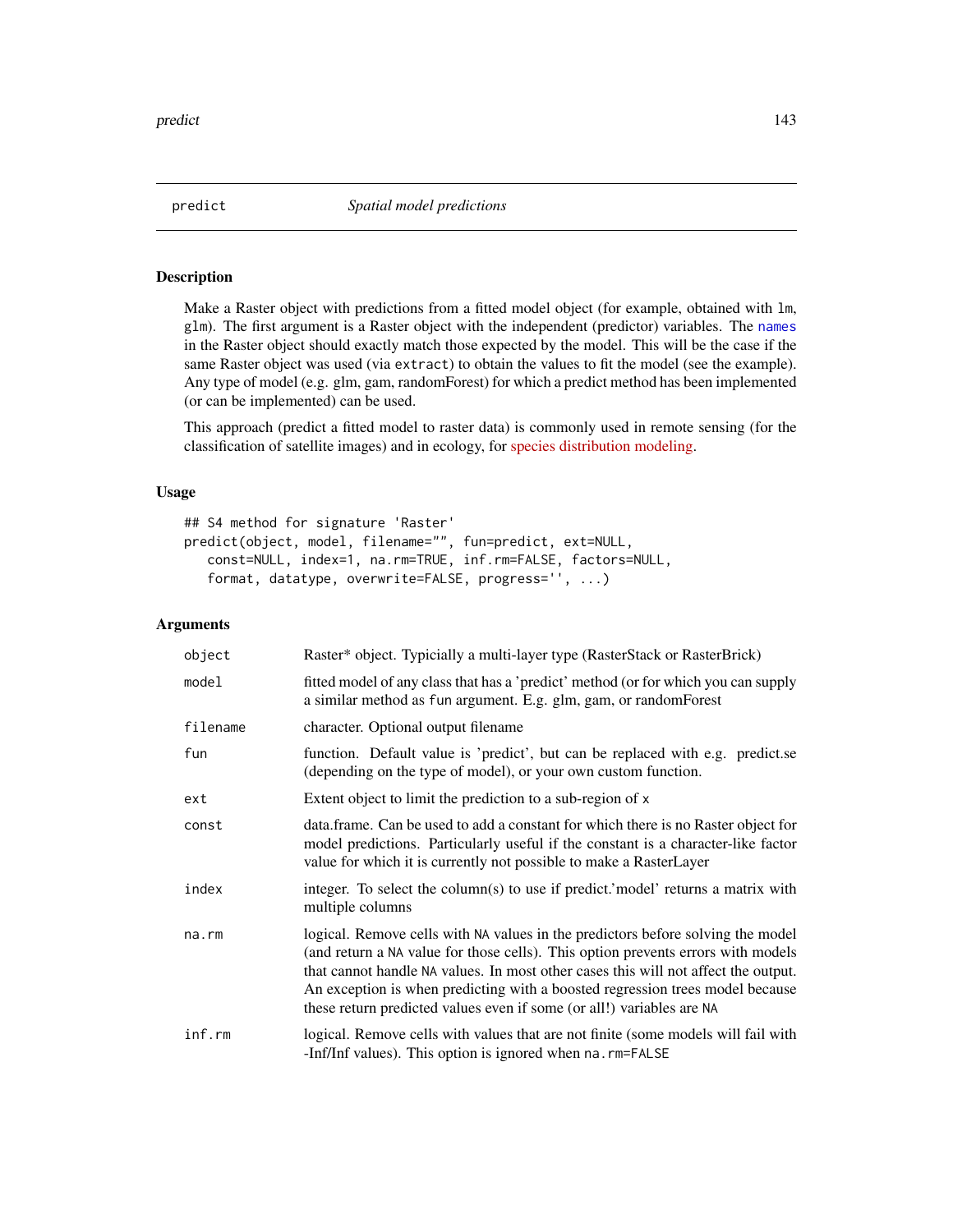| factors   | list with levels for factor variables. The list elements should be named with   |
|-----------|---------------------------------------------------------------------------------|
|           | names that correspond to names in object such that they can be matched. This    |
|           | argument may be omitted for standard models such as 'glm' as the predict func-  |
|           | tion will extract the levels from the model object, but it is necessary in some |
|           | other cases (e.g. cforest models from the party package)                        |
| format    | character. Output file type. See writeRaster (optional)                         |
| datatype  | character. Output data type. See dataType (optional)                            |
| overwrite | logical. If TRUE, "filename" will be overwritten if it exists                   |
| progress  | character. "text", "window", or "" (the default, no progress bar)               |
|           | additional arguments to pass to the predict.' model' function                   |

## Value

RasterLayer or RasterBrick

## Note

There is a lot of general information about the use of the predict function in the [species distribution](http://cran.r-project.org/web/packages/dismo/vignettes/sdm.pdf) [modeling](http://cran.r-project.org/web/packages/dismo/vignettes/sdm.pdf) vignette of the dismo package.

## See Also

Use [interpolate](#page-106-0) if your model has 'x' and 'y' as implicit independent variables (e.g., in kriging).

## Examples

# A simple model to predict the location of the R in the R-logo using 20 presence points # and 50 (random) pseudo-absence points. This type of model is often used to predict # species distributions. See the dismo package for more of that.

```
# create a RasterStack or RasterBrick with with a set of predictor layers
logo <- brick(system.file("external/rlogo.grd", package="raster"))
names(logo)
```

```
## Not run:
# the predictor variables
par(mfrow=c(2,2))
plotRGB(logo, main='logo')
plot(logo, 1, col=rgb(cbind(0:255,0,0), maxColorValue=255))
plot(logo, 2, col=rgb(cbind(0,0:255,0), maxColorValue=255))
plot(logo, 3, col=rgb(cbind(0,0,0:255), maxColorValue=255))
par(mfrow=c(1,1))
## End(Not run)
# known presence and absence points
p <- matrix(c(48, 48, 48, 53, 50, 46, 54, 70, 84, 85, 74, 84, 95, 85,
   66, 42, 26, 4, 19, 17, 7, 14, 26, 29, 39, 45, 51, 56, 46, 38, 31,
   22, 34, 60, 70, 73, 63, 46, 43, 28), ncol=2)
```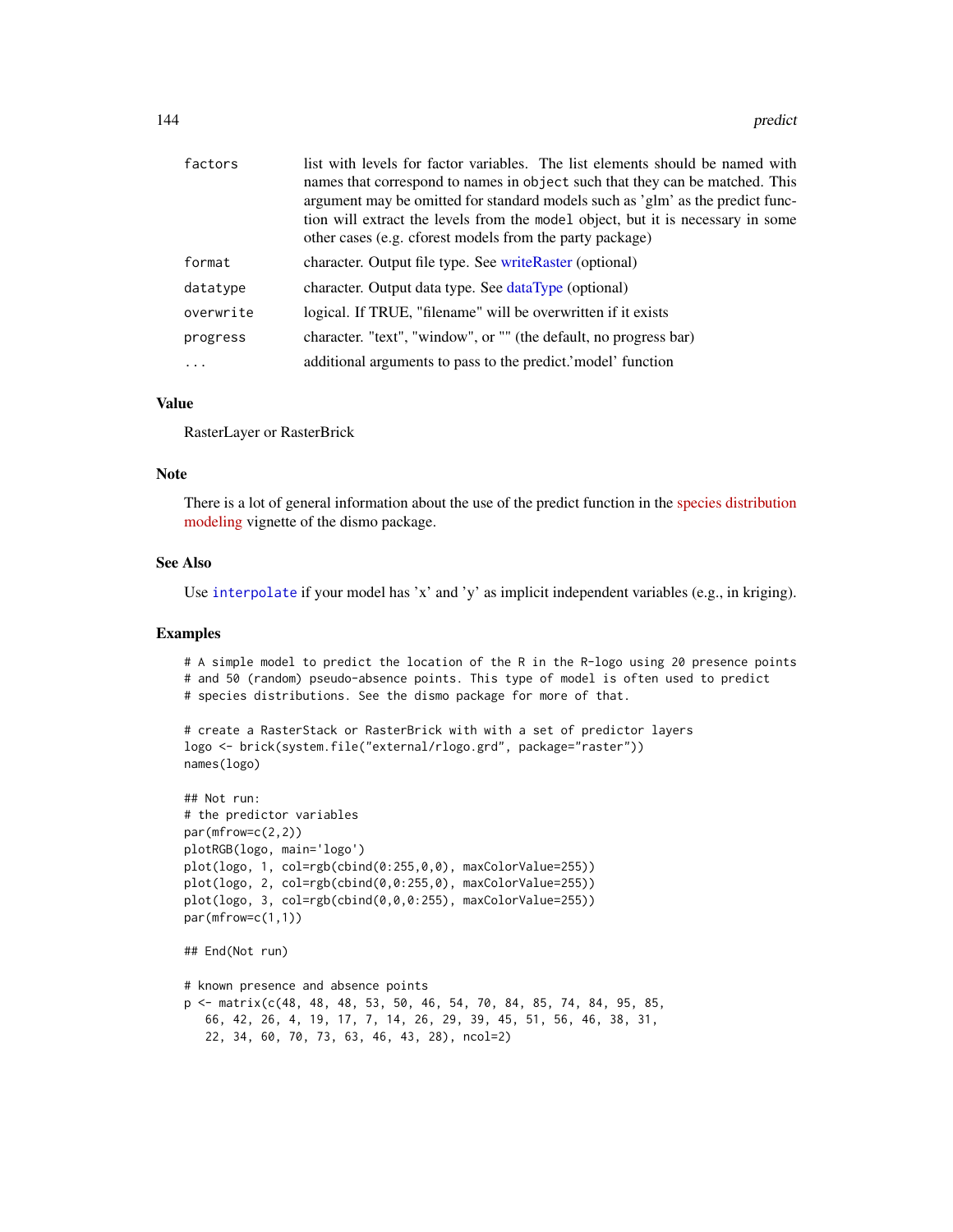#### predict the contract of the contract of the contract of the contract of the contract of the contract of the contract of the contract of the contract of the contract of the contract of the contract of the contract of the co

```
a <- matrix(c(22, 33, 64, 85, 92, 94, 59, 27, 30, 64, 60, 33, 31, 9,
   99, 67, 15, 5, 4, 30, 8, 37, 42, 27, 19, 69, 60, 73, 3, 5, 21,
   37, 52, 70, 74, 9, 13, 4, 17, 47), ncol=2)
# extract values for points
xy \leftarrow \text{rbind}(\text{cbind}(1, p), \text{cbind}(0, a))v <- data.frame(cbind(pa=xy[,1], extract(logo, xy[,2:3])))
#build a model, here an example with glm
model <- glm(formula=pa~., data=v)
#predict to a raster
r1 <- predict(logo, model, progress='text')
plot(r1)
points(p, bg='blue', pch=21)
points(a, bg='red', pch=21)
# use a modified function to get a RasterBrick with p and se
# from the glm model. The values returned by 'predict' are in a list,
# and this list needs to be transformed to a matrix
predfun <- function(model, data) {
  v <- predict(model, data, se.fit=TRUE)
  cbind(p=as.vector(v$fit), se=as.vector(v$se.fit))
}
# predfun returns two variables, so use index=1:2
r2 <- predict(logo, model, fun=predfun, index=1:2)
## Not run:
# You can use multiple cores to speed up the predict function
# by calling it via the clusterR function (you may need to install the snow package)
beginCluster()
r1c <- clusterR(logo, predict, args=list(model))
r2c <- clusterR(logo, predict, args=list(model=model, fun=predfun, index=1:2))
## End(Not run)
# principal components of a RasterBrick
# here using sampling to simulate an object too large
# too feed all its values to prcomp
sr <- sampleRandom(logo, 100)
pca <- prcomp(sr)
# note the use of the 'index' argument
x <- predict(logo, pca, index=1:3)
plot(x)
## Not run:
# partial least square regression
library(pls)
```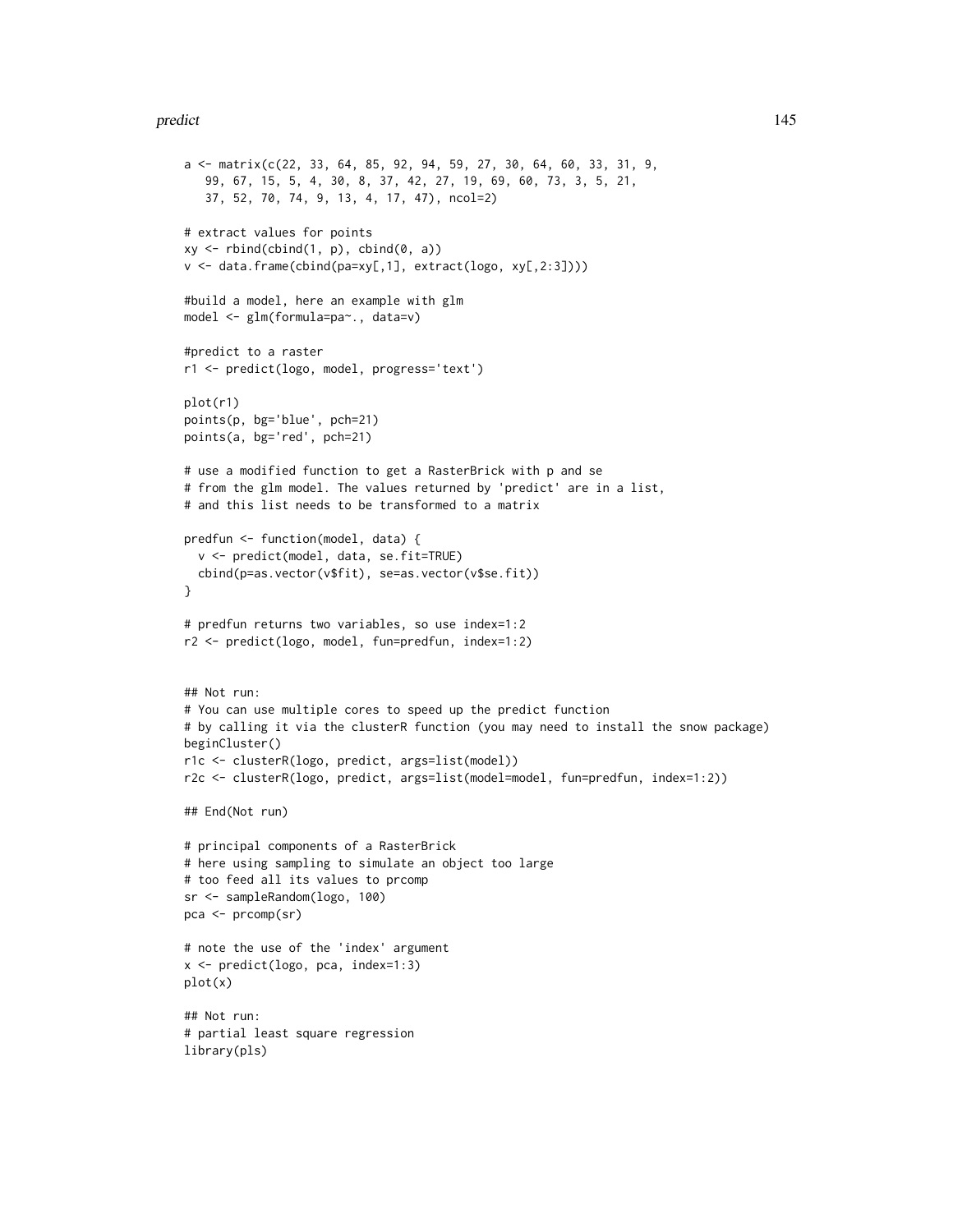```
model <- plsr(formula=pa~., data=v)
# this returns an array:
predict(model, v[1:5,])
# write a function to turn that into a matrix
pfun <- function(x, data) {
  y <- predict(x, data)
   d \leq -\dim(y)dim(y) <- c(prod(d[1:2]), d[3])
  y
}
pp <- predict(logo, model, fun=pfun, index=1:3)
# Random Forest
library(randomForest)
rfmod <- randomForest(pa ~., data=v)
## note the additional argument "type='response'" that is
## passed to predict.randomForest
r3 <- predict(logo, rfmod, type='response', progress='window')
## get a RasterBrick with class membership probabilities
vv \le vvv$pa <- as.factor(vv$pa)
rfmod2 <- randomForest(pa ~., data=vv)
r4 <- predict(logo, rfmod2, type='prob', index=1:2)
spplot(r4)
# cforest (other Random Forest implementation) example with factors argument
v$red <- as.factor(round(v$red/100))
logo$red <- round(logo[[1]]/100)
library(party)
m <- cforest(pa~., control=cforest_unbiased(mtry=3), data=v)
f <- list(levels(v$red))
names(f) <- 'red'
pc <- predict(logo, m, OOB=TRUE, factors=f)
# knn example, using calc instead of predict
library(class)
cl \leftarrow factor(c(rep(1, nrow(p)), rep(0, nrow(a))))train <- extract(logo, rbind(p, a))
k <- calc(logo, function(x) as.integer(as.character(knn(train, x, cl))))
```
## End(Not run)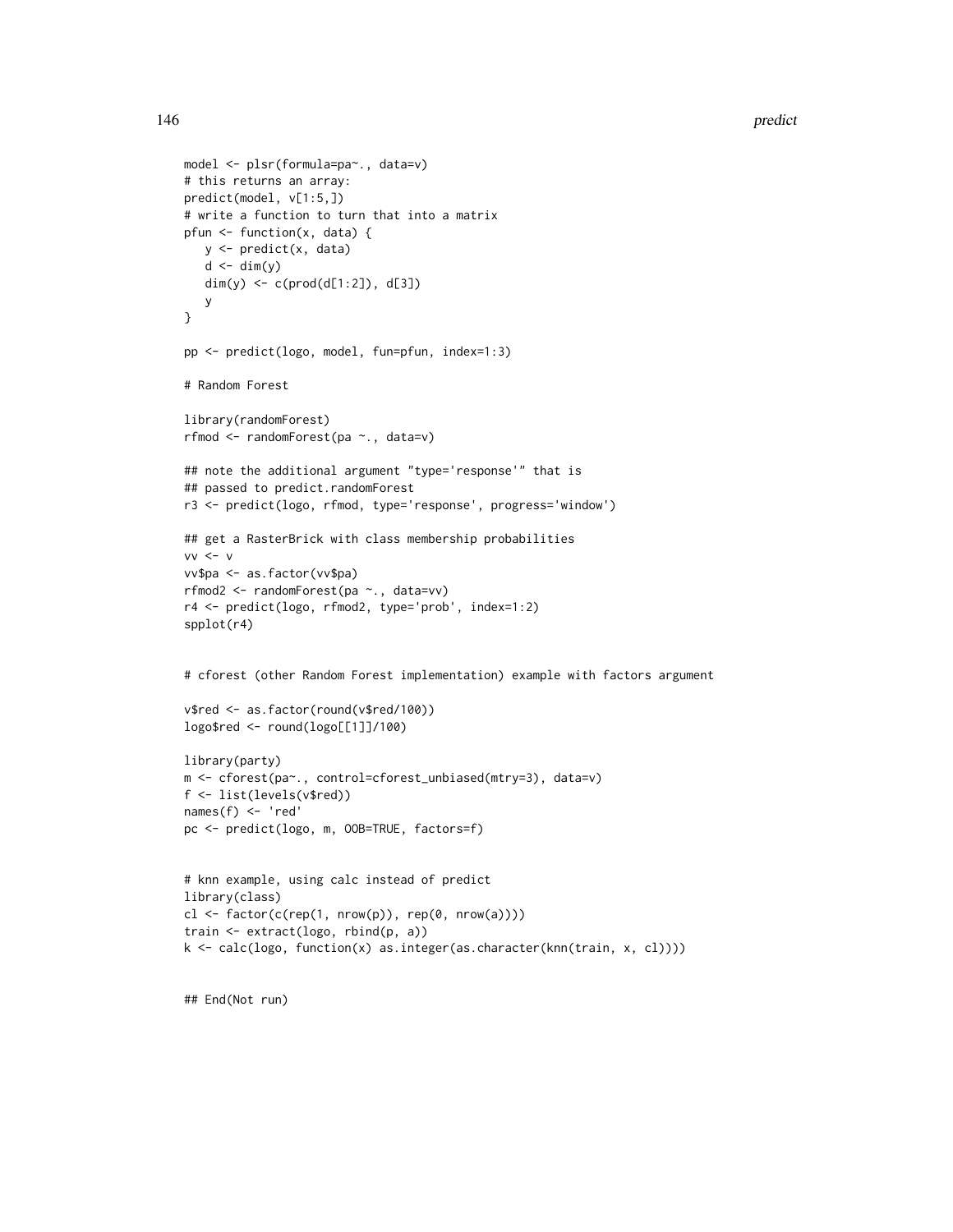These are low level functions that can be used by programmers to develop new functions. If in doubt, it is almost certain that you do not need these functions as these are already embedded in all other functions in the raster package.

canProcessInMemory is typically used within functions. In the raster package this function is used to determine if the amount of memory needed for the function is available. If there is not enough memory available, the function returns FALSE, and the function that called it will write the results to a temporary file.

readStart opens file connection(s) for reading, readStop removes it.

pbCreate creates a progress bar, pbStep sets the progress, and pbClose closes it.

# Usage

```
canProcessInMemory(x, n=4)
pbCreate(nsteps, progress, style=3, label='Progress', ...)
pbStep(pb, step=NULL, label='')
pbClose(pb, timer)
readStart(x, ...)
readStop(x, ...)
getCluster()
returnCluster()
```

| $\mathsf{x}$ | RasterLayer or RasterBrick object (for connections) or RasterStack object (can-<br>ProcessInMemory)                                                    |
|--------------|--------------------------------------------------------------------------------------------------------------------------------------------------------|
| n            | integer. The number of copies of the Raster* object cell values that a function<br>needs to be able to have in memory                                  |
| nsteps       | integer. Number of steps the progress bar will make from start to end (e.g.<br>nrow(raster)                                                            |
| progress     | character. 'text', 'window', or "                                                                                                                      |
| style        | style for text progress bar. See txtProgressBar                                                                                                        |
| label        | character. Label for the window type prograss bar                                                                                                      |
| $\ddots$ .   | additional arguments (None implemented, except for 'silent=TRUE' for read-<br>Start for files read with gdal, and other arguments passed to gdal.open) |
| pb           | progress bar object created with pbCreate                                                                                                              |
| step         | which step is this (1 $\leq$ = step $\leq$ nsteps). If step is NULL, a single step is taken                                                            |
| timer        | logical. If TRUE, time to completion will be printed. If missing, the value will be<br>taken from the rasterOptions                                    |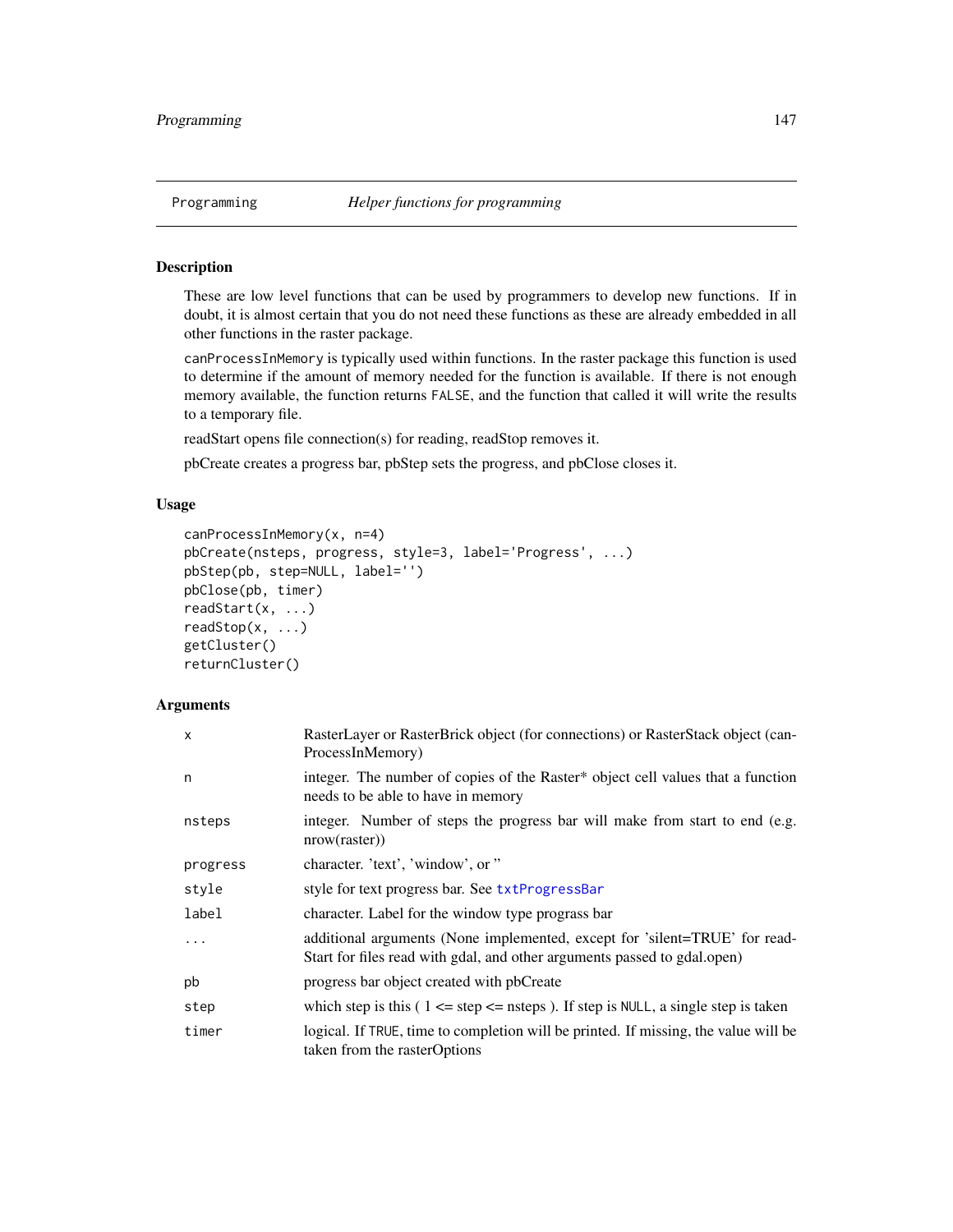# 148 *projection*

## Value

canProcessInMemory: logical closeConnection: RasterLayer or RasterBrick object getCluster: snow cluster object

# Examples

```
r <- raster(nrow=100, ncol=100)
canProcessInMemory(r, 4)
r <- raster(nrow=100000, ncol=100000)
canProcessInMemory(r, 2)
```
projection *Get or set a coordinate reference system (projection)*

## Description

Get or set the coordinate reference system (CRS) of a Raster\* object.

#### Usage

```
## S4 method for signature 'ANY'
crs(x, asText=FALSE, ...)
crs(x) \leftarrow valueprojection(x, asText=TRUE)
projection(x) <- value
```
#### Arguments

| $\mathsf{x}$            | Raster* or Spatial object                                                                   |
|-------------------------|---------------------------------------------------------------------------------------------|
| asText                  | logical. If TRUE, the projection is returned as text. Otherwise a CRS object is<br>returned |
| $\cdot$ $\cdot$ $\cdot$ | additional arguments (not implemented)                                                      |
| value                   | CRS object or a character string describing a projection and datum in the PROJ.4<br>format  |

# Details

projections are done by with the PROJ.4 library exposed by rgdal

# Value

Raster\*, Spatial\*, CRS, or character object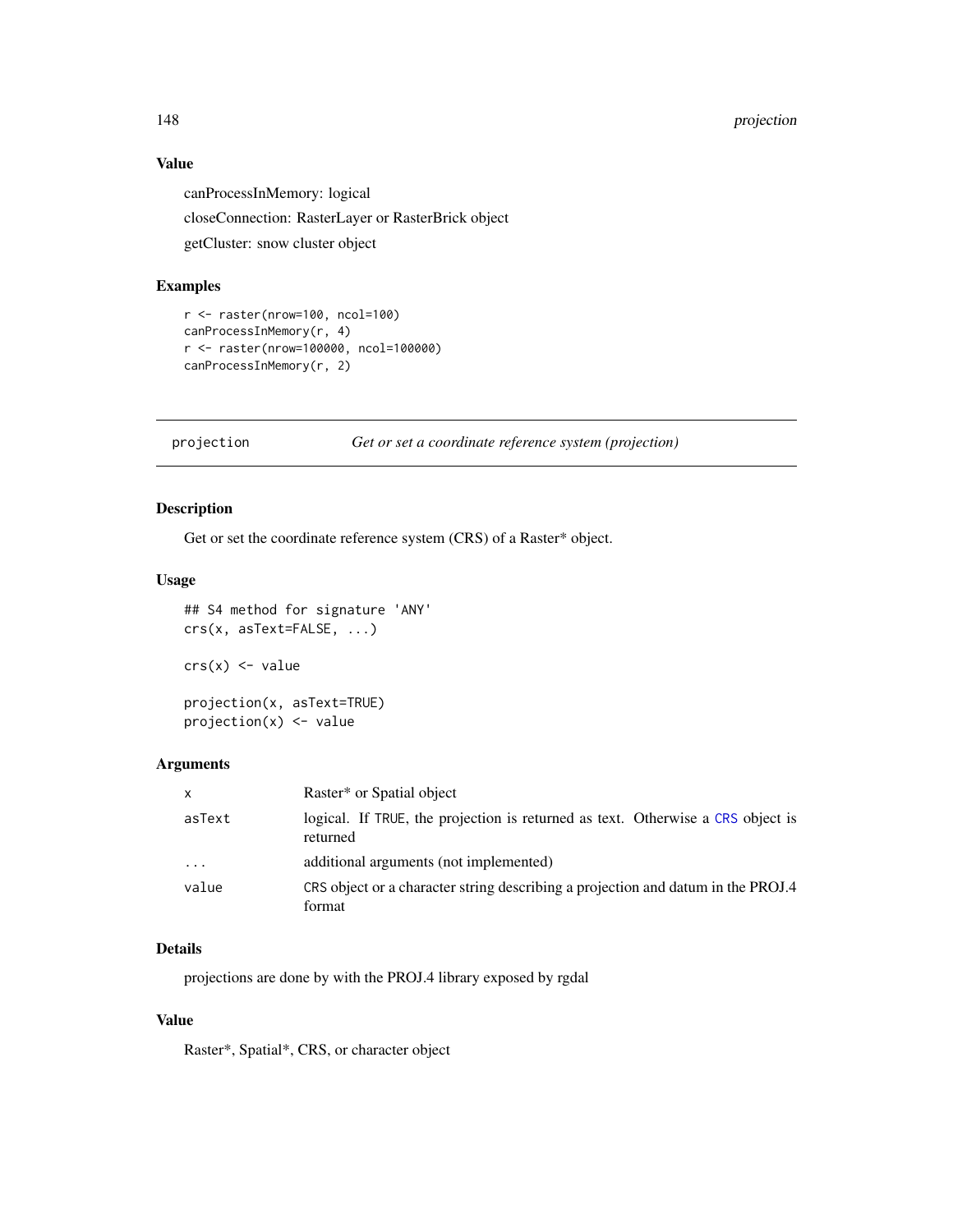# projectRaster 149

#### Note

crs replaces earlier function projection. For compatibility with sp you can use proj4string instead of crs.

#### See Also

[projectRaster,](#page-148-0) [CRS-class,](#page-0-0) [spTransform-methods,](#page-0-0) [projInfo](#page-0-0)

#### Examples

```
r <- raster()
crs(r)
crs(r) <- "+proj=lcc +lat_1=48 +lat_2=33 +lon_0=-100 +ellps=WGS84"
crs(r)
```
<span id="page-148-0"></span>

projectRaster *Project a Raster object*

#### Description

Project the values of a Raster\* object to a new Raster\* object with another projection (coordinate reference system, (CRS)). You can do this by providing the new projection as a single argument in which case the function sets the extent and resolution of the new object. To have more control over the transformation, and, for example, to assure that the new object lines up with other datasets, you can provide a Raster\* object with the properties that the input data should be projected to.

projectExtent returns a RasterLayer with a projected extent, but without any values. This Raster-Layer can then be adjusted (e.g. by setting its resolution) and used as a template 'to' in projectRaster.

#### Usage

```
projectRaster(from, to, res, crs, method="bilinear",
             alignOnly=FALSE, over=FALSE, filename="", ...)
```
projectExtent(object, crs)

| from | Raster* object                                                                                                                                                                                          |
|------|---------------------------------------------------------------------------------------------------------------------------------------------------------------------------------------------------------|
| to   | Raster* object with the parameters to which 'from' should be projected                                                                                                                                  |
| res  | single or (vector of) two numerics. To, optionally, set the output resolution if<br>'to' is missing                                                                                                     |
| crs  | character or object of class 'CRS'. PROJ.4 description of the coordinate refer-<br>ence system. In project Raster this is used to set the output CRS if 'to' is missing,<br>or if 'to' has no valid CRS |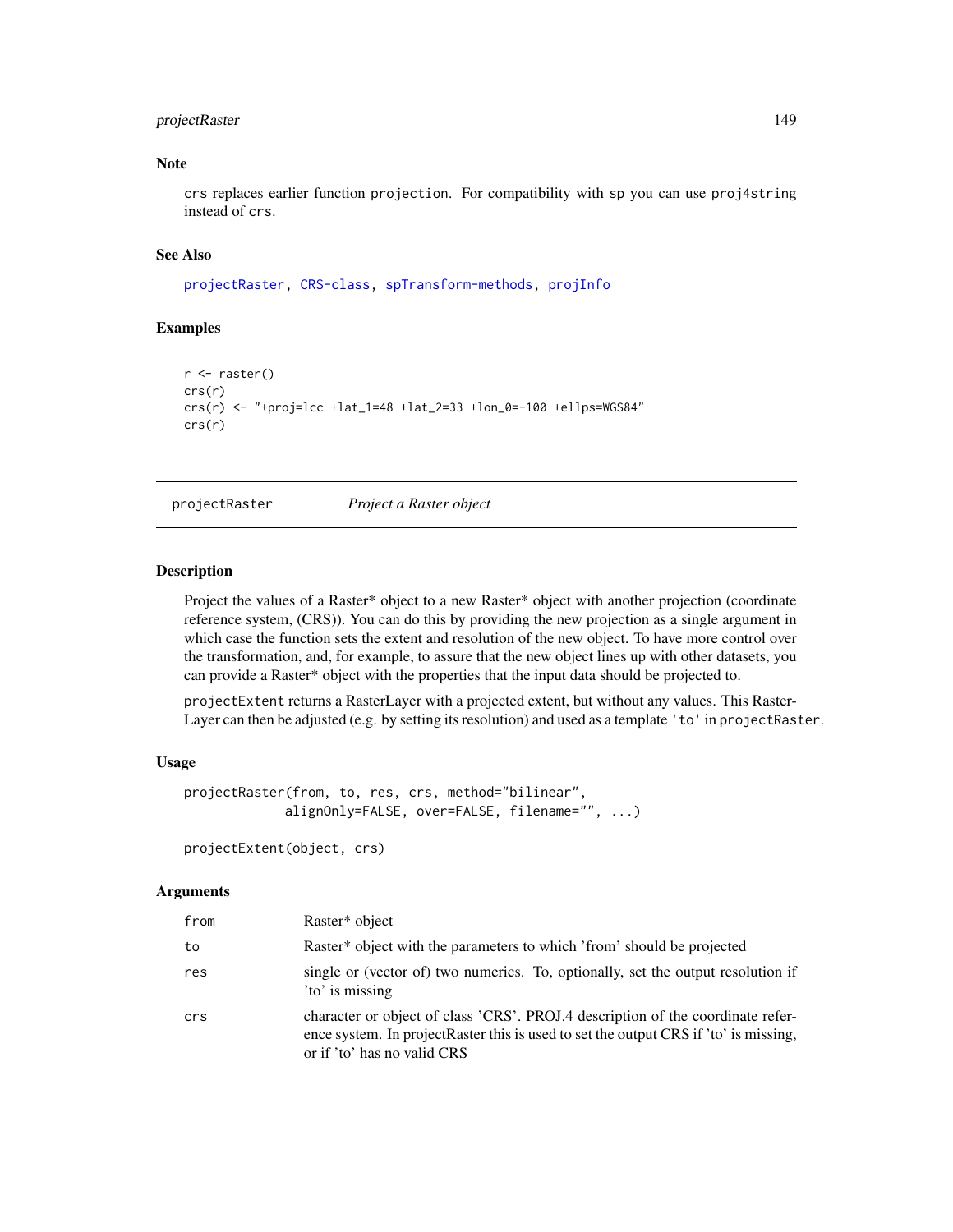| method    | method used to compute values for the new RasterLayer. Either 'ngb' (near-<br>est neighbor), which is useful for categorical variables, or 'bilinear' (bilinear<br>interpolation; the default value), which is appropriate for continuous variables. |
|-----------|------------------------------------------------------------------------------------------------------------------------------------------------------------------------------------------------------------------------------------------------------|
| alignOnly | logical. Use to or other parameters only to align the output (i.e. same origin<br>and resolution), but use the projected extent from from                                                                                                            |
| over      | logical. If TRUE wrapping around the date-line is turned off. This can be de-<br>sirable for global data (to avoid mapping the same areas twice) but it is not<br>desireable in other cases                                                          |
| filename  | character. Output filename                                                                                                                                                                                                                           |
| $\cdots$  | additional arguments as for writeRaster                                                                                                                                                                                                              |
| object    | Raster* object                                                                                                                                                                                                                                       |
|           |                                                                                                                                                                                                                                                      |

#### Details

There are two approaches you can follow to project the values of a Raster object.

1) Provide a crs argument, and, optionally, a res argument, but do not provide a to argument.

2) Create a template Raster with the CRS you want to project to. You can use an existing object, or use projectExtent for this or an existing Raster\* object. Also set the number of rows and columns (or the resolution), and perhaps adjust the extent. The resolution of the output raster should normally be similar to that of the input raster. Then use that object as from argument to project the input Raster to. This is the preferred method because you have most control. For example you can assure that the resulting Raster object lines up with other Raster objects.

Projection is performed using the PROJ.4 library accessed through the rgdal package.

One of the best places to find PROJ.4 coordinate reference system descriptions is [http://www.](http://www.spatialreference.org) [spatialreference.org](http://www.spatialreference.org).

You can also consult this page: [http://www.remotesensing.org/geotiff/proj\\_list/](http://www.remotesensing.org/geotiff/proj_list/) to find the parameter options and names for projections.

Also see projInfo('proj'), projInfo('ellps'), and projInfo('datum') for valid PROJ.4 values.

#### Value

RasterLayer or RasterBrick object.

# Note

Vector (points, lines, polygons) can be transformed with [spTransform](#page-0-0).

projectExtent does not work very well when transforming projected circumpolar data to (e.g.) longitude/latitude. With such data you may need to adjust the returned object. E.g. do ymax(object) <- 90

# Author(s)

Robert J. Hijmans and Joe Cheng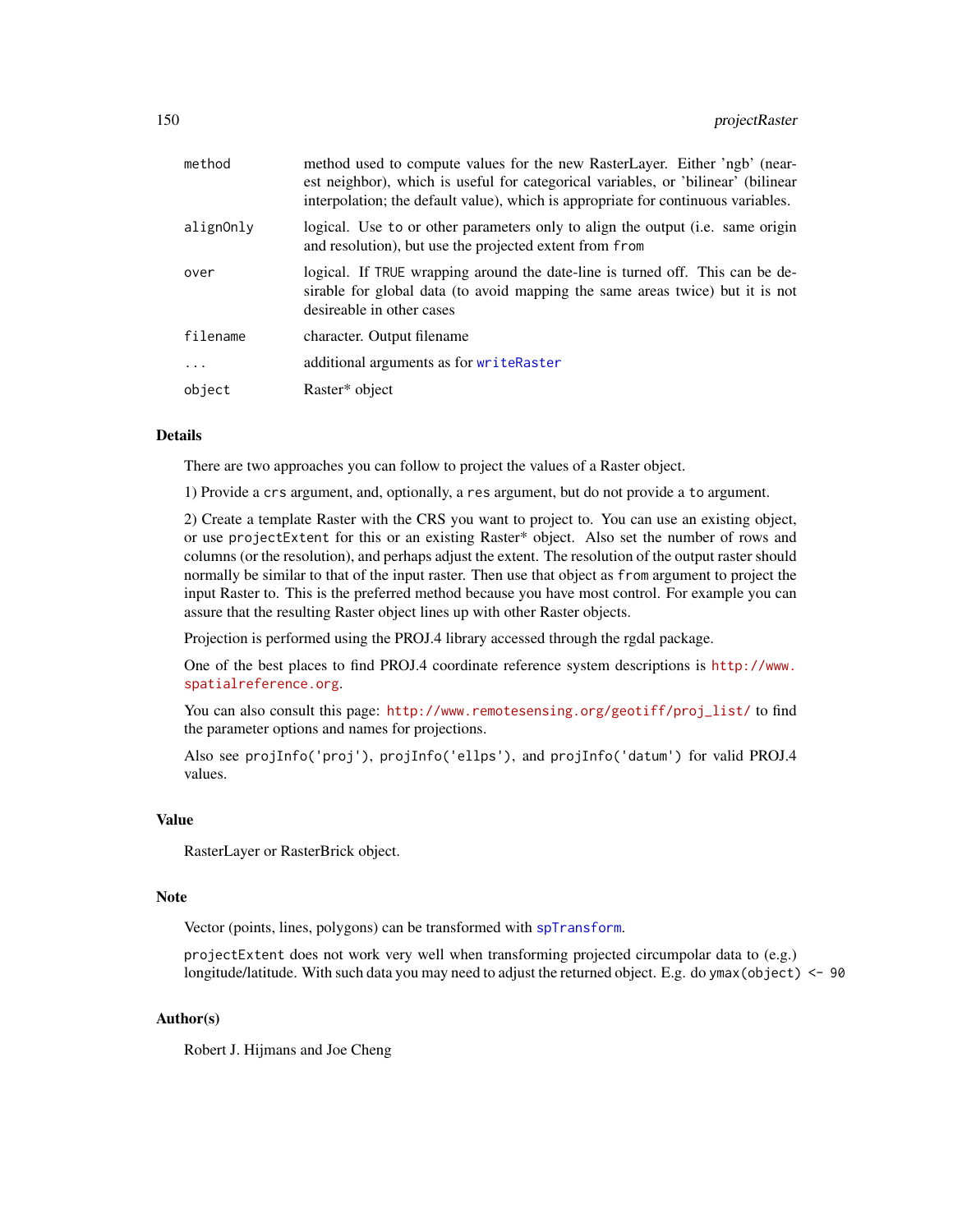#### properties 151

#### See Also

[resample](#page-170-0), [CRS-class](#page-0-0), [projInfo](#page-0-0), [spTransform](#page-0-0)

#### Examples

```
# create a new (not projected) RasterLayer with cellnumbers as values
r <- raster(xmn=-110, xmx=-90, ymn=40, ymx=60, ncols=40, nrows=40)
r <- setValues(r, 1:ncell(r))
projection(r)
# proj.4 projection description
newproj <- "+proj=lcc +lat_1=48 +lat_2=33 +lon_0=-100 +ellps=WGS84"
# we need the rgdal package for this
if (require(rgdal)) {
#simplest approach
pr1 <- projectRaster(r, crs=newproj)
# alternatively also set the resolution
pr2 <- projectRaster(r, crs=newproj, res=20000)
# inverse projection, back to the properties of 'r'
inv <- projectRaster(pr2, r)
# to have more control, provide an existing Raster object, here we create one
# using projectExtent (no values are transferred)
pr3 <- projectExtent(r, newproj)
# Adjust the cell size
res(pr3) <- 200000
# now project
pr3 <- projectRaster(r, pr3)
## Not run:
# using a higher resolution
res(pr1) <- 10000
pr <- projectRaster(r, pr1, method='bilinear')
inv <- projectRaster(pr, r, method='bilinear')
dif <- r - inv
# small difference
plot(dif)
```

```
## End(Not run)
```

```
}
```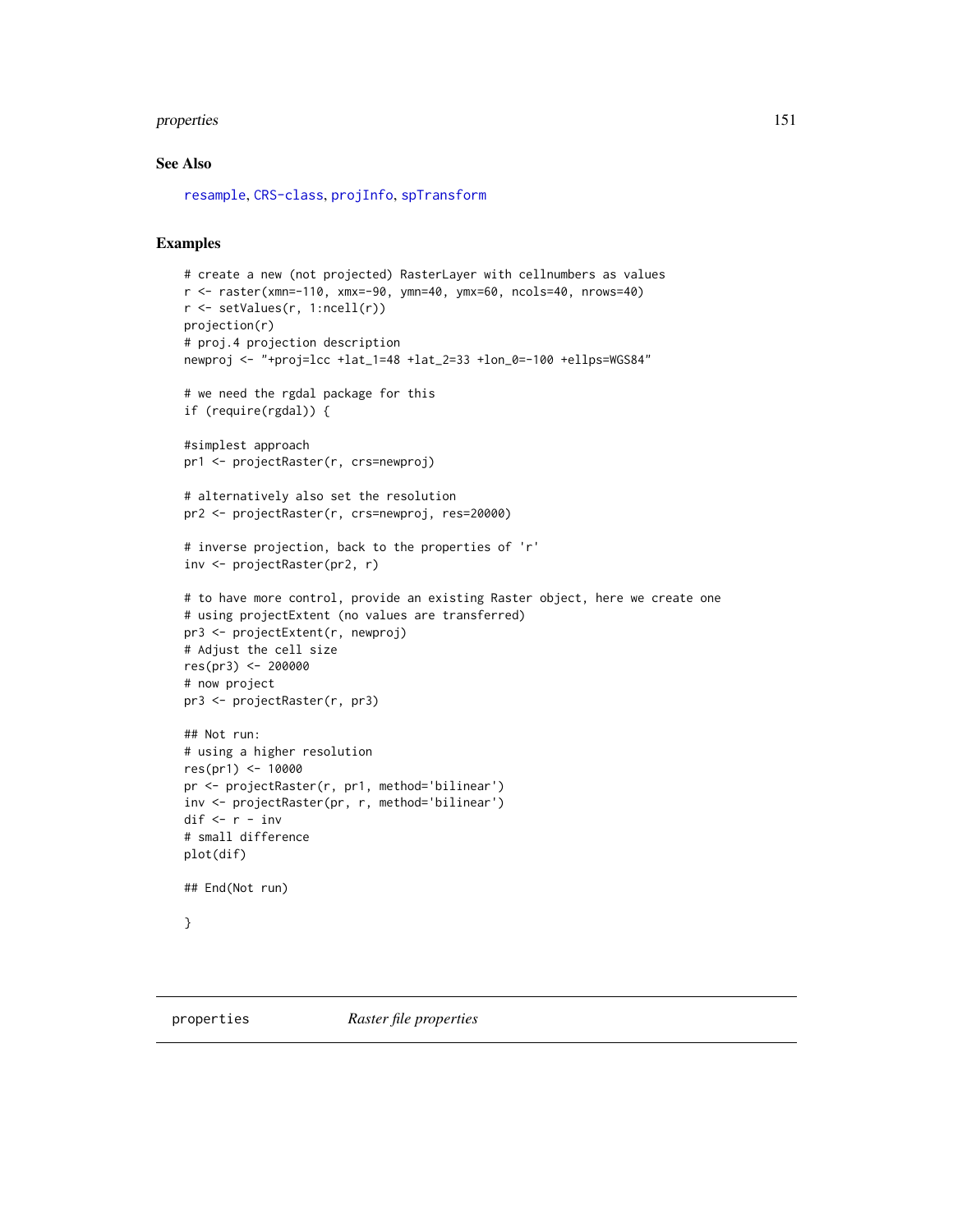Properties of the values of the file that a RasterLayer object points to

dataSize returns the number of bytes used for each value (pixel, grid cell) dataSigned is TRUE for data types that include negative numbers.

# Usage

```
dataSize(object)
dataSigned(object)
```
# Arguments

object Raster\* object

#### Value

varies

# See Also

[filename](#page-85-0)

#### Examples

```
r <- raster(system.file("external/test.grd", package="raster"))
dataSize(r)
dataSigned(r)
dataType(r)
```
<span id="page-151-0"></span>quantile *Raster quantiles*

#### Description

Compute quantiles for the cell values of a RasterLayer. If you want to compute quantiles for each cell across a number of layers, you can use [calc\(](#page-37-0)x, fun=quantile).

#### Usage

quantile(x, ...)

## Arguments

| х | Raster object |  |
|---|---------------|--|
|---|---------------|--|

... Additional arguments: na.rm=TRUE, ncells=NULL, and additional arguments to the stats::quantile function, see [quantile](#page-151-0) ncells can be used to set the number of cells to be sampled, for very large raster datasets.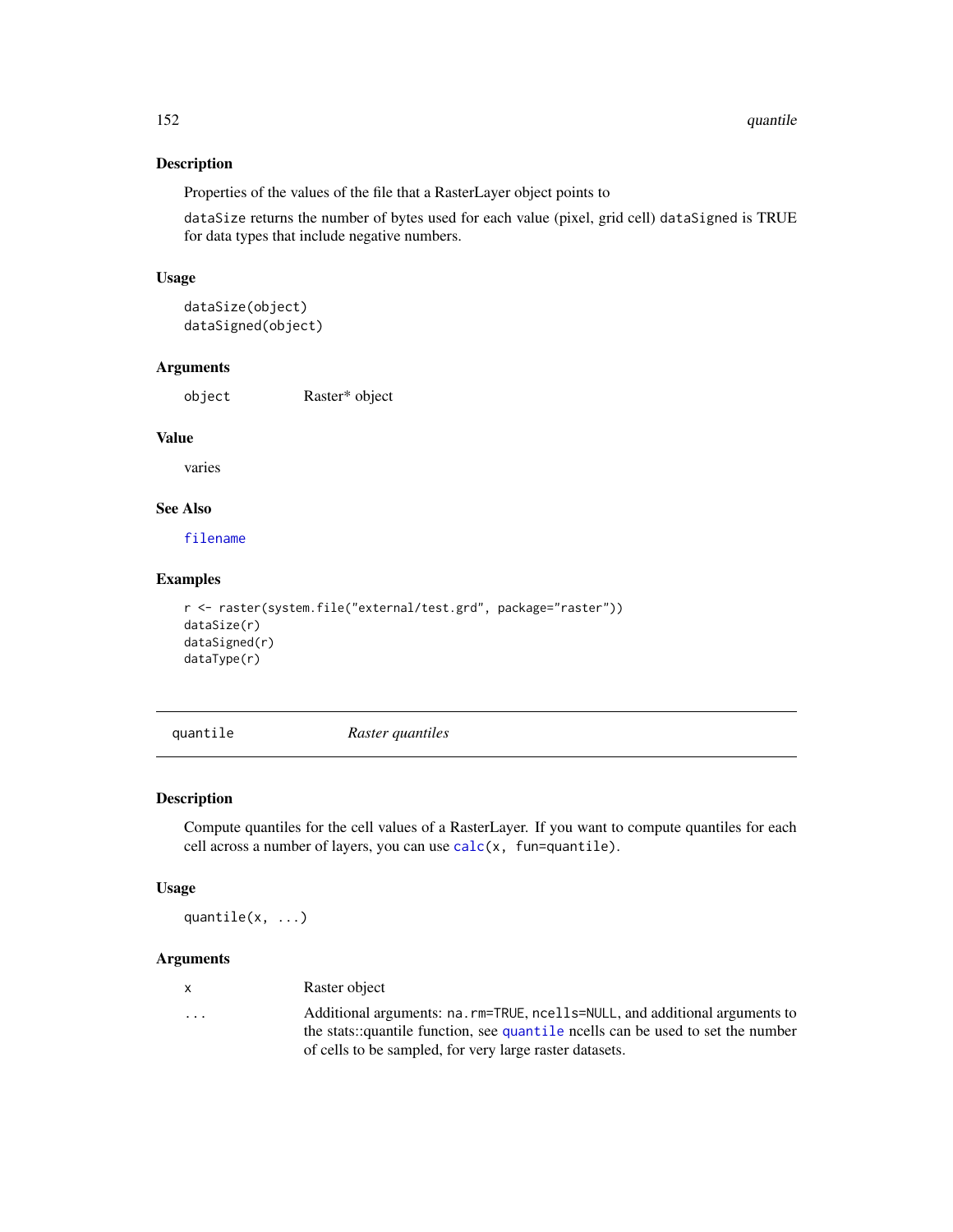raster and the state of the state of the state of the state of the state of the state of the state of the state of the state of the state of the state of the state of the state of the state of the state of the state of the

#### Value

A vector of quantiles

#### See Also

[density](#page-64-0), [cellStats](#page-43-0)

#### Examples

```
r <- raster(ncol=100, nrow=100)
r[] <- rnorm(ncell(r), 0, 50)
quantile(r)
quantile(r, probs = c(0.25, 0.75), type=7, names = FALSE)
```
#### <span id="page-152-0"></span>raster *Create a RasterLayer object*

#### Description

Methods to create a RasterLayer object. RasterLayer objects can be created from scratch, a file, an Extent object, a matrix, an 'image' object, or from a Raster\*, Spatial\*, im (spatstat) asc, kasc (adehabitat\*), grf (geoR) or kde object.

In many cases, e.g. when a RasterLayer is created from a file, it does (initially) not contain any cell (pixel) values in (RAM) memory, it only has the parameters that describe the RasterLayer. You can access cell-values with [getValues,](#page-95-0) [extract](#page-76-0) and related functions. You can assign new values with [setValues](#page-186-0) and with [replacement](#page-170-1).

For an overview of the functions in the raster package have a look here: [raster-package](#page-5-0).

#### Usage

```
## S4 method for signature 'character'
raster(x, band=1, ...)
## S4 method for signature 'RasterLayer'
raster(x)
## S4 method for signature 'RasterStack'
raster(x, layer=0)
## S4 method for signature 'RasterBrick'
raster(x, layer=0)
## S4 method for signature 'missing'
raster(nrows=180, ncols=360, xmn=-180, xmx=180, ymn=-90, ymx=90,
crs, ext, resolution, vals=NULL)
```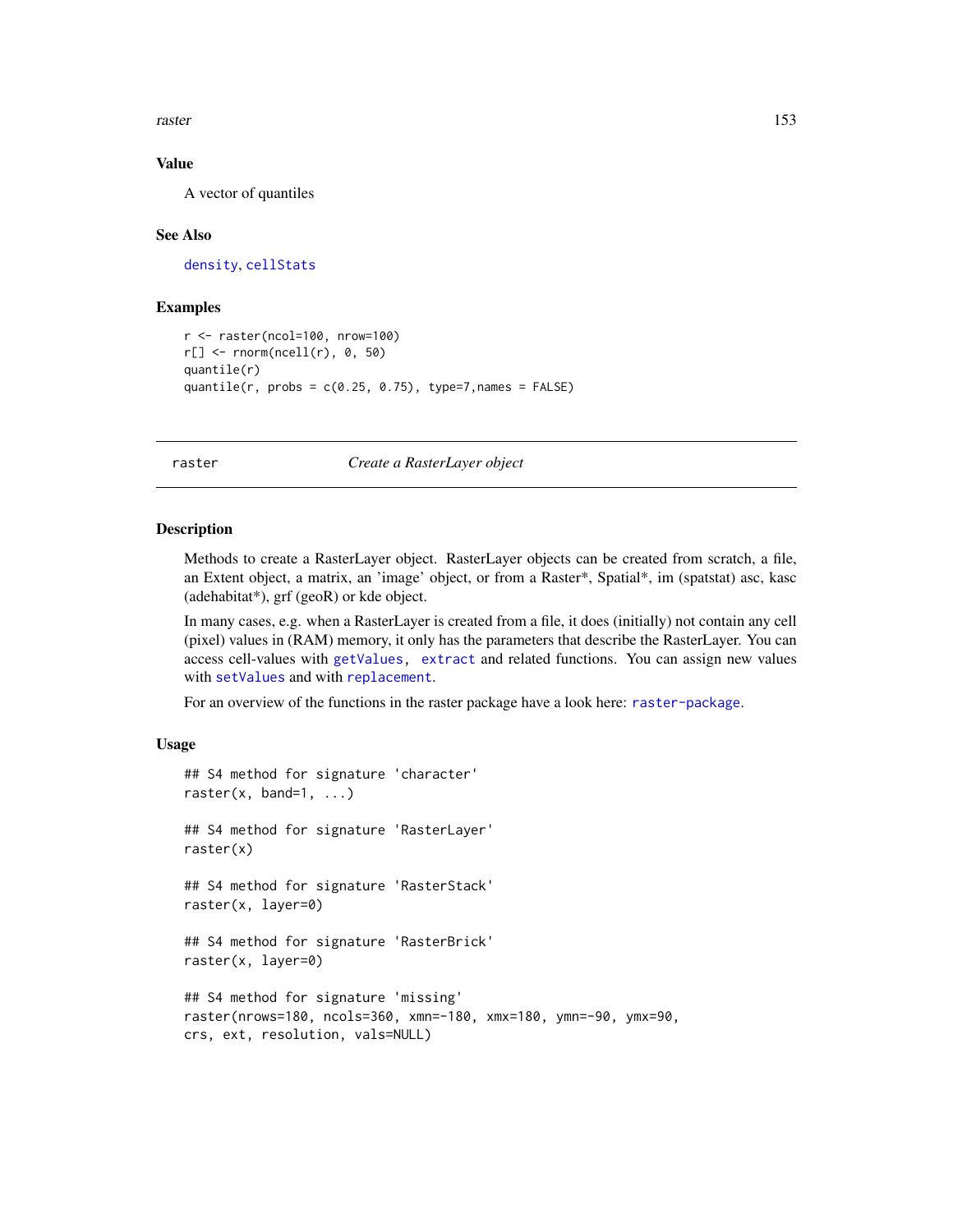#### 154 raster

```
## S4 method for signature 'Extent'
raster(x, nrows=10, ncols=10, crs=NA, ...)
## S4 method for signature 'matrix'
raster(x, xmn=0, xmx=1, ymn=0, ymx=1, crs=NA, template=NULL)
## S4 method for signature 'big.matrix'
raster(x, xmn=0, xmx=1, ymn=0, ymx=1, crs=NA, template=NULL)
## S4 method for signature 'Spatial'
raster(x, origin, ...)
## S4 method for signature 'SpatialGrid'
raster(x, layer=1, values=TRUE)
## S4 method for signature 'SpatialPixels'
raster(x, layer=1, values=TRUE)
```

| $\times$   | filename (character), Extent, Raster*, SpatialPixels*, SpatialGrid*, object, 'im-<br>age', matrix, im, or missing. Supported file types are the 'native' raster package<br>format and those that can be read via rgdal (see readGDAL                                                                                                   |
|------------|----------------------------------------------------------------------------------------------------------------------------------------------------------------------------------------------------------------------------------------------------------------------------------------------------------------------------------------|
| band       | integer. The layer to use in a multi-layer file                                                                                                                                                                                                                                                                                        |
| .          | Additional arguments, see Details                                                                                                                                                                                                                                                                                                      |
| layer      | integer. The layer (variable) to use in a multi-layer file, or the layer to extract<br>from a RasterStack/Brick or SpatialPixelsDataFrame or SpatialGridDataFrame.<br>An empty RasterLayer (no associated values) is returned if layer=0                                                                                               |
| values     | logical. If TRUE, the cell values of 'x' are copied to the RasterLayer object that<br>is returned                                                                                                                                                                                                                                      |
| nrows      | integer $> 0$ . Number of rows                                                                                                                                                                                                                                                                                                         |
| ncols      | $integer > 0$ . Number of columns                                                                                                                                                                                                                                                                                                      |
| $x$ mn     | minimum x coordinate (left border)                                                                                                                                                                                                                                                                                                     |
| <b>XMX</b> | maximum x coordinate (right border)                                                                                                                                                                                                                                                                                                    |
| ymn        | minimum y coordinate (bottom border)                                                                                                                                                                                                                                                                                                   |
| ymx        | maximum y coordinate (top border)                                                                                                                                                                                                                                                                                                      |
| ext        | object of class Extent. If present, the arguments xmn, xmx, ymn and ynx are<br>ignored                                                                                                                                                                                                                                                 |
| crs        | character or object of class CRS. PROJ.4 type description of a Coordinate Refer-<br>ence System (map projection). If this argument is missing, and the x coordinates<br>are withing -360  360 and the y coordinates are within -90  90, "+proj=longlat<br>+datum=WGS84" is used. Also see under Details if x is a character (filename) |
| resolution | numeric vector of length 1 or 2 to set the resolution (see res). If this argument<br>is used, arguments ncols and nrows are ignored                                                                                                                                                                                                    |
| vals       | optional. Values for the new RasterLayer. Accepted formats are as for setValues                                                                                                                                                                                                                                                        |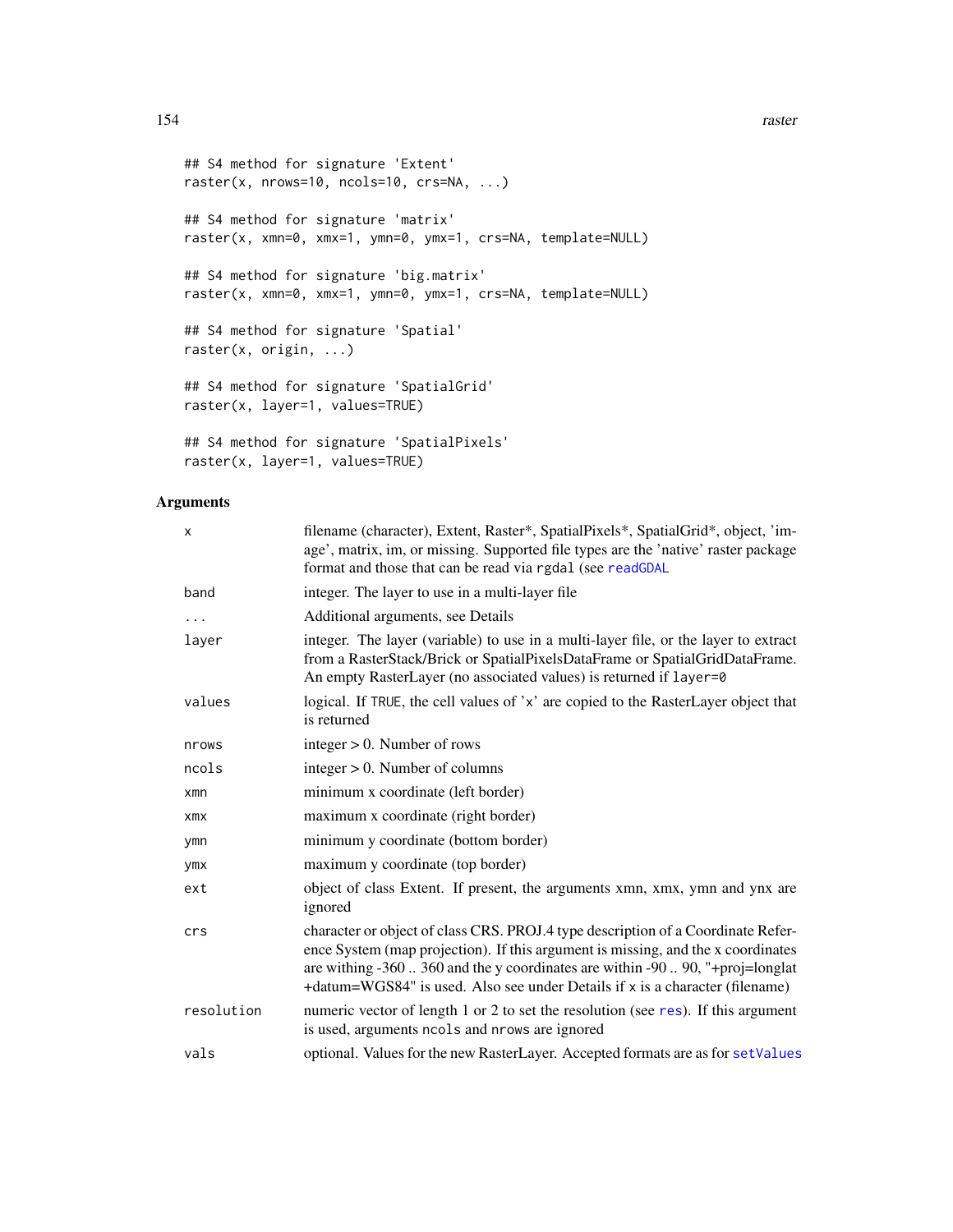| origin   | minimum y coordinate (bottom border)                                                                                                                                                                                     |
|----------|--------------------------------------------------------------------------------------------------------------------------------------------------------------------------------------------------------------------------|
| template | Raster <sup>*</sup> or Extent object used to set the extent (and CRS in case of a Raster <sup>*</sup><br>object). If not NULL, arguments xmn, xmx, ymn, ymx and crs (unless template is<br>an Extent object) are ignored |

#### Details

If x is a filename, the following additional variables are recognized:

sub: positive integer. Subdataset number for a file with subdatasets

native: logical. Default is FALSE except when package rgdal is missing. If TRUE, reading and writing of IDRISI, BIL, BSQ, BIP, SAGA, and Arc ASCII files is done with native (raster package) drivers, rather then via rgdal. 'raster' and netcdf format files are always read with native drivers.

RAT: logical. The default is TRUE, in which case a raster attribute table is created for files that have one

offset: integer. To indicate the number of header rows on non-standard ascii files (rarely useful; use with caution)

crs: character. PROJ.4 string to set the CRS. Ignored when the file provides a CRS description that can be interpreted.

If x represents a NetCDF file, the following additional variable is recognized:

varname: character. The variable name, such as 'tasmax' or 'pr'. If not supplied and the file has multiple variables are a guess will be made (and reported)

lvar: integer > 0 (default=3). To select the 'level variable' (3rd dimension variable) to use, if the file has 4 dimensions (e.g. depth instead of time)

level: integer > 0 (default=1). To select the 'level' (4th dimension variable) to use, if the file has 4 dimensions, e.g. to create a RasterBrick of weather over time at a certain height.

To use NetCDF files the ncdf or the ncdf4 package needs to be available. If both are available, ncdf4 is used. Only the ncdf4 package can read the most recent version (4) of the netCDF format (as well as older versions), for windows it not available on CRAN but can be downloaded [here.](http://cirrus.ucsd.edu/~pierce/ncdf/) It is assumed that these files follow, or are compatible with, the CF convention (The GMT format may also work). If the ncdf file does not have a standard extension (which is used to recognize the file format), you can use argument ncdf=TRUE to indicate the format.

If x is a Spatial or an Extent object, additional arguments are for the method with signature 'missing'

## Value

RasterLayer

#### See Also

[stack,](#page-192-0) [brick](#page-34-0)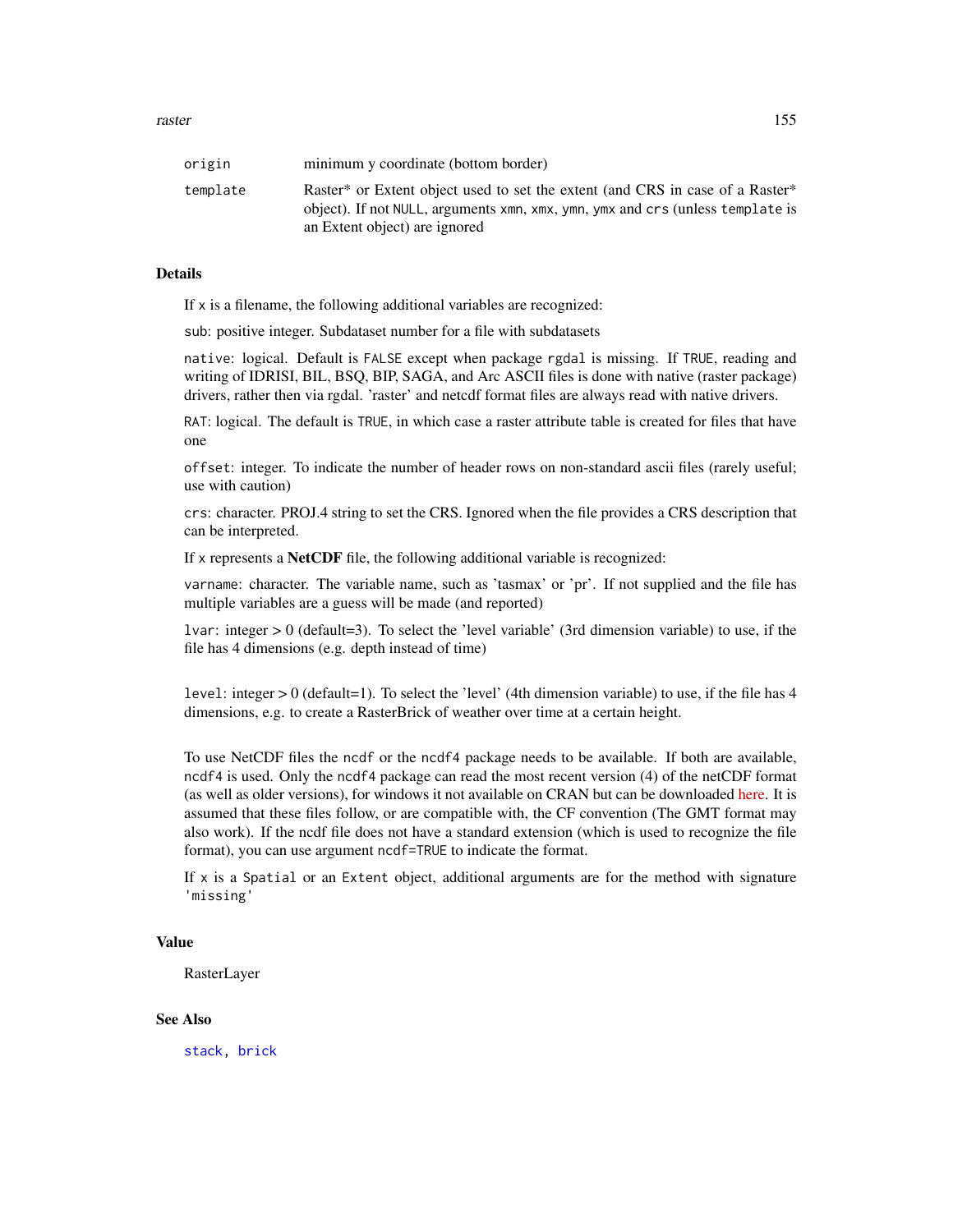#### Examples

```
# Create a RasterLayer object from a file
# N.B.: For your own files, omit the 'system.file' and 'package="raster"' bits
# these are just to get the path to files installed with the package
f <- system.file("external/test.grd", package="raster")
f
r \leftarrow raster(f)
logo <- raster(system.file("external/rlogo.grd", package="raster"))
#from scratch
r1 <- raster(nrows=108, ncols=21, xmn=0, xmx=10)
#from an Extent object
e \leftarrow extent(r)
r2 <- raster(e)
#from another Raster* object
r3 <- raster(r)
s \leftarrow stack(r, r, r)r4 \leftarrow \text{raster}(s)r5 \leq -raster(s, 3)## Not run:
# from NSIDC sea ice concentration file
baseurl <- "ftp://sidads.colorado.edu/pub/DATASETS/"
# southern hemisphere
f1 <- paste(baseurl,
"nsidc0051_gsfc_nasateam_seaice/final-gsfc/south/daily/2013/nt_20130114_f17_v01_s.bin",
sep='')
# or northern hemisphere
f2 <- paste(baseurl,
 "nsidc0051_gsfc_nasateam_seaice/final-gsfc/north/daily/2013/nt_20130105_f17_v01_n.bin",
 sep='')
if (!file.exists(basename(f1))) download.file(f1, basename(f1), mode = "wb")
ice1 <- raster(basename(f1))
if (!file.exists(basename(f2))) download.file(f2, basename(f2), mode = "wb")
ice2 <- raster(basename(f2))
## End(Not run)
```
Raster-class *Raster\* classes*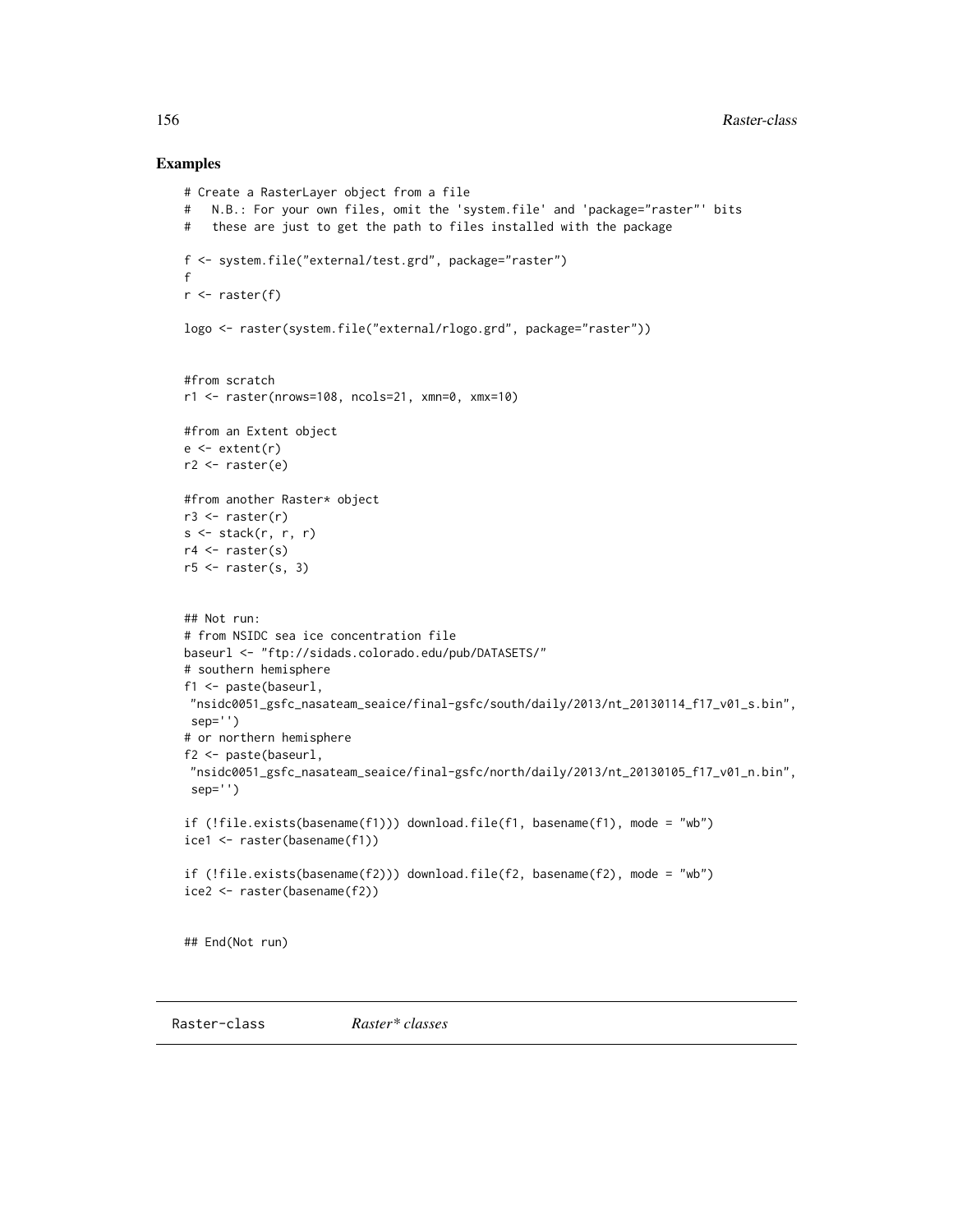#### Raster-class 157

#### **Description**

A raster is a database organized as a rectangular grid that is sub-divided into rectangular cells of equal area (in terms of the units of the coordinate reference system). The 'raster' package defines a number of "S4 classes" to manipulate such data.

The main user level classes are RasterLayer, RasterStack and RasterBrick. They all inherit from BasicRaster and can contain values for the raster cells.

An object of the RasterLayer class refers to a single layer (variable) of raster data. The object can point to a file on disk that holds the values of the raster cells, or hold these values in memory. Or it can not have any associated values at all.

A RasterStack represents a collection of RasterLayer objects with the same extent and resolution. Organizing RasterLayer objects in a RasterStack can be practical when dealing with multiple layers; for example to summarize their values (see [calc](#page-37-0)) or in spatial modeling (see [predict](#page-142-0)).

An object of class RasterBrick can also contain multiple layers of raster data, but they are more tightly related. An object of class RasterBrick can refer to only a single (multi-layer) data file, whereas each layer in a RasterStack can refer to another file (or another band in a multi-band file). This has implications for processing speed and flexibility. A RasterBrick should process quicker than a RasterStack (irrespective if values are on disk or in memory). However, a RasterStack is more flexible as a single object can refer to layers that have values stored on disk as well as in memory. If a layer that does not refer to values on disk (they only exists in memory) is added to a RasterBrick, it needs to load all its values into memory (and this may not be possible because of memory size limitations).

Objects can be created from file or from each other with the following functions: [raster,](#page-152-0) [brick](#page-34-0) and [stack.](#page-192-0)

Raster\* objects can also be created from SpatialPixels\* and SpatialGrid\* objects from the sp package using as, or simply with the function [raster](#page-152-0), [brick](#page-34-0), or [stack](#page-192-0). Vice versa, Raster\* objects can be coerced into a sp type object with as  $( , )$ , e.g. as  $(x, '$  SpatialGridDataFrame').

Common generic methods implemented for these classes include:

summary, show, dim, and plot, ...

[ is implemented for RasterLayer.

The classes described above inherit from the BasicRaster class which inherits from BasicRaster. The BasicRaster class describes the main properties of a raster such as the number of columns and rows, and it contains an object of the link[raster]{Extent-class} to describe its spatial extent (coordinates). It also holds the 'coordinate reference system' in a slot of class [CRS-class](#page-0-0) defined in the sp package. A BasicRaster cannot contain any raster cell values and is therefore seldomly used.

The Raster\* class inherits from BasicRaster. It is a virtual class; which means that you cannot create an object of this class. It is used only to define methods for all the classes that inherit from it (RasterLayer, RasterStack and RasterBrick). Another virtual class is the RasterStackBrick class. It is formed by a class union of RasterStack and RasterBrick. You cannot make objects of it, but methods defined for objects of this class as arguments will accept objects of the RasterLayer and RasterStack as that argument.

Classes RasterLayer and RasterBrick have a slot with an object of class RasterFile that describes the properties of the file they point to (if they do). RasterLayer has a slot with an object of class SingleLayerData, and the RasterBrick class has a slot with an object of class MultipleLayerData. These 'datalayer' classes can contain (some of) the values of the raster cells.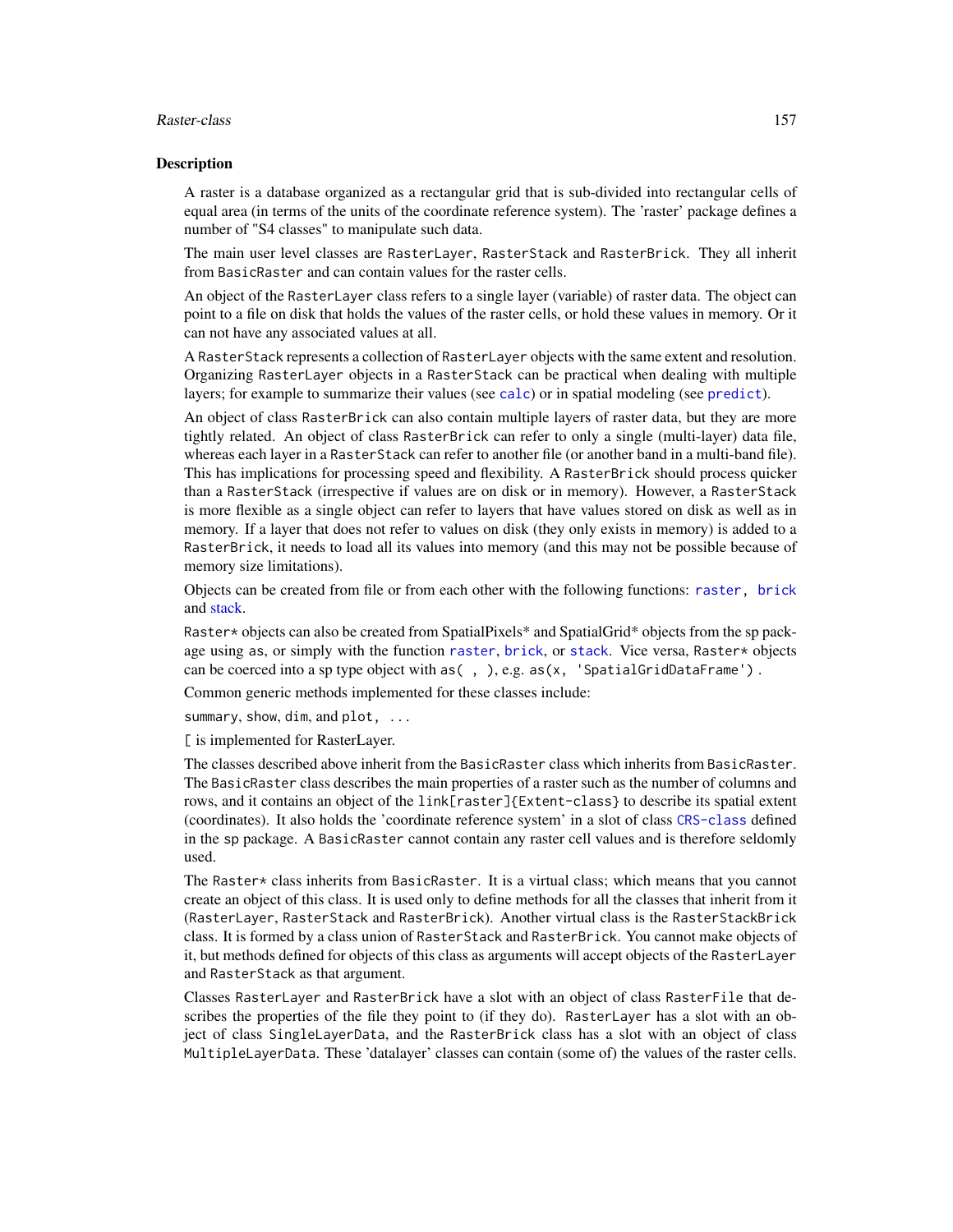These classes are not further described here because users should not need to directly access these slots. The 'setter' functions such as setValues should be used instead. Using such 'setter' functions is much safer because a change in one slot should often affect the values in other slots.

## Objects from the Class

Objects can be created by calls of the form new("RasterLayer", ...), or with the helper functions such as raster.

## **Slots**

Slots for RasterLayer and RasterBrick objects

title: Character

file: Object of class ".RasterFile"

data: Object of class ".SingleLayerData" or ".MultipleLayerData"

history: To record processing history, not yet in use

legend: Object of class .RasterLegend, Default legend. Should store preferences for plotting. Not yet implemented except that it stores the color table of images, if available

extent: Object of [Extent-class](#page-75-0)

ncols: Integer

nrows: Integer

crs: Object of class "CRS", i.e. the coordinate reference system. In Spatial\* objects this slot is called 'proj4string'

#### Examples

showClass("RasterLayer")

rasterFromCells *Subset a raster by cell numbers*

#### Description

This function returns a new raster based on an existing raster and cell numbers for that raster. The new raster is cropped to the cell numbers provided, and, if values=TRUE has values that are the cell numbers of the original raster.

#### Usage

rasterFromCells(x, cells, values=TRUE)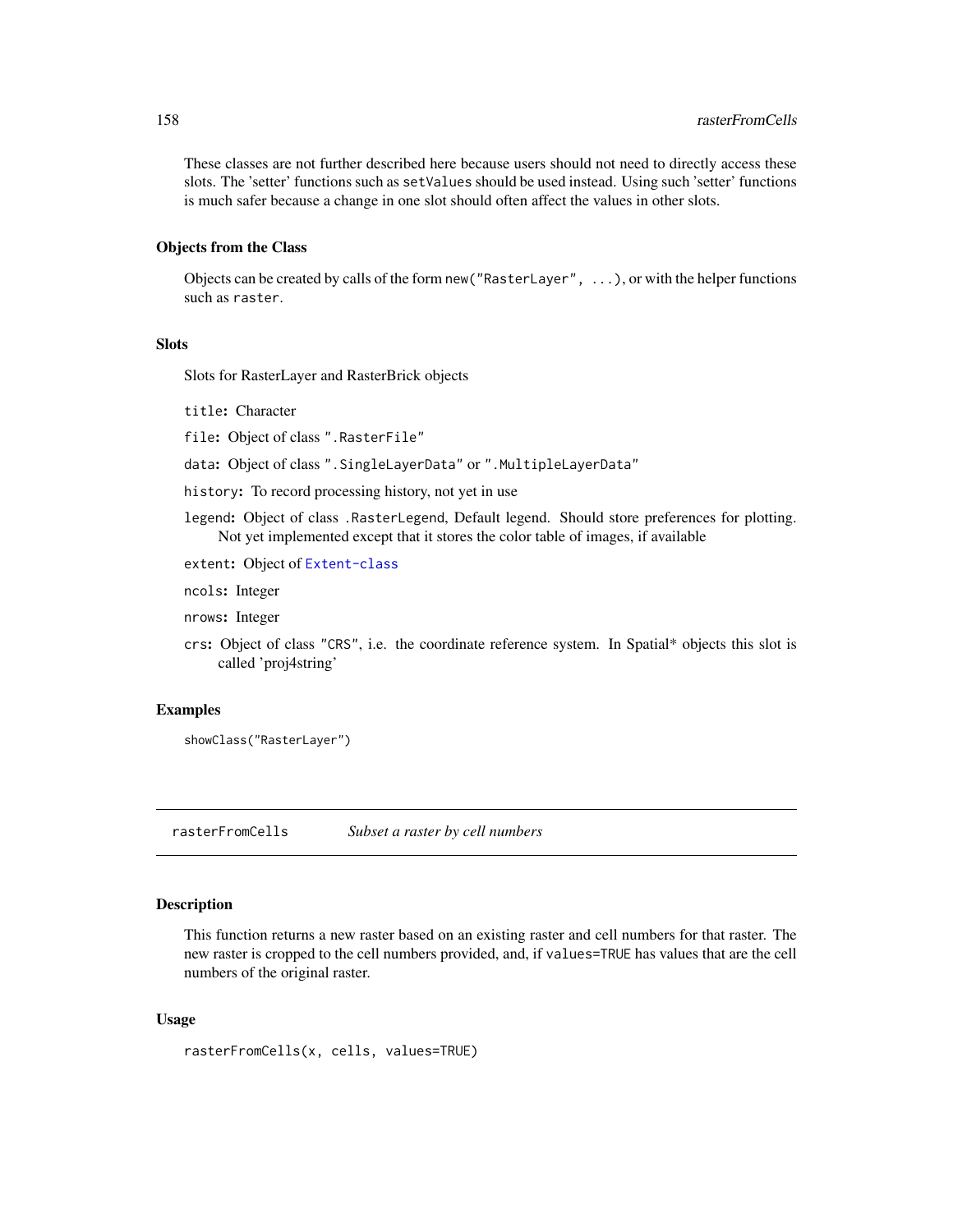# rasterFromXYZ 159

#### **Arguments**

|        | Raster* object (or a SpatialPixels* or SpatialGrid* object)                                       |
|--------|---------------------------------------------------------------------------------------------------|
| cells  | vector of cell numbers                                                                            |
| values | Logical. If TRUE, the new RasterLayer has cell values that correspond to the cell<br>numbers of x |

## Details

Cell numbers start at 1 in the upper left corner, and increase from left to right, and then from top to bottom. The last cell number equals the number of cells of the Raster\* object.

#### Value

RasterLayer

# See Also

[rowFromCell](#page-176-0)

#### Examples

```
r <- raster(ncols=100, nrows=100)
cells <- c(3:5, 210)
r <- rasterFromCells(r, cells)
cbind(1:ncell(r), getValues(r))
```
rasterFromXYZ *Create a Raster\* object from x, y, z values*

#### Description

Create a Raster\* object from x, y and z values. x and y represent spatial coordinates and must be on a regular grid. If the resolution is not supplied, it is assumed to be the minimum distance between x and y coordinates, but a resolution of up to 10 times smaller is evaluated if a regular grid can otherwise not be created. z values can be single or multiple columns (variables) If the exact properties of the RasterLayer are known beforehand, it may be preferable to simply create a new RasterLayer with the raster function instead, compute cell numbers and assign the values with these (see example below).

## Usage

```
rasterFromXYZ(xyz, res=c(NA,NA), crs=NA, digits=5)
```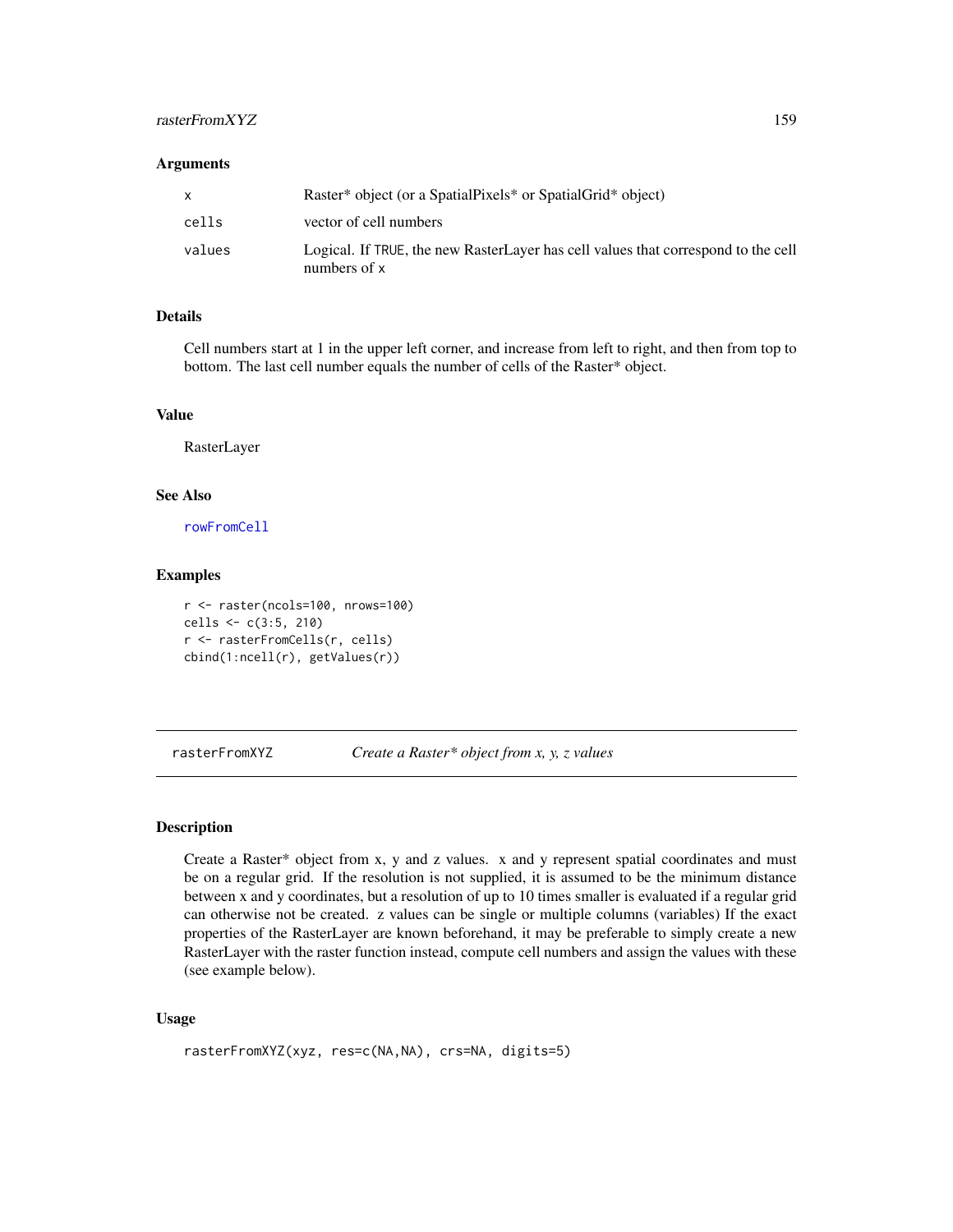#### **Arguments**

| <b>XYZ</b> | matrix or data. frame with at least three columns: x and y coordinates, and values<br>(z). There may be several 'z' variables (columns)       |
|------------|-----------------------------------------------------------------------------------------------------------------------------------------------|
| res        | numeric. The x and y cell resolution (optional)                                                                                               |
| crs        | CRS object or a character string describing a projection and datum in PROJ.4<br>format                                                        |
| digits     | numeric, indicating the requested precision for detecting whether points are on<br>a regular grid (a low number of digits is a low precision) |

#### Value

RasterLayer or RasterBrick

# See Also

See [rasterize](#page-159-0) for points that are not on a regular grid

# Examples

```
r <- raster(nrow=10, ncol=10, xmn=0, xmx=10, ymn=0, ymx=10, crs=NA)
r[] <- runif(ncell(r))
r[r<0.5] <- NA
xyz <- rasterToPoints(r)
r2 <- rasterFromXYZ(xyz)
# equivalent to:
r3 <- raster(nrow=10, ncol=10, xmn=0, xmx=10, ymn=0, ymx=10)
cells <- cellFromXY(r3, xyz[,1:2])
r3[cells] < -xyz[, 3]
```
<span id="page-159-0"></span>rasterize *Rasterize points, lines, or polygons*

#### Description

Transfer values associated with 'object' type spatial data (points, lines, polygons) to raster cells.

For polygons, values are transferred if the polygon covers the center of a raster cell. For lines, values are transferred to all cells that are touched by a line. You can combine this behaviour by rasterizing polygons as lines first and then as polygons.

If x represents points, each point is assigned to a grid cell. Points that fall on a border between cells are placed in the cell to the right and/or in the cell below. The value of a grid cell is determined by the values associated with the points and function fun.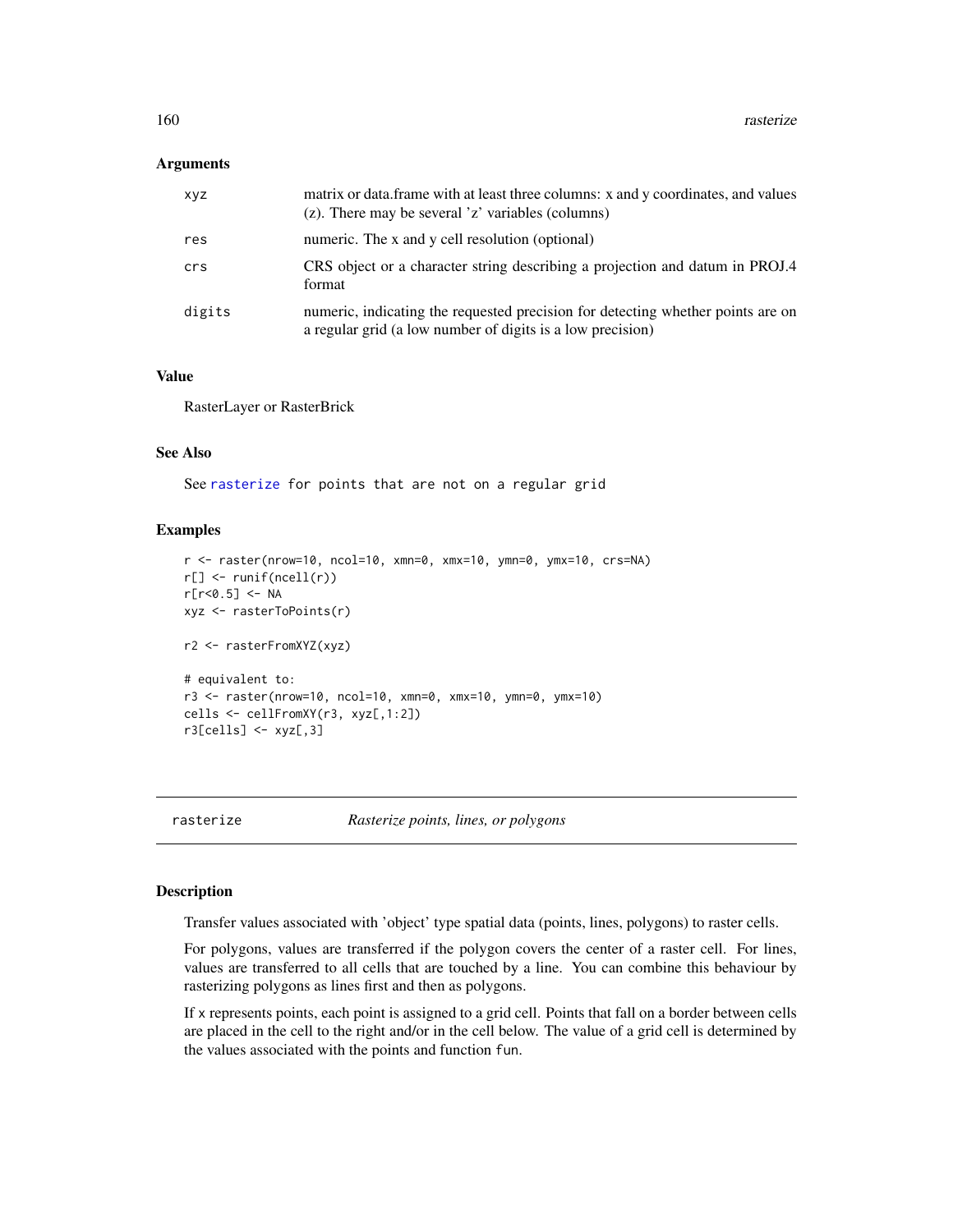#### **rasterize** 161

#### Usage

```
## S4 method for signature 'matrix,Raster'
rasterize(x, y, field, fun='last', background=NA,
     mask=FALSE, update=FALSE, updateValue='all', filename="", na.rm=TRUE, ...)
## S4 method for signature 'SpatialPoints,Raster'
rasterize(x, y, field, fun='last', background=NA,
    mask=FALSE, update=FALSE, updateValue='all', filename="", na.rm=TRUE, ...)
## S4 method for signature 'SpatialLines, Raster'
rasterize(x, y, field, fun='last', background=NA,
    mask=FALSE, update=FALSE, updateValue='all', filename="", ...)
## S4 method for signature 'SpatialPolygons,Raster'
rasterize(x, y, field, fun='last', background=NA,
   mask=FALSE, update=FALSE, updateValue='all', filename="",
   getCover=FALSE, silent=TRUE, ...)
```

| $\boldsymbol{\mathsf{x}}$ | points (a SpatialPoints* object, or a two-column matrix (or data.frame)), Spa-<br>tialLines*, SpatialPolygons*, or an Extent object                                                                                                                                                                                                                                                                                                                                                                                                                                        |
|---------------------------|----------------------------------------------------------------------------------------------------------------------------------------------------------------------------------------------------------------------------------------------------------------------------------------------------------------------------------------------------------------------------------------------------------------------------------------------------------------------------------------------------------------------------------------------------------------------------|
| y                         | Raster* object                                                                                                                                                                                                                                                                                                                                                                                                                                                                                                                                                             |
| field                     | numeric or character. The value(s) to be transferred. This can be a single num-<br>ber, or a vector of numbers that has the same length as the number of spatial<br>features (points, lines, polygons). If x is a Spatial*DataFrame, this can be the<br>column name of the variable to be transferred. If missing, the attribute index is<br>used (i.e. numbers from 1 to the number of features). You can also provide a<br>vector with the same length as the number of spatial features, or a matrix where<br>the number of rows matches the number of spatial features |
| fun                       | function or character. To determine what values to assign to cells that are cov-<br>ered by multiple spatial features. You can use functions such as min, max, or<br>mean, or one of the following character values: 'first', 'last', 'count'. The<br>default value is 'last'. In the case of SpatialLines*, 'length' is also allowed<br>(currently for planar coordinate systems only).                                                                                                                                                                                   |
|                           | If x represents points, fun must accept a na.rm argument, either explicitly or<br>through 'dots'. This means that fun=length fails, but fun=function $(x, \dots)$ length $(x)$<br>works, although it ignores the na. rm argument. To use the na. rm argument you<br>can use a function like this: fun=function(x, na.rm)if (na.rm) length(na.omit(x))<br>else (length $(x)$ , or use a function that removes NA values in all cases, like this<br>function to compute the number of unique values "richness": $fun = function(x, \ldots)$ {length(unique(                  |
|                           | If you want to know the number of points in each grid cell, you can use fun='count'<br>or fun=function( $x, \ldots$ ){length( $x$ )}. For the number of unique values per<br>grid cell you can use: fun=function(x, ){ length(unique(na.rm(x)))}.<br>You can also pass multiple functions using a statement like fun=function(x, ) c(length(x), mean(<br>in which case the returned object is a RasterBrick (multiple layers).                                                                                                                                             |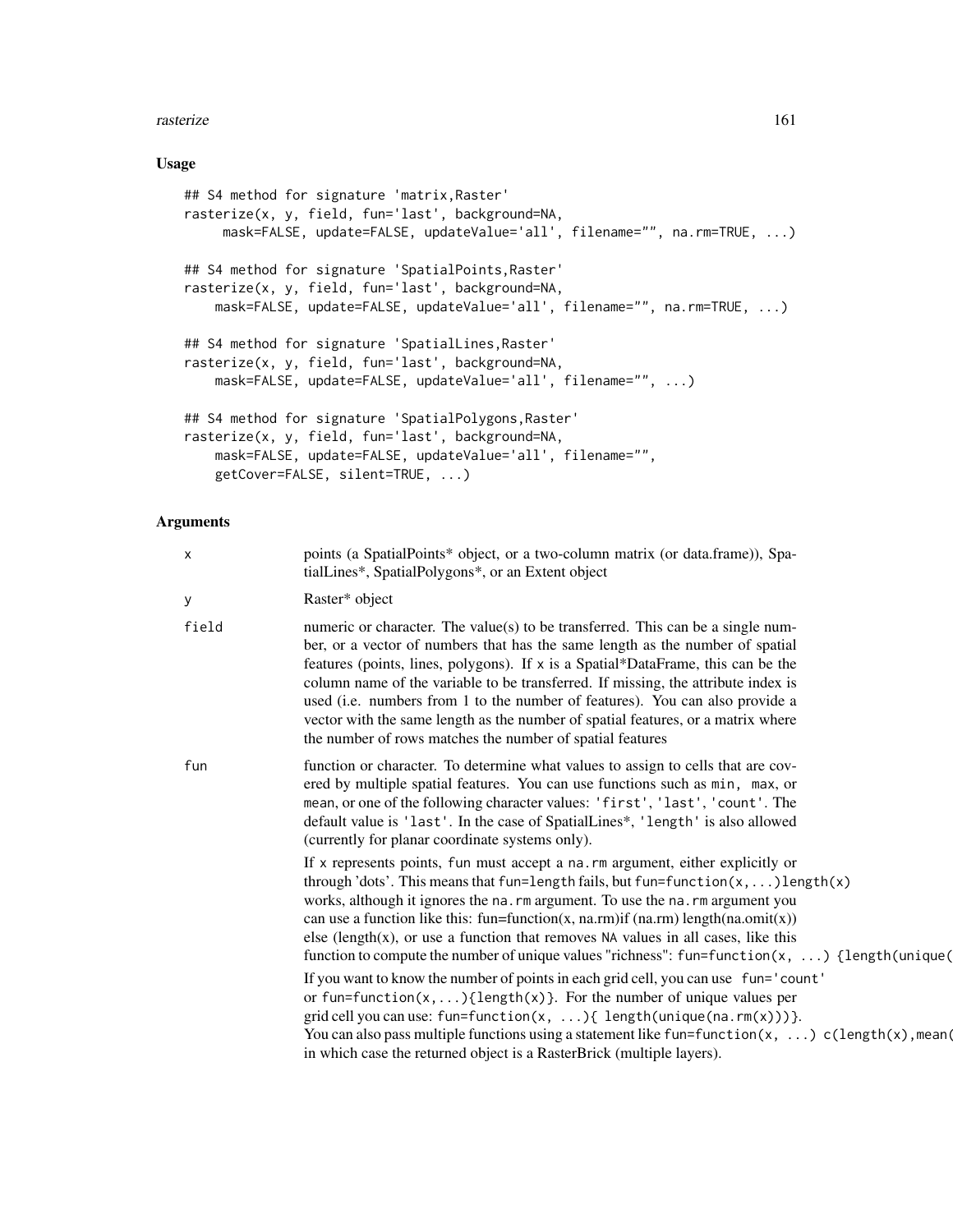| background  | numeric. Value to put in the cells that are not covered by any of the features of<br>x. Default is NA                                                                                                                                                                                                                      |
|-------------|----------------------------------------------------------------------------------------------------------------------------------------------------------------------------------------------------------------------------------------------------------------------------------------------------------------------------|
| mask        | logical. If TRUE the values of the input Raster object are 'masked' by the spatial<br>features of x. That is, cells that spatially overlap with the spatial features retain<br>their values, the other cells become NA. Default is FALSE. This option cannot be<br>used when update=TRUE                                   |
| update      | logical. If TRUE, the values of the Raster* object are updated for the cells<br>that overlap the spatial features of x. Default is FALSE. Cannot be used when<br>mask=TRUE                                                                                                                                                 |
| updateValue | numeric (normally an integer), or character. Only relevant when update=TRUE.<br>Select, by their values, the cells to be updated with the values of the spatial<br>features. Valid character values are 'all', 'NA', and '!NA'. Default is 'all'                                                                           |
| filename    | character. Output filename (optional)                                                                                                                                                                                                                                                                                      |
| na.rm       | If TRUE, NA values are removed if fun honors the na. rm argument                                                                                                                                                                                                                                                           |
| getCover    | logical. If TRUE, the fraction of each grid cell that is covered by the polygons<br>is returned (and the values of field, fun, mask, and update are ignored.<br>The fraction covered is estimated by dividing each cell into 100 subcells and<br>determining presence/absence of the polygon in the center of each subcell |
| silent      | Logical. If TRUE, feedback on the polygon count is suppressed. Default is FALSE                                                                                                                                                                                                                                            |
| $\cdots$    | Additional arguments for file writing as for writeRaster                                                                                                                                                                                                                                                                   |

# Value

RasterLayer or RasterBrick

#### See Also

[extract](#page-76-0)

# Examples

```
###############################
# rasterize points
###############################
r <- raster(ncols=36, nrows=18)
n <- 1000
x <- runif(n) * 360 - 180y <- runif(n) * 180 - 90
xy \leftarrow \text{cbind}(x, y)# get the (last) indices
r0 <- rasterize(xy, r)
# prensence/absensce (NA) (is there a point or not?)
r1 <- rasterize(xy, r, field=1)
# how many points?
r2 <- rasterize(xy, r, fun=function(x,...)length(x))
vals \leftarrow runif(n)# sum of the values associated with the points
```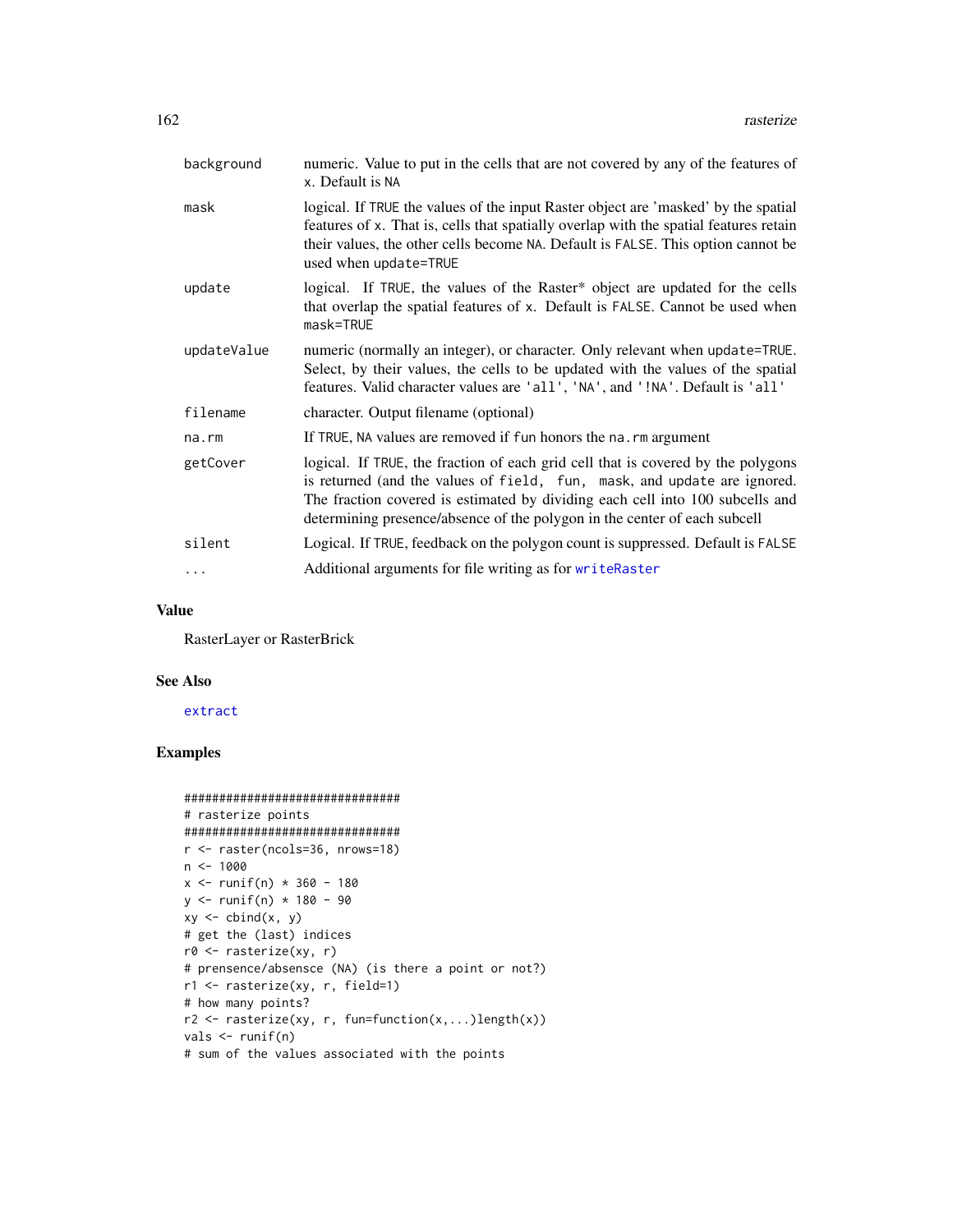#### **rasterize** 163

```
r3 <- rasterize(xy, r, vals, fun=sum)
# with a SpatialPointsDataFrame
vals < - 1:np <- data.frame(xy, name=vals)
coordinates(p) <- ~x+y
r <- rasterize(p, r, 'name', fun=min)
#r2 <- rasterize(p, r, 'name', fun=max)
#plot(r, r2, cex=0.5)
###############################
# rasterize lines
###############################
cds1 <- rbind(c(-180,-20), c(-140,55), c(10, 0), c(-140,-60))
cds2 <- rbind(c(-10,0), c(140,60), c(160,0), c(140,-55))
cds3 <- rbind(c(-125,0), c(0,60), c(40,5), c(15,-45))
lines <- spLines(cds1, cds2, cds3)
r <- raster(ncols=90, nrows=45)
r <- rasterize(lines, r)
## Not run:
plot(r)
plot(lines, add=TRUE)
r <- rasterize(lines, r, fun='count')
plot(r)
r[] \leftarrow 1:ncell(r)r <- rasterize(lines, r, mask=TRUE)
plot(r)
r[] <- 1
r[lines] <- 10
plot(r)
## End(Not run)
###############################
# rasterize polygons
###############################
p1 <- rbind(c(-180,-20), c(-140,55), c(10, 0), c(-140,-60), c(-180,-20))
hole <- rbind(c(-150,-20), c(-100,-10), c(-110,20), c(-150,-20))
p1 <- list(p1, hole)
p2 \le - \text{rbind}(c(-10,0), c(140,60), c(160,0), c(140,-55), c(-10,0))p3 \le rbind(c(-125,0), c(0,60), c(40,5), c(15,-45), c(-125,0))
pols <- spPolygons(p1, p2, p3)
r <- raster(ncol=90, nrow=45)
r <- rasterize(pols, r, fun=sum)
```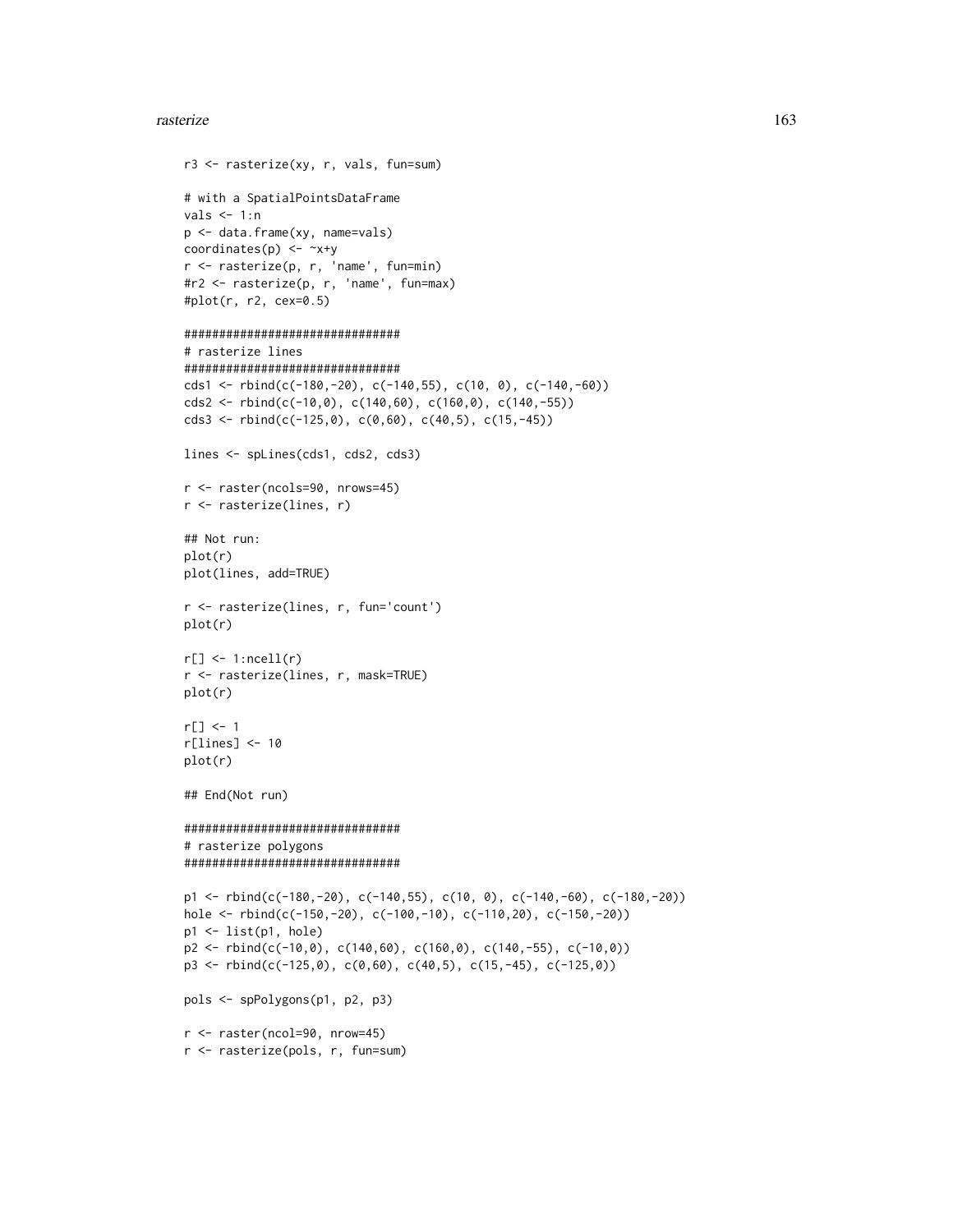```
## Not run:
plot(r)
plot(pols, add=T)
# add a polygon
p5 <- rbind(c(-180,10), c(0,90), c(40,90), c(145,-10),
            c(-25, -15), c(-180, 0), c(-180, 10)addpoly <- SpatialPolygons(list(Polygons(list(Polygon(p5)), 1)))
addpoly <- as(addpoly, "SpatialPolygonsDataFrame")
addpoly@data[1,1] <- 10
r2 <- rasterize(addpoly, r, field=1, update=TRUE, updateValue="NA")
plot(r2)
plot(pols, border="blue", lwd=2, add=TRUE)
plot(addpoly, add=TRUE, border="red", lwd=2)
# get the percentage cover of polygons in a cell
r3 <- raster(ncol=36, nrow=18)
r3 <- rasterize(pols, r3, getCover=TRUE)
## End(Not run)
```
rasterTmpFile *Temporary files*

#### Description

Functions in the raster package create temporary files if the values of an output RasterLayer cannot be stored in memory (RAM). This can happen when no filename is provided to a function and in functions where you cannot provide a filename (e.g. when using 'raster algebra').

Temporary files are automatically removed at the start of each session. During a session you can use showTmpFiles to see what is there and removeTmpFiles to delete all the temporary files. rasterTmpFile returns a temporary filename. These can be useful when developing your own functions. These filenames consist of prefix\_date\_time\_pid\_rn where pid is the process id returned by [Sys.getpid](#page-0-0) and rn is a 5 digit random number. This should make tempfiles unique if created at different times and also when created in parallel processes (different pid) that use [set.seed](#page-0-0) and call rasterTmpFile at the same time. It is possible, however, to create overlapping names (see the examples), which is undesirable and can be avoided by setting the prefix argument.

## Usage

```
rasterTmpFile(prefix='r_tmp_')
showTmpFiles()
removeTmpFiles(h=24)
```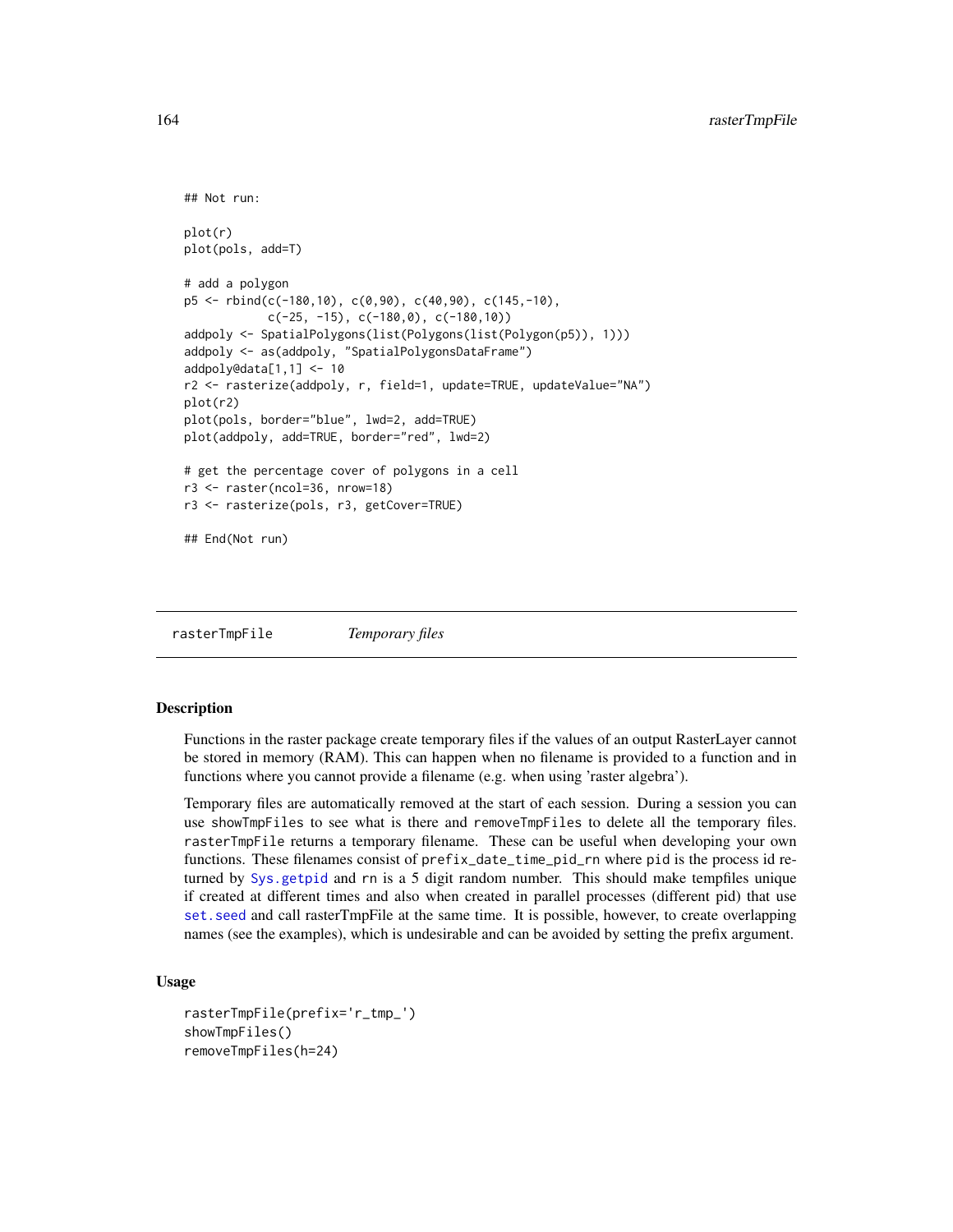#### Arguments

| prefix | Character. Prefix to the filename (which will be followed by 10 random num-<br>bers)        |
|--------|---------------------------------------------------------------------------------------------|
| h.     | Numeric. The minimum age of the files in number of hours (younger files are<br>not deleted) |

# Details

The default path where the temporary files are stored is returned (can be changed with [rasterOptions](#page-130-0)).

### Value

rasterTmpFile returns a valid file name showTmpFiles returns the names (.grd only) of the files in the temp directory

removeTmpFiles returns nothing

#### See Also

[rasterOptions](#page-130-0), [tempfile](#page-0-0)

# Examples

```
## Not run:
rasterTmpFile('mytemp_')
showTmpFiles()
removeTmpFiles(h=24)
# It is possible (but undesirable!) to create overlapping temp file names.
for (i in 1:10) {
set.seed(0)
print(rasterTmpFile())
}
That can be avoided by using a prefix
for (i in 1:10) {
set.seed(0)
print(rasterTmpFile(prefix=paste('i', i, '_', sep='')))
}
```
## End(Not run)

rasterToContour *Raster to contour lines conversion*

## Description

RasterLayer to contour lines. This is a wrapper around [contourLines](#page-0-0)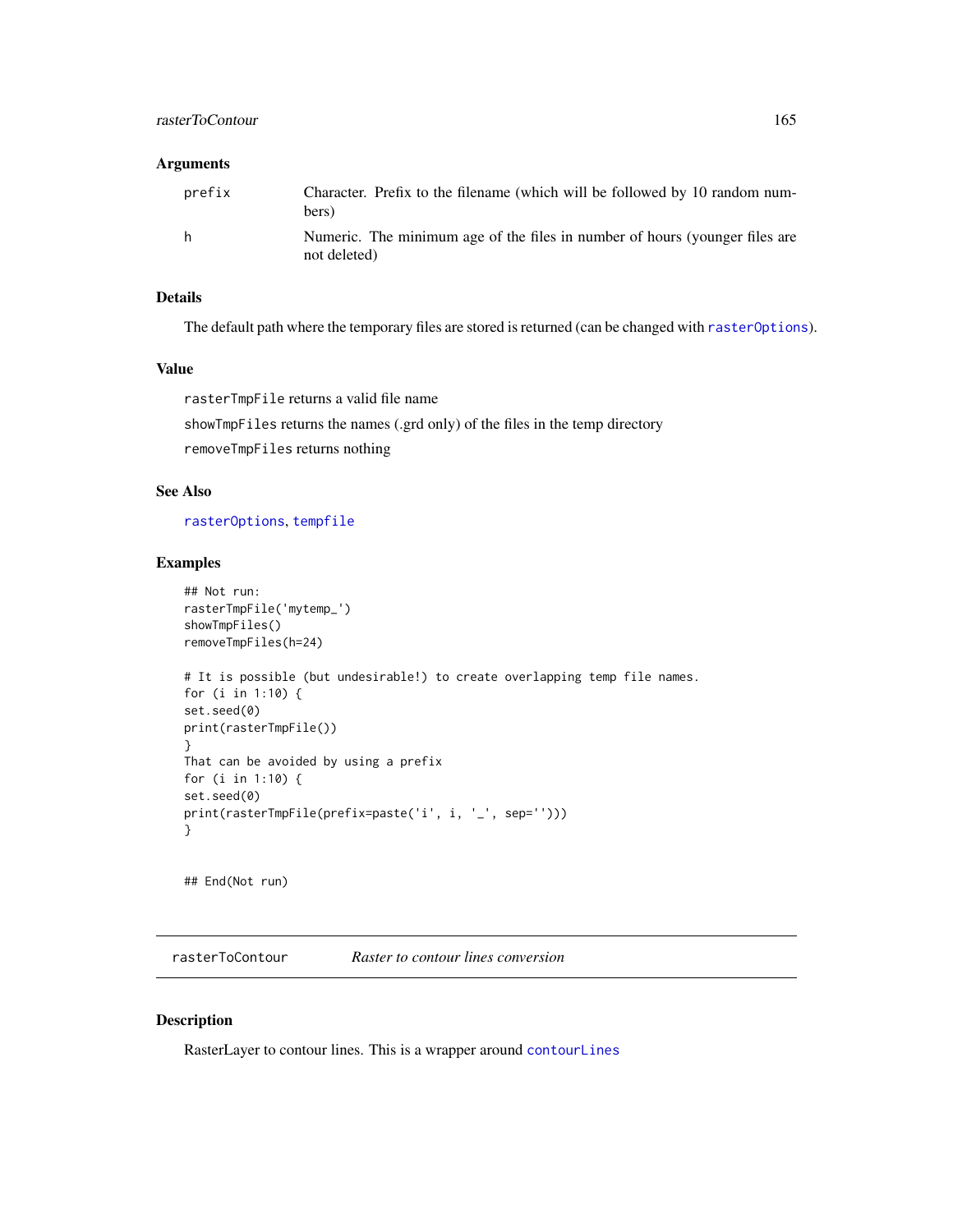# Usage

rasterToContour(x, maxpixels=100000, ...)

#### Arguments

| X         | a RasterLayer object                                                                       |
|-----------|--------------------------------------------------------------------------------------------|
| maxpixels | Maximum number of raster cells to use; this function fails when too many cells<br>are used |
| $\cdots$  | Any argument that can be passed to contourlines                                            |

# Details

Most of the code was taken from maptools::ContourLines2SLDF, by Roger Bivand & Edzer Pebesma

#### Value

SpatialLinesDataFrame

## Examples

```
f <- system.file("external/test.grd", package="raster")
r <- raster(f)
x <- rasterToContour(r)
class(x)
plot(r)
plot(x, add=TRUE)
```
rasterToPoints *Raster to points conversion*

# Description

Raster to point conversion. Cells with NA are not converted. A function can be used to select a subset of the raster cells (by their values).

# Usage

```
rasterToPoints(x, fun=NULL, spatial=FALSE, ...)
```

| x.      | A Raster <sup>*</sup> object                                                                                                       |
|---------|------------------------------------------------------------------------------------------------------------------------------------|
| fun     | Function to select a subset of raster values                                                                                       |
| spatial | Logical. If TRUE, the function returns a SpatialPointsDataFrame object                                                             |
| .       | Additional arguments. Currently only progress to specify a progress bar. "text",<br>"window", or "" (the default, no progress bar) |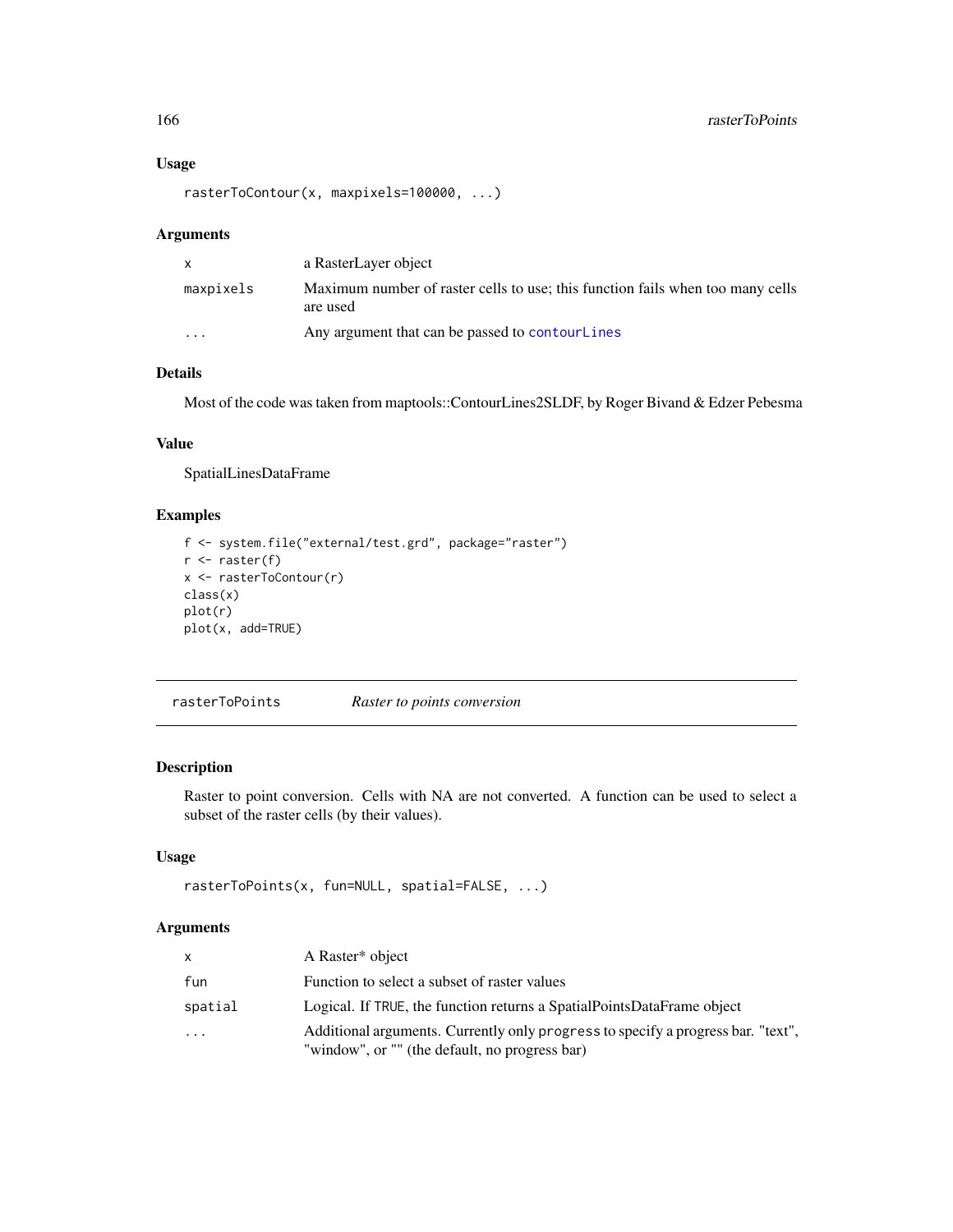# rasterToPolygons 167

## Details

fun should be a simple function returning a logical value.

E.g.: fun=function(x){x==1} or fun=function(x){x>3}

## Value

A matrix with three columns: x, y, and v (value), or a SpatialPointsDataFrame object

#### Examples

```
r <- raster(nrow=18, ncol=36)
r[] \leftarrow runif(ncell(r)) * 10r[r>8] <- NA
p <- rasterToPoints(r)
p <- rasterToPoints(r, fun=function(x){x>6})
#plot(r)
#points(p)
```
rasterToPolygons *Raster to polygons conversion*

#### Description

Raster to polygons conversion. Cells with NA are not converted. A function can be used to select a subset of the raster cells (by their values).

## Usage

```
rasterToPolygons(x, fun=NULL, n=4, na.rm=TRUE, digits=12, dissolve=FALSE)
```
#### Arguments

| $\boldsymbol{\mathsf{x}}$ | Raster* object                                                                                                                                   |
|---------------------------|--------------------------------------------------------------------------------------------------------------------------------------------------|
| fun                       | function to select a subset of raster values (only allowed if x has a single layer)                                                              |
| n                         | integer. The number of nodes for each polygon. Only 4, 8, and 16 are allowed                                                                     |
| $na$ . $rm$               | If TRUE, cells with NA values in all layers are ignored                                                                                          |
| digits                    | number of digits to round the coordinates to                                                                                                     |
| dissolve                  | logical. If TRUE, polygons with the same attribute value will be dissolved into<br>multi-polygon regions. This option requires the rgeos package |

## Details

fun should be a simple function returning a logical value.

E.g.: fun=function(x){x==1} or fun=function(x){x>3 & x<6}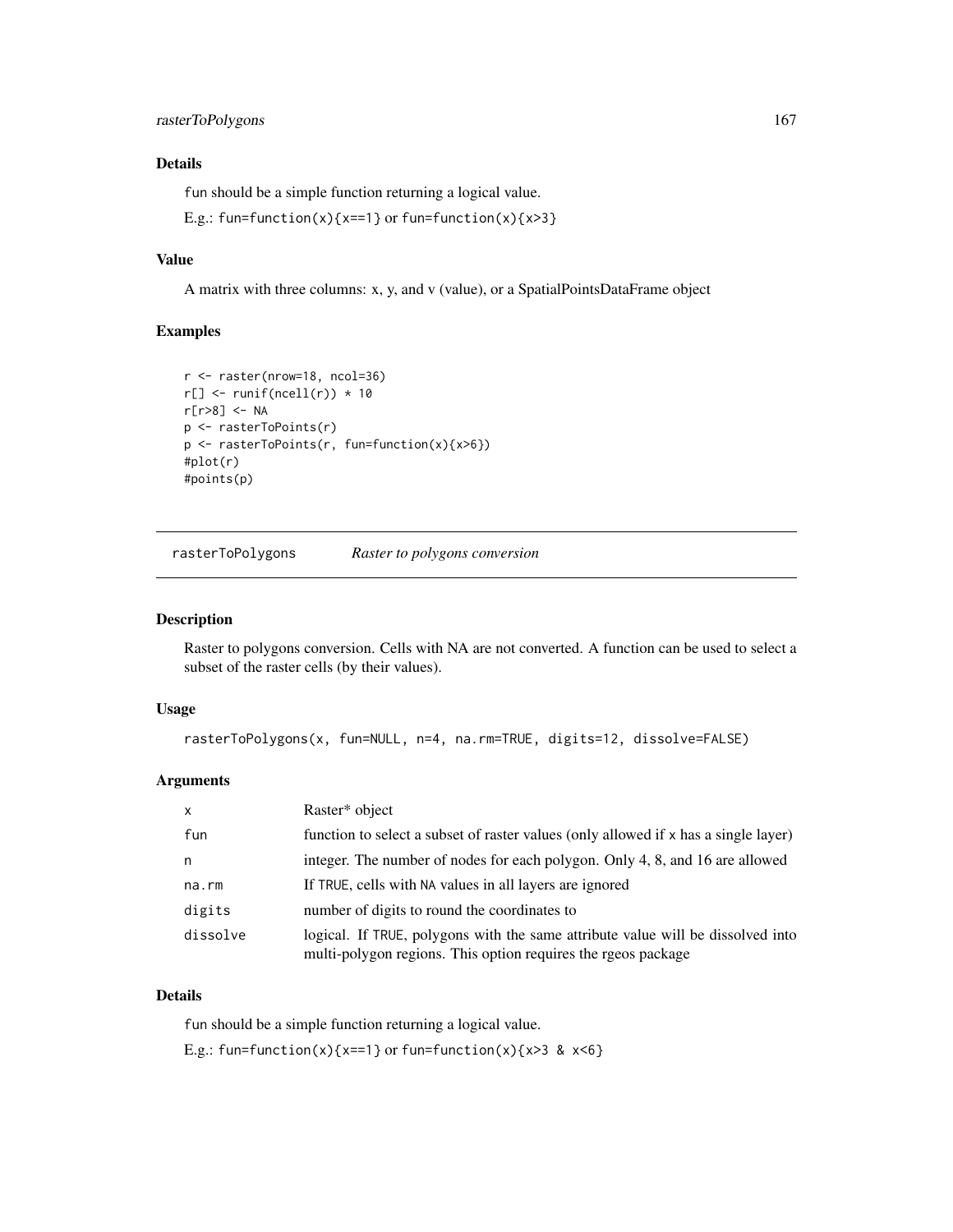# Value

SpatialPolygonsDataFrame

#### Examples

```
r <- raster(nrow=18, ncol=36)
r[] \leftarrow runif(ncell(r)) * 10r[r>8] <- NA
pol <- rasterToPolygons(r, fun=function(x){x>6})
#plot(r > 6)
#plot(pol, add=TRUE, col='red')
```
readAll *Read values from disk*

## Description

Read all values from a raster file associated with a Raster\* object into memory. This function should normally not be used. In most cases [getValues](#page-95-0) or [getValuesBlock](#page-96-0) is more appropriate as readAll will fail when there is no file associated with the RasterLayer (values may only exist in memory).

#### Usage

readAll(object)

# Arguments

object a Raster\* object

#### See Also

[getValues](#page-95-0), [getValuesBlock](#page-96-0), [extract](#page-76-0)

## Examples

```
r <- raster(system.file("external/test.grd", package="raster"))
r <- readAll(r)
```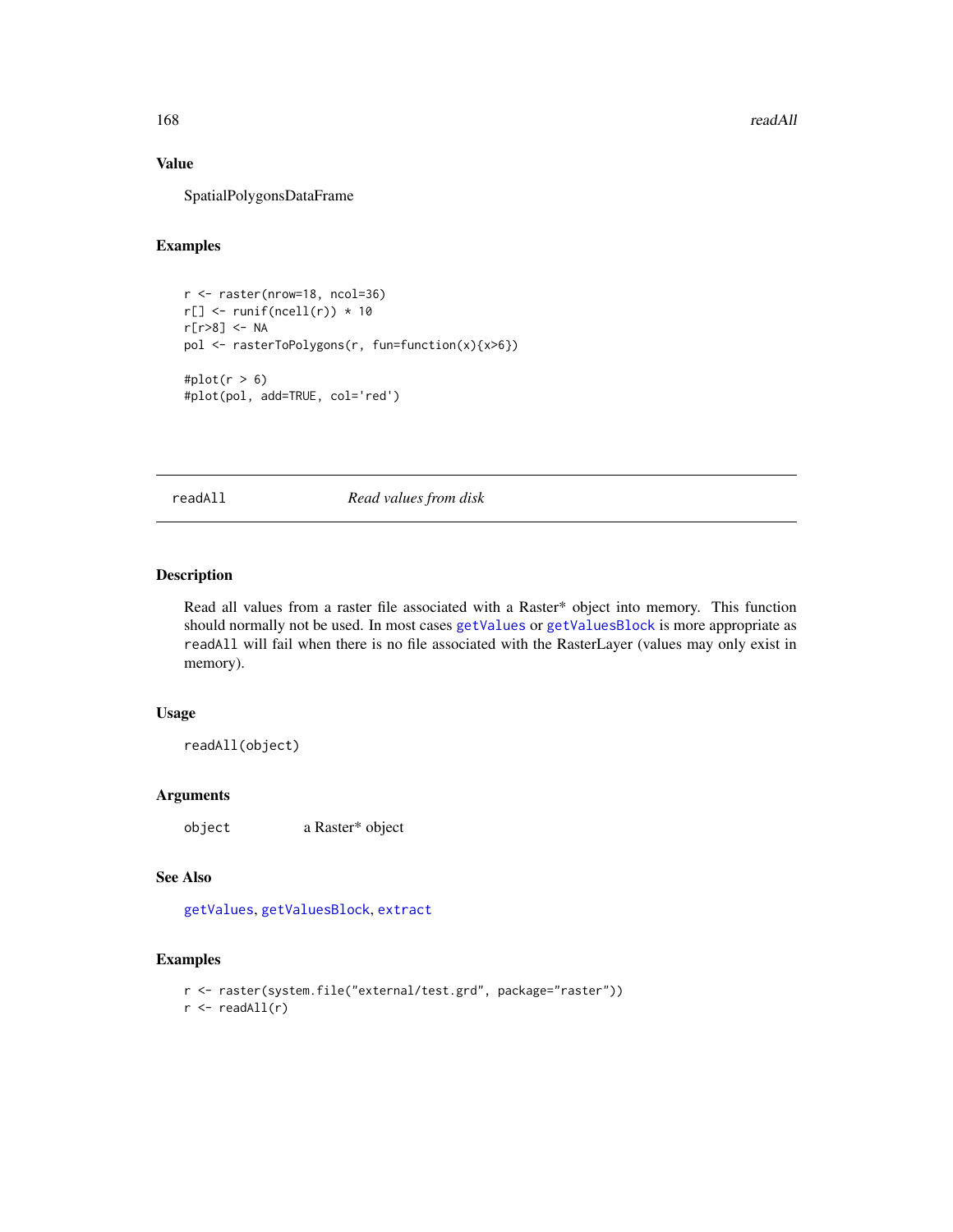reclassify *Reclassify*

# Description

Reclassify values of a Raster\* object. The function (re)classifies groups of values to other values. For example, all values between 1 and 10 become 1, and all values between 11 and 15 become 2 (see functions [subs](#page-198-0) and [cut](#page-60-0) for alternative approaches).

Reclassification is done with matrix rcl, in the row order of the reclassify table. Thus, if there are overlapping ranges, the first time a number is within a range determines the reclassification value.

#### Usage

## S4 method for signature 'Raster' reclassify(x, rcl, filename='', include.lowest=FALSE, right=TRUE, ...)

## Arguments

| X        | Raster* object                                                                                                                                                                                                                                                                                                                                                                                                                                                    |  |
|----------|-------------------------------------------------------------------------------------------------------------------------------------------------------------------------------------------------------------------------------------------------------------------------------------------------------------------------------------------------------------------------------------------------------------------------------------------------------------------|--|
| rcl      | matrix for reclassification. This matrix must have 3 columns. The first two<br>columns are "from" "to" of the input values, and the third column "becomes"<br>has the new value for that range. (You can also supply a vector that can be<br>coerced into a $n*3$ matrix (with byrow=TRUE)). You can also provide a two<br>column matrix ("is", "becomes") which can be useful for integer values. In that<br>case, the right argument is automatically set to NA |  |
| filename | character. Output filename (optional)                                                                                                                                                                                                                                                                                                                                                                                                                             |  |
|          | include lowest logical, indicating if a value equal to the lowest value in rcl (or highest value<br>in the second column, for right = FALSE) should be included. The default is<br><b>FALSE</b>                                                                                                                                                                                                                                                                   |  |
| right    | logical, indicating if the intervals should be closed on the right (and open on the<br>left) or vice versa. The default is TRUE. A special case is to use right=NA. In this<br>case both the left and right intervals are open                                                                                                                                                                                                                                    |  |
| $\cdots$ | additional arguments as for writeRaster                                                                                                                                                                                                                                                                                                                                                                                                                           |  |

### Value

Raster\* object

#### See Also

[subs,](#page-198-0) [cut,](#page-60-0) [calc](#page-37-0)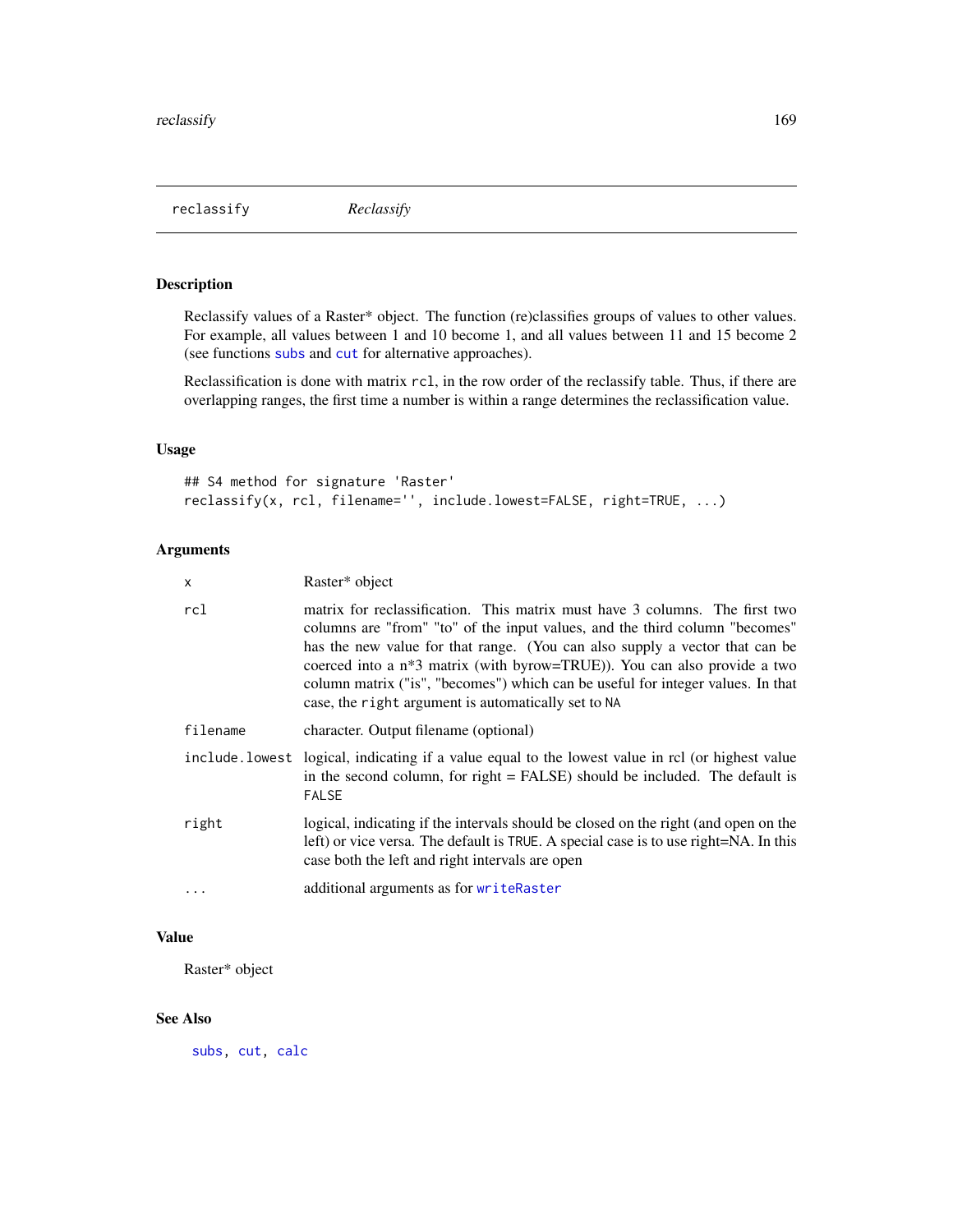170 rectify rectify a set of the set of the set of the set of the set of the set of the set of the set of the set of the set of the set of the set of the set of the set of the set of the set of the set of the set of the se

# Examples

```
r <- raster(ncols=36, nrows=18)
r[] <- runif(ncell(r))
# reclassify the values into three groups
# all values >= 0 and <= 0.25 become 1, etc.
m <- c(0, 0.25, 1, 0.25, 0.5, 2, 0.5, 1, 3)
rclmat <- matrix(m, ncol=3, byrow=TRUE)
rc <- reclassify(r, rclmat)
# equivalent to
rc <- reclassify(r, c(-Inf,0.25,1, 0.25,0.5,2, 0.5,Inf,3))
```
<span id="page-169-0"></span>rectify *rectify a Raster object*

## Description

rectify changes a rotated Raster\* object into a non-rotated (rectangular) object. This is wrapper function around [resample](#page-170-0).

#### Usage

rectify(x, ext, res, method='ngb', filename='', ...)

# Arguments

| $\mathsf{x}$ | Raster* object to be rectified                                                                                                           |  |
|--------------|------------------------------------------------------------------------------------------------------------------------------------------|--|
| ext          | Optional. Extent object or object from which an Extent object can be extracted                                                           |  |
| res          | Optional. Single or two numbers to set the resolution                                                                                    |  |
| method       | Method used to compute values for the new RasterLayer, should be "bilinear"<br>for bilinear interpolation, or "ngb" for nearest neighbor |  |
| filename     | Character. Output filename                                                                                                               |  |
| $\ddotsc$    | Additional arguments as for writeRaster                                                                                                  |  |

#### Value

RasterLayer or RasterBrick object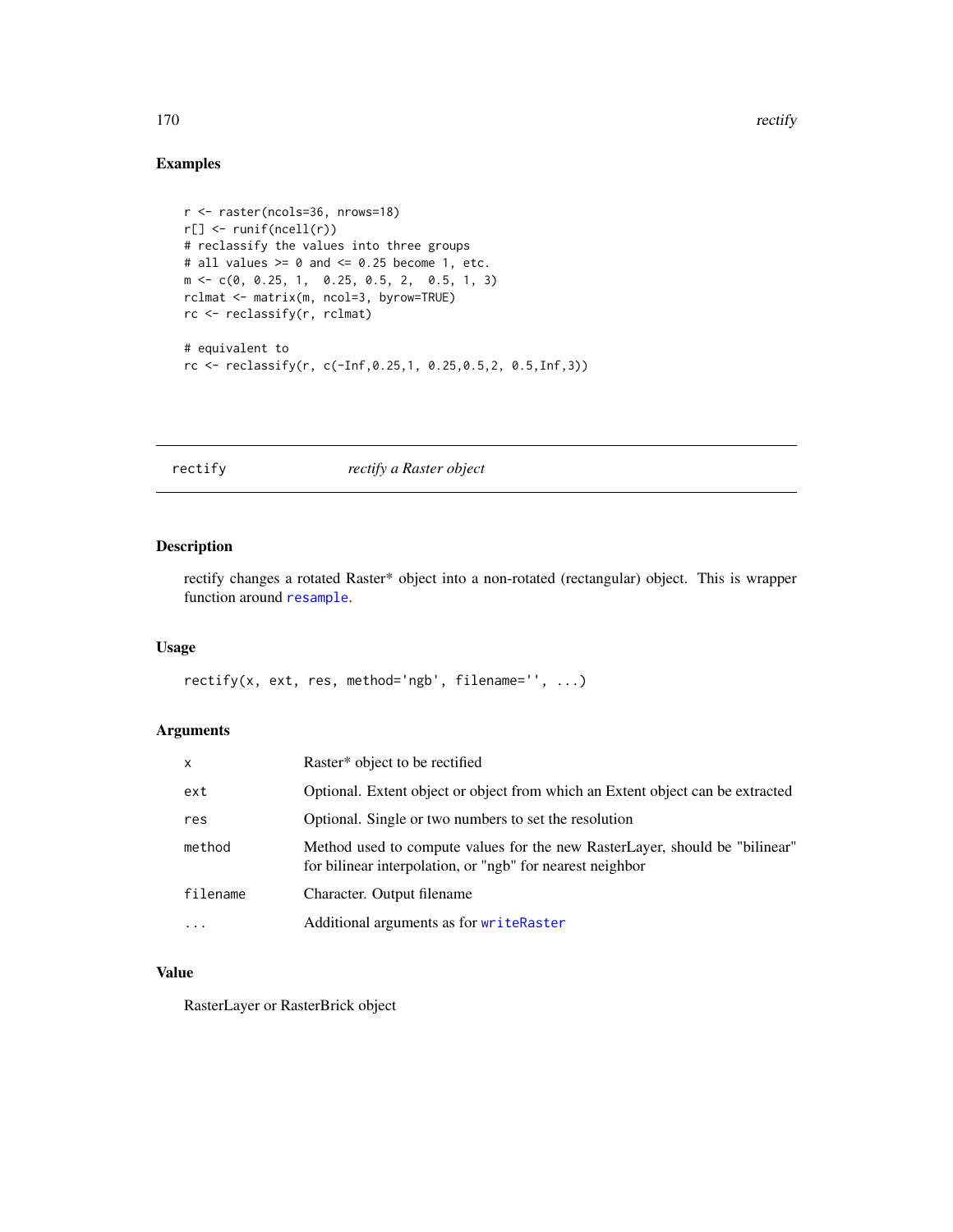You can set values of a Raster\* object, when i is a vector of cell numbers, a Raster\*, Extent, or Spatial\* object.

These are shorthand methods that work best for relatively small Raster\* objects. In other cases you can use functions such as [calc](#page-37-0) and [rasterize](#page-159-0).

#### Methods

x[i] <- value x[i,j] <- value

# Arguments:

|       | a Raster* object                                                 |
|-------|------------------------------------------------------------------|
| i     | cell number(s), row number(s), Extent, Spatial* object           |
|       | columns number(s) (only available if i is (are) a row number(s)) |
| value | new cell value $(s)$                                             |

## See Also

[calc,](#page-37-0) [rasterize](#page-159-0)

#### Examples

```
r <- raster(ncol=10, nrow=5)
r[] \leftarrow 1:ncell(r) * 2r[1,] < -1r[,1] < -2r[1,1] < -3s <- stack(r, sqrt(r))
s[s<5] <- NA
```
<span id="page-170-0"></span>resample *Resample a Raster object*

## Description

Resample transfers values between non matching Raster\* objects (in terms of origin and resolution). Use [projectRaster](#page-148-0) if the target has a different coordinate reference system (projection).

Before using resample, you may want to consider using these other functions instead: [aggregate](#page-15-0), [disaggregate](#page-66-0), [crop](#page-57-0), [extend](#page-71-0), [merge](#page-121-0).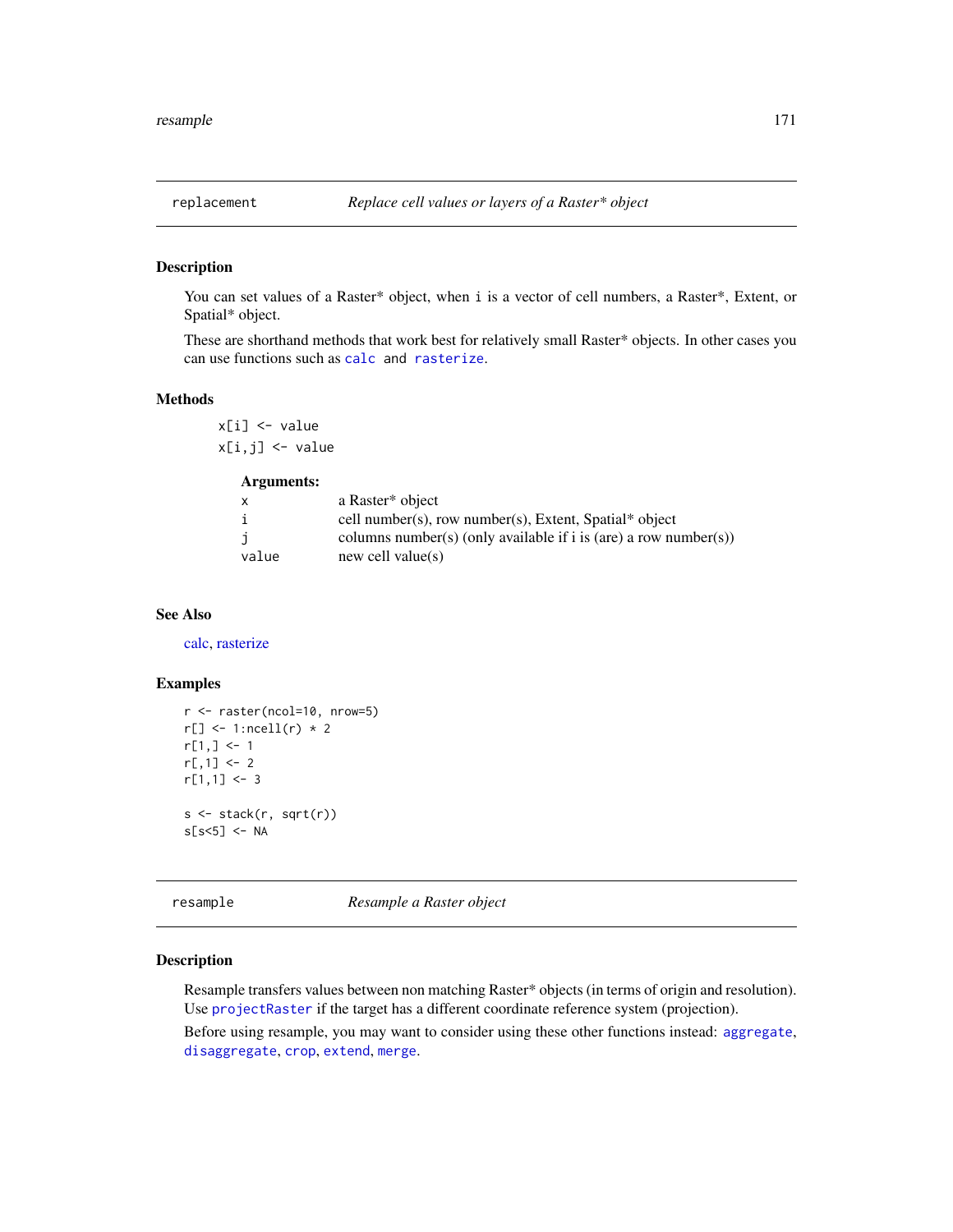# Usage

```
## S4 method for signature 'Raster, Raster'
resample(x, y, method="bilinear", filename="", ...)
```
## Arguments

| X         | Raster <sup>*</sup> object to be resampled                                                                                                         |
|-----------|----------------------------------------------------------------------------------------------------------------------------------------------------|
| y         | Raster* object with parameters that x should be resampled to                                                                                       |
| method    | method used to compute values for the new RasterLayer, should be "bilinear"<br>for bilinear interpolation, or "ngb" for using the nearest neighbor |
| filename  | character. Output filename (optional)                                                                                                              |
| $\ddotsc$ | Additional arguments as for writeRaster                                                                                                            |

# Value

RasterLayer or RasterBrick object

# Author(s)

Robert J. Hijmans and Joe Cheng

# See Also

[aggregate](#page-15-0), [disaggregate](#page-66-0), [crop](#page-57-0), [extend](#page-71-0), [merge](#page-121-0), [projectRaster](#page-148-0)

# Examples

```
r <- raster(nrow=3, ncol=3)
r[] \leftarrow 1:ncell(r)s <- raster(nrow=10, ncol=10)
s <- resample(r, s, method='bilinear')
#par(mfrow=c(1,2))
#plot(r)
#plot(s)
```
resolution *Resolution*

# <span id="page-171-0"></span>Description

Get (or set) the x and/or y resolution of a Raster\* object

# Usage

```
xres(x)
yres(x)
res(x)
res(x) <- value
```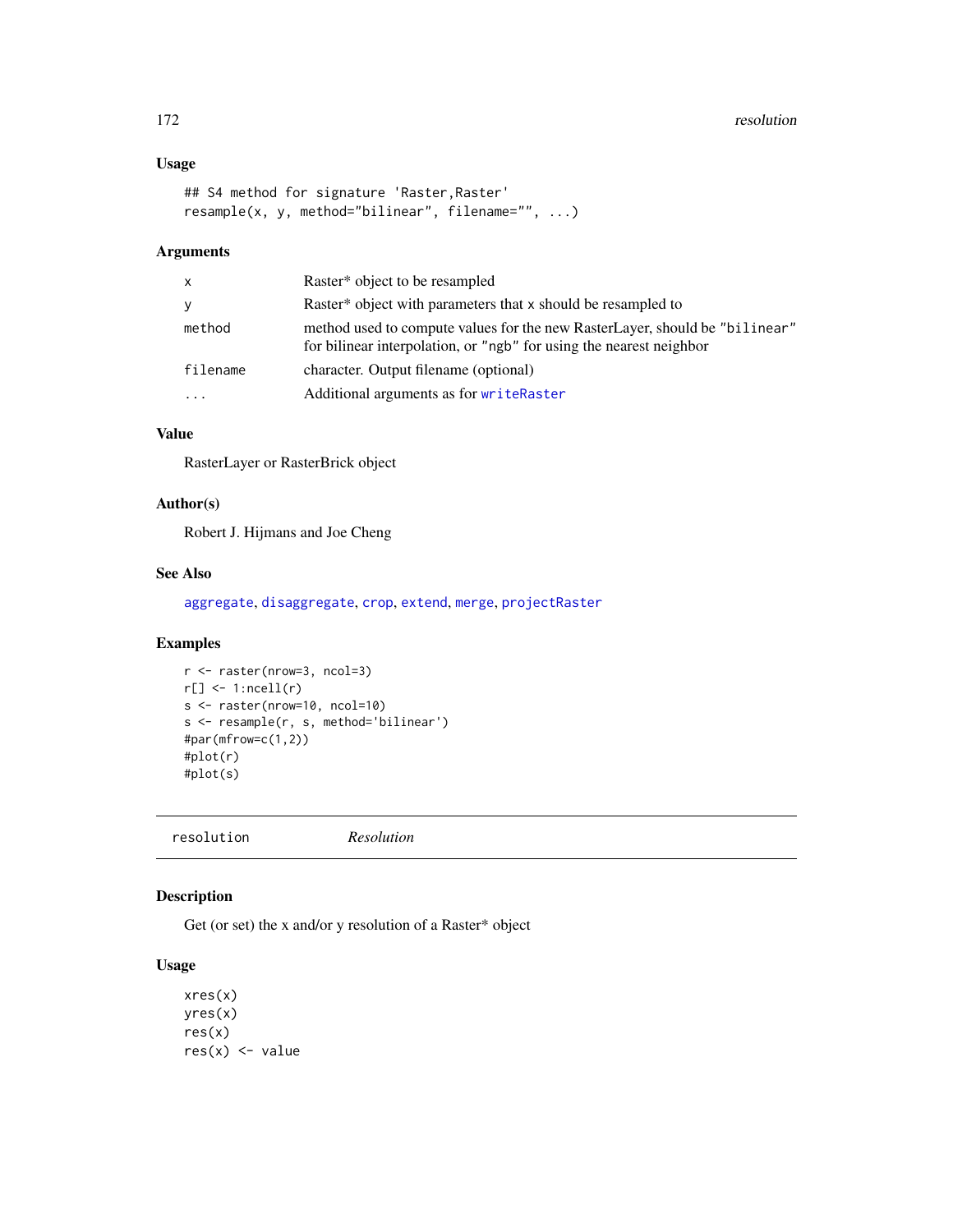#### $RGB$  173

## Arguments

|       | Raster <sup>*</sup> object                          |
|-------|-----------------------------------------------------|
| value | Resolution (single number or vector of two numbers) |

# Value

A single numeric value or two numeric values.

# See Also

[extent](#page-73-0), [ncell](#page-128-0)

# Examples

```
r <- raster(ncol=18, nrow=18)
xres(r)
yres(r)
res(r)
res(r) <- 1/120
# set yres differently
res(r) <- c(1/120, 1/60)
```
RGB *Create a Red-Green-Blue Raster object*

# Description

Make a Red-Green-Blue object that can be used to create images.

## Usage

```
## S4 method for signature 'RasterLayer'
RGB(x, filename='', col=rainbow(25), breaks=NULL, alpha=FALSE,
colNA='white', zlim=NULL, zlimcol=NULL, ext=NULL, ...)
```

| x        | RasterBrick or RasterStack                                                                                                                                                                                                                                                                     |
|----------|------------------------------------------------------------------------------------------------------------------------------------------------------------------------------------------------------------------------------------------------------------------------------------------------|
| filename | character. Output filename (optional)                                                                                                                                                                                                                                                          |
| col      | A color palette, that is a vector of n contiguous colors generated by functions like<br>rainbow, heat, colors, topo, colors, bpy, colors or one or your own making, per-<br>haps using colorRampPalette. If none is provided, rev(terrain.colors(255))<br>is used unless x has a 'color table' |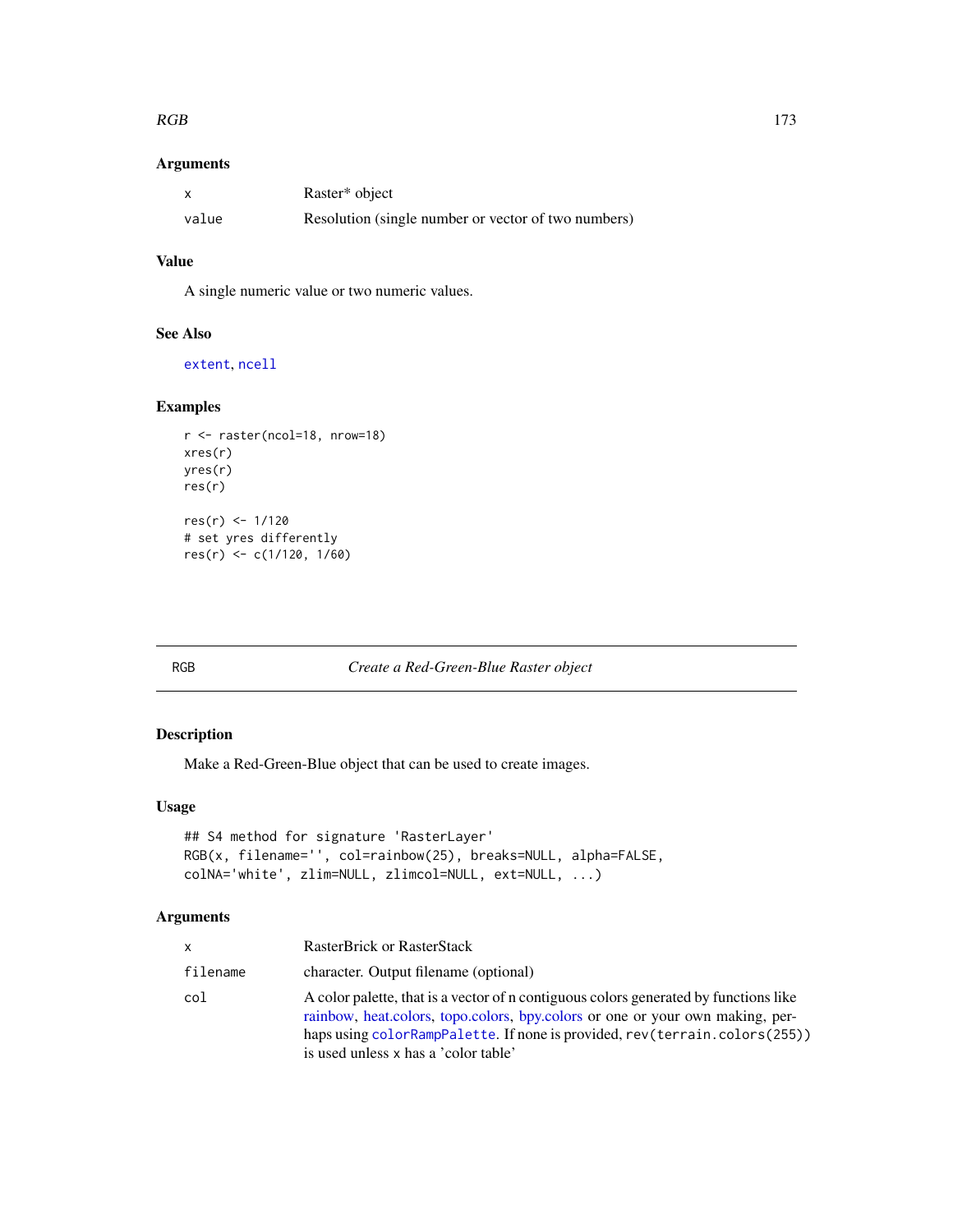| breaks    | numeric. A set of finite numeric breakpoints for the colours: must have one<br>more breakpoint than colour and be in increasing order                                                                   |  |
|-----------|---------------------------------------------------------------------------------------------------------------------------------------------------------------------------------------------------------|--|
| alpha     | If TRUE a fourth layer to set the background transparency is added                                                                                                                                      |  |
| colNA     | color for the background (NA values)                                                                                                                                                                    |  |
| zlim      | vector of lenght 2. Range of values to plot                                                                                                                                                             |  |
| zlimcol   | If NULL the values outside the range of zlim get the color of the extremes of the<br>range. If zlimcol has any other value, the values outside the zlim range get the<br>color of NA values (see colNA) |  |
| ext       | An Extent object to zoom in to a region of interest (see draw Extent)                                                                                                                                   |  |
| $\ddotsc$ | additional arguments as for writeRaster                                                                                                                                                                 |  |

#### See Also

[plotRGB](#page-139-0)

## Examples

```
r <- raster(system.file("external/test.grd", package="raster"))
x \leftarrow RGB(r)plot(x, col=gray(0:9/10))
plotRGB(x)
```

# Description

Rotate a Raster\* object that has x coordinates (longitude) from 0 to 360, to standard coordinates between -180 and 180 degrees. Longitude between 0 and 360 is frequently used in global climate models.

#### Usage

```
## S4 method for signature 'Raster'
rotate(x, filename='', ...)
```
# Arguments

| x                       | Raster* object                          |
|-------------------------|-----------------------------------------|
| filename                | character. Output filename (optional)   |
| $\cdot$ $\cdot$ $\cdot$ | additional arguments as for writeRaster |

# Value

RasterLayer or a RasterBrick object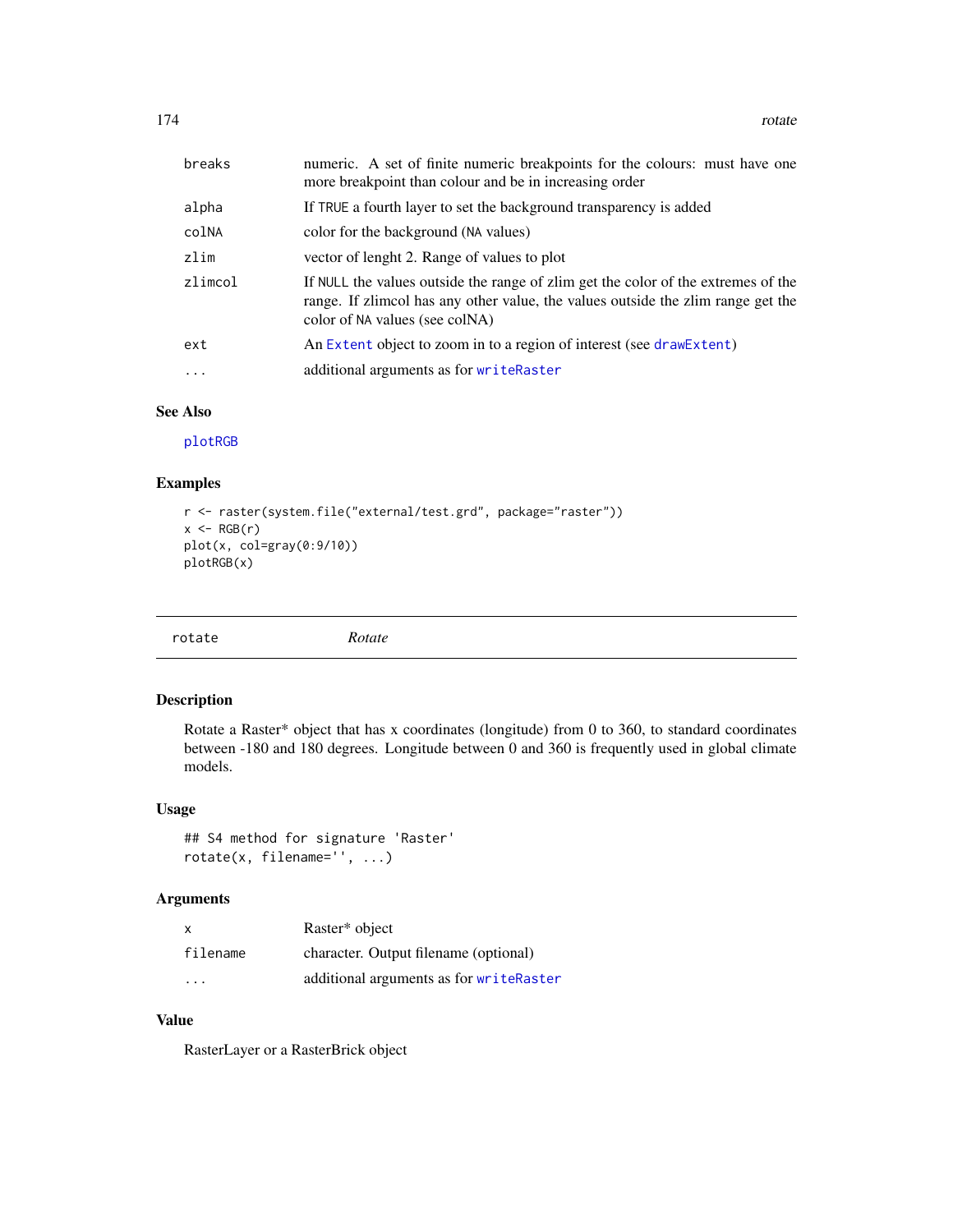#### rotated 175

# See Also

[flip](#page-86-0)

# Examples

r <- raster(nrow=18, ncol=36) m <- matrix(1:ncell(r), nrow=18) r[] <- as.vector(t(m)) extent(r) <- extent(0, 360, -90, 90) rr <- rotate(r)

# rotated *Do the raster cells have a rotation?*

# Description

Do the raster cells have a rotation?

# Usage

rotated(x)

# Arguments

x A Raster\* object

#### Value

Logical value

#### See Also

[rectify](#page-169-0)

# Examples

r <- raster() rotated(r)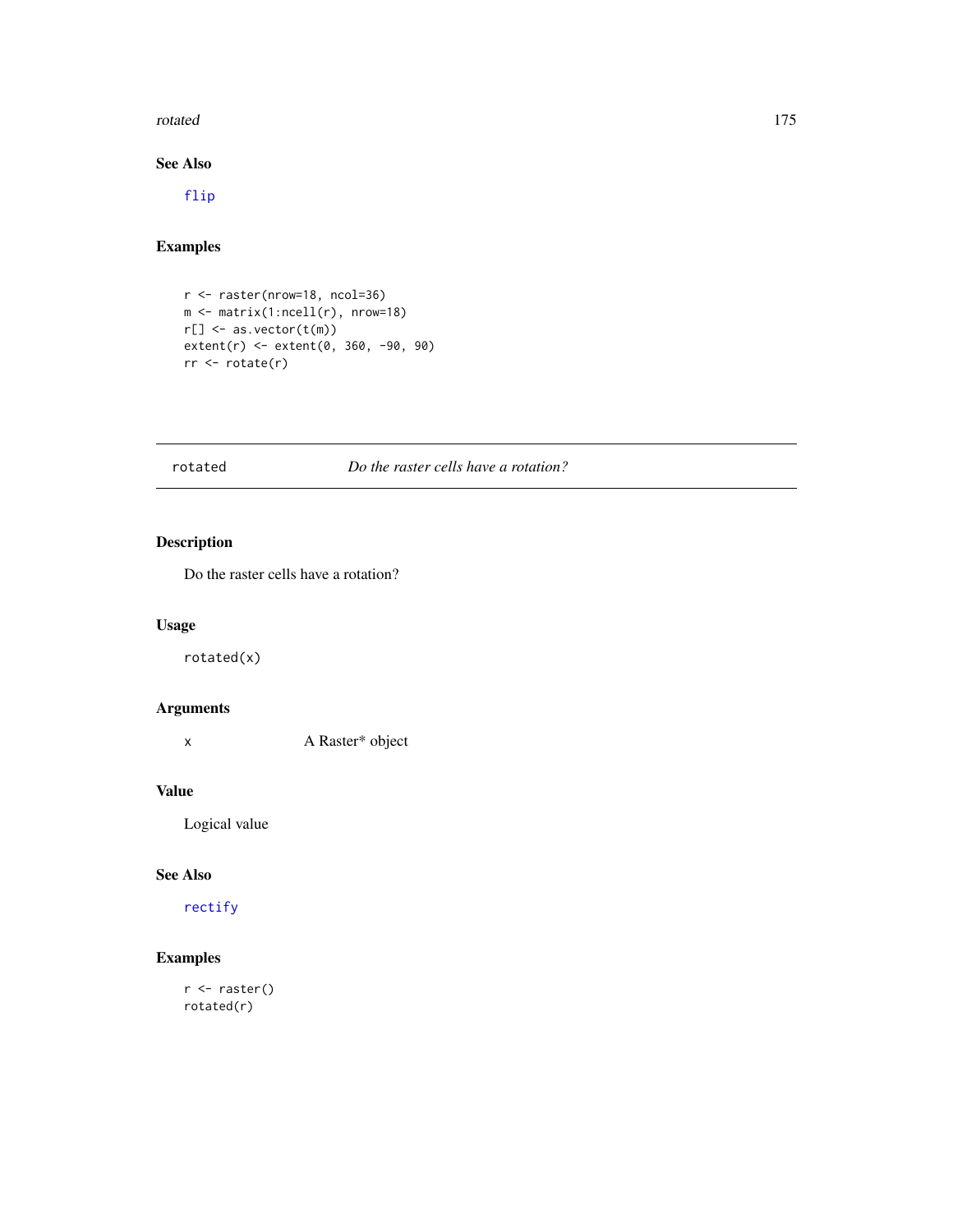<span id="page-175-0"></span>

These functions take a single RasterLayer argument x and change its values to integers.

ceiling returns a RasterLayer with the smallest integers not less than the corresponding values of x.

floor returns a RasterLayer with the largest integers not greater than the corresponding values of x.

trunc returns a RasterLayer with the integers formed by truncating the values in x toward 0.

round returns a RasterLayer with values rounded to the specified number of digits (decimal places; default 0).

# Details

see ?base::round

## Value

a RasterLayer object

## Methods

ceiling(x) floor(x) trunc(x, ...) round(x, digits = 0)

a RasterLayer object

digits integer indicating the precision to be used

... additional arguments

#### See Also

[round](#page-175-0)

# Examples

r <- raster(ncol=10, nrow=10)  $r[] \leftarrow runif(ncell(r)) * 10$  $s < -$  round(r)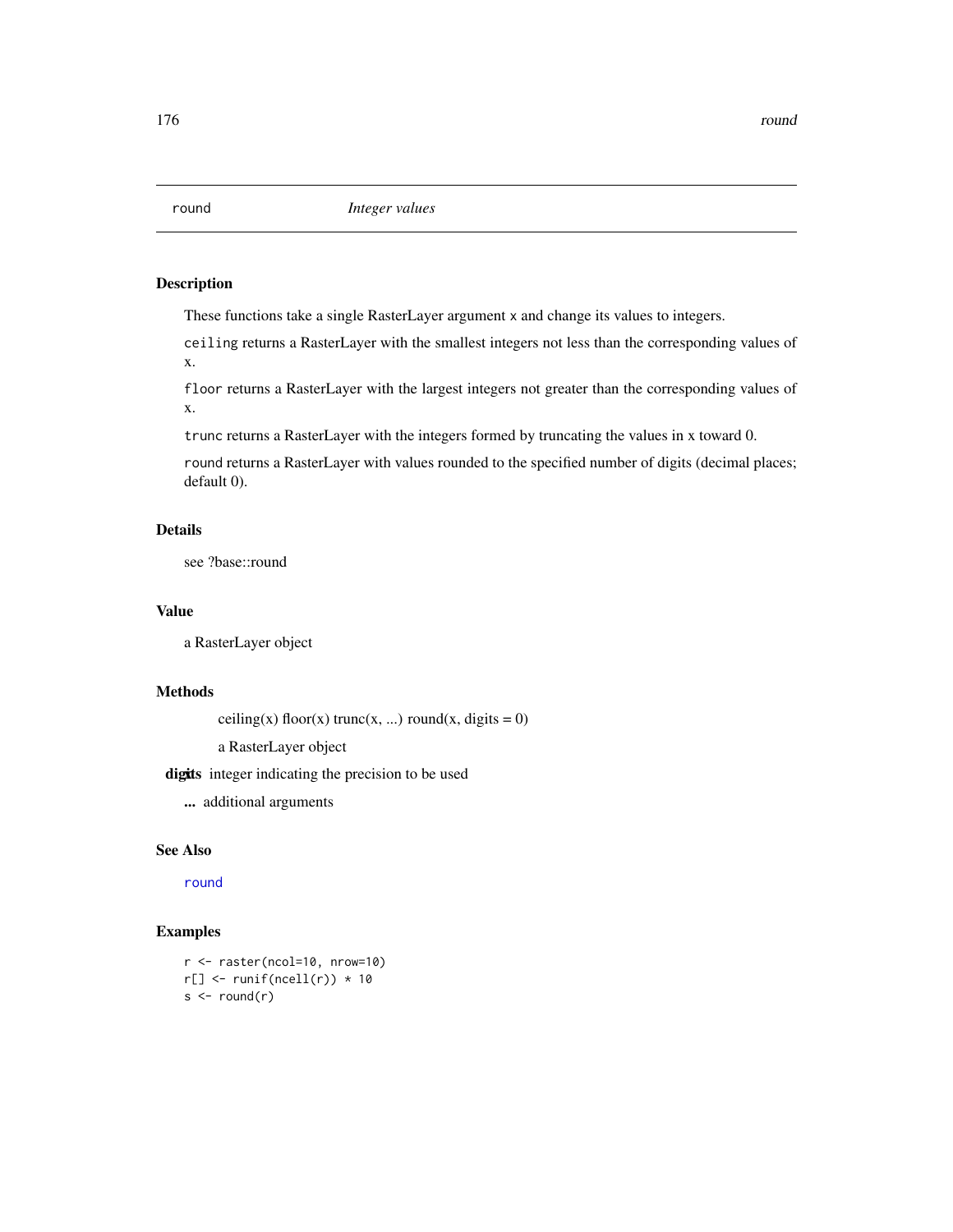<span id="page-176-0"></span>

These functions get the row and/or column number from a cell number of a Raster\* object)

# Usage

```
colFromCell(object, cell)
rowFromCell(object, cell)
rowColFromCell(object, cell)
```
# Arguments

| object | Raster* object (or a SpatialPixels* or SpatialGrid* object) |
|--------|-------------------------------------------------------------|
| cell   | cell number(s)                                              |

# Details

The colFromCell and similar functions accept a single value, or a vector or list of these values, Cell numbers start at 1 in the upper left corner, and increase from left to right, and then from top to bottom. The last cell number equals the number of cells of the Raster\* object.

#### Value

row of column number(s)

#### See Also

[cellFrom](#page-40-0)

#### Examples

```
r <- raster(ncols=10, nrows=10)
colFromCell(r, c(5,15))
rowFromCell(r, c(5,15))
rowColFromCell(r, c(5,15))
```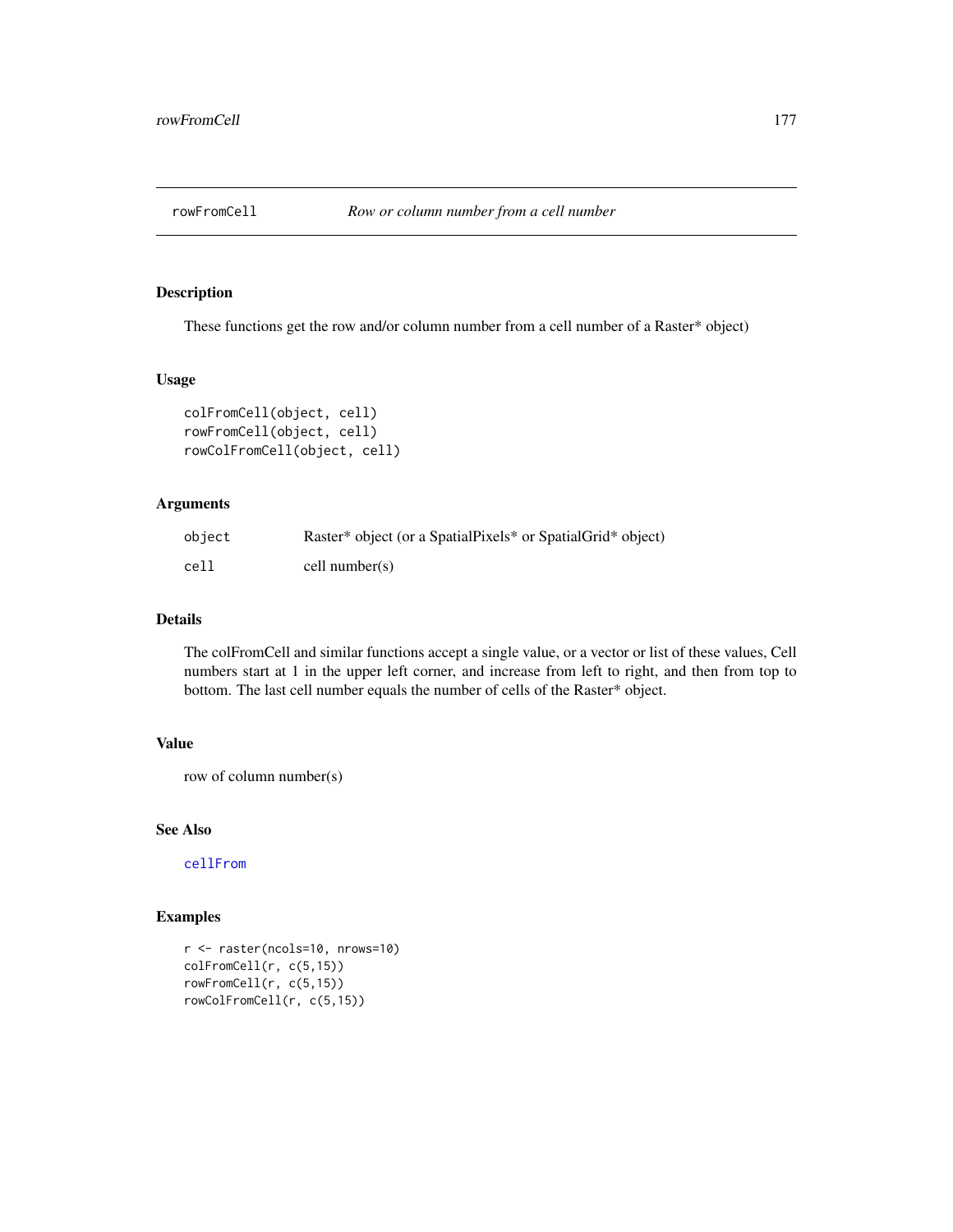Sum row or clolumn values of Raster objects

# Usage

```
## S4 method for signature 'Raster'
rowSums(x, na.rm=FALSE, dims=1L,...)
## S4 method for signature 'Raster'
colSums(x, na.rm=FALSE, dims=1L,...)
```
# Arguments

| X                    | Raster* object                          |
|----------------------|-----------------------------------------|
| na.rm                | logical. If TRUE, NA values are ignored |
| dims                 | this argument is ignored                |
| $\sim$ $\sim$ $\sim$ | additional arguments (none implemented) |

#### Value

vector (if x is a RasterLayer) or matrix

#### Examples

```
r <- raster(ncols=2, nrows=5)
values(r) \leq 1:10
as.matrix(r)
rowSums(r)
colSums(r)
```
SampleInt *Sample integer values*

# Description

Take a random sample from a range of integer values between 1 and n. Its purpose is similar to that of [sample](#page-0-0), but that function fails when n is very large.

# Usage

sampleInt(n, size, replace=FALSE)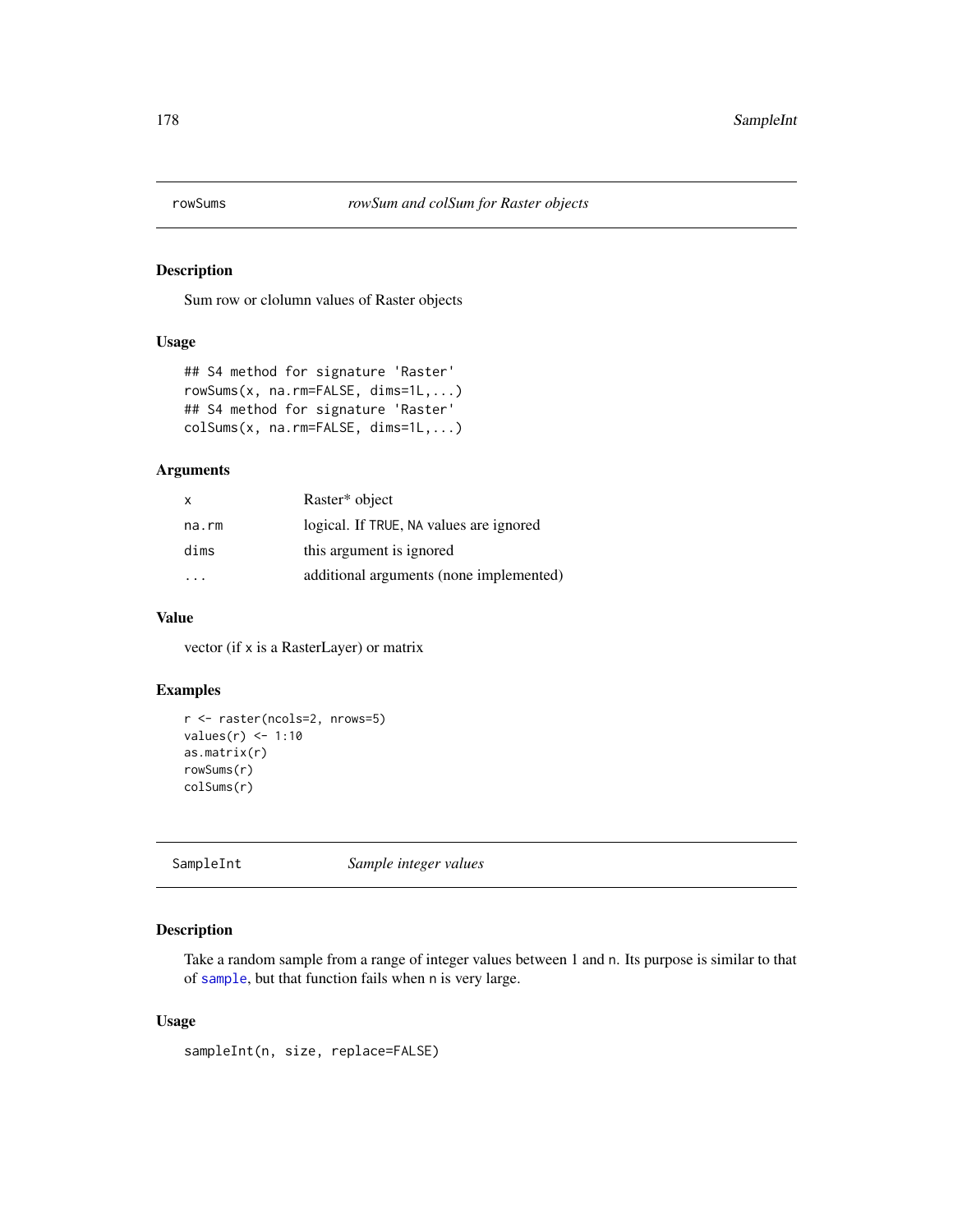# sampleRandom 179

# Arguments

|         | Positive number (integer); the number of items to choose from |
|---------|---------------------------------------------------------------|
| size    | Non-negative integer; the number of items to choose           |
| replace | Logical. Should sampling be with replacement?                 |

# Value

vector of integer numbers

# Examples

```
sampleInt(1e+12, 10)
```

```
# this may fail:
# sample.int(1e+12, 10)
# sample.int(1e+9, 10)
```
sampleRandom *Random sample*

# Description

Take a random sample from the cell values of a Raster\* object (without replacement).

# Usage

```
## S4 method for signature 'Raster'
sampleRandom(x, size, na.rm=TRUE, ext=NULL,
    cells=FALSE, rowcol=FALSE, xy=FALSE, sp=FALSE, asRaster=FALSE, ...)
```

| $\mathsf{x}$ | Raster* object                                                                                           |
|--------------|----------------------------------------------------------------------------------------------------------|
| size         | positive integer giving the number of items to choose                                                    |
| na.rm        | logical. If TRUE (the default), NA values are removed from random sample                                 |
| ext          | Extent object. To limit regular sampling to the area within the extent                                   |
| cells        | logical. If TRUE, sampled cell numbers are also returned                                                 |
| rowcol       | logical. If TRUE, sampled row and column numbers are also returned                                       |
| xy           | logical. If TRUE, coordinates of sampled cells are also returned                                         |
| sp           | logical. If TRUE, a SpatialPointsDataFrame is returned                                                   |
| asRaster     | logical. If TRUE, a Raster* object is returned with random cells with values, all<br>other cells with NA |
| $\cdots$     | Additional arguments as in writeRaster. Only relevant when asRaster=TRUE                                 |
|              |                                                                                                          |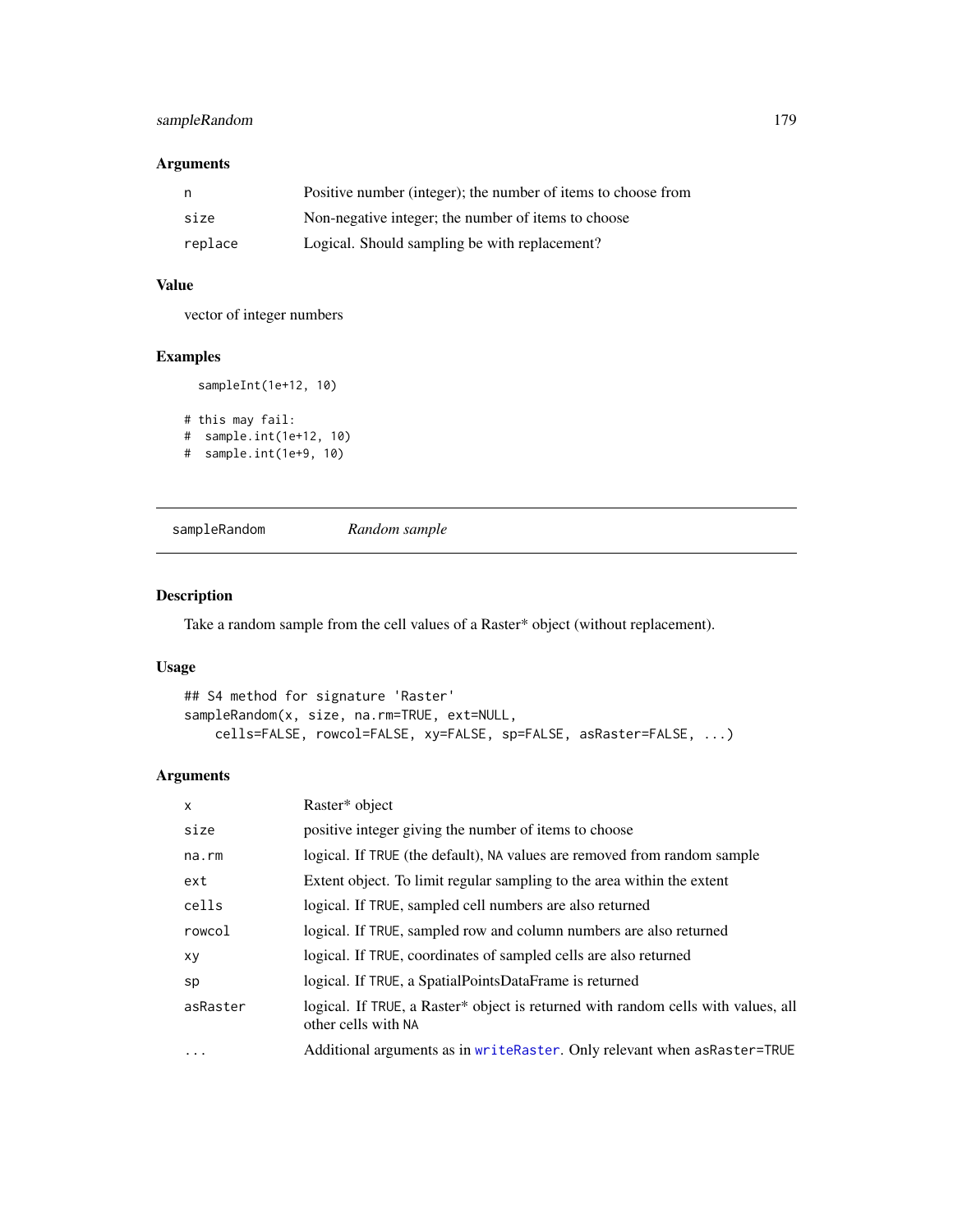# Details

With argument na.rm=TRUE, the returned sample may be smaller than requested

## Value

A vector, matrix (if cells=TRUE or x is a multi-layered object), or a SpatialPointsDataFrame (if sp=TRUE )

#### See Also

[sampleRegular,](#page-179-0) [sampleStratified](#page-180-0)

#### Examples

```
r <- raster(system.file("external/test.grd", package="raster"))
sampleRandom(r, size=10)
s \leftarrow \text{stack}(r, r)sampleRandom(s, size=5, cells=TRUE, sp=TRUE)
```

```
sampleRegular Regular sample
```
#### Description

Take a systematic sample from a Raster\* object.

#### Usage

```
## S4 method for signature 'Raster'
sampleRegular(x, size, ext=NULL, cells=FALSE, xy=FALSE, asRaster=FALSE,
            sp=FALSE, useGDAL=FALSE, ...)
```

| $\mathsf{x}$ | Raster object                                                                                                                                                                                                                                                                                                |
|--------------|--------------------------------------------------------------------------------------------------------------------------------------------------------------------------------------------------------------------------------------------------------------------------------------------------------------|
| size         | positive integer giving the number of items to choose.                                                                                                                                                                                                                                                       |
| ext          | Extent. To limit regular sampling to the area within that box                                                                                                                                                                                                                                                |
| cells        | logical. Also return sampled cell numbers (if as Raster=FALSE)                                                                                                                                                                                                                                               |
| xy           | logical. If TRUE, coordinates of sampled cells are also returned                                                                                                                                                                                                                                             |
| asRaster     | logical. If TRUE, a RasterLayer or RasterBrick is returned, rather then the sam-                                                                                                                                                                                                                             |
|              | pled values                                                                                                                                                                                                                                                                                                  |
| sp           | logical. If TRUE, a SpatialPointsDataFrame is returned                                                                                                                                                                                                                                                       |
| useGDAL      | logical. If TRUE, GDAL is used to sample in some cases. This is quicker, but can<br>result in values for a different set of cells than when use GDAL=FALSE. Only for<br>rasters that are accessed via rgdal, and are not rotated. When TRUE arguments<br>cells, xy, and sp are ignored ( <i>i.e.</i> , FALSE |
| .            | additional arguments. None implemented                                                                                                                                                                                                                                                                       |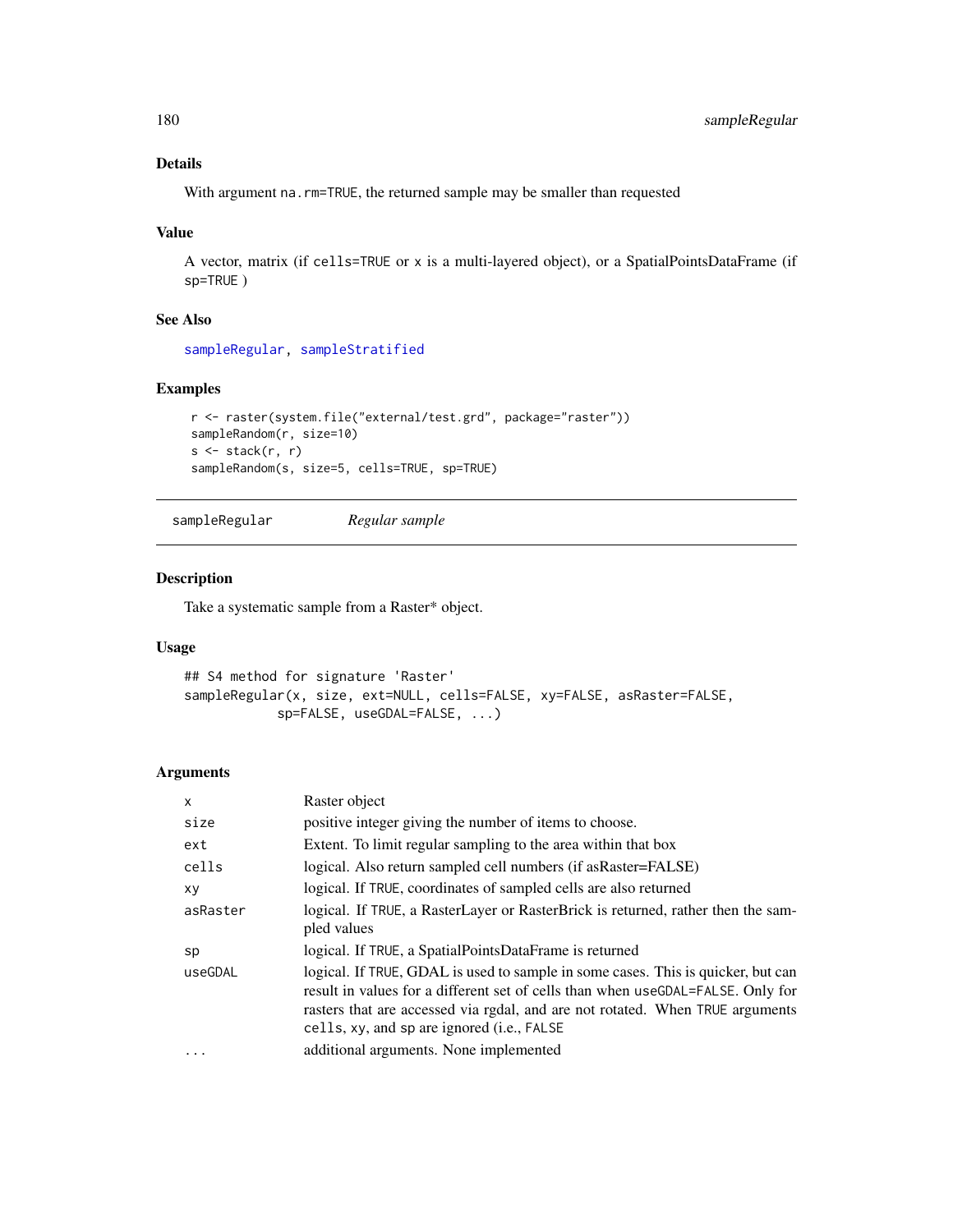## sampleStratified 181

## Value

A vector (single layer object), matrix (multi-layered object; or if cells=TRUE, or xy=TRUE), Raster\* object (if asRaster=TRUE), or SpatialPointsDataFrame (if sp=TRUE)

#### See Also

[sampleRandom](#page-178-0), [sampleStratified](#page-180-0)

## Examples

```
r <- raster(system.file("external/test.grd", package="raster"))
v <- sampleRegular(r, size=100)
x <- sampleRegular(r, size=100, asRaster=TRUE)
```
<span id="page-180-0"></span>sampleStratified *Stratified random sample*

#### Description

Take a stratified random sample from the cell values of a Raster\* object (without replacement). An attempt is made to sample size cells from each stratum. The values in the RasterLayer x are rounded to integers; with each value representing a stratum.

#### Usage

## S4 method for signature 'RasterLayer' sampleStratified(x, size, exp=10, na.rm=TRUE, xy=FALSE, ext=NULL, sp=FALSE, ...)

#### Arguments

| $\mathsf{x}$ | Raster* object, with values (rounded to integers) representing strata                                                                                                               |
|--------------|-------------------------------------------------------------------------------------------------------------------------------------------------------------------------------------|
| size         | positive integer giving the number of items to choose                                                                                                                               |
| exp          | numeric $\geq 1$ . 'Expansion factor' that is multiplied with size to get an initial<br>sample. Can be increased when you get an insufficient number of samples for<br>small strata |
| na.rm        | logical. If TRUE (the default), NA values are removed from random sample                                                                                                            |
| xy           | logical. Return coordinates of cells rather than cell numbers                                                                                                                       |
| ext          | Extent object. To limit regular sampling to the area within the extent                                                                                                              |
| sp           | logical. If TRUE, a SpatialPointsDataFrame is returned                                                                                                                              |
| .            | Additional arguments. None implemented                                                                                                                                              |
|              |                                                                                                                                                                                     |

#### Details

The function may not work well when the size (number of cells) of some strata is relatively small.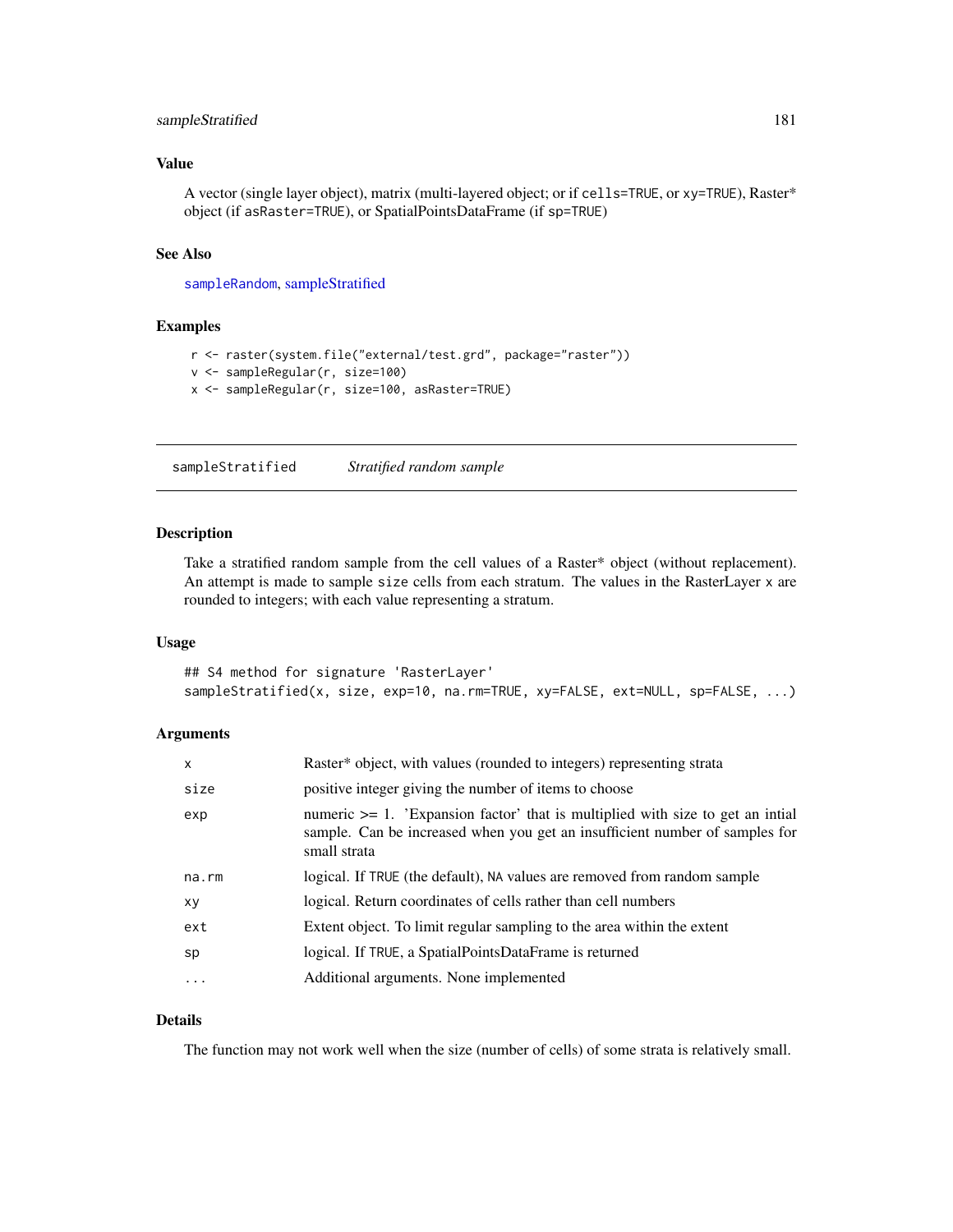# Value

matrix of cell numbers (and optionally coordinates) by stratum

# See Also

[sampleRandom,](#page-178-0) [sampleRegular](#page-179-0)

# Examples

```
r <- raster(ncol=10, nrow=10)
names(r) <- 'stratum'
r[] \leftarrow round((runif(ncell(r))+0.5)*3)sampleStratified(r, size=3)
```
<span id="page-181-0"></span>scale *Scale values*

# Description

Center and/or scale raster data

## Usage

```
## S4 method for signature 'Raster'
scale(x, center=TRUE, scale=TRUE)
```
## Arguments

| x      | Raster* object                                                                                                                                                                                                                                                                                                                                                                          |
|--------|-----------------------------------------------------------------------------------------------------------------------------------------------------------------------------------------------------------------------------------------------------------------------------------------------------------------------------------------------------------------------------------------|
| center | logical or numeric. If TRUE, centering is done by subtracting the layer means<br>(omitting NAs), and if FALSE, no centering is done. If center is a numeric vector<br>with length equal to the $n$ layers $(x)$ , then each layer of x has the corresponding<br>value from center subtracted from it.                                                                                   |
| scale  | logical or numeric. If TRUE, scaling is done by dividing the (centered) layers<br>of x by their standard deviations if center is TRUE, and the root mean square<br>otherwise. If scale is FALSE, no scaling is done. If scale is a numeric vector<br>with length equal to $n$ layers $(x)$ , each layer of x is divided by the corresponding<br>value. Scaling is done after centering. |

# Value

Raster\* object

## See Also

[scale](#page-181-0)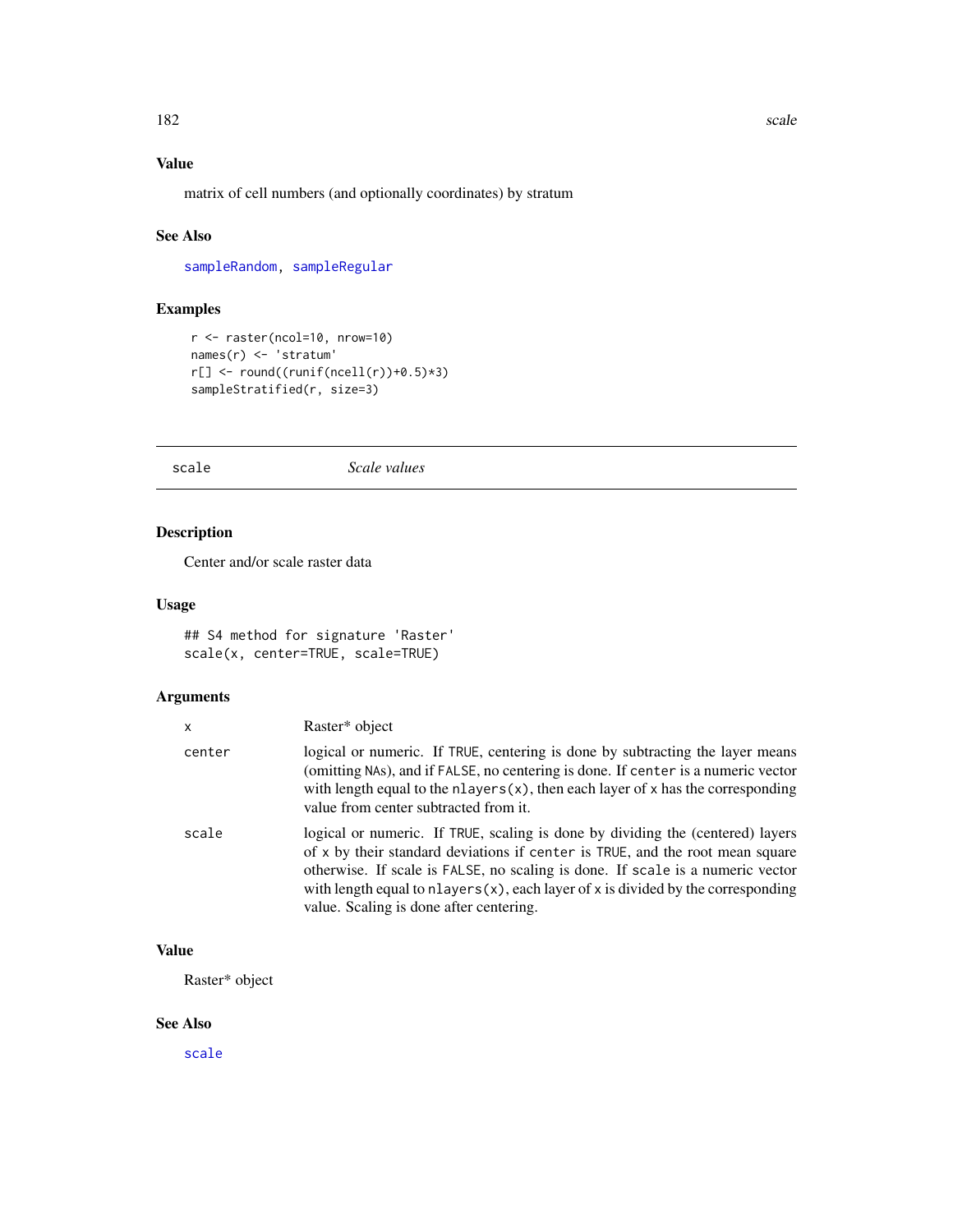#### scalebar 183

## Examples

```
b <- brick(system.file("external/rlogo.grd", package="raster"))
bs <- scale(b)
```
scalebar *scalebar*

# Description

Add a scalebar to a plot

## Usage

```
scaledbar(d, xy = NULL, type = "line", divs = 2, below = "",lonlat = NULL, label, adj=c(0.5, -0.5), lwd = 2, ...)
```
## Arguments

| distance covered by scalebar                                                                                                                            |
|---------------------------------------------------------------------------------------------------------------------------------------------------------|
| x and y coordinate to place the plot. Can be NULL. Use xy=click() to make<br>this interactive                                                           |
| "line" or "bar"                                                                                                                                         |
| Number of divisions for a bar type. 2 or 4                                                                                                              |
| Text to go below scalebar (e.g., "kilometers")                                                                                                          |
| Logical or NULL. If logical, TRUE indicates if the plot is using longitude/latitude<br>coordinates. If NULL this is guessed from the plot's coordinates |
| adjustment for text placement                                                                                                                           |
| Vector of three numbers to label the scale bar (beginning, midpoint, end)                                                                               |
| line width for the "line" type scalebar                                                                                                                 |
| arguments to be passed to other methods                                                                                                                 |
|                                                                                                                                                         |

## Value

None. Use for side effect of a scalebar added to a plot

## Author(s)

Robert J. Hijmans; partly based on a function by Josh Gray

# See Also

[plot](#page-136-0)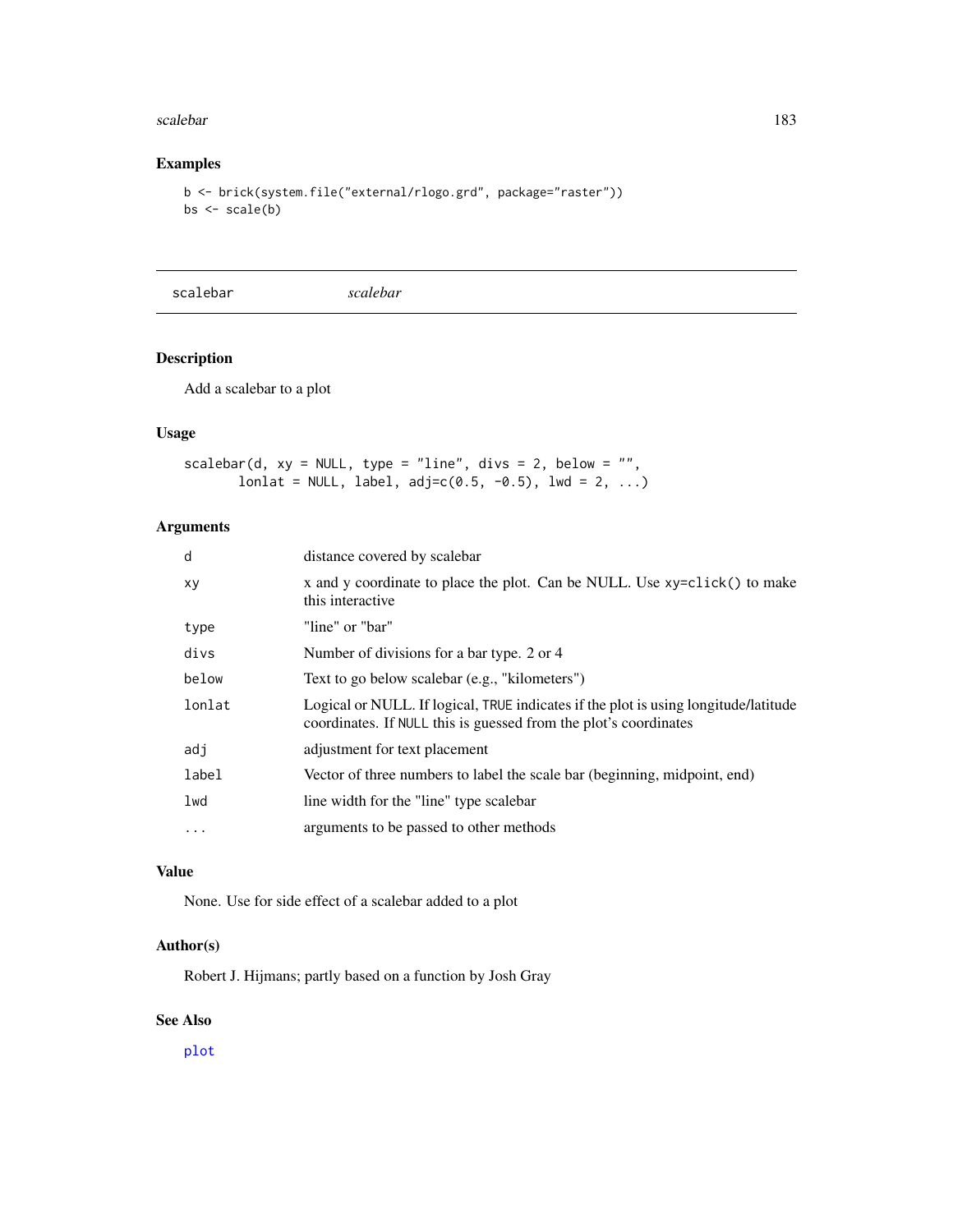184 select

## Examples

```
f <- system.file("external/test.grd", package="raster")
r <- raster(f)
plot(r)
scalebar(1000)
scalebar(1000, xy=c(178000, 333500), type='bar', divs=4)
```
select *Geometric subsetting*

# Description

Geometrically subset Raster\* or Spatial\* objects by drawing on a plot (map).

## Usage

```
## S4 method for signature 'Raster'
select(x, use='rec', ...)## S4 method for signature 'Spatial'
select(x, use='rec', draw=TRUE, col='cyan', size=2, ...)
```
## Arguments

| X          | Raster*, SpatialPoints*, SpatialLines*, or SpatialPolygons*               |
|------------|---------------------------------------------------------------------------|
| use        | character: 'rec' or 'pol'. To use a rectangle or a polygon for selecting  |
| draw       | logical. Add the selected features to the plot?                           |
| col        | color to use to draw the selected features (when draw=TRUE)               |
| size       | integer $> 0$ . Size to draw the selected features with (when draw=TRUE)) |
| $\ddots$ . | additional arguments. None implemented                                    |

# Value

Raster\* or Spatial\* object

## See Also

[click,](#page-45-0) [crop](#page-57-0)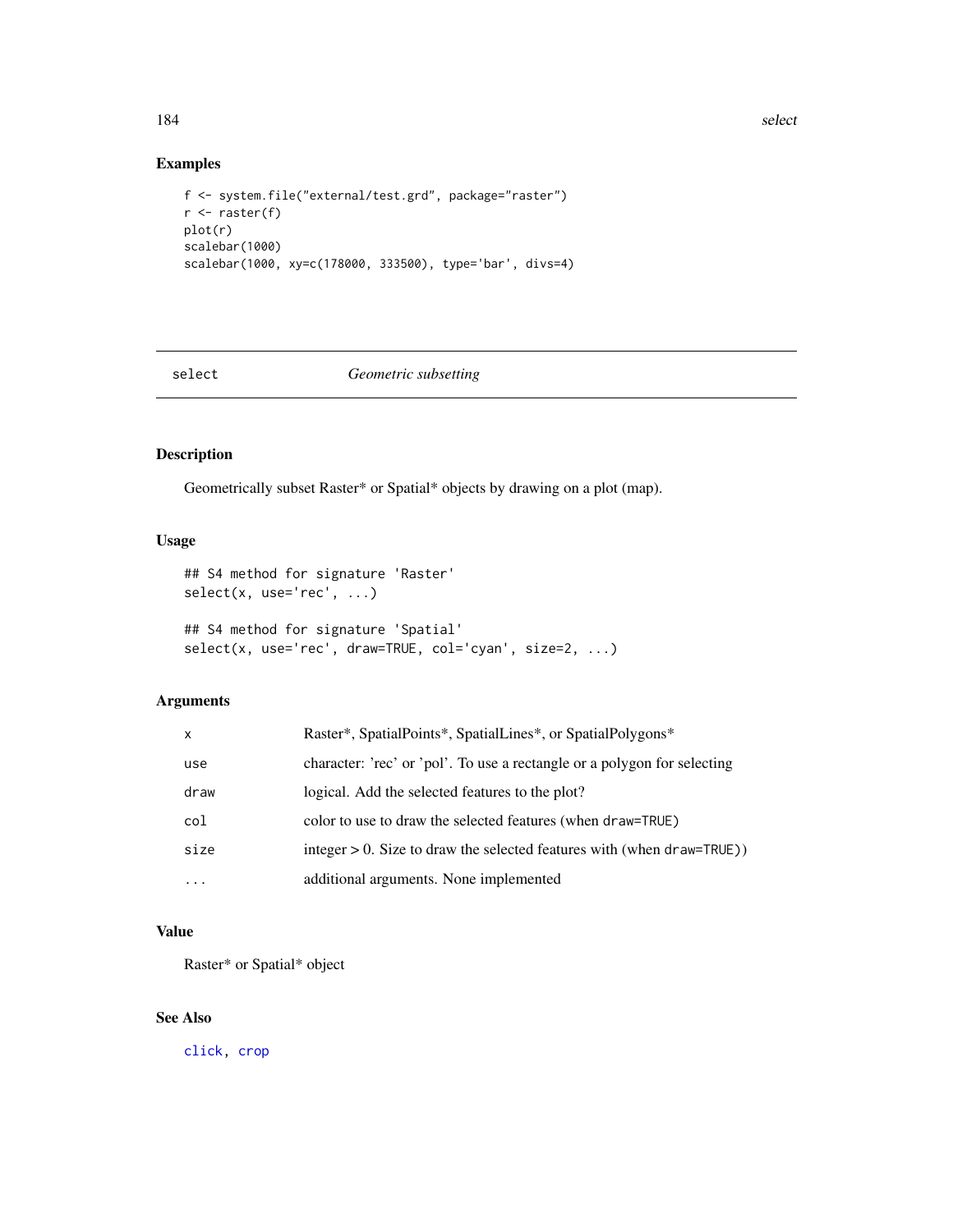#### setExtent 185

#### Examples

```
## Not run:
# select a subset of a RasterLayer
r <- raster(nrow=10, ncol=10)
r[] \leftarrow 1:ncell(r)plot(r)
s \le select(r) # now click on the map twice
# plot the selection on a new canvas:
x11()
plot(s)
# select a subset of a SpatialPolygons object
p1 <- rbind(c(-180,-20), c(-140,55), c(10, 0), c(-140,-60), c(-180,-20))
hole <- rbind(c(-150,-20), c(-100,-10), c(-110,20), c(-150,-20))
p2 \le - \text{rbind}(c(-10, 0), c(140, 60), c(160, 0), c(140, -55), c(-10, 0))p3 \le rbind(c(-125,0), c(0,60), c(40,5), c(15,-45), c(-125,0))
pols <- SpatialPolygons( list( Polygons(list(Polygon(p1), Polygon(hole)), 1),
      Polygons(list(Polygon(p2)), 2), Polygons(list(Polygon(p3)), 3)))
pols@polygons[[1]]@Polygons[[2]]@hole <- TRUE
plot(pols, col=rainbow(3))
ps <- select(pols) # now click on the map twice
ps
## End(Not run)
```
<span id="page-184-0"></span>setExtent *Set the extent of a RasterLayer*

#### Description

setExtent sets the extent of a Raster\* object. Either by providing a new Extent object or by setting the extreme coordinates one by one.

#### Usage

setExtent(x, ext, keepres=FALSE, snap=FALSE)  $extent(x) < -$  value

|     | A Raster <sup>*</sup> object                                                   |
|-----|--------------------------------------------------------------------------------|
| ext | An object of class Extent (which you can create with extent, or an object that |
|     | has an extent (e.g. a Raster* or Spatial* object))                             |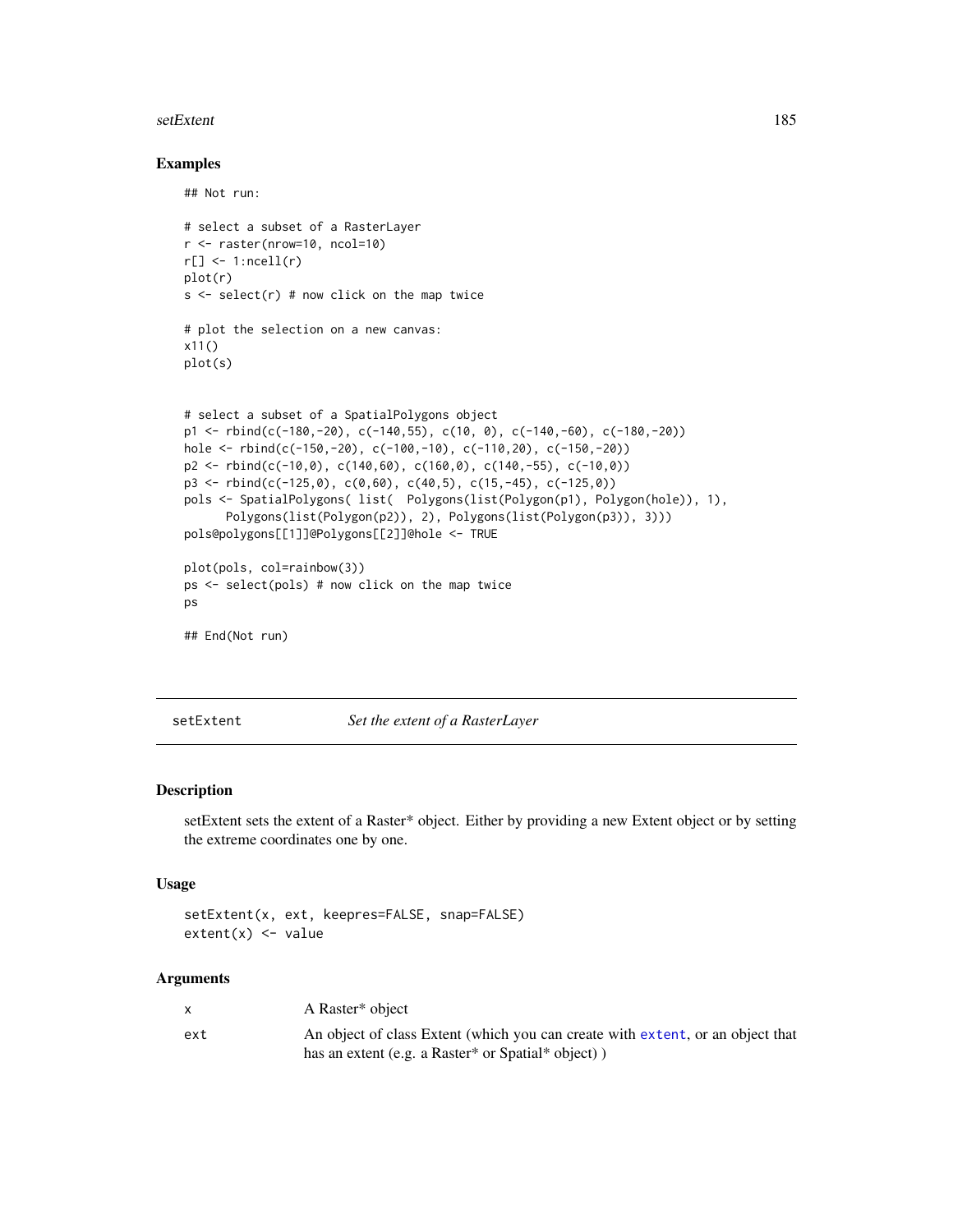| keepres | logical. If TRUE, the resolution of the cells will stay the same after adjusting<br>the bounding box (by adjusting the number of rows and columns). If FALSE,<br>the number of rows and columns will stay the same, and the resolution will be<br>adjusted. |
|---------|-------------------------------------------------------------------------------------------------------------------------------------------------------------------------------------------------------------------------------------------------------------|
| snap    | logical. If TRUE, the extent is adjusted so that the cells of the input and output<br>RasterLayer are aligned                                                                                                                                               |
| value   | An object of class Extent (which you can create with extent)                                                                                                                                                                                                |

#### Value

a Raster\* object

# See Also

[extent](#page-73-0), [Extent-class](#page-75-0)

# Examples

```
r <- raster()
bb <- extent(-10, 10, -20, 20)
extent(r) < -bbr <- setExtent(r, bb, keepres=TRUE)
```
# Description

The minimum and maximum value of a RasterLayer are computed (from a file on disk if necessary) and stored in the returned Raster\* object.

## Usage

setMinMax(x)

#### Arguments

x A Raster\* object

# Value

a Raster\* object

# See Also

[getValues](#page-95-0)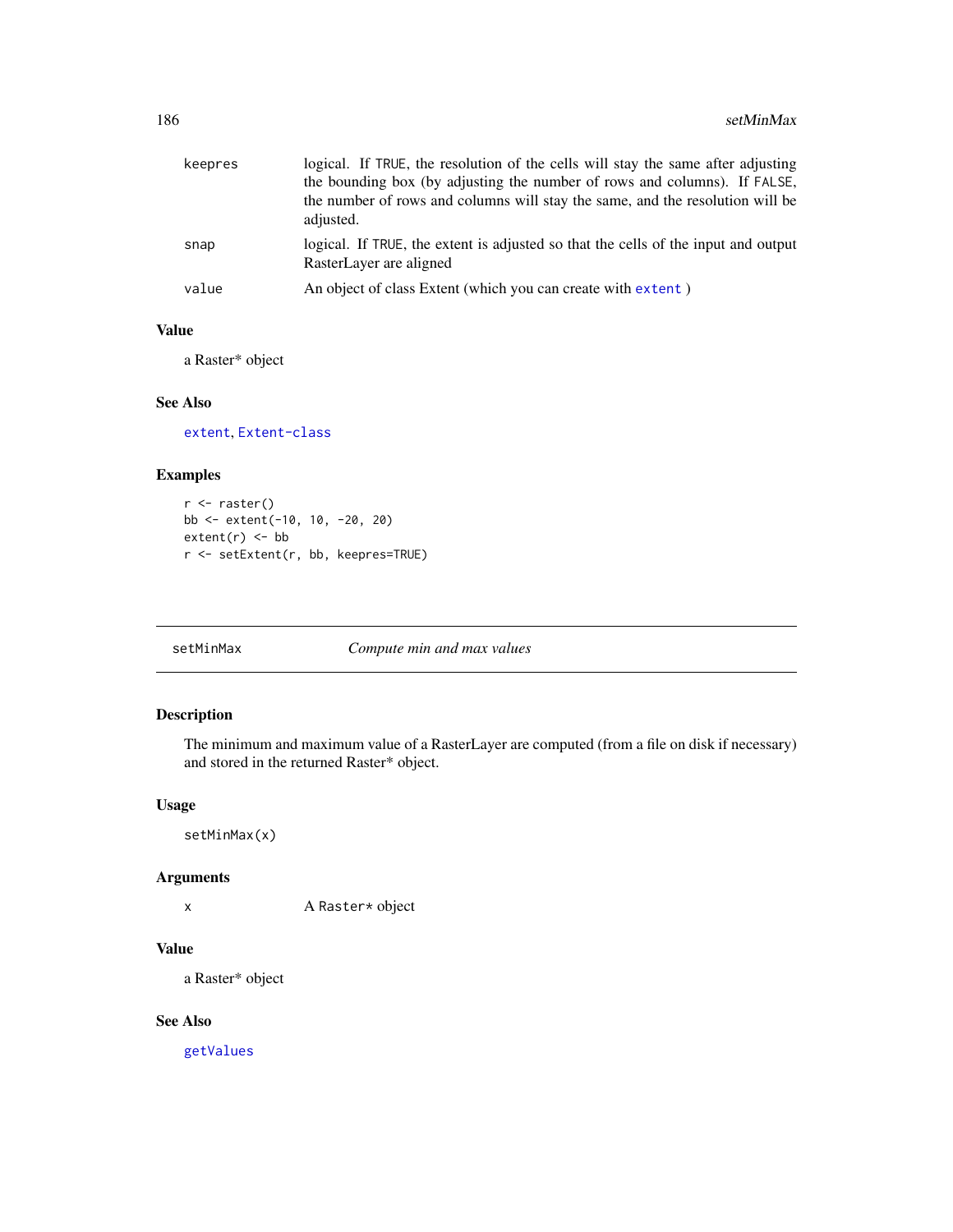#### setValues and the setValues of the set Values of the set Values of the set Values of the set Values of the set  $\sim$  187

## Examples

```
r <- raster(system.file("external/test.grd", package="raster"))
r
r <- setMinMax(r)
r
```
setValues *Set values of a Raster object*

# Description

You can use the setValues function to assign values to a Raster\* object. While you can access the 'values' slot of the objects directly, you would do that at your own peril because when setting values, multiple slots need to be changed; which is what these functions do.

## Usage

```
## S4 method for signature 'RasterLayer'
setValues(x, values, ...)
## S4 method for signature 'RasterBrick'
setValues(x, values, layer=-1, ...)
## S4 method for signature 'RasterStack'
setValues(x, values, layer=-1, ...)
## S4 method for signature 'RasterLayerSparse'
setValues(x, values, index=NULL, ...)
values(x) < -value
```

| $\mathsf{x}$ | A Raster*                                                                                                              |
|--------------|------------------------------------------------------------------------------------------------------------------------|
| values       | Cell values to associate with the Raster* object. There should be values for all<br>cells                              |
| value        | Cell values to associate with the Raster* object. There should be values for all<br>cells                              |
| layer        | Layer number (only relevant for RasterBrick and RasterStack objects). If miss-<br>ing, the values of all layers is set |
| index        | Cell numbers corresponding to the values                                                                               |
|              | Additional arguments (none implemented)                                                                                |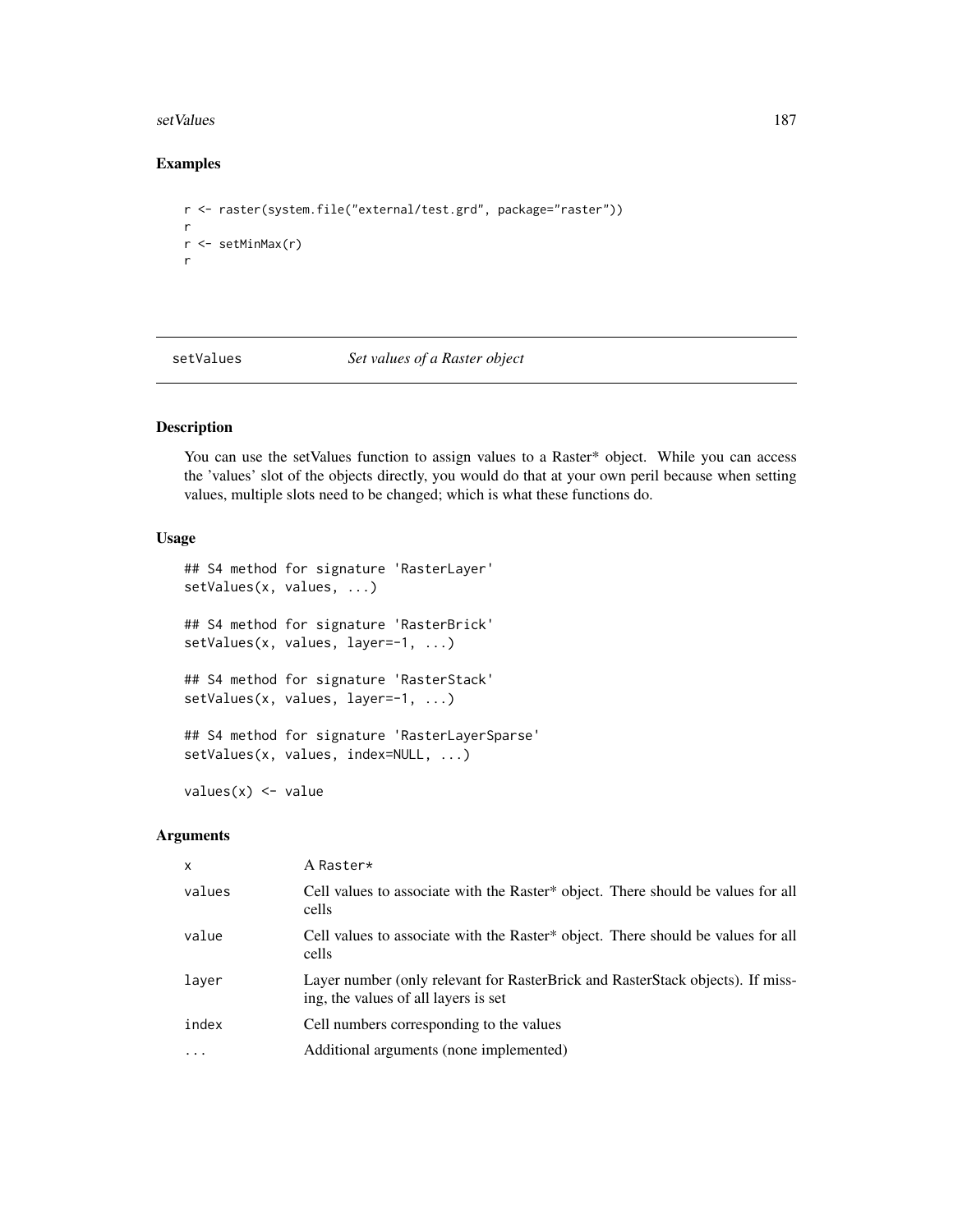188 shapefile

#### Value

a Raster\* object

#### See Also

[replacement](#page-170-0)

# Examples

```
r <- raster(ncol=10, nrow=10)
vals \leftarrow 1:ncell(r)r <- setValues(r, vals)
# equivalent to
r[] \leftarrow \text{vals}
```
shapefile *Read or write a shapefile*

#### Description

Reading and writing of "ESRI shapefile" format spatial data. Only the three vector types (points, lines, and polygons) can be stored in shapefiles. These are simple wrapper functions around readOGR and writeOGR (rgdal package). A shapefile should consist of at least four files: .shp (the geomotry), .dbf (the attributes), .shx (the index that links the two, and .prj (the coordinate reference system). If the .prj file is missing, a warning is given. If any other file is missing an error occurs (although one could in principle recover the .shx from the .shp file). Additional files are ignored.

#### Usage

```
## S4 method for signature 'character'
shapefile(x, stringsAsFactors=FALSE, verbose=FALSE, warnPRJ=TRUE, ...)
## S4 method for signature 'Spatial'
shapefile(x, filename='', overwrite=FALSE, ...)
```

| $\mathsf{x}$     | character (a file name, when reading a shapefile) or Spatial* object (when writ-<br>ing a shapefile) |
|------------------|------------------------------------------------------------------------------------------------------|
| filename         | character. Filename to write a shapefile                                                             |
| overwrite        | logical. Overwrite existing shapefile?                                                               |
| verbose          | logical. If TRUE, information about the file is printed                                              |
| warnPRJ          | logical. If TRUE, a warning is given if there is no .prj file                                        |
| stringsAsFactors |                                                                                                      |
|                  | logical. If TRUE, strings are converted to factors                                                   |
| $\cdot$          | Additional arguments passed to rgdal functions readOGR or writeOGR                                   |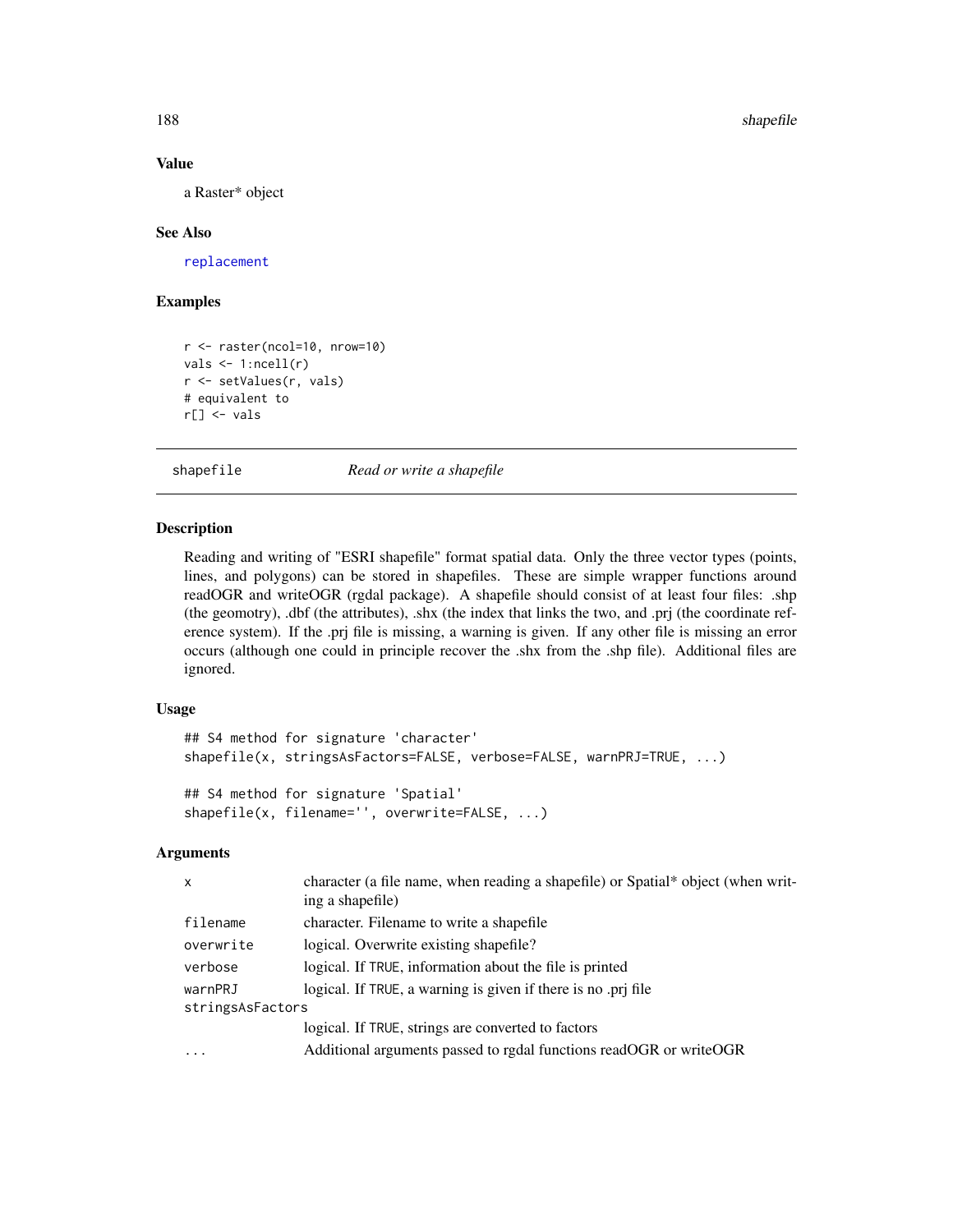shift the state of the state of the state of the state of the state of the state of the state of the state of the state of the state of the state of the state of the state of the state of the state of the state of the stat

# Value

Spatial\*DataFrame (reading). Nothing is returned when writing a shapefile.

#### Examples

```
if (require(rgdal)) {
filename <- system.file("external/lux.shp", package="raster")
filename
p <- shapefile(filename)
## Not run:
shapefile(p, 'copy.shp')
## End(Not run)
}
```
shift *Shift*

#### Description

Shift the location of a Raster\* of vector type Spatial\* object in the x and/or y direction

#### Usage

```
## S4 method for signature 'Raster'
shift(object, x=0, y=0, filename='', ...)
## S4 method for signature 'SpatialPolygons'
shift(object, x=0, y=0, ...)## S4 method for signature 'SpatialLines'
shift(object, x=0, y=0, ...)
## S4 method for signature 'SpatialPoints'
shift(object, x=0, y=0, ...)
```

| object    | Raster* or Spatial* object                                             |
|-----------|------------------------------------------------------------------------|
| x         | numeric. The shift in horizontal direction                             |
| v         | numeric. The shift in vertical direction                               |
| filename  | character file name (optional)                                         |
| $\ddotsc$ | if object is a Raster* object: additional arguments as for writeRaster |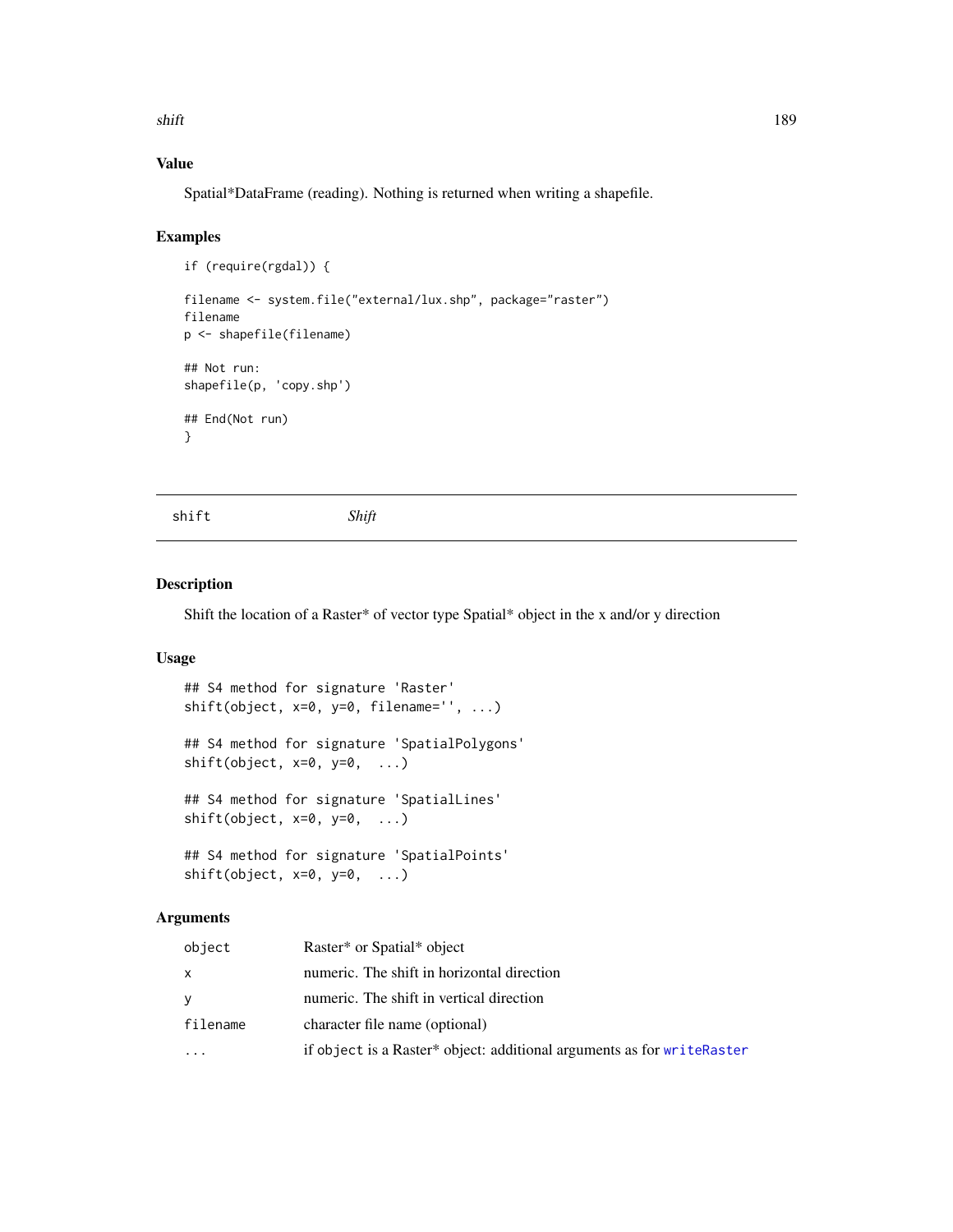# Value

Same object type as x

# See Also

[flip](#page-86-0), [rotate](#page-173-0), and the elide function in the maptools package

# Examples

```
r <- raster()
r <- shift(r, x=1, y=-1)
```
Slope and aspect *Slope and aspect*

## Description

This is a deprecated function. Use [terrain](#page-202-0) instead.

## Usage

```
slopeAspect(dem, filename='', out=c('slope', 'aspect'), unit='radians',
                 neighbors=8, flatAspect, ...)
```
# Arguments

| dem        | RasterLayer object with elevation values in map units, or in meters when the crs<br>is longitude/latitude                                                     |
|------------|---------------------------------------------------------------------------------------------------------------------------------------------------------------|
| filename   | Character. Filename. optional                                                                                                                                 |
| out        | Character vector containing one or more of these options: 'slope', 'aspect'                                                                                   |
| unit       | Character. 'degrees' or 'radians'                                                                                                                             |
| neighbors  | Integer. Indicating how many neighboring cells to use to compute slope for any<br>cell. Either 8 (queen case) or 4 (rook case), see Details                   |
| flatAspect | Numeric or NA. What value to use for aspect when slope is zero (and hence the<br>aspect is undefined)? The default value is 90 degrees (or $0.5*$ pi radians) |
| .          | Standard additional arguments for writing RasterLayer files                                                                                                   |

## See Also

[terrain](#page-202-0)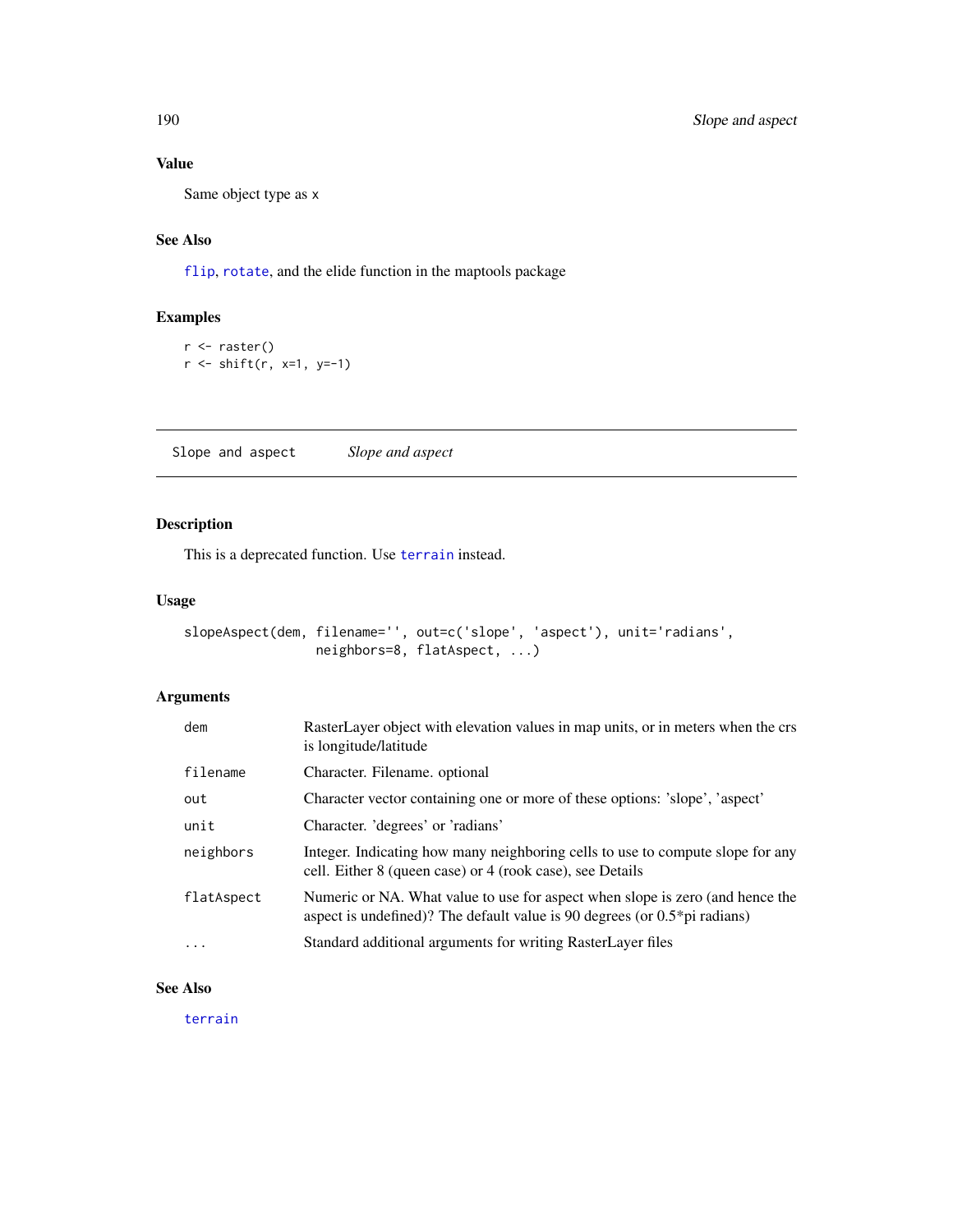Helper functions to simplify the creation of SpatialLines\* or SpatialPolygons\* objects from coordinates.

#### Usage

```
spLines(x, ..., attr=NULL, crs=NA)
spPolygons(x, ..., attr=NULL, crs=NA)
```
#### Arguments

| $\mathsf{x}$ | matrix of list with matrices. Each matrix must have two columns with x and<br>y coordinates (or longitude and latitude, in that order). Multi-line or multi-<br>polygon objects can be formed by combining matrices in a list |
|--------------|-------------------------------------------------------------------------------------------------------------------------------------------------------------------------------------------------------------------------------|
| $\cdots$     | additional matrices and/or lists with matrices                                                                                                                                                                                |
| attr         | data.frame with the attributes to create a *DataFrame object. The number of<br>rows must match the number of lines/polgyons                                                                                                   |
| crs          | the coordinate reference system (PROJ4 notation)                                                                                                                                                                              |

## Value

SpatialLines\* or SpatialPolygons\*

```
x1 \leftarrow \text{rbind}(c(-180, -20), c(-140, 55), c(10, 0), c(-140, -60))x2 \le rbind(c(-10,0), c(140,60), c(160,0), c(140,-55))
x3 \le rbind(c(-125,0), c(0,60), c(40,5), c(15,-45))
x4 \leftarrow \text{rbind}(c(41, -41.5), c(51, -35), c(62, -41), c(51, -50))a <- spLines(x1, x2, x3)
b <- spLines(x1, list(x2, x3), attr=data.frame(id=1:2), crs='+proj=longlat +datum=WGS84')
b
hole <- rbind(c(-150,-20), c(-100,-10), c(-110,20))
d <- spPolygons(list(x1,hole), x2, list(x3, x4))
att <- data.frame(ID=1:3, name=c('a', 'b', 'c'))
e <- spPolygons(list(x1,hole), x2, list(x3, x4), attr=att, crs='+proj=longlat +datum=WGS84')
e
```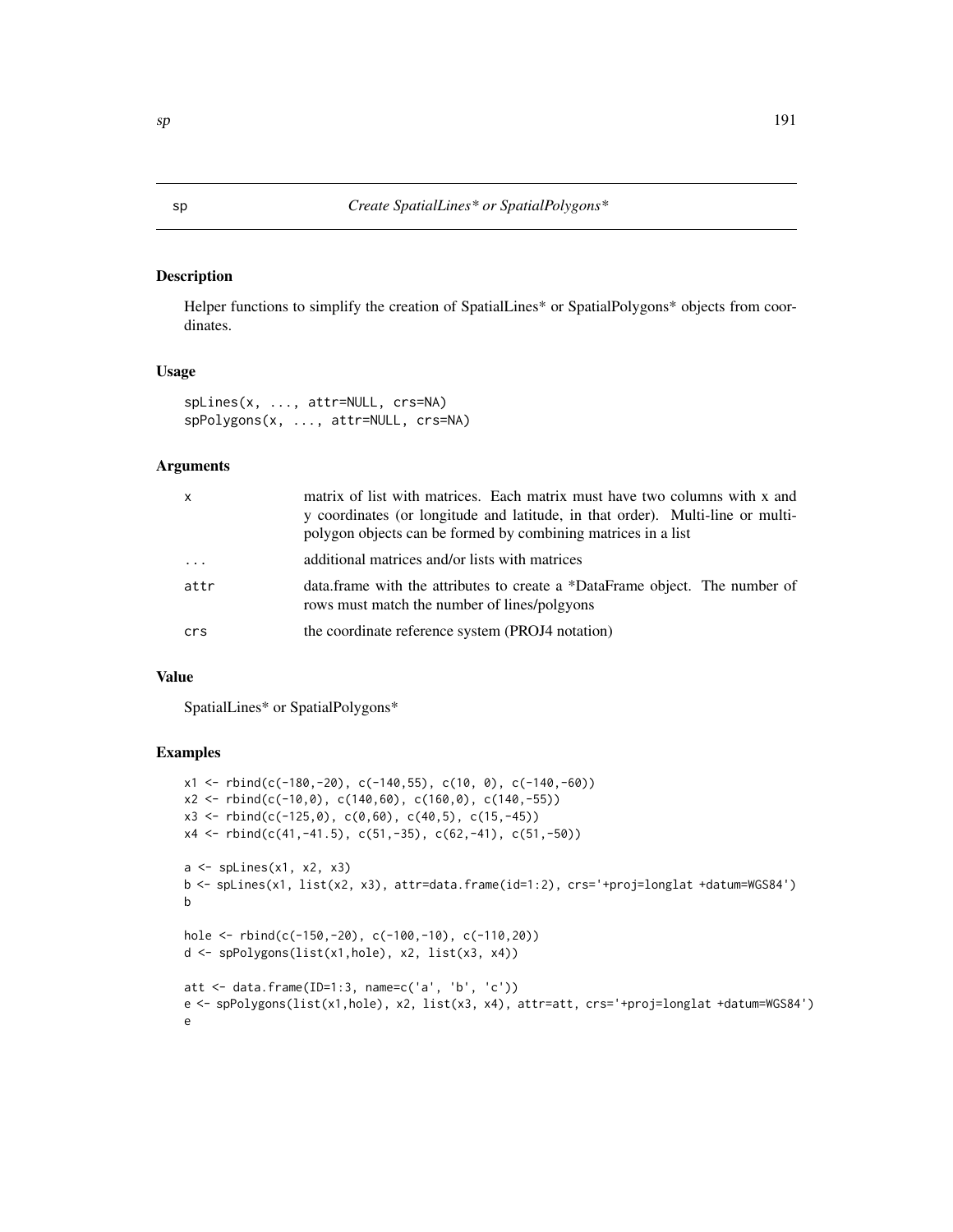<span id="page-191-0"></span>A wrapper function around [spplot](#page-191-0) (sp package). With spplot it is easy to map several layers with a single legend for all maps. ssplot is itself a wrapper around the [levelplot](#page-0-0) function in the lattice package, and see the help for these functions for additional options.

One of the advantages of these wrapper functions is the additional maxpixels argument to sample large Raster objects for faster drawing.

## Methods

|                         | $spplot(obj, , maxpixels = 50000, as_table = TRUE)$                         |
|-------------------------|-----------------------------------------------------------------------------|
| obi                     | A Raster <sup>*</sup> object                                                |
| $\cdot$ $\cdot$ $\cdot$ | Any argument that can be passed to spplot and levelplot                     |
| maxpixels               | Integer. Number of pixels to sample from each layer of large Raster objects |

#### See Also

[plot,](#page-136-0) [plotRGB](#page-139-0)

The rasterVis package has more advanced plotting methods for Raster objects

```
r <- raster(system.file("external/test.grd", package="raster"))
s <- stack(r, r*2)
names(s) <- c('meuse', 'meuse x 2')
spplot(s)
pts <- data.frame(sampleRandom(r, 10, xy=TRUE))
coordinates(pts) \leftarrow \sim x + y
spplot(s, scales = list(draw = TRUE),
xlab = "easting", ylab = "northing",
col.regions = rainbow(99, start=.1),
names.attr=c('original', 'times two'),
sp.layout = list("sp.points", pts, pch=20, cex=2, col='black'),
par.settings = list(fontsize = list(text = 12)), at = seq(0, 4000, 500))
```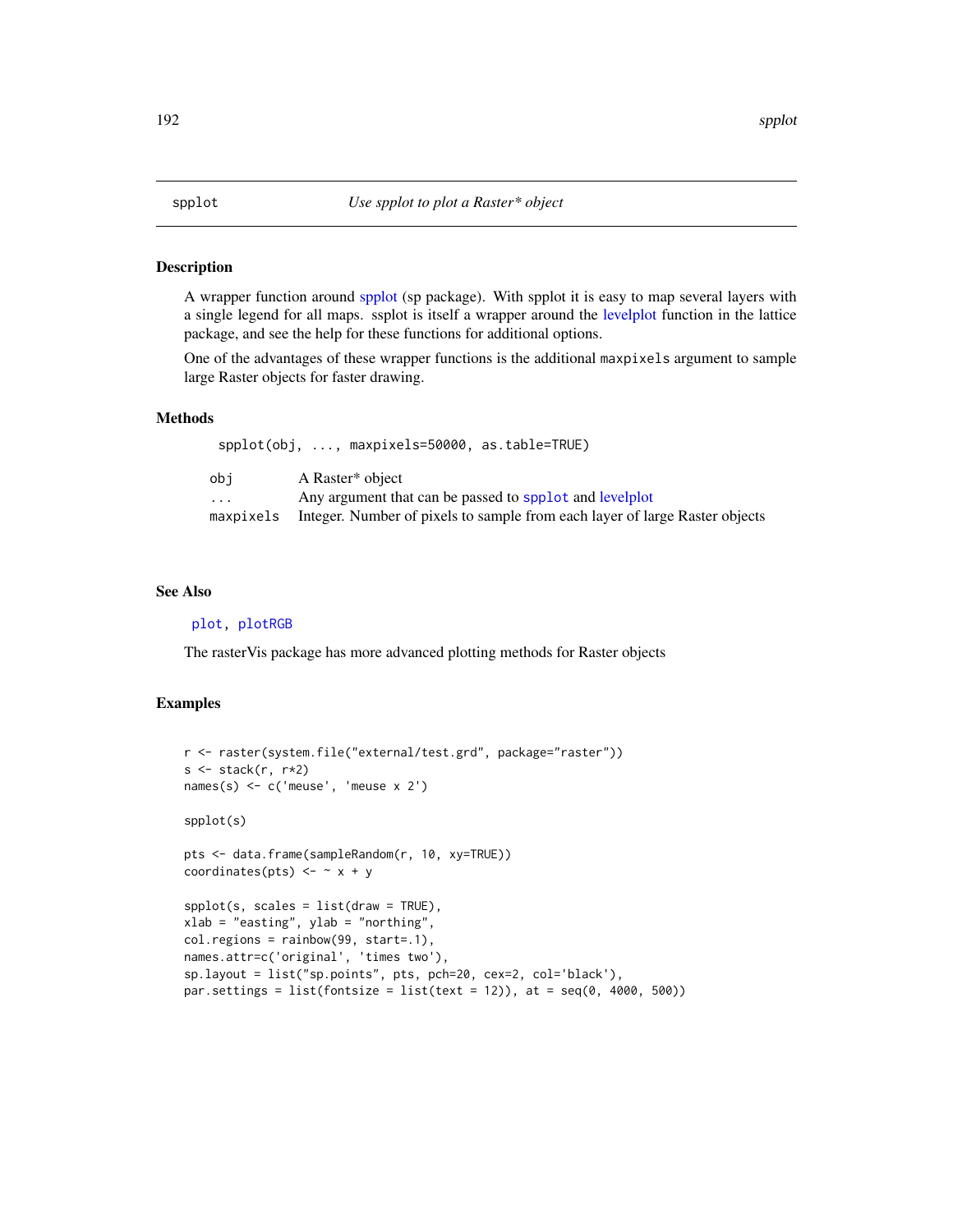<span id="page-192-0"></span>A RasterStack is a collection of RasterLayer objects with the same spatial extent and resolution. A RasterStack can be created from RasterLayer objects, or from raster files, or both. It can also be created from a SpatialPixelsDataFrame or a SpatialGridDataFrame object.

#### Usage

```
## S4 method for signature 'character'
stack(x, ..., bands=NULL, varname="", native=FALSE, RAT=TRUE, quick=FALSE)
## S4 method for signature 'Raster'
stack(x, ..., layers=NULL)
## S4 method for signature 'missing'
stack(x)
## S4 method for signature 'list'
stack(x, bands=NULL, native=FALSE, RAT=TRUE, ...)
```
# Arguments

| $\mathsf{x}$ | filename (character), Raster* object, missing (to create an empty RasterStack),<br>SpatialGrid*, SpatialPixels*, or list (of filenames and/or Raster* objects). If x<br>is a list, additional arguments are ignored                                                                                                                 |  |
|--------------|-------------------------------------------------------------------------------------------------------------------------------------------------------------------------------------------------------------------------------------------------------------------------------------------------------------------------------------|--|
| bands        | integer, which bands (layers) of the file should be used (default is all layers)                                                                                                                                                                                                                                                    |  |
| layers       | integer (or character with layer names) indicating which layers of a RasterBrick<br>should be used (default is all layers)                                                                                                                                                                                                          |  |
| native       | logical. If TRUE native drivers are used instead of gdal drivers (where available,<br>such as for BIL and Arc-ASCII files)                                                                                                                                                                                                          |  |
| RAT          | logical. If TRUE a raster attribute table is created for files that have one                                                                                                                                                                                                                                                        |  |
| quick        | logical. If TRUE the extent and resolution of the objects are not compared. This<br>speeds up the creation of the RasteStack but should be use with great caution.<br>Only use this option when you are absolutely sure that all the data in all the files<br>are aligned, and you need to create RasterStack for many (>100) files |  |
| varname      | character. To select the variable of interest in a NetCDF file (see raster                                                                                                                                                                                                                                                          |  |
| $\ddotsc$    | additional filenames or Raster* objects                                                                                                                                                                                                                                                                                             |  |

#### Value

RasterStack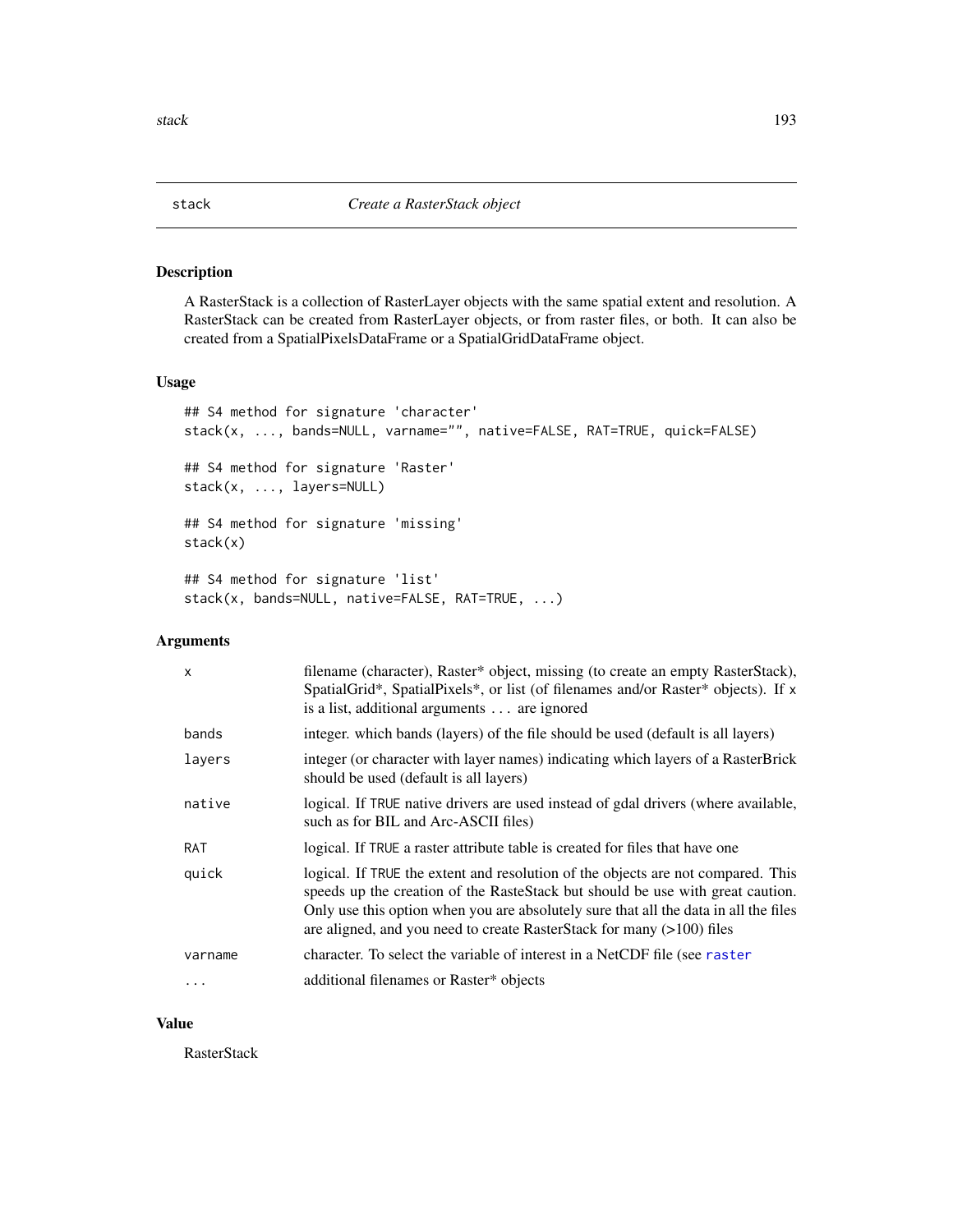#### See Also

[addLayer,](#page-12-0) [dropLayer,](#page-12-1) [raster,](#page-152-0) [brick](#page-34-0)

#### Examples

```
# file with one layer
fn <- system.file("external/test.grd", package="raster")
s <- stack(fn, fn)
r <- raster(fn)
s \leftarrow \text{stack}(r, fn)nlayers(s)
# file with three layers
slogo <- stack(system.file("external/rlogo.grd", package="raster"))
nlayers(slogo)
slogo
```
<span id="page-193-0"></span>stackApply *Apply a function on subsets of a RasterStack or RasterBrick*

## **Description**

Apply a function on subsets of a RasterStack or RasterBrick. The layers to be combined are indicated with the vector indices. The function used should return a single value, and the number of layers in the output Raster\* equals the number of unique values in indices. For example, if you have a RasterStack with 6 layers, you can use indices=c(1,1,1,2,2,2) and fun=sum. This will return a RasterBrick with two layers. The first layer is the sum of the first three layers in the input RasterStack, and the second layer is the sum of the last three layers in the input RasterStack. Indices are recycled such that indices=c(1,2) would also return a RasterBrick with two layers (one based on the odd layers (1,3,5), the other based on the even layers (2,4,6)).

See [calc](#page-37-0) if you want to use a more efficient function that returns multiple layers based on all layers in the Raster\* object.

#### Usage

```
stackApply(x, indices, fun, filename='', na.rm=TRUE, ...)
```

| X        | Raster* object                                                                                                                                                      |
|----------|---------------------------------------------------------------------------------------------------------------------------------------------------------------------|
| indices  | integer. Vector of length $n$ layers $(x)$ (shorter vectors are recycled) containing<br>all integer values between 1 and the number of layers of the output Raster* |
| fun      | function that returns a single value, e.g. mean or min, and that takes a na.rm<br>argument (or can pass through arguments via $\dots$ )                             |
| na.rm    | logical. If TRUE, NA cells are removed from calculations                                                                                                            |
| filename | character. Optional output filename                                                                                                                                 |
| $\cdots$ | additional arguments as for writeRaster                                                                                                                             |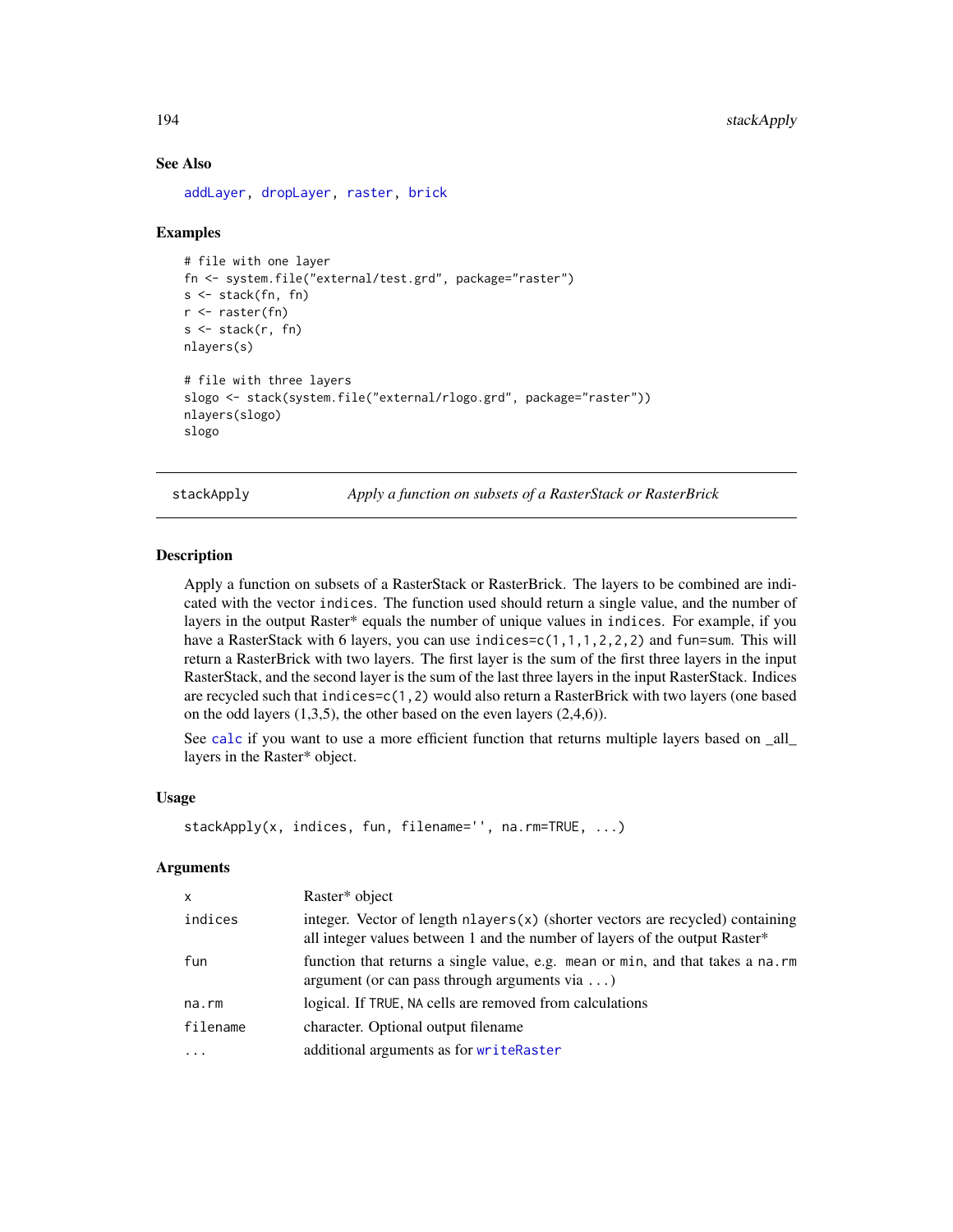#### stackSave and the state of the state of the state of the state of the state of the state of the state of the state of the state of the state of the state of the state of the state of the state of the state of the state of

## Value

A new Raster\* object, and in some cases the side effect of a new file on disk.

#### See Also

[calc,](#page-37-0) [stackSelect](#page-195-0)

#### Examples

```
r <- raster(ncol=10, nrow=10)
r[]=1:ncell(r)s \leftarrow \text{brick}(r,r,r,r,r,r)s \leq s * 1:6b1 <- stackApply(s, indices=c(1,1,1,2,2,2), fun=sum)
b1
b2 \leq -stackApply(s, indices=c(1,2,3,1,2,3), fun-sum)b2
```
stackSave *Save or open a RasterStack file*

#### Description

A RasterStack is a collection of RasterLayers with the same spatial extent and resolution. They can be created from RasterLayer objects, or from file names. These two functions allow you to save the references to raster files and recreate a rasterStack object later. They only work if the RasterStack points to layers that have their values on disk. The values are not saved, only the references to the files.

#### Usage

```
stackOpen(stackfile)
stackSave(x, filename)
```
#### Arguments

| stackfile | Filename for the RasterStack (to save it on disk) |
|-----------|---------------------------------------------------|
| X         | RasterStack object                                |
| filename  | File name                                         |

## Details

When a RasterStack is saved to a file, only pointers (filenames) to raster datasets are saved, not the data. If the name or location of a raster file changes, the RasterStack becomes invalid.

## Value

RasterStack object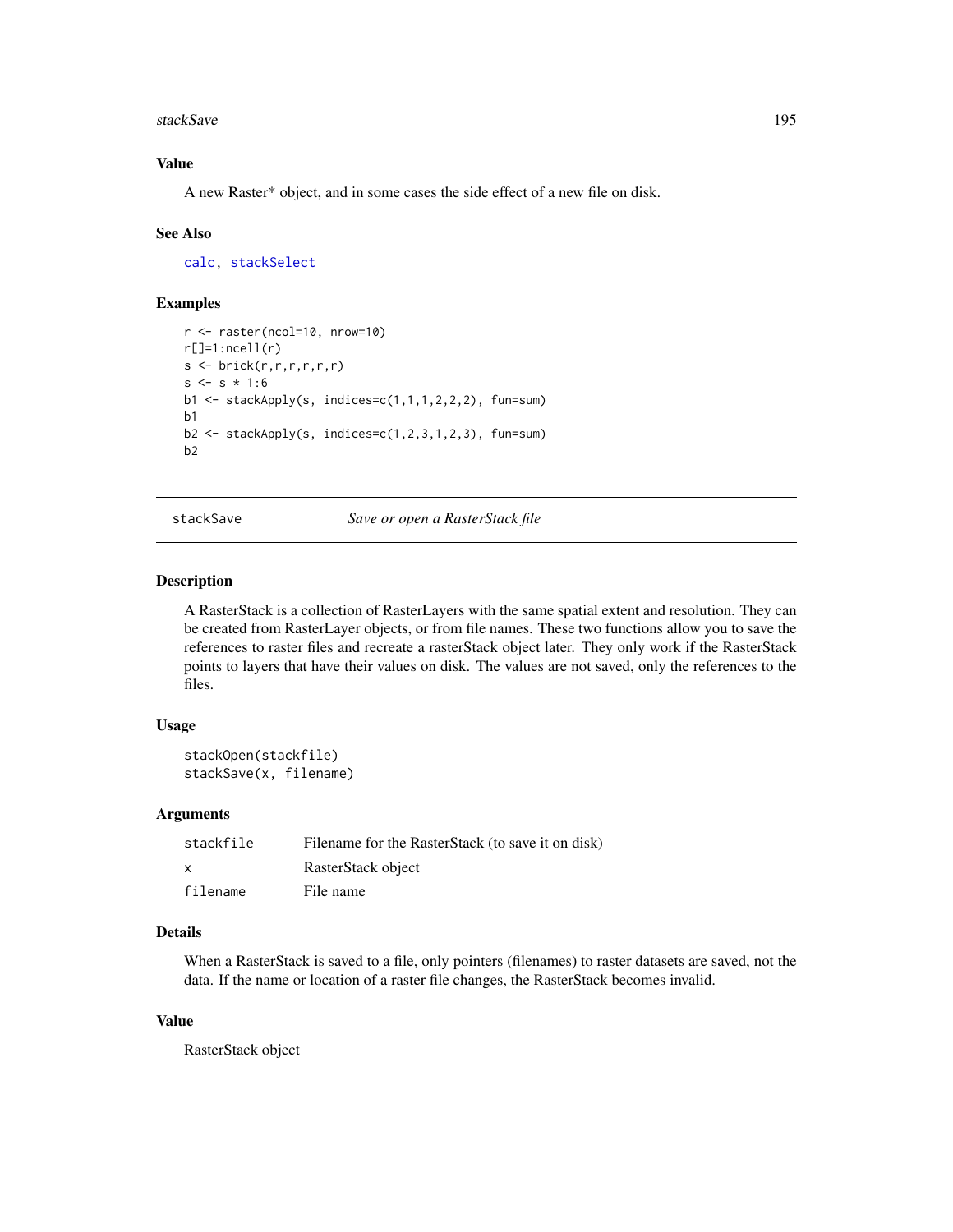## See Also

[writeRaster](#page-215-0), [stack](#page-192-0), [addLayer](#page-12-0)

#### Examples

```
file <- system.file("external/test.grd", package="raster")
s <- stack(c(file, file))
s <- stackSave(s, "mystack")
# note that filename adds an extension .stk to a stackfile
## Not run:
s2 <- stackOpen("mystack.stk")
s2
## End(Not run)
```
<span id="page-195-0"></span>stackSelect *Select cell values from a multi-layer Raster\* object*

#### Description

Use a Raster\* object to select cell values from different layers in a multi-layer Raster\* object. The object to select values y should have cell values between 1 and  $n$ layers(x). The values of y are rounded.

See [extract](#page-76-0) for extraction of values by cell, point, or otherwise.

#### Usage

```
## S4 method for signature 'RasterStackBrick, Raster'
stackSelect(x, y, recycle=FALSE, type='index', filename='', ...)
```
# Arguments

| $\mathsf{x}$ | RasterStack or RasterBrick object                                                                                                                                                                                                                      |
|--------------|--------------------------------------------------------------------------------------------------------------------------------------------------------------------------------------------------------------------------------------------------------|
| У            | Raster* object                                                                                                                                                                                                                                         |
| recycle      | Logical. Recursively select values (default $=$ FALSE. Only relevant if y has mul-<br>tiple layers. E.g. if x has 12 layers, and y has 4 layers, the indices of the y layers<br>are used three times.                                                  |
| type         | Character. Only relevant when recycle=TRUE. Can be 'index' or 'truefalse'. If it<br>is 'index', the cell values of y should represent layer numbers. If it is 'truefalse'<br>layer numbers are indicated by $0$ (not used, NA returned) and $1$ (used) |
| filename     | Character. Output filename (optional)                                                                                                                                                                                                                  |
| $\ddots$     | Additional arguments as for writeRaster                                                                                                                                                                                                                |

## Value

Raster\* object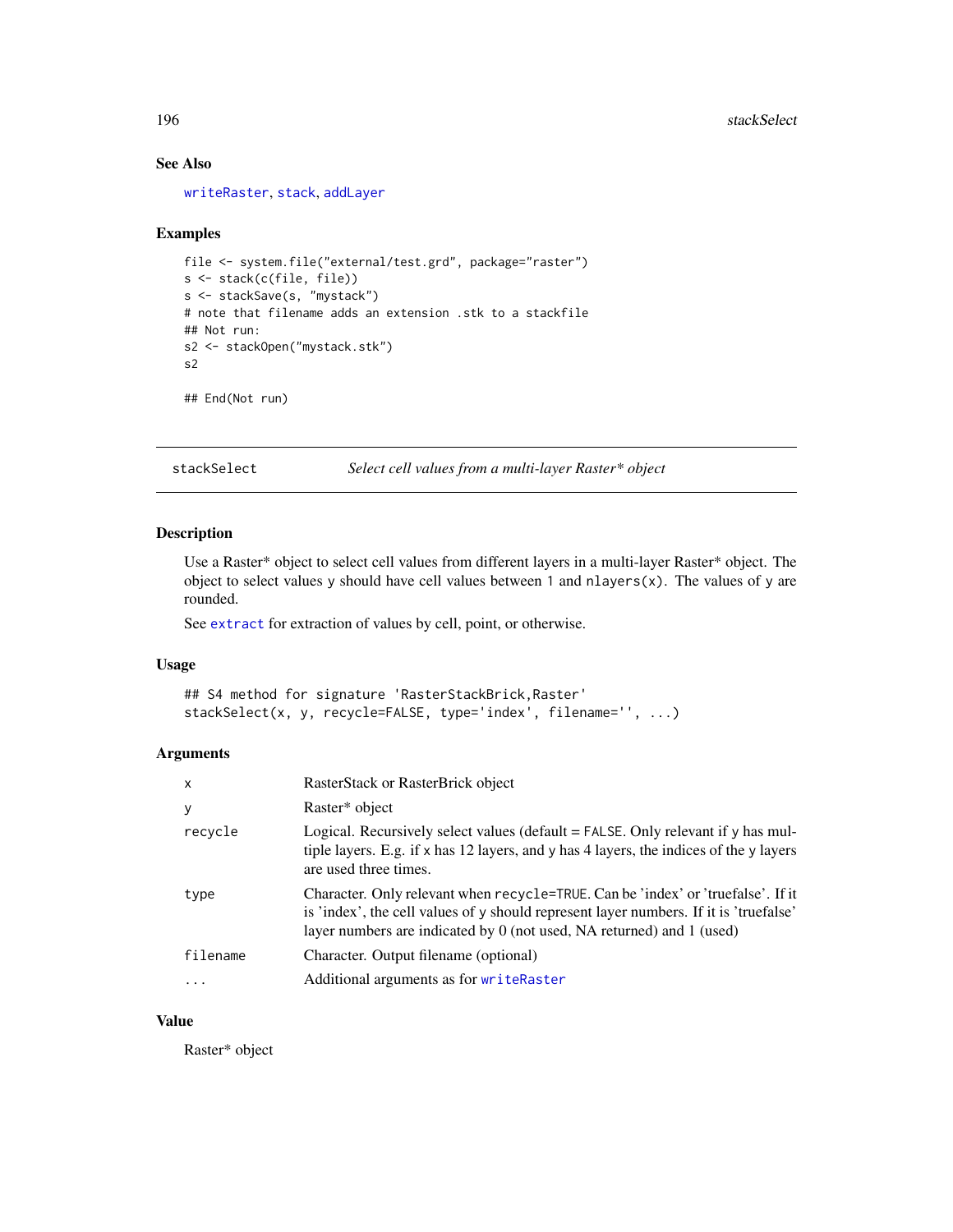#### stretch the stretch through the stretch through the stretch through the stretch through the stretch through the stretch through the stretch through the stretch through the stretch through the stretch through the stretch th

# See Also

[stackApply](#page-193-0), [extract](#page-76-0)

## Examples

```
r <- raster(ncol=10, nrow=10)
r[] <- 1
s <- stack(r, r+2, r+5)
r[] <- round((runif(ncell(r)))*3)
x <- stackSelect(s, r)
```
stretch *Stretch*

# Description

Linear strech of values in a Raster object

## Usage

```
stretch(x, minv=0, maxv=255, minq=0, maxq=1, filename='', ...)
```
## Arguments

| X    |          | Raster* object                                                                |
|------|----------|-------------------------------------------------------------------------------|
| minv |          | numeric $\geq 0$ and smaller than maxy. lower bound of streched value         |
| maxv |          | numeric $\leq$ 255 and larger than maxy. upper bound of streched value        |
| minq |          | numeric $\geq 0$ and smaller than maxq. lower quitile bound of original value |
| maxq |          | numeric $\leq$ 1 and larger than ming. upper quitile bound of original value  |
|      | filename | character. Filename for the output Raster object (optional)                   |
| .    |          | additional arguments as for writeRaster                                       |
|      |          |                                                                               |

# Value

Raster\* object

## See Also

stretch argument in [plotRGB](#page-139-0)

```
r <- raster(nc=10, nr=10)
r[] <- 1:100 * 10
stretch(r)
s <- stack(r, r*2)
stretch(s)
```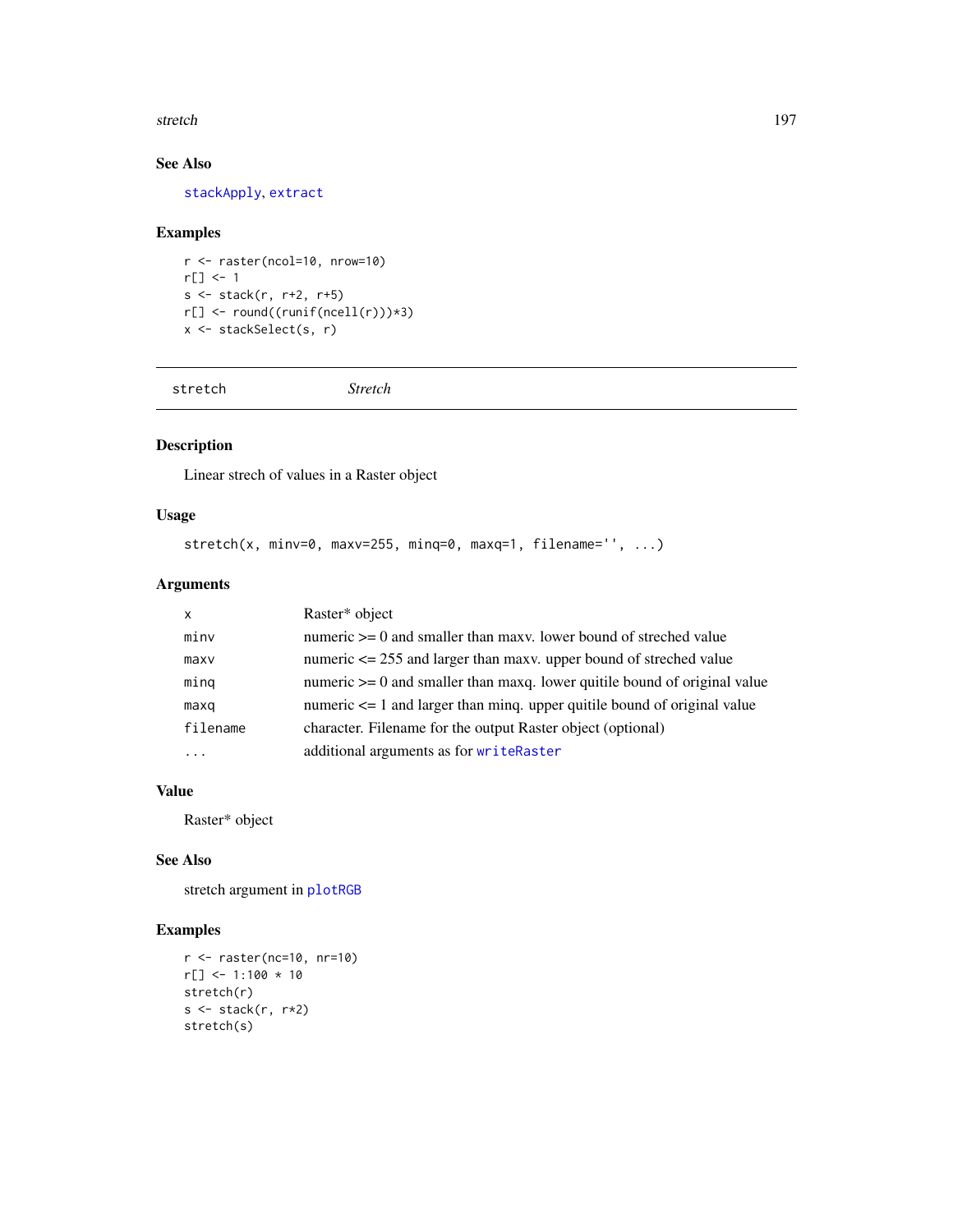Extract a set of layers from a RasterStack or RasterBrick object.

## Usage

```
## S4 method for signature 'Raster'
subset(x, subset, drop=TRUE, filename='', ...)
## S4 method for signature 'RasterStack'
subset(x, subset, drop=TRUE, filename='', ...)
```
## Arguments

| $\mathsf{x}$ | RasterBrick or RasterStack object                                                             |
|--------------|-----------------------------------------------------------------------------------------------|
| subset       | integer or character. Should indicate the layers (represented as integer or by their<br>name) |
| drop         | If TRUE, a selection of a single layer will be returned as a RasterLayer                      |
| filename     | character. Output filename (optional)                                                         |
|              | additional arguments as for writeRaster                                                       |

## Value

Raster\* object

## See Also

[dropLayer](#page-12-1)

## Examples

```
s <- stack(system.file("external/rlogo.grd", package="raster"))
sel <- subset(s, 2:3)
```

```
# Note that this is equivalent to
sel2 <- s[[2:3]]
```

```
# and in this particular case:
sel3 <- dropLayer(s, 1)
```
nlayers(s) nlayers(sel)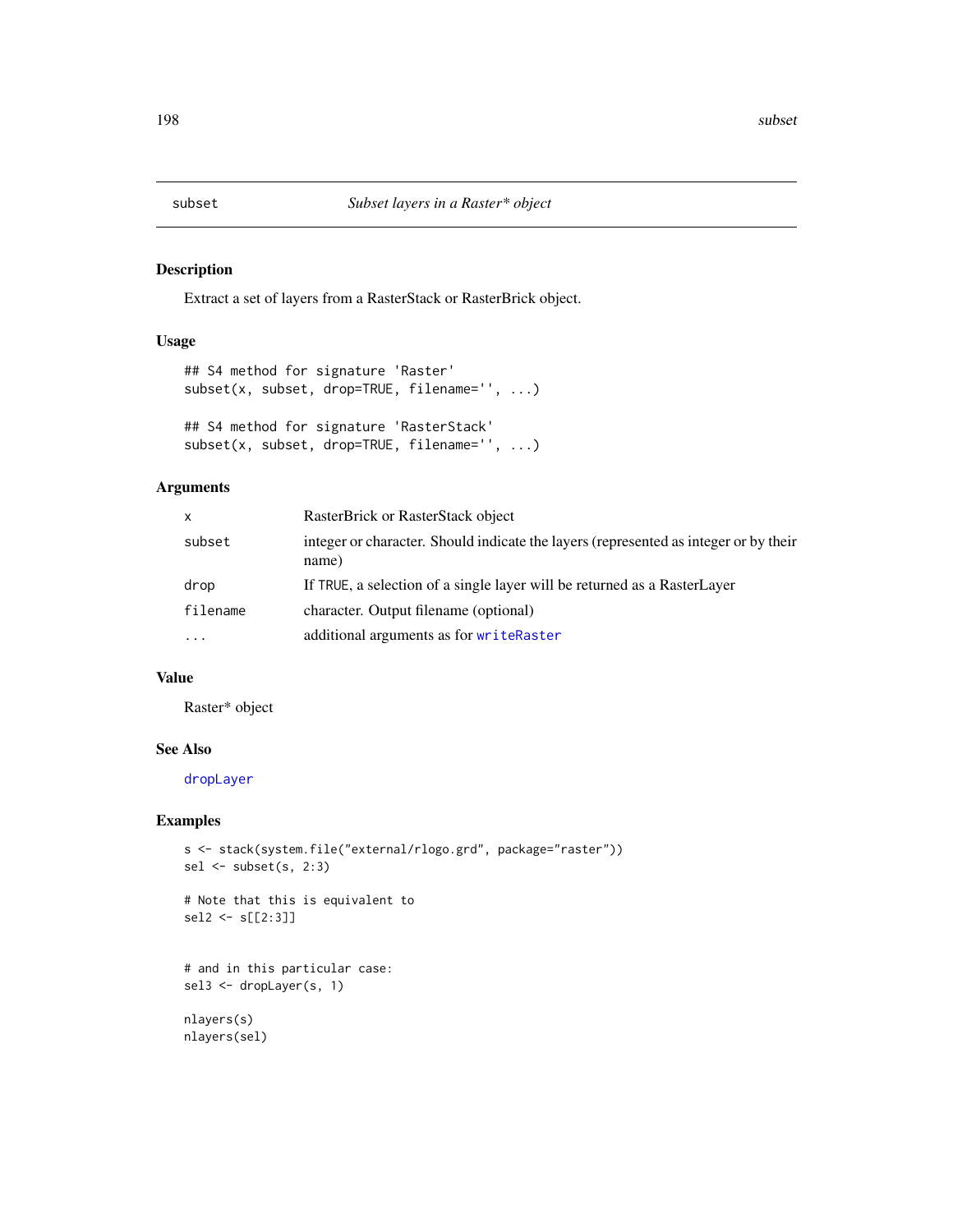#### substitute that the substitute of the substitute of the substitute of the substitute of the substitute of the substitute of the substitute of the substitute of the substitute of the substitute of the substitute of the subs

```
# effect of 'drop=FALSE' when selecting a single layer
sel <- subset(s, 2)
class(sel)
sel <- subset(s, 2, drop=FALSE)
class(sel)
```
substitute *Substitute values in a Raster\* object*

#### Description

Substitute (replace) values in a Raster\* object with values in a data.frame. The data.frame should have a column to identify the key (ID) to match with the cell values of the Raster\* object, and one or more columns with replacement values. By default these are the first and second column but you can specify other columns with arguments by and which. It is possible to match one table to multiple layers, or to use multiple layers as a single key, but not both.

#### Usage

## S4 method for signature 'Raster, data.frame' subs(x, y, by=1, which=2, subsWithNA=TRUE, filename='', ...)

#### Arguments

| Raster* object                                                                                                                                                                                                                                                    |  |
|-------------------------------------------------------------------------------------------------------------------------------------------------------------------------------------------------------------------------------------------------------------------|--|
| data.frame                                                                                                                                                                                                                                                        |  |
| column number(s) or name(s) identifying the key (ID) to match rows in data.frame<br>y to values of the Raster object                                                                                                                                              |  |
| column number or name that has the new (replacement) values                                                                                                                                                                                                       |  |
| logical. If TRUE values that are not matched become NA. If FALSE, they retain<br>their original value (which could also be NA). This latter option is handy when<br>you want to replace only one or a few values. It cannot be used when x has<br>multiple layers |  |
| character. Optional output filename                                                                                                                                                                                                                               |  |
| additional arguments as for writeRaster                                                                                                                                                                                                                           |  |
|                                                                                                                                                                                                                                                                   |  |

#### Details

You could obtain the same result with [reclassify](#page-168-0), but subs is more efficient for simple replacement. Use reclassify if you want to replace ranges of values with new values.

You can also replace values using a fitted model. E.g. fit a model to glm or loess and then call [predict](#page-142-0)

## Value

Raster object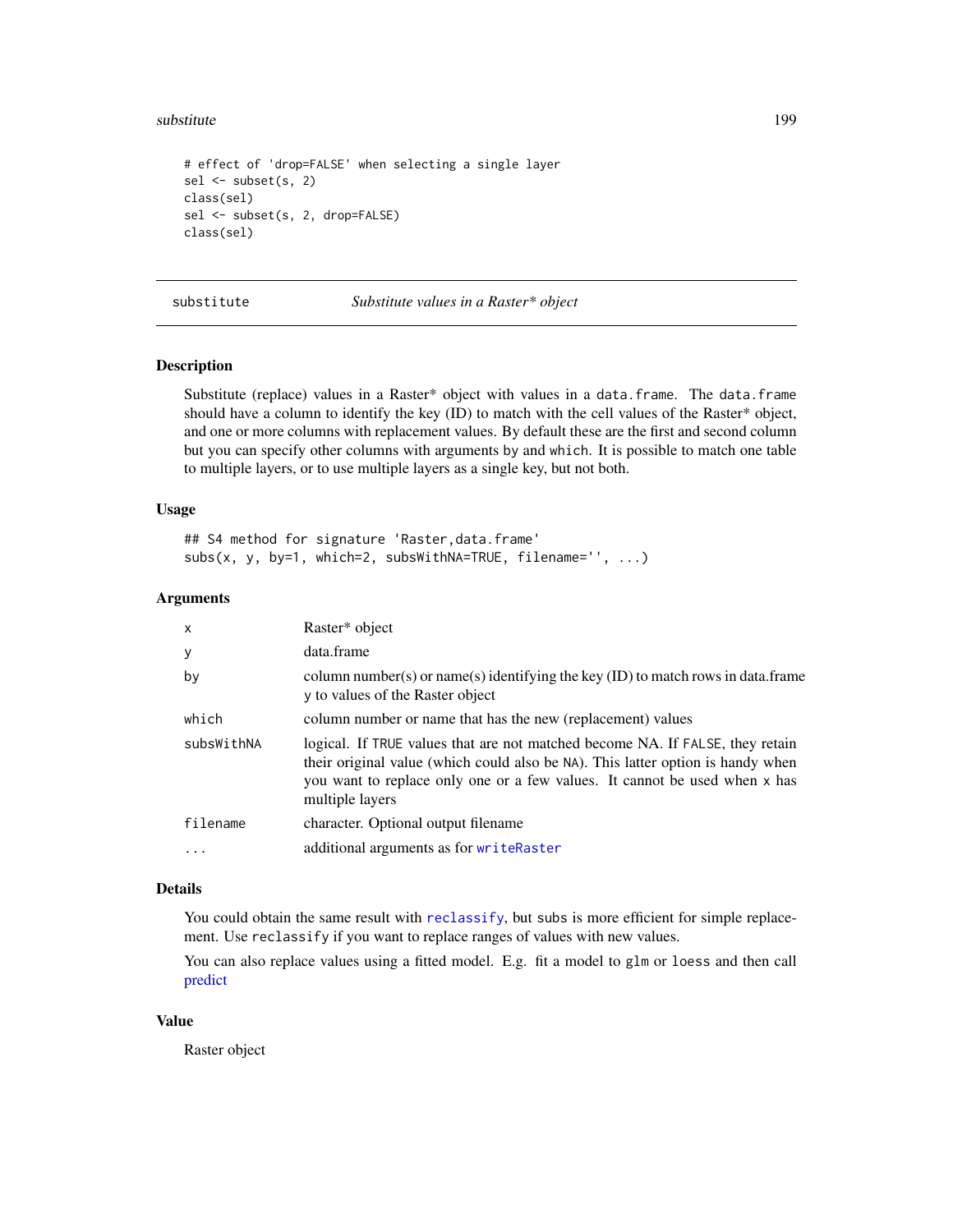200 Summary Summary Summary Summary Summary Summary Summary Summary Summary Summary Summary Summary Summary Summary

## See Also

[reclassify,](#page-168-0) [cut](#page-60-0)

#### Examples

```
r <- raster(ncol=10, nrow=10)
r[] \leftarrow round(runif(ncell(r)) * 10)df <- data.frame(id=2:8, v=c(10,10,11,11,12:14))
x \leftarrow subs(r, df)x2 <- subs(r, df, subsWithNA=FALSE)
df$v2 <- df$v * 10
x3 \leq -subs(r, df, which=2:3)s \leftarrow \text{stack}(r, r \star 3)names(s) <- c('first', 'second')
x4 \leftarrow subs(s, df)x5 \leq -subs(s, df, which=2:3)
```
Summary *Summary*

## Description

Summarize a Raster\* object. A sample is used for very large files.

## Usage

```
## S4 method for signature 'RasterLayer'
summary(object, maxsamp=100000, ...)
```
## Arguments

| object                  | Raster* object                                        |
|-------------------------|-------------------------------------------------------|
| maxsamp                 | positive integer. Sample size used for large datasets |
| $\cdot$ $\cdot$ $\cdot$ | additional arguments. None implemented                |

#### Value

matrix with (an estimate of) the median, minimum and maximum values, the first and third quartiles, and the number of cells with NA values

# See Also

[cellStats,](#page-43-0) link[raster]{quantile}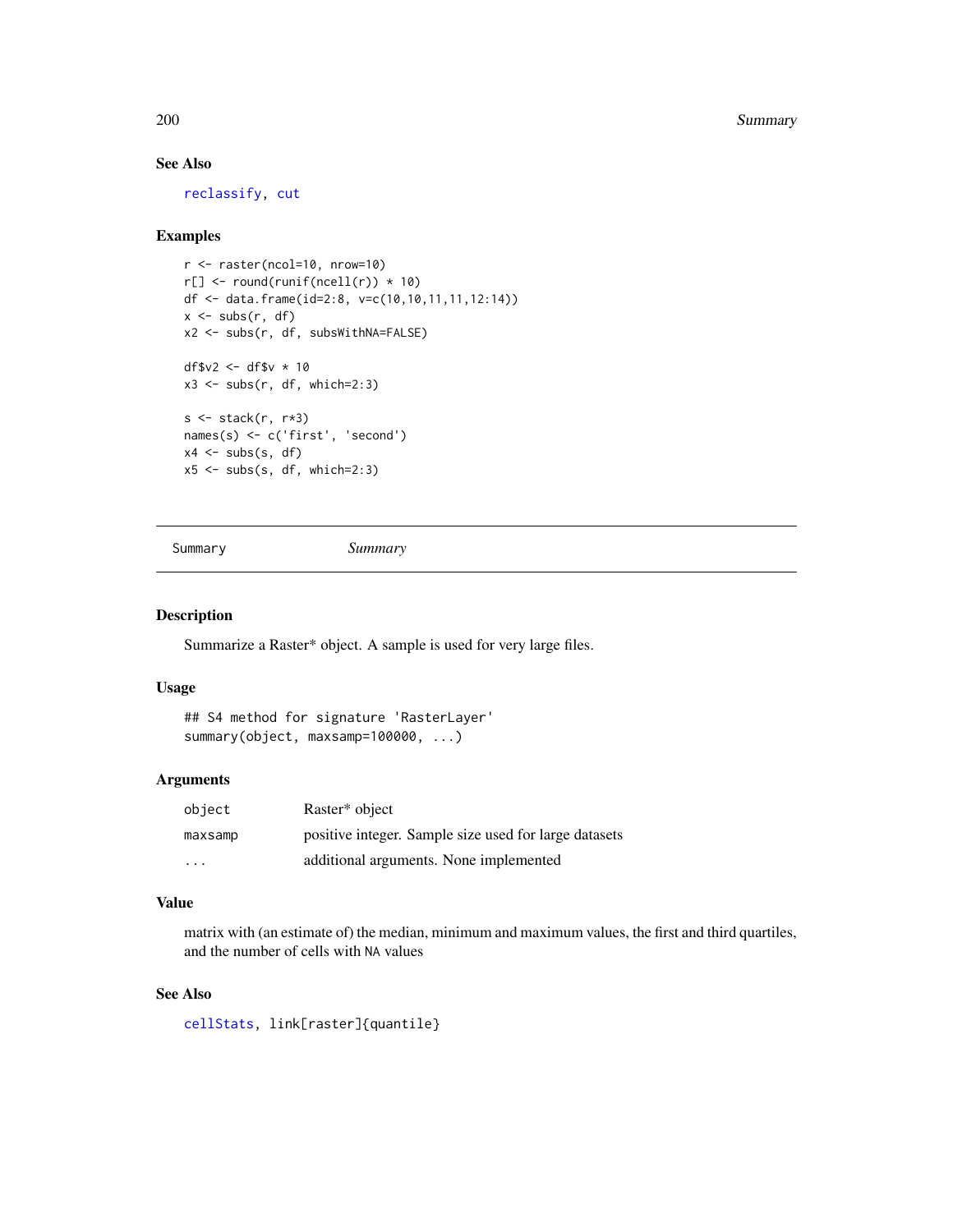<span id="page-200-0"></span>The following summary methods are available for Raster\* objects:

mean, max, min, range, prod, sum, any, all

All methods take na.rm as an additional logical argument. Default is na.rm=FALSE. If TRUE, NA values are removed from calculations. These methods compute a summary statistic based on cell values of RasterLayers and the result of these methods is always a single RasterLayer (except for range, which returns a RasterBrick with two layers). See [calc](#page-37-0) for functions not included here (e.g. median) or any other custom functions.

You can mix RasterLayer, RasterStack and RasterBrick objects with single numeric or logical values. However, because generic functions are used, the method applied is chosen based on the first argument: 'x'. This means that if r is a RasterLayer object, mean( $r$ , 5) will work, but mean( $5, r$ ) will not work.

To summarize all cells within a single RasterLayer, see [cellStats](#page-43-0) and [maxValue](#page-82-0) and [minValue](#page-82-0)

#### Value

a RasterLayer

## See Also

[calc](#page-37-0)

```
r1 <- raster(nrow=10, ncol=10)
r1 <- setValues(r1, runif(ncell(r1)))
r2 <- setValues(r1, runif(ncell(r1)))
r3 <- setValues(r1, runif(ncell(r1)))
r < - max(r1, r2, r3)
r <- range(r1, r2, r3, 1.2)
s <- stack(r1, r2, r3)
r \leq - mean(s, 2)
```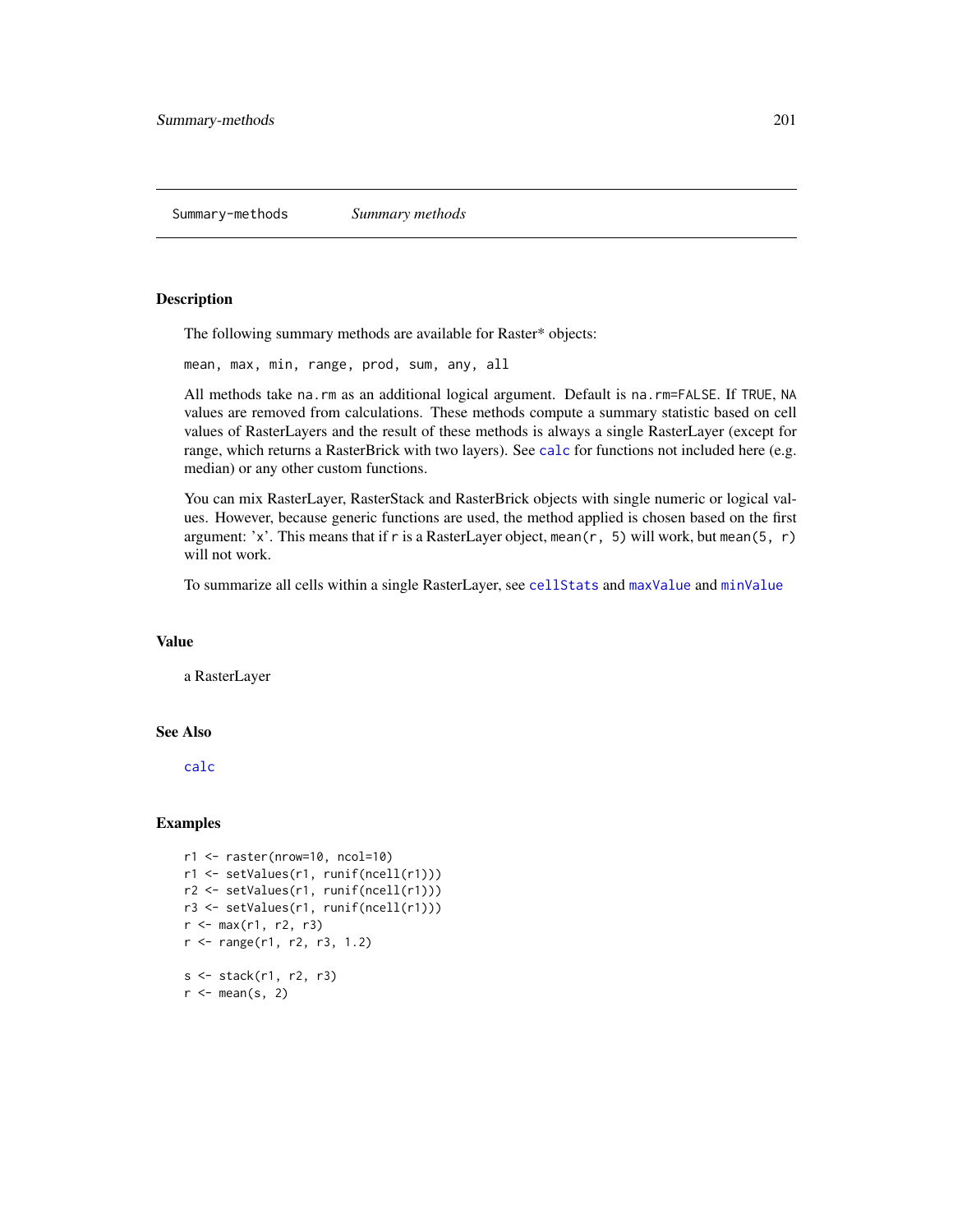Symetrical difference of SpatialPolygons\* objects

## Usage

```
## S4 method for signature 'SpatialPolygons, SpatialPolygons'
symdif(x, y, ...)
```
# Arguments

| X. | SpatialPolygons* object               |
|----|---------------------------------------|
|    | SpatialPolygons* object               |
| .  | Additional SpatialPolygons* object(s) |

# Value

SpatialPolygons\*

## Author(s)

Robert J. Hijmans

#### See Also

[erase](#page-70-0)

```
#SpatialPolygons
if (require(rgdal) & require(rgeos)) {
p <- shapefile(system.file("external/lux.shp", package="raster"))
b <- as(extent(6, 6.4, 49.75, 50), 'SpatialPolygons')
projection(b) <- projection(p)
sd <- symdif(p, b)
plot(sd, col='red')
}
```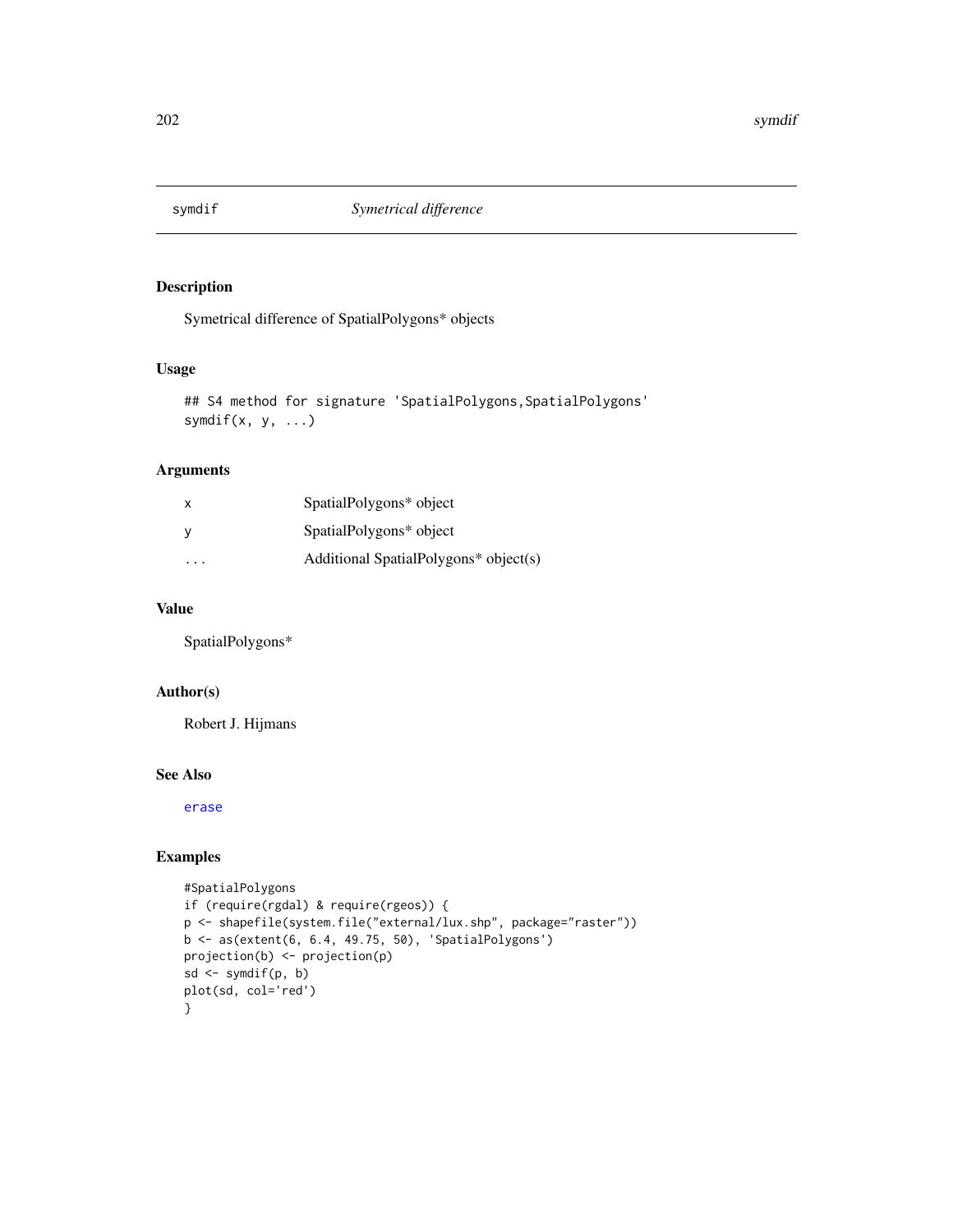<span id="page-202-0"></span>

Compute slope, aspect and other terrain characteristics from a raster with elevation data. The elevation data should be in map units (typically meter) for projected (planar) raster data. They should be in meters when the coordinate reference system (CRS) is longitude/latitude.

#### Usage

terrain(x, opt='slope', unit='radians', neighbors=8, filename='', ...)

#### Arguments

| $\mathsf{x}$ | RasterLayer object with elevation values. Values should have the same unit as<br>the map units, or in meters when the crs is longitude/latitude                                                                    |
|--------------|--------------------------------------------------------------------------------------------------------------------------------------------------------------------------------------------------------------------|
| opt          | Character vector containing one or more of these options: slope, aspect, TPI,<br>TRI, roughness, flowdir (see Details)                                                                                             |
| unit         | Character. 'degrees', 'radians' or 'tangent'. Only relevant for slope and aspect.<br>If 'tangent' is selected that is used for slope, but for aspect 'degrees' is used (as<br>'tangent' has no meaning for aspect) |
| neighbors    | Integer. Indicating how many neighboring cells to use to compute slope for any<br>cell. Either 8 (queen case) or 4 (rook case). Only used for slope and aspect, see<br>Details                                     |
| filename     | Character. Output filename (optional)                                                                                                                                                                              |
| $\cdots$     | Standard additional arguments for writing Raster* objects to file                                                                                                                                                  |

#### Details

When neighbors=4, slope and aspect are computed according to Fleming and Hoffer (1979) and Ritter (1987). When neigbors=8, slope and aspect are computed according to Horn (1981). The Horn algorithm may be best for rough surfaces, and the Fleming and Hoffer algorithm may be better for smoother surfaces (Jones, 1997; Burrough and McDonnell, 1998). If slope = 0, aspect is set to  $0.5*$ pi radians (or 90 degrees if unit='degrees'). When computing slope or aspect, the CRS ([projection](#page-147-0)) of the RasterLayer x must be known (may not be NA), to be able to safely differentiate between planar and longitude/latitude data.

flowdir returns the 'flow direction' (of water), i.e. the direction of the greatest drop in elevation (or the smallest rise if all neighbors are higher). They are encoded as powers of 2 (0 to 7). The cell to the right of the focal cell 'x' is 1, the one below that is 2, and so on:

| 32 | 64 | 128           |
|----|----|---------------|
| 16 | X  | 1             |
| 8  | 4  | $\mathcal{L}$ |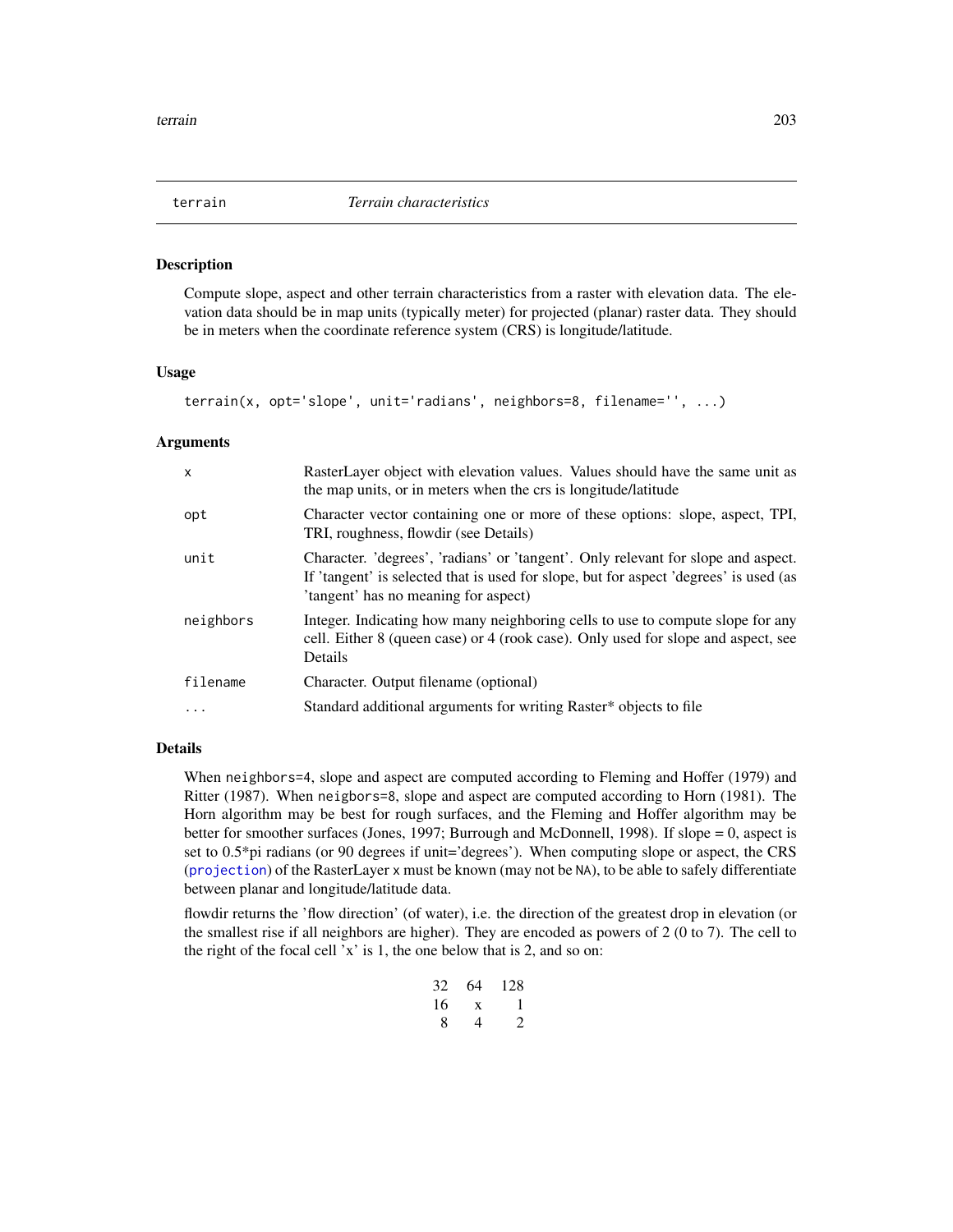If two cells have the same drop in elevation, a random cell is picked. That is not ideal as it may prevent the creation of connected flow networks. ArcGIS implements the approach of Greenlee (1987) and I might adopt that in the future.

The terrain indices are according to Wilson et al. (2007), as in [gdaldem.](http://www.gdal.org/gdaldem.html) TRI (Terrain Ruggedness Index) is the mean of the absolute differences between the value of a cell and the value of its 8 surrounding cells. TPI (Topographic Position Index) is the difference between the value of a cell and the mean value of its 8 surrounding cells. Roughness is the difference between the maximum and the minimum value of a cell and its 8 surrounding cells.

Such measures can also be computed with the [focal](#page-88-0) function:

 $f \le$ - matrix $(1, nrow=3, ncol=3)$ 

TRI <- focal(x, w=f, fun=function(x, ...) sum(abs(x[-5]-x[5]))/8, pad=TRUE, padValue=NA)

TPI <- focal(x, w=f, fun=function(x, ...)  $x[5]$  - mean(x[-5]), pad=TRUE, padValue=NA)

rough  $\le$ - focal(x, w=f, fun=function(x, ...) max(x) - min(x), pad=TRUE, padValue=NA, na.rm=TRUE)

#### References

Burrough, P., and R.A. McDonnell, 1998. Principles of Geographical Information Systems. Oxford University Press.

Fleming, M.D. and Hoffer, R.M., 1979. Machine processing of landsat MSS data and DMA topographic data for forest cover type mapping. LARS Technical Report 062879. Laboratory for Applications of Remote Sensing, Purdue University, West Lafayette, Indiana.

Greenlee, D.D., 1987. Raster and vector processing for scanned linework. Photogrammetric Engineering and Remote Sensing 53:1383-1387

Horn, B.K.P., 1981. Hill shading and the reflectance map. Proceedings of the IEEE 69:14-47

Jones, K.H., 1998. A comparison of algorithms used to compute hill slope as a property of the DEM. Computers & Geosciences 24: 315-323

Ritter, P., 1987. A vector-based slope and aspect generation algorithm. Photogrammetric Engineering and Remote Sensing 53: 1109-1111

Wilson, M.F.J., O'Connell, B., Brown, C., Guinan, J.C., Grehan, A.J., 2007. Multiscale terrain analysis of multibeam bathymetry data for habitat mapping on the continental slope. Marine Geodesy 30: 3-35.

#### See Also

## [hillShade](#page-101-0)

```
## Not run:
elevation <- getData('alt', country='CHE')
x <- terrain(elevation, opt=c('slope', 'aspect'), unit='degrees')
plot(x)
```

```
# TPI for different neighborhood size:
tpiw \le function(x, w=5) {
```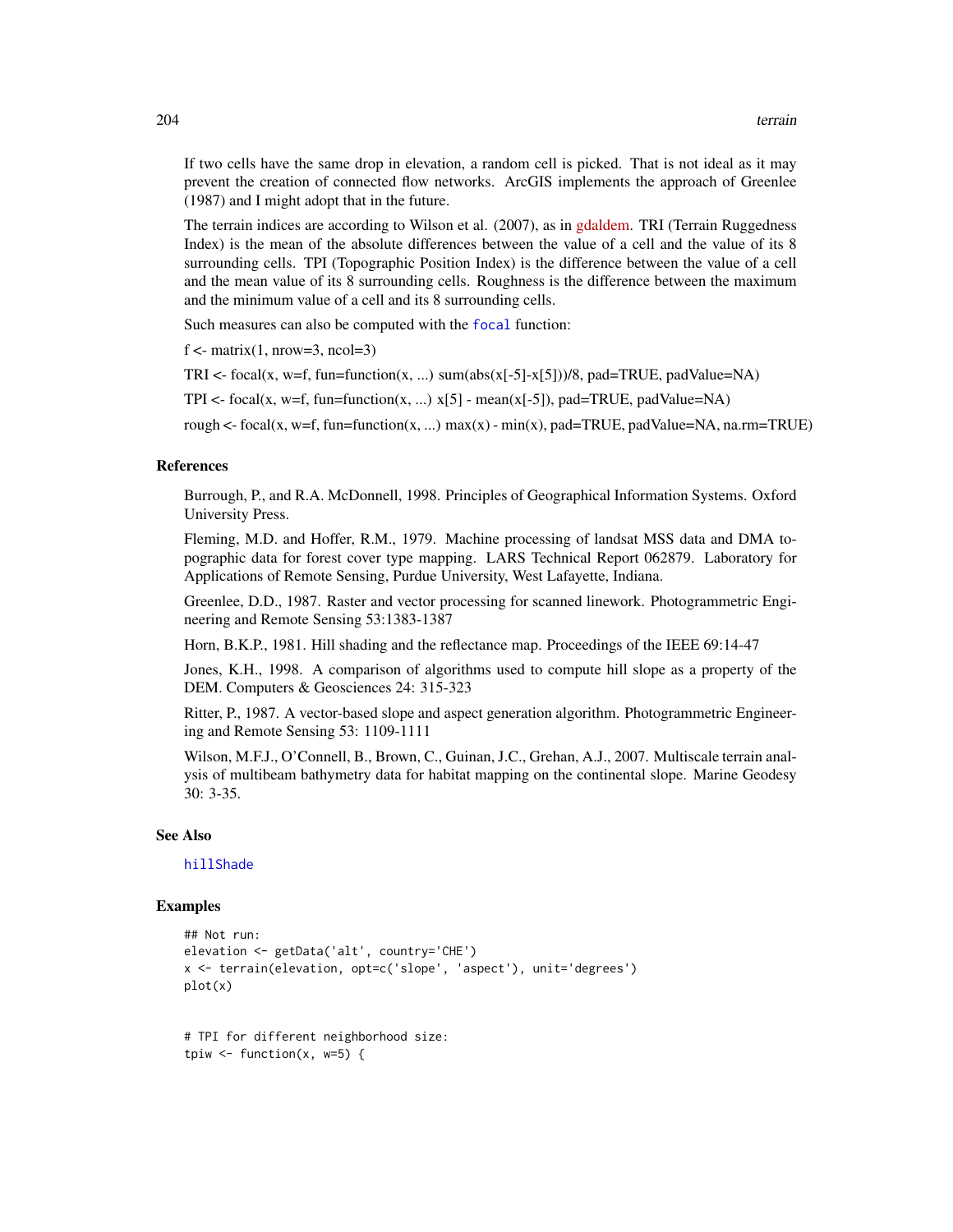```
m \le - matrix(1/(w^2-1), nc=w, nr=w)
m[ceiling(0.5 * length(m))] < -0f \leftarrow focal(x, m)x - f}
tpi5 <- tpiw(elevation, w=5)
## End(Not run)
```
<span id="page-204-0"></span>text *Add labels to a map*

#### Description

Plots labels, that is a textual (rather than color) representation of values, on top an existing plot (map).

## Usage

```
## S4 method for signature 'RasterLayer'
text(x, labels, digits=0, fun=NULL, halo=FALSE, ...)
## S4 method for signature 'RasterStackBrick'
text(x, labels, digits=0, fun=NULL, halo=FALSE, ...)
## S4 method for signature 'SpatialPolygons'
text(x, labels, halo=FALSE, ...)
## S4 method for signature 'SpatialPoints'
```

```
text(x, labels, halo=FALSE, ...)
```
## Arguments

| $\mathsf{x}$ | Raster*, SpatialPoints* or SpatialPolygons* object                                                                                                                  |  |
|--------------|---------------------------------------------------------------------------------------------------------------------------------------------------------------------|--|
| labels       | character. Optional. Vector of labels with $\text{length}(x)$ or a variable name from<br>names(x)                                                                   |  |
| digits       | integer, how many digits should be used?                                                                                                                            |  |
| fun          | function to subset the values plotted (as in rasterToPoints)                                                                                                        |  |
| halo         | logical. If TRUE a 'halo' is printed around the text. If TRUE, additional arguments<br>hc='white' and hw=0.1 can be modified to set the color and width of the halo |  |
| $\ddotsc$    | additional arguments to pass to graphics function text                                                                                                              |  |

#### See Also

[text,](#page-204-0) [plot](#page-136-0)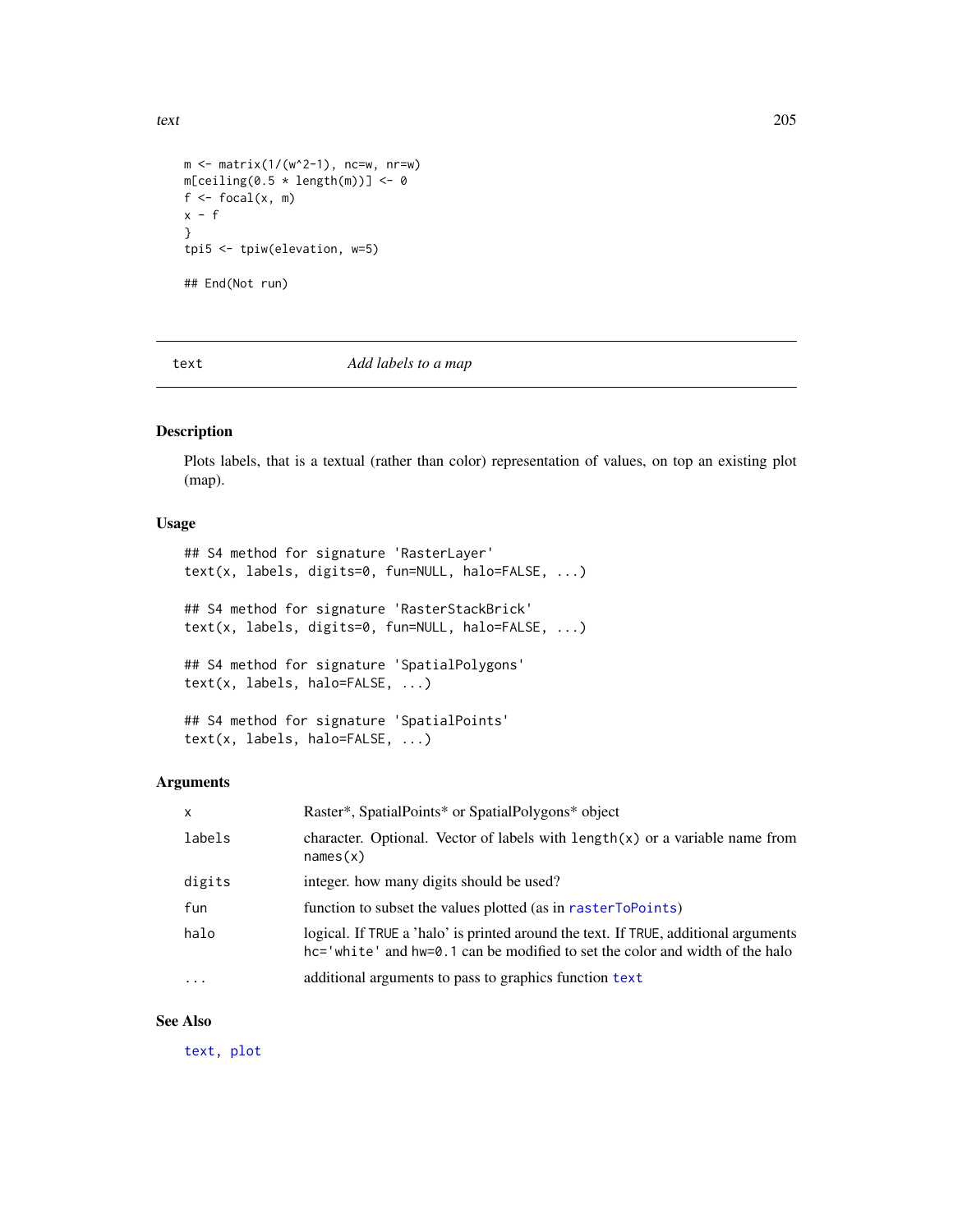# Examples

```
r <- raster(nrows=4, ncols=4)
r <- setValues(r, 1:ncell(r))
plot(r)
text(r)
plot(r)
text(r, halo=TRUE, hb='blue', col='white', hw=0.2)
plot(r, col=bpy.colors(5))
text(r, fun=function(x){x<5 | x>12}, col=c('red', 'white'), vfont=c("sans serif", "bold"), cex=2)
```
transpose *Transpose*

# Description

Transpose a Raster\* object

# Usage

 $t(x)$ 

## Arguments

x a Raster\* object

# Value

RasterLayer or RasterBrick

# See Also

transpose: [flip,](#page-86-0) [rotate](#page-173-0)

## Examples

r <- raster(nrow=18, ncol=36)  $r[] \leftarrow 1$ :ncell $(r)$  $rt \leftarrow t(r)$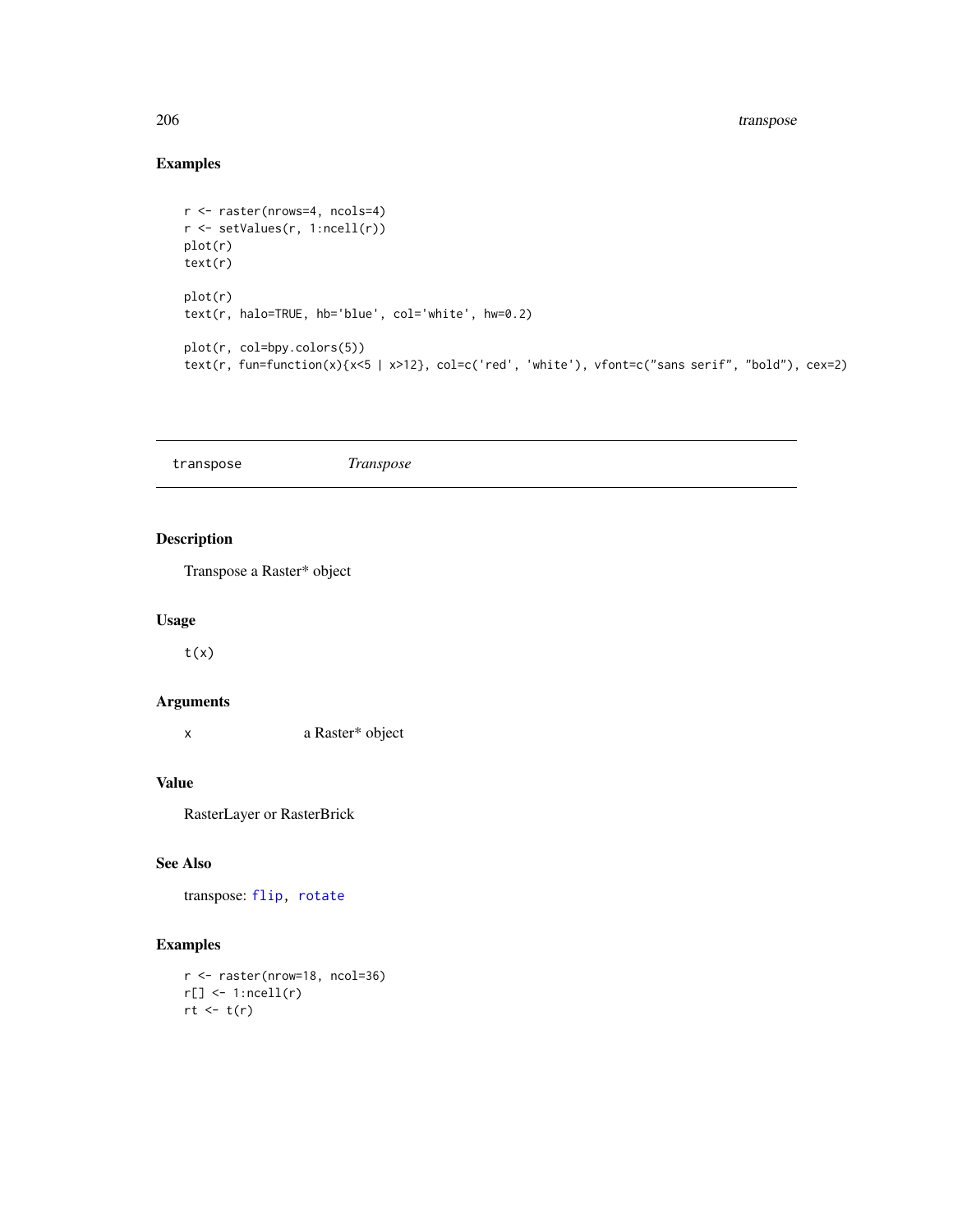trim *Trim*

#### Description

Trim (shrink) a Raster\* object by removing outer rows and columns that all have the same value (e.g. NA).

Or remove the whitespace before or after a string of characters (or a matrix, or the character values in a data.frame).

#### Usage

```
## S4 method for signature 'Raster'
trim(x, padding=0, values=NA, filename='', ...)
## S4 method for signature 'character'
trim(x, \ldots)
```
#### Arguments

| X        | Raster* object or a character string                              |  |
|----------|-------------------------------------------------------------------|--|
| values   | numeric. Value(s) based on which a Raster* should be trimmed      |  |
| padding  | integer. Number of outer rows/columns to keep                     |  |
| filename | character. Optional output filename                               |  |
|          | If x is a Raster* object: additional arguments as for writeRaster |  |

## Value

A RasterLayer or RasterBrick object (if x is a Raster\* object) or a character string (if x is a character string).

## Author(s)

Robert J. Hijmans and Jacob van Etten

```
r <- raster(ncol=18,nrow=18)
r[39:49] <- 1
r[113:155] <- 2
r[200] <- 6
s \leftarrow \text{trim}(r)trim(" hi folks ! ")
```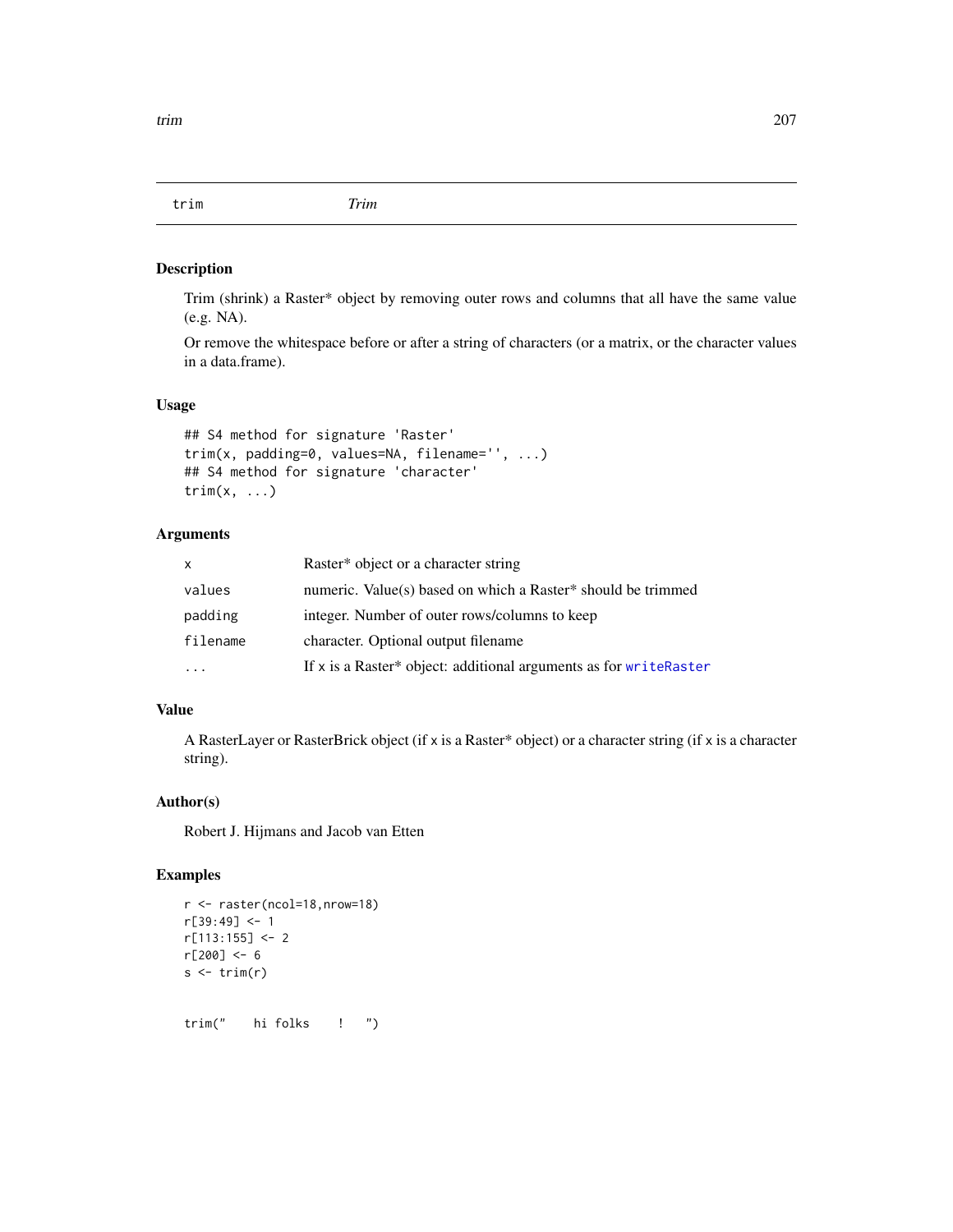Extent objects: Objects are combined into their union. See [crop](#page-57-0) and [extend](#page-71-0) to union a Raster object with an Extent object.

Two SpatialPolygons\* objects. Overlapping polygons (between layers, not within layers) are intersected, other spatial objects are appended. Tabular attributes are joined.

Single SpatialPolygons\* object. Overlapping polygons are intersected. Original attributes are lost. New attributes allow for determining how many, and which, polygons overlapped.

#### Usage

## S4 method for signature 'Extent,Extent'  $union(x, y)$ 

## S4 method for signature 'SpatialPolygons, SpatialPolygons'  $union(x, y)$ 

```
## S4 method for signature 'SpatialPolygons,missing'
union(x, y)
```
#### Arguments

| X | Extent or SpatialPolygons* object |
|---|-----------------------------------|
| у | Same as x or missing              |

#### Value

Extent or SpatialPolygons object

#### See Also

[intersect,](#page-109-0) [extent,](#page-73-0) [setExtent](#page-184-0)

[merge](#page-121-0) for merging a data.frame with attributes of Spatial objects and +, SpatialPolygons, SpatialPolygons-method for an algebraic notation

```
e1 <- extent(-10, 10, -20, 20)
e2 <- extent(0, 20, -40, 5)
union(e1, e2)
#SpatialPolygons
if (require(rgdal) & require(rgeos)) {
p <- shapefile(system.file("external/lux.shp", package="raster"))
```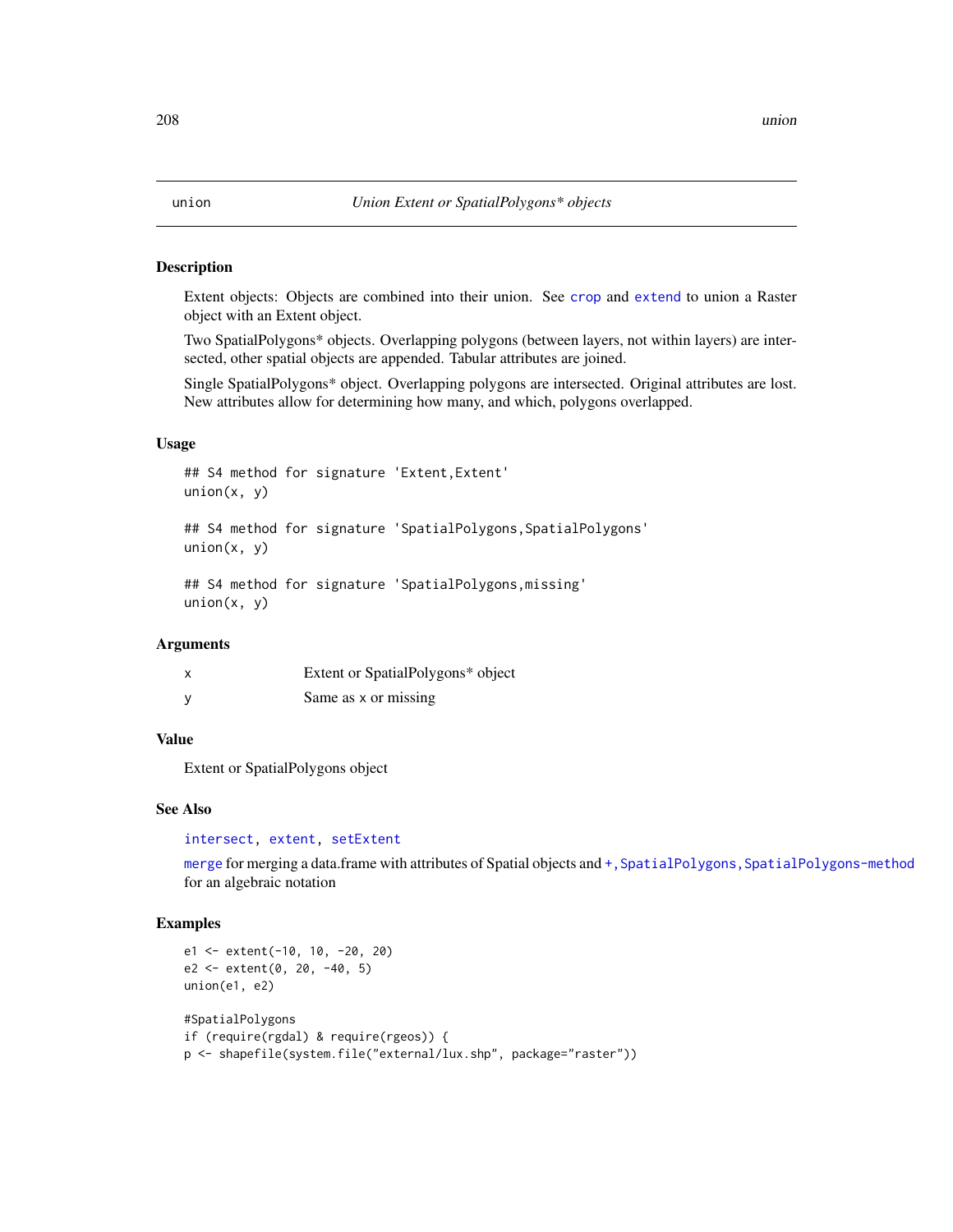unique 209

```
p0 <- aggregate(p)
b <- as(extent(6, 6.4, 49.75, 50), 'SpatialPolygons')
projection(b) <- projection(p)
u <- union(p0, b)
plot(u, col=2:4)
}
```
<span id="page-208-0"></span>

unique *Unique values*

## Description

This function returns the unique values in a RasterLayer, or the unique combinations of values in a multi-layer raster object.

#### Usage

## S4 method for signature 'RasterLayer,missing' unique(x, incomparables=FALSE, ...)

## S4 method for signature 'RasterStackBrick,missing' unique(x, incomparables=FALSE, ...)

# Arguments

|                         | Raster object                                                       |
|-------------------------|---------------------------------------------------------------------|
|                         | incomparables ignored. Must be missing                              |
| $\cdot$ $\cdot$ $\cdot$ | additional arguments. One implemented: progress, as in write Raster |

#### Value

vector or matrix

## See Also

[unique](#page-208-0)

```
r <- raster(ncol=10, nrow=10)
r[] <- round(runif(ncell(r))*10)
unique(r)
unique(stack(r, round(r/2)))
```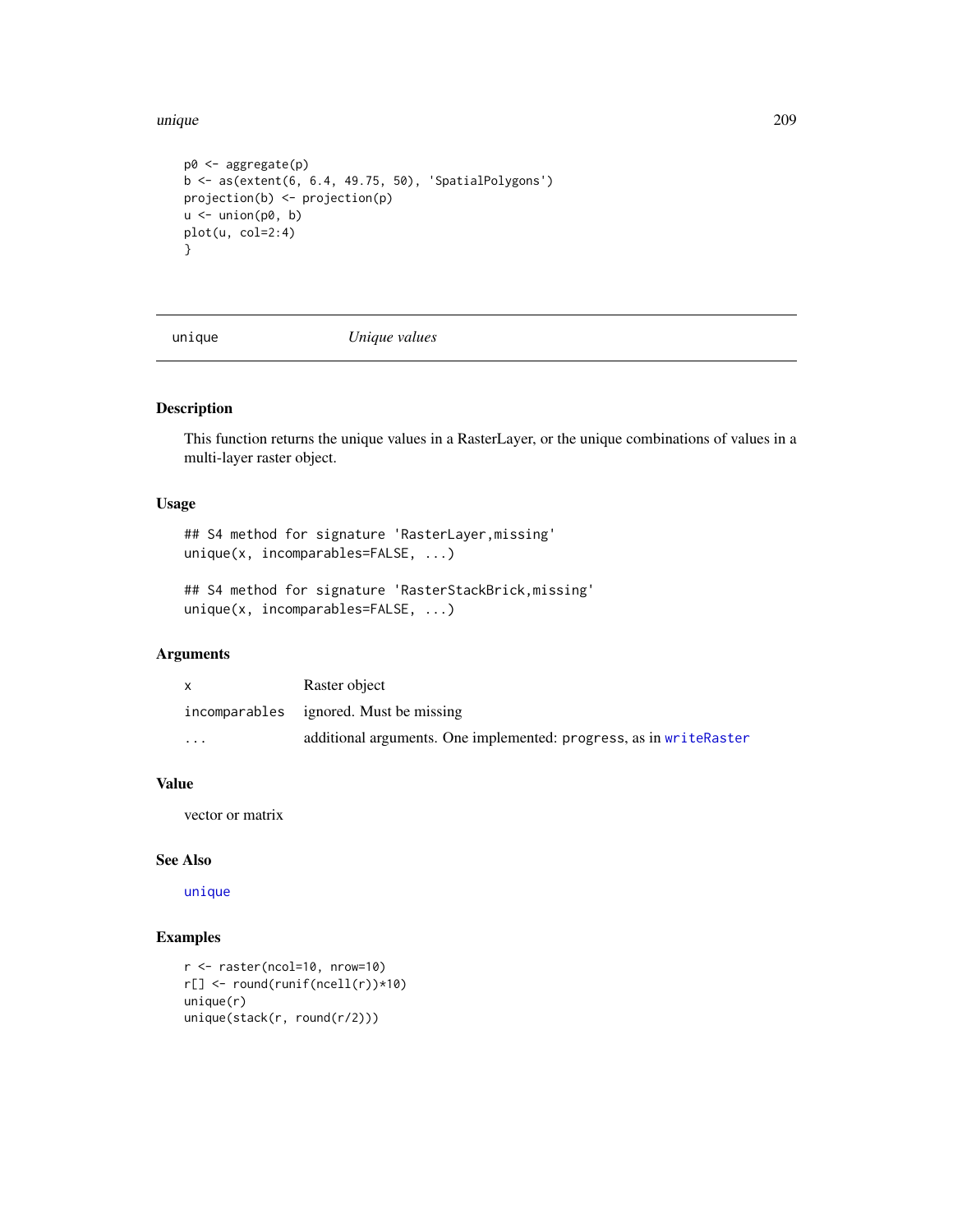unstack *Unstack*

#### Description

Create a list of RasterLayer objects from a RasterStack or RasterBrick

#### Usage

unstack(x, ...)

#### Arguments

|   | a RasterStack object                                        |
|---|-------------------------------------------------------------|
| . | not used. further arguments passed to or from other methods |

# Value

A list of RasterLayer objects

#### See Also

[stack](#page-192-0)

#### Examples

```
file <- system.file("external/test.grd", package="raster")
s <- stack(file, file)
list1 <- unstack(s)
b \leftarrow \text{brick}(s)list2 <- unstack(b)
```
update *Update raster cells of files (on disk)*

## Description

Update cell values of a file (i.e., cell values on disk) associated with a RasterLayer or RasterBrick.

User beware: this function \_will\_ make changes to your file (first make a copy if you are not sure what you are doing).

Writing starts at a cell number cell. You can write a vector of values (in cell order), or a matrix. You can also provide a vector of cell numbers (of the same length as vector v) to update individual cells.

See [writeFormats](#page-215-1) for supported formats.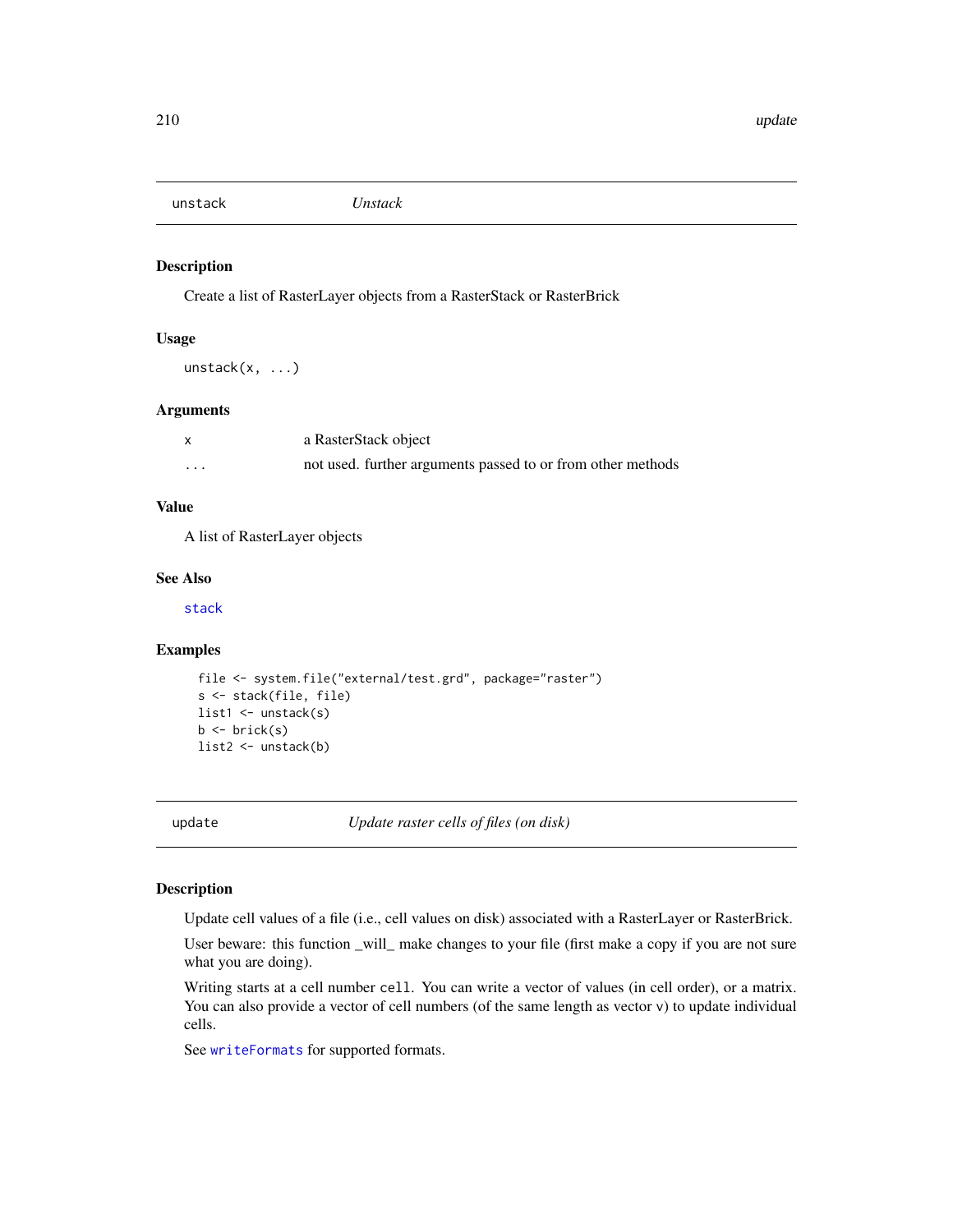#### validCell 211

## Usage

update(object, ...)

#### Arguments

| Additional arguments.<br>$\cdot$<br>v - vector or matrix with new values<br>vector of the same length.<br>band - band (layer) to update (for RasterBrick objects). | object | RasterLayer or RasterBrick that is associated with a file                      |  |  |
|--------------------------------------------------------------------------------------------------------------------------------------------------------------------|--------|--------------------------------------------------------------------------------|--|--|
|                                                                                                                                                                    |        |                                                                                |  |  |
|                                                                                                                                                                    |        |                                                                                |  |  |
|                                                                                                                                                                    |        | cell - cell from where to start writing. Or a vector of cell numbers if v is a |  |  |
|                                                                                                                                                                    |        |                                                                                |  |  |

#### Value

RasterLayer or RasterBrick

## Examples

```
# setting up an example RasterLayer with file
r <- raster(nrow=5, ncol=10)
r[] = 0r <- writeRaster(r, 'test', overwrite=TRUE, datatype='INT2S')
as.matrix(r)
# update with a vector starting a cell
r \leftarrow \text{update}(r, \text{ v=rep}(1, 5), \text{ cell=6})# 99.99 gets rounded because this is an integer file
r <- update(r, v=9.99, cell=50)
as.matrix(r)
# update with a vector of values and matching vector of cell numbers
r \leq - update(r, v=5:1, cell=c(5, 15, 25, 35, 45))
as.matrix(r)
# updating with a marix, anchored at a cell number
m = matrix(1:10, ncol=2)r <- update(r, v=m, cell=2)
as.matrix(r)
```
validCell *Validity of a cell, column or row number*

## Description

Simple helper functions to determine if a row, column or cell number is valid for a certain Raster\* object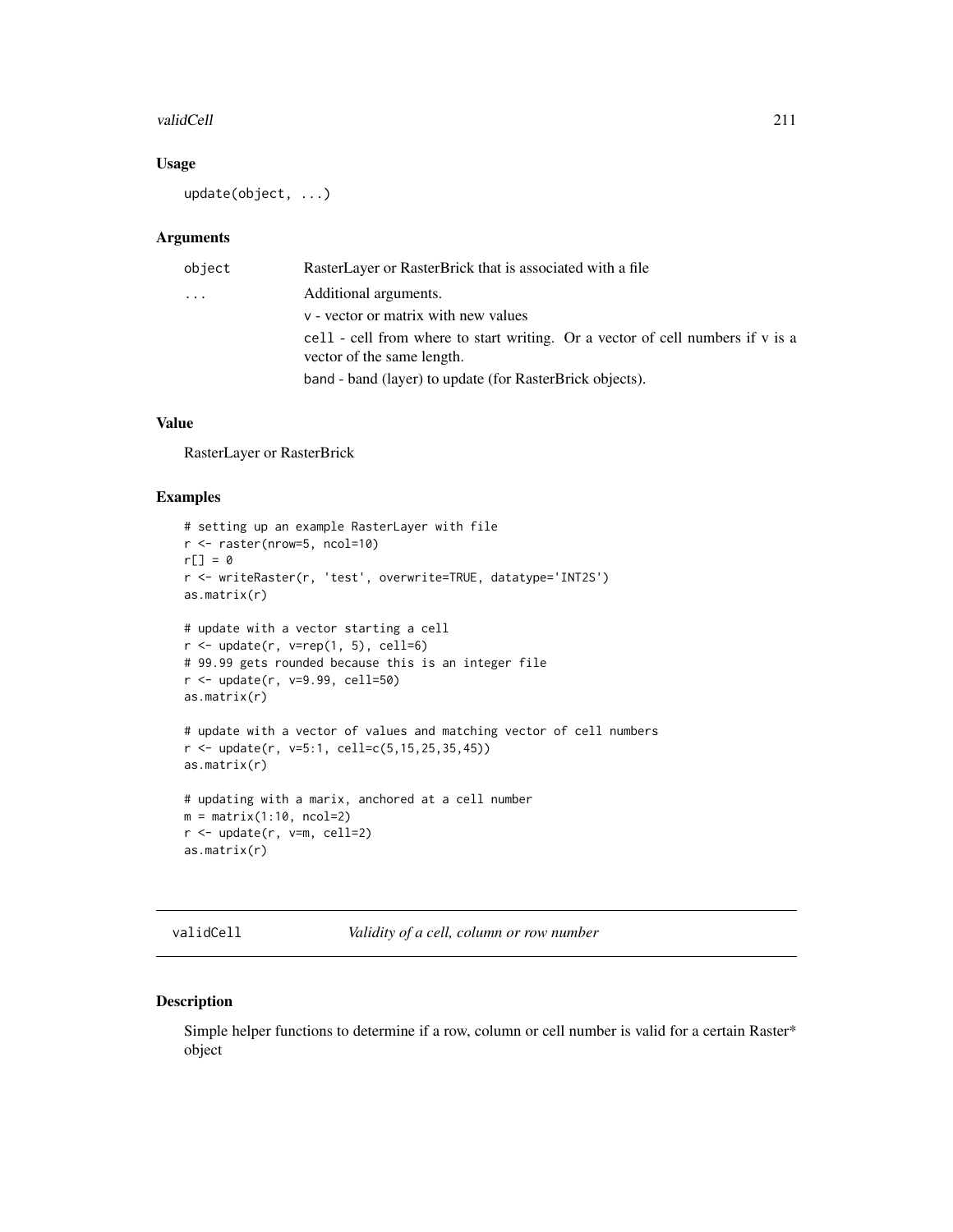# Usage

```
validCell(object, cell)
validCol(object, colnr)
validRow(object, rownr)
```
## Arguments

| object | Raster* object (or a SpatialPixels* or SpatialGrid* object) |
|--------|-------------------------------------------------------------|
| cell   | cell number(s)                                              |
| colnr  | column number; or vector of column numbers                  |
| rownr  | row number; or vector of row numbers                        |

## Value

logical value

## Examples

```
#using a new default raster (1 degree global)
r <- raster()
validCell(r, c(-1, 0, 1))
validRow(r, c(-1, 1, 100, 10000))
```
validNames *Create valid names*

## Description

Create a set of valid names (trimmed, no duplicates, not starting with a number).

## Usage

```
validNames(x, prefix='layer')
```
## Arguments

|        | character                           |
|--------|-------------------------------------|
| prefix | character string used if x is empty |

# Value

character

## See Also

[make.names](#page-0-0)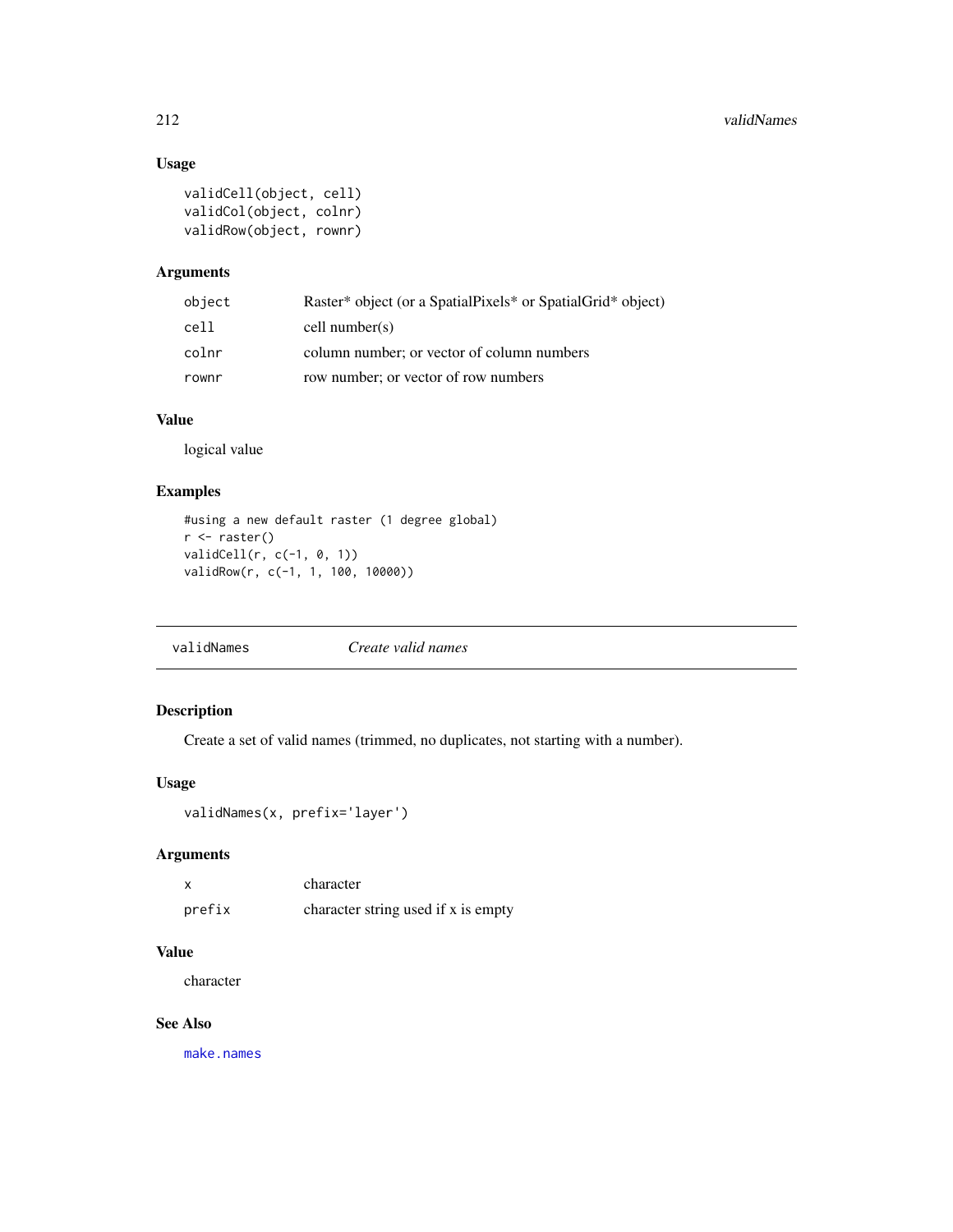## weighted.mean 213

## Examples

```
validNames(c('a', 'a', '', '1', NA, 'b', 'a'))
```
<span id="page-212-0"></span>weighted.mean *Weighted mean of rasters*

#### Description

Computes the weighted mean for each cell of a number or raster layers. The weights can be spatially variable or not.

#### Usage

## S4 method for signature 'RasterStackBrick,vector' weighted.mean(x, w, na.rm=FALSE, filename='', ...)

```
## S4 method for signature 'RasterStackBrick, RasterStackBrick'
weighted.mean(x, w, na.rm=FALSE,filename='', ...)
```
## Arguments

| $\mathsf{x}$ | <b>RasterStack or RasterBrick</b>                                                                                                                                                                         |
|--------------|-----------------------------------------------------------------------------------------------------------------------------------------------------------------------------------------------------------|
| W            | A vector of weights (one number for each layer), or for spatially variable weights,<br>a RasterStack or RasterBrick with weights (should have the same extent, reso-<br>lution and number of layers as x) |
| na.rm        | Logical. Should missing values be removed?                                                                                                                                                                |
| filename     | Character. Output filename (optional)                                                                                                                                                                     |
| $\cdot$      | Additional arguments as for writeRaster                                                                                                                                                                   |
|              |                                                                                                                                                                                                           |

## Value

RasterLayer

## See Also

[Summary-methods](#page-200-0), [weighted.mean](#page-212-0)

```
b <- brick(system.file("external/rlogo.grd", package="raster"))
```

```
# give least weight to first layer, most to last layer
wm1 < -</math> weighted mean(b, w=1:3)
```

```
# spatially varying weights
# weigh by column number
w1 <- init(b, v='col')
```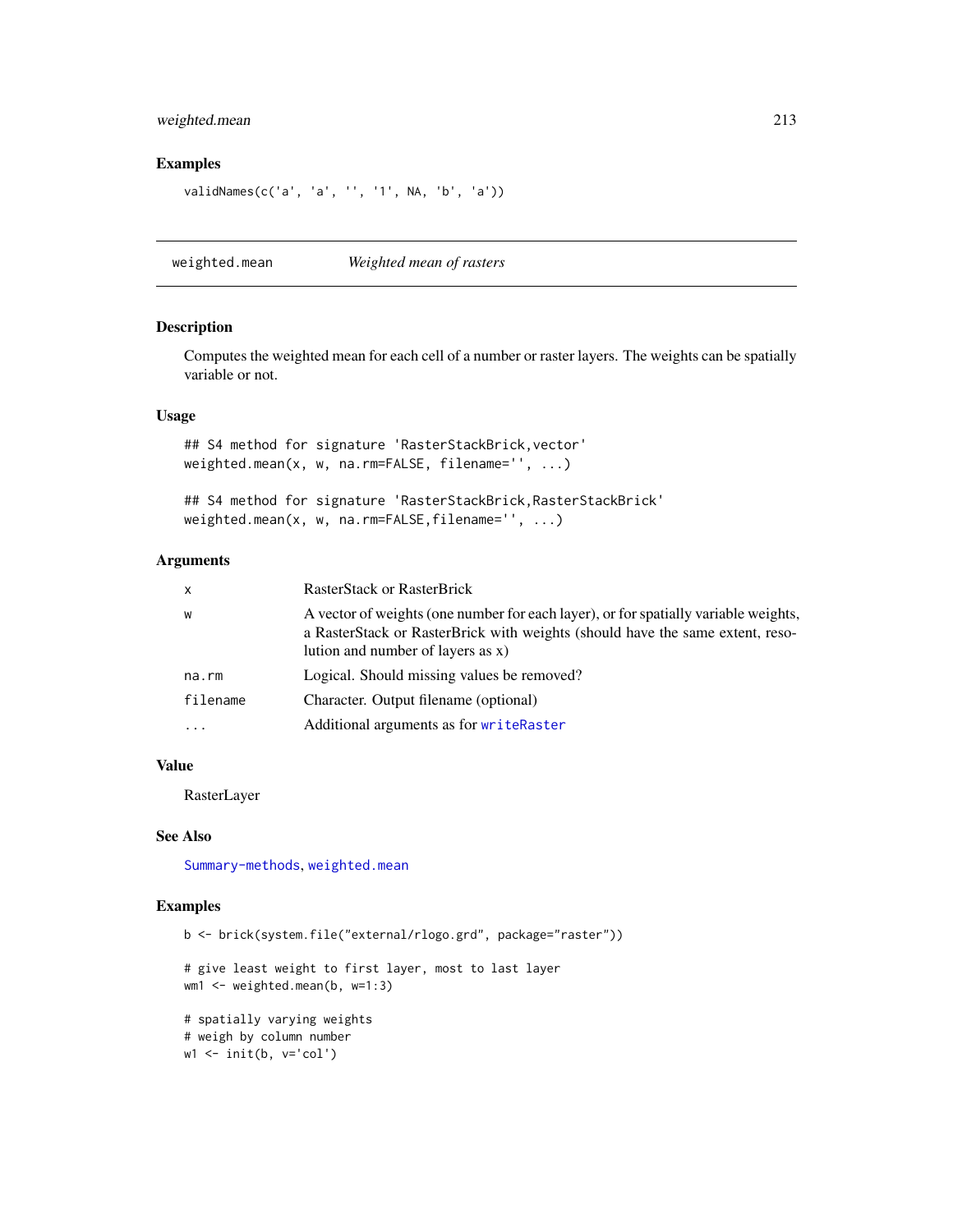```
# weigh by row number
w2 <- init(b, v='row')
w <- stack(w1, w2, w2)
wm2 <- weighted.mean(b, w=w)
```
which *Which cells are TRUE?*

## <span id="page-213-0"></span>Description

Which returns a RasterLayer with TRUE or FALSE setting cells that are NA to FALSE (unless na.rm=FALSE). If the RasterLayer has numbers, all values that are 0 become FALSE and all other values become TRUE. The function can also return the cell numbers that are TRUE

#### Usage

## S4 method for signature 'RasterLayer' Which(x, cells=FALSE, na.rm=TRUE, ...)

#### Arguments

| X         | RasterLayer                                                                                           |
|-----------|-------------------------------------------------------------------------------------------------------|
| cells     | logical. If TRUE, cell numbers are returned, otherwise a RasterLayer is returned                      |
| na.rm     | logical. If TRUE, NA values are treated as FALSE, otherwise they remain NA (only<br>when cells=FALSE) |
| $\ddotsc$ | Additional arguments (none implemented)                                                               |

#### Value

RasterLayer

## See Also

[which.max](#page-214-0), [which.min](#page-214-1)

```
r <- raster(ncol=10, nrow=10)
set.seed(0)
r[] <- runif(ncell(r))
r[r < 0.2] < -0r[r > 0.8] <- 1
r[r > 0 \& r < 1] <- 0.5
Which(r, cells=TRUE)
Which(r > 0.5, cells=TRUE)
```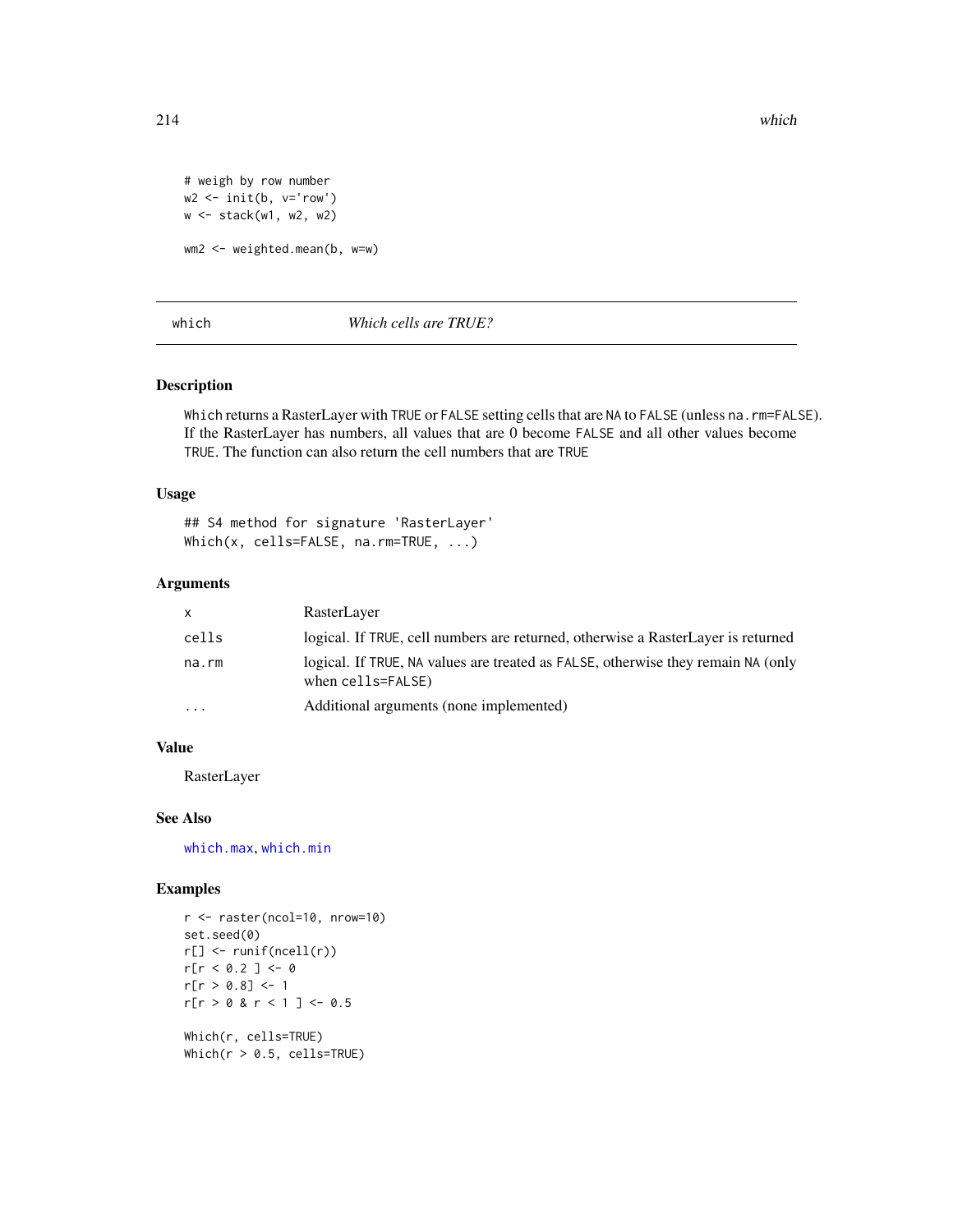#### which.min 215

```
s1 \le r > 0.5s2 \leftarrow \text{Which}(r > 0.5)s1[1:15]
s2[1:15]
# this expression
x1 <- Which(r, na.rm=FALSE)
# is the inverse of
x2 < -r == 0
```
<span id="page-214-1"></span>

which.min *Where is the min or max value?*

## <span id="page-214-0"></span>Description

Which cells have the minumum / maximum value (for a RasterLayer), or which layer has the minimum/maximum value (for a RasterStack or RasterBrick)?

#### Usage

which.min(x) which.max(x)

## Arguments

x Raster\* object

#### Value

vector of cell numbers (if x is a RasterLayer) or (if x is a RasterStack or RasterBrick) a RasterLayer giving the number of the first layer with the minimum or maximum value for a cell

#### See Also

[Which](#page-213-0)

## Examples

```
## Not run:
b <- brick(system.file("external/rlogo.grd", package="raster"))
```

```
r <- which.min(b)
```

```
i \le which.min(b[[3]])
xy <- xyFromCell(b, i)
plot(b[[3]])
points(xy)
```
## End(Not run)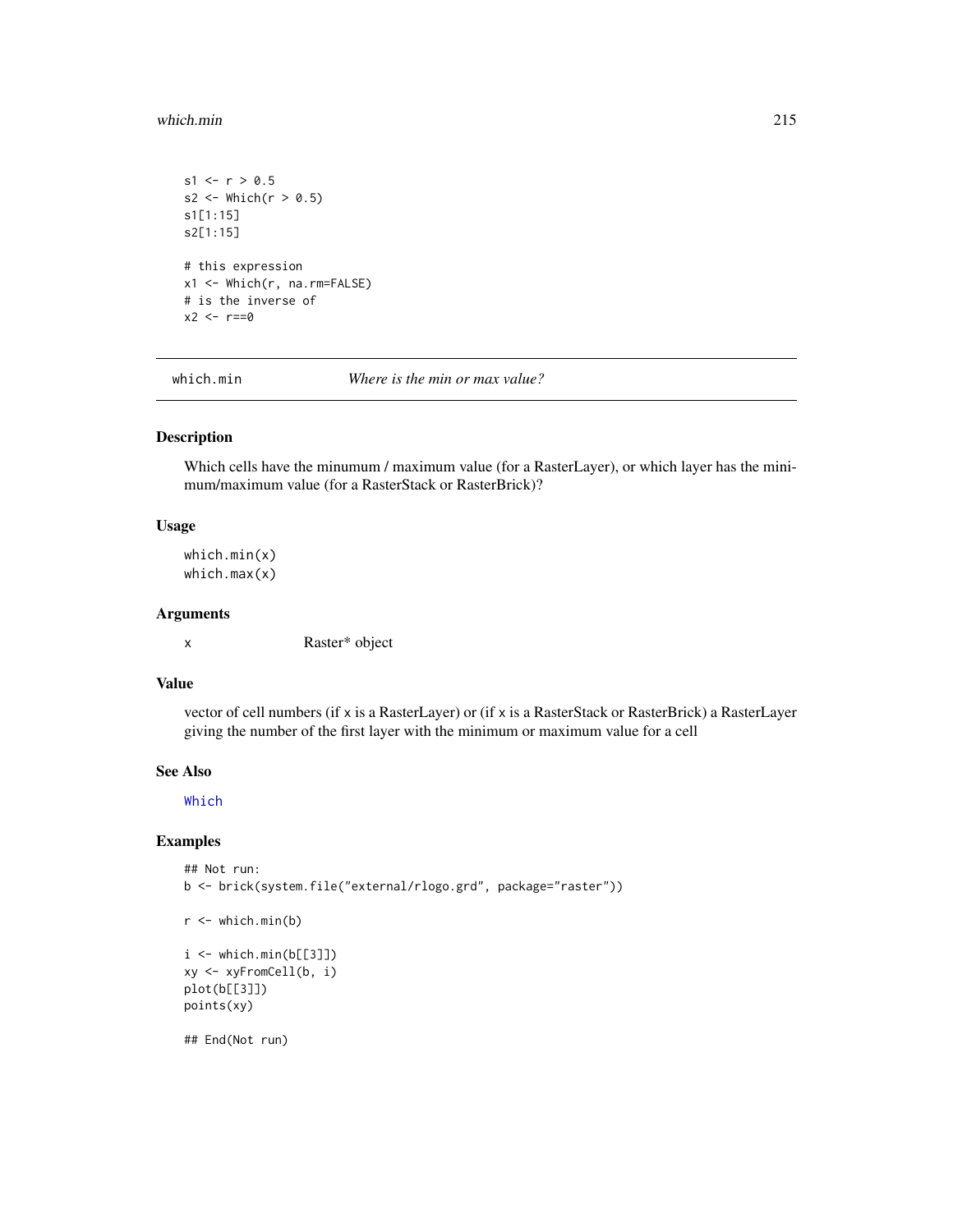<span id="page-215-1"></span>

List supported file types for writing RasterLayer values to disk.

When a function writes a file to disk, the file format is determined by the 'format=' argument if supplied, or else by the file extension (if the extension is known). If other cases the default format is used. The 'factory-fresh' default format is 'raster', but this can be changed using [rasterOptions](#page-130-0).

#### Usage

writeFormats()

## Details

writeFormats returns a matrix of the file formats (the "drivers") that are supported.

Supported formats include:

| File type  | Long name                      | default extension | <b>Multiband support</b> |
|------------|--------------------------------|-------------------|--------------------------|
| raster     | 'Native' raster package format | .grd              | <b>Yes</b>               |
| ascii      | <b>ESRI</b> Ascii              | .asc              | N <sub>0</sub>           |
| SAGA       | <b>SAGA GIS</b>                | .sdat             | N <sub>0</sub>           |
| IDRISI     | <b>IDRISI</b>                  | .rst              | N <sub>0</sub>           |
| <b>CDF</b> | netCDF (requires ncdf)         | .nc               | <b>Yes</b>               |
| GTiff      | GeoTiff (requires rgdal)       | .tif              | Yes                      |
| ENVI       | ENVI .hdr Labelled             | .envi             | <b>Yes</b>               |
| EHdr       | <b>ESRI</b> .hdr Labelled      | .bil              | Yes                      |
| <b>HFA</b> | Erdas Imagine Images (.img)    | .img              | <b>Yes</b>               |

#### See Also

[GDALDriver-class](#page-0-0)

#### Examples

writeFormats()

<span id="page-215-0"></span>writeRaster *Write raster data to a file*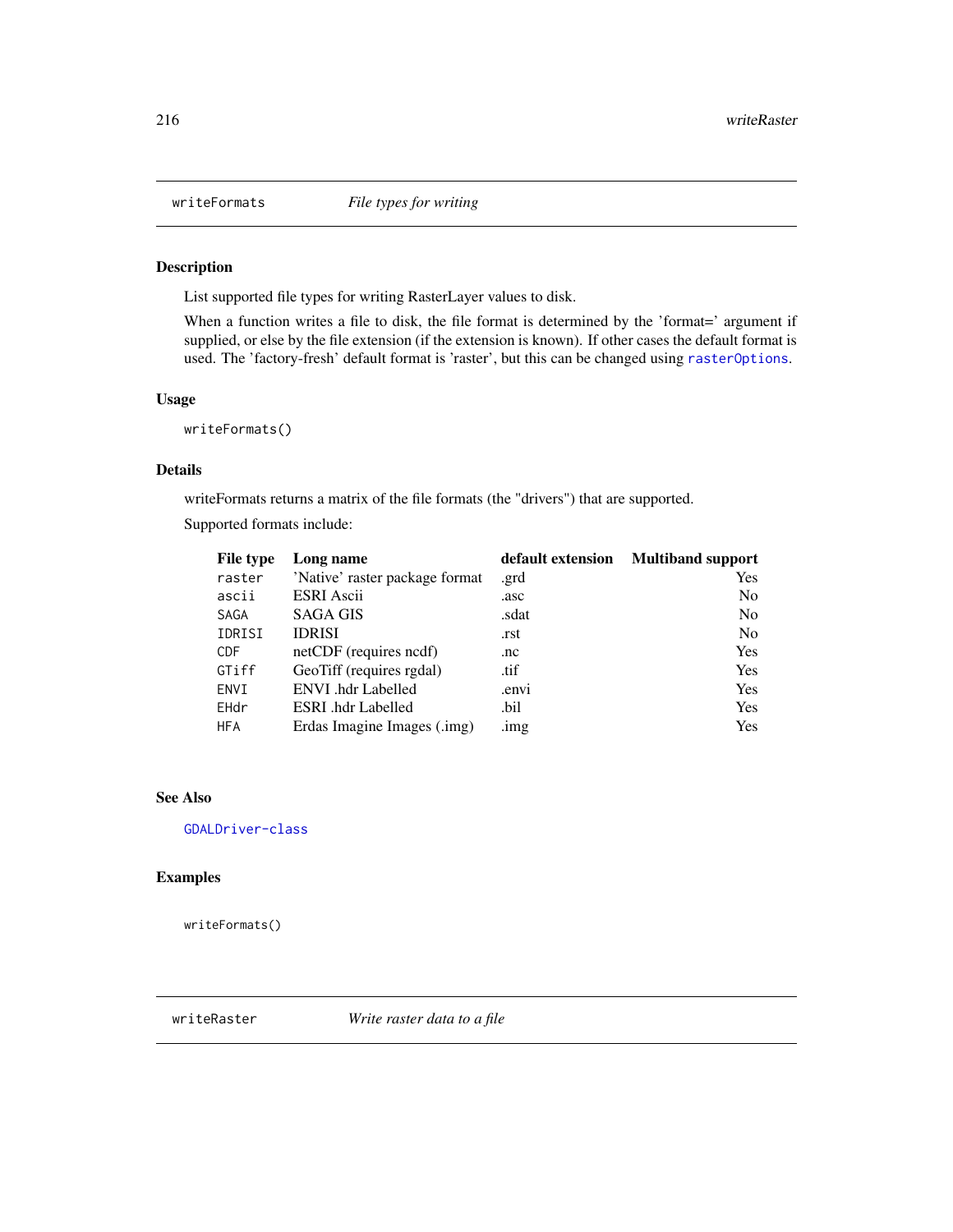#### <span id="page-216-0"></span>writeRaster 217

# Description

Write an entire Raster\* object to a file, using one of the many supported formats. See [writeValues](#page-218-0) for writing in chunks (e.g. by row).

When writing a file to disk, the file format is determined by the 'format=' argument if supplied, or else by the file extension (if the extension is known). If other cases the default format is used. The default format is 'raster', but this setting can be changed (see [rasterOptions](#page-130-0)).

# Usage

```
## S4 method for signature 'RasterLayer,character'
writeRaster(x, filename, format, ...)
```

```
## S4 method for signature 'RasterStackBrick,character'
writeRaster(x, filename, format, bylayer, suffix='numbers', ...)
```
#### Arguments

| X        | Raster* object                                                                                                                                                                                                                                                              |
|----------|-----------------------------------------------------------------------------------------------------------------------------------------------------------------------------------------------------------------------------------------------------------------------------|
| filename | Output filename                                                                                                                                                                                                                                                             |
| format   | Character. Output file type. See writeFormats. If this argument is not pro-<br>vided, it is attempted to infer it from the filename extension. If that fails, the<br>default format is used. The default format is 'raster', but this can be changed<br>using raster0ptions |
|          | Additional arguments:                                                                                                                                                                                                                                                       |
|          | datatypeCharacter. Output data type (e.g. 'INT2S' or 'FLT4S'). See dataType.<br>If no datatype is specified, 'FLT4S' is used, unless this default value was changed<br>with rasterOptions                                                                                   |
|          | overwrite: Logical. If TRUE, "filename" will be overwritten if it exists                                                                                                                                                                                                    |
|          | progress: Character. Set a value to show a progress bar. Valid values are "text"<br>and "window".                                                                                                                                                                           |
|          | NAflag: Numeric. To overwrite the default value used to represent NA in a file                                                                                                                                                                                              |
|          | bandorder: Character. 'BIL', 'BIP', or 'BSQ'. For 'native' file formats only.<br>For some other formats you can use the 'options' argument (see below)                                                                                                                      |
|          | options: Character. File format specific GDAL options. E.g., when writing a<br>geotiff file you can use: options=c("COMPRESS=NONE", "TFW=YES")                                                                                                                              |
|          | You can use options=c("PROFILE=BASELINE") to create a plain tif with no<br>GeoTIFF tags. This can be useful when writing files to be read by applications<br>intolerant of unrecognised tags. (see http://www.gdal.org/frmt_gtiff.html)                                     |
|          | NetCDF files have the following additional, optional, arguments: varname,<br>varunit, longname, xname, yname, zname, zunit                                                                                                                                                  |
|          | prj: Logical. If TRUE, the crs is written to a .prj file. This can be useful when<br>writing to an ascii file or another file type that does not store the crs                                                                                                              |
| bylayer  | if TRUE, write a seperate file for each layer                                                                                                                                                                                                                               |
| suffix   | 'numbers' or 'names' to determine the suffix that each file gets when bylayer=TRUE;<br>either a number between 1 and nlayers $(x)$ or names $(x)$                                                                                                                           |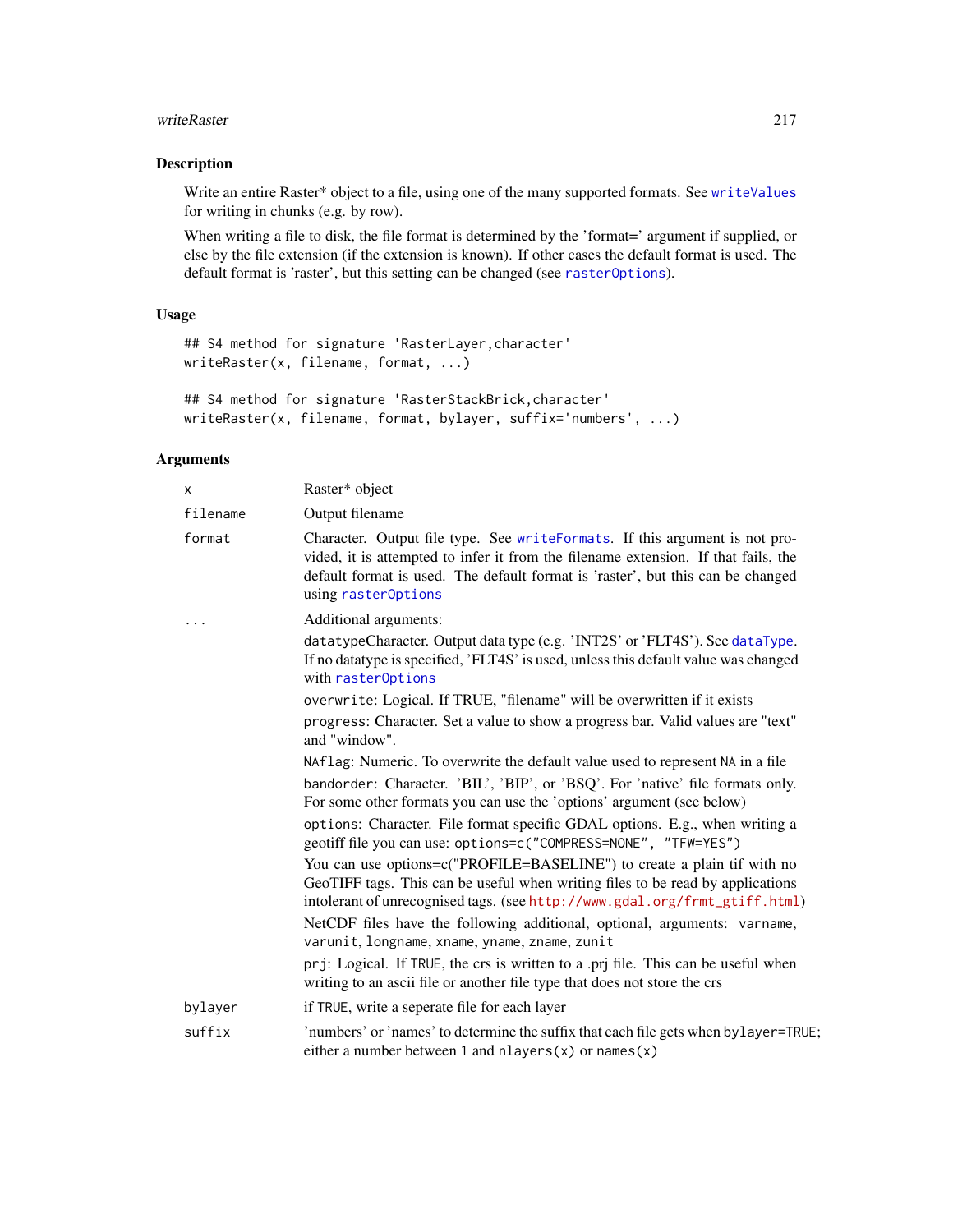# Details

See writeFormats for supported file types ("formats", "drivers").

The rgdal package is needed, except for these file formats: 'raster', 'BIL', 'BIP', 'BSQ', 'SAGA', 'ascii', 'IDRISI', and 'CDF'. Some of these formats can be used with or without rgdal (idrisi, SAGA, ascii). You need the 'ncdf' library for the 'CDF' format.

In multi-layer files (i.e. files saved from RasterStack or RasterBrick objects), in the native 'raster' format, the band-order can be set to BIL ('Bands Interleaved by Line'), BIP ('Bands Interleaved by Pixels') or BSQ ('Bands SeQuential'). Note that bandorder is not the same as filetype here.

Supported file types include:

| <b>File type</b> | Long name                      | default extension | <b>Multiband support</b> |
|------------------|--------------------------------|-------------------|--------------------------|
| raster           | 'Native' raster package format | .grd              | <b>Yes</b>               |
| ascii            | <b>ESRI</b> Ascii              | .asc              | N <sub>0</sub>           |
| <b>SAGA</b>      | <b>SAGA GIS</b>                | .sdat             | N <sub>0</sub>           |
| IDRISI           | <b>IDRISI</b>                  | .rst              | N <sub>0</sub>           |
| <b>CDF</b>       | netCDF (requires ncdf)         | .nc               | <b>Yes</b>               |
| GTiff            | GeoTiff (requires rgdal)       | .tif              | Yes                      |
| ENVI             | <b>ENVI</b> .hdr Labelled      | .envi             | <b>Yes</b>               |
| EHdr             | ESRI .hdr Labelled             | .bil              | Yes                      |
| <b>HFA</b>       | Erdas Imagine Images (.img)    | $\lim g$          | <b>Yes</b>               |

### Value

This function is used for the side-effect of writing values to a file.

#### See Also

[writeFormats](#page-215-0), [writeValues](#page-218-0)

# Examples

```
r <- raster(system.file("external/test.grd", package="raster"))
# take a small part
r <- crop(r, extent(179880, 180800, 329880, 330840) )
# write to an integer binary file
rf <- writeRaster(r, filename="allint.grd", datatype='INT4S', overwrite=TRUE)
# make a brick and save multi-layer file
b <- brick(r, sqrt(r))
bf <- writeRaster(b, filename="multi.grd", bandorder='BIL', overwrite=TRUE)
# write to a new geotiff file (depends on rgdal)
if (require(rgdal)) {
  rf <- writeRaster(r, filename="test.tif", format="GTiff", overwrite=TRUE)
  bf <- writeRaster(b, filename="multi.tif", options="INTERLEAVE=BAND", overwrite=TRUE)
```
<span id="page-217-0"></span>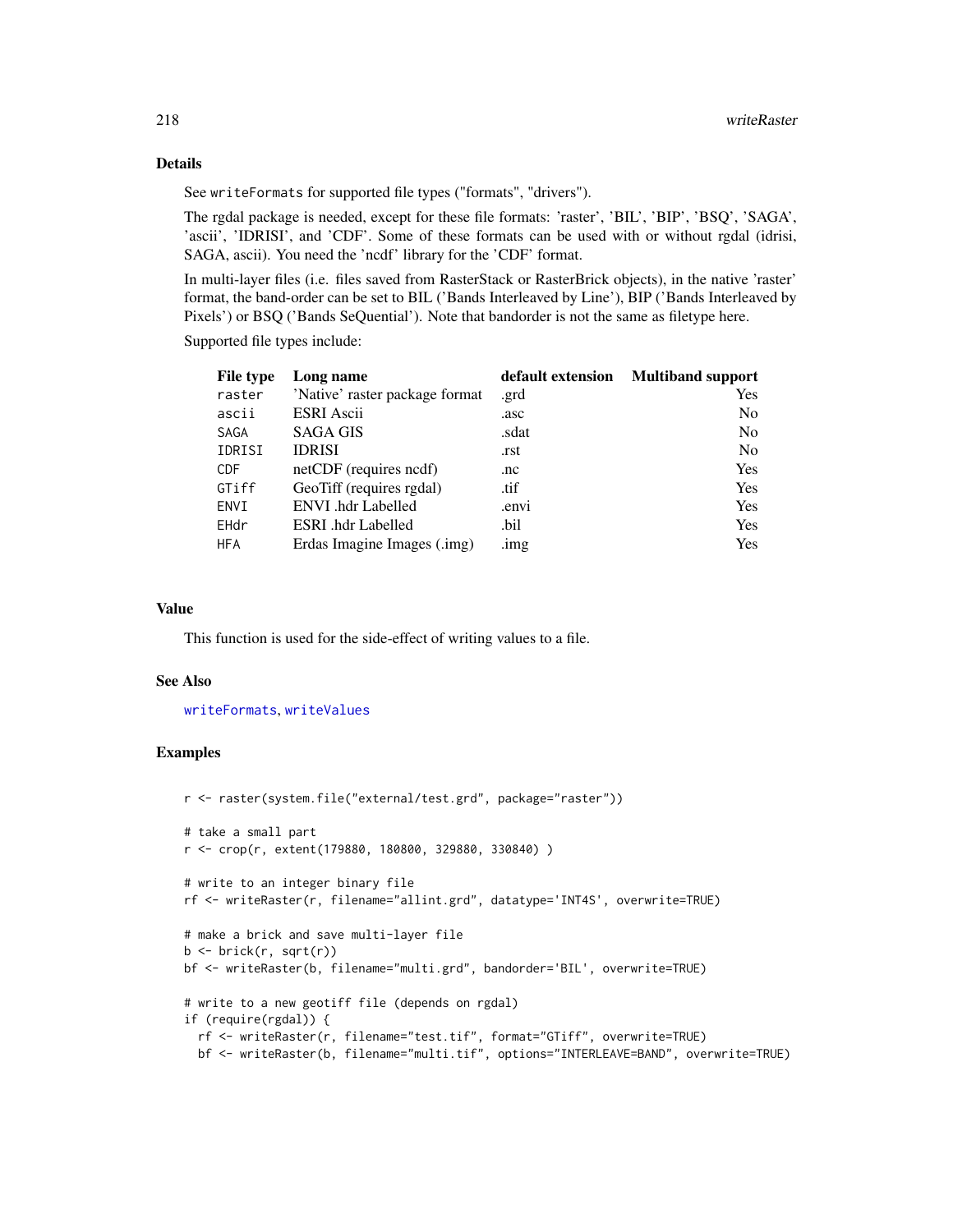<span id="page-218-1"></span>writeValues 219

```
}
# write to netcdf
if (require(ncdf)) {
rnc <- writeRaster(r, filename='netCDF.nc', format="CDF", overwrite=TRUE)
}
```
<span id="page-218-0"></span>writeValues *Write values to a file*

### Description

Functions for writing blocks ( $>= 1$  row(s)) of values to files. Writing has to start at the first cell of a row (identified with argument start) and the values written must represent 1 or more entire rows. Begin by opening a file with writeStart, then write values to it in chunks. When writing is done close the file with writeStop.

If you want to write all values of a Raster\* object at once, you can also use [writeRaster](#page-215-1) which is easier to use but more limited. The functions described here allow writing values to file using chunks of different sizes (e.g. 1 or 10 rows). Function [blockSize](#page-31-0) can be used to suggest a chunk size to use.

# Usage

```
writeStart(x, filename, ...)
writeValues(x, v, start)
writeStop(x)
```
# Arguments

| $\mathsf{x}$ | Raster <sup>*</sup> object                                               |
|--------------|--------------------------------------------------------------------------|
| filename     | character. Output file name                                              |
| $\cdots$     | additional arguments as for writeRaster                                  |
| <b>V</b>     | vector (RasterLayer) or matrix (RasterBrick) of values                   |
| start        | Integer. Row number (counting starts at 1) from where to start writing v |

#### Value

RasterLayer or RasterBrick

# See Also

[writeRaster,](#page-215-1) [blockSize,](#page-31-0) [update](#page-209-0)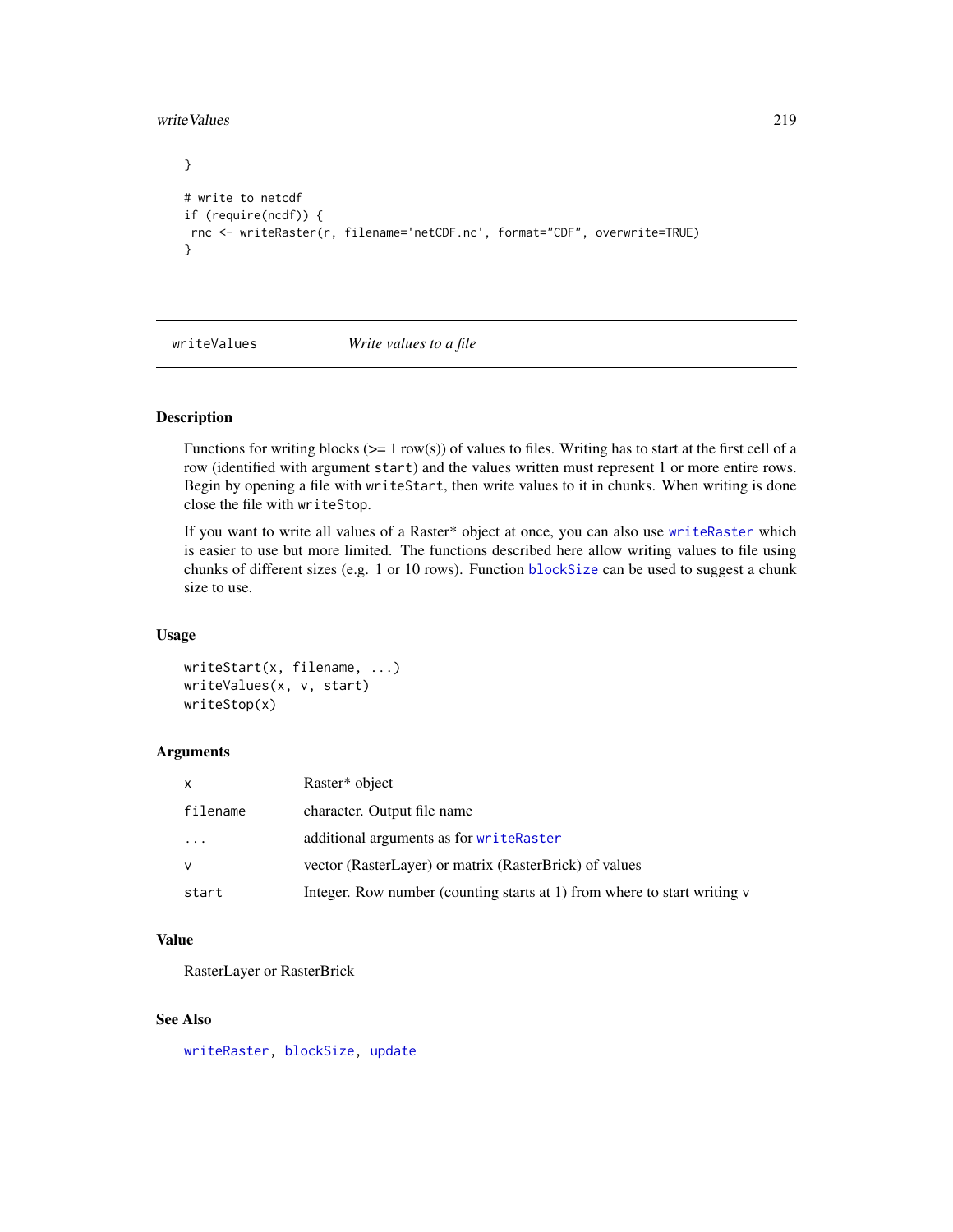# <span id="page-219-0"></span>Examples

```
r <- raster(system.file("external/test.grd", package="raster"))
# write to a new binary file in chunks
s \leftarrow raster(r)
#
tr <- blockSize(r)
tr
s <- writeStart(s, filename='test.grd', overwrite=TRUE)
for (i in 1:tr$n) {
v <- getValuesBlock(r, row=tr$row[i], nrows=tr$nrows[i])
s <- writeValues(s, v, tr$row[i])
}
s <- writeStop(s)
if(require(rgdal)){
s2 <- writeStart(s, filename='test2.tif', format='GTiff', overwrite=TRUE)
# writing last row first
for (i in tr$n:1) {
v <- getValuesBlock(r, row=tr$row[i], nrows=tr$nrows[i])
s2 <- writeValues(s2, v, tr$row[i])
}
# row number 5 once more
v <- getValuesBlock(r, row=5, nrows=1)
writeValues(s2, v, 5)
s2 <- writeStop(s2)
}
## write values of a RasterStack to a RasterBrick
s <- stack(system.file("external/rlogo.grd", package="raster"))
# create empty brick
b <- brick(s, values=FALSE)
b <- writeStart(b, filename="test.grd", format="raster",overwrite=TRUE)
tr <- blockSize(b)
for (i in 1:tr$n) {
v <- getValuesBlock(s, row=tr$row[i], nrows=tr$nrows[i])
b <- writeValues(b, v, tr$row[i])
}
b <- writeStop(b)
# note that the above is equivalent to
# b <- writeRaster(s, filename="test.grd", format="raster",overwrite=TRUE)
```
xyFromCell *Coordinates from a row, column or cell number*

#### **Description**

These functions get coordinates of the center of raster cells for a row, column, or cell number of a Raster\* object.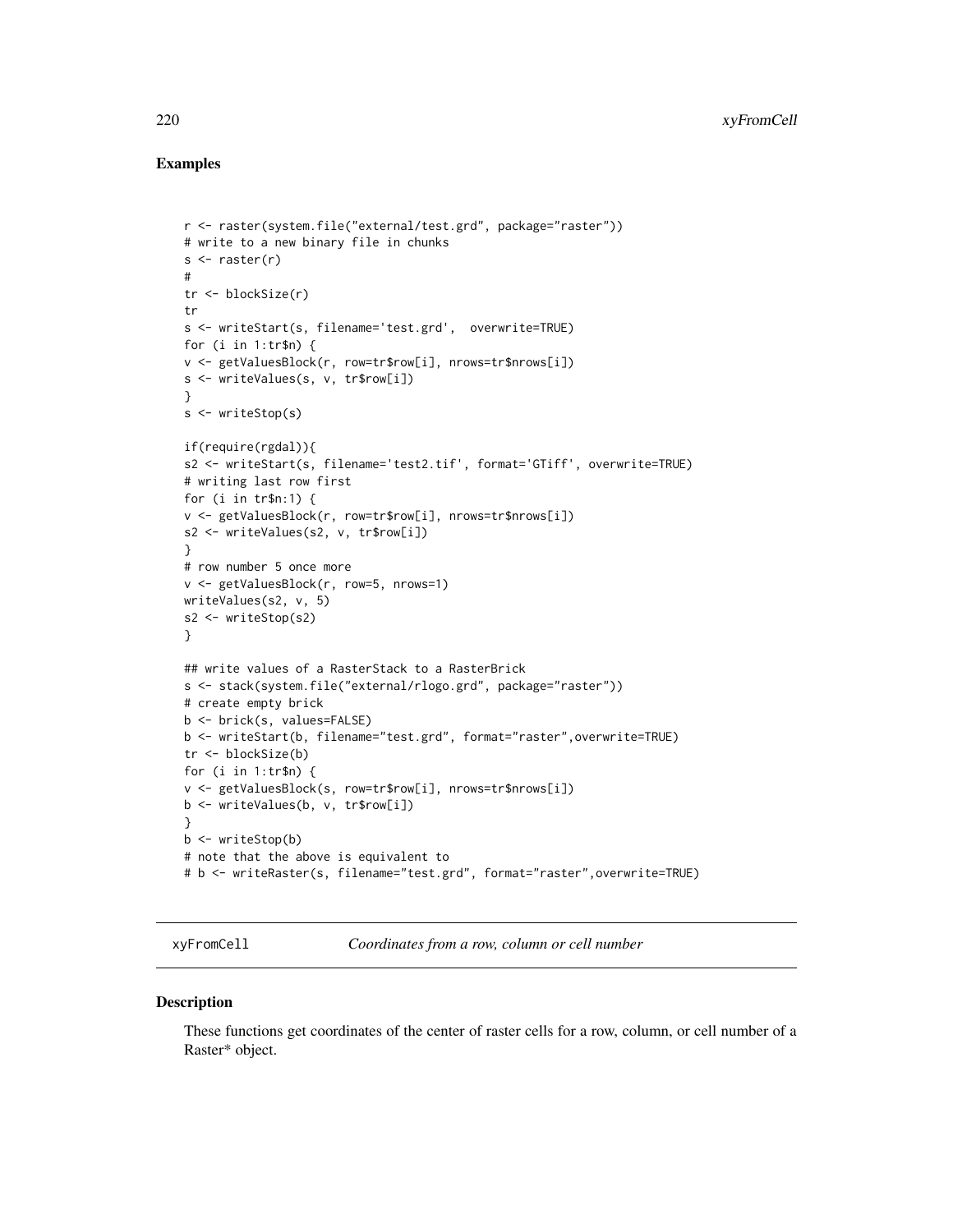# <span id="page-220-0"></span>xyFromCell 221

# Usage

```
xFromCol(object, col=1:ncol(object))
yFromRow(object, row=1:nrow(object))
xyFromCell(object, cell, spatial=FALSE)
xFromCell(object, cell)
yFromCell(object, cell)
```
# Arguments

| object  | Raster* object (or a SpatialPixels* or SpatialGrid* object)     |
|---------|-----------------------------------------------------------------|
| cell    | cell number(s)                                                  |
| col     | column number; or vector of column numbers                      |
| row     | row number; or vector of row numbers                            |
| spatial | return a Spatial Points object (sp package) instead of a matrix |

#### Details

Cell numbers start at 1 in the upper left corner, and increase from left to right, and then from top to bottom. The last cell number equals the number of cells of the Raster\* object.

#### Value

xFromCol, yFromCol, xFromCell, yFromCell: vector of x or y coordinates

 $xyFromCell: matrix(x,y)$  with coordinate pairs

# See Also

[cellFromXY](#page-40-0)

# Examples

```
#using a new default raster (1 degree global)
r <- raster()
xFromCol(r, c(1, 120, 180))
yFromRow(r, 90)
xyFromCell(r, 10000)
xyFromCell(r, c(0, 1, 32581, ncell(r), ncell(r)+1))
#using a file from disk
r <- raster(system.file("external/test.grd", package="raster"))
r
cellFromXY(r, c(180000, 330000))
#xy for corners of a raster:
xyFromCell(r, c(1, ncol(r), ncell(r)-ncol(r)+1, ncell(r)))
```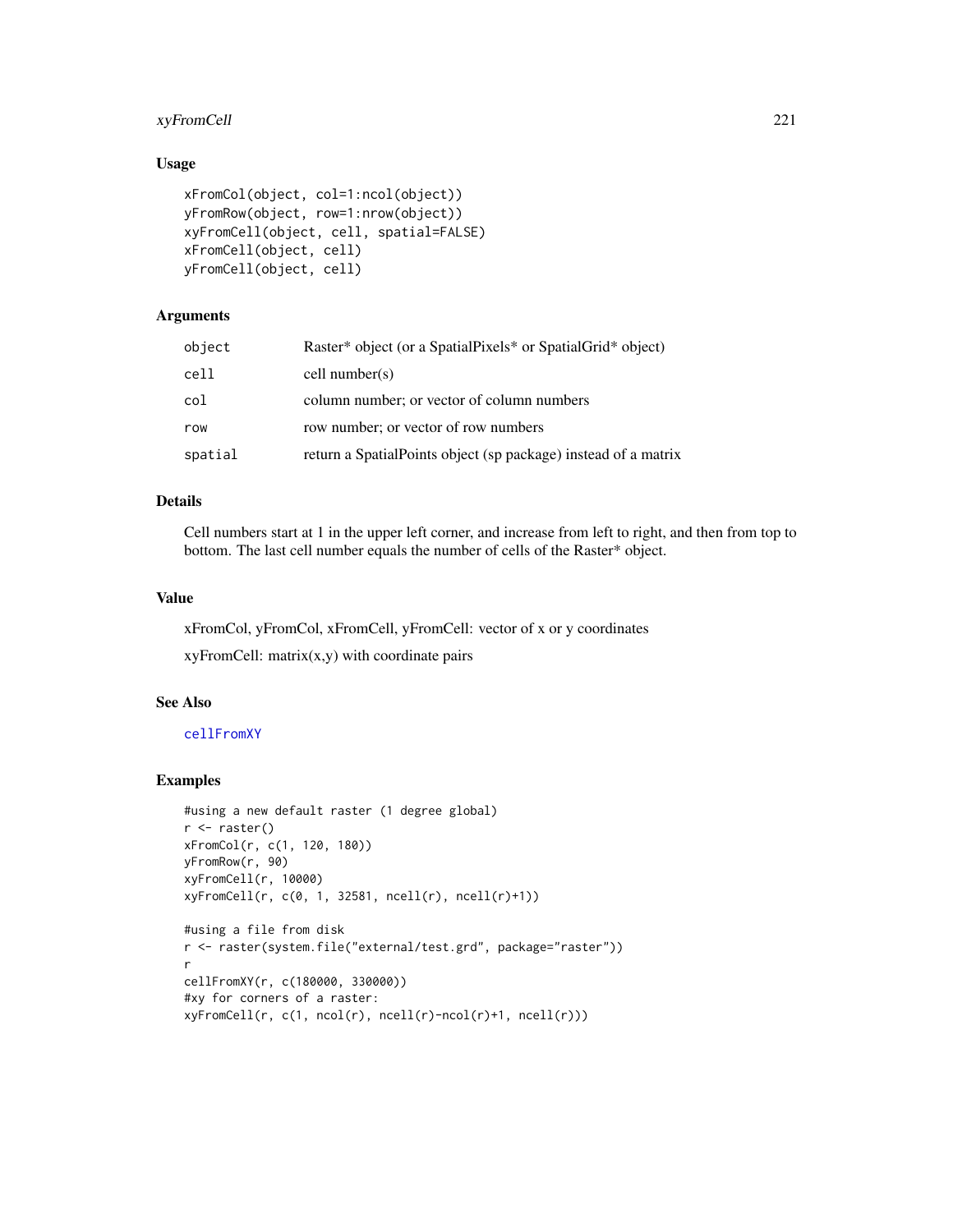<span id="page-221-0"></span>

# Description

Initial functions for a somewhat more formal approach to get or set z values (e.g. time) associated with layers of Raster\* objects. In development.

#### Usage

setZ(x, z, name='time') getZ(x)

# Arguments

| x    | Raster* object                                        |
|------|-------------------------------------------------------|
| z    | vector of z values of any type (e.g. of class 'Date') |
| name | character label                                       |

# Value

setZ: Raster\* object getZ: vector

# Examples

```
r <- raster(ncol=10, nrow=10)
s <- stack(lapply(1:3, function(x) setValues(r, runif(ncell(r)))))
s <- setZ(s, as.Date('2000-1-1') + 0:2)
s
getZ(s)
```

| $z$ (time) apply<br>zApply |
|----------------------------|
|----------------------------|

#### Description

Experimental function to apply a function over a (time) series of layers of a Raster object

# Usage

```
zApply(x, by, fun=mean, name='', ...)
```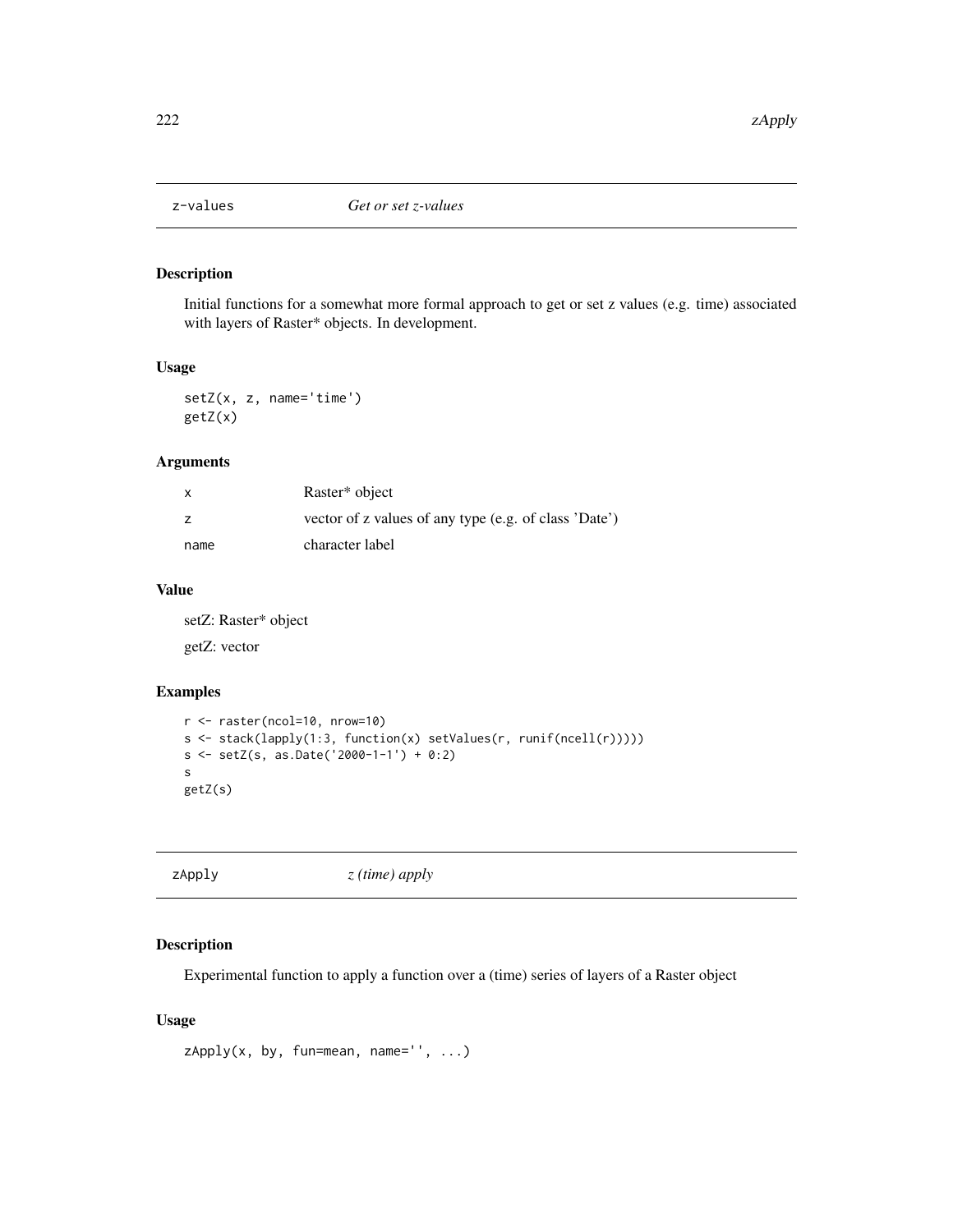#### <span id="page-222-0"></span>zonal 223

#### **Arguments**

| x    | Raster* object                         |
|------|----------------------------------------|
| by   | aggregation indices or function        |
| fun  | function to compute aggregated values  |
| name | character label of the new time series |
|      | additional arguments                   |

# Value

Raster\* object

#### Author(s)

Oscar Perpinan Lamigueiro & Robert J. Hijmans

#### Examples

```
# 12 values of irradiation, 1 for each month
G0dm=c(2.766,3.491,4.494,5.912,6.989,7.742,7.919,7.027,5.369,3.562,2.814,2.179)*1000;
# RasterBrick with 12 layers based on G0dm + noise
r <- raster(nc=10, nr=10)
s <- brick(lapply(1:12, function(x) setValues(r, G0dm[x]+100*rnorm(ncell(r)) )))
# time
tm <- seq(as.Date('2010-01-15'), as.Date('2010-12-15'), 'month')
s <- setZ(s, tm, 'months')
# library(zoo)
# x <- zApply(s, by=as.yearqtr, fun=mean, name='quarters')
```
zonal *Zonal statistics*

# Description

Compute zonal statistics, that is summarized values of a Raster\* object for each "zone" defined by a RasterLayer.

If stat is a true function, zonal will fail (gracefully) for very large Raster objects, but it will in most cases work for functions that can be defined as by a character argument ('mean', 'sd', 'min', 'max', or 'sum'). In addition you can use 'count' to count the number of cells in each zone (only useful with na.rm=TRUE, otherwise freq(z) would be more direct.

If a function is used, it should accept a na.rm argument (or at least a ... argument)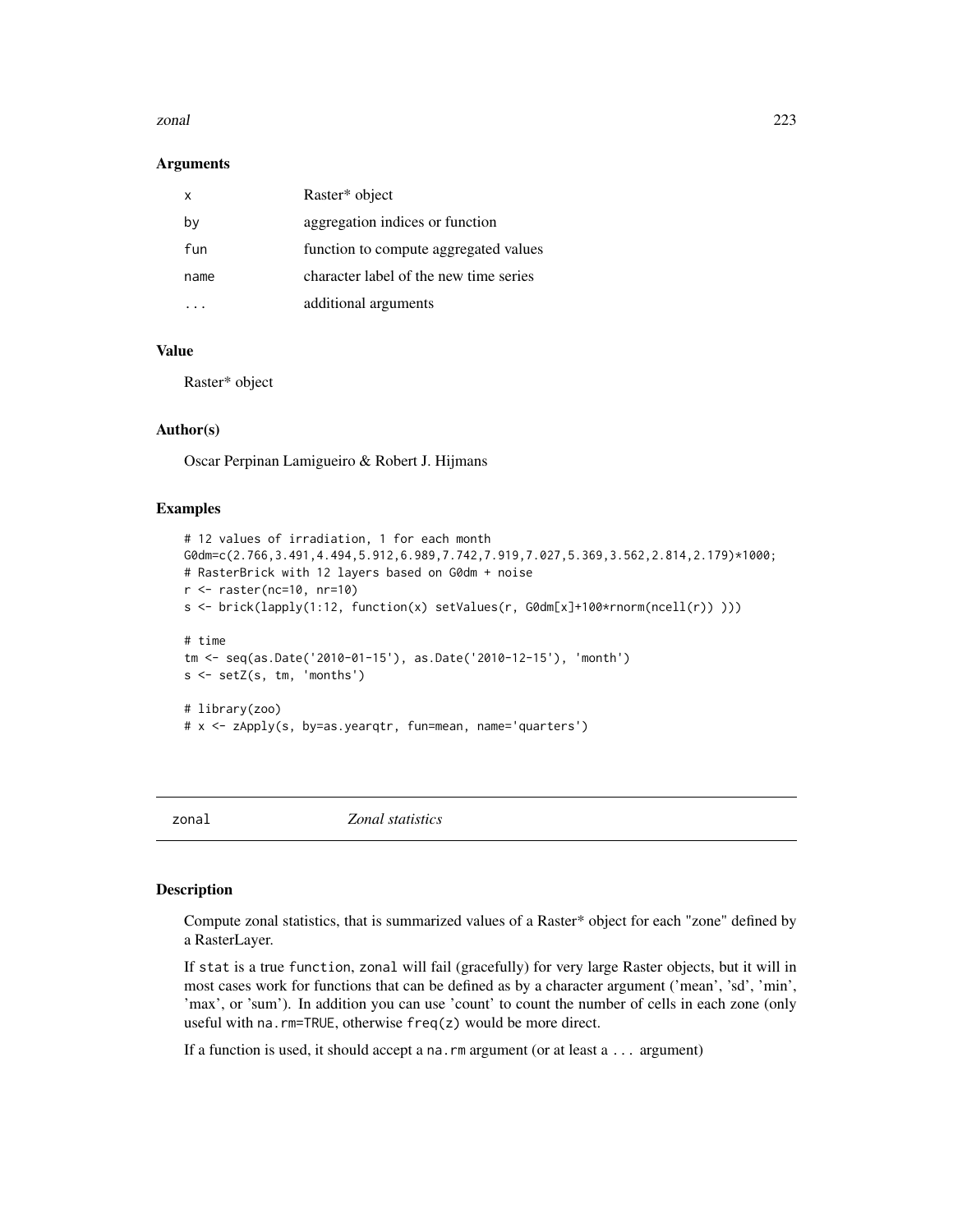<span id="page-223-0"></span>224 zonal zonal zonal zonal zonal zonal zonal zonal zonal zonal zonal zonal zonal zonal zonal zonal zonal zona

# Usage

```
## S4 method for signature 'RasterLayer,RasterLayer'
zonal(x, z, fun='mean', digits=0, na.rm=True, ...)
```

```
## S4 method for signature 'RasterStackBrick,RasterLayer'
zonal(x, z, fun='mean', digits=0, na.rm=TRUE, ...)
```
#### Arguments

| RasterLayer with codes representing zones<br>z                                                                                                                                           |  |
|------------------------------------------------------------------------------------------------------------------------------------------------------------------------------------------|--|
|                                                                                                                                                                                          |  |
| fun<br>function to be applied to summarize the values by zone. Either as character:<br>'mean', 'sd', 'min', 'max', 'sum'; or, for relatively small Raster* objects, a<br>proper function |  |
| integer. Number of digits to maintain in 'zones'. By default averaged to an<br>digits<br>integer (zero digits)                                                                           |  |
| logical. If TRUE, NA values in x are ignored<br>na.rm                                                                                                                                    |  |
| additional arguments. One implemented: progress, as in writeRaster<br>$\cdot$                                                                                                            |  |

# Value

A matrix with a value for each zone (unique value in zones)

#### See Also

See [cellStats](#page-43-0) for 'global' statistics (i.e., all of x is considered a single zone), and [extract](#page-76-0) for summarizing values for polygons

#### Examples

```
r <- raster(ncols=10, nrows=10)
r[] \leftarrow runif(ncell(r)) * 1:ncell(r)z \leq -rz[] <- rep(1:5, each=20)
# for big files, use a character value rather than a function
zonal(r, z, 'sum')
# for smaller files you can also provide a function
## Not run:
zonal(r, z, mean)
zonal(r, z, min)
## End(Not run)
# multiple layers
zonal(stack(r, r*10), z, 'sum')
```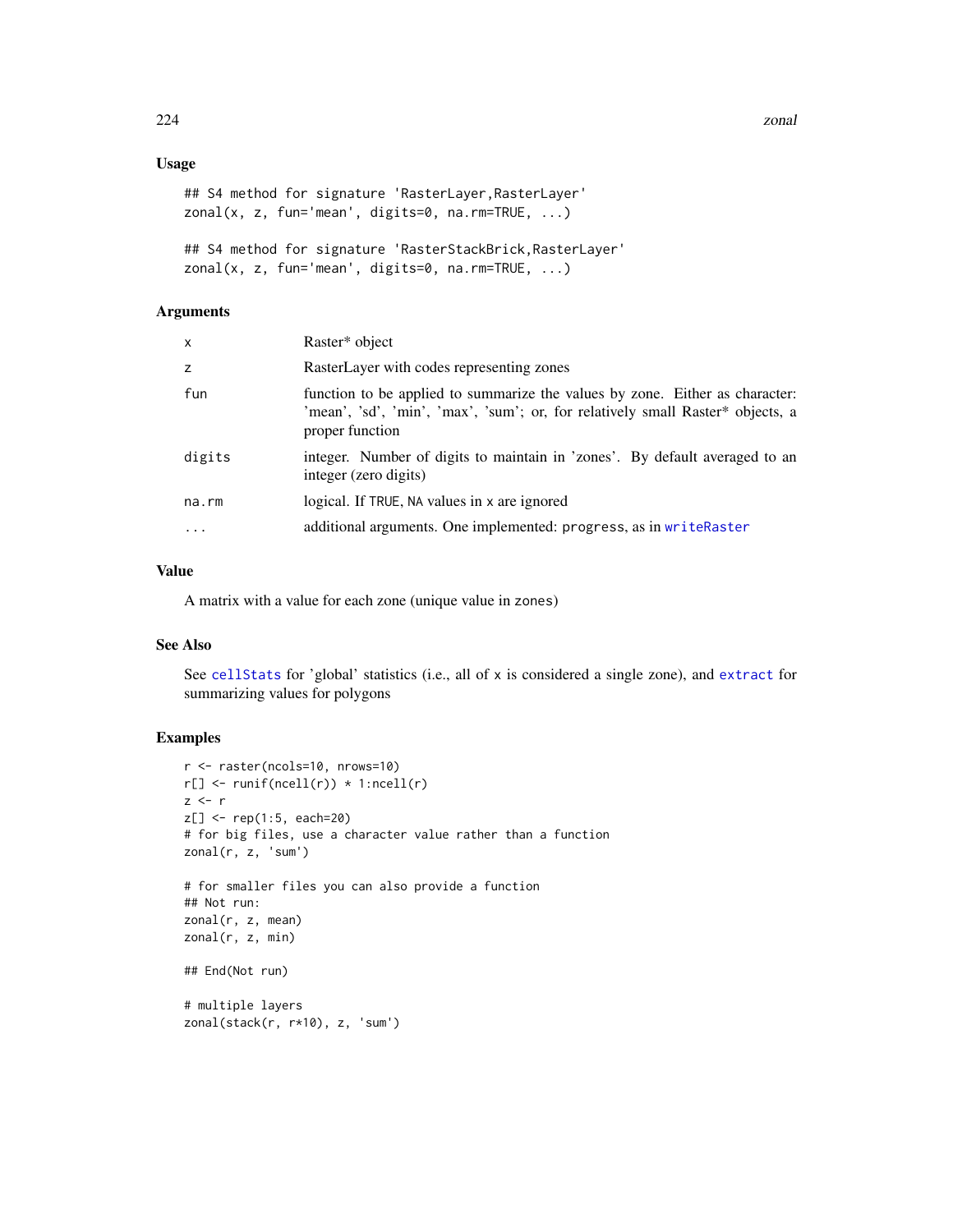# <span id="page-224-0"></span>Description

Zoom in on a map (plot) by providing a new extent, by default this is done by clicking twice on the map.

# Usage

```
zoom(x, \ldots)## S4 method for signature 'Raster'
zoom(x, ext=drawExtent(), maxpixels=100000, layer=1, new=TRUE, useRaster=TRUE, ...)
## S4 method for signature 'Spatial'
```

```
zoom(x, ext=drawExtent(), new=TRUE, ...)
```

```
## S4 method for signature 'missing'
zoom(x, ext=drawExtent(), new=TRUE, ...)
```
## Arguments

| $\mathsf{x}$ | Raster* or Spatial* (vector type) object                                          |
|--------------|-----------------------------------------------------------------------------------|
| ext          | Extent object, or other object from which an extent can be extracted              |
| maxpixels    | Maximum number of pixels used for the map                                         |
| layer        | Positive integer to select the layer to be used if x is a mutilayer Raster object |
| new          | Logical. If TRUE, the zoomed in map will appear on a new device (window)          |
| useRaster    | Logical. If TRUE, a bitmap raster is used to plot the image instead of polygons   |
| $\ddotsc$    | additional paramters for plot                                                     |

# Value

Extent object (invisibly)

# See Also

[drawExtent](#page-70-0), [plot](#page-136-0)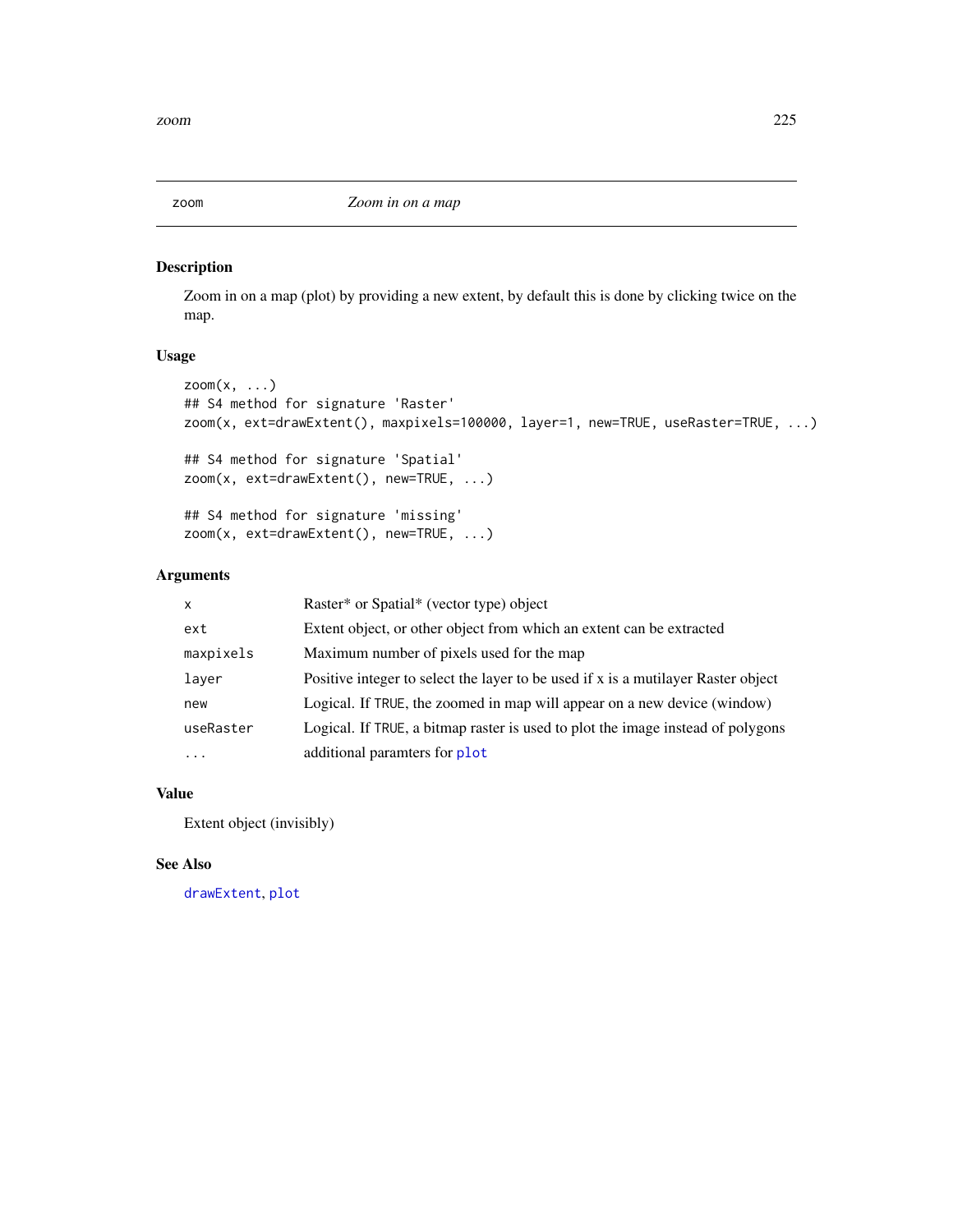# Index

!,Raster-method *(*Logic-methods*)*, [118](#page-117-0) !=,BasicRaster,BasicRaster-method *(*Compare-methods*)*, [52](#page-51-0) ∗Topic classes Extent-class, [76](#page-75-0) Raster-class, [156](#page-155-0) readAll, [168](#page-167-0) ∗Topic file extension, [74](#page-73-0) inifile, [106](#page-105-0) ∗Topic math Arith-methods, [22](#page-21-0) atan2, [27](#page-26-0) Compare-methods, [52](#page-51-0) cv, [62](#page-61-0) Logic-methods, [118](#page-117-0) Math-methods, [121](#page-120-0) modal, [124](#page-123-0) ∗Topic methods aggregate, [16](#page-15-0) animate, [19](#page-18-0) area, [21](#page-20-0) Arith-methods, [22](#page-21-0) as.data.frame, [23](#page-22-0) as.logical, [25](#page-24-0) as.matrix, [25](#page-24-0) as.raster, [26](#page-25-0) atan2, [27](#page-26-0) barplot, [30](#page-29-0) bind, [31](#page-30-0) blockSize, [32](#page-31-1) boundaries, [33](#page-32-0) brick, [35](#page-34-0) calc, [38](#page-37-0) clearValues, [46](#page-45-0) Compare-methods, [52](#page-51-0) contour, [55](#page-54-0) corLocal, [56](#page-55-0) cover, [57](#page-56-0)

crosstab, [60](#page-59-0) erase, [71](#page-70-1) extract, [77](#page-76-1) Extract by index, [81](#page-80-0) factors, [84](#page-83-0) filledContour, [86](#page-85-0) Gain and offset, [93](#page-92-0) geom, [94](#page-93-0) getValues, [96](#page-95-0) getValuesBlock, [97](#page-96-0) getValuesFocal, [98](#page-97-0) head, [102](#page-101-0) hist, [104](#page-103-0) image, [105](#page-104-0) interpolate, [107](#page-106-0) intersect, [110](#page-109-0) localFun, [116](#page-115-0) Logic-methods, [118](#page-117-0) mask, [119](#page-118-0) match, [120](#page-119-0) Math-methods, [121](#page-120-0) merge, [122](#page-121-0) mosaic, [125](#page-124-0) overlay, [133](#page-132-0) persp, [136](#page-135-0) plot, [137](#page-136-1) plotRGB, [140](#page-139-0) predict, [143](#page-142-0) quantile, [152](#page-151-0) raster, [153](#page-152-0) rasterFromXYZ, [159](#page-158-0) rasterize, [160](#page-159-0) replacement, [171](#page-170-0) RGB, [173](#page-172-0) setMinMax, [186](#page-185-0) setValues, [187](#page-186-0) spplot, [192](#page-191-0) stack, [193](#page-192-0) stackApply, [194](#page-193-0)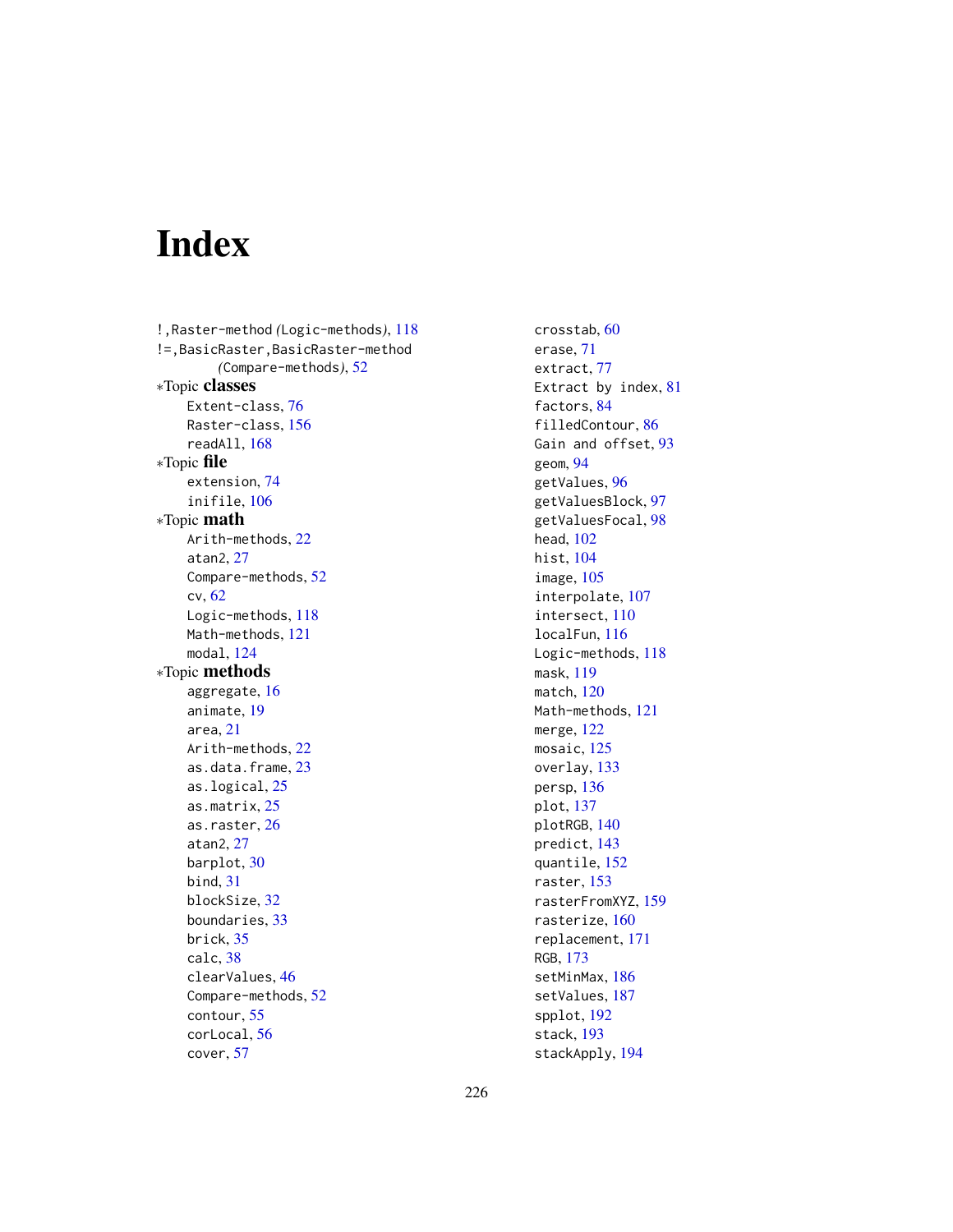stackSelect , [196](#page-195-0) substitute , [199](#page-198-0) Summary, [200](#page-199-0) Summary-methods , [201](#page-200-0) symdif , [202](#page-201-0) text , [205](#page-204-0) union , [208](#page-207-0) unstack , [210](#page-209-1) update , [210](#page-209-1) writeRaster , [216](#page-215-2) writeValues , [219](#page-218-1) ∗Topic package raster-package , [6](#page-5-0) ∗Topic spatial addLayer , [13](#page-12-0) adjacent , [14](#page-13-0) aggregate , [16](#page-15-0) alignExtent , [18](#page-17-0) animate , [19](#page-18-0) approxNA , [20](#page-19-0) area , [21](#page-20-0) Arith-methods , [22](#page-21-0) as.data.frame, [23](#page-22-0) as.logical, [25](#page-24-0) as.matrix , [25](#page-24-0) as.raster , [26](#page-25-0) autocorrelation , [27](#page-26-0) bands , [29](#page-28-0) barplot, [30](#page-29-0) bind , [31](#page-30-0) blockSize , [32](#page-31-1) boundaries , [33](#page-32-0) boxplot , [34](#page-33-0) brick , [35](#page-34-0) buffer , [37](#page-36-0) calc , [38](#page-37-0) cellFrom , [41](#page-40-1) cellsFromExtent , [43](#page-42-0) cellStats , [44](#page-43-1) clamp , [45](#page-44-0) clearValues , [46](#page-45-0) click , [46](#page-45-0) clump , [48](#page-47-0) cluster , [49](#page-48-0) colortable , [51](#page-50-0) compareCRS , [53](#page-52-0) compareRaster , [54](#page-53-0) contour , [55](#page-54-0)

corLocal , [56](#page-55-0) cover , [57](#page-56-0) crop , [58](#page-57-0) crosstab , [60](#page-59-0) cut , [61](#page-60-0) datasource, [62](#page-61-0) dataType, [63](#page-62-1) density, [65](#page-64-0) dim , [65](#page-64-0) direction , [66](#page-65-0) disaggregate, [67](#page-66-0) distance, [68](#page-67-0) distanceFromPoints , [69](#page-68-0) draw , [70](#page-69-0) drawExtent , [71](#page-70-1) erase , [71](#page-70-1) extend, [72](#page-71-0) extent , [74](#page-73-0) Extent math, [75](#page-74-0) Extent-class , [76](#page-75-0) extract , [77](#page-76-1) Extract by index, [81](#page-80-0) Extreme coordinates, [82](#page-81-0) extremeValues, [83](#page-82-0) factors, [84](#page-83-0) filename, [86](#page-85-0) filledContour , [86](#page-85-0) flip, [87](#page-86-0) flowPath, [88](#page-87-0) focal, [89](#page-88-0) focalWeight , [91](#page-90-0) freq , [92](#page-91-0) Gain and offset, [93](#page-92-0) geom , [94](#page-93-0) getData , [95](#page-94-0) getValues , [96](#page-95-0) getValuesBlock , [97](#page-96-0) getValuesFocal , [98](#page-97-0) gridDistance , [99](#page-98-0) hdr , [101](#page-100-0) head , [102](#page-101-0) hillShade , [102](#page-101-0) hist , [104](#page-103-0) image , [105](#page-104-0) initialize , [106](#page-105-0) interpolate , [107](#page-106-0) intersect , [110](#page-109-0) isLonLat , [112](#page-111-0)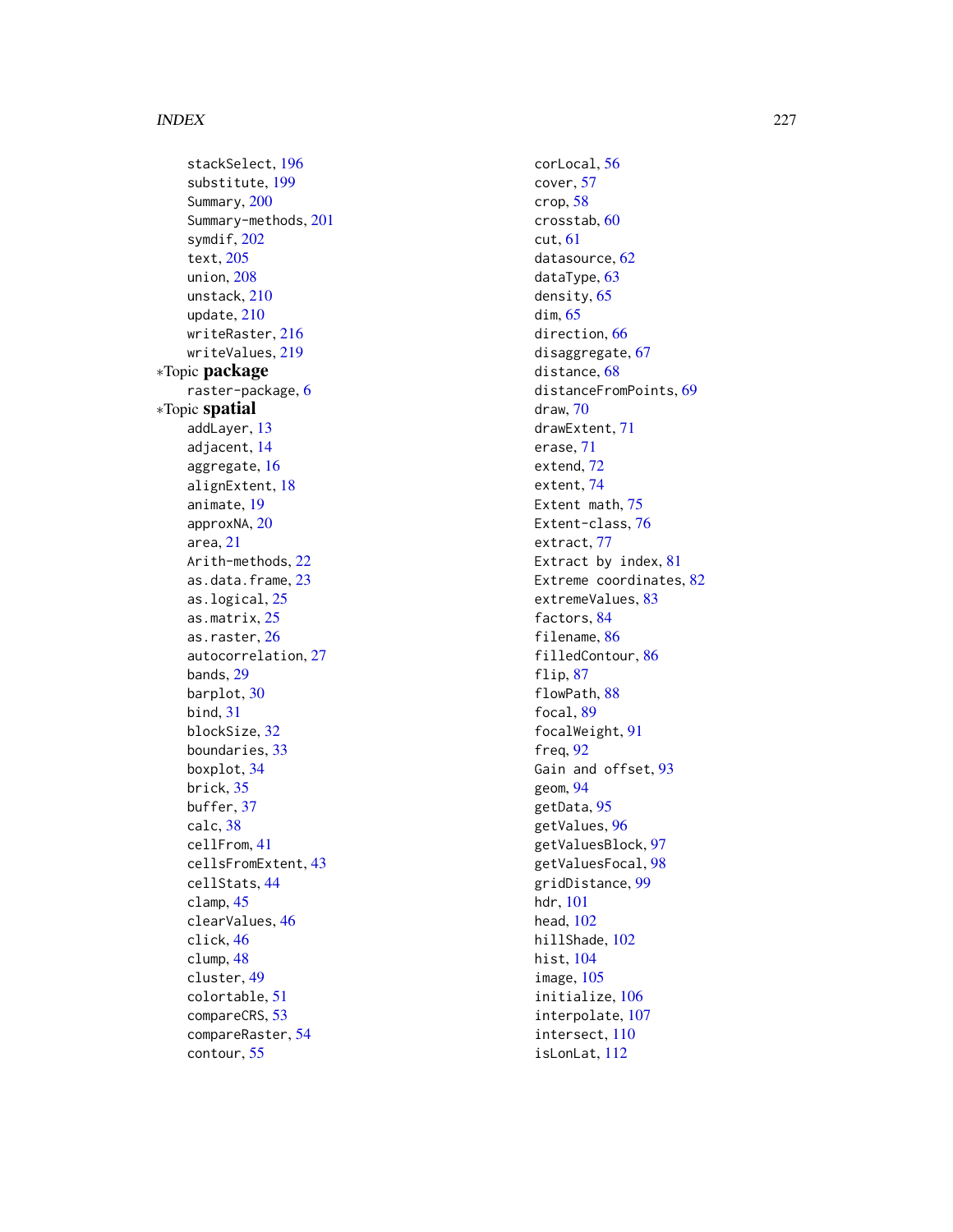KML , [113](#page-112-0) layerize , [114](#page-113-0) localFun , [116](#page-115-0) mask , [119](#page-118-0) match , [120](#page-119-0) Math-methods , [121](#page-120-0) merge , [122](#page-121-0) metadata , [123](#page-122-0) mosaic, [125](#page-124-0) movingFun , [126](#page-125-0) names , [127](#page-126-0) NAvalue, [128](#page-127-0) ncell , [129](#page-128-0) nlayers, [130](#page-129-0) Options , [131](#page-130-1) origin , [132](#page-131-0) overlay , [133](#page-132-0) pairs, [135](#page-134-0) persp , [136](#page-135-0) plot , [137](#page-136-1) plotRGB , [140](#page-139-0) pointDistance , [141](#page-140-0) predict , [143](#page-142-0) Programming , [147](#page-146-0) projection , [148](#page-147-0) projectRaster , [149](#page-148-0) properties , [151](#page-150-0) quantile , [152](#page-151-0) raster, [153](#page-152-0) Raster-class , [156](#page-155-0) raster-package , [6](#page-5-0) rasterFromCells , [158](#page-157-0) rasterFromXYZ , [159](#page-158-0) rasterize , [160](#page-159-0) rasterTmpFile , [164](#page-163-0) rasterToContour , [165](#page-164-0) rasterToPoints , [166](#page-165-0) rasterToPolygons , [167](#page-166-0) readAll , [168](#page-167-0) reclassify , [169](#page-168-0) rectify , [170](#page-169-0) replacement , [171](#page-170-0) resample , [171](#page-170-0) resolution , [172](#page-171-0) RGB , [173](#page-172-0) rotate , [174](#page-173-0) rotated , [175](#page-174-0) round , [176](#page-175-0)

rowFromCell , [177](#page-176-0) rowSums , [178](#page-177-0) SampleInt, [178](#page-177-0) sampleRandom , [179](#page-178-0) sampleRegular, [180](#page-179-0) sampleStratified , [181](#page-180-0) scale , [182](#page-181-0) scalebar , [183](#page-182-0) select , [184](#page-183-0) setExtent , [185](#page-184-0) setMinMax , [186](#page-185-0) setValues , [187](#page-186-0) shapefile , [188](#page-187-0) shift, [189](#page-188-0) Slope and aspect, [190](#page-189-0) sp , [191](#page-190-0) spplot , [192](#page-191-0) stack , [193](#page-192-0) stackApply , [194](#page-193-0) stackSave , [195](#page-194-0) stackSelect , [196](#page-195-0) stretch , [197](#page-196-0) subset , [198](#page-197-0) substitute , [199](#page-198-0) Summary, [200](#page-199-0) Summary-methods , [201](#page-200-0) symdif , [202](#page-201-0) terrain , [203](#page-202-0) text , [205](#page-204-0) transpose , [206](#page-205-0) trim , [207](#page-206-0) union , [208](#page-207-0) unique , [209](#page-208-0) unstack , [210](#page-209-1) update , [210](#page-209-1) validCell , [211](#page-210-0) which , [214](#page-213-0) which.min, [215](#page-214-0) writeFormats , [216](#page-215-2) writeRaster , [216](#page-215-2) writeValues , [219](#page-218-1) xyFromCell , [220](#page-219-0) z-values, [222](#page-221-0) zApply , [222](#page-221-0) zonal , [223](#page-222-0) zoom , [225](#page-224-0) ∗Topic univar cellStats , [44](#page-43-1)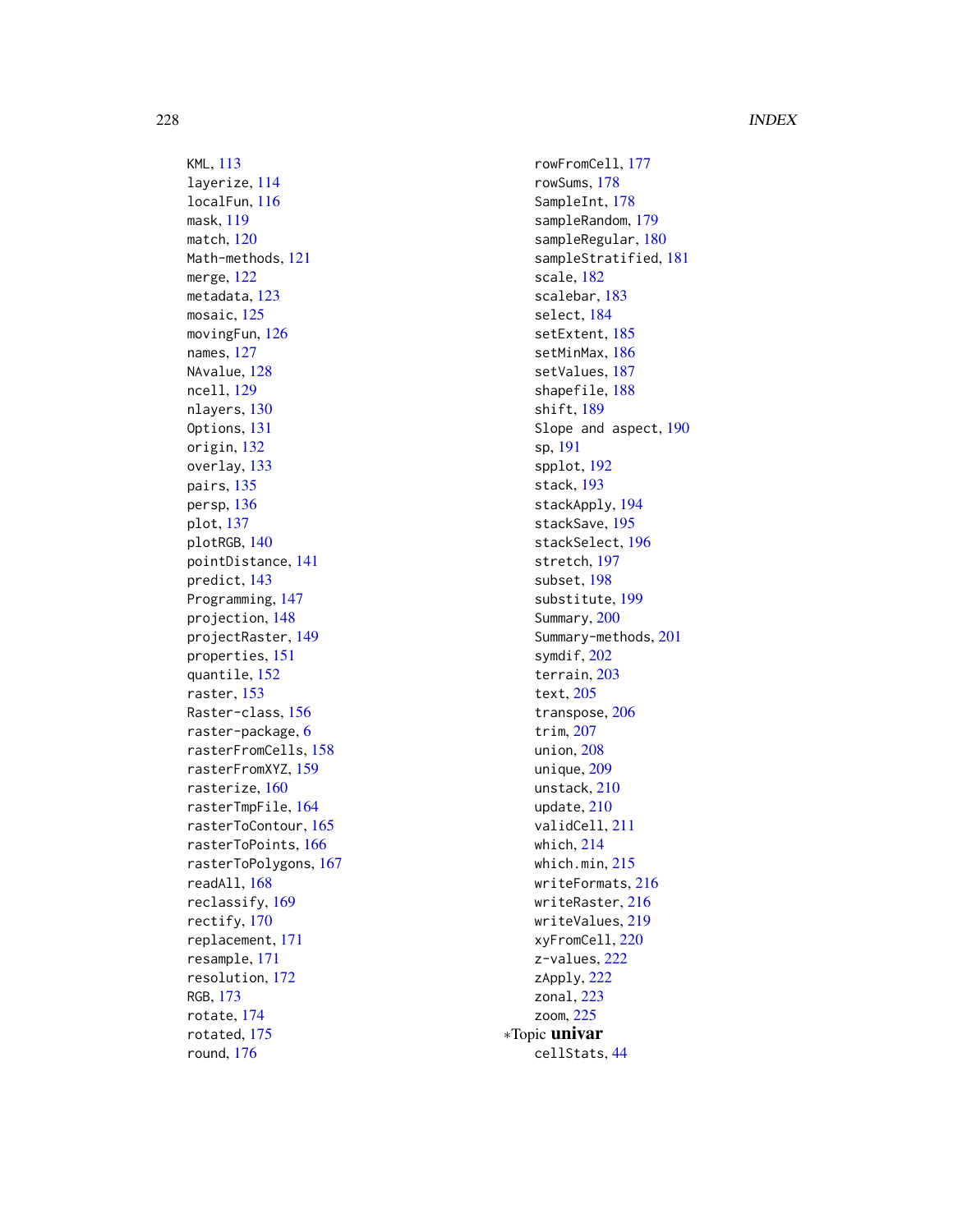cv, [62](#page-61-0) freq, [92](#page-91-0) modal, [124](#page-123-0) \*,SpatialPolygons,SpatialPolygons-method *(*Arith-methods*)*, [22](#page-21-0) +,SpatialLines,SpatialLines-method *(*Arith-methods*)*, [22](#page-21-0) +,SpatialPoints,SpatialPoints-method *(*Arith-methods*)*, [22](#page-21-0) +,SpatialPolygons,SpatialPolygons-method *(*Arith-methods*)*, [22](#page-21-0) -,SpatialPolygons,SpatialPolygons-method *(*Arith-methods*)*, [22](#page-21-0) ==,BasicRaster,BasicRaster-method *(*Compare-methods*)*, [52](#page-51-0) [,Extent,missing,missing-method *(*Extract by index*)*, [81](#page-80-0) [,Extent,numeric,missing-method *(*Extract by index*)*, [81](#page-80-0) [,Raster,Extent,missing-method *(*Extract by index*)*, [81](#page-80-0) [,Raster,RasterLayer,missing-method *(*Extract by index*)*, [81](#page-80-0) [, Raster, Spatial, missing-method *(*Extract by index*)*, [81](#page-80-0) [,Raster,logical,missing-method *(*Extract by index*)*, [81](#page-80-0) [,Raster,matrix,missing-method *(*Extract by index*)*, [81](#page-80-0) [,Raster,missing,missing-method *(*Extract by index*)*, [81](#page-80-0) [,Raster,missing,numeric-method *(*Extract by index*)*, [81](#page-80-0) [,Raster,numeric,missing-method *(*Extract by index*)*, [81](#page-80-0) [,Raster,numeric,numeric-method *(*Extract by index*)*, [81](#page-80-0) [<-,Extent,numeric,missing-method *(*replacement*)*, [171](#page-170-0) [<-,Raster,Extent,missing-method *(*replacement*)*, [171](#page-170-0) [<-,Raster,Spatial,missing-method *(*replacement*)*, [171](#page-170-0) [<-,Raster,logical,missing-method *(*replacement*)*, [171](#page-170-0) [<-,Raster,matrix,missing-method *(*replacement*)*, [171](#page-170-0) [<-,Raster,missing,numeric-method

*(*replacement*)*, [171](#page-170-0) [<-, Raster, numeric, missing-method *(*replacement*)*, [171](#page-170-0) [<-,Raster,numeric,numeric-method *(*replacement*)*, [171](#page-170-0) [<-,RasterLayer,RasterLayer,missing-method *(*replacement*)*, [171](#page-170-0) [<-,RasterLayer,missing,missing-method *(*replacement*)*, [171](#page-170-0) [<-,RasterStackBrick,Raster,missing-method *(*replacement*)*, [171](#page-170-0) [<-,RasterStackBrick,missing,missing-method *(*replacement*)*, [171](#page-170-0) [[,Raster,ANY,ANY-method *(*Extract by index*)*, [81](#page-80-0) [[<-,RasterBrick,numeric,missing-method *(*replacement*)*, [171](#page-170-0) [[<-,RasterStack,numeric,missing-method *(*replacement*)*, [171](#page-170-0) [[<-,RasterStackBrick,character,missing-method *(*replacement*)*, [171](#page-170-0) \$,Raster-method *(*replacement*)*, [171](#page-170-0) \$<-,Raster-method *(*replacement*)*, [171](#page-170-0) %in% *(*match*)*, [120](#page-119-0) %in%,Raster-method *(*match*)*, [120](#page-119-0) addLayer, *[7](#page-6-0)*, [13,](#page-12-0) *[194](#page-193-0)*, *[196](#page-195-0)* addLayer,Raster-method *(*addLayer*)*, [13](#page-12-0) adjacent, *[8](#page-7-0)*, [14,](#page-13-0) *[42](#page-41-0)* aggregate, *[7](#page-6-0)*, *[12](#page-11-0)*, [16,](#page-15-0) *[68](#page-67-0)*, *[114](#page-113-0)*, *[171,](#page-170-0) [172](#page-171-0)* aggregate,Raster-method *(*aggregate*)*, [16](#page-15-0) aggregate, SpatialLines-method *(*aggregate*)*, [16](#page-15-0) aggregate,SpatialPolygons-method *(*aggregate*)*, [16](#page-15-0) alignExtent, *[12](#page-11-0)*, [18,](#page-17-0) *[59](#page-58-0)* all.equal, *[54](#page-53-0)*, *[122](#page-121-0)*, *[125](#page-124-0)* all.equal,Raster,Raster-method *(*compareRaster*)*, [54](#page-53-0) animate, [19](#page-18-0) animate,RasterStackBrick-method *(*animate*)*, [19](#page-18-0) approx, *[20](#page-19-0)* approxNA, [20](#page-19-0) approxNA,RasterStackBrick-method *(*approxNA*)*, [20](#page-19-0) area, *[8](#page-7-0)*, [21](#page-20-0) area,RasterLayer-method *(*area*)*, [21](#page-20-0) area,RasterStackBrick-method *(*area*)*, [21](#page-20-0)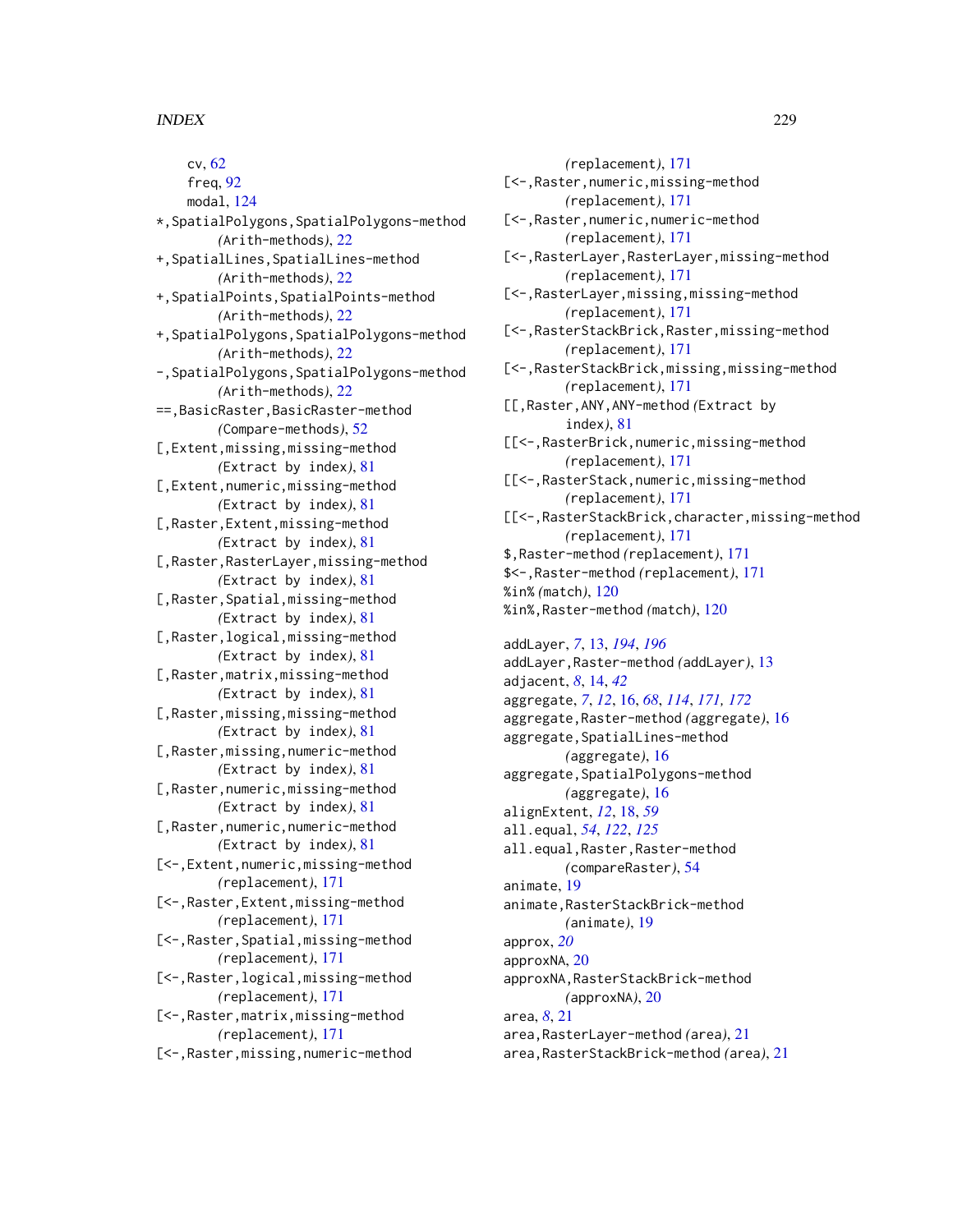area,SpatialPolygons-method *(*area*)*, [21](#page-20-0) Arith-methods, *[7](#page-6-0)*, [22,](#page-21-0) *[39](#page-38-0)* as.array, *[9](#page-8-0)* as.array *(*as.matrix*)*, [25](#page-24-0) as.array,RasterLayer-method *(*as.matrix*)*, [25](#page-24-0) as.array,RasterStackBrick-method *(*as.matrix*)*, [25](#page-24-0) as.character,CRS-method *(*projection*)*, [148](#page-147-0) as.data.frame, *[12](#page-11-0)*, [23](#page-22-0) as.data.frame,Raster-method *(*as.data.frame*)*, [23](#page-22-0) as.data.frame,SpatialLines-method *(*as.data.frame*)*, [23](#page-22-0) as.data.frame,SpatialPolygons-method *(*as.data.frame*)*, [23](#page-22-0) as.factor *(*factors*)*, [84](#page-83-0) as.factor,RasterLayer-method *(*factors*)*, [84](#page-83-0) as.logical, *[25](#page-24-0)*, [25](#page-24-0) as.logical,Raster-method *(*as.logical*)*, [25](#page-24-0) as.matrix, *[9](#page-8-0)*, [25](#page-24-0) as.matrix,Extent-method *(*as.matrix*)*, [25](#page-24-0) as.matrix,RasterLayer-method *(*as.matrix*)*, [25](#page-24-0) as.matrix,RasterStackBrick-method *(*as.matrix*)*, [25](#page-24-0) as.raster, *[26](#page-25-0)*, [26](#page-25-0) as.raster,RasterLayer-method *(*as.raster*)*, [26](#page-25-0) as.vector *(*as.matrix*)*, [25](#page-24-0) as.vector,Extent-method *(*as.matrix*)*, [25](#page-24-0) as.vector,Raster-method *(*as.matrix*)*, [25](#page-24-0) asFactor *(*factors*)*, [84](#page-83-0) asFactor,RasterLayer-method *(*factors*)*, [84](#page-83-0) atan2, [27,](#page-26-0) *[121](#page-120-0)* atan2,RasterLayer,RasterLayer-method *(*atan2*)*, [27](#page-26-0) autocorrelation, [27](#page-26-0) band, *[11](#page-10-0)* bandnr *(*bands*)*, [29](#page-28-0) bandnr,RasterLayer-method *(*bands*)*, [29](#page-28-0) bands, [29,](#page-28-0) *[128](#page-127-0)*

barplot, *[10](#page-9-0)*, *[30](#page-29-0)*, [30,](#page-29-0) *[138](#page-137-0)* barplot,RasterLayer-method *(*barplot*)*, [30](#page-29-0)

BasicRaster-class *(*Raster-class*)*, [156](#page-155-0) bbox,Extent-method *(*extent*)*, [74](#page-73-0) bbox,Raster-method *(*extent*)*, [74](#page-73-0) beginCluster *(*cluster*)*, [49](#page-48-0) bind, *[12](#page-11-0)*, *[22](#page-21-0)*, [31](#page-30-0) bind,data.frame,data.frame-method *(*bind*)*, [31](#page-30-0) bind,data.frame,missing-method *(*bind*)*, [31](#page-30-0) bind,SpatialLines,SpatialLines-method *(*bind*)*, [31](#page-30-0) bind,SpatialPoints,SpatialPoints-method *(*bind*)*, [31](#page-30-0) bind,SpatialPolygons,SpatialPolygons-method *(*bind*)*, [31](#page-30-0) blockSize, *[11](#page-10-0)*, [32,](#page-31-1) *[219](#page-218-1)* boundaries, *[8](#page-7-0)*, [33,](#page-32-0) *[37](#page-36-0)*, *[67](#page-66-0)*, *[69](#page-68-0)* boundaries,RasterLayer-method *(*boundaries*)*, [33](#page-32-0) boxplot, *[10](#page-9-0)*, *[30](#page-29-0)*, *[34](#page-33-0)*, [34,](#page-33-0) *[104](#page-103-0)*, *[136](#page-135-0)* boxplot,RasterLayer-method *(*boxplot*)*, [34](#page-33-0) boxplot,RasterStackBrick-method *(*boxplot*)*, [34](#page-33-0) bpy.colors, *[137](#page-136-1)*, *[173](#page-172-0)* brick, *[7](#page-6-0)*, [35,](#page-34-0) *[155](#page-154-0)*, *[157](#page-156-0)*, *[194](#page-193-0)* brick,array-method *(*brick*)*, [35](#page-34-0) brick,big.matrix-method *(*brick*)*, [35](#page-34-0) brick,character-method *(*brick*)*, [35](#page-34-0) brick,Extent-method *(*brick*)*, [35](#page-34-0) brick,grf-method *(*brick*)*, [35](#page-34-0) brick,kasc-method *(*brick*)*, [35](#page-34-0) brick,list-method *(*brick*)*, [35](#page-34-0) brick,missing-method *(*brick*)*, [35](#page-34-0) brick,RasterBrick-method *(*brick*)*, [35](#page-34-0) brick,RasterLayer-method *(*brick*)*, [35](#page-34-0) brick,RasterStack-method *(*brick*)*, [35](#page-34-0) brick,SpatialGrid-method *(*brick*)*, [35](#page-34-0) brick,SpatialPixels-method *(*brick*)*, [35](#page-34-0) buffer, [37,](#page-36-0) *[111](#page-110-0)* buffer,RasterLayer-method *(*buffer*)*, [37](#page-36-0) buffer,Spatial-method *(*buffer*)*, [37](#page-36-0)

calc, *[7](#page-6-0)*, *[23](#page-22-0)*, [38,](#page-37-0) *[49](#page-48-0)*, *[61](#page-60-0)*, *[118](#page-117-0)*, *[121](#page-120-0)*, *[133,](#page-132-0) [134](#page-133-0)*, *[152](#page-151-0)*, *[157](#page-156-0)*, *[169](#page-168-0)*, *[171](#page-170-0)*, *[194,](#page-193-0) [195](#page-194-0)*, *[201](#page-200-0)* calc,Raster,function-method *(*calc*)*, [38](#page-37-0) canProcessInMemory, *[13](#page-12-0)*, *[131](#page-130-1)* canProcessInMemory *(*Programming*)*, [147](#page-146-0) ccodes *(*getData*)*, [95](#page-94-0) ceiling,Extent-method *(*Extent math*)*, [75](#page-74-0)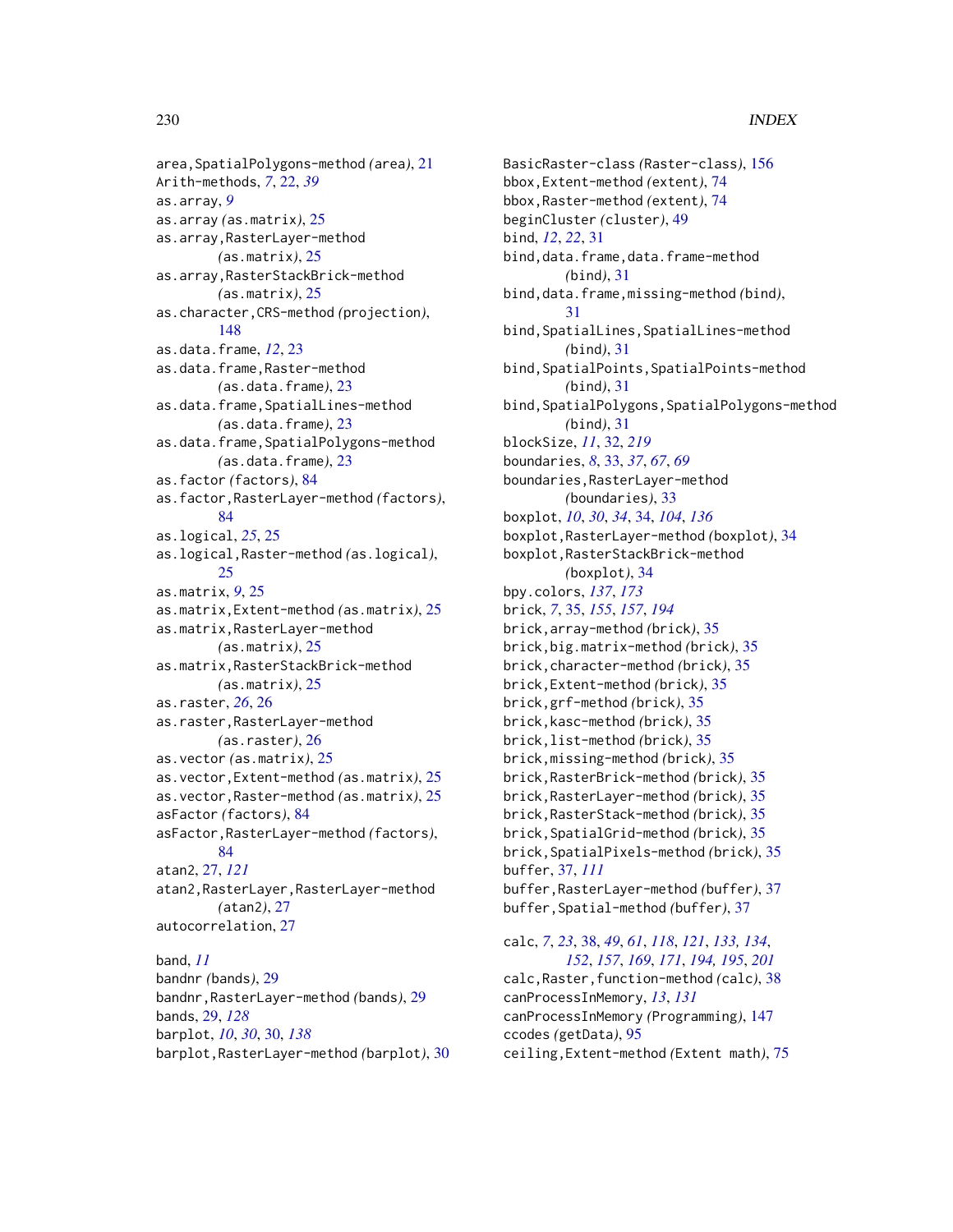ceiling,RasterLayer-method *(*round*)*, [176](#page-175-0) cellFrom, [41,](#page-40-1) *[177](#page-176-0)* cellFromCol *(*cellFrom*)*, [41](#page-40-1) cellFromLine *(*cellFrom*)*, [41](#page-40-1) cellFromPolygon *(*cellFrom*)*, [41](#page-40-1) cellFromRow *(*cellFrom*)*, [41](#page-40-1) cellFromRowCol, *[11](#page-10-0)* cellFromRowCol *(*cellFrom*)*, [41](#page-40-1) cellFromRowColCombine *(*cellFrom*)*, [41](#page-40-1) cellFromXY, *[11](#page-10-0)*, *[43](#page-42-0)*, *[221](#page-220-0)* cellFromXY *(*cellFrom*)*, [41](#page-40-1) cellsFromExtent, *[11](#page-10-0)*, *[42](#page-41-0)*, [43](#page-42-0) cellStats, *[9](#page-8-0)*, [44,](#page-43-1) *[115,](#page-114-0) [116](#page-115-0)*, *[153](#page-152-0)*, *[200,](#page-199-0) [201](#page-200-0)*, *[224](#page-223-0)* cellStats,RasterLayer-method *(*cellStats*)*, [44](#page-43-1) cellStats,RasterStackBrick-method *(*cellStats*)*, [44](#page-43-1) clamp, [45](#page-44-0) clamp,Raster-method *(*clamp*)*, [45](#page-44-0) clearValues, [46](#page-45-0) click, *[10](#page-9-0)*, *[12](#page-11-0)*, [46,](#page-45-0) *[184](#page-183-0)* click,missing-method *(*click*)*, [46](#page-45-0) click,Raster-method *(*click*)*, [46](#page-45-0) click,SpatialGrid-method *(*click*)*, [46](#page-45-0) click,SpatialLines-method *(*click*)*, [46](#page-45-0) click,SpatialPixels-method *(*click*)*, [46](#page-45-0) click,SpatialPoints-method *(*click*)*, [46](#page-45-0) click,SpatialPolygons-method *(*click*)*, [46](#page-45-0) clump, *[8](#page-7-0)*, *[33](#page-32-0)*, [48](#page-47-0) clump,RasterLayer-method *(*clump*)*, [48](#page-47-0) cluster, [49](#page-48-0) clusterR *(*cluster*)*, [49](#page-48-0) colFromCell *(*rowFromCell*)*, [177](#page-176-0) colFromX, *[11](#page-10-0)* colFromX *(*cellFrom*)*, [41](#page-40-1) colorRampPalette, *[137](#page-136-1)*, *[173](#page-172-0)* colortable, [51](#page-50-0) colortable<- *(*colortable*)*, [51](#page-50-0) colSums *(*rowSums*)*, [178](#page-177-0) colSums,Raster-method *(*rowSums*)*, [178](#page-177-0) Compare-methods, *[7](#page-6-0)*, [52](#page-51-0) compareCRS, [53](#page-52-0) compareRaster, *[11](#page-10-0)*, [54](#page-53-0) contour, *[10](#page-9-0)*, *[55](#page-54-0)*, [55,](#page-54-0) *[105](#page-104-0)*, *[137,](#page-136-1) [138](#page-137-0)* contour,RasterLayer-method *(*contour*)*, [55](#page-54-0) contourLines, *[165,](#page-164-0) [166](#page-165-0)* coordinates, *[11](#page-10-0)*, *[94](#page-93-0)* cor, *[56](#page-55-0)*, *[136](#page-135-0)*

cor.test, *[56](#page-55-0)* corLocal, [56,](#page-55-0) *[117](#page-116-0)* corLocal,RasterLayer,RasterLayer-method *(*corLocal*)*, [56](#page-55-0) corLocal,RasterStackBrick,RasterStackBrick-method *(*corLocal*)*, [56](#page-55-0) couldBeLonLat *(*isLonLat*)*, [112](#page-111-0) cov.wt, *[116](#page-115-0)* cover, *[7](#page-6-0)*, *[12](#page-11-0)*, [57](#page-56-0) cover,RasterLayer,RasterLayer-method *(*cover*)*, [57](#page-56-0) cover,RasterStackBrick,Raster-method *(*cover*)*, [57](#page-56-0) cover,SpatialPolygons,SpatialPolygons-method *(*cover*)*, [57](#page-56-0) crop, *[7](#page-6-0)*, *[12](#page-11-0)*, [58,](#page-57-0) *[72,](#page-71-0) [73](#page-72-0)*, *[81](#page-80-0)*, *[110](#page-109-0)*, *[112](#page-111-0)*, *[120](#page-119-0)*, *[136](#page-135-0)*, *[138](#page-137-0)*, *[171,](#page-170-0) [172](#page-171-0)*, *[184](#page-183-0)*, *[208](#page-207-0)* crop,Raster-method *(*crop*)*, [58](#page-57-0) crop,Spatial-method *(*crop*)*, [58](#page-57-0) crosstab, *[9](#page-8-0)*, [60,](#page-59-0) *[92](#page-91-0)* crosstab,Raster,Raster-method *(*crosstab*)*, [60](#page-59-0) crosstab,RasterStackBrick,missing-method *(*crosstab*)*, [60](#page-59-0) CRS, *[148](#page-147-0)* crs, *[53](#page-52-0)* crs *(*projection*)*, [148](#page-147-0) crs,ANY-method *(*projection*)*, [148](#page-147-0) crs<- *(*projection*)*, [148](#page-147-0) cut, *[7](#page-6-0)*, *[30](#page-29-0)*, *[61](#page-60-0)*, [61,](#page-60-0) *[169](#page-168-0)*, *[200](#page-199-0)* cut,Raster-method *(*cut*)*, [61](#page-60-0) cv, *[12](#page-11-0)*, [62](#page-61-0) cv,ANY-method *(*cv*)*, [62](#page-61-0) cv,Raster-method *(*cv*)*, [62](#page-61-0) dataSigned *(*properties*)*, [151](#page-150-0) dataSize *(*properties*)*, [151](#page-150-0) datasource, [62](#page-61-0) dataType, *[59](#page-58-0)*, [63,](#page-62-1) *[131](#page-130-1)*, *[144](#page-143-0)*, *[217](#page-216-0)* dataType<- *(*dataType*)*, [63](#page-62-1) density, *[10](#page-9-0)*, [65,](#page-64-0) *[136](#page-135-0)*, *[153](#page-152-0)* density,Raster-method *(*density*)*, [65](#page-64-0) deratify *(*factors*)*, [84](#page-83-0) dim, [65,](#page-64-0) *[129](#page-128-0)* dim,BasicRaster-method *(*dim*)*, [65](#page-64-0) dim,RasterStackBrick-method *(*dim*)*, [65](#page-64-0) dim<-,BasicRaster-method *(*dim*)*, [65](#page-64-0) dim<-,RasterBrick-method *(*dim*)*, [65](#page-64-0)

dim<-,RasterLayer-method *(*dim*)*, [65](#page-64-0)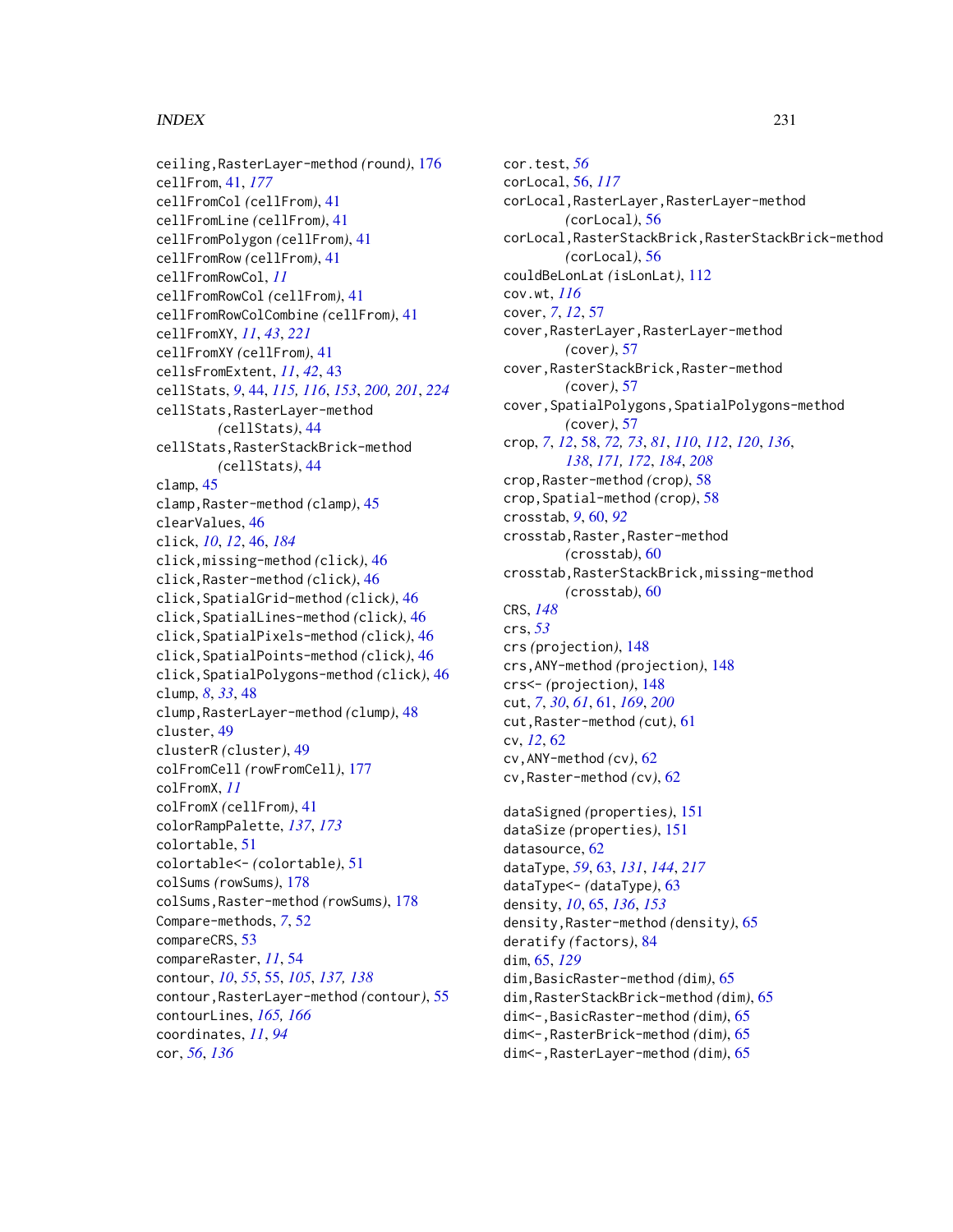dimensions, *[82](#page-81-0)* direction, *[8](#page-7-0)*, [66](#page-65-0) direction,RasterLayer-method *(*direction*)*, [66](#page-65-0) disaggregate, *[7](#page-6-0)*, *[12](#page-11-0)*, *[17](#page-16-0)*, [67,](#page-66-0) *[171,](#page-170-0) [172](#page-171-0)* disaggregate,Raster-method *(*disaggregate*)*, [67](#page-66-0) distance, *[8](#page-7-0)*, *[38](#page-37-0)*, *[67](#page-66-0)*, [68,](#page-67-0) *[70](#page-69-0)*, *[100](#page-99-0)*, *[142](#page-141-0)* distance,RasterLayer-method *(*distance*)*, [68](#page-67-0) distanceFromPoints, *[8](#page-7-0)*, *[69](#page-68-0)*, [69,](#page-68-0) *[142](#page-141-0)* draw, [70](#page-69-0) drawExtent, *[10](#page-9-0)*, *[12](#page-11-0)*, *[18](#page-17-0)*, *[47](#page-46-0)*, *[59](#page-58-0)*, [71,](#page-70-1) *[75](#page-74-0)*, *[136](#page-135-0)*, *[138](#page-137-0)*, *[140](#page-139-0)*, *[174](#page-173-0)*, *[225](#page-224-0)* drawLine, *[10](#page-9-0)* drawLine *(*draw*)*, [70](#page-69-0) drawPoly, *[10](#page-9-0)* drawPoly *(*draw*)*, [70](#page-69-0) dropLayer, *[7](#page-6-0)*, *[194](#page-193-0)*, *[198](#page-197-0)* dropLayer *(*addLayer*)*, [13](#page-12-0) dropLayer,RasterBrick-method *(*addLayer*)*, [13](#page-12-0) dropLayer,RasterStack-method *(*addLayer*)*, [13](#page-12-0)

endCluster *(*cluster*)*, [49](#page-48-0) erase, *[12](#page-11-0)*, *[22](#page-21-0)*, [71,](#page-70-1) *[202](#page-201-0)* erase,SpatialPolygons,SpatialPolygons-method *(*erase*)*, [71](#page-70-1) extend, *[7](#page-6-0)*, *[58,](#page-57-0) [59](#page-58-0)*, [72,](#page-71-0) *[126](#page-125-0)*, *[171,](#page-170-0) [172](#page-171-0)*, *[208](#page-207-0)* extend,Extent-method *(*extend*)*, [72](#page-71-0) extend,Raster-method *(*extend*)*, [72](#page-71-0) extension, *[12](#page-11-0)*, [74](#page-73-0) extension<- *(*extension*)*, [74](#page-73-0) Extent, *[71](#page-70-1)*, *[77](#page-76-1)*, *[140](#page-139-0)*, *[174](#page-173-0)* Extent *(*Extent-class*)*, [76](#page-75-0) extent, *[10](#page-9-0)*, *[12](#page-11-0)*, *[18](#page-17-0)*, *[43](#page-42-0)*, *[59](#page-58-0)*, *[66](#page-65-0)*, [74,](#page-73-0) *[75,](#page-74-0) [76](#page-75-0)*, *[82](#page-81-0)*, *[112](#page-111-0)*, *[129](#page-128-0)*, *[133](#page-132-0)*, *[173](#page-172-0)*, *[185,](#page-184-0) [186](#page-185-0)*, *[208](#page-207-0)* Extent math, [75](#page-74-0) extent,BasicRaster-method *(*extent*)*, [74](#page-73-0) extent,Extent-method *(*extent*)*, [74](#page-73-0) extent,GridTopology-method *(*extent*)*, [74](#page-73-0) extent,list-method *(*extent*)*, [74](#page-73-0) extent,matrix-method *(*extent*)*, [74](#page-73-0) extent,numeric-method *(*extent*)*, [74](#page-73-0) extent,Spatial-method *(*extent*)*, [74](#page-73-0) Extent-class, [76](#page-75-0) extent<- *(*setExtent*)*, [185](#page-184-0)

extract, *[9](#page-8-0)*, *[12](#page-11-0)*, *[49](#page-48-0)*, [77,](#page-76-1) *[81](#page-80-0)*, *[134](#page-133-0)*, *[153](#page-152-0)*, *[162](#page-161-0)*, *[168](#page-167-0)*, *[196,](#page-195-0) [197](#page-196-0)*, *[224](#page-223-0)* Extract by index, [80](#page-79-0) extract,Raster,data.frame-method *(*extract*)*, [77](#page-76-1) extract,Raster,Extent-method *(*extract*)*, [77](#page-76-1) extract,Raster,matrix-method *(*extract*)*, [77](#page-76-1) extract,Raster,SpatialLines-method *(*extract*)*, [77](#page-76-1) extract,Raster,SpatialPoints-method *(*extract*)*, [77](#page-76-1) extract,Raster,SpatialPolygons-method *(*extract*)*, [77](#page-76-1) extract,Raster,vector-method *(*extract*)*, [77](#page-76-1) extract,SpatialPolygons,data.frame-method *(*extract*)*, [77](#page-76-1) extract,SpatialPolygons,matrix-method *(*extract*)*, [77](#page-76-1) extract,SpatialPolygons,SpatialPoints-method *(*extract*)*, [77](#page-76-1) Extreme coordinates, [82](#page-81-0) extremeValues, [83](#page-82-0)

factors, [84](#page-83-0) factorValues *(*factors*)*, [84](#page-83-0) filename, *[10](#page-9-0)*, [86,](#page-85-0) *[152](#page-151-0)* filled.contour, *[86,](#page-85-0) [87](#page-86-0)* filledContour, *[10](#page-9-0)*, *[55](#page-54-0)*, [86](#page-85-0) flip, *[7](#page-6-0)*, *[17](#page-16-0)*, [87,](#page-86-0) *[175](#page-174-0)*, *[190](#page-189-0)*, *[206](#page-205-0)* flip,RasterLayer-method *(*flip*)*, [87](#page-86-0) flip,RasterStackBrick-method *(*flip*)*, [87](#page-86-0) floor,Extent-method *(*Extent math*)*, [75](#page-74-0) floor,RasterLayer-method *(*round*)*, [176](#page-175-0) flowPath, [88](#page-87-0) focal, *[8](#page-7-0)*, *[20,](#page-19-0) [21](#page-20-0)*, *[28](#page-27-0)*, *[33](#page-32-0)*, [89,](#page-88-0) *[91,](#page-90-0) [92](#page-91-0)*, *[99](#page-98-0)*, *[204](#page-203-0)* focal,RasterLayer-method *(*focal*)*, [89](#page-88-0) focalWeight, *[90](#page-89-0)*, [91](#page-90-0) fourCellsFromXY *(*cellFrom*)*, [41](#page-40-1) freq, *[9](#page-8-0)*, *[44](#page-43-1)*, *[60](#page-59-0)*, [92](#page-91-0) freq,RasterLayer-method *(*freq*)*, [92](#page-91-0) freq,RasterStackBrick-method *(*freq*)*, [92](#page-91-0) fromDisk, *[13](#page-12-0)* fromDisk *(*datasource*)*, [62](#page-61-0)

gain *(*Gain and offset*)*, [93](#page-92-0) Gain and offset, [93](#page-92-0)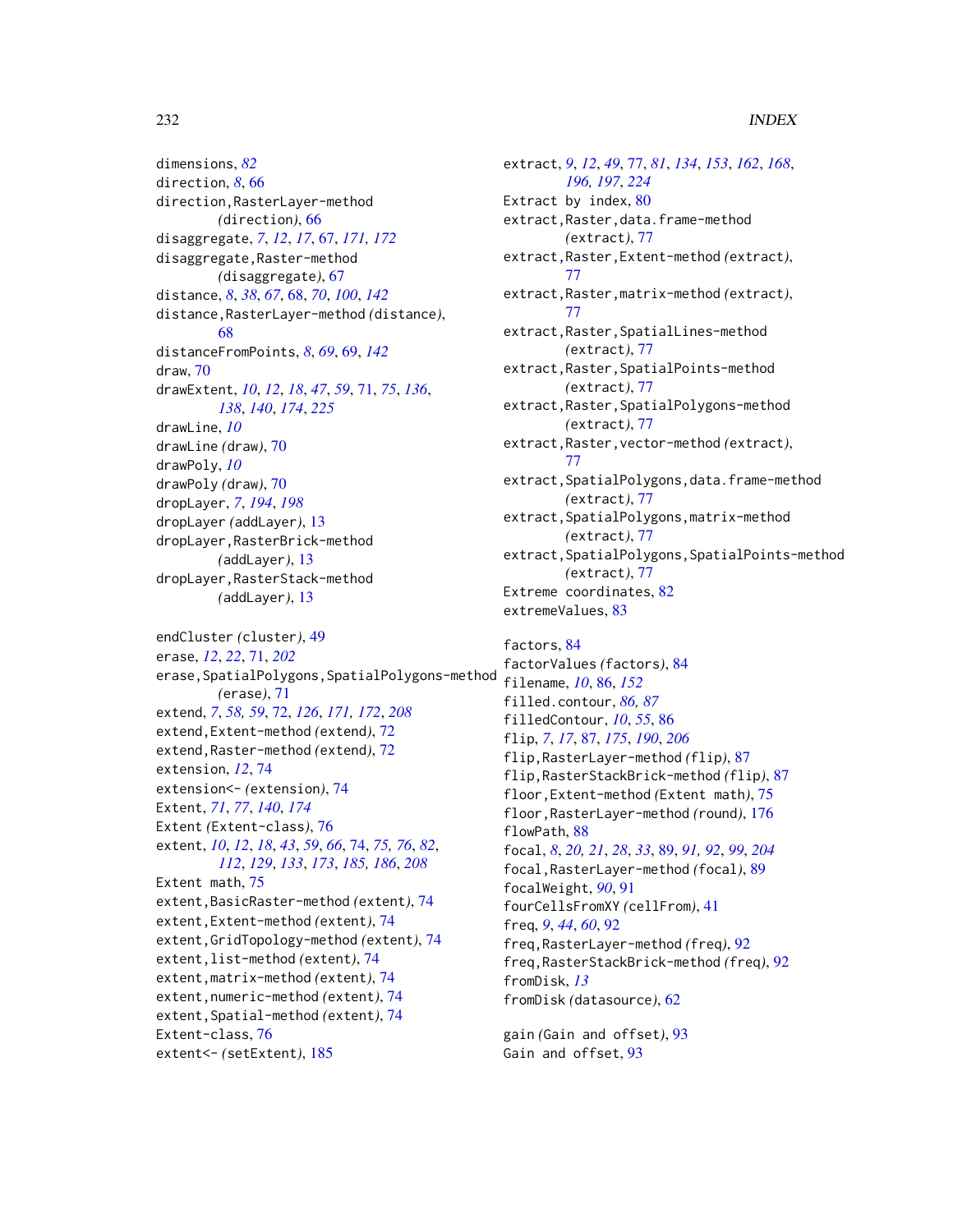gain<- *(*Gain and offset*)*, [93](#page-92-0) Geary *(*autocorrelation*)*, [27](#page-26-0) GearyLocal *(*autocorrelation*)*, [27](#page-26-0) geom, [94](#page-93-0) geom,SpatialLines-method *(*geom*)*, [94](#page-93-0) geom,SpatialPoints-method *(*geom*)*, [94](#page-93-0) geom,SpatialPolygons-method *(*geom*)*, [94](#page-93-0) geometry, *[94](#page-93-0)* getCluster, *[50](#page-49-0)* getCluster *(*Programming*)*, [147](#page-146-0) getData, *[12](#page-11-0)*, [95](#page-94-0) getValues, *[9](#page-8-0)*, *[24,](#page-23-0) [25](#page-24-0)*, *[79](#page-78-0)*, *[81](#page-80-0)*, [96,](#page-95-0) *[98,](#page-97-0) [99](#page-98-0)*, *[153](#page-152-0)*, *[168](#page-167-0)*, *[186](#page-185-0)* getValues,RasterBrick,missing,missing-method hdr, *[12](#page-11-0)*, [101,](#page-100-0) *[132](#page-131-0) (*getValues*)*, [96](#page-95-0) getValues,RasterBrick,numeric,missing-method head,RasterLayer-method *(*head*)*, [102](#page-101-0) *(*getValues*)*, [96](#page-95-0) getValues,RasterBrick,numeric,numeric-method head,Spatial-method *(*head*)*, [102](#page-101-0) *(*getValues*)*, [96](#page-95-0) getValues,RasterLayer,missing,missing-method hillShade, [102,](#page-101-0) *[204](#page-203-0) (*getValues*)*, [96](#page-95-0) getValues,RasterLayer,numeric,missing-method hist,Raster-method *(*hist*)*, [104](#page-103-0) *(*getValues*)*, [96](#page-95-0) getValues,RasterLayer,numeric,numeric-method image, *[9](#page-8-0)*, *[105](#page-104-0)*, [105,](#page-104-0) *[113](#page-112-0) (*getValues*)*, [96](#page-95-0) getValues,RasterLayerSparse,missing,missing-method image,RasterStackBrick-method *(*image*)*, *(*getValues*)*, [96](#page-95-0) getValues,RasterLayerSparse,numeric,missing-m**enage**.plot,*[138](#page-137-0) (*getValues*)*, [96](#page-95-0) getValues,RasterLayerSparse,numeric,numeric-m<u>ethod[8](#page-7-0)</u> *(*getValues*)*, [96](#page-95-0) getValues,RasterStack,missing,missing-method initialize, [106](#page-105-0) *(*getValues*)*, [96](#page-95-0) getValues,RasterStack,numeric,missing-method inMemory *(*datasource*)*, [62](#page-61-0) *(*getValues*)*, [96](#page-95-0) getValues,RasterStack,numeric,numeric-method interpolate,Raster-method *(*getValues*)*, [96](#page-95-0) getValuesBlock, *[9](#page-8-0)*, *[24,](#page-23-0) [25](#page-24-0)*, *[97](#page-96-0)*, [97,](#page-96-0) *[102](#page-101-0)*, *[168](#page-167-0)* getValuesBlock,RasterBrick-method *(*getValuesBlock*)*, [97](#page-96-0) getValuesBlock,RasterLayer-method *(*getValuesBlock*)*, [97](#page-96-0) getValuesBlock,RasterLayerSparse-method *(*getValuesBlock*)*, [97](#page-96-0) getValuesBlock,RasterStack-method *(*getValuesBlock*)*, [97](#page-96-0) getValuesFocal, *[9](#page-8-0)*, *[79](#page-78-0)*, *[97](#page-96-0)*, [98](#page-97-0) getValuesFocal,Raster,missing,missing,numeric-method *(*intersect*)*, [110](#page-109-0)*(*getValuesFocal*)*, [98](#page-97-0) getValuesFocal,Raster,numeric,numeric,numeric-method *(*getValuesFocal*)*, [98](#page-97-0) getValuesFocal,Raster-method *(*getValuesFocal*)*, [98](#page-97-0) getZ, *[20](#page-19-0)* getZ *(*z-values*)*, [222](#page-221-0) gIntersection, *[111](#page-110-0)* gridDistance, *[8](#page-7-0)*, *[38](#page-37-0)*, *[67](#page-66-0)*, *[69,](#page-68-0) [70](#page-69-0)*, [99,](#page-98-0) *[142](#page-141-0)* gridDistance,RasterLayer-method *(*gridDistance*)*, [99](#page-98-0) hasValues *(*datasource*)*, [62](#page-61-0) head, [102](#page-101-0) head,RasterStackBrick-method *(*head*)*, [102](#page-101-0) heat.colors, *[137](#page-136-1)*, *[173](#page-172-0)* hist, *[10](#page-9-0)*, *[30](#page-29-0)*, *[34](#page-33-0)*, *[104](#page-103-0)*, [104,](#page-103-0) *[136](#page-135-0)*, *[138](#page-137-0)* image,RasterLayer-method *(*image*)*, [105](#page-104-0) [105](#page-104-0) inifile, [106](#page-105-0) init *(*initialize*)*, [106](#page-105-0) inMemory, *[13](#page-12-0)* interpolate, *[8](#page-7-0)*, [107,](#page-106-0) *[144](#page-143-0) (*interpolate*)*, [107](#page-106-0) intersect, *[12](#page-11-0)*, *[22](#page-21-0)*, *[43](#page-42-0)*, [110,](#page-109-0) *[208](#page-207-0)* intersect,Extent,ANY-method *(*intersect*)*, [110](#page-109-0) intersect,Raster,ANY-method *(*intersect*)*, [110](#page-109-0) intersect,SpatialLines,SpatialLines-method *(*intersect*)*, [110](#page-109-0) intersect,SpatialLines,SpatialPolygons-method *(*intersect*)*, [110](#page-109-0) intersect,SpatialPoints,ANY-method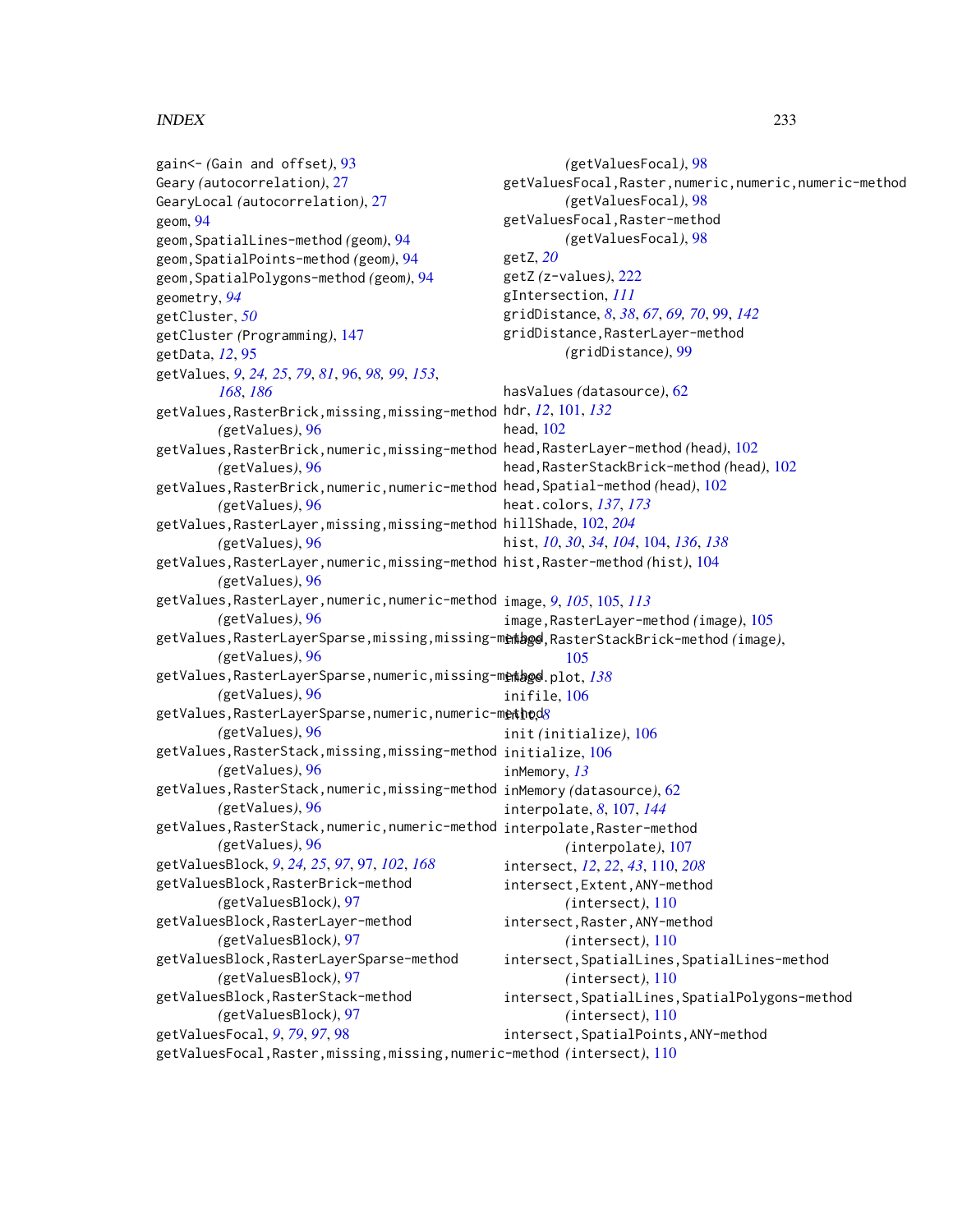```
intersect,SpatialPolygons,SpatialLines-method
localFun, 8, 116, 117
        (intersect), 110
intersect,SpatialPolygons,SpatialPoints-method
        (intersect), 110
intersect,SpatialPolygons,SpatialPolygons-method
log,Raster-method (Math-methods), 121
        (intersect), 110
is.factor (factors), 84
is.factor,Raster-method (factors), 84
is.factor,RasterStack-method (factors),
        84
is.finite,Raster-method
        (Logic-methods), 118
is.infinite,Raster-method
        (Logic-methods), 118
is.na,CRS-method (projection), 148
is.na,Raster-method (Logic-methods), 118
is.nan,Raster-method (Logic-methods),
        118
isLonLat, 10, 112
isLonLat,ANY-method (isLonLat), 112
isLonLat,BasicRaster-method (isLonLat),
        112
isLonLat,character-method (isLonLat),
        112
isLonLat,CRS-method (isLonLat), 112
isLonLat,Spatial-method (isLonLat), 112
KML, 11, 113
KML,RasterLayer-method (KML), 113
KML,RasterStackBrick-method (KML), 113
KML,Spatial-method (KML), 113
labels,Raster-method (names), 127
layerize, 114
layerize,RasterLayer,missing-method
        (layerize), 114
layerize,RasterLayer,RasterLayer-method
        (layerize), 114
layerStats, 44, 115
length,BasicRaster-method (ncell), 129
levelplot, 192
levels (factors), 84
levels,Raster-method (factors), 84
levels,RasterStack-method (factors), 84
levels<- (factors), 84
levels<-,Raster-method (factors), 84
lines,RasterLayer-method (plot), 137
lines,SpatialPolygons-method (spplot),
        192
                                                localFun,RasterLayer,RasterLayer-method
                                                        (localFun), 116
                                                locator, 70
                                                Logic,Raster,Raster-method
                                                        (Logic-methods), 118
                                                Logic-methods, 7, 118
                                                make.names, 132, 212
                                                mask, 7, 59, 119
                                                mask,Raster,Spatial-method (mask), 119
                                                mask,RasterLayer,RasterLayer-method
                                                        (mask), 119
                                                mask,RasterLayer,RasterStackBrick-method
                                                        (mask), 119
                                                mask,RasterStackBrick,RasterLayer-method
                                                        (mask), 119
                                                mask,RasterStackBrick,RasterStackBrick-method
                                                        (mask), 119
                                                match, 120, 121
                                                match,Raster-method (match), 120
                                                Math-methods, 7, 39, 121
                                                maxValue, 9, 44, 201
                                                maxValue (extremeValues), 83
                                                maxValue,RasterBrick-method
                                                        (extremeValues), 83
                                                maxValue,RasterLayer-method
                                                        (extremeValues), 83
                                                maxValue,RasterStack-method
                                                        (extremeValues), 83
                                                mean,Raster-method (Summary-methods),
                                                        201
                                                merge, 7, 12, 31, 59, 73, 122, 125, 126, 171,
                                                        172, 208
                                                merge,Extent,ANY-method (merge), 122
                                                merge,Raster,Raster-method (merge), 122
                                                merge,RasterStackBrick,missing-method
                                                        (merge), 122
                                                metadata, 123
                                                metadata<- (metadata), 123
                                                minValue, 9, 44, 201
                                                minValue (extremeValues), 83
                                                minValue,RasterBrick-method
                                                        (extremeValues), 83
                                                minValue,RasterLayer-method
                                                        (extremeValues), 83
                                                minValue,RasterStack-method
                                                        (extremeValues), 83
```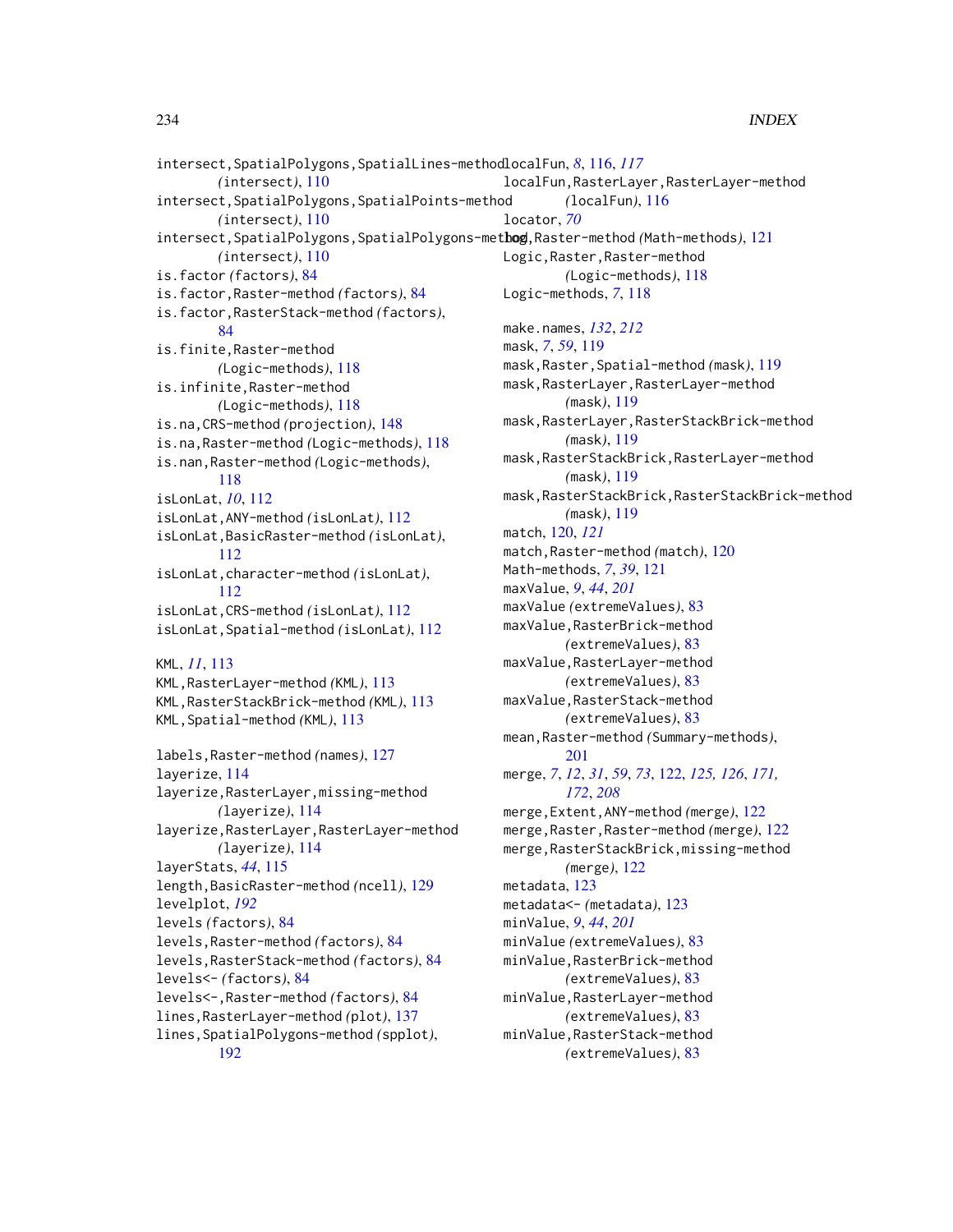modal, *[12](#page-11-0)*, [124](#page-123-0) modal,ANY-method *(*modal*)*, [124](#page-123-0) modal,Raster-method *(*modal*)*, [124](#page-123-0) Moran, *[8](#page-7-0)* Moran *(*autocorrelation*)*, [27](#page-26-0) MoranLocal *(*autocorrelation*)*, [27](#page-26-0) mosaic, *[7](#page-6-0)*, *[122](#page-121-0)*, [125](#page-124-0) mosaic,Raster,Raster-method *(*mosaic*)*, [125](#page-124-0) movingFun, [126](#page-125-0)

names, *[10](#page-9-0)*, *[104](#page-103-0)*, [127,](#page-126-0) *[130](#page-129-0)*, *[132](#page-131-0)*, *[143](#page-142-0)* names,Raster-method *(*names*)*, [127](#page-126-0) names,RasterStack-method *(*names*)*, [127](#page-126-0) names<- *(*names*)*, [127](#page-126-0) names<-,Raster-method *(*names*)*, [127](#page-126-0) NAvalue, *[11](#page-10-0)*, [128](#page-127-0) NAvalue<- *(*NAvalue*)*, [128](#page-127-0) nbands, *[11](#page-10-0)* nbands *(*bands*)*, [29](#page-28-0) ncell, *[10](#page-9-0)*, *[66](#page-65-0)*, [129,](#page-128-0) *[173](#page-172-0)* ncell,ANY-method *(*ncell*)*, [129](#page-128-0) ncell,BasicRaster-method *(*ncell*)*, [129](#page-128-0) ncol, *[10](#page-9-0)* ncol *(*ncell*)*, [129](#page-128-0) ncol,BasicRaster-method *(*ncell*)*, [129](#page-128-0) ncol<- *(*ncell*)*, [129](#page-128-0) nlayers, *[10](#page-9-0)*, *[29](#page-28-0)*, *[128](#page-127-0)*, [130](#page-129-0) nlayers,BasicRaster-method *(*nlayers*)*, [130](#page-129-0) nlayers,Raster-method *(*nlayers*)*, [130](#page-129-0) nlayers,RasterBrick-method *(*nlayers*)*, [130](#page-129-0) nlayers,RasterStack-method *(*nlayers*)*, [130](#page-129-0) nlayers,Spatial-method *(*nlayers*)*, [130](#page-129-0) nrow, *[10](#page-9-0)* nrow *(*ncell*)*, [129](#page-128-0) nrow,BasicRaster-method *(*ncell*)*, [129](#page-128-0) nrow<- *(*ncell*)*, [129](#page-128-0) offs *(*Gain and offset*)*, [93](#page-92-0) offs<- *(*Gain and offset*)*, [93](#page-92-0) Options, [131](#page-130-1) options, *[23](#page-22-0)*, *[132](#page-131-0)* origin, *[10](#page-9-0)*, [132](#page-131-0)

origin,BasicRaster-method *(*origin*)*, [132](#page-131-0) origin<- *(*origin*)*, [132](#page-131-0)

origin<-,BasicRaster-method *(*origin*)*, [132](#page-131-0) over, *[12](#page-11-0)* overlay, *[7](#page-6-0)*, *[23](#page-22-0)*, *[38,](#page-37-0) [39](#page-38-0)*, *[49](#page-48-0)*, *[118](#page-117-0)*, *[121](#page-120-0)*, [133](#page-132-0) overlay,Raster,missing-method *(*overlay*)*, [133](#page-132-0) overlay,Raster,Raster-method *(*overlay*)*, [133](#page-132-0) pairs, *[10](#page-9-0)*, *[34](#page-33-0)*, *[104](#page-103-0)*, *[135](#page-134-0)*, [135,](#page-134-0) *[138](#page-137-0)* pairs,RasterStackBrick-method *(*pairs*)*,

[135](#page-134-0) pbClose, *[13](#page-12-0)* pbClose *(*Programming*)*, [147](#page-146-0) pbCreate, *[13](#page-12-0)* pbCreate *(*Programming*)*, [147](#page-146-0) pbStep, *[13](#page-12-0)* pbStep *(*Programming*)*, [147](#page-146-0) persp, *[10](#page-9-0)*, *[55](#page-54-0)*, *[87](#page-86-0)*, *[136](#page-135-0)*, [136,](#page-135-0) *[137,](#page-136-1) [138](#page-137-0)* persp,RasterLayer-method *(*persp*)*, [136](#page-135-0) persp,RasterStackBrick-method *(*persp*)*, [136](#page-135-0) plot, *[9,](#page-8-0) [10](#page-9-0)*, *[19](#page-18-0)*, *[65](#page-64-0)*, *[87](#page-86-0)*, *[105](#page-104-0)*, *[137](#page-136-1)*, [137,](#page-136-1) *[138](#page-137-0)*, *[141](#page-140-0)*, *[183](#page-182-0)*, *[192](#page-191-0)*, *[205](#page-204-0)*, *[225](#page-224-0)* plot,Extent,missing-method *(*plot*)*, [137](#page-136-1) plot,Raster,ANY-method *(*plot*)*, [137](#page-136-1) plot,Raster,Raster-method *(*plot*)*, [137](#page-136-1) plot3D, *[137](#page-136-1)* plotRGB, *[9](#page-8-0)*, *[19](#page-18-0)*, *[52](#page-51-0)*, *[138](#page-137-0)*, [140,](#page-139-0) *[174](#page-173-0)*, *[192](#page-191-0)*, *[197](#page-196-0)* plotRGB,RasterStackBrick-method *(*plotRGB*)*, [140](#page-139-0) pointDistance, *[12](#page-11-0)*, *[38](#page-37-0)*, *[69,](#page-68-0) [70](#page-69-0)*, [141](#page-140-0) predict, *[8](#page-7-0)*, *[108](#page-107-0)*, [143,](#page-142-0) *[157](#page-156-0)*, *[199](#page-198-0)* predict,Raster-method *(*predict*)*, [143](#page-142-0) predict.gstat, *[108](#page-107-0)* print,Raster-method *(*Raster-class*)*, [156](#page-155-0) print,Spatial-method *(*Raster-class*)*, [156](#page-155-0) Programming, [147](#page-146-0) proj4string *(*projection*)*, [148](#page-147-0) proj4string<- *(*projection*)*, [148](#page-147-0) projectExtent *(*projectRaster*)*, [149](#page-148-0) projection, *[10](#page-9-0)*, *[53](#page-52-0)*, [148,](#page-147-0) *[203](#page-202-0)* projection<- *(*projection*)*, [148](#page-147-0) projectRaster, *[7](#page-6-0)*, *[10](#page-9-0)*, *[49](#page-48-0)*, *[149](#page-148-0)*, [149,](#page-148-0) *[171,](#page-170-0) [172](#page-171-0)* projInfo, *[149](#page-148-0)*, *[151](#page-150-0)* properties, [151](#page-150-0)

quantile, *[44](#page-43-1)*, *[152](#page-151-0)*, [152](#page-151-0) quantile,Raster-method *(*quantile*)*, [152](#page-151-0)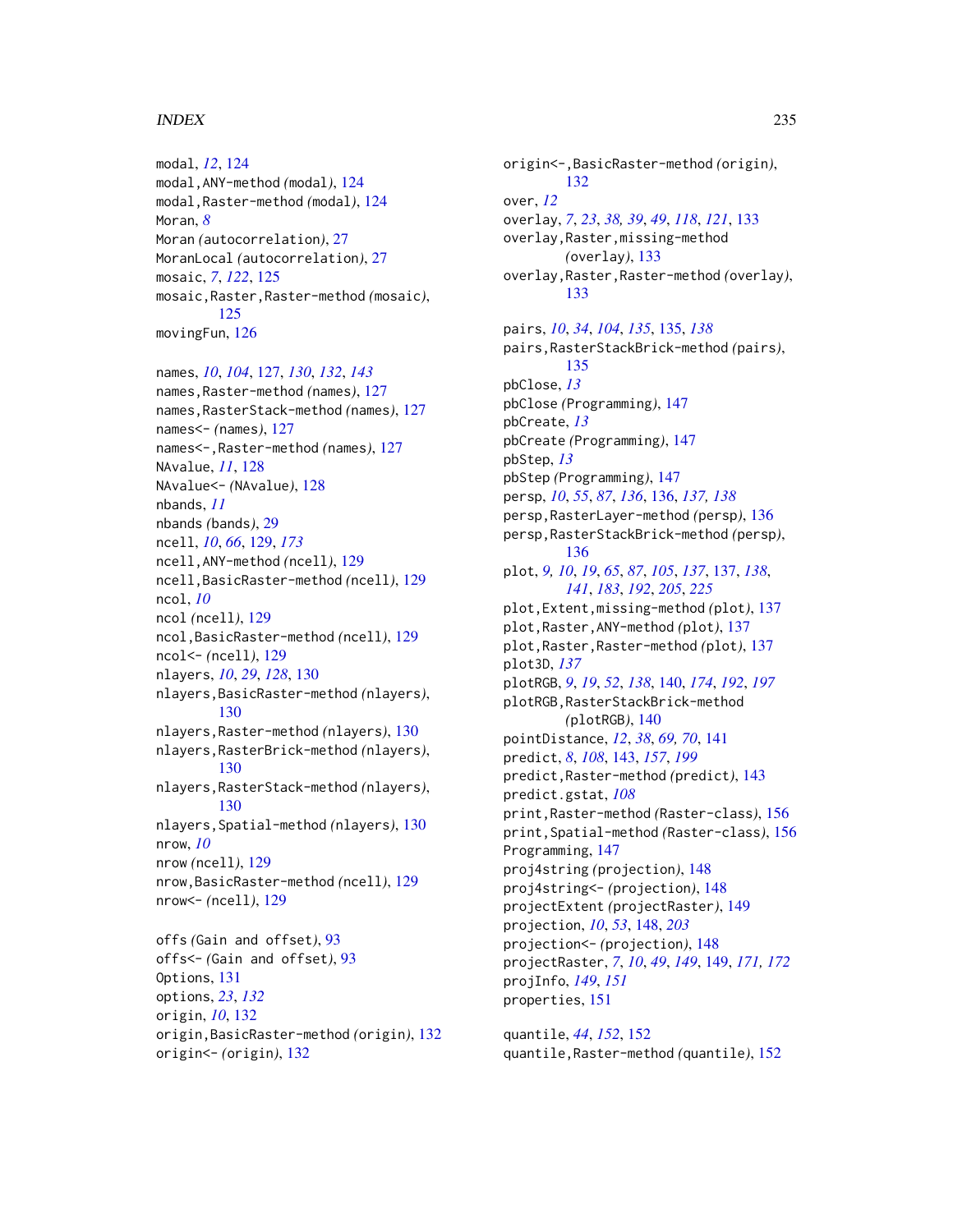rainbow, *[30](#page-29-0)*, *[137](#page-136-1)*, *[173](#page-172-0)* raster, *[6](#page-5-0)*, *[8](#page-7-0)*, *[37](#page-36-0)*, [153,](#page-152-0) *[157](#page-156-0)*, *[193,](#page-192-0) [194](#page-193-0)* raster,asc-method *(*raster*)*, [153](#page-152-0) raster,BasicRaster-method *(*raster*)*, [153](#page-152-0) raster,big.matrix-method *(*raster*)*, [153](#page-152-0) raster,character-method *(*raster*)*, [153](#page-152-0) raster,Extent-method *(*raster*)*, [153](#page-152-0) raster,grf-method *(*raster*)*, [153](#page-152-0) raster,GridTopology-method *(*raster*)*, [153](#page-152-0) raster,im-method *(*raster*)*, [153](#page-152-0) raster,kasc-method *(*raster*)*, [153](#page-152-0) raster,kde-method *(*raster*)*, [153](#page-152-0) raster,list-method *(*raster*)*, [153](#page-152-0) raster,matrix-method *(*raster*)*, [153](#page-152-0) raster,missing-method *(*raster*)*, [153](#page-152-0) raster,RasterBrick-method *(*raster*)*, [153](#page-152-0) raster,RasterLayer-method *(*raster*)*, [153](#page-152-0) raster,RasterLayerSparse-method *(*raster*)*, [153](#page-152-0) raster,RasterStack-method *(*raster*)*, [153](#page-152-0) raster,Spatial-method *(*raster*)*, [153](#page-152-0) raster,SpatialGrid-method *(*raster*)*, [153](#page-152-0) raster,SpatialPixels-method *(*raster*)*, [153](#page-152-0) Raster-class, *[6](#page-5-0)*, [156](#page-155-0) raster-package, [6](#page-5-0) RasterBrick-class *(*Raster-class*)*, [156](#page-155-0) rasterFromCells, *[9](#page-8-0)*, [158](#page-157-0) rasterFromXYZ, *[9](#page-8-0)*, [159](#page-158-0) rasterImage, *[26](#page-25-0)*, *[105](#page-104-0)*, *[138](#page-137-0)*, *[141](#page-140-0)* rasterize, *[8](#page-7-0)*, *[81](#page-80-0)*, *[120](#page-119-0)*, *[134](#page-133-0)*, *[160](#page-159-0)*, [160,](#page-159-0) *[171](#page-170-0)* rasterize,data.frame,Raster-method *(*rasterize*)*, [160](#page-159-0) rasterize,Extent,Raster-method *(*rasterize*)*, [160](#page-159-0) rasterize,matrix,Raster-method *(*rasterize*)*, [160](#page-159-0) rasterize,SpatialLines,Raster-method *(*rasterize*)*, [160](#page-159-0) rasterize,SpatialPoints,Raster-method *(*rasterize*)*, [160](#page-159-0) rasterize,SpatialPolygons,Raster-method *(*rasterize*)*, [160](#page-159-0) RasterLayer-class *(*Raster-class*)*, [156](#page-155-0) RasterLayerSparse-class *(*Raster-class*)*, [156](#page-155-0) rasterOptions, *[12](#page-11-0)*, *[54](#page-53-0)*, *[165](#page-164-0)*, *[216,](#page-215-2) [217](#page-216-0)* rasterOptions *(*Options*)*, [131](#page-130-1)

RasterStack-class *(*Raster-class*)*, [156](#page-155-0) RasterStackBrick-class *(*Raster-class*)*, [156](#page-155-0) rasterTmpFile, *[13](#page-12-0)*, *[131,](#page-130-1) [132](#page-131-0)*, [164](#page-163-0) rasterToContour, *[8](#page-7-0)*, *[55](#page-54-0)*, [165](#page-164-0) rasterToPoints, *[8](#page-7-0)*, [166,](#page-165-0) *[205](#page-204-0)* rasterToPolygons, *[8](#page-7-0)*, [167](#page-166-0) ratify *(*factors*)*, [84](#page-83-0) readAll, [168](#page-167-0) readAll,RasterBrick-method *(*readAll*)*, [168](#page-167-0) readAll,RasterLayer-method *(*readAll*)*, [168](#page-167-0) readAll,RasterStack-method *(*readAll*)*, [168](#page-167-0) readGDAL, *[36](#page-35-0)*, *[154](#page-153-0)* readIniFile, *[12](#page-11-0)* readIniFile *(*inifile*)*, [106](#page-105-0) readStart, *[13](#page-12-0)* readStart *(*Programming*)*, [147](#page-146-0) readStart,Raster-method *(*Programming*)*, [147](#page-146-0) readStart,RasterStack-method *(*Programming*)*, [147](#page-146-0) readStop, *[13](#page-12-0)* readStop *(*Programming*)*, [147](#page-146-0) readStop,Raster-method *(*Programming*)*, [147](#page-146-0) readStop,RasterStack-method *(*Programming*)*, [147](#page-146-0) reclassify, *[8](#page-7-0)*, *[39](#page-38-0)*, *[45](#page-44-0)*, *[61](#page-60-0)*, [169,](#page-168-0) *[199,](#page-198-0) [200](#page-199-0)* reclassify,Raster-method *(*reclassify*)*, [169](#page-168-0) rectify, [170,](#page-169-0) *[175](#page-174-0)* removeTmpFiles, *[13](#page-12-0)* removeTmpFiles *(*rasterTmpFile*)*, [164](#page-163-0) replacement, *[46](#page-45-0)*, *[153](#page-152-0)*, [171,](#page-170-0) *[188](#page-187-0)* res, *[10](#page-9-0)*, *[66](#page-65-0)*, *[129](#page-128-0)*, *[154](#page-153-0)* res *(*resolution*)*, [172](#page-171-0) res,BasicRaster-method *(*resolution*)*, [172](#page-171-0) res<- *(*resolution*)*, [172](#page-171-0) resample, *[7](#page-6-0)*, *[17,](#page-16-0) [18](#page-17-0)*, *[49](#page-48-0)*, *[67,](#page-66-0) [68](#page-67-0)*, *[151](#page-150-0)*, *[170](#page-169-0)*, [171](#page-170-0) resample,Raster,Raster-method *(*resample*)*, [171](#page-170-0) reshape, *[24](#page-23-0)* resolution, [172](#page-171-0) returnCluster, *[50](#page-49-0)* returnCluster *(*Programming*)*, [147](#page-146-0)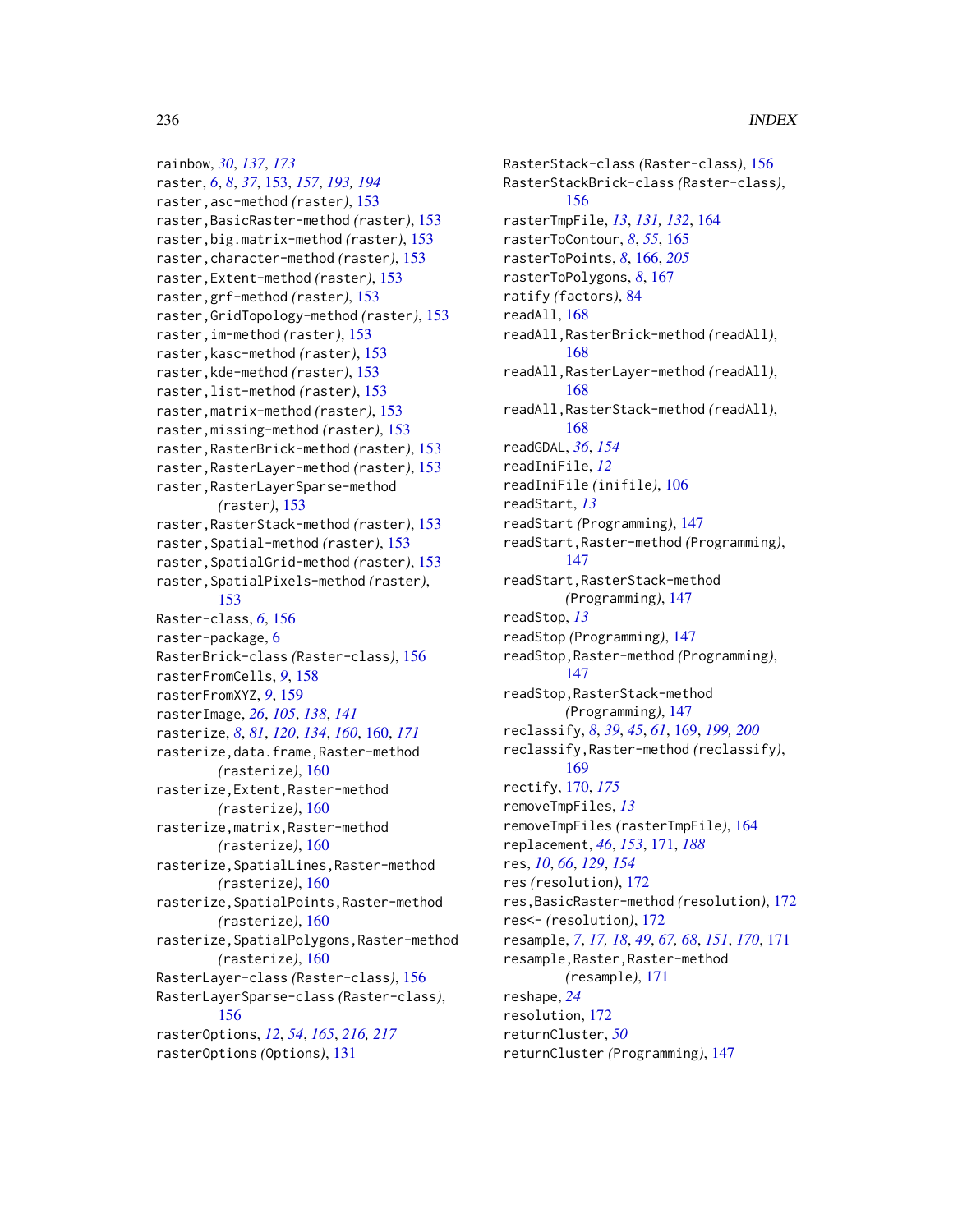RGB, [173](#page-172-0) rgb, *[51](#page-50-0)* RGB,RasterLayer-method *(*RGB*)*, [173](#page-172-0) rotate, *[7](#page-6-0)*, *[87](#page-86-0)*, [174,](#page-173-0) *[190](#page-189-0)*, *[206](#page-205-0)* rotate,Raster-method *(*rotate*)*, [174](#page-173-0) rotated, [175](#page-174-0) round, *[12](#page-11-0)*, *[30](#page-29-0)*, *[92](#page-91-0)*, *[176](#page-175-0)*, [176](#page-175-0) round,RasterLayer-method *(*round*)*, [176](#page-175-0) rowColFromCell, *[11](#page-10-0)*, *[42](#page-41-0)* rowColFromCell *(*rowFromCell*)*, [177](#page-176-0) rowFromCell, *[159](#page-158-0)*, [177](#page-176-0) rowFromY, *[11](#page-10-0)* rowFromY *(*cellFrom*)*, [41](#page-40-1) rowSums, [178](#page-177-0) rowSums,Raster-method *(*rowSums*)*, [178](#page-177-0) runif, *[106](#page-105-0)* sample, *[178](#page-177-0)* SampleInt, [178](#page-177-0) sampleInt, *[13](#page-12-0)* sampleInt *(*SampleInt*)*, [178](#page-177-0) sampleRandom, *[9](#page-8-0)*, [179,](#page-178-0) *[181,](#page-180-0) [182](#page-181-0)* sampleRandom,Raster-method *(*sampleRandom*)*, [179](#page-178-0) sampleRegular, *[9](#page-8-0)*, *[24](#page-23-0)*, *[44](#page-43-1)*, *[180](#page-179-0)*, [180,](#page-179-0) *[182](#page-181-0)* sampleRegular, Raster-method *(*sampleRegular*)*, [180](#page-179-0) sampleStratified, *[180,](#page-179-0) [181](#page-180-0)*, [181](#page-180-0) sampleStratified,RasterLayer-method *(*sampleStratified*)*, [181](#page-180-0) scale, *[182](#page-181-0)*, [182](#page-181-0) scale,Raster-method *(*scale*)*, [182](#page-181-0) scalebar, [183](#page-182-0) select, *[10](#page-9-0)*, *[12](#page-11-0)*, *[47](#page-46-0)*, [184](#page-183-0) select,Raster-method *(*select*)*, [184](#page-183-0) select,Spatial-method *(*select*)*, [184](#page-183-0) set.seed, *[164](#page-163-0)* setExtent, *[76](#page-75-0)*, [185,](#page-184-0) *[208](#page-207-0)* setMinMax, *[9](#page-8-0)*, *[44](#page-43-1)*, *[83](#page-82-0)*, [186](#page-185-0) setMinMax,RasterBrick-method *(*setMinMax*)*, [186](#page-185-0) setMinMax,RasterLayer-method *(*setMinMax*)*, [186](#page-185-0) setMinMax,RasterStack-method *(*setMinMax*)*, [186](#page-185-0) setValues, *[11](#page-10-0)*, *[81](#page-80-0)*, *[97](#page-96-0)*, *[153,](#page-152-0) [154](#page-153-0)*, [187](#page-186-0) setValues,RasterBrick-method *(*setValues*)*, [187](#page-186-0)

setValues,RasterLayer-method *(*setValues*)*, [187](#page-186-0) setValues, RasterLayerSparse-method *(*setValues*)*, [187](#page-186-0) setValues,RasterStack-method *(*setValues*)*, [187](#page-186-0) setZ *(*z-values*)*, [222](#page-221-0) shapefile, [188](#page-187-0) shapefile,character-method *(*shapefile*)*, [188](#page-187-0) shapefile,Spatial-method *(*shapefile*)*, [188](#page-187-0) shift, *[7](#page-6-0)*, [189](#page-188-0) shift,Raster-method *(*shift*)*, [189](#page-188-0) shift,SpatialLines-method *(*shift*)*, [189](#page-188-0) shift,SpatialPoints-method *(*shift*)*, [189](#page-188-0) shift,SpatialPolygons-method *(*shift*)*, [189](#page-188-0) show,BasicRaster-method *(*Raster-class*)*, [156](#page-155-0) show,Extent-method *(*Extent-class*)*, [76](#page-75-0) show,RasterBrick-method *(*Raster-class*)*, [156](#page-155-0) show,RasterLayer-method *(*Raster-class*)*, [156](#page-155-0) show,RasterStack-method *(*Raster-class*)*, [156](#page-155-0) showTmpFiles, *[13](#page-12-0)* showTmpFiles *(*rasterTmpFile*)*, [164](#page-163-0) Slope and aspect, [190](#page-189-0) slopeAspect *(*Slope and aspect*)*, [190](#page-189-0) sp, [191](#page-190-0) SpatialLines, *[77](#page-76-1)* SpatialPoints, *[77](#page-76-1)* SpatialPolygons, *[77](#page-76-1)* SpatialVector-class *(*Raster-class*)*, [156](#page-155-0) spDistsN1, *[142](#page-141-0)* spLines *(*sp*)*, [191](#page-190-0) spplot, *[9](#page-8-0)*, *[19](#page-18-0)*, *[138](#page-137-0)*, *[192](#page-191-0)*, [192](#page-191-0) spplot,Raster-method *(*spplot*)*, [192](#page-191-0) spplot,SpatialPoints-method *(*spplot*)*, [192](#page-191-0) spPolygons *(*sp*)*, [191](#page-190-0) spTransform, *[150,](#page-149-0) [151](#page-150-0)* stack, *[6](#page-5-0)*, *[35](#page-34-0)*, *[155](#page-154-0)*, *[157](#page-156-0)*, [193,](#page-192-0) *[196](#page-195-0)*, *[210](#page-209-1)* stack,character-method *(*stack*)*, [193](#page-192-0) stack,kasc-method *(*stack*)*, [193](#page-192-0) stack,list-method *(*stack*)*, [193](#page-192-0)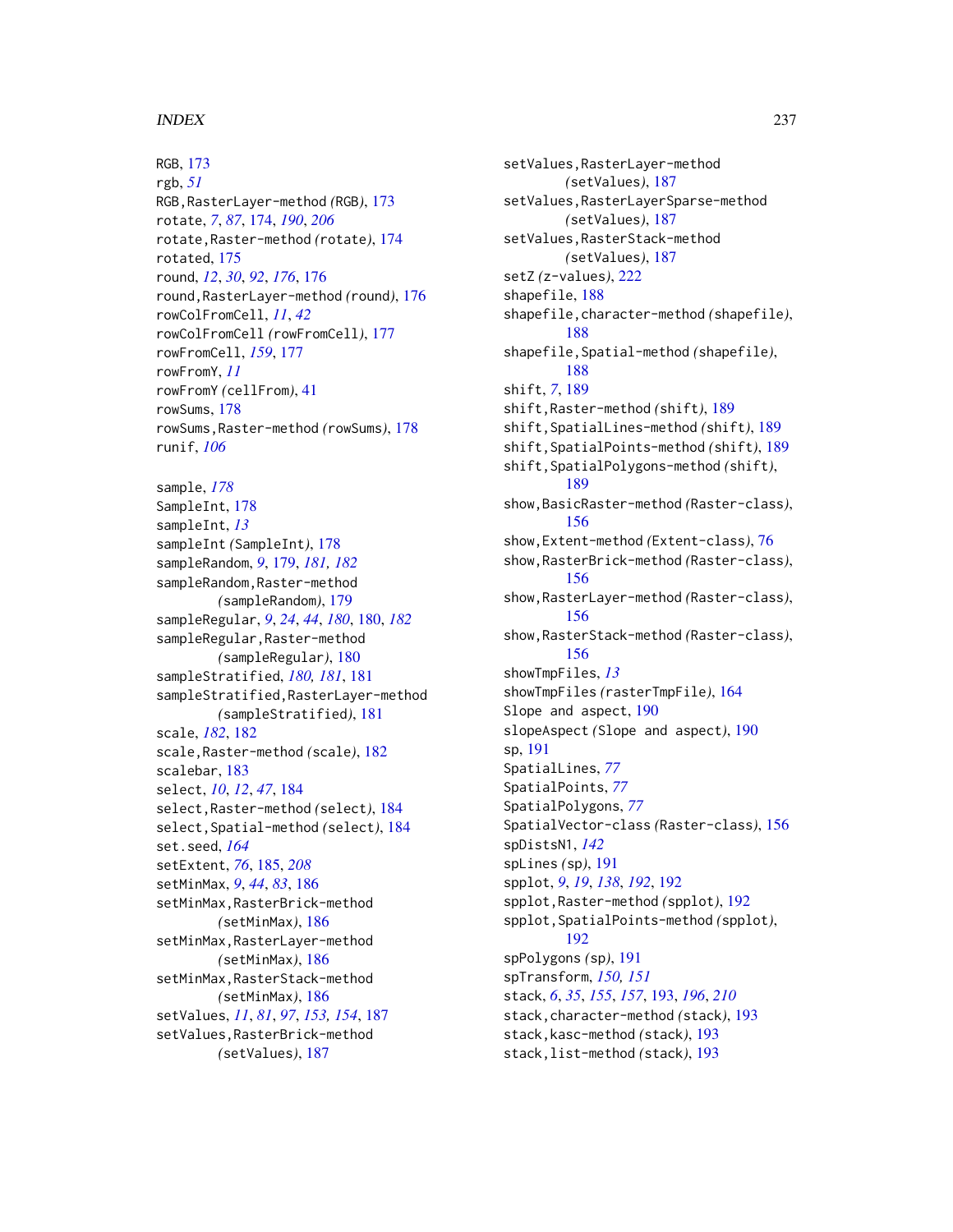stack,missing-method *(*stack*)*, [193](#page-192-0) stack,Raster-method *(*stack*)*, [193](#page-192-0) stack,SpatialGridDataFrame-method *(*stack*)*, [193](#page-192-0) stack,SpatialPixelsDataFrame-method *(*stack*)*, [193](#page-192-0) stackApply, *[8](#page-7-0)*, [194,](#page-193-0) *[197](#page-196-0)* stackOpen *(*stackSave*)*, [195](#page-194-0) stackSave, [195](#page-194-0) stackSelect, *[8](#page-7-0)*, *[195](#page-194-0)*, [196](#page-195-0) stackSelect,RasterStackBrick,Raster-method *(*stackSelect*)*, [196](#page-195-0) stretch, [197](#page-196-0) subs, *[8](#page-7-0)*, *[61](#page-60-0)*, *[169](#page-168-0)* subs *(*substitute*)*, [199](#page-198-0) subs,Raster,data.frame-method *(*substitute*)*, [199](#page-198-0) subset, *[7](#page-6-0)*, *[14](#page-13-0)*, [198](#page-197-0) subset,Raster-method *(*subset*)*, [198](#page-197-0) subset,RasterStack-method *(*subset*)*, [198](#page-197-0) substitute, [199](#page-198-0) Summary, [200](#page-199-0) summary, *[9](#page-8-0)* summary,RasterLayer-method *(*Summary*)*, [200](#page-199-0) summary,RasterStackBrick-method *(*Summary*)*, [200](#page-199-0) Summary-methods, *[7](#page-6-0)*, [201](#page-200-0) symdif, *[12](#page-11-0)*, [202](#page-201-0) symdif,SpatialPolygons,SpatialPolygons-method unstack,RasterStack-method *(*unstack*)*, *(*symdif*)*, [202](#page-201-0) Sys.getpid, *[164](#page-163-0)*

#### t, *[7](#page-6-0)*, *[87](#page-86-0)*

t *(*transpose*)*, [206](#page-205-0) t,RasterLayer-method *(*transpose*)*, [206](#page-205-0) t,RasterStackBrick-method *(*transpose*)*, [206](#page-205-0) table, *[92](#page-91-0)* tail *(*head*)*, [102](#page-101-0) tail,RasterLayer-method *(*head*)*, [102](#page-101-0) tail,RasterStackBrick-method *(*head*)*, [102](#page-101-0) tail,Spatial-method *(*head*)*, [102](#page-101-0) tempfile, *[165](#page-164-0)* terrain, *[8](#page-7-0)*, *[88](#page-87-0)*, *[102,](#page-101-0) [103](#page-102-0)*, *[190](#page-189-0)*, [203](#page-202-0) text, *[10](#page-9-0)*, *[138](#page-137-0)*, *[205](#page-204-0)*, [205](#page-204-0) text,RasterLayer-method *(*text*)*, [205](#page-204-0) text,RasterStackBrick-method *(*text*)*, [205](#page-204-0) text,SpatialPoints-method *(*text*)*, [205](#page-204-0)

text,SpatialPolygons-method *(*text*)*, [205](#page-204-0) tmpDir *(*Options*)*, [131](#page-130-1) tolower, *[106](#page-105-0)* topo.colors, *[137](#page-136-1)*, *[173](#page-172-0)* toupper, *[106](#page-105-0)* Tps, *[108](#page-107-0)* transpose, [206](#page-205-0) trim, *[7](#page-6-0)*, *[12](#page-11-0)*, [207](#page-206-0) trim,character-method *(*trim*)*, [207](#page-206-0) trim,data.frame-method *(*trim*)*, [207](#page-206-0) trim,matrix-method *(*trim*)*, [207](#page-206-0) trim,Raster-method *(*trim*)*, [207](#page-206-0) trunc,RasterLayer-method *(*round*)*, [176](#page-175-0) txtProgressBar, *[147](#page-146-0)* union, *[12](#page-11-0)*, *[22](#page-21-0)*, *[112](#page-111-0)*, [208](#page-207-0) union,Extent,Extent-method *(*union*)*, [208](#page-207-0) union,SpatialPolygons,missing-method *(*union*)*, [208](#page-207-0) union,SpatialPolygons,SpatialPolygons-method *(*union*)*, [208](#page-207-0) unique, *[9](#page-8-0)*, *[209](#page-208-0)*, [209](#page-208-0) unique,RasterLayer,missing-method *(*unique*)*, [209](#page-208-0) unique,RasterStackBrick,missing-method *(*unique*)*, [209](#page-208-0) unstack, *[7](#page-6-0)*, [210](#page-209-1) unstack,RasterBrick-method *(*unstack*)*, [210](#page-209-1) [210](#page-209-1) update, *[11](#page-10-0)*, [210,](#page-209-1) *[219](#page-218-1)* update,RasterBrick-method *(*update*)*, [210](#page-209-1) update,RasterLayer-method *(*update*)*, [210](#page-209-1) validCell, *[11](#page-10-0)*, [211](#page-210-0) validCol, *[11](#page-10-0)* validCol *(*validCell*)*, [211](#page-210-0) validNames, [212](#page-211-0) validRow, *[11](#page-10-0)* validRow *(*validCell*)*, [211](#page-210-0) values, *[46](#page-45-0)* values *(*getValues*)*, [96](#page-95-0) values,Raster-method *(*getValues*)*, [96](#page-95-0) values<- *(*setValues*)*, [187](#page-186-0) values<-,RasterBrick-method *(*setValues*)*, [187](#page-186-0) values<-,RasterLayer-method *(*setValues*)*, [187](#page-186-0)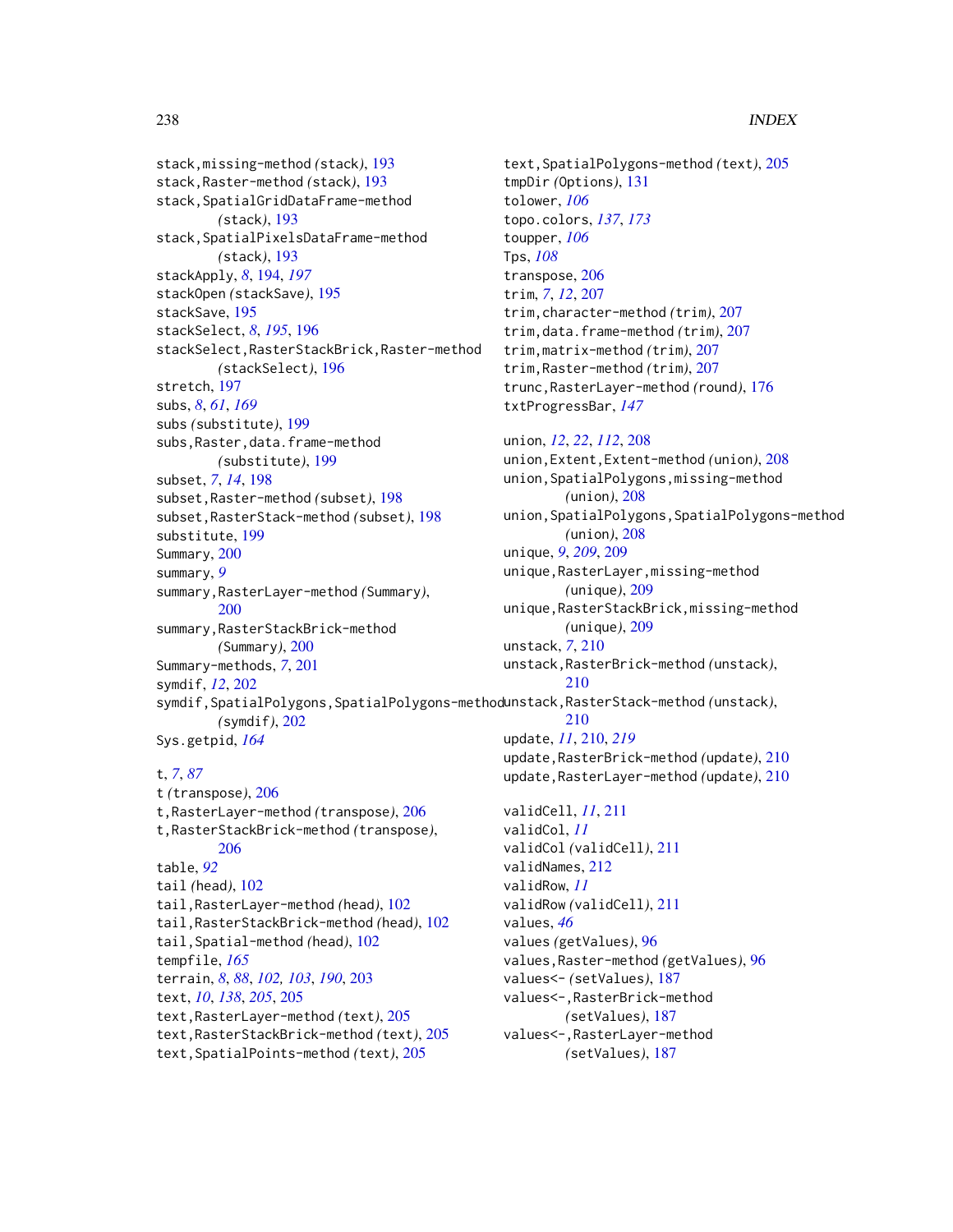values<-,RasterLayerSparse-method *(*setValues*)*, [187](#page-186-0) values<-,RasterStack-method *(*setValues*)*, [187](#page-186-0) VectorLayer-class *(*Raster-class*)*, [156](#page-155-0) weighted.mean, *[116](#page-115-0)*, *[213](#page-212-0)*, [213](#page-212-0) weighted.mean,RasterStackBrick,RasterStackBrick-method *(*weighted.mean*)*, [213](#page-212-0) weighted.mean,RasterStackBrick,vector-method xFromCell *(*xyFromCell*)*, [220](#page-219-0) *(*weighted.mean*)*, [213](#page-212-0) Which, *[215](#page-214-0)* Which *(*which*)*, [214](#page-213-0) which, [214](#page-213-0) Which,RasterLayer-method *(*which*)*, [214](#page-213-0) which.max, *[214](#page-213-0)* which.max *(*which.min*)*, [215](#page-214-0) which.max,RasterLayer-method *(*which.min*)*, [215](#page-214-0) which.max,RasterStackBrick-method *(*which.min*)*, [215](#page-214-0) which.min, *[214](#page-213-0)*, [215](#page-214-0) which.min,RasterLayer-method *(*which.min*)*, [215](#page-214-0) which.min,RasterStackBrick-method *(*which.min*)*, [215](#page-214-0) writeFormats, *[131](#page-130-1)*, *[210](#page-209-1)*, [216,](#page-215-2) *[217,](#page-216-0) [218](#page-217-0)* writeGDAL, *[101](#page-100-0)* writeRaster, *[11](#page-10-0)*, *[16](#page-15-0)*, *[20](#page-19-0)*, *[22](#page-21-0)*, *[33](#page-32-0)*, *[36,](#page-35-0) [37](#page-36-0)*, *[39](#page-38-0)*, *[45](#page-44-0)*, *[48](#page-47-0)*, *[50](#page-49-0)*, *[56](#page-55-0)*, *[58,](#page-57-0) [59](#page-58-0)*, *[63](#page-62-1)*, *[67–](#page-66-0)[69](#page-68-0)*, *[73](#page-72-0)*, *[85](#page-84-0)*, *[87](#page-86-0)*, *[89](#page-88-0)*, *[100,](#page-99-0) [101](#page-100-0)*, *[107](#page-106-0)*, *[115](#page-114-0)*, *[117](#page-116-0)*, *[120](#page-119-0)*, *[122](#page-121-0)*, *[125](#page-124-0)*, *[134](#page-133-0)*, *[144](#page-143-0)*, *[150](#page-149-0)*, *[162](#page-161-0)*, *[169,](#page-168-0) [170](#page-169-0)*, *[172](#page-171-0)*, *[174](#page-173-0)*, *[179](#page-178-0)*, *[189](#page-188-0)*, *[194](#page-193-0)*, *[196](#page-195-0)[–199](#page-198-0)*, *[207](#page-206-0)*, *[209](#page-208-0)*, *[213](#page-212-0)*, [216,](#page-215-2) *[219](#page-218-1)*, *[224](#page-223-0)* writeRaster,RasterLayer,character-method *(*writeRaster*)*, [216](#page-215-2) writeRaster,RasterStackBrick,character-method yFromCell *(*xyFromCell*)*, [220](#page-219-0) *(*writeRaster*)*, [216](#page-215-2) writeStart, *[11](#page-10-0)* writeStart *(*writeValues*)*, [219](#page-218-1) writeStart,RasterBrick,character-method *(*writeValues*)*, [219](#page-218-1) writeStart,RasterLayer,character-method *(*writeValues*)*, [219](#page-218-1) writeStop, *[11](#page-10-0)* writeStop *(*writeValues*)*, [219](#page-218-1) writeStop,RasterBrick-method *(*writeValues*)*, [219](#page-218-1) xmax, *[10](#page-9-0)* xmin, *[10](#page-9-0)* xres, *[10](#page-9-0)* ymax, *[10](#page-9-0)*

writeStop,RasterLayer-method *(*writeValues*)*, [219](#page-218-1) writeValues, *[11](#page-10-0)*, *[32](#page-31-1)*, *[217,](#page-216-0) [218](#page-217-0)*, [219](#page-218-1) writeValues,RasterBrick,matrix-method *(*writeValues*)*, [219](#page-218-1) writeValues,RasterLayer,vector-method *(*writeValues*)*, [219](#page-218-1) xFromCell, *[11](#page-10-0)* xFromCol, *[11](#page-10-0)* xFromCol *(*xyFromCell*)*, [220](#page-219-0) xmax *(*Extreme coordinates*)*, [82](#page-81-0) xmax,BasicRaster-method *(*Extreme coordinates*)*, [82](#page-81-0) xmax,Extent-method *(*Extreme coordinates*)*, [82](#page-81-0) xmax,Spatial-method *(*Extreme coordinates*)*, [82](#page-81-0) xmax<- *(*Extreme coordinates*)*, [82](#page-81-0) xmin *(*Extreme coordinates*)*, [82](#page-81-0) xmin,BasicRaster-method *(*Extreme coordinates*)*, [82](#page-81-0) xmin,Extent-method *(*Extreme coordinates*)*, [82](#page-81-0) xmin,Spatial-method *(*Extreme coordinates*)*, [82](#page-81-0) xmin<- *(*Extreme coordinates*)*, [82](#page-81-0) xres *(*resolution*)*, [172](#page-171-0) xres,BasicRaster-method *(*resolution*)*, [172](#page-171-0) xyFromCell, *[11](#page-10-0)*, *[42](#page-41-0)*, [220](#page-219-0)

yFromCell, *[11](#page-10-0)* yFromRow, *[11](#page-10-0)* yFromRow *(*xyFromCell*)*, [220](#page-219-0) ymax *(*Extreme coordinates*)*, [82](#page-81-0) ymax,BasicRaster-method *(*Extreme coordinates*)*, [82](#page-81-0) ymax,Extent-method *(*Extreme coordinates*)*, [82](#page-81-0) ymax,Spatial-method *(*Extreme coordinates*)*, [82](#page-81-0) ymax<- *(*Extreme coordinates*)*, [82](#page-81-0)